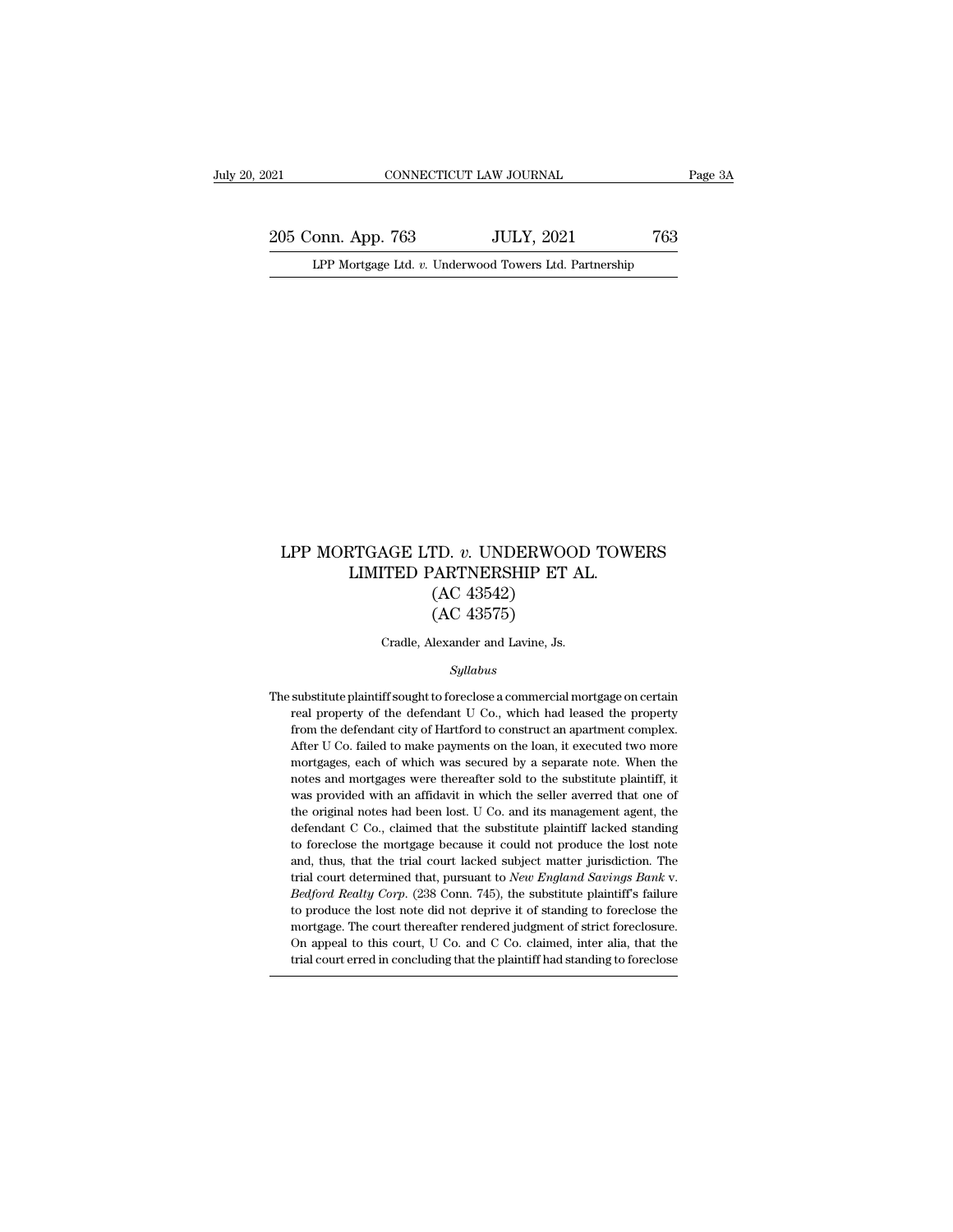### 1999, CONNECTICUT LAW JOURNAL<br>
764 JULY, 2021 205 Conn. App. 763<br>
LPP Mortgage Ltd. v. Underwood Towers Ltd. Partnership CONNECTICUT LAW JOURNAL July 20<br>JULY, 2021 205 Conn. App. 763<br>LPP Mortgage Ltd. *v.* Underwood Towers Ltd. Partnership<br>mortgage, and the city claimed that, in making that determination,

1 JULY, 2021 205 Conn. App. 763<br>
LPP Mortgage Ltd. v. Underwood Towers Ltd. Partnership<br>
the mortgage, and the city claimed that, in making that determination,<br>
the trial court improperly relied on *New England Savings Ban* 1 JULY, 2021 205 Conn. App. 763<br>LPP Mortgage Ltd. v. Underwood Towers Ltd. Partnership<br>the mortgage, and the city claimed that, in making that determination,<br>the trial court improperly relied on *New England Savings Bank*, 1 ULY, 2021 205 Conn. App. 763<br>
LPP Mortgage Ltd. v. Underwood Towers Ltd. Partnership<br>
the mortgage, and the city claimed that, in making that determination,<br>
the trial court improperly relied on *New England Savings Bank* LPP Mortgage Ltd. *v*. Underwood Towers Ltd. Partnership<br>the mortgage, and the city claimed that, in making that determination,<br>the trial court improperly relied on *New England Savings Bank*, which,<br>the city contended, ha LPP Mortgage Ltd. v. Underwood Towers Ltd. Partnership<br>the mortgage, and the city claimed that, in making that determination,<br>the trial court improperly relied on *New England Savings Bank*, which,<br>the city contended, had the mortgage, and the city claimed that, in making that determination,<br>the trial court improperly relied on *New England Savings Bank*, which,<br>the city contended, had been overruled sub silentio or improperly<br>decided. *Hel* the trial court improperly relied on *New England Savings Bank*, which, the city contended, had been overruled sub silentio or improperly decided. *Held* that the judgment of the trial court was affirmed, and because that the trial court improperly relied on *New England Savings Bank*, which, the city contended, had been overruled sub silentio or improperly decided. *Held* that the judgment of the trial court was affirmed, and because that decided. *Held* that the judgment of the trial court was affirmed, and because that court aptly addressed the arguments raised by U Co. and C Co., this court adopted the trial court's thorough and well reasoned decision as because that court aptly addressed the arguments raised by U Co. and C Co., this court adopted the trial court's thorough and well reasoned decision as a proper statement of the facts and applicable law on the issues; more C Co., this court adopted the trial court's thorough and well reasoned decision as a proper statement of the facts and applicable law on the issues; moreover, the city's unpreserved claim that the trial court improperly re decision as a proper statement of the facts and applicable law on the issues; moreover, the city's unpreserved claim that the trial court improperly relied on *New England Savings Bank* or, in the alternative, that that ca issues; moreover, the city's unpreserved claim that the trial court improperly relied on *New England Savings Bank* or, in the alternative, that that case was wrongly decided, was unavailing, as this court declined to pres erly relied on *New England Savings Bank* or, in the a<br>that case was wrongly decided, was unavailing, as this<br>to presume that our Supreme Court intended to overrule it<br>precedent in the absence of any clear indication that was wrongly decided, was unavailing, as this court decline<br>that our Supreme Court intended to overrule its long-stand<br>t in the absence of any clear indication that it intended to<br>s an intermediate appellate court, this cou so, and, as an intermediate appellate court, this court could not overrule<br>or reconsider the decisions of our Supreme Court.<br>Argued April 6—officially released July 20, 2021<br>*Procedural History*<br>Action to foreclose a mortg

precedent in the absence of any clear indication that it intended to do<br>so, and, as an intermediate appellate court, this court could not overrule<br>or reconsider the decisions of our Supreme Court.<br>Argued April 6—officially so, and, as an intermediate appellate court, this court could not overrule<br>or reconsider the decisions of our Supreme Court.<br>Argued April 6—officially released July 20, 2021<br>*Procedural History*<br>**Action to foreclose a mort** Argued April 6—officially released July 20, 2021<br>Procedural History<br>Action to foreclose a mortgage on certain of the named<br>defendant's real property, and for other relief, brought<br>to the Superior Court in the judicial dist Argued April 6—officially released July 20, 2021<br>
Procedural History<br>
Action to foreclose a mortgage on certain of the named<br>
defendant's real property, and for other relief, brought<br>
to the Superior Court in the judicial *Procedural History*<br>Action to foreclose a mortgage on certain of the named<br>defendant's real property, and for other relief, brought<br>to the Superior Court in the judicial district of Hartford<br>and transferred to the Complex Action to foreclose a mortgage on certain of the named<br>defendant's real property, and for other relief, brought<br>to the Superior Court in the judicial district of Hartford<br>and transferred to the Complex Litigation Docket; t Action to foreclose a mortgage on certain of the named<br>defendant's real property, and for other relief, brought<br>to the Superior Court in the judicial district of Hartford<br>and transferred to the Complex Litigation Docket; t to the Superior Court in the judicial district of Hartford<br>and transferred to the Complex Litigation Docket; there-<br>after, LPP Mortgage, Inc., was substituted as the plain-<br>tiff; subsequently, the case was tried to the cou and transferred to the Complex Litigation Docket; thereafter, LPP Mortgage, Inc., was substituted as the plaintiff; subsequently, the case was tried to the court, *Miller*, *J.*; thereafter, the court, *Hon. Patty Jenkins* after, LPP Mortgage, Inc., was substituted as the plain-<br>tiff; subsequently, the case was tried to the court, *Miller*,<br>*J.*; thereafter, the court, *Hon. Patty Jenkins Pittman*,<br>judge trial referee, granted the motion fo tiff; subsequently, the case was tried to the court, *Miller*,<br> *J*.; thereafter, the court, *Hon. Patty Jenkins Pittman*,<br>
judge trial referee, granted the motion for a mistrial filed<br>
by the named defendant et al.; subse judge trial referee, granted the motion for a mistrial filed<br>by the named defendant et al.; subsequently, the court,<br>*Schuman*, J., denied the motion to dismiss filed by the<br>named defendant et al. as to the defendant CDC M by the named defendant et al.; subsequently, the court,<br> *Schuman*, J., denied the motion to dismiss filed by the<br>
named defendant et al. as to the defendant CDC Man-<br>
agement Company; thereafter, the court, *Schuman*, J. Schuman, J., denied the motion to dismiss filed by the<br>named defendant et al. as to the defendant CDC Man-<br>agement Company; thereafter, the court, Schuman, J.,<br>denied the motion to dismiss filed by the named defen-<br>dant et named defendant et al. as to the defendant CDC Management Company; thereafter, the court, *Schuman*, *J.*, denied the motion to dismiss filed by the named defendant et al., granted in part the substitute plaintiff's motion agement Company; thereafter, the court, *Schuman*, J., denied the motion to dismiss filed by the named defendant et al., granted in part the substitute plaintiff's motion for summary judgment and granted in part the motion denied the motion to dismiss filed by the named defendant et al., granted in part the substitute plaintiff's motion for summary judgment and granted in part the motion for summary judgment filed by the named defendant et a dant et al., granted in part the substitute plaintiff's motion<br>for summary judgment and granted in part the motion<br>for summary judgment filed by the named defendant<br>et al.; subsequently, the court, *Schuma*n, J., rendered For all subsequently, the court, *Schuma*<br>et al.; subsequently, the court, *Schuma*<br>ment of strict foreclosure, from whic<br>dant et al. and the defendant city of l<br>rate appeals with this court. *Affirm*<br>*Richard P. Weinstein*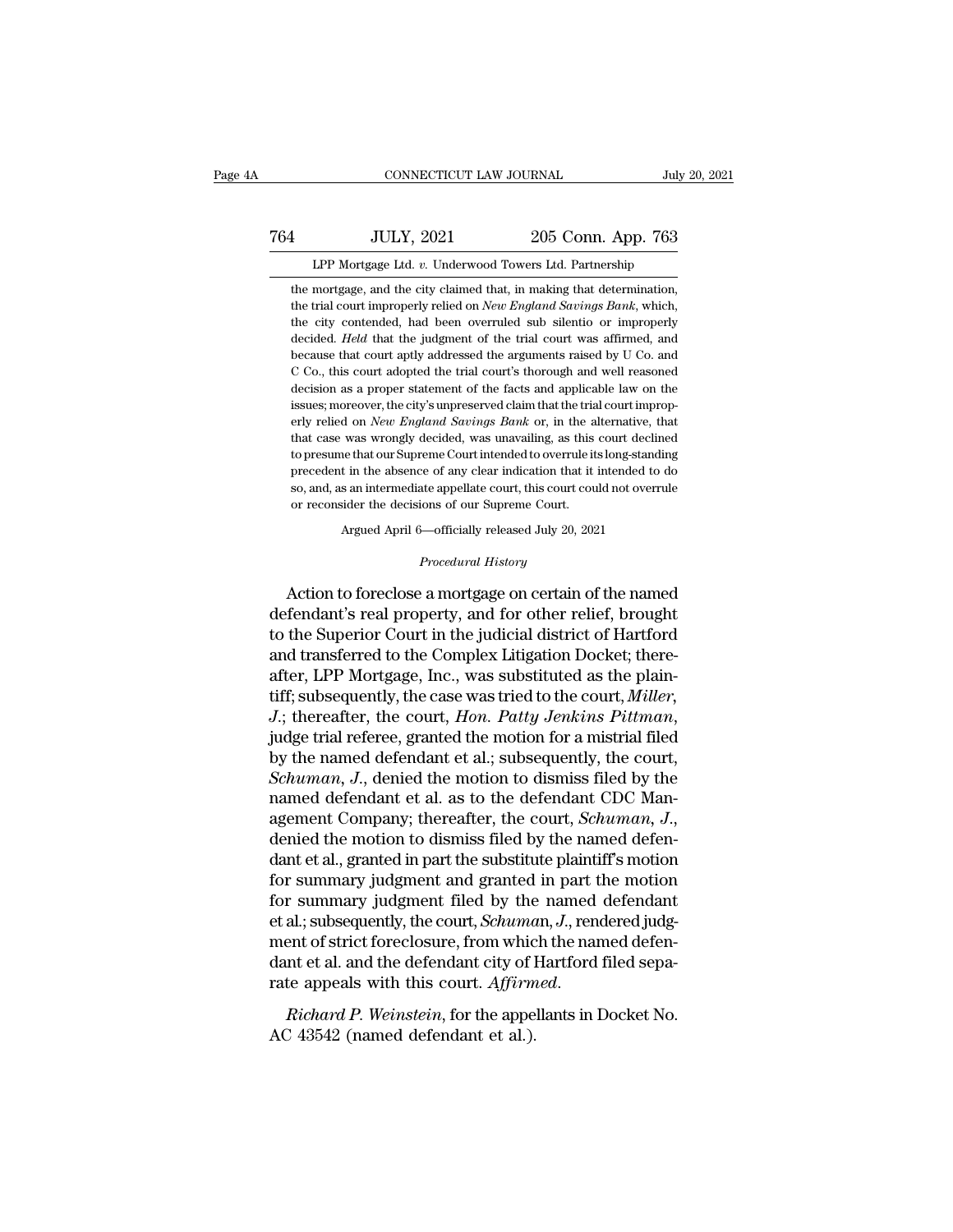205 Conn. App. 763 JULY, 2021 765<br>Per Mortgage Ltd. v. Underwood Towers Ltd. Partnership Equal CONNECTICUT LAW JOURNAL Page 5A<br>
205 Conn. App. 763 JULY, 2021 765<br>
LPP Mortgage Ltd. *v.* Underwood Towers Ltd. Partnership<br>
David S. Hoopes, with whom was Jay R. Lawlor, for

*CONNECTICUT LAW JOURNAL* Page 5A<br> **David S. Hoopes**, with whom was *Jay R. Lawlor*, for<br> **David S. Hoopes**, with whom was *Jay R. Lawlor*, for<br> **David S. Hoopes**, with whom was *Jay R. Lawlor*, for<br> **Papellant** in Docket 205 Conn. App. 763 JULY, 2021 765<br>
LPP Mortgage Ltd. v. Underwood Towers Ltd. Partnership<br>
David S. Hoopes, with whom was Jay R. Lawlor, for<br>
the appellant in Docket No. AC 43575 (defendant city<br>
of Hartford). 205 Conn. App. 76<br>LPP Mortgage Lt<br>David S. Hoope.<br>the appellant in D<br>of Hartford).<br>Wesley W. Hortc <sup>5</sup> Conn. App. 763 JULY, 2021 765<br> *LPP Mortgage Ltd. v. Underwood Towers Ltd. Partnership*<br> *David S. Hoopes*, with whom was *Jay R. Lawlor*, for<br>
e appellant in Docket No. AC 43575 (defendant city<br> *Hartford*).<br> *Wesley* 

LPP Mortgage Ltd. *v.* Underwood Towers Ltd. Partnership<br> *David S. Hoopes*, with whom was *Jay R. Lawlor*, for<br>
the appellant in Docket No. AC 43575 (defendant city<br>
of Hartford).<br> *Wesley W. Horton*, with whom were *Thom David S. Hoopes,* with whom was *Jay R. Lawlor,* for<br>the appellant in Docket No. AC 43575 (defendant city<br>of Hartford).<br>*Wesley W. Horton,* with whom were *Thomas W. With-*<br>*erington* and *J. David Folds,* pro hac vice, a *Lattia S. Hoopes*, with whom was *sugn. Lattion*, for<br>the appellant in Docket No. AC 43575 (defendant city<br>of Hartford).<br>*Wesley W. Horton*, with whom were *Thomas W. With-*<br>*erington* and *J. David Folds*, pro hac vice The appenant in Docket No. Ac 435<br>of Hartford).<br>Wesley W. Horton, with whom were<br>erington and J. David Folds, pro ha<br>brief, Nicholas P. Vegliante and John<br>hac vice, for the appellee in Docket<br>AC 43575 (substitute plaintiff ington and J. David Folds, pro hac vice, and, on the<br>ief, Nicholas P. Vegliante and John G. McJunkin, pro<br>c vice, for the appellee in Docket Nos. AC 43542 and<br>2 43575 (substitute plaintiff).<br> $opinion$ <br>CRADLE, J. In these relate

*Opinion*

brief, *Nicholas P. Vegliante* and *John G. McJunkin*, pro<br>hac vice, for the appellee in Docket Nos. AC 43542 and<br>AC 43575 (substitute plaintiff).<br>*Opinion*<br>CRADLE, J. In these related appeals arising from a<br>commercial for hac vice, for the appellee in Docket Nos. AC 43542 and<br>AC 43575 (substitute plaintiff).<br> $opinion$ <br>CRADLE, J. In these related appeals arising from a<br>commercial foreclosure action, the defendants Under-<br>wood Towers Limited Part AC 43575 (substitute plaintiff).<br>  $\omega_{pinion}$ <br>
CRADLE, J. In these related appeals arising from a<br>
commercial foreclosure action, the defendants Under-<br>
wood Towers Limited Partnership (Underwood), CDC<br>
Management Corporatio *Opinion*<br>CRADLE, J. In these related appeals arising from a<br>commercial foreclosure action, the defendants Under-<br>wood Towers Limited Partnership (Underwood), CDC<br>Management Corporation (CDC), and the city of Hart-<br>ford ( CRADLE, J. In these related appeals arising from a<br>commercial foreclosure action, the defendants Under-<br>wood Towers Limited Partnership (Underwood), CDC<br>Management Corporation (CDC), and the city of Hart-<br>ford (city),<sup>1</sup> CRADLE, J. In these related appeals arising from a<br>commercial foreclosure action, the defendants Under-<br>wood Towers Limited Partnership (Underwood), CDC<br>Management Corporation (CDC), and the city of Hart-<br>ford (city),<sup>1</sup> a commercial foreclosure action, the defendants Underwood Towers Limited Partnership (Underwood), CDC<br>Management Corporation (CDC), and the city of Hart-<br>ford (city),<sup>1</sup> appeal from the judgment of the trial court,<br>rendered wood Towers Limited Partnership (Underwood), CDC<br>Management Corporation (CDC), and the city of Hart-<br>ford (city),<sup>1</sup> appeal from the judgment of the trial court,<br>rendered after a court trial, in favor of the substitute<br>pla Management Corporation (CDC), and the city of Hart-<br>ford (city),<sup>1</sup> appeal from the judgment of the trial court,<br>rendered after a court trial, in favor of the substitute<br>plaintiff, LPP Mortgage, Inc.<sup>2</sup> In Docket No. AC 4 ford (city),<sup>1</sup> appeal from the judgment of the trial court,<br>rendered after a court trial, in favor of the substitute<br>plaintiff, LPP Mortgage, Inc.<sup>2</sup> In Docket No. AC 43542,<br>Underwood and CDC claim that the trial court er rendered after a court trial, in favor of the substitute<br>plaintiff, LPP Mortgage, Inc.<sup>2</sup> In Docket No. AC 43542,<br>Underwood and CDC claim that the trial court erred<br>in concluding that the plaintiff had standing to foreclos plaintiff, LPP Mortgage, Inc.<sup>2</sup> In Docket No. AC 43542,<br>Underwood and CDC claim that the trial court erred<br>in concluding that the plaintiff had standing to foreclose<br>the mortgage because it was not entitled to enforce<br>the Underwood and CDC claim that the trial court erred<br>in concluding that the plaintiff had standing to foreclose<br>the mortgage because it was not entitled to enforce<br>the promissory note; in relying on the provisions of<br>a regul in concluding that the plaintiff had standing to foreclose<br>the mortgage because it was not entitled to enforce<br>the promissory note; in relying on the provisions of<br>a regulatory agreement between Underwood and the<br>United St the mortgage because it was not entitled to enforce<br>the promissory note; in relying on the provisions of<br>a regulatory agreement between Underwood and the<br>United States Department of Housing and Urban Devel-<br>opment (HUD) to the promissory note; in relying on the provisions of<br>a regulatory agreement between Underwood and the<br>United States Department of Housing and Urban Devel-<br>opment (HUD) to conclude that Underwood had defaulted<br>on the mortga a regulatory agreement between Underwood and the<br>United States Department of Housing and Urban Devel-<br>opment (HUD) to conclude that Underwood had defaulted<br>on the mortgage, and in calculating the amount of the<br>debt owed to United States Department of Housing and Urban Development (HUD) to conclude that Underwood had defaulted<br>on the mortgage, and in calculating the amount of the<br>debt owed to the plaintiff; in concluding that foreclo-<br>sure wa opment (HUD) to conclude that Underwood had defaulted<br>on the mortgage, and in calculating the amount of the<br>debt owed to the plaintiff; in concluding that foreclo-<br>sure was an equitable remedy in this case; in awarding<br>mon on the mortgage, and in calculating the amount of the<br>debt owed to the plaintiff; in concluding that foreclo-<br>sure was an equitable remedy in this case; in awarding<br>monetary damages in addition to the judgment of strict<br>fo 1 Greystone Servicing Corporation, Inc., Mac-Gray Services, Inc., United and Servicing Corporation, Inc., Mac-Gray Services, Inc., United as of the Capital Area, Inc., and Xerox-Hartford Associates also were foreclosure; and in awarding damages to the plaintiff<br>under a theory of unjust enrichment. In Docket No. AC<br>43575, the city challenges the trial court's conclusion<br><sup>1</sup>Greystone Servicing Corporation, Inc., Mac-Gray Service

under a theory of unjust enrichment. In Docket No. AC<br>43575, the city challenges the trial court's conclusion<br><sup>1</sup>Greystone Servicing Corporation, Inc., Mac-Gray Services, Inc., United<br>Way of the Capital Area, Inc., and Xer  $43575$ , the city challenges the trial court's conclusion<br>
<sup>1</sup> Greystone Servicing Corporation, Inc., Mac-Gray Services, Inc., United Way of the Capital Area, Inc., and Xerox-Hartford Associates also were named as defenda FOTO, the City Chainenges the trial Court's Concrusion<br>
<sup>1</sup> Greystone Servicing Corporation, Inc., Mac-Gray Services, Inc., United<br>
Way of the Capital Area, Inc., and Xerox-Hartford Associates also were<br>
named as defendan Way of the Capital Area, Inc., and Xerox-Hartford Associates also were named as defendants. Because those defendants have not participated in this appeal, any reference herein to the defendants refers only to Underwood, C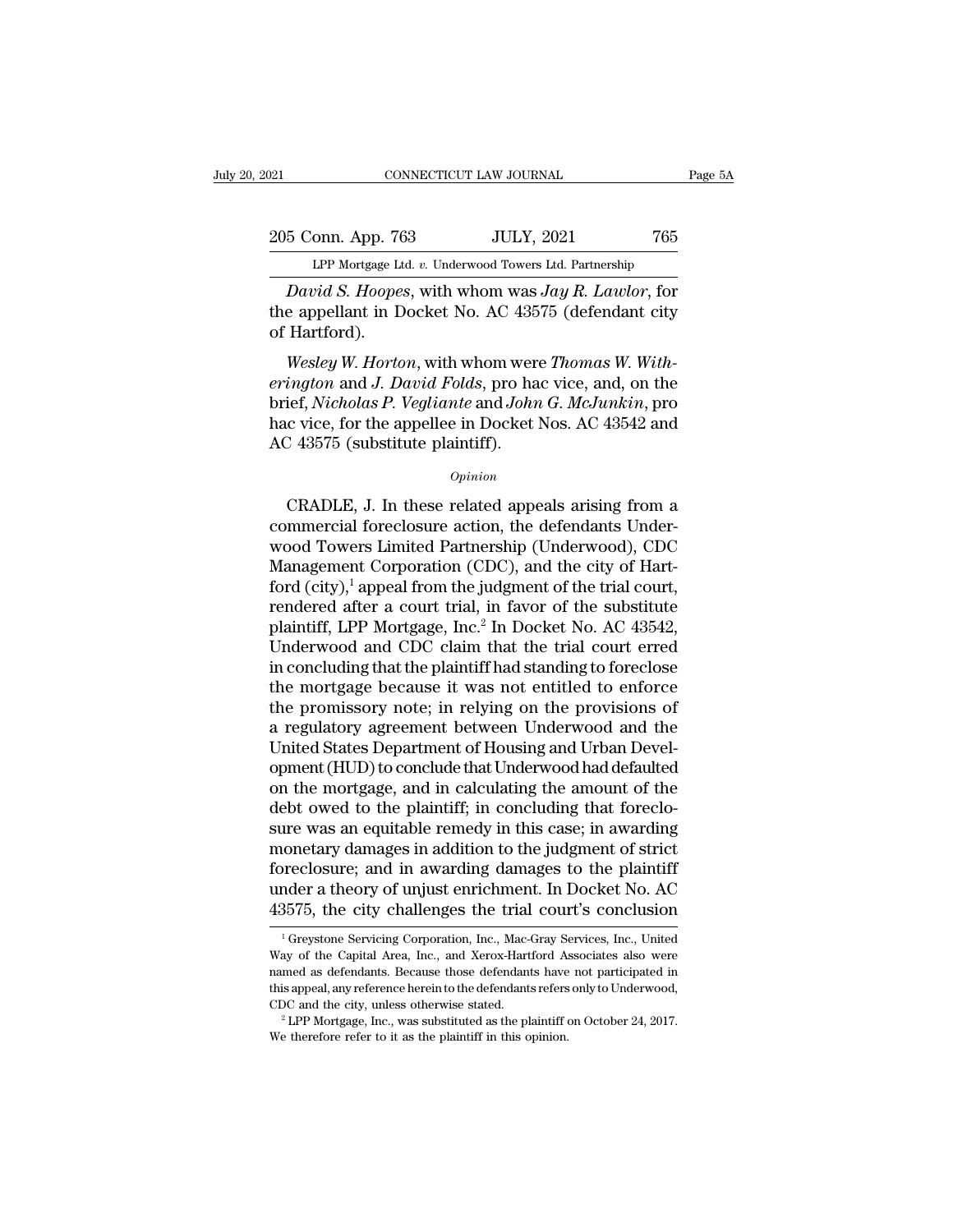# 1999, CONNECTICUT LAW JOURNAL<br>
766 JULY, 2021 205 Conn. App. 763<br>
LPP Mortgage Ltd. v. Underwood Towers Ltd. Partnership CONNECTICUT LAW JOURNAL July 20, 2021<br>The Mortgage Ltd. *v.* Underwood Towers Ltd. Partnership<br>That the plaintiff had standing to foreclose on the ground

CONNECTICUT LAW JOURNAL July 20, 2021<br>
THE PLAINT CONNECTICUT LAW JOURNAL July 20, 2021<br>
LPP Mortgage Ltd. v. Underwood Towers Ltd. Partnership<br>
That the plaintiff had standing to foreclose on the ground<br>
that New England that *New England Savings Bank* v. *Bedford Realty Corp., 2021* 205 Conn. App. 763<br> *CPP Mortgage Ltd. v. Underwood Towers Ltd. Partnership*<br> *Corp., 238 Conn. 745, 680 A.2d 301 (1996) (<i>Bedford*<br> *Realty*), the Supreme Court case on which the trial<br> *Court rolied in so c Readth Rep. 703*<br> *Rep. Mortgage Ltd. v. Underwood Towers Ltd. Partnership*<br> *Realty*<br> *Realty England Savings Bank v. Bedford Realty*<br> *Corp.*, 238 Conn. 745, 680 A.2d 301 (1996) (*Bedford Realty*), the Supreme Court c LPP Mortgage Ltd. v. Underwood Towers Ltd. Partnership<br>that the plaintiff had standing to foreclose on the ground<br>that New England Savings Bank v. Bedford Realty<br>Corp., 238 Conn. 745, 680 A.2d 301 (1996) (Bedford<br>Realty), LPP Mortgage Ltd. v. Underwood Towers Ltd. Partnership<br>that the plaintiff had standing to foreclose on the ground<br>that *New England Savings Bank v. Bedford Realty*<br>*Corp.*, 238 Conn. 745, 680 A.2d 301 (1996) (*Bedford*<br>*R* that the plaintiff had standing to foreclose on the<br>that *New England Savings Bank v. Bedford*<br>*Corp.*, 238 Conn. 745, 680 A.2d 301 (1996) (*E*<br>*Realty*), the Supreme Court case on which the<br>court relied in so concluding, at *New England Savings Bank V. Beajora Really*<br> *orp.*, 238 Conn. 745, 680 A.2d 301 (1996) (*Bedford*<br> *ealty*), the Supreme Court case on which the trial<br>
unt relied in so concluding, has been overruled sub<br>
entio, or, i Corp., 238 Conn. 745, 680 A.2d 301 (1996) (*Beajora* Realty), the Supreme Court case on which the trial court relied in so concluding, has been overruled subsilentio, or, in the alternative, was improperly decided. We aff

Reatty), the supreme Court case on which the trial<br>court relied in so concluding, has been overruled sub<br>silentio, or, in the alternative, was improperly decided.<br>We affirm the judgment of the trial court.<br>The following fa court relied in so concluding, has been overruled sub<br>silentio, or, in the alternative, was improperly decided.<br>We affirm the judgment of the trial court.<br>The following facts, set forth by the trial court in its<br>memorandum suentio, or, in the atternative, was improperty decided.<br>We affirm the judgment of the trial court.<br>The following facts, set forth by the trial court in its<br>memorandum of decision, provide the relevant back-<br>ground to thes We amirm the judgment of the trial court.<br>
The following facts, set forth by the trial court in its<br>
memorandum of decision, provide the relevant back-<br>
ground to these appeals. In 1985, Underwood entered<br>
into a ground le The following facts, set forth by the trial court in its<br>memorandum of decision, provide the relevant back-<br>ground to these appeals. In 1985, Underwood entered<br>into a ground lease with the city for approximately six<br>acres memorandum of decision, provide the relevant background to these appeals. In 1985, Underwood entered<br>into a ground lease with the city for approximately six<br>acres of property on which Underwood would construct<br>Park Place T ground to these appeals. In 1985, Underwood entered<br>into a ground lease with the city for approximately six<br>acres of property on which Underwood would construct<br>Park Place Towers, a high-rise apartment complex<br>(project). T into a ground lease with the city for approximately six<br>acres of property on which Underwood would construct<br>Park Place Towers, a high-rise apartment complex<br>(project). The project was financed by Underwood with<br>a \$35 mill acres of property on which Underwood would construct<br>Park Place Towers, a high-rise apartment complex<br>(project). The project was financed by Underwood with<br>a \$35 million mortgage that was insured by HUD. To<br>obtain that mor Park Place Towers, a high-rise apartment complex<br>(project). The project was financed by Underwood with<br>a \$35 million mortgage that was insured by HUD. To<br>obtain that mortgage insurance, Underwood entered<br>into a regulatory (project). The project was financed by Underwood with<br>a \$35 million mortgage that was insured by HUD. To<br>obtain that mortgage insurance, Underwood entered<br>into a regulatory agreement with HUD that governed<br>the management o a \$35 million mortgage that was insured by HUD. To<br>obtain that mortgage insurance, Underwood entered<br>into a regulatory agreement with HUD that governed<br>the management of the project and regulated the use<br>of its revenues. I obtain that mortgage insurance, Underwood entered<br>into a regulatory agreement with HUD that governed<br>the management of the project and regulated the use<br>of its revenues. In 1990, after Underwood failed to make<br>payments on into a regulatory agreement with HUD that gove<br>the management of the project and regulated the<br>of its revenues. In 1990, after Underwood failed to n<br>payments on the loan, it executed a second mort;<br>and a second mortgage no e management of the project and regulated the use<br>its revenues. In 1990, after Underwood failed to make<br>yments on the loan, it executed a second mortgage<br>d a second mortgage note, Note A, in favor of HUD.<br>iderwood defaulte or its revenues. In 1990, after Underwood railed to make<br>payments on the loan, it executed a second mortgage<br>and a second mortgage note, Note A, in favor of HUD.<br>Underwood defaulted again in 1996 and executed an<br>additional

payments on the Ioan, it executed a second mortgage<br>and a second mortgage note, Note A, in favor of HUD.<br>Underwood defaulted again in 1996 and executed an<br>additional mortgage note with HUD, Note B.<br>In 2002, HUD sold the se and a second mortgage note, Note A, in ravor of HUD.<br>Underwood defaulted again in 1996 and executed an<br>additional mortgage note with HUD, Note B.<br>In 2002, HUD sold the second mortgage to PAMI Mid-<br>Atlantic, LLC (PAMI). Ins Underwood detaulted again in 1996 and executed an<br>additional mortgage note with HUD, Note B.<br>In 2002, HUD sold the second mortgage to PAMI Mid-<br>Atlantic, LLC (PAMI). Instead of providing PAMI with<br>the original Note B, HUD additional mortgage note with HUD, Note B.<br>
In 2002, HUD sold the second mortgage to PAMI Mid-<br>Atlantic, LLC (PAMI). Instead of providing PAMI with<br>
the original Note B, HUD provided an affidavit averring<br>
that the note ha In 2002, HUD sold the second mortgage to PAMI Mid-<br>Atlantic, LLC (PAMI). Instead of providing PAMI with<br>the original Note B, HUD provided an affidavit averring<br>that the note had been lost (lost note affidavit). In 2005,<br>PA Atlantic, LLC (PAMI). Instead of providing PAMI with<br>the original Note B, HUD provided an affidavit averring<br>that the note had been lost (lost note affidavit). In 2005,<br>PAMI assigned the second mortgage, along with the<br>los the original Note B, HUD provided an affidavit averring<br>that the note had been lost (lost note affidavit). In 2005,<br>PAMI assigned the second mortgage, along with the<br>lost note affidavit, back to HUD. Later in 2005, HUD<br>sol that the note had been lost (lost note affidavit). In 2005,<br>PAMI assigned the second mortgage, along with the<br>lost note affidavit, back to HUD. Later in 2005, HUD<br>sold the mortgage and both notes to Beal Bank. Beal<br>Bank, i PAMI assigned the second mortgage, along with the<br>lost note affidavit, back to HUD. Later in 2005, HUD<br>sold the mortgage and both notes to Beal Bank. Beal<br>Bank, in turn, sold the mortgage and both notes to the<br>plaintiff in lost note aff<br>sold the mor<br>Bank, in turr<br>plaintiff in 2<br>possessed th<br>transfers we<br>Note B.<br>By letters Id the mortgage and both notes to Beal Bank. Beal<br>unk, in turn, sold the mortgage and both notes to the<br>aintiff in 2006. Neither Beal Bank nor the plaintiff<br>sssessed the original Note B; however, both of those<br>unsfers were Bank, in turn, sold the mortgage and both notes to the<br>plaintiff in 2006. Neither Beal Bank nor the plaintiff<br>possessed the original Note B; however, both of those<br>transfers were accompanied by lost note affidavits for<br>Not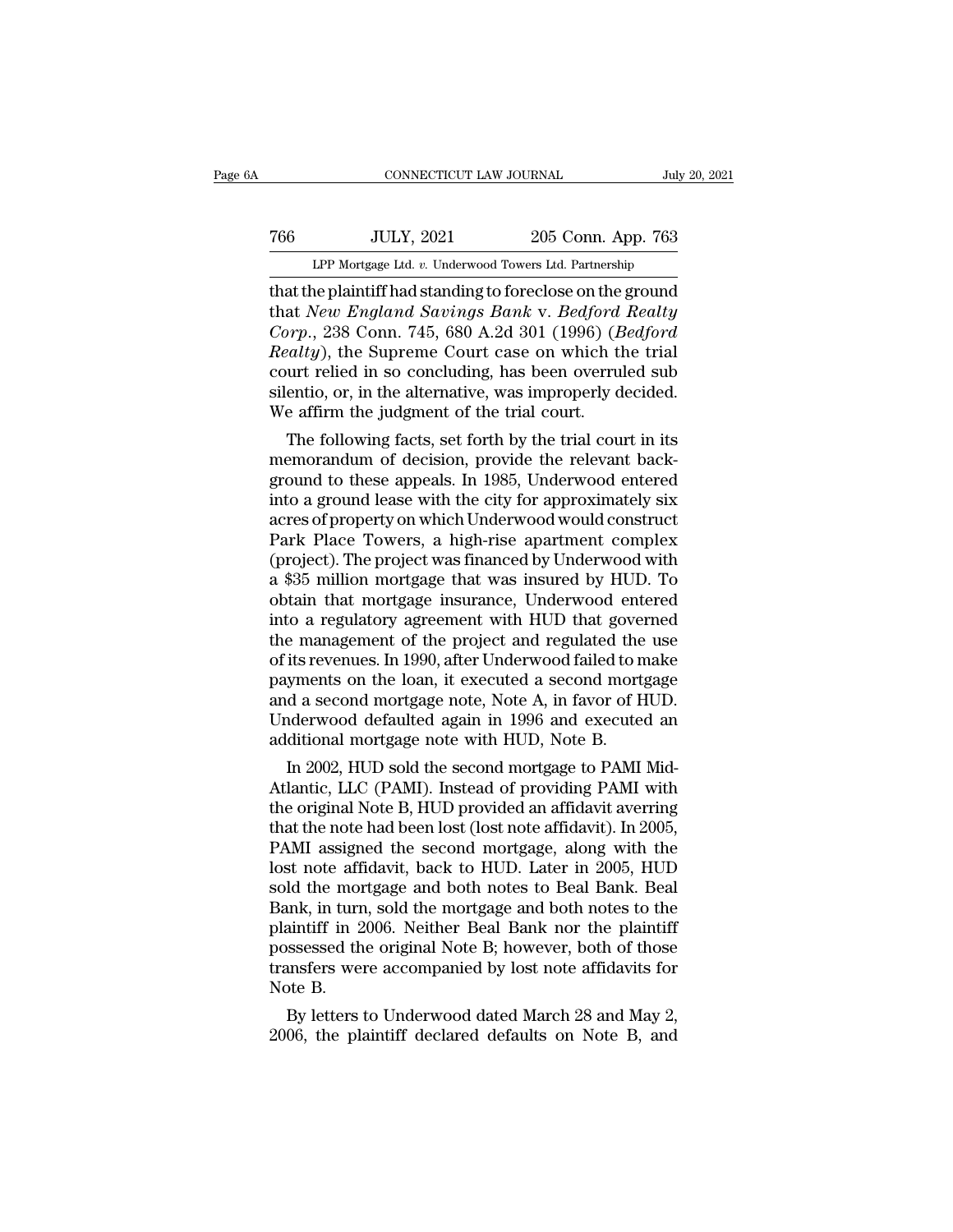EXECUTE DE TA DESCRIPTION OF TANKS OF TA PAGE 7A<br>
205 Conn. App. 763 JULY, 2021 767<br>
LPP Mortgage Ltd. *v.* Underwood Towers Ltd. Partnership<br>
demanded payment from Underwood in the amounts Page 7A<br>
205 Conn. App. 763 JULY, 2021 767<br>
LPP Mortgage Ltd. v. Underwood Towers Ltd. Partnership<br>
demanded payment from Underwood in the amounts<br>
of \$419,246 and \$1,146,245.98, respectively. On June 14,<br>
2006, the plaint 205 Conn. App. 763 JULY, 2021 767<br>
LPP Mortgage Ltd. v. Underwood Towers Ltd. Partnership<br>
demanded payment from Underwood in the amounts<br>
of \$419,246 and \$1,146,245.98, respectively. On June 14,<br>
2006, the plaintiff notif 205 Conn. App. 763 JULY, 2021 767<br>
LPP Mortgage Ltd. v. Underwood Towers Ltd. Partnership<br>
demanded payment from Underwood in the amounts<br>
of \$419,246 and \$1,146,245.98, respectively. On June 14,<br>
2006, the plaintiff notif 205 Conn. App. 763 JULY, 2021 767<br>
LPP Mortgage Ltd. v. Underwood Towers Ltd. Partnership<br>
demanded payment from Underwood in the amounts<br>
of \$419,246 and \$1,146,245.98, respectively. On June 14,<br>
2006, the plaintiff noti LPP Mortgage Ltd. v. Underwood Towers Ltd. Partnership<br>demanded payment from Underwood in the amounts<br>of \$419,246 and \$1,146,245.98, respectively. On June 14,<br>2006, the plaintiff notified Underwood that, because the<br>defaul LPP Mortgage Ltd. v. Underwood Towers Ltd. Partnership<br>demanded payment from Underwood in the amounts<br>of \$419,246 and \$1,146,245.98, respectively. On June 14,<br>2006, the plaintiff notified Underwood that, because the<br>defaul  $\frac{1}{2}$ <br>\$419,246 and \$1,146,245.98, respectively. On June 14,<br>06, the plaintiff notified Underwood that, because the<br>faults had not been cured, it had accelerated the debt,<br>d demanded payment of the entire principal amo 2006, the plaintiff notified Underwood that, because the<br>defaults had not been cured, it had accelerated the debt,<br>and demanded payment of the entire principal amounts<br>due under Notes A and B—approximately \$68 million.<br>In

Every, are plaintiff found the moved and, because the defaults had not been cured, it had accelerated the debt, and demanded payment of the entire principal amounts due under Notes A and B—approximately \$68 million.<br>In Dec denance had not been eared, to had decelerated are debt,<br>and demanded payment of the entire principal amounts<br>due under Notes A and B—approximately \$68 million.<br>In December, 2006, the plaintiff commenced this action.<br>By wa and demanded payment of the entire principal amounts.<br>due under Notes A and B—approximately \$68 million.<br>By way of its ten count, revised, second amended com-<br>plaint, dated November 29, 2018, the plaintiff sought a<br>judgmen In December, 2006, the plaintiff commenced this action.<br>By way of its ten count, revised, second amended complaint, dated November 29, 2018, the plaintiff sought a<br>judgment of strict foreclosure. Additionally, as to Under In December, 2006, the plaintiff commenced this action.<br>By way of its ten count, revised, second amended com-<br>plaint, dated November 29, 2018, the plaintiff sought a<br>judgment of strict foreclosure. Additionally, as to Unde By way of its ten count, revised, second amended complaint, dated November 29, 2018, the plaintiff sought a judgment of strict foreclosure. Additionally, as to Underwood, the plaintiff sought damages for breach of contract plaint, dated November 29, 2018, the plaintiff sought a<br>judgment of strict foreclosure. Additionally, as to Under-<br>wood, the plaintiff sought damages for breach of con-<br>tract, breach of the covenant of good faith and fair judgment of strict foreclosure. Additionally, as to Underwood, the plaintiff sought damages for breach of contract, breach of the covenant of good faith and fair dealing, conversion, statutory theft pursuant to General Sta wood, the plaintiff sought damages for breach of contract, breach of the covenant of good faith and fair dealing, conversion, statutory theft pursuant to General Statutes § 52-564, and unjust enrichment. As to CDC, the pla tract, breach of the covenant of good faith and fair dealing,<br>conversion, statutory theft pursuant to General Statutes<br>§ 52-564, and unjust enrichment. As to CDC, the plaintiff<br>sought damages for unjust enrichment and frau conversion, statutory<br>§ 52-564, and unjust er<br>sought damages for u<br>conveyance. As to bot<br>tiff sought damages fo<br>necticut Unfair Trade<br>§ 42-110a et seq.<br>On July 16, 2019, fo E 301, and any ast entitalities. The set of o, the plainting ught damages for unjust enrichment and fraudulent<br>nveyance. As to both Underwood and CDC, the plain-<br>f sought damages for fraud and violation of the Con-<br>cticut Exagne dansages for digast embedded and the matematic conveyance. As to both Underwood and CDC, the plaintiff sought damages for fraud and violation of the Connecticut Unfair Trade Practices Act, General Statutes § 42-110a

tiff sought damages for fraud and violation of the Connecticut Unfair Trade Practices Act, General Statutes § 42-110a et seq.<br>
On July 16, 2019, following a court trial that spanned<br>
eighteen days, and the submission of po an sought damages for made and visitation of the contracticut Unfair Trade Practices Act, General Statutes<br>§ 42-110a et seq.<br>On July 16, 2019, following a court trial that spanned<br>eighteen days, and the submission of postt  $$42-110a$  et seq.<br>  $$42-110a$  et seq.<br>
On July 16, 2019, following a court trial that spanned<br>
eighteen days, and the submission of posttrial briefs,<br>
the court filed a memorandum of decision, in which it<br>
rejected the d on July 16, 2019, following a court trial that spanned<br>eighteen days, and the submission of posttrial briefs,<br>the court filed a memorandum of decision, in which it<br>rejected the defendants' argument that the plaintiff did<br> On July 16, 2019, following a court trial that spanned<br>eighteen days, and the submission of posttrial briefs,<br>the court filed a memorandum of decision, in which it<br>rejected the defendants' argument that the plaintiff did<br>n eighteen days, and the submission of posttrial briefs,<br>the court filed a memorandum of decision, in which it<br>rejected the defendants' argument that the plaintiff did<br>not have standing to foreclose the mortgage and ren-<br>de the court filed a memorandum of decision, in which it<br>rejected the defendants' argument that the plaintiff did<br>not have standing to foreclose the mortgage and ren-<br>dered judgment of strict foreclosure. The court also<br>order rejected the defendants' argument that the plaintiff did<br>not have standing to foreclose the mortgage and ren-<br>dered judgment of strict foreclosure. The court also<br>ordered Underwood to pay the plaintiff \$1,766,057 in<br>damage not have standing to foreclose the mortgage and rendered judgment of strict foreclosure. The court also ordered Underwood to pay the plaintiff \$1,766,057 in damages for breach of contract and breach of the covenant of good dered judgment of strict foreclosure. The court also<br>ordered Underwood to pay the plaintiff \$1,766,057 in<br>damages for breach of contract and breach of the cove-<br>nant of good faith and fair dealing.<sup>3</sup> The court ordered<br>CDC CDC to pay the plaintiff \$408,588 in damages for unjust<br>enrichment.<sup>4</sup> The court thereafter awarded the plaintiff<br>postjudgment interest at the annual rate of 5 percent,<br> $\frac{1}{3}$  The court also found Underwood liable for

enrichment.<sup>4</sup> The court thereafter awarded the plaintiff<br>postjudgment interest at the annual rate of 5 percent,<br><sup>3</sup> The court also found Underwood liable for conversion but did not add<br>those damages to the total award bec enrichment.<sup>4</sup> The court thereafter awarded the plaintiff postjudgment interest at the annual rate of 5 percent,<br><sup>3</sup> The court also found Underwood liable for conversion but did not add those damages to the total award be <sup>3</sup> The court also found Underwood liable for conversio those damages to the total award because they overlapp damages already awarded to the plaintiff.  $\rightarrow$  The court previously had granted a motion for summa by Underwoo

post, and EXC at the annual rate of  $\sigma$  percent,<br>
<sup>3</sup> The court also found Underwood liable for conversion but did not add<br>
those damages to the total award because they overlapped with the other<br>
damages already awarded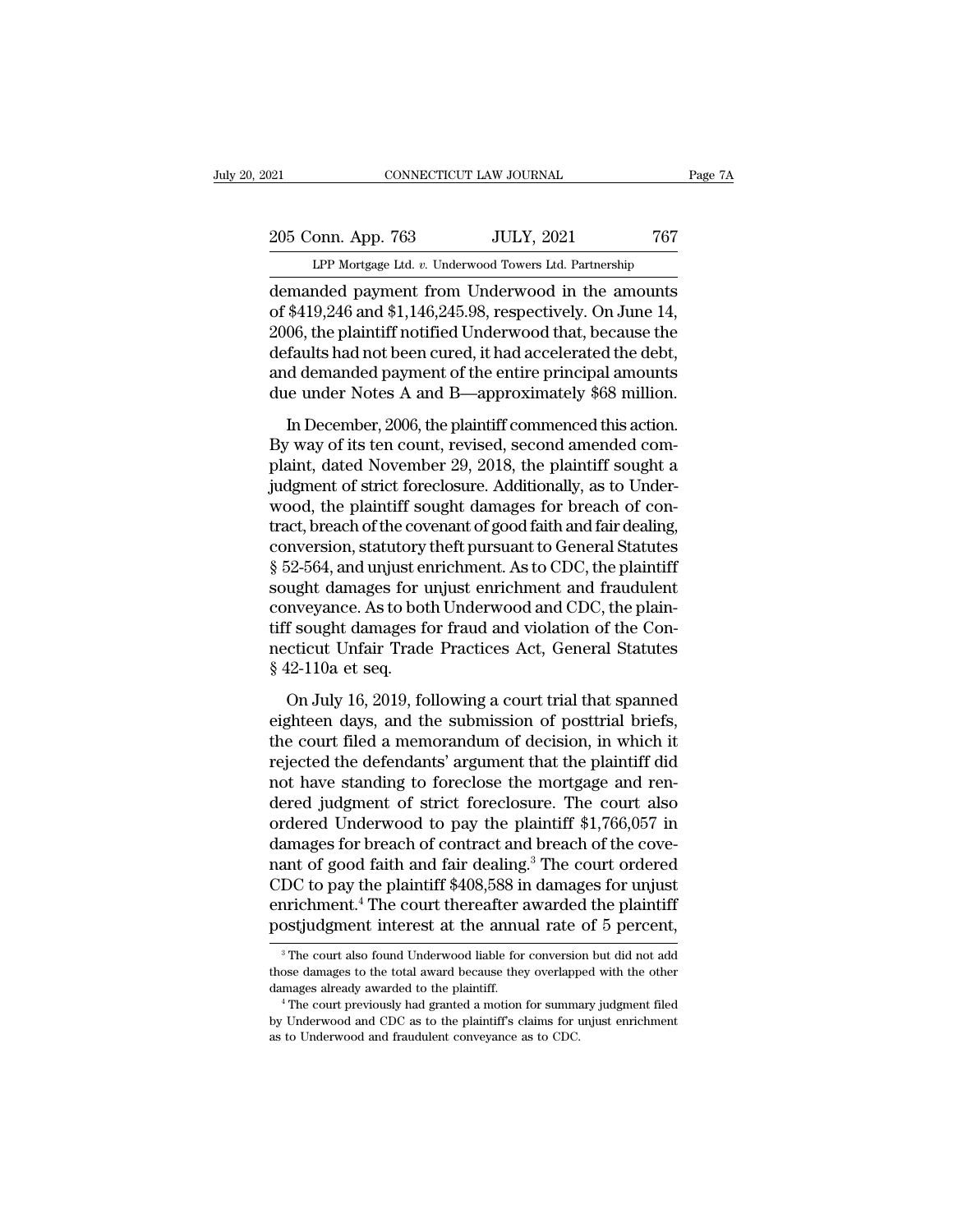|     | CONNECTICUT LAW JOURNAL                                                   |                    | July 20, 2021 |
|-----|---------------------------------------------------------------------------|--------------------|---------------|
| 768 | <b>JULY, 2021</b>                                                         | 205 Conn. App. 763 |               |
|     | LPP Mortgage Ltd. v. Underwood Towers Ltd. Partnership                    |                    |               |
|     | with law days to commence on December 2, 2019. These<br>appeals followed. |                    |               |
|     | On appeal, the defendants claim that the court erred in                   |                    |               |

Sumplementary 2021 205 Conn. App. 763<br>
LPP Mortgage Ltd. v. Underwood Towers Ltd. Partnership<br>
th law days to commence on December 2, 2019. These<br>
peals followed.<br>
On appeal, the defendants claim that the court erred in<br>
n The UCLY, 2021 and 205 Conn. App. 763<br>
LPP Mortgage Ltd.  $v$ . Underwood Towers Ltd. Partnership<br>
with law days to commence on December 2, 2019. These<br>
appeals followed.<br>
On appeal, the defendants claim that the court erre LPP Mortgage Ltd. *v.* Underwood Towers Ltd. Partnership<br>with law days to commence on December 2, 2019. These<br>appeals followed.<br>On appeal, the defendants claim that the court erred in<br>concluding that the plaintiff had stan with law days to commence on December 2, 2019. These<br>appeals followed.<br>On appeal, the defendants claim that the court erred in<br>concluding that the plaintiff had standing to commence<br>this action and, thus, that the court im which ways to confinence on becember 2, 2019. These<br>appeals followed.<br>On appeal, the defendants claim that the court erred in<br>concluding that the plaintiff had standing to commence<br>this action and, thus, that the court imp the provision of the defendants claim that the court erred in<br>concluding that the plaintiff had standing to commence<br>this action and, thus, that the court improperly exercised<br>subject matter jurisdiction over its claims. U On appeal, the defendants claim that the court erred in<br>concluding that the plaintiff had standing to commence<br>this action and, thus, that the court improperly exercised<br>subject matter jurisdiction over its claims. Underwo concluding that the plaintiff had standing to commence<br>this action and, thus, that the court improperly exercised<br>subject matter jurisdiction over its claims. Underwood<br>and CDC also claim that the court improperly relied o this action and, thus, that the court improperly exercised<br>subject matter jurisdiction over its claims. Underwood<br>and CDC also claim that the court improperly relied on<br>the provisions of the regulatory agreement to conclud subject matter jurisdiction over its claims. Underwood<br>and CDC also claim that the court improperly relied on<br>the provisions of the regulatory agreement to conclude<br>that Underwood had defaulted on the mortgage and in<br>calcu and CDC also claim that the court improperly relied on<br>the provisions of the regulatory agreement to conclude<br>that Underwood had defaulted on the mortgage and in<br>calculating the amount of the debt owed to the plaintiff;<br>er the provisions of the regulatory agreement to conclude<br>that Underwood had defaulted on the mortgage and in<br>calculating the amount of the debt owed to the plaintiff;<br>erred in concluding that foreclosure was an equitable<br>rem enrichment. The basis of an about the basis of the extensive replantant,<br>red in concluding that foreclosure was an equitable<br>medy in this case and in awarding monetary damages<br>addition to the judgment of strict foreclosure; and<br>proper once in concluding and forcelosite was an equidable<br>remedy in this case and in awarding monetary damages<br>in addition to the judgment of strict foreclosure; and<br>improperly awarded damages under a theory of unjust<br>enrichment

Ferncety in ans case and in awarding increasity damages<br>in addition to the judgment of strict foreclosure; and<br>improperly awarded damages under a theory of unjust<br>enrichment.<br>On the basis of our examination of the extensiv in addition to the judgment of strict ideoted<br>solar, and improperly awarded damages under a theory of unjust<br>enrichment.<br>On the basis of our examination of the extensive record<br>on appeal, and the briefs and arguments of t miproperry awarded damages ander a anesty or anyway enrichment.<br>
On the basis of our examination of the extensive record<br>
on appeal, and the briefs and arguments of the parties,<br>
we are persuaded that the judgment of the t On the basis of our examination of the extensive record<br>on appeal, and the briefs and arguments of the parties,<br>we are persuaded that the judgment of the trial court<br>should be affirmed. Because the court's memorandum<br>of d On the basis of our examination of the extensive record<br>on appeal, and the briefs and arguments of the parties,<br>we are persuaded that the judgment of the trial court<br>should be affirmed. Because the court's memorandum<br>of de on appeal, and the briefs and arguments of the parties,<br>we are persuaded that the judgment of the trial court<br>should be affirmed. Because the court's memorandum<br>of decision aptly addresses the arguments raised by<br>Underwood *Mortgage Ltd.* v. Underwood and CDC in AC 43542, we adopt its thorough and well reasoned decision as a proper statement of the facts and applicable law on these issues. See *LPP Mortgage Ltd.* v. *Underwood Towers Ltd.* of decision aptly addresses the arguments raised by<br>Underwood and CDC in AC 43542, we adopt its thor-<br>ough and well reasoned decision as a proper statement<br>of the facts and applicable law on these issues. See *LPP*<br>Mortgag Underwood and CDC in AC 43542, we adopt its thorough and well reasoned decision as a proper statement of the facts and applicable law on these issues. See *LPP Mortgage Ltd.* v. *Underwood Towers Ltd. Partnership*, Super ough and well reasoned decision as a proper statement<br>of the facts and applicable law on these issues. See *LPP*<br>*Mortgage Ltd.* v. *Underwood Towers Ltd. Partnership*,<br>Superior Court, judicial district of Hartford, Comple of the facts and applicable law on these issues. See *LPP*<br>Mortgage Ltd. v. Underwood Towers Ltd. Partnership,<br>Superior Court, judicial district of Hartford, Complex<br>Litigation Docket, Docket No. X03-CV-07-5007994-S<br>(July *Alterian: Mortgage Ltd. v. Underwood Towers Ltd. Partnership,*<br>
Superior Court, judicial district of Hartford, Complex<br>
Litigation Docket, Docket No. X03-CV-07-5007994-S<br>
(July 16, 2019) (reprinted at 205 Conn. App. 773,<br>

Superior Court, judicial district of Hartford, Complex<br>
Litigation Docket, Docket No. X03-CV-07-5007994-S<br>
(July 16, 2019) (reprinted at 205 Conn. App. 773,<br>
A.3d ). It would serve no useful purpose for us to<br>
repeat the d Litigation Docket, Docket No. X03-CV-07-5007994-S<br>
(July 16, 2019) (reprinted at 205 Conn. App. 773,<br>
A.3d ). It would serve no useful purpose for us to<br>
repeat the discussion contained therein. See *Citizens*<br>
Against Ove (July 16, 2019) (reprinted at 205 Conn. App. 773,<br>A.3d (a). It would serve no useful purpose for us to<br>repeat the discussion contained therein. See *Citizens*<br>Against Overhead Power Line Construction v. Con-<br>necticut Sitin A.3d ). It wo<br>repeat the discu<br>Against Overhe<br>necticut Siting (<br>(2014); Phadnis<br>of Connecticut,<br>687 (2017).<br>In AC 43575, th painst Overhead Power Line Construction v. Concident Siting Council, 311 Conn. 259, 262, 86 A.3d 463<br>014); Phadnis v. Great Expression Dental Centers<br>Connecticut, P.C., 170 Conn. App. 79, 81, 153 A.3d<br>7 (2017).<br>In AC 43575 righted Scinteria 1 state. Eine Schleration v. Son<br>necticut Siting Council, 311 Conn. 259, 262, 86 A.3d 463<br>(2014); Phadnis v. Great Expression Dental Centers<br>of Connecticut, P.C., 170 Conn. App. 79, 81, 153 A.3d<br>687 (2017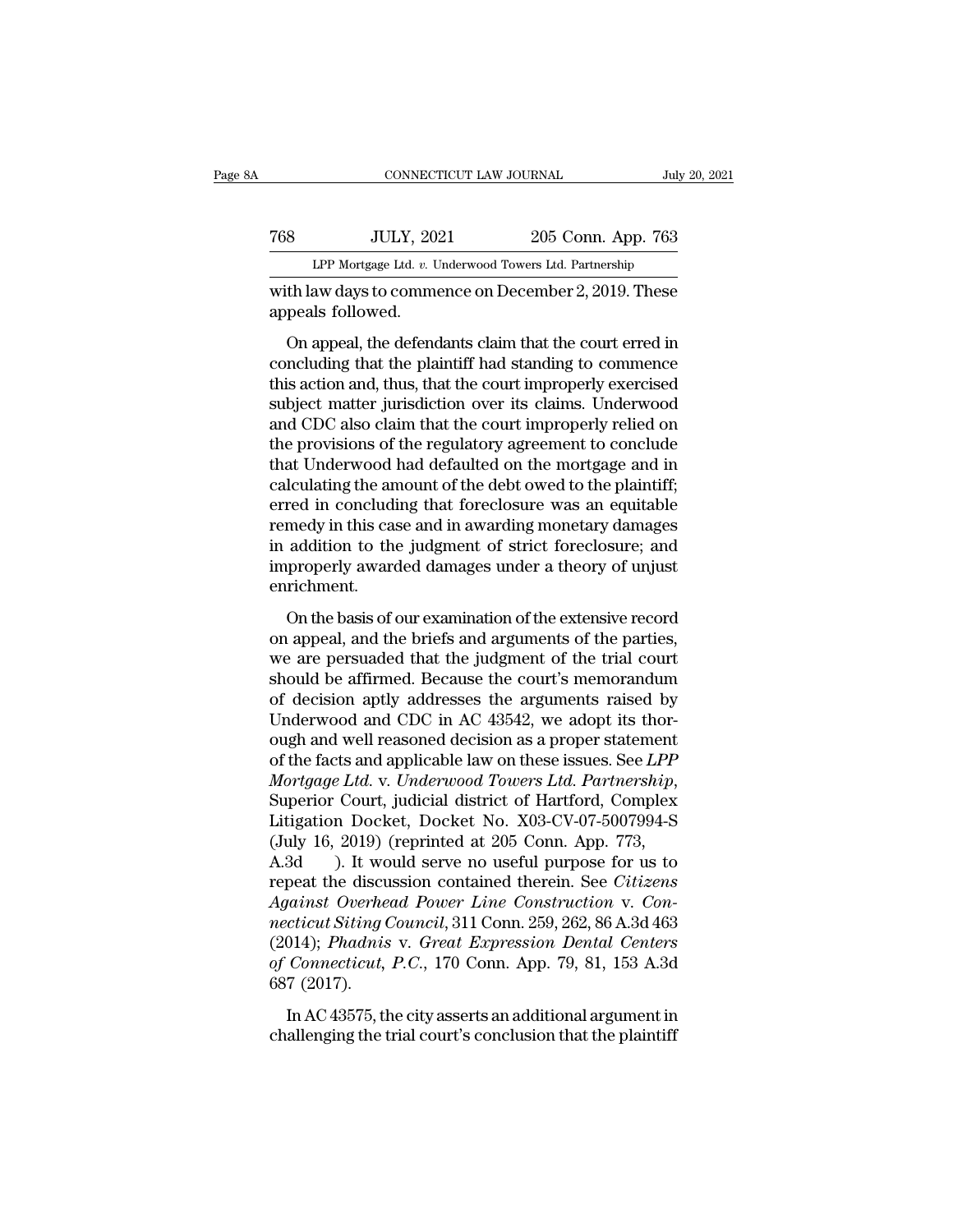### 205 Conn. App. 763 JULY, 2021 769<br>Per Mortgage Ltd. v. Underwood Towers Ltd. Partnership LPP Mortgage Ltd. *v.* Underwood Towers Ltd. Partnership

Page 9A<br>
205 Conn. App. 763 JULY, 2021 769<br>
LPP Mortgage Ltd. v. Underwood Towers Ltd. Partnership<br>
had standing to foreclose, which the city did not raise<br>
before the trial court, and, thus, the court did not address<br>
in 205 Conn. App. 763 JULY, 2021 769<br>
LPP Mortgage Ltd. v. Underwood Towers Ltd. Partnership<br>
had standing to foreclose, which the city did not raise<br>
before the trial court, and, thus, the court did not address<br>
in its memor 205 Conn. App. 763 JULY, 2021 769<br>
LPP Mortgage Ltd. v. Underwood Towers Ltd. Partnership<br>
had standing to foreclose, which the city did not raise<br>
before the trial court, and, thus, the court did not address<br>
in its memo 205 Conn. App. 763 JULY, 2021 769<br>
LPP Mortgage Ltd. v. Underwood Towers Ltd. Partnership<br>
had standing to foreclose, which the city did not raise<br>
before the trial court, and, thus, the court did not address<br>
in its memo LPP Mortgage Ltd. *v.* Underwood Towers Ltd. Partnership<br>had standing to foreclose, which the city did not raise<br>before the trial court, and, thus, the court did not address<br>in its memorandum of decision.<sup>5</sup> The city argue Let morgage Ltd.  $v$ . Underwood Towers Ltd. Partnership<br>had standing to foreclose, which the city did not raise<br>before the trial court, and, thus, the court did not address<br>in its memorandum of decision.<sup>5</sup> The city argue had standing to foreclose, which the city<br>before the trial court, and, thus, the court di<br>in its memorandum of decision.<sup>5</sup> The city<br>the case on which the trial court relied in<br>that the plaintiff had standing, *Bedford Rec* its memorandum of decision.<sup>5</sup> The city argues that<br>e case on which the trial court relied in concluding<br>at the plaintiff had standing, *Bedford Realty*, has been<br>erruled sub silentio or, in the alternative, was improp-<br>ly the case on which the trial court relied in concluding<br>that the plaintiff had standing, *Bedford Realty*, has been<br>overruled sub silentio or, in the alternative, was improp-<br>erly decided. We are not persuaded.<br>In challengi

that the plaintiff had standing, *Bedford Realty*, has been<br>overruled sub silentio or, in the alternative, was improp-<br>erly decided. We are not persuaded.<br>In challenging the plaintiff's standing to foreclose the<br>mortgage, overruled sub silentio or, in the alternative, was improperly decided. We are not persuaded.<br>In challenging the plaintiff's standing to foreclose the<br>mortgage, Underwood and CDC argued to the trial court<br>that the plaintiff erly decided. We are not persuaded.<br>In challenging the plaintiff's standing to foreclose the<br>mortgage, Underwood and CDC argued to the trial court<br>that the plaintiff was not entitled to enforce Note B,<br>pursuant to General In challenging the plaintiff's standing to foreclose the<br>mortgage, Underwood and CDC argued to the trial court<br>that the plaintiff was not entitled to enforce Note B,<br>pursuant to General Statutes § 42a-3-309, because it was In challenging the plaintiff's standing to foreclose the<br>mortgage, Underwood and CDC argued to the trial court<br>that the plaintiff was not entitled to enforce Note B,<br>pursuant to General Statutes § 42a-3-309, because it was mortgage, Underwood and CDC argued to the trial court<br>that the plaintiff was not entitled to enforce Note B,<br>pursuant to General Statutes § 42a-3-309, because it was<br>not in possession of the note when it was lost.<sup>6</sup> The<br>t that the plaintiff was not entitled to enforce Note B,<br>pursuant to General Statutes § 42a-3-309, because it was<br>not in possession of the note when it was lost.<sup>6</sup> The<br>trial court rejected that argument, relying on *Bedfor* pursuant to General Statutes § 42a-3-309, because it was<br>not in possession of the note when it was lost.<sup>6</sup> The<br>trial court rejected that argument, relying on *Bedford*<br>*Realty* for the proposition that a mortgagee "is ent not in possession of the note when it was lost.<sup>6</sup> The<br>trial court rejected that argument, relying on *Bedford*<br>*Realty* for the proposition that a mortgagee "is entitled<br>to pursue its remedy at law on the notes, or to pur trial court rejected that argument, relying on *Bedford*<br>Realty for the proposition that a mortgagee "is entitled<br>to pursue its remedy at law on the notes, or to pursue its<br>remedy in equity upon the mortgage, or to pursue Realty for the proposition that a mortgagee "is entitled<br>to pursue its remedy at law on the notes, or to pursue its<br>remedy in equity upon the mortgage, or to pursue both.<br>A note and a mortgage given to secure it are separa note and a mortgage given to secure it are separate<br>struments, executed for different purposes and in this<br>]<br>tate [an] action for foreclosure of the mortgage and<br>pon the note are regarded and treated, in practice, as<br> $\frac{5$ instruments, executed for different purposes and in this<br>[s]tate [an] action for foreclosure of the mortgage and<br>upon the note are regarded and treated, in practice, as<br><sup>5</sup> Pursuant to the ground lease, Underwood was requi

<sup>[</sup>s]tate [an] action for foreclosure of the mortgage and<br>upon the note are regarded and treated, in practice, as<br><sup>5</sup> Pursuant to the ground lease, Underwood was required to make certain<br>payments to the city in lieu of taxes [s] tate [an] action for foreclosure of the mortgage and<br>upon the note are regarded and treated, in practice, as<br> $\frac{1}{5}$  Pursuant to the ground lease, Underwood was required to make certain<br>payments to the city in lieu upon the note are regarded and treated, in practice, as<br>  $\frac{1}{2}$   $\frac{1}{2}$   $\frac{1}{2}$   $\frac{1}{2}$   $\frac{1}{2}$   $\frac{1}{2}$   $\frac{1}{2}$   $\frac{1}{2}$   $\frac{1}{2}$   $\frac{1}{2}$   $\frac{1}{2}$   $\frac{1}{2}$   $\frac{1}{2}$   $\frac{1}{2}$   $\frac{1}{2}$   $\frac{1}{2}$   $\frac{$  $^\circ$  Pursuant to the ground lease, Underwood was required to make certain payments to the city in lieu of taxes. The trial court found that Underwood was approximately \$3.5 million in arrears on those payments, and that N payments to the city in lieu of taxes. The trial court found that Underwood was approximately \$3.5 million in arrears on those payments, and that Note B was senior in priority to the debt owed to the city. The city did not was approximately \$3.5 million in arrears on those payments, and that Note B was senior in priority to the debt owed to the city. The city did not participate in the trial and did not challenge the plaintiff's standing at in a sension in priority to the debt owed to the city. The city did not participate in the trial and did not challenge the plaintiff's standing at any point prior to the court's July 16, 2019 memorandum of decision. The ci at any time, the city's claim is properly before us and is subject to our plenary review. See *Saunders* v. *Briner*, 334 Conn. 135, 156, 221 A.3d 1 (2019).<br><sup>6</sup> General Statutes § 42a-3-309 (a) provides: "A person not in plus repide in the court's July 16, 2019 memorandum of decision. The city first raised this issue in a motion for determination of priorities filed on September 4, 2019. The court summarily denied that motion. Because stan September 4, 2019. The court summarily denied that motion. Because standing implicates a court's subject matter jurisdiction, which may be challenged at any time, the city's claim is properly before us and is subject to o

ing implicates a court's subject matter jurisdiction, which may be challenged at any time, the city's claim is properly before us and is subject to our plenary review. See *Saunders v. Briner*, 334 Conn. 135, 156, 221 A.3 at any time, the city's claim is properly before us and is subject to our plenary review. See *Saunders* v. *Briner*, 334 Conn. 135, 156, 221 A.3d 1 (2019).<br>
<sup>6</sup> General Statutes § 42a-3-309 (a) provides: "A person not in plenary review. See *Saunders* v. *Briner*, 334 Conn. 135, 156, 221 A.3d 1 (2019).<br>
<sup>6</sup> General Statutes § 42a-3-309 (a) provides: "A person not in possession<br>
of an instrument is entitled to enforce the instrument if (i) <sup>re</sup> General Statutes § 42a-3-309 (a) provides: "A person not in possession of an instrument is entitled to enforce the instrument if (i) the person was in possession of the instrument and entitled to enforce it when loss of an instrument is entitled to enforce the instrument if (i) the person was in possession of the instrument and entitled to enforce it when loss of possession occurred, (ii) the loss of possession was not the result of a in possession of the instrument and entitled to enforce it when loss of possession occurred, (ii) the loss of possession was not the result of a transfer by the person or a lawful seizure, and (iii) the person cannot reaso possession occurred, (ii) the loss of possession was not the result of a transfer by the person or a lawful seizure, and (iii) the person cannot reasonably obtain possession of the instrument because the instrument was des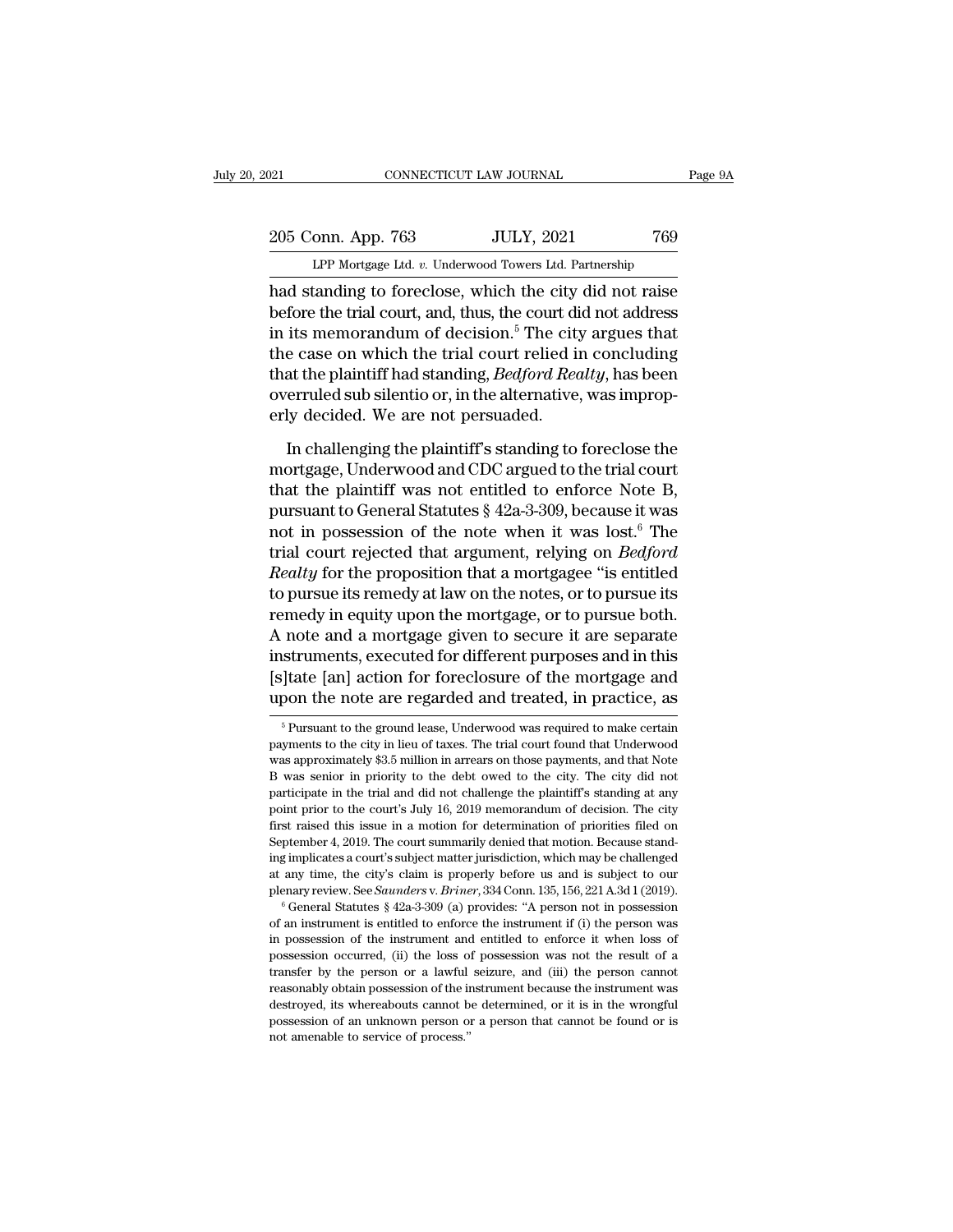# CONNECTICUT LAW JOURNAL July 20, 2021<br>
770 JULY, 2021 205 Conn. App. 763<br>
LPP Mortgage Ltd. v. Underwood Towers Ltd. Partnership CONNECTICUT LAW JOURNAL July 20, 2021<br>
TO JULY, 2021 205 Conn. App. 763<br>
LPP Mortgage Ltd. *v.* Underwood Towers Ltd. Partnership<br>
separate and distinct causes of action, although both

SEPARATE CONNECTICUT LAW JOURNAL July 20, 2021<br>
SEPARATE ALL SEPARATE AND MORE CONNECTICLY, 2021<br>
THE Mortgage Ltd. v. Underwood Towers Ltd. Partnership<br>
Separate and distinct causes of action, although both<br>
may be pursue TTO JULY, 2021 205 Conn. App. 763<br>
LPP Mortgage Ltd. v. Underwood Towers Ltd. Partnership<br>
separate and distinct causes of action, although both<br>
may be pursued in a foreclosure suit.'' (Internal quota-<br>
tion marks omitted Tranger Mortgage Ltd. v. Underwood Towers Ltd. Partnership<br>
Separate and distinct causes of action, although both<br>
may be pursued in a foreclosure suit." (Internal quota-<br>
tion marks omitted.) *New England Savings Bank* v. *Bedford Realty Corp.*, supra, 205 Conn. App<br> *Beparate and distinct causes of action, although*<br> *Bedford Realty Corp., supra, 238 Conn. 759.*<br> *Bedford Realty Corp., supra, 238 Conn. 759.*<br> *Bedford Realty Corp., supra,* LPP Mortgage Ltd. *v.* Underwood Towers Ltd. Partnership<br>parate and distinct causes of action, although both<br>ay be pursued in a foreclosure suit." (Internal quota-<br>paraks omitted.) *New England Savings Bank* v.<br>*dford Real* separate and distinct causes of action, although both<br>may be pursued in a foreclosure suit." (Internal quota-<br>tion marks omitted.) New England Savings Bank v.<br>Bedford Realty Corp., supra, 238 Conn. 759.<br>In deciding Bedford

separate and distinct causes of action, atthough both<br>may be pursued in a foreclosure suit." (Internal quota-<br>tion marks omitted.) *New England Savings Bank v.*<br>*Bedford Realty Corp.*, supra, 238 Conn. 759.<br>In deciding *Be* ration marks omitted.) *New England Savings Bank v.*<br>Bedford Realty Corp., supra, 238 Conn. 759.<br>In deciding *Bedford Realty*, our Supreme Court<br>observed that, because the plaintiff had chosen to pur-<br>sue the equitable act plant in the lost produce of the mortgage. Id., 759-60.<br>The deciding *Bedford Realty*, our Supreme Court<br>observed that, because the plaintiff had chosen to pur-<br>sue the equitable action of foreclosure of the mortgage,<br>rath notationally Corp., supra, 256 Conni. 759.<br>In deciding *Bedford Realty*, our Supreme Court<br>observed that, because the plaintiff had chosen to pur-<br>sue the equitable action of foreclosure of the mortgage,<br>rather than a lega In deciding *Bedford Realty*, our Supreme Court<br>observed that, because the plaintiff had chosen to pur-<br>sue the equitable action of foreclosure of the mortgage,<br>rather than a legal action on the note, the fact that the<br>pl observed that, because the plaintiff had chosen to pur-<br>sue the equitable action of foreclosure of the mortgage,<br>rather than a legal action on the note, the fact that the<br>plaintiff never possessed the lost promissory note sue the equitable action of foreclosure of the mortgage,<br>rather than a legal action on the note, the fact that the<br>plaintiff never possessed the lost promissory note was<br>not fatal to its foreclosure of the mortgage. Id., 7 rather than a legal action on the note, the fact that the<br>plaintiff never possessed the lost promissory note was<br>not fatal to its foreclosure of the mortgage. Id., 759–60.<br>The court further held that, "whatever restriction plaintiff never possessed the lost promissory note was<br>not fatal to its foreclosure of the mortgage. Id., 759–60.<br>The court further held that, "whatever restrictions [Gen-<br>eral Statutes] §§ 42a-3-301 and 42a-3-309 might pu not fatal to its foreclosure of the mortgage. Id., 759–60.<br>The court further held that, "whatever restrictions [General Statutes] §§ 42a-3-301 and 42a-3-309 might put upon<br>the enforcement of personal liability based solely The court further held that, "whatever restrictions [General Statutes] §§ 42a-3-301 and 42a-3-309 might put upon<br>the enforcement of personal liability based solely upon<br>a lost note, they do not prohibit [a mortgagee] from<br> eral Statutes] §§ 42a-3-301 and 42a-3-309 might put upon<br>the enforcement of personal liability based solely upon<br>a lost note, they do not prohibit [a mortgagee] from<br>pursuing an action of foreclosure to enforce the terms<br>o the enforcement of personal liability based solely upon<br>a lost note, they do not prohibit [a mortgagee] from<br>pursuing an action of foreclosure to enforce the terms<br>of the mortgage." Id., 760. The court reasoned: "In pur-<br>s a lost note, they do not prohibit [a mortgagee] from<br>pursuing an action of foreclosure to enforce the terms<br>of the mortgage." Id., 760. The court reasoned: "In pur-<br>suing the remedy of strict foreclosure, [the mortgagee]<br>o pursuing an action of foreclosure to enforce the terms<br>of the mortgage." Id., 760. The court reasoned: "In pur-<br>suing the remedy of strict foreclosure, [the mortgagee]<br>or its assignee nevertheless will have to establish th of the mortgage." Id., 760. The court reasoned: "In pursuing the remedy of strict foreclosure, [the mortgagee]<br>or its assignee nevertheless will have to establish the<br>amount of the debt that [the mortgagor] owes. The loss<br> suing the remedy of strict foreclosure, [the mortgagee]<br>or its assignee nevertheless will have to establish the<br>amount of the debt that [the mortgagor] owes. The loss<br>of the note, however, does not preclude proof of the<br>de or its assignee nevertheless will have to establish the<br>amount of the debt that [the mortgagor] owes. The loss<br>of the note, however, does not preclude proof of the<br>debt by other evidence [because a] note is not a debt;<br>it amount of the debt that [the mortgagor] owes. The loss<br>of the note, however, does not preclude proof of the<br>debt by other evidence [because a] note is not a debt;<br>it is only primary evidence of a debt; and where this is<br>lo of the note, however, does not preclude proof of the<br>debt by other evidence [because a] note is not a debt;<br>it is only primary evidence of a debt; and where this is<br>lost, impaired or destroyed bona fide, it may be supplied debt by other evidence [because a] note is not a debt;<br>it is only primary evidence of a debt; and where this is<br>lost, impaired or destroyed bona fide, it may be supplied<br>by secondary evidence. . . . [Accordingly] [t]he los it is only primary evidence of a debt; and where this is<br>lost, impaired or destroyed bona fide, it may be supplied<br>by secondary evidence. . . . . [Accordingly] [t]he loss<br>of a . . . note alters not the rights of the owner, lost, impaired or destroyed bona fide, it may be supplied<br>by secondary evidence. . . . [Accordingly] [t]he loss<br>of a . . . note alters not the rights of the owner, but<br>merely renders secondary evidence necessary and<br>proper by secondary evidence. . . . . [Accordingly] [t]he loss<br>of a . . . note alters not the rights of the owner, but<br>merely renders secondary evidence necessary and<br>proper. [The mortgagee] or its assignee is free to present<br>re of a . . . note alters not the rights of the owner, but<br>merely renders secondary evidence necessary and<br>proper. [The mortgagee] or its assignee is free to present<br>reliable evidence other than the original promissory<br>note t merely renders secondary evidence necessary and<br>proper. [The mortgagee] or its assignee is free to present<br>reliable evidence other than the original promissory<br>note to establish the amount of the debt." (Citations<br>omitted; proper. [The mortgagee] or its assignee is free to present<br>reliable evidence other than the original promissory<br>note to establish the amount of the debt." (Citations<br>omitted; internal quotation marks omitted.) Id. On the<br>b reliable evidence other than<br>note to establish the amoun<br>omitted; internal quotation n<br>basis of the foregoing reason<br>trial court here concluded th<br>produce the lost note did no<br>foreclose the mortgage.<br>The city first argues it is the constantine amount of the debt. (Chanons<br>itted; internal quotation marks omitted.) Id. On the<br>sis of the foregoing reasoning in *Bedford Realty*, the<br>al court here concluded that the plaintiff's failure to<br>oduce basis of the foregoing reasoning in *Bedford Realty*, the trial court here concluded that the plaintiff's failure to produce the lost note did not deprive it of standing to foreclose the mortgage.<br>The city first argues tha basis of the foregoing reasoning in *Bedford Reatty*, the trial court here concluded that the plaintiff's failure to produce the lost note did not deprive it of standing to foreclose the mortgage.<br>The city first argues tha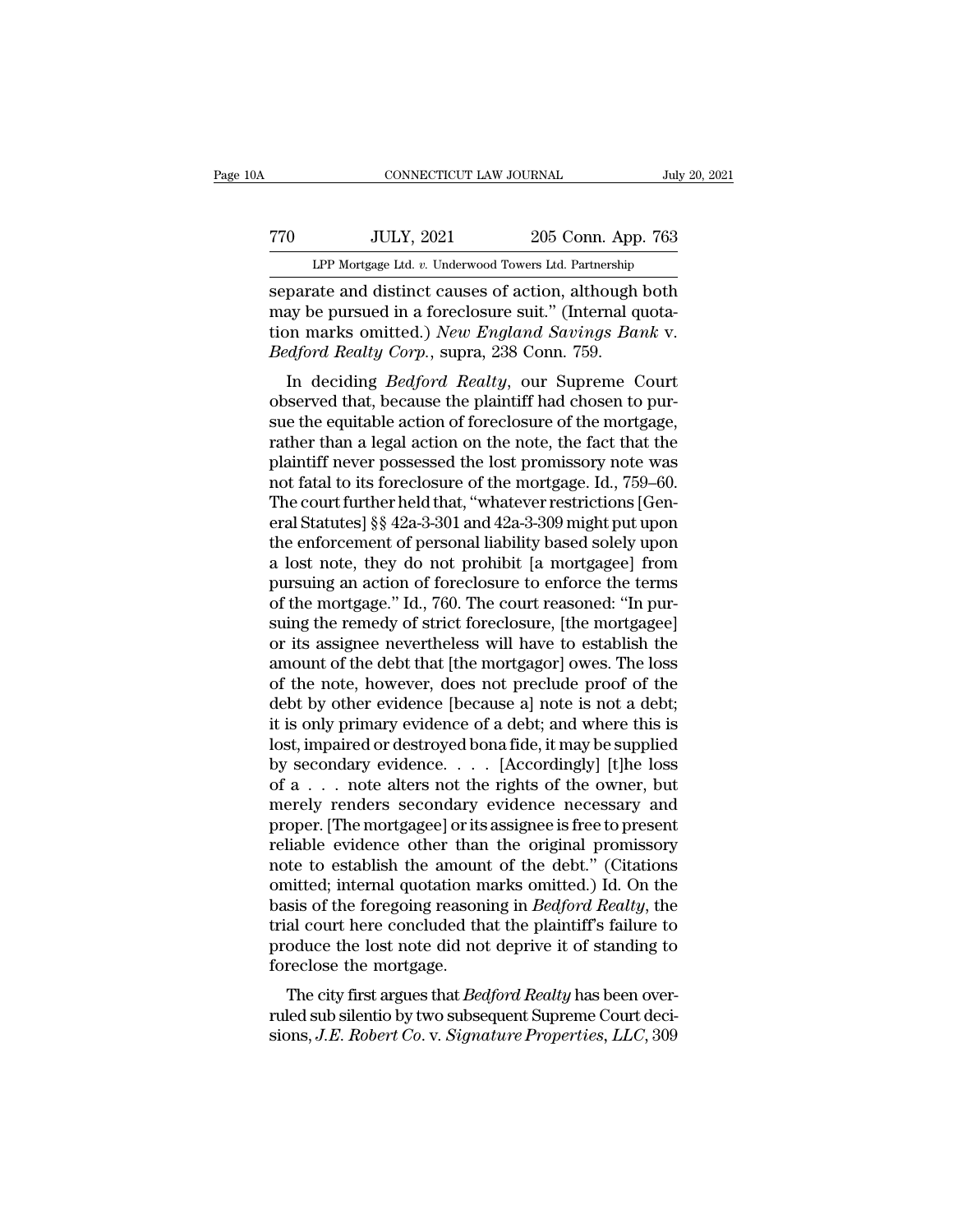# 205 Conn. App. 763 JULY, 2021 771<br>PP Mortgage Ltd. v. Underwood Towers Ltd. Partnership Equal CONNECTICUT LAW JOURNAL Page 11A<br>
205 Conn. App. 763 JULY, 2021 771<br>
LPP Mortgage Ltd. *v.* Underwood Towers Ltd. Partnership<br>
Conn. 307, 71 A.3d 492 (2013), and *Equity One, Inc.* v.

CONNECTICUT LAW JOURNAL Page 11A<br>
205 Conn. App. 763 JULY, 2021 771<br>
LPP Mortgage Ltd. v. Underwood Towers Ltd. Partnership<br>
Conn. 307, 71 A.3d 492 (2013), and *Equity One, Inc.* v.<br>
Shivers, 310 Conn. 119, 74 A.3d 1225 (2 205 Conn. App. 763 JULY, 2021 771<br>
LPP Mortgage Ltd. v. Underwood Towers Ltd. Partnership<br>
Conn. 307, 71 A.3d 492 (2013), and *Equity One, Inc.* v.<br>
Shivers, 310 Conn. 119, 74 A.3d 1225 (2013). The city<br>
contends that thos 205 Conn. App. 763 JULY, 2021 771<br> *LPP Mortgage Ltd. v. Underwood Towers Ltd. Partnership*<br>
Conn. 307, 71 A.3d 492 (2013), and *Equity One, Inc. v.*<br> *Shivers*, 310 Conn. 119, 74 A.3d 1225 (2013). The city<br>
contends that LPP Mortgage Ltd. v. Underwood Towers Ltd. Partnership<br>Conn. 307, 71 A.3d 492 (2013), and *Equity One, Inc.* v.<br>*Shivers*, 310 Conn. 119, 74 A.3d 1225 (2013). The city<br>contends that those cases "held, contrary to *Bedford* LPP Mortgage Ltd. v. Underwood Towers Ltd. Partnership<br>
Conn. 307, 71 A.3d 492 (2013), and Equity One, Inc. v.<br>
Shivers, 310 Conn. 119, 74 A.3d 1225 (2013). The city<br>
contends that those cases "held, contrary to Bedford<br> Conn. 307, 71 A.3d 492 (2013), and *Equity One, Inc. v. Shivers*, 310 Conn. 119, 74 A.3d 1225 (2013). The city contends that those cases "held, contrary to *Bedford* [*Realty*], that standing to foreclose a mortgage secu Shivers, 310 Conn. 119, 74 A.3d 1225 (2013). The city<br>contends that those cases "held, contrary to *Bedford*<br>[*Realty*], that standing to foreclose a mortgage securing<br>a note is governed by the [Uniform Commercial Code<br>(UC contends that those cases "held, contrary t<br>[*Realty*], that standing to foreclose a mortgag<br>a note *is* governed by the [Uniform Commer<br>(UCC), General Statutes  $\S$  42a-1-101 et seq.].<sup>3</sup><br>sis in original.) The city argues eating, that standing to forcefose a mortgage securing<br>note is governed by the [Uniform Commercial Code<br>ICC), General Statutes § 42a-1-101 et seq.]." (Empha-<br>in original.) The city argues: "Though neither deci-<br>on mention a note is governed by the [Uniform Commercial Code<br>(UCC), General Statutes § 42a-1-101 et seq.]." (Emphasis in original.) The city argues: "Though neither decision mentioned *Bedford [Realty]*, both are necessarily<br>incons

(CCC), General Statutes  $\frac{1}{2}$  and  $\frac{1}{2}$  and  $\frac{1}{2}$  argues: "Though neither decision mentioned *Bedford [Realty]*, both are necessarily inconsistent and irreconcilable with it."<br>It is well settled that, "absent sis in original.) The city argues. Though hencefortation mentioned *Bedford* [*Realty*], both are necessarily inconsistent and irreconcilable with it."<br>It is well settled that, "absent clear indications from the Supreme C inconsistent and irreconcilable with it."<br>
It is well settled that, "absent clear indications from<br>
the Supreme Court itself, lower courts should not lightly<br>
assume that a prior decision has been overruled sub<br>
silentio It is well settled that, "absent clear indications from<br>the Supreme Court itself, lower courts should not lightly<br>assume that a prior decision has been overruled sub<br>silentio merely because its reasoning and result appear<br> It is well settled that, "absent clear indications from<br>the Supreme Court itself, lower courts should not lightly<br>assume that a prior decision has been overruled sub<br>silentio merely because its reasoning and result appear<br> the Supreme Court itself, lower courts should not lightly<br>assume that a prior decision has been overruled sub<br>silentio merely because its reasoning and result appear<br>inconsistent with later cases." (Internal quotation mark assume that a prior decision has been overruled sub<br>silentio merely because its reasoning and result appear<br>inconsistent with later cases." (Internal quotation marks<br>omitted.) *State* v. *Berrios*, 320 Conn. 265, 286, 129 silentio merely because its reasoning and result appear<br>inconsistent with later cases." (Internal quotation marks<br>omitted.) *State* v. *Berrios*, 320 Conn. 265, 286, 129 A.3d<br>696 (2016). This principle is founded on the n inconsistent with later cases." (Internal quotation marks<br>omitted.) *State* v*. Berrios*, 320 Conn. 265, 286, 129 A.3d<br>696 (2016). This principle is founded on the notion that<br>"[w]e are not prepared to indulge in the presu omitted.) *State v. Berrios*, 320 Conn. 265, 286, 129 A.3d 696 (2016). This principle is founded on the notion that "[w]e are not prepared to indulge in the presumption that the Supreme Court would so cavalierly overrule . 696 (2016). This princ<br>
"[w]e are not prepare<br>
that the Supreme Co $\ldots$  [its own] author<br>
that it was doing so."<br>
154–55, 508 A.2d 49,<br>
A.2d 229 (1986).<br>
Here, as the city ac at the Supreme Court would so cavalierly overrule<br>
Its own] authority without even acknowledging<br>
at it was doing so." *State v. Farrar*, 7 Conn. App. 149,<br>
4–55, 508 A.2d 49, cert. denied, 200 Conn. 805, 512<br>
2d 229 (198 that it coupled court would so cavalistly overrule<br>
... [its own] authority without even acknowledging<br>
that it was doing so." *State* v. *Farrar*, 7 Conn. App. 149,<br>
154–55, 508 A.2d 49, cert. denied, 200 Conn. 805, 512<br>

decision in *Bedford Realty—J.E. Robert Co. v. Signa-<br>that it was doing so." State v. Farrar*, 7 Conn. App. 149,<br>154–55, 508 A.2d 49, cert. denied, 200 Conn. 805, 512<br>A.2d 229 (1986).<br>Here, as the city acknowledges, neithe *tuat it was dong so. State v. Parrar, Poomt. App. 149,*<br>154–55, 508 A.2d 49, cert. denied, 200 Conn. 805, 512<br>A.2d 229 (1986).<br>Here, as the city acknowledges, neither of the cases<br>that it cites as having overruled our Sup *DA*-55, 306 *A.2d 49*, cert. defied, 200 Conn. 305, 312<br>*A.2d 229* (1986).<br>*Here, as the city acknowledges, neither of the cases<br>that it cites as having overruled our Supreme Court's<br>decision in <i>Bedford Realty*—J.*E. Rob* Here, as the city acknowledges, neither of the cases<br>that it cites as having overruled our Supreme Court's<br>decision in *Bedford Realty—J.E. Robert Co. v. Signa-*<br>ture Properties, LLC, supra, 309 Conn. 307, nor Equity<br>One, Here, as the city acknowledges, neither of the cases<br>that it cites as having overruled our Supreme Court's<br>decision in *Bedford Realty—J.E. Robert Co. v. Signa-<br>ture Properties, LLC*, supra, 309 Conn. 307, nor *Equity*<br>On *The Properties, LLC,* supra, 309 Conn. 307, nor *Equity*<br> *ne, Inc.* v. *Shivers*, supra, 310 Conn. 119—even men-<br>
ons *Bedford Realty.*<sup>7</sup> Indeed, neither case discusses<br>
a dichotomy between a foreclosure action and an a One, Inc. v. Shivers, supra, 310 Conn. 119—even mentions *Bedford Realty*.<sup>7</sup> Indeed, neither case discusses the dichotomy between a foreclosure action and an action  $\frac{7 \text{ In } J.E. \text{ Robert Co. v. Signature Properties, } LLC$ , supra, 309 Conn. 307, the

tions *Bedford Realty*.<sup>7</sup> Indeed, neither case discusses<br>the dichotomy between a foreclosure action and an action<br> $\frac{1}{I}$  In *J.E. Robert Co.* v. *Signature Properties, LLC*, supra, 309 Com. 307,<br>the court determined t property securing the note-off properties, *LLC*, supra, 309 Conn. 307, the court determined that a loan servicer for the owner of legal title to a note has standing in its own right, under the UCC, to foreclose on the rea <sup>7</sup> In *J.E. Robert Co. v. Signature Properties, LLC*, supra, 309 Conn. 307, the court determined that a loan servicer for the owner of legal title to a note has standing in its own right, under the UCC, to foreclose on t the court determined that a loan servicer for the owner of legal title to a note has standing in its own right, under the UCC, to foreclose on the real property securing the note. Id., 311, 317. In *Equity One, Inc.* v. note has standing in its own right, under the UCC, to foreclose on the real property securing the note. Id., 311, 317. In Equity One, Inc. v. Shivers,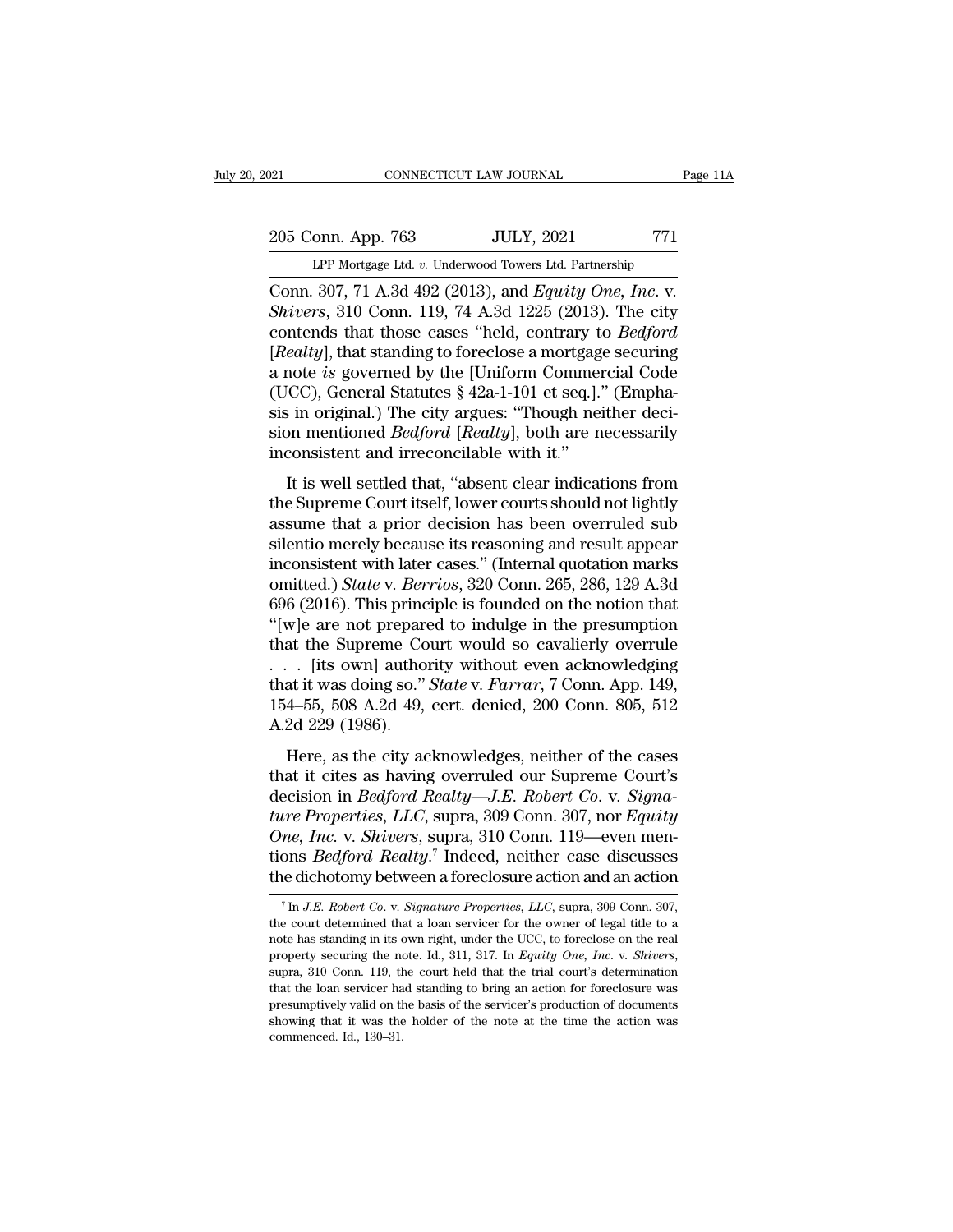# 19920, CONNECTICUT LAW JOURNAL<br>
772 JULY, 2021 205 Conn. App. 763<br>
LPP Mortgage Ltd. v. Underwood Towers Ltd. Partnership CONNECTICUT LAW JOURNAL July 20, 2021<br>Tree Mortgage Ltd. *v.* Underwood Towers Ltd. Partnership<br>To enforce a note. In the absence of any clear indication

TREE THE CONNECTICUT LAW JOURNAL July 20, 2021<br>TREE THE SULTA 2021 205 Conn. App. 763<br>LPP Mortgage Ltd. v. Underwood Towers Ltd. Partnership<br>The enforce a note. In the absence of any clear indication<br>that our Supreme Court TT2 JULY, 2021 205 Conn. App. 763<br>
LPP Mortgage Ltd. v. Underwood Towers Ltd. Partnership<br>
to enforce a note. In the absence of any clear indication<br>
that our Supreme Court intended to overrule its long-<br>
standing preceden STREET THE STREAM OF THE STREAM OF THE REALT OF THE MOTERN THE REALT OF PROPERTY OF PROPERTY And the absence of any clear indication that our Supreme Court intended to overrule its long-standing precedent in *Bedford Realt* TT2 ULY, 2021 205 Conn. App. 763<br>
LPP Mortgage Ltd.  $v$ . Underwood Towers Ltd. Partnership<br>
to enforce a note. In the absence of any clear indication<br>
that our Supreme Court intended to overrule its long-<br>
standing preced LPP Mortgage Ltd. *v.* Underwood Towers Ltd. Partnership<br>
enforce a note. In the absence of any clear indication<br>
at our Supreme Court intended to overrule its long-<br>
anding precedent in *Bedford Realty* with either of<br>
os to enforce a note. In the absence of any clear indication<br>that our Supreme Court intended to overrule its long-<br>standing precedent in *Bedford Realty* with either of<br>those decisions, we decline to presume that it did so.<sup>8</sup>

that our Supreme Court intended to overrule its long-<br>standing precedent in *Bedford Realty* with either of<br>those decisions, we decline to presume that it did so.<sup>8</sup><br>In the alternative, the city argues that *Bedford Realt* our Supreme Court incrition to overful as folgerdinated to the standing precedent in *Bedford Realty* with either of those decisions, we decline to presume that it did so.<sup>8</sup> In the alternative, the city argues that *Bedfo* those decisions, we decline to presume that it did so.<sup>8</sup><br>those decisions, we decline to presume that it did so.<sup>8</sup><br>In the alternative, the city argues that *Bedford Realty*<br>was wrongly decided. "It is well established th In the alternative, the city argues that *Bedford Realty*<br>was wrongly decided. "It is well established that this<br>court cannot overrule or reconsider the decisions of<br>our Supreme Court. See *State v. Brown*, 73 Conn. App.<br> In the alternative, the city argues that *Bedford Realty*<br>was wrongly decided. "It is well established that this<br>court cannot overrule or reconsider the decisions of<br>our Supreme Court. See *State* v. *Brown*, 73 Conn. App was wrongly decided. "It is well established that this<br>court cannot overrule or reconsider the decisions of<br>our Supreme Court. See *State* v. *Brown*, 73 Conn. App.<br>751, 756, 809 A.2d 546 (2002) ('Our Supreme Court is the<br> court cannot overrule or reconsider the decisions of<br>our Supreme Court. See *State* v. *Brown*, 73 Conn. App.<br>751, 756, 809 A.2d 546 (2002) ('Our Supreme Court is the<br>ultimate arbiter of the law in this state. We, as an in our Supreme Court. See *State* v. *Brown*, 73 Conn. App.<br>751, 756, 809 A.2d 546 (2002) ('Our Supreme Court is the<br>ultimate arbiter of the law in this state. We, as an inter-<br>mediate appellate court, cannot reconsider the d 751, 756, 809 A.2d 546 (2002) ('Our Supreme Court is the<br>ultimate arbiter of the law in this state. We, as an inter-<br>mediate appellate court, cannot reconsider the deci-<br>sions of our highest court.'); *Statev. Fuller*, 56 ultimate arbiter of the law in this state. We, as an inter-<br>mediate appellate court, cannot reconsider the deci-<br>sions of our highest court.'); *Statev. Fuller*, 56 Conn. App.<br>592, 609, 744 A.2d 931 ('[i]t is not within ou mediate appellate court, cannot reconsider the decisions of our highest court.'); *Statev. Fuller*, 56 Conn. App. 592, 609, 744 A.2d 931 ('[i]t is not within our function as an intermediate appellate court to overrule Supr sions of our highest court.'); *Statev. Fuller*, 56 Conn. App.<br>592, 609, 744 A.2d 931 ('[i]t is not within our function<br>as an intermediate appellate court to overrule Supreme<br>Court authority'), cert. denied, 252 Conn. 949, 592, 609, 744 A.2d 931 ('[i]t is not within our function<br>as an intermediate appellate court to overrule Supreme<br>Court authority'), cert. denied, 252 Conn. 949, 748 A.2d<br>298, cert. denied, 531 U.S. 911, 121 S. Ct. 262, 148 an intermediate appenate coart to overture supreme<br>ourt authority'), cert. denied, 252 Conn. 949, 748 A.2d<br>8, cert. denied, 531 U.S. 911, 121 S. Ct. 262, 148 L. Ed.<br>190 (2000)." *State* v. *Corver*, 182 Conn. App. 622, 638 For the purpose of setting new law days.<br>
1998, cert. denied, 531 U.S. 911, 121 S. Ct. 262, 1-<br>
2d 190 (2000)." *State v. Corver*, 182 Conn. App.<br>
190 A.3d 941, cert. denied, 330 Conn. 916,<br>
1211 (2018). Accordingly, this 190 (2000)." *State v. Corver*, 182 Conn. App. 622,<br>9, 190 A.3d 941, cert. denied, 330 Conn. 916, 193 A<br>11 (2018). Accordingly, this argument is unavaili<br>The judgment is affirmed and the case is reman<br>r the purpose of set

The judgment is affirmed and the case is remanded<br>or the purpose of setting new law days.<br>In this opinion the other judges concurred.<br><sup>8</sup>We note that *Bedford Realty* is not an anomaly. Our Supreme Court<br>peatedly has recog

Fire judgment is annihed and the case is remained<br>for the purpose of setting new law days.<br>In this opinion the other judges concurred.<br><sup>8</sup>We note that *Bedford Realty* is not an anomaly. Our Supreme Court<br>repeatedly has re for the purpose of setting new law days.<br>
In this opinion the other judges concurred.<br>
<sup>8</sup>We note that *Bedford Realty* is not an anomaly. Our Supreme Court<br>
repeatedly has recognized and abided by the distinction between In this opinion the other judges concurred.<br><sup>8</sup> We note that *Bedford Realty* is not an anomaly. Our Supreme Court<br>repeatedly has recognized and abided by the distinction between a foreclo-<br>sure action and an action to enf In this opinion the other judges concurred.<br>
<sup>8</sup> We note that *Bedford Realty* is not an anomaly. Our Supreme Court<br>
repeatedly has recognized and abided by the distinction between a foreclo-<br>
sure action and an action to <sup>8</sup> We note that *Bedford Realty* is not an anomaly. Our Supreme Court repeatedly has recognized and abided by the distinction between a foreclosure action and an action to enforce a note. See *JPMorgan Chase Bank*, *Natio* <sup>8</sup> We note that *Bedford Realty* is not an anomaly. Our Supreme Court repeatedly has recognized and abided by the distinction between a foreclosure action and an action to enforce a note. See *JPMorgan Chase Bank*, *Natio* repeatedly has recognized and abided by the distinction between a foreclo-<br>sure action and an action to enforce a note. See *JPMorgan Chase Bank*,<br>*National Assn.* v. *Essaghof*, 336 Conn. 633, 640, 249 A.3d 327 (2020); *J* National Assn. v. Essaghof, 336 Conn. 633, 640, 249 A.3d 327 (2020); *JP*<br>Morgan Chase Bank, N.A. v. Winthrop Properties, LLC, 312 Conn. 662, 673,<br>94 A.3d 622 (2014); New Milford Savings Bank v. Jajer, 244 Conn. 251,<br>266–6 Morgan Chase Bank, N.A. v. Winthrop Properties, LLC, 312 Conn. 662, 673, 94 A.3d 622 (2014); New Milford Savings Bank v. Jajer, 244 Conn. 251, 266–67, 708 A.2d 1378 (1998); Wendell Corp., Trustee v. Thurston, 239 Conn. 109 266–67, 708 A.2d 1378 (1998); Wendell Corp., Trustee v. Thurston, 239 Conn.<br>109, 116, 680 A.2d 1314 (1996); Hartford National Bank & Trust Co. v.<br>Kotkin, 185 Conn. 579, 581, 441 A.2d 593 (1981). This court likewise has<br>re 109, 116, 680 A.2d 1314 (1996); *Hartford National Bank & Trust Co. v.*<br> *Kotkin*, 185 Conn. 579, 581, 441 A.2d 593 (1981). This court likewise has<br>
recently acknowledged that distinction. See *Castle v. DiMugno*, 199 Conn *LLCC*, supra, 673, and again in 2020), and again in *L.C.* and *L.C. L.C. L.P. L.P. L.P. L.P. L.P. L.P. L.P. L.P. L.P. L.P. L.P. L.P. L.P. L.P. L.P. L.P. L.P. L.P. L.P. L.P. L.P* App. 734, 753, 237 A.3d 731 (2020), quoting *Seven Oaks Enterprises*, *L.P.* v. *DeVito*, 185 Conn. App. 534, 547, 198 A.3d 88, cert. denied, 330 Conn. 953, 197 A.3d 893 (2018). Our Supreme Court's explicit adherence to th v. *DeVito*, 185 Conn. App. 534, 547, 198 A.3d 88, 653, 197 A.3d 893 (2018). Our Supreme Court's explaintion in 2014 in *JP Morgan Chase Bank*, *N.A.*  $LLC$ , supra, 673, and again in 2020 in *JPMorgan Chase. N.A.*  $x$ *Es*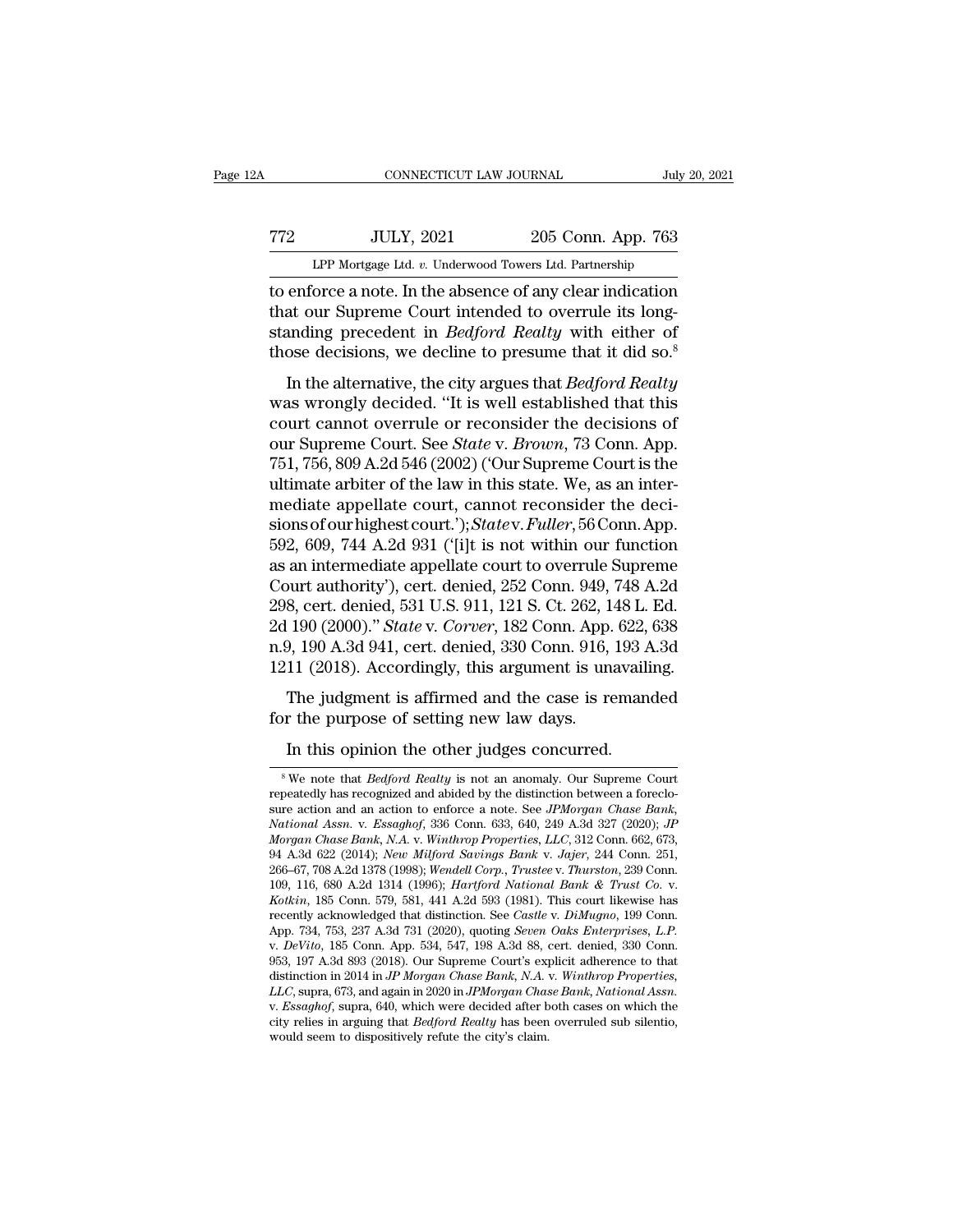205 Conn. App. 763 JULY, 2021 773<br>Page 13A LPP Mortgage Ltd. v. Underwood Towers Ltd. Partnership Equation 2021 CONNECTICUT LAW JOURNAL Page 13A<br>
205 Conn. App. 763 JULY, 2021 773<br>
LPP Mortgage Ltd. *v.* Underwood Towers Ltd. Partnership

### APPENDIX

### 195 Conn. App. 763 JULY, 2021 773<br>
LPP Mortgage Ltd. *v.* Underwood Towers Ltd. Partnership<br>
APPENDIX<br>
LPP MORTGAGE LTD. *v.* UNDERWOOD TOWERS<br>
LIMITED PARTNERSHIP ET AL.\* App. 763 JULY, 2021 777<br>
10 JULY, 2021 777<br>
10 July, 2021 777<br>
10 July, 2021 777<br>
10 July, 2021<br>
10 PAPENDIX<br>
RTGAGE LTD. *v.* UNDERWOOD TOWERS<br>
LIMITED PARTNERSHIP ET AL.\*<br>
10 Superior Court, Judicial District of Hartford APPENDIX<br>SUPER LTD. v. UNDERWOOD TOV<br>MITTED PARTNERSHIP ET AL.\*<br>Superior Court, Judicial District of Hartford,<br>Complex Litigation Docket

E LTD. v. UNDERWOOI<br>COMPLEX LITIGATION DET ALCOUPT DET ALCOUPT DET ALCOUPT DET ALCOUPT DET NORTHERS LITIGATION DETAILS GE LTD. *v*. UNDERWOOD TC<br>ED PARTNERSHIP ET AL.\*<br>r Court, Judicial District of Hartford,<br>Complex Litigation Docket<br>File No. X03-CV-07-5007994-S<br>(emorandum filed July 16, 2019 LIMITED PARTNERSHIP ET AL.\*<br>Superior Court, Judicial District of Hartford,<br>Complex Litigation Docket<br>File No. X03-CV-07-5007994-S<br>Memorandum filed July 16, 2019

*Proceedings*

Superior Court, Judicial District of Hartford,<br>
Complex Litigation Docket<br>
File No. X03-CV-07-5007994-S<br>
Memorandum of decision in commercial foreclosure<br>
tion. *Judgment for plaintiff in part*.

Complex Litigation Docket<br>
File No. X03-CV-07-5007994-S<br>
Memorandum filed July 16, 2019<br> *Proceedings*<br> **Memorandum of decision in commercial foreclosure<br>
action.** *Judgment for plaintiff in part.***<br>** *Thomas W. Witherington, Proceedings*<br>*Proceedings*<br>Memorandum of decision in commercial foreclosure<br>action. Judgment for plaintiff in part.<br>Thomas W. Witherington, Nicholas P. Vegliante, John<br>G. McJunkin, pro hac vice, and J. David Folds, pro ha Memorandum of decision in commercial foreclosure<br>action. Judgment for plaintiff in part.<br>Thomas W. Witherington, Nicholas P. Vegliante, John<br>G. McJunkin, pro hac vice, and J. David Folds, pro hac<br>vice, for the plaintiff. *Memorandum of decision in commercial foreclosure<br>tion. Judgment for plaintiff in part.<br>Thomas W. Witherington, Nicholas P. Vegliante, John<br><i>McJunkin*, pro hac vice, and *J. David Folds*, pro hac<br>ce, for the plaintiff.<br>*Ri* 

| Opinion<br><b>TABLE OF CONTENTS</b><br>Page<br>HISTORY AND BACKGROUND<br>775<br>L<br>779<br>П.<br>NOTE B<br>DEFENDANTS' MOTION TO DISMISS FOR<br>HL.<br>LACK OF STANDING<br>781<br>Claim that Plaintiff Never Had Posses-<br>$\mathbf{A}$<br>sion of Note B $\ldots$ $\ldots$ $\ldots$ $\ldots$<br>782<br>Claim that Plaintiff Did Not Prove that<br>B.<br>Note B is lost and that Plaintiff is the<br>786<br>Owner of the Debt $\dots$ $\dots$ $\dots$ $\dots$<br>1. Proof that Note B was Lost $\ldots$ .<br>786<br>2. Proof that Plaintiff is the Owner of<br>788<br>the Debt.<br>and the state of the state of<br>COUNT ONE: FORECLOSURE<br>IV.<br>789 | <i>Richard P. Weinstein,</i> for the named defendant et al. |  |
|------------------------------------------------------------------------------------------------------------------------------------------------------------------------------------------------------------------------------------------------------------------------------------------------------------------------------------------------------------------------------------------------------------------------------------------------------------------------------------------------------------------------------------------------------------------------------------------------------------------------------------------------------------|-------------------------------------------------------------|--|
|                                                                                                                                                                                                                                                                                                                                                                                                                                                                                                                                                                                                                                                            |                                                             |  |
|                                                                                                                                                                                                                                                                                                                                                                                                                                                                                                                                                                                                                                                            |                                                             |  |
|                                                                                                                                                                                                                                                                                                                                                                                                                                                                                                                                                                                                                                                            |                                                             |  |
|                                                                                                                                                                                                                                                                                                                                                                                                                                                                                                                                                                                                                                                            |                                                             |  |
|                                                                                                                                                                                                                                                                                                                                                                                                                                                                                                                                                                                                                                                            |                                                             |  |
|                                                                                                                                                                                                                                                                                                                                                                                                                                                                                                                                                                                                                                                            |                                                             |  |
|                                                                                                                                                                                                                                                                                                                                                                                                                                                                                                                                                                                                                                                            |                                                             |  |
|                                                                                                                                                                                                                                                                                                                                                                                                                                                                                                                                                                                                                                                            |                                                             |  |
|                                                                                                                                                                                                                                                                                                                                                                                                                                                                                                                                                                                                                                                            |                                                             |  |
|                                                                                                                                                                                                                                                                                                                                                                                                                                                                                                                                                                                                                                                            |                                                             |  |
|                                                                                                                                                                                                                                                                                                                                                                                                                                                                                                                                                                                                                                                            |                                                             |  |
|                                                                                                                                                                                                                                                                                                                                                                                                                                                                                                                                                                                                                                                            |                                                             |  |
|                                                                                                                                                                                                                                                                                                                                                                                                                                                                                                                                                                                                                                                            |                                                             |  |
|                                                                                                                                                                                                                                                                                                                                                                                                                                                                                                                                                                                                                                                            |                                                             |  |
|                                                                                                                                                                                                                                                                                                                                                                                                                                                                                                                                                                                                                                                            |                                                             |  |
|                                                                                                                                                                                                                                                                                                                                                                                                                                                                                                                                                                                                                                                            |                                                             |  |
|                                                                                                                                                                                                                                                                                                                                                                                                                                                                                                                                                                                                                                                            |                                                             |  |
|                                                                                                                                                                                                                                                                                                                                                                                                                                                                                                                                                                                                                                                            | A.3d<br>205 Conn. App. 763,<br>(2021).                      |  |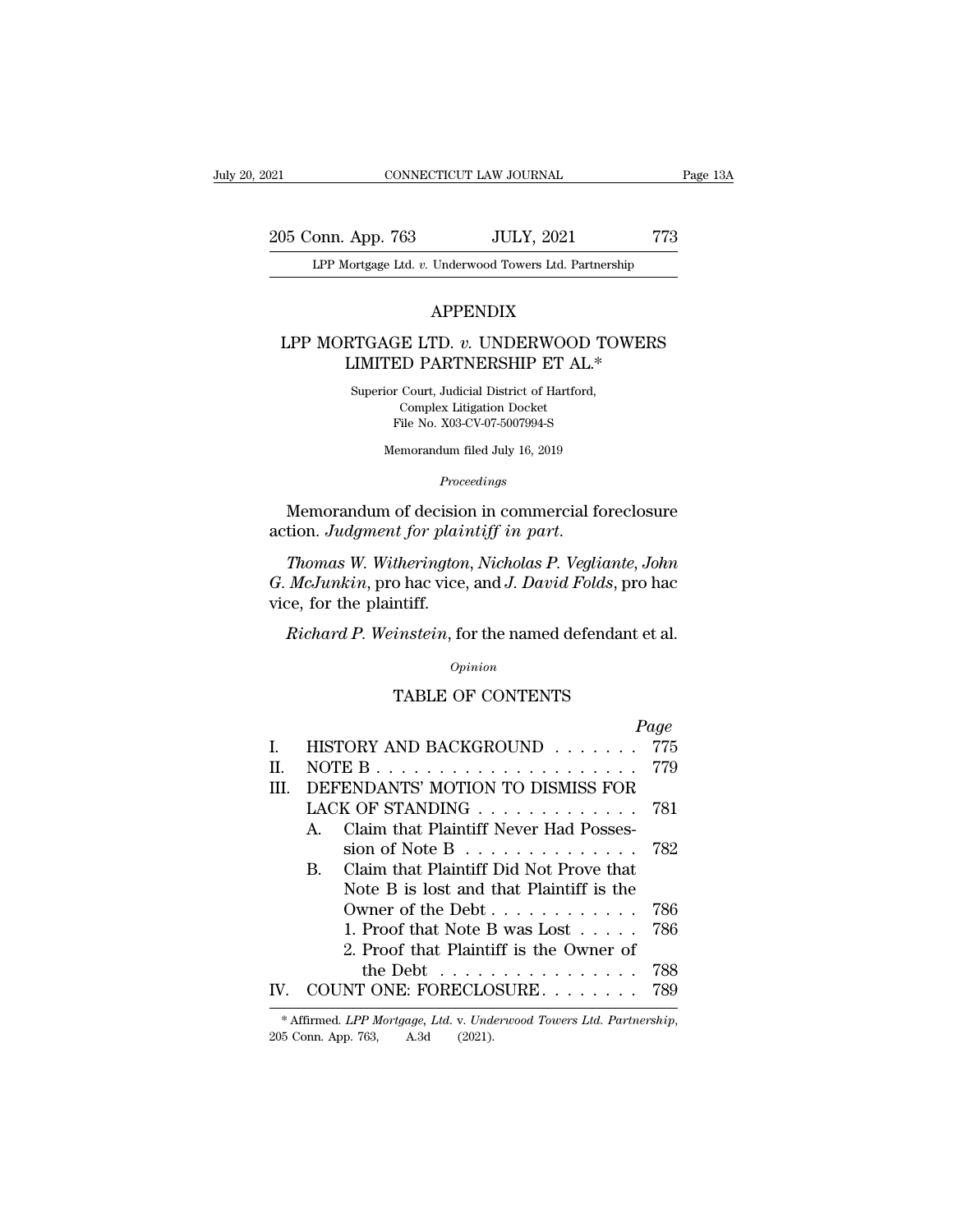|     |    | CONNECTICUT LAW JOURNAL                                               |                    | July 20, 2021 |
|-----|----|-----------------------------------------------------------------------|--------------------|---------------|
|     |    |                                                                       |                    |               |
| 774 |    | <b>JULY, 2021</b>                                                     | 205 Conn. App. 763 |               |
|     |    | LPP Mortgage Ltd. v. Underwood Towers Ltd. Partnership                |                    |               |
|     | А. | Ownership. $\ldots \ldots \ldots \ldots \ldots$                       |                    | 789           |
|     | В. | $Default.$                                                            |                    | 791           |
|     |    | 1. Kaye Skinner's Services.                                           |                    | 795           |
|     |    | 2. Management Fees                                                    |                    | 798           |
|     |    | 3. John Scobie's Compensation.                                        |                    | 801           |
|     |    | a. Violation of the HUD Handbook                                      |                    | 803           |
|     |    | b. Improper Distribution to a Part-                                   |                    |               |
|     |    | ner Under the Second Mortgage                                         |                    | 804           |
|     |    | c. The Salary Was Not a Reason-                                       |                    |               |
|     |    | able and Necessary Operating                                          |                    |               |
|     |    | Expense. $\ldots$                                                     |                    | 806           |
|     |    | 4. Nicholas Carbone's Apartment.                                      |                    | 807           |
|     |    | 5. Capital Assets $\ldots \ldots \ldots \ldots$                       |                    | 811           |
|     | C. | 6. Legal Fees $\dots \dots \dots \dots \dots$<br>Conditions Precedent |                    | 817<br>819    |
|     | D. |                                                                       |                    | 820           |
|     | E. | Special Defenses<br>Foreclosure Conclusion                            |                    | 822           |
| V.  |    | COUNTS TWO THROUGH TEN                                                |                    | 823           |
|     | A. | Count Two: Breach of Contract                                         |                    | 828           |
|     | В. | Count Three: Breach of Covenant of                                    |                    |               |
|     |    | Good Faith and Fair Dealing                                           |                    | 829           |
|     | C. | Count Four: Conversion                                                |                    | 830           |
|     | D. | Count Five: Statutory Theft.                                          |                    | 832           |
|     | Е. | Count Seven: Unjust Enrichment.                                       |                    | 833           |
|     | F. | Count Nine: Fraud                                                     |                    | 834           |
|     | G. | Count Ten: Connecticut Unfair Trade                                   |                    |               |
|     |    | Practices Act (CUTPA), General Stat-                                  |                    |               |
|     |    | utes $§$ 42-110a et seq. $\ldots$ $\ldots$ $\ldots$ .                 |                    | 835           |
|     |    | CONCLUSION                                                            |                    | 836           |

Complaint (complaint) (Docket Entry (Entry) #562.00) seeking foreclosure in the first count and money damages for various breaches in the remaining counts. The SCHUMAN, J. The substitute plaintiff, LPP Mortgage,<br>Inc. (plaintiff), has filed a ten count, Second Amended<br>Complaint (complaint) (Docket Entry (Entry) #562.00)<br>seeking foreclosure in the first count and money dam-<br>ages fo SCHUMAN, J. The substitute plaintiff, LPP Mortgage,<br>Inc. (plaintiff), has filed a ten count, Second Amended<br>Complaint (complaint) (Docket Entry (Entry) #562.00)<br>seeking foreclosure in the first count and money dam-<br>ages fo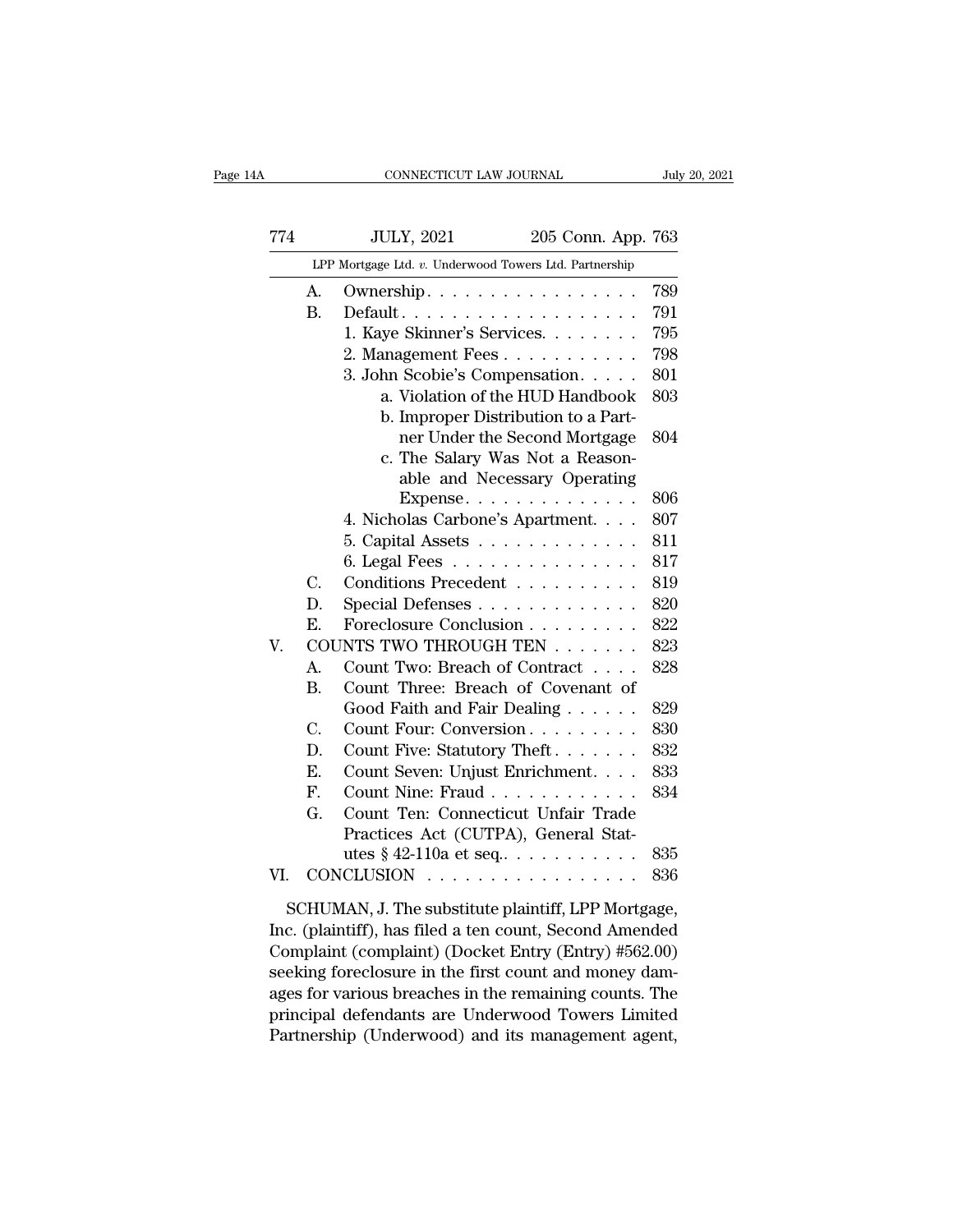EXECUTE DE TO PARAL Page 15A<br>
205 Conn. App. 763 JULY, 2021 775<br>
LPP Mortgage Ltd. *v.* Underwood Towers Ltd. Partnership<br>
CDC Management Company (CDC) (collectively, defen-CONNECTICUT LAW JOURNAL<br>
205 Conn. App. 763 JULY, 2021 775<br>
LPP Mortgage Ltd. v. Underwood Towers Ltd. Partnership<br>
CDC Management Company (CDC) (collectively, defen-<br>
dants).<sup>1</sup> The court granted the defendants' motion fo 205 Conn. App. 763 JULY, 2021 775<br>
LPP Mortgage Ltd. v. Underwood Towers Ltd. Partnership<br>
CDC Management Company (CDC) (collectively, defendants).<sup>1</sup> The court granted the defendants' motion for<br>
summary judgment on count 205 Conn. App. 763 JULY, 2021 775<br>
LPP Mortgage Ltd. v. Underwood Towers Ltd. Partnership<br>
CDC Management Company (CDC) (collectively, defendants).<sup>1</sup> The court granted the defendants' motion for<br>
summary judgment on count 205 Conn. App. 763 JULY, 2021 775<br>
LPP Mortgage Ltd. v. Underwood Towers Ltd. Partnership<br>
CDC Management Company (CDC) (collectively, defendants).<sup>1</sup> The court granted the defendants' motion for<br>
summary judgment on coun LPP Mortgage Ltd. v. Underwood Towers Ltd. Partnership<br>
CDC Management Company (CDC) (collectively, defen-<br>
dants).<sup>1</sup> The court granted the defendants' motion for<br>
summary judgment on counts six and eight of the com-<br>
pla CDC Management Company (CDC) (collectively, defendants).<sup>1</sup> The court granted the defendants' motion for summary judgment on counts six and eight of the complaint. (Entry  $\#662.00$ , p. 19.) The defendants have filed a se CDC Management Company (CDC) (collectively, defendants).<sup>1</sup> The court granted the defendants' motion for summary judgment on counts six and eight of the complaint. (Entry #662.00, p. 19.) The defendants have filed a second dants). The court granted the detendants motion for<br>summary judgment on counts six and eight of the com-<br>plaint. (Entry #662.00, p. 19.) The defendants have filed<br>a second amended answer, denying the plaintiff's claims<br>and summary judgment on counts six and eight of the complaint. (Entry #662.00, p. 19.) The defendants have filed a second amended answer, denying the plaintiff's claims and raising twenty-two special defenses. (Entry #715.00.) plaint. (Entry #002.00, p. 19.) The defendants have in a second amended answer, denying the plaintiff's claimand raising twenty-two special defenses. (Entry #715.<br>A court trial of these claims took place over eight days in https://ebruary, and March, 2019. The parties<br>the filing of briefs on June 5, 2019. This mem-<br>positivities the decision in the case.<br>I<br>HISTORY AND BACKGROUND<br>ately this case has a long and tortuous history

### I

I<br>
I<br>
HISTORY AND BACKGROUND<br>
Unfortunately, this case has a long and tortuous history.<br>
HISTORY AND BACKGROUND<br>
Unfortunately, this case has a long and tortuous history.<br>
He court finds the following facts based on the un I<br>HISTORY AND BACKGROUND<br>Unfortunately, this case has a long and tortuous history.<br>The court finds the following facts based on the undis-<br>puted parts of the record and on the testimony and the I<br>HISTORY AND BACKGROUND<br>Unfortunately, this case has a long and tortuous history.<br>The court finds the following facts based on the undis-<br>puted parts of the record and on the testimony and the<br>exhibits that it credits. HISTORY AND I<br>Unfortunately, this case has<br>The court finds the following<br>puted parts of the record and<br>exhibits that it credits.<br>Underwood is a limited pa Unfortunately, this case has a long and tortuous history.<br>
He court finds the following facts based on the undistited parts of the record and on the testimony and the<br>
hibits that it credits.<br>
Underwood is a limited partn Unfortunately, this case has a long and tortuous history.<br>The court finds the following facts based on the undis-<br>puted parts of the record and on the testimony and the<br>exhibits that it credits.<br>Underwood is a limited part

The court finds the following facts based on the undis-<br>puted parts of the record and on the testimony and the<br>exhibits that it credits.<br>Underwood is a limited partnership, whose sole asset<br>is the subject property—Park Pla puted parts of the record and on the testimony and the exhibits that it credits.<br>
Underwood is a limited partnership, whose sole asset<br>
is the subject property—Park Place Towers. In 1985,<br>
Underwood leased 6.34 acres of pr exhibits that it credits.<br>Underwood is a limited partnership, whose sole asset<br>is the subject property—Park Place Towers. In 1985,<br>Underwood leased 6.34 acres of property owned by the<br>defendant city of Hartford in order to Underwood is a limited partnership, whose sole asset<br>is the subject property—Park Place Towers. In 1985,<br>Underwood leased 6.34 acres of property owned by the<br>defendant city of Hartford in order to construct a high-<br>rise ap Underwood is a limited partnership, whose sole asset<br>is the subject property—Park Place Towers. In 1985,<br>Underwood leased 6.34 acres of property owned by the<br>defendant city of Hartford in order to construct a high-<br>rise ap is the subject property—Park Place Towers. In 1989,<br>Underwood leased 6.34 acres of property owned by the<br>defendant city of Hartford in order to construct a high-<br>rise apartment complex in the Frog Hollow neighbor-<br>hood sou Underwood leased 0.34 acres of property owned by the<br>defendant city of Hartford in order to construct a high-<br>rise apartment complex in the Frog Hollow neighbor-<br>hood southwest of downtown Hartford. (Exhibit (Ex.)<br>1137, p. detendant city of Hartford in order to construct a high-<br>rise apartment complex in the Frog Hollow neighbor-<br>hood southwest of downtown Hartford. (Exhibit (Ex.)<br>1137, p. 32.) The ground lease called for an annual rental<br>fe rise apartment complex in the Frog Hollow helghbor-<br>hood southwest of downtown Hartford. (Exhibit (Ex.)<br>1137, p. 32.) The ground lease called for an annual rental<br>fee of \$1 for ninety-nine years. Once built, Park Place<br>Tow nood southwest of downtown Hartford. (Exhibit (Ex.)<br>1137, p. 32.) The ground lease called for an annual rental<br>fee of \$1 for ninety-nine years. Once built, Park Place<br>Towers (Park Place) constituted two high-rise buildings 1137, p. 32.) The ground lease called for an annual rental<br>fee of \$1 for ninety-nine years. Once built, Park Place<br>Towers (Park Place) constituted two high-rise buildings,<br>each containing twenty-five stories. There were a Towers (Park Place) constituted two high-rise buildings,<br>each containing twenty-five stories. There were a total<br>of 451 apartments, consisting of 153 one-bedroom, 287<br>two-bedroom, and 11 three-bedroom units. The apart-<br>men of 451 apartments, consisting of 153 one-bedroom, 287 two-bedroom, and 11 three-bedroom units. The apartments were generally of the market rate nature with only a limited amount of low-income housing. (Scobie, The other ap two-bedroom, and 11 three-bedroom units. The apart-<br>ments were generally of the market rate nature with<br>only a limited amount of low-income housing. (Scobie,<br><sup>1</sup>The other appearing defendants are Greystone Servicing Corpor ments were generally of the market rate in<br>only a limited amount of low-income housing in the solution of low-income servicing.<br>The other appearing defendants are Greystone Servicine, the city of Hartford, and United Way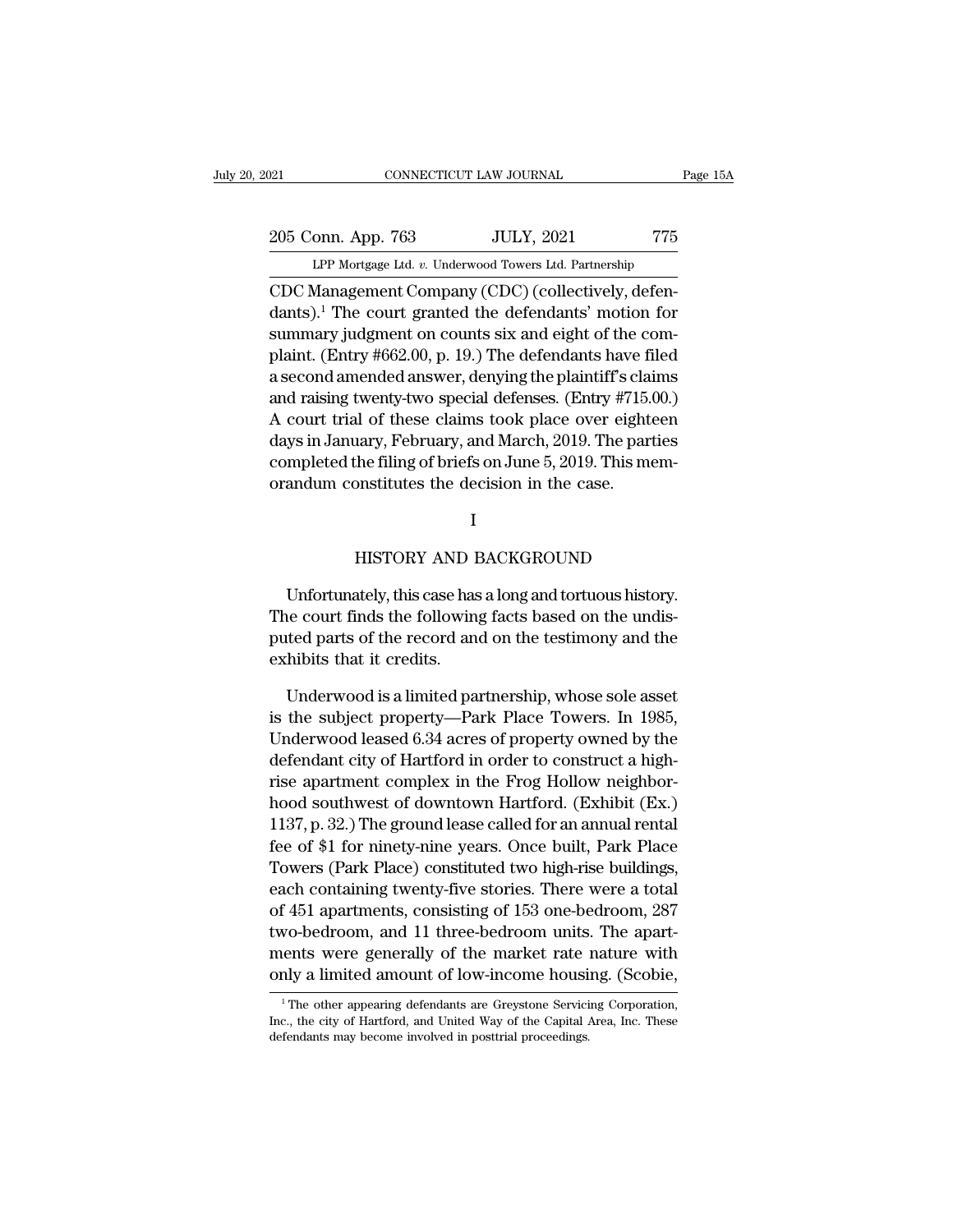| Α |     | CONNECTICUT LAW JOURNAL                                                                                                     |                    | July 20, 2021 |
|---|-----|-----------------------------------------------------------------------------------------------------------------------------|--------------------|---------------|
|   | 776 | <b>JULY, 2021</b>                                                                                                           | 205 Conn. App. 763 |               |
|   |     | LPP Mortgage Ltd. v. Underwood Towers Ltd. Partnership                                                                      |                    |               |
|   |     | $03/18/09$ , pp. $57-58$ .) <sup>2</sup> There was also a commercial<br>space on the ground floor of one of the apartments. |                    |               |
|   |     | The funding for the construction of the project came                                                                        |                    |               |

 $\frac{JULY, 2021}{LPP\ Mortgage\ Ltd. v. \ Underwood\ Towers\ Ltd. Parthership}$ <br>  $\frac{18}{99}, \text{ pp. } 57-58.)^2$  There was also a commercial ace on the ground floor of one of the apartments.<br>
The funding for the construction of the project came<br>
om a \$35 million From a  $\frac{30 \text{ L}}{203}$  Com. App. 763<br>LPP Mortgage Ltd. v. Underwood Towers Ltd. Partnership<br>03/18/09, pp. 57–58.)<sup>2</sup> There was also a commercial<br>space on the ground floor of one of the apartments.<br>The funding for the co LPP Mortgage Ltd.  $v$ . Underwood Towers Ltd. Partnership<br>03/18/09, pp. 57–58.)<sup>2</sup> There was also a commercial<br>space on the ground floor of one of the apartments.<br>The funding for the construction of the project came<br>from a 03/18/09, pp. 57–58.)<sup>2</sup> There was also a commercial space on the ground floor of one of the apartments.<br>The funding for the construction of the project came from a \$35 million first mortgage loan given to Underwood by Co space on the ground floor of one of the apartments.<br>The funding for the construction of the project came<br>from a \$35 million first mortgage loan given to Under-<br>wood by Connecticut National Bank. The mortgage was<br>insured by The funding for the construction of the project came<br>from a \$35 million first mortgage loan given to Underwood by Connecticut National Bank. The mortgage was<br>insured by the United States Department of Housing<br>and Urban De The funding for the construction of the project came<br>from a \$35 million first mortgage loan given to Under-<br>wood by Connecticut National Bank. The mortgage was<br>insured by the United States Department of Housing<br>and Urban D from a \$35 million first mortgage loan given to Under-<br>wood by Connecticut National Bank. The mortgage was<br>insured by the United States Department of Housing<br>and Urban Development (HUD). To obtain the mortgage<br>insurance, U sured by the United States Department of Housing<br>d Urban Development (HUD). To obtain the mortgage<br>surance, Underwood entered into a Regulatory Agree-<br>ent with HUD (regulatory agreement) that governed<br>e management of the p and Urban Development (HUD). To obtain the mortgage<br>insurance, Underwood entered into a Regulatory Agree-<br>ment with HUD (regulatory agreement) that governed<br>the management of the project and its revenue. (Ex. 1.)<br>In 1990,

insurance, Underwood entered into a Regulatory Agreement with HUD (regulatory agreement) that governed<br>the management of the project and its revenue. (Ex. 1.)<br>In 1990, the mortgage and note were assigned to the<br>defendant ment with HUD (regulatory agreement) that governed<br>the management of the project and its revenue. (Ex. 1.)<br>In 1990, the mortgage and note were assigned to the<br>defendant Greystone Servicing Corporation, Inc. (Grey-<br>stone). the management of the project and its revenue. (Ex. 1.)<br>In 1990, the mortgage and note were assigned to the<br>defendant Greystone Servicing Corporation, Inc. (Grey-<br>stone). Shortly thereafter, Underwood defaulted. HUD<br>then In 1990, the mortgage and note were assigned to the<br>defendant Greystone Servicing Corporation, Inc. (Grey-<br>stone). Shortly thereafter, Underwood defaulted. HUD<br>then paid approximately \$18.5 million to Greystone as<br>a parti In 1990, the mortgage and note were assigned to the<br>defendant Greystone Servicing Corporation, Inc. (Grey-<br>stone). Shortly thereafter, Underwood defaulted. HUD<br>then paid approximately \$18.5 million to Greystone as<br>a partia defendant Greystone Servicing Corporation, Inc. (Greystone). Shortly thereafter, Underwood defaulted. HUD<br>then paid approximately \$18.5 million to Greystone as<br>a partial payment of the claim (PPC),<sup>3</sup> and Underwood<br>execut stone). Shortly thereafter, Underwood defaulted. HUD<br>then paid approximately \$18.5 million to Greystone as<br>a partial payment of the claim (PPC),<sup>3</sup> and Underwood<br>executed a second mortgage and a second mortgage<br>note, known then paid approximately \$18.5 million to Greystone as<br>a partial payment of the claim (PPC),<sup>3</sup> and Underwood<br>executed a second mortgage and a second mortgage<br>note, known as Note A, in favor of HUD.<sup>4</sup> Underwood<br>defaulted a a partial payment of the claim (PPC),<sup>3</sup> and Underwood<br>executed a second mortgage and a second mortgage<br>note, known as Note A, in favor of HUD.<sup>4</sup> Underwood<br>defaulted again on the first mortgage beginning in 1993<br>because ecause of the bad economy and sluggish rental market.<br>Scobie, 3/18/09, p. 72; Ex. 36, pp. 2–3.) In an effort to<br>prestall foreclosure, Underwood, in 1995, applied for<br><sup>2</sup> Whenever possible, the court will provide a citation because of the bad economy and sluggish rental market.<br>(Scobie, 3/18/09, p. 72; Ex. 36, pp. 2–3.) In an effort to<br>forestall foreclosure, Underwood, in 1995, applied for<br><sup>2</sup> Whenever possible, the court will provide a citat

| uwe of his of her prefection was explained, which and page in the transferred of                                                                                                                                                                                                                                                   |                                                                                                                                                                                                                                                                                               |
|------------------------------------------------------------------------------------------------------------------------------------------------------------------------------------------------------------------------------------------------------------------------------------------------------------------------------------|-----------------------------------------------------------------------------------------------------------------------------------------------------------------------------------------------------------------------------------------------------------------------------------------------|
| the portion of his or her live testimony (direct, cross-examination, redirect,                                                                                                                                                                                                                                                     |                                                                                                                                                                                                                                                                                               |
| recross) in which the testimony in question occurred.                                                                                                                                                                                                                                                                              |                                                                                                                                                                                                                                                                                               |
| The exhibits containing the transcripts of the out-of-court testimony of                                                                                                                                                                                                                                                           |                                                                                                                                                                                                                                                                                               |
| the witnesses are as follows:                                                                                                                                                                                                                                                                                                      |                                                                                                                                                                                                                                                                                               |
| Arthur Adams                                                                                                                                                                                                                                                                                                                       | Ex. 349A                                                                                                                                                                                                                                                                                      |
| Nicholas Carbone                                                                                                                                                                                                                                                                                                                   | Ex. 350                                                                                                                                                                                                                                                                                       |
| Ann Ryan                                                                                                                                                                                                                                                                                                                           | Ex. 486A                                                                                                                                                                                                                                                                                      |
| Gregory Odean                                                                                                                                                                                                                                                                                                                      | Ex. 1150A                                                                                                                                                                                                                                                                                     |
| John Scobie                                                                                                                                                                                                                                                                                                                        | Exs. 357A, 1158                                                                                                                                                                                                                                                                               |
| <sup>3</sup> "Partial payment of claim," or "PPC," is a phrase used in these cases to                                                                                                                                                                                                                                              |                                                                                                                                                                                                                                                                                               |
| refer to a situation in which HUD, as guarantor, makes payment on a mort-                                                                                                                                                                                                                                                          |                                                                                                                                                                                                                                                                                               |
| gage in default.                                                                                                                                                                                                                                                                                                                   |                                                                                                                                                                                                                                                                                               |
| $\mathbf{1}$ $\mathbf{1}$ $\mathbf{2}$ $\mathbf{3}$ $\mathbf{3}$ $\mathbf{4}$ $\mathbf{5}$ $\mathbf{1}$ $\mathbf{1}$ $\mathbf{3}$ $\mathbf{5}$ $\mathbf{1}$ $\mathbf{1}$ $\mathbf{1}$ $\mathbf{1}$ $\mathbf{1}$ $\mathbf{1}$ $\mathbf{1}$ $\mathbf{1}$ $\mathbf{1}$ $\mathbf{1}$ $\mathbf{1}$ $\mathbf{1}$ $\mathbf{1}$ $\mathbf{$ | $\mathbf{A}$ . The contract of $\mathbf{A}$ and $\mathbf{A}$ and $\mathbf{A}$ and $\mathbf{A}$ and $\mathbf{A}$ and $\mathbf{A}$ and $\mathbf{A}$ and $\mathbf{A}$ and $\mathbf{A}$ and $\mathbf{A}$ and $\mathbf{A}$ and $\mathbf{A}$ and $\mathbf{A}$ and $\mathbf{A}$ and $\mathbf{A}$ and |

 $3$  "Dorti Final Mannes of Ext. 486A<br>
Ann Ryan<br>
John Scobie<br>
John Scobie<br>
<sup>3</sup> "Partial payment of claim," or "PPC," is a phrase used in these cases to<br>
refer to a situation in which HUD, as guarantor, makes payment on a mort-<br>
gage i <sup>3</sup> "Partial payment of claim," or "PPC," is a phrase used if the parking garage in default.<br>
problems which HUD, as guarantor, makes pay gage in default.<br>
<sup>4</sup> John Scobie, the general manager of Underwood, testiff defaul

default of claim," or "PPC," is a phrase used in these cases to<br>series a "Partial payment of claim," or "PPC," is a phrase used in these cases to<br>refer to a situation in which HUD, as guarantor, makes payment on a mort-<br>ga

<sup>(</sup>Scobie, 3/18/09, p. 72; Ex. 36, pp. 2–3.) In an effort to forestall foreclosure, Underwood, in 1995, applied for  $\frac{1}{2}$  Whenever possible, the court will provide a citation that includes the name of the person who tes forestall foreclosure, Underwood, in 1995, applied for<br>
<sup>2</sup> Whenever possible, the court will provide a citation that includes the<br>
name of the person who testified on the point in question and either the<br>
date of his or h For estant forecrosure, Chuer wood, IIT 1990,<br>
<sup>2</sup> Whenever possible, the court will provide a citation the<br>
name of the person who testified on the point in question<br>
date of his or her prerecorded testimony and the page <sup>2</sup> Whenever possible, the court will provide a citation that includes the me of the person who testified on the point in question and either the test of his or her prerecorded testimony and the page in the transcript, or The with the person who testified<br>date of his or her prerecorded tes<br>the portion of his or her live testin<br>recross) in which the testimony in<br>The exhibits containing the tra<br>the witnesses are as follows:<br>Arthur Adams date of his or her prerecorded testimony and the page in the transcript, or the portion of his or her live testimony (direct, cross-examination, redirect, recross) in which the testimony in question occurred.<br>The exhibits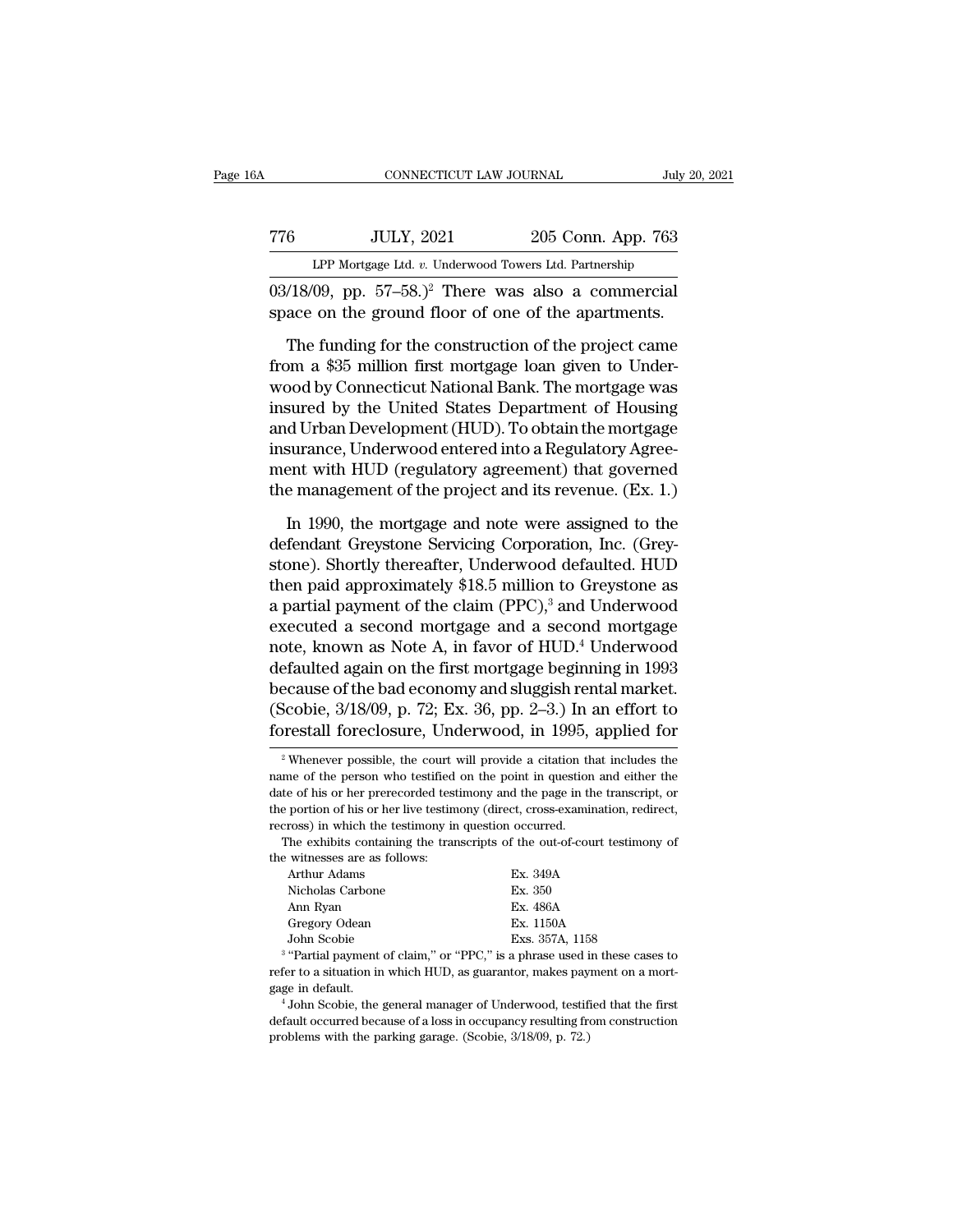205 Conn. App. 763 JULY, 2021 777<br>Page 17A LPP Mortgage Ltd. v. Underwood Towers Ltd. Partnership CONNECTICUT LAW JOURNAL Page 17A<br>
205 Conn. App. 763 JULY, 2021 777<br>
LPP Mortgage Ltd. *v.* Underwood Towers Ltd. Partnership<br>
a second PPC, whereby HUD would make a payment

Page 17/2<br>
205 Conn. App. 763 JULY, 2021 777<br>
LPP Mortgage Ltd. v. Underwood Towers Ltd. Partnership<br>
a second PPC, whereby HUD would make a payment<br>
of approximately \$13.9 million to the first mortgagee 205 Conn. App. 763 JULY, 2021 777<br>
LPP Mortgage Ltd. v. Underwood Towers Ltd. Partnership<br>
a second PPC, whereby HUD would make a payment<br>
of approximately \$13.9 million to the first mortgagee<br>
to reduce (although not elim 205 Conn. App. 763 JULY, 2021 777<br>
LPP Mortgage Ltd. v. Underwood Towers Ltd. Partnership<br>
a second PPC, whereby HUD would make a payment<br>
of approximately \$13.9 million to the first mortgage<br>
to reduce (although not elimi 205 Conn. App. 763 JULY, 2021 777<br>
LPP Mortgage Ltd. v. Underwood Towers Ltd. Partnership<br>
a second PPC, whereby HUD would make a payment<br>
of approximately \$13.9 million to the first mortgage<br>
to reduce (although not elimi LPP Mortgage Ltd. v. Underwood Towers Ltd. Partnership<br>a second PPC, whereby HUD would make a payment<br>of approximately \$13.9 million to the first mortgagee<br>to reduce (although not eliminate) the unpaid balance.<br>(Scobie, 3/ LPF Mortgage Ltd. *v.* Underwood Towers Ltd. Partnership<br>a second PPC, whereby HUD would make a payment<br>of approximately \$13.9 million to the first mortgagee<br>to reduce (although not eliminate) the unpaid balance.<br>(Scobie, a second PPC, whereby HUD would make a payment<br>of approximately \$13.9 million to the first mortgagee<br>to reduce (although not eliminate) the unpaid balance.<br>(Scobie, 3/18/09, p. 73; 3/19/09, p. 8; Ex. 36, p. 4.) HUD<br>accepte of approximately \$13.9 million to the first mortgagee<br>to reduce (although not eliminate) the unpaid balance.<br>(Scobie, 3/18/09, p. 73; 3/19/09, p. 8; Ex. 36, p. 4.) HUD<br>accepted and, in 1996, Underwood executed an addi-<br>tio to reduce (although not eliminate) the unpaid balance.<br>(Scobie, 3/18/09, p. 73; 3/19/09, p. 8; Ex. 36, p. 4.) HUD<br>accepted and, in 1996, Underwood executed an addi-<br>tional mortgage note with HUD, known as Note B, for<br>the \$ million. Freed and, in 1999, State 105 at encourage the second mortgage rote with HUD, known as Note B, for<br>e \$13.9 million and agreed to modifications to the<br>cond mortgage. (Exs. 10, 37.) The combined original<br>incipal amounts of N Let the \$13.9 million and agreed to modifications to the<br>second mortgage. (Exs. 10, 37.) The combined original<br>principal amounts of Note A and Note B exceeded \$30<br>million.<br>HUD sold the second mortgage to PAMI MidAtlantic,<br>

second mortgage. (Exs. 10, 37.) The combined original<br>principal amounts of Note A and Note B exceeded \$30<br>million.<br>HUD sold the second mortgage to PAMI MidAtlantic,<br>LLC (PAMI), in 2002, and, instead of providing the origi principal amounts of Note A and Note B exceeded \$30<br>million.<br>HUD sold the second mortgage to PAMI MidAtlantic,<br>LLC (PAMI), in 2002, and, instead of providing the original<br>Note B, provided a lost note affidavit. PAMI assig HUD sold the second mortgage to PAMI MidAtlantic,<br>LLC (PAMI), in 2002, and, instead of providing the original<br>Note B, provided a lost note affidavit. PAMI assigned<br>the mortgage back to HUD in 2005 and returned the<br>lost not HUD sold the second mortgage to PAMI MidAtlantic,<br>LLC (PAMI), in 2002, and, instead of providing the original<br>Note B, provided a lost note affidavit. PAMI assigned<br>the mortgage back to HUD in 2005 and returned the<br>lost no HUD sold the second mortgage to PAMI MidAtlantic,<br>LLC (PAMI), in 2002, and, instead of providing the origi-<br>nal Note B, provided a lost note affidavit. PAMI assigned<br>the mortgage back to HUD in 2005 and returned the<br>lost n LLC (PAMI), in 2002, and, instead of providing the original Note B, provided a lost note affidavit. PAMI assigned<br>the mortgage back to HUD in 2005 and returned the<br>lost note affidavit (Ryan, 09/21/09, pp. 18–19, 107.)<sup>5</sup> H nal Note B, provided a lost note affidavit. PAMI assigned<br>the mortgage back to HUD in 2005 and returned the<br>lost note affidavit (Ryan, 09/21/09, pp. 18–19, 107.)<sup>5</sup> HUD<br>then sold the mortgage, including both Notes A and B, the mortgage back to HUD in 2005 and returned the<br>lost note affidavit (Ryan, 09/21/09, pp. 18–19, 107.)<sup>5</sup> HUD<br>then sold the mortgage, including both Notes A and B,<br>to Beal Bank (Beal) in 2005 for approximately \$3.6<br>milli lost note affidavit (Ryan, 09/21/09, pp. 18–19, 107.)<sup>5</sup> HUD<br>then sold the mortgage, including both Notes A and B,<br>to Beal Bank (Beal) in 2005 for approximately \$3.6<br>million. (Odean, 2/17/09, p. 141; 12/20/09, pp. 19–20.)<br> then sold the mortgage, including both Notes A and B,<br>to Beal Bank (Beal) in 2005 for approximately \$3.6<br>million. (Odean, 2/17/09, p. 141; 12/20/09, pp. 19–20.)<br>The sale was documented by, among other papers, a<br>Loan Sale to Beal Bank (Beal) in 2005 for approximately \$3.6 million. (Odean,  $2/17/09$ , p. 141;  $12/20/09$ , pp. 19–20.)<br>The sale was documented by, among other papers, a<br>Loan Sale Agreement. Beal never had possession of the<br>origin million. (Odean, 2/17/09, p. 141; 12/20/09, pp. 1<br>The sale was documented by, among other pap<br>Loan Sale Agreement. Beal never had possession<br>original Note B. (Odean, 2/19/09, p. 81.) The pl<br>acquired the second mortgage in For Sale Agreement. Beal never had possession of the<br>iginal Note B. (Odean, 2/19/09, p. 81.) The plaintiff<br>quired the second mortgage in January, 2006, from<br>eal, although Beal continued to service the loan until<br>08. (Odean recall state Ligacentenal Beat, 2/19/09, p. 81.) The plaintiff<br>original Note B. (Odean, 2/19/09, p. 81.) The plaintiff<br>acquired the second mortgage in January, 2006, from<br>Beal, although Beal continued to service the loan u

acquired the second mortgage in January, 2006, from<br>Beal, although Beal continued to service the loan until<br>2008. (Odean,  $2/6/09$ , pp. 48–50; Ex. 30.)<br>Beginning in August, 2005, Beal sent Underwood letters<br>requesting add Example 12006, Beal continued to service the loan until<br>2008. (Odean, 2/6/09, pp. 48–50; Ex. 30.)<br>Beginning in August, 2005, Beal sent Underwood letters<br>requesting additional information about Underwood's<br>allocation of ren 2008. (Odean, 2/6/09, pp. 48–50; Ex. 30.)<br>Beginning in August, 2005, Beal sent Underwood letters<br>requesting additional information about Underwood's<br>allocation of rental income. In January and February,<br>2006, Beal wrote Un Beginning in August, 2005, Beal sent Underwood letters<br>requesting additional information about Underwood's<br>allocation of rental income. In January and February,<br>2006, Beal wrote Underwood to request payment of<br>\$419,246 tha Beginning in August, 2005, Beal sent Underwood letters<br>requesting additional information about Underwood's<br>allocation of rental income. In January and February,<br>2006, Beal wrote Underwood to request payment of<br>\$419,246 tha requesting additional information about Underwood's<br>allocation of rental income. In January and February,<br>2006, Beal wrote Underwood to request payment of<br>\$419,246 that Underwood had allegedly diverted improp-<br>erly. The pl allocation of rental income. In January and February,<br>2006, Beal wrote Underwood to request payment of<br>\$419,246 that Underwood had allegedly diverted improp-<br>erly. The plaintiff declared a default on Note B by letters<br>date 2006, Beal wrote Underwood to request payment of \$419,246 that Underwood had allegedly diverted improperly. The plaintiff declared a default on Note B by letters dated March 28 and May 2, 2006, and demanded payment of \$41 dated March 28 and May 2, 2006, and demanded payment of \$419,246 and \$1,146,245.98, respectively, which it claimed represented the amount of "Net Cash" the defendants had failed to pay. (Exs. 67, 68, 70, 73, 75,  $\frac{1}{100$ defendants had failed to pay. (Exs.  $67, 68, 70, 73, 75,$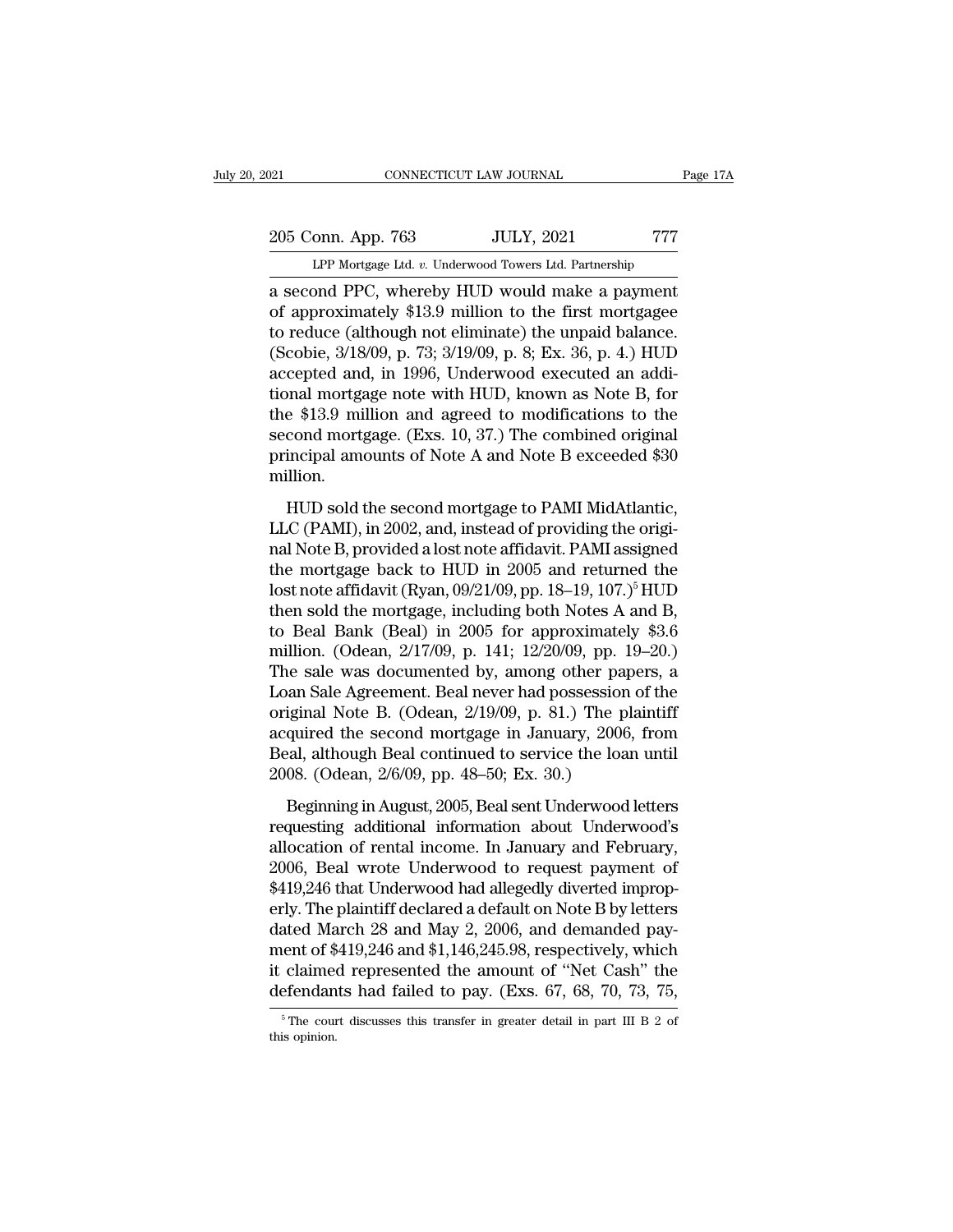# CONNECTICUT LAW JOURNAL July 20, 2021<br>
778 JULY, 2021 205 Conn. App. 763<br>
LPP Mortgage Ltd. v. Underwood Towers Ltd. Partnership CONNECTICUT LAW JOURNAL July 20, 2021<br>
TT8 JULY, 2021 205 Conn. App. 763<br>
LPP Mortgage Ltd. *v.* Underwood Towers Ltd. Partnership<br>
TT, 79, 85.) By letter dated June 14, 2006, the plaintiff

CONNECTICUT LAW JOURNAL July 20, 202<br>
778 JULY, 2021 205 Conn. App. 763<br>
LPP Mortgage Ltd. v. Underwood Towers Ltd. Partnership<br>
77, 79, 85.) By letter dated June 14, 2006, the plaintiff<br>
also gave notice that, because Und TT8 JULY, 2021 205 Conn. App. 763<br>
LPP Mortgage Ltd. v. Underwood Towers Ltd. Partnership<br>
T7, 79, 85.) By letter dated June 14, 2006, the plaintiff<br>
also gave notice that, because Underwood had not<br>
cured the default, the TT8 JULY, 2021 205 Conn. App. 763<br>
LPP Mortgage Ltd. v. Underwood Towers Ltd. Partnership<br>
T7, 79, 85.) By letter dated June 14, 2006, the plaintiff<br>
also gave notice that, because Underwood had not<br>
cured the default, th The plantiff at that time demanded payment of the plaintiff also gave notice that, because Underwood had not cured the default, the plaintiff had accelerated the debt.<br>The plaintiff at that time demanded payment of the en LPP Mortgage Ltd. v. Underwood Towers Ltd. Partnership<br>
77, 79, 85.) By letter dated June 14, 2006, the plaintiff<br>
also gave notice that, because Underwood had not<br>
cured the default, the plaintiff had accelerated the deb LPP Mortgage Ltd.  $v$ . Underwood Towers Ltd. Partnership<br>77, 79, 85.) By letter dated June 14, 2006, the plaintiff<br>also gave notice that, because Underwood had not<br>cured the default, the plaintiff had accelerated the debt 77, 79, 85.) By letter data<br>also gave notice that, b<br>cured the default, the plai<br>The plaintiff at that tim<br>entire principal amounts<br>with accrued interest, wh<br>million. (Ex. 87.)<br>Meanwhile, on May 30 be gave notice that, because entierwood had not<br>red the default, the plaintiff had accelerated the debt.<br>he plaintiff at that time demanded payment of the<br>tire principal amounts on Notes A and B, together<br>th accrued intere Earch are detaint, the plaintiff had accelerated the debt.<br>The plaintiff at that time demanded payment of the<br>entire principal amounts on Notes A and B, together<br>with accrued interest, which totaled approximately \$68<br>milli

The plantatic article contained payment of the<br>entire principal amounts on Notes A and B, together<br>with accrued interest, which totaled approximately \$68<br>million. (Ex. 87.)<br>Meanwhile, on May 30, 2006, Underwood filed suit<br> ende principal amounts of rotes *R* and *B*, together<br>with accrued interest, which totaled approximately \$68<br>million. (Ex. 87.)<br>Meanwhile, on May 30, 2006, Underwood filed suit<br>against Beal and the plaintiff, seeking a dec *Towers, Ltd*. *Partnership* v. *Beal Bank*, Superior Court, Manuvhile, on May 30, 2006, Underwood filed suit<br>against Beal and the plaintiff, seeking a declaration of<br>the rights of the parties in the first count, and liability<br>and damages in two additional counts. See *Underwood*<br>To Meanwhile, on May 30, 2006, Underwood filed suit against Beal and the plaintiff, seeking a declaration of the rights of the parties in the first count, and liability and damages in two additional counts. See *Underwood Tow* against Beal and the plaintiff, s<br>the rights of the parties in the 1<br>and damages in two additional *Towers, Ltd. Partnership v. Bea*<br>judicial district of Hartford, Doc<br>S. That case remains informally<br>come of the present ca d damages in two additional counts. See *Underwood*<br>wers, *Ltd. Partnership* v. *Beal Bank*, Superior Court,<br>dicial district of Hartford, Docket No. CV-06-5004189-<br>That case remains informally stayed pending the out-<br>me o Towers, Ltd. Partnership v. Beal Bank, Superior Court,<br>judicial district of Hartford, Docket No. CV-06-5004189-<br>S. That case remains informally stayed pending the out-<br>come of the present case.<br>The plaintiff filed the pres

Fowers, *Eta.* Farmership v. *Ecal Bank*, Saperior Court,<br>judicial district of Hartford, Docket No. CV-06-5004189-<br>S. That case remains informally stayed pending the out-<br>come of the present case.<br>The plaintiff filed the p S. That case remains informally stayed pending the out-<br>come of the present case.<br>The plaintiff filed the present action for foreclosure<br>and damages in December, 2006. The parties tried the<br>case to the court, *Miller*, *J* E. That case remains mormally stay of pertaing the out<br>come of the present case.<br>The plaintiff filed the present action for foreclosure<br>and damages in December, 2006. The parties tried the<br>case to the court, *Miller*, *J* The plaintiff filed the present action for foreclosure<br>and damages in December, 2006. The parties tried the<br>case to the court, *Miller*, *J*., beginning in February, 2009.<br>Testimony proceeded intermittently and did not en The plaintiff filed the present action for foreclosure<br>and damages in December, 2006. The parties tried the<br>case to the court, *Miller*, *J*., beginning in February, 2009.<br>Testimony proceeded intermittently and did not end and damages in December, 2006. The parties tried the<br>case to the court, *Miller*, *J*., beginning in February, 2009.<br>Testimony proceeded intermittently and did not end<br>until January, 2011. There were then extensive briefs<br> case to the court, *Miller*, *J*., beginning in February, 2009.<br>Testimony proceeded intermittently and did not end<br>until January, 2011. There were then extensive briefs<br>and delays that postponed full submission of the case Testimony proceeded intermittently and did not end<br>until January, 2011. There were then extensive briefs<br>and delays that postponed full submission of the case<br>until January, 2017. Judge Miller then sought numerous<br>extensio until January, 2011. There were then extensive briefs<br>and delays that postponed full submission of the case<br>until January, 2017. Judge Miller then sought numerous<br>extensions of the 120 day decisional period. By June<br>1, 201 and delays that postponed full submission of the case<br>until January, 2017. Judge Miller then sought numerous<br>extensions of the 120 day decisional period. By June<br>1, 2018, the defendants declined to consent to further<br>exten until January, 2017. Judge Miller then sought numerous<br>extensions of the 120 day decisional period. By June<br>1, 2018, the defendants declined to consent to further<br>extensions and instead moved for a mistrial. On July<br>25, 2 2018, the defendants declined to consent to further<br>2018, the defendants declined to consent to further<br>tensions and instead moved for a mistrial. On July<br>2018, the court, *Hon. Patty Jenkins Pittman*, judge<br>al referee, g extensions and instead moved for a mistrial. On July 25, 2018, the court, *Hon. Patty Jenkins Pittman*, judge trial referee, granted the motion for a mistrial. The case was at that time reassigned to the undersigned.<br>Prio

25, 2018, the court, *Hon. Patty Jenkins Pittman*, judge trial referee, granted the motion for a mistrial. The case was at that time reassigned to the undersigned.<br>Prior to retrial, the court filed an extensive ruling gra Ev. 2010, are count, How. 1 and y symmetric retrinal, Jacquetinal referee, granted the motion for a mistrial. The case<br>was at that time reassigned to the undersigned.<br>Prior to retrial, the court filed an extensive ruling<br> that referred, granded are modern for a missinal. The case<br>was at that time reassigned to the undersigned.<br>Prior to retrial, the court filed an extensive ruling<br>granting and denying in part various summary judgment<br>motions Frior to retrial, the court filed an extensive ruling<br>granting and denying in part various summary judgment<br>motions and motions in limine filed by the parties.<br>(Entry #662.00.) A retrial of the case before the court<br>took Prior to retrial, the court filed an extensive ruling<br>granting and denying in part various summary judgment<br>motions and motions in limine filed by the parties.<br>(Entry #662.00.) A retrial of the case before the court<br>took p granting and denying in part various summary judgment<br>motions and motions in limine filed by the parties.<br>(Entry #662.00.) A retrial of the case before the court<br>took place over eighteen trial days in January, February,<br>an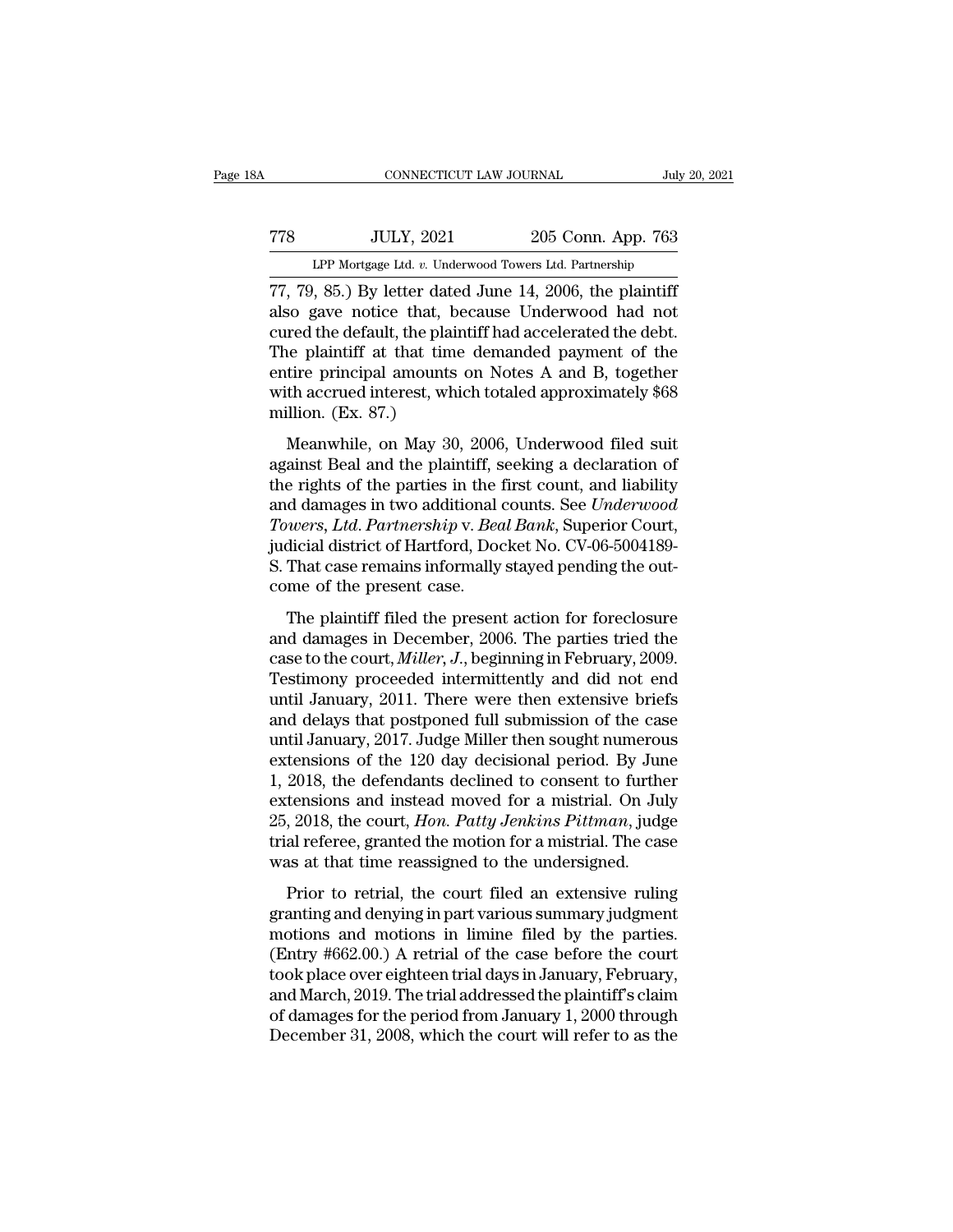205 Conn. App. 763 JULY, 2021 779<br>Per Mortgage Ltd. v. Underwood Towers Ltd. Partnership CONNECTICUT LAW JOURNAL Page 19A<br>
205 Conn. App. 763 JULY, 2021 779<br>
LPP Mortgage Ltd. *v.* Underwood Towers Ltd. Partnership<br>
"trial period." The plaintiff claims that, as of December

CONNECTICUT LAW JOURNAL Page 19A<br>
205 Conn. App. 763 JULY, 2021 779<br>
LPP Mortgage Ltd. v. Underwood Towers Ltd. Partnership<br>
"trial period." The plaintiff claims that, as of December<br>
1, 2018, the total indebtedness on Not 205 Conn. App. 763 JULY, 2021 779<br>
LPP Mortgage Ltd. v. Underwood Towers Ltd. Partnership<br>
"trial period." The plaintiff claims that, as of December<br>
1, 2018, the total indebtedness on Note A, including<br>
unpaid principal a 205 Conn. App. 763 JULY, 2021 779<br>
LPP Mortgage Ltd. v. Underwood Towers Ltd. Partnership<br>
"trial period." The plaintiff claims that, as of December<br>
1, 2018, the total indebtedness on Note A, including<br>
unpaid principal 205 Conn. App. 763 JULY, 2021 779<br>
LPP Mortgage Ltd. v. Underwood Towers Ltd. Partnership<br>
"trial period." The plaintiff claims that, as of December<br>
1, 2018, the total indebtedness on Note A, including<br>
unpaid principal a LPP Mortgage Ltd. v. Underwood Towers Ltd. Partnership<br>
"trial period." The plaintiff claims that, as of December<br>
1, 2018, the total indebtedness on Note A, including<br>
unpaid principal and accrued interest, is approximat The Mongage Ed. b. Onderwood Towers Ed. Famelesiap<br>
"trial period." The plaintiff claims that, as of December<br>
1, 2018, the total indebtedness on Note A, including<br>
unpaid principal and accrued interest, is approximately<br> "trial period." The plaintiff claims that, as of December 1, 2018, the total indebtedness on Note A, including unpaid principal and accrued interest, is approximately \$36.7 million. (Ex. 1121.) Because Note B is senior in Note B is approximate<br>ause Note B is senior in<br>the first instance, a<br>3. (Odean, 2/6/09, p. 80<br>II<br>NOTE B<br>d promised to pay the a

### II

Note A, this case, in the first instance, addresses<br>sues involving Note B. (Odean,  $2/6/09$ , p.  $80.)^6$ <br> $\Pi$ <br>NOTE B<br>In Note B, Underwood promised to pay the Secretary<br>HUD or "his successors and assigns" the principal<br>m of issues involving Note B. (Odean,  $2/6/09$ , p.  $80.9^6$ <br>
II<br>
NOTE B<br>
In Note B, Underwood promised to pay the Secretary<br>
of HUD or "his successors and assigns" the principal<br>
sum of \$13,919,109.58 with interest at the annu II<br>
Supervood promised to pay the Secretary<br>
Supervood promised to pay the Secretary<br>
of HUD or "his successors and assigns" the principal<br>
sum of \$13,919,109.58 with interest at the annual rate<br>
of 6.74 percent. (Ex. 10, NOTE B<br>
In Note B, Underwood promised to pay the Secretary<br>
of HUD or "his successors and assigns" the principal<br>
sum of \$13,919,109.58 with interest at the annual rate<br>
of 6.74 percent. (Ex. 10, p. 1.) Note B creates what Korea In Note B, Underwood promised to pay the Secretary<br>of HUD or "his successors and assigns" the principal<br>sum of \$13,919,109.58 with interest at the annual rate<br>of 6.74 percent. (Ex. 10, p. 1.) Note B creates what is<br>k In Note B, Underwood promised to pay the Secretary<br>of HUD or "his successors and assigns" the principal<br>sum of \$13,919,109.58 with interest at the annual rate<br>of 6.74 percent. (Ex. 10, p. 1.) Note B creates what is<br>known a In Note B, Underwood promised to pay the Secretary<br>of HUD or "his successors and assigns" the principal<br>sum of \$13,919,109.58 with interest at the annual rate<br>of 6.74 percent. (Ex. 10, p. 1.) Note B creates what is<br>known a of HUD or "his successors and assigns" the principal<br>sum of \$13,919,109.58 with interest at the annual rate<br>of 6.74 percent. (Ex. 10, p. 1.) Note B creates what is<br>known as a "net cash" mortgage between the plaintiff<br>and U sum of \$13,919,109.58 with interest at the annual rate<br>of 6.74 percent. (Ex. 10, p. 1.) Note B creates what is<br>known as a "net cash" mortgage between the plaintiff<br>and Underwood. Instead of making periodic, defined<br>payment of 6.74 percent. (Ex. 10, p. 1.) Note B creates what is<br>known as a "net cash" mortgage between the plaintiff<br>and Underwood. Instead of making periodic, defined<br>payments of principal and interest, Underwood must<br>pay its mon known as a "net cash" mortgage between the plaintiff<br>and Underwood. Instead of making periodic, defined<br>payments of principal and interest, Underwood must<br>pay its monthly "net cash" to the lender. Note B states:<br>"Net cash yments of principal and interest, Underwood must<br>y its monthly "net cash" to the lender. Note B states:<br>let cash shall be calculated monthly and any payments<br>be made hereunder out of Net Cash shall be payable<br>the first (1s pay its monthly "net cash" to the lender. Note B states:<br>
"Net cash shall be calculated monthly and any payments<br>
to be made hereunder out of Net Cash shall be payable<br>
on the first (1st) day of the month." (Ex. 10, p. 2.)

"Net cash shall be calculated monthly and any payments<br>to be made hereunder out of Net Cash shall be payable<br>on the first (1st) day of the month." (Ex. 10, p. 2.)<br>To determine the formula for "net cash," one must<br>start wit to be made hereunder out of Net Cash shall be payable<br>on the first (1st) day of the month." (Ex. 10, p. 2.)<br>To determine the formula for "net cash," one must<br>start with Note B's concept of "Net Operating Income."<br>As define on the first (1st) day of the month." (Ex. 10, p. 2.)<br>To determine the formula for "net cash," one must<br>start with Note B's concept of "Net Operating Income."<br>As defined by Note B, "Net Operating Income" is "the<br>amount rem start with Note B's concept of "Net Operating Income."<br>As defined by Note B, "Net Operating Income" is "the<br>amount remaining after subtracting from the gross reve-<br>nue derived from the Project during such calendar year<br> $\$ As defined by Note B, "Net Operating Income" is "the amount remaining after subtracting from the gross reve-<br>nue derived from the Project during such calendar year<br> $\frac{1}{\text{6}}$  Payments by the defendants have not fully co

amount remaining after subtracting from the gross reve-<br>nue derived from the Project during such calendar year<br><sup>6</sup> Payments by the defendants have not fully covered the interest accruing<br>on Note B, so those payments have n nue derived from the Project during such calendar year<br>  $\overline{ }$   $\overline{ }$   $\overline{ }$   $\overline{ }$   $\overline{ }$   $\overline{ }$   $\overline{ }$   $\overline{ }$   $\overline{ }$   $\overline{ }$   $\overline{ }$   $\overline{ }$   $\overline{ }$   $\overline{ }$   $\overline{ }$   $\overline{ }$   $\overline{ }$   $\overline{ }$   $\overline{ }$   $\overline{ }$   $\overline{$ The derived front the 1 roject during such calendar year.<br>
<sup>6</sup> Payments by the defendants have not fully covered the interest accruing<br>
on Note B, so those payments have not reduced the principal on Note B or<br>
the interest on Note B, so those payments have not reduced the principal on Note B or<br>the interest on Note A. (Odean,  $2/11/09$ , pp. 54, 59–60; Ex. 1159, p. 5,  $\P$  155.)<br>Payments of net cash to Beal Bank and the plaintiff typically ha (PILOTs) to the city of Hartford. But the PILOTs, which total approximately \$426,310 per year and are in arrearage of approximately  $\frac{1}{20}$ . the interest on Note A. (Odean, 2/11/09, pp. 54, 59–60; Ex. 1159, p. 5, ¶ 155.)<br>Payments of net cash to Beal Bank and the plaintiff typically have amounted<br>to \$200,000 per year. (Scobie, 3/18/09, pp. 85, 127.) Note B is al Payments of net cash to Beal Bank and the plaintiff typically have amounted to \$200,000 per year. (Scobie, 3/18/09, pp. 85, 127.) Note B is also senior in priority to Underwood's obligation to make payments in lieu of tax to \$200,000 per year. (Scobie, 3/18/09, pp. 85, 127.) Note B is also senior in priority to Underwood's obligation to make payments in lieu of taxes (PILOTs) to the city of Hartford. But the PILOTs, which total approximate priority to Underwood's obligation to make payments in lieu of taxes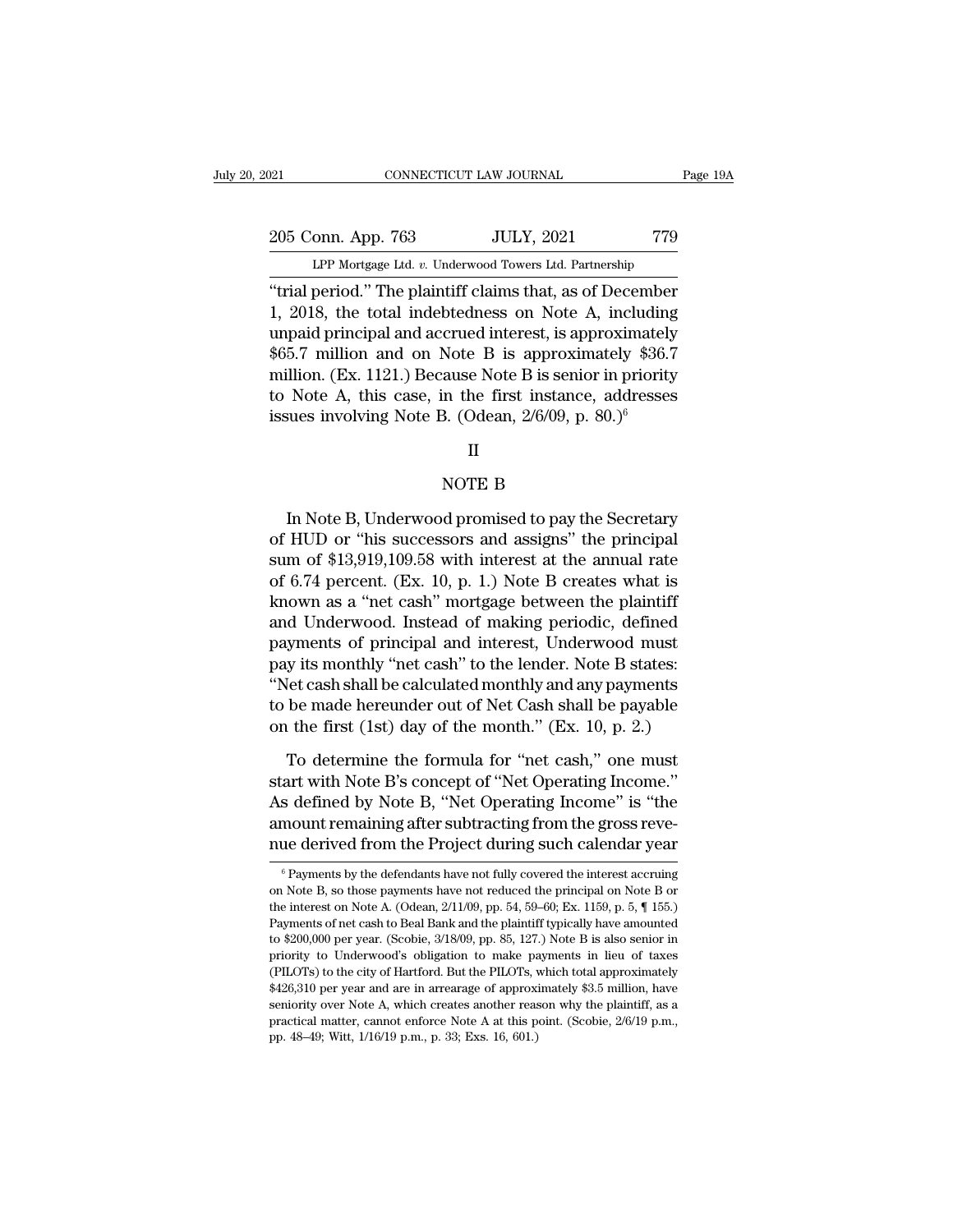# 1999, CONNECTICUT LAW JOURNAL<br>
780 JULY, 2021 205 Conn. App. 763<br>
LPP Mortgage Ltd. v. Underwood Towers Ltd. Partnership CONNECTICUT LAW JOURNAL July 20, 2021<br>
THE MORTGAGE CONNECTICUT LAW JOURNAL July 20, 2021<br>
THE Mortgage Ltd. *v.* Underwood Towers Ltd. Partnership<br>
The operating and maintenance expenses of the Project,<sup>7</sup>

CONNECTICUT LAW JOURNAL July 20, 202<br>
THE ONEXE TO JULY, 2021 205 Conn. App. 763<br>
LPP Mortgage Ltd. v. Underwood Towers Ltd. Partnership<br>
the operating and maintenance expenses of the Project,<sup>7</sup><br>
exclusive of debt service FRO JULY, 2021 205 Conn. App. 763<br>
LPP Mortgage Ltd. v. Underwood Towers Ltd. Partnership<br>
the operating and maintenance expenses of the Project,<sup>7</sup><br>
exclusive of debt service payments due under the First<br>
Note,<sup>8</sup> the Ad  $\frac{100 \text{ JULY, } 2021}{100 \text{ FPMortgage Ltd. } v. \text{ Underwood Tours Ltd. Partnership}}$ <br>the operating and maintenance expenses of the Project,<sup>7</sup><br>exclusive of debt service payments due under the First<br>Note,<sup>8</sup> the Additional Note A Payments (as defined in<br>Not TRO JULY, 2021 205 Conn. App. 763<br>
LPP Mortgage Ltd. v. Underwood Towers Ltd. Partnership<br>
the operating and maintenance expenses of the Project,<sup>7</sup><br>
exclusive of debt service payments due under the First<br>
Note,<sup>8</sup> the Ad LPP Mortgage Ltd. v. Underwood Towers Ltd. Partnership<br>the operating and maintenance expenses of the Project,<sup>7</sup><br>exclusive of debt service payments due under the First<br>Note,<sup>8</sup> the Additional Note A Payments (as defined i LPF Mortgage Ltd. *v.* Underwood Towers Ltd. Partnership<br>
the operating and maintenance expenses of the Project,<sup>7</sup><br>
exclusive of debt service payments due under the First<br>
Note,<sup>8</sup> the Additional Note A Payments (as defi the operating and maintenance expenses of the Project,<sup>7</sup><br>
exclusive of debt service payments due under the First<br>
Note,<sup>8</sup> the Additional Note A Payments (as defined in<br>
Note A), the Additional Note B Payments . . .<sup>9</sup> a exclusive of debt service payments due under the First<br>
Note,<sup>8</sup> the Additional Note A Payments (as defined in<br>
Note A), the Additional Note B Payments . . .<sup>9</sup> and all<br>
required Base [payments in lieu of taxes (PILOT)]<br>
P Note,<sup>8</sup> the Additional Note A Payments (as defined in<br>Note A), the Additional Note B Payments . . .<sup>9</sup> and all<br>required Base [payments in lieu of taxes (PILOT)]<br>PILOT Payments." (Footnotes added.) (Ex. 10, p. 2.)<br>"Net ca Note A), the Additional Note B Payments  $\ldots$ <sup>9</sup> and all required Base [payments in lieu of taxes (PILOT)]<br>PILOT Payments." (Footnotes added.) (Ex. 10, p. 2.)<br>"Net cash" is then calculated by subtracting from the<br>"Net Ope required Base [payments in lieu of taxes (PILOT)]<br>PILOT Payments." (Footnotes added.) (Ex. 10, p. 2.)<br>"Net cash" is then calculated by subtracting from the<br>"Net Operating Income" the sum of the following five<br>items: "(i) PILOT Payments." (Footnotes added.) (Ex. 10, p. 2.)<br>
"Net cash" is then calculated by subtracting from the<br>
"Net Operating Income" the sum of the following five<br>
items: "(i) all contributions, if any, to the Project's<br>
re "Net cash" is then calculated by subtracting from the<br>
"Net Operating Income" the sum of the following five<br>
items: "(i) all contributions, if any, to the Project's<br>
reserve for replacements account; (ii) debt service on<br> "Net Operating Income" the sum of the following five<br>items: "(i) all contributions, if any, to the Project's<br>reserve for replacements account; (ii) debt service on<br>the First Note . . . (iii) the Minimum Note B payments<br> $\$ items: "(i) all contributions, if any, to the Project's<br>reserve for replacements account; (ii) debt service on<br>the First Note . . . (iii) the Minimum Note B payments<br>. . .<sup>10</sup> (iv) all semi-annual payments required to be reserve for replacements account; (ii) debt service on<br>the First Note . . . (iii) the Minimum Note B payments<br>. . .<sup>10</sup> (iv) all semi-annual payments required to be made<br>by the Maker to the City of Hartford, Connecticut ( the First Note . . . (iii) the Minimum Note B payments<br>
. . .<sup>10</sup> (iv) all semi-annual payments required to be made<br>
by the Maker to the City of Hartford, Connecticut (the<br>
'City') equaling [sic] in the aggregate \$36,144 . . .<sup>10</sup> (iv) all semi-annual payments required to be made<br>by the Maker to the City of Hartford, Connecticut (the<br>'City') equaling [sic] in the aggregate \$36,144 per annum<br>(the 'Base PILOT Payments') . . . and (v) escrow by the Maker to the City<br>
'City') equaling [sic] in the<br>
(the 'Base PILOT Payme<br>
deposits for real estate t:<br>
of taxes, hazard insurar<br>
insurance premiums due l<br>
(Ex. 10, pp. 2–3.)<br>
Thus, a fair formula for Thus, a fair formula for the determination of net cash ght look as follows:<br>Thus, a fair formula for the determination of net cash ght look as follows: deposits for real estate tax<br>deposits for real estate tax<br>insurance premiums due her<br>(Ex. 10, pp. 2–3.)<br>Thus, a fair formula for th<br>might look as follows:<br>Gross Revenue taxes, hazard insurance premiums and mortga<br>surance premiums due hereunder." (Footnote adde<br>x. 10, pp. 2–3.)<br>Thus, a fair formula for the determination of net ca<br>ight look as follows:<br>Gross Revenue<br>– Operating and Maintena

Thus, a fair formula for the determination of net cash<br>ght look as follows:<br>Gross Revenue<br>— Operating and Maintenance Expenses<br>= Net Operating Income<br>— Reserve replacement contributions, debt service<br>the first note, minim Gross Revenue<br>
– Operating and Maintenance Expenses<br>
= Net Operating Income<br>
– Reserve replacement contributions, debt service<br>
on the first note, minimum Note B payments, PILOT<br>
<sup>7</sup>Almost all of the project's gross revenu = Net Operating Income<br>
– Reserve replacement contributions, debt service<br>
in the first note, minimum Note B payments, PILOT<br>
<sup>7</sup> Almost all of the project's gross revenue comes from rents paid by ten-<br>
<sup>15.</sup>

ants.

<sup>-</sup> Reserve replacement contributions, debt service<br>n the first note, minimum Note B payments, PILOT<br><sup>7</sup> Almost all of the project's gross revenue comes from rents paid by ten-<br>ts.<br><sup>8</sup> The "First Note" refers to the 1985 fi on the first note, minimum Note B payments, PILOT<br>
<sup>7</sup> Almost all of the project's gross revenue comes from rents paid by tenants.<br>
<sup>8</sup> The "First Note" refers to the 1985 first mortgage note in the original<br>
principal amo on the m<br>
7 Almost all<br>
ants.<br>
<sup>8</sup> The "Firs<br>
principal ame<br>
<sup>9</sup> "Addition" Almost all of the project's gross revenue comes from rents paid by ten-<br>
S.<br>
The "First Note" refers to the 1985 first mortgage note in the original<br>
icipal amount of \$35 million ultimately assigned to Greystone. (Ex. 10,<br> ants.<br>
ants.<br>
<sup>8</sup> The "First Note" 1<br>
principal amount of \$<br>
p. 1.)<br>
<sup>9</sup> "Additional Note I<br>
(Ex. 10, p. 3.)<br>
<sup>10</sup> "Minimum Note 1 <sup>8</sup>The "First Note" refers to the 1985 first mortgage note in the original incipal amount of \$35 million ultimately assigned to Greystone. (Ex. 10, 1.)<br>
<sup>9</sup> "Additional Note B Payments" refer to the monthly net cash payme

<sup>9 &</sup>quot; A alai

principal amount of \$35 million ultimately assigned to Greystone. (Ex. 10, p. 1.)<br>
<sup>9</sup> "Additional Note B Payments" refer to the monthly net cash payments.<br>
(Ex. 10, p. 3.)<br>
<sup>10</sup> "Minimum Note B payments" refer to a servi  $\begin{bmatrix} p.1. \end{bmatrix}$ <br>  $\begin{bmatrix} p. 1. \end{bmatrix}$ <br>  $\begin{bmatrix} (Ex. 10, p. 3.) \end{bmatrix}$ <br>  $\begin{bmatrix} 10 & 0 \\ 0 & 0 \end{bmatrix}$  Minimum Note<br>
monthly payments<br>
debt. (Ex. 10, p. 3.)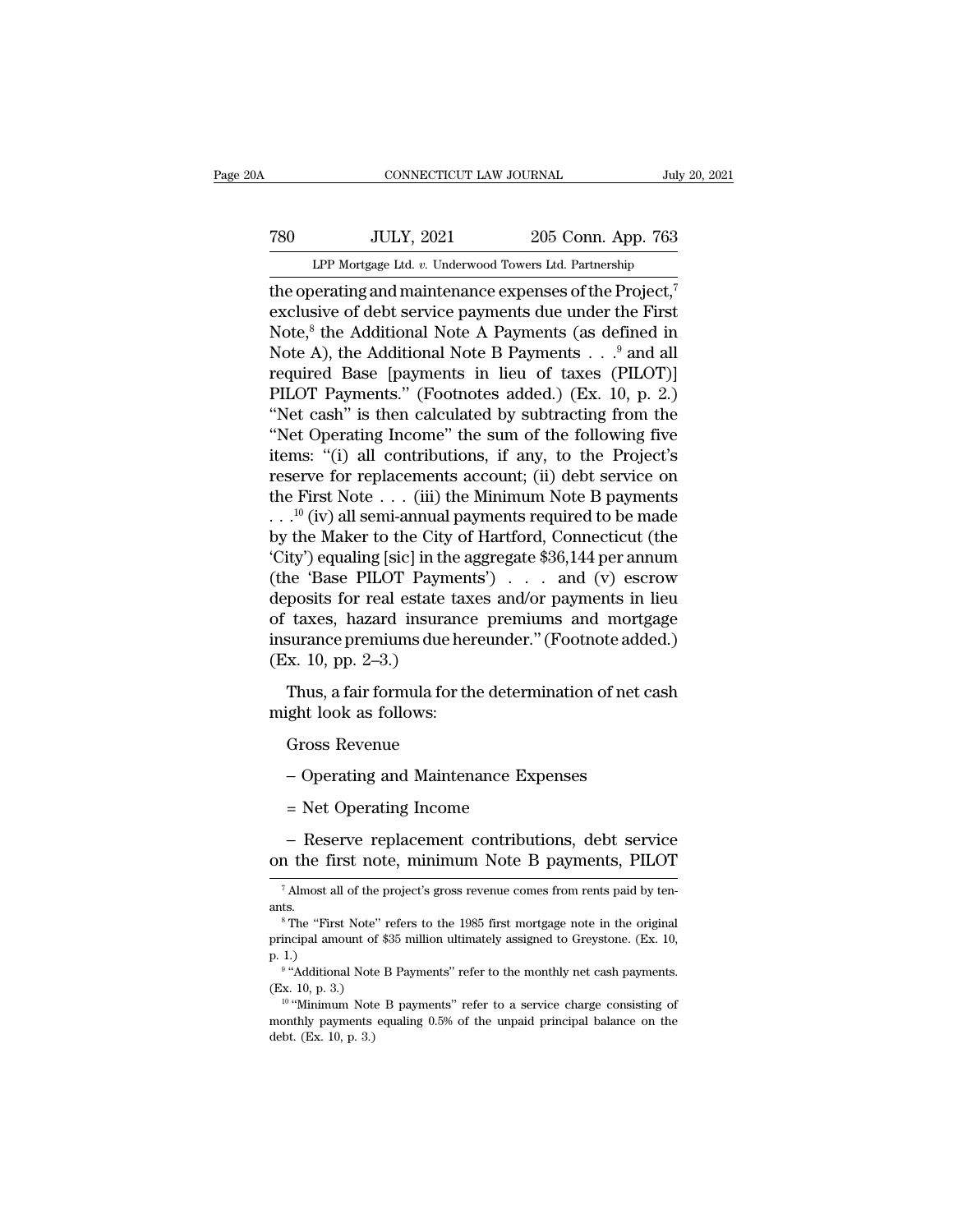205 Conn. App. 763 JULY, 2021 781<br>PP Mortgage Ltd. v. Underwood Towers Ltd. Partnership CONNECTICUT LAW JOURNAL Pa<br>
onn. App. 763 JULY, 2021 781<br>
LPP Mortgage Ltd. *v.* Underwood Towers Ltd. Partnership<br>
ents to Hartford escrow denosits for taxes and

Page 21A<br>
205 Conn. App. 763 JULY, 2021 781<br>
LPP Mortgage Ltd. v. Underwood Towers Ltd. Partnership<br>
payments to Hartford, escrow deposits for taxes and<br>
insurance insurance 5 Conn. App. 763<br>LPP Mortgage Ltd.<br>syments to Hartfor<br>surance<br>= Net Cash.<br>Note B contains

LPP Mortgage Ltd. *v.* Underwood Towers Ltd. Partnership<br>
yments to Hartford, escrow deposits for taxes and<br>
surance<br>
= Net Cash.<br>
Note B contains the following nonrecourse clause:<br>
leither the Maker nor any of its general Expansion is a matrice of the Maker nor any of its general or limited part-<br>
The Maker nor any of its general or limited part-<br>
"Neither the Maker nor any of its general or limited part-<br>
The secure the secure or limited p payments to Hartford, escrow deposits for taxes and<br>insurance<br>= Net Cash.<br>Wote B contains the following nonrecourse clause:<br>"Neither the Maker nor any of its general or limited part-<br>ners, from time to time, shall have any for the payments are alternative of the other Second Leap Postman is the following point of the payment of the indebtedness evidenced by this Note B or for the performance of the obligations herein or in the other Second L = Net Cash.<br>
Note B contains the following nonrecourse clause:<br>
"Neither the Maker nor any of its general or limited part-<br>
ners, from time to time, shall have any personal liability<br>
for the payment of the indebtedness e Note B contains the following nonrecourse clause:<br>
"Neither the Maker nor any of its general or limited part-<br>
ners, from time to time, shall have any personal liability<br>
for the payment of the indebtedness evidenced by th Note B contains the following nonrecourse clause:<br>
"Neither the Maker nor any of its general or limited part-<br>
ners, from time to time, shall have any personal liability<br>
for the payment of the indebtedness evidenced by th "Neither the Maker nor any of its general or limited part-<br>ners, from time to time, shall have any personal liability<br>for the payment of the indebtedness evidenced by this<br>Note B or for the performance of the obligations h ners, from time to time, shall have any personal liability<br>for the payment of the indebtedness evidenced by this<br>Note B or for the performance of the obligations herein or<br>in the other Second Loan Documents, except as expr for the payment of the indebtedness evidenced by this<br>Note B or for the performance of the obligations herein or<br>in the other Second Loan Documents, except as expressly<br>set forth in the Second Mortgage." (Ex. 10, para. K.) Note B or for the performance of the obligations herein or<br>in the other Second Loan Documents, except as expressly<br>set forth in the Second Mortgage." (Ex. 10, para. K.) In<br>this case, the plaintiff is not seeking a deficien in the other Second Loan Documents, except as expressly<br>set forth in the Second Mortgage." (Ex. 10, para. K.) In<br>this case, the plaintiff is not seeking a deficiency judg-<br>ment or other personal liability against Underwood set forth in the Second Mortgage." (Ex. 10, para. K.) In<br>this case, the plaintiff is not seeking a deficiency judg-<br>ment or other personal liability against Underwood for<br>the indebtedness under Note B. Rather, the plaintif this case, the plaintiff is not seeking<br>ment or other personal liability again<br>the indebtedness under Note B. Ra<br>seeks the equitable remedy of forecle<br>remedy of damages, the latter purp<br>alleged violations of provisions in Exploration of damages, the latter purportedly based on violations of provisions in the second mortgage other loan documents.<br>III<br>DEFENDANTS' MOTION TO DISMISS<br>FOR LACK OF STANDING mages, the latter purporteury based on<br>ons of provisions in the second mortgage<br>loan documents.<br>III<br>NDANTS' MOTION TO DISMISS<br>FOR LACK OF STANDING<br>lants initially move to dismiss on the

### III

d the other loan documents.<br>
III<br>
DEFENDANTS' MOTION TO DISMISS<br>
FOR LACK OF STANDING<br>
The defendants initially move to dismiss on the<br>
pound that the plaintiff lacks standing to enforce Note<br>
hocause it nover had possessi III<br>DEFENDANTS' MOTION TO DISMISS<br>FOR LACK OF STANDING<br>The defendants initially move to dismiss on the<br>ground that the plaintiff lacks standing to enforce Note<br>B because it never had possession of that note. In the<br>alterna DEFENDANTS' MOTION TO DISMISS<br>FOR LACK OF STANDING<br>The defendants initially move to dismiss on the<br>ground that the plaintiff lacks standing to enforce Note<br>B because it never had possession of that note. In the<br>alternative DEFENDANTS' MOTION TO DISMISS<br>FOR LACK OF STANDING<br>The defendants initially move to dismiss on the<br>ground that the plaintiff lacks standing to enforce Note<br>B because it never had possession of that note. In the<br>alternative FOR LACK OF STANDING<br>The defendants initially move to dismiss on the<br>ground that the plaintiff lacks standing to enforce Note<br>B because it never had possession of that note. In the<br>alternative, the defendants assert that t The defendants initially move to dismiss on the<br>ground that the plaintiff lacks standing to enforce Note<br>B because it never had possession of that note. In the<br>alternative, the defendants assert that the plaintiff lacks<br>st The defendants initially move to dismiss on the<br>ground that the plaintiff lacks standing to enforce Note<br>B because it never had possession of that note. In the<br>alternative, the defendants assert that the plaintiff lacks<br>s ground that the plaintiff lacks standing to enforce Note B because it never had possession of that note. In the alternative, the defendants assert that the plaintiff lacks standing because it has not proven that Note B is B because it never had possession of that note. In the alternative, the defendants assert that the plaintiff lacks standing because it has not proven that Note B is lost and that the plaintiff was the owner of the underlyi standing because it has not proven that Note B is lost<br>and that the plaintiff was the owner of the underlying<br>debt. This motion is timely because standing relates to<br>subject matter jurisdiction and thus can be raised at<br>a and that the plaintiff was the owner of the underlying<br>debt. This motion is timely because standing relates to<br>subject matter jurisdiction and thus can be raised at<br>any time; see U.S. Bank, National Assn. v. Schaeffer,<br>160 debt. This motion is timely because standing relates to subject matter jurisdiction and thus can be raised at any time; see *U.S. Bank*, *National Assn.* v. *Schaeffer*, 160 Conn. App. 138, 145, 125 A.3d 262 (2015); Pract subject matter ju<br>any time; see *U.*<br>160 Conn. App. 1<br>Book § 10-33; an<br>edly raised this<br>permission, have<br>sion of the case.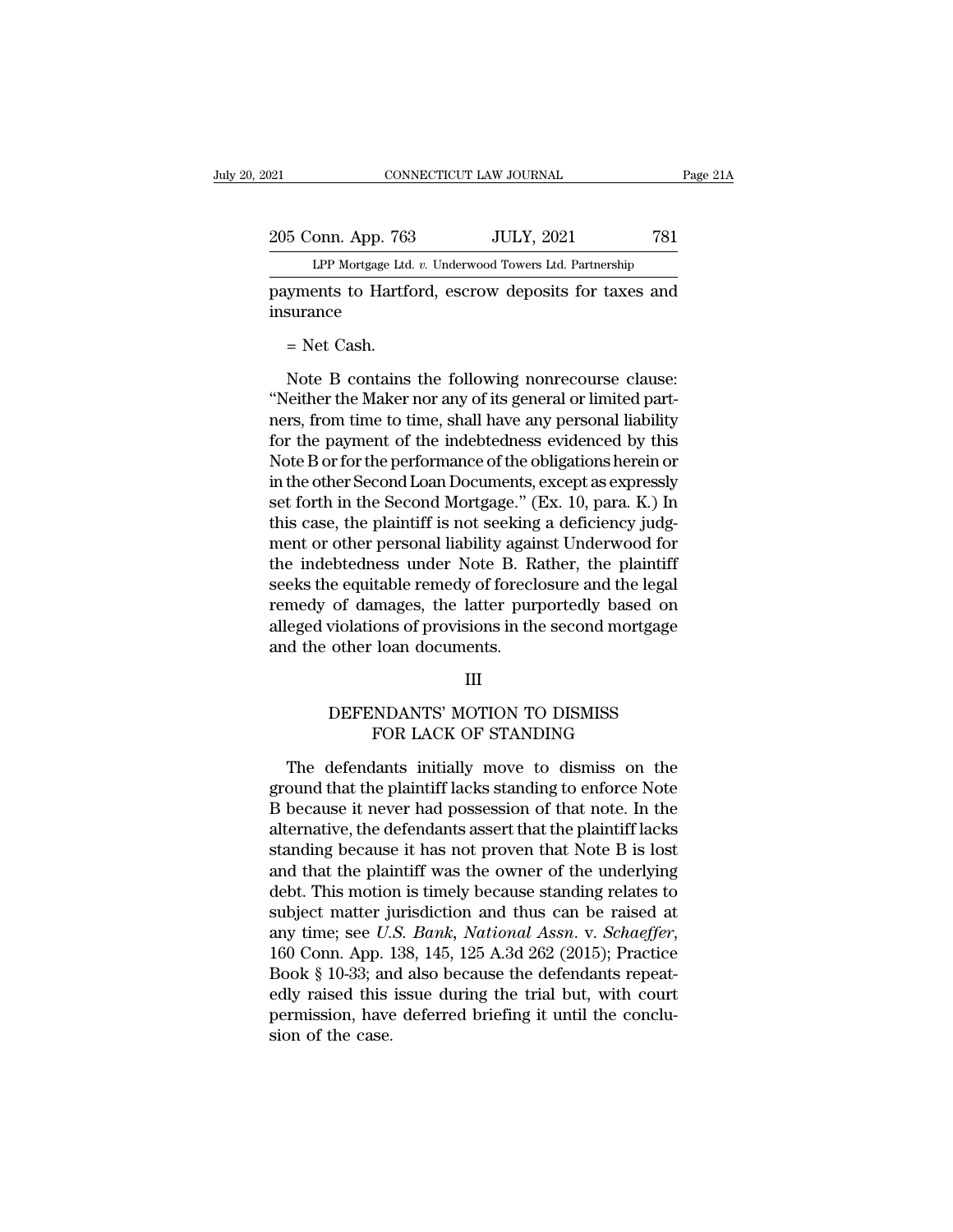| A   | CONNECTICUT LAW JOURNAL                                |                    | July 20, 2021 |
|-----|--------------------------------------------------------|--------------------|---------------|
| 782 | <b>JULY, 2021</b>                                      | 205 Conn. App. 763 |               |
|     | LPP Mortgage Ltd. v. Underwood Towers Ltd. Partnership |                    |               |
|     | A                                                      |                    |               |
|     | Claim that Plaintiff Never Had<br>Possession of Note B |                    |               |
|     | The defendants' first argument is that the plaintiff   |                    |               |

The Mortgage Ltd. v. Underwood Towers Ltd. Partnership<br>  $A$ <br>
Claim that Plaintiff Never Had<br>
Possession of Note B<br>
The defendants' first argument is that the plaintiff<br>
cks standing because it never had possession of Note LPP Mortgage Ltd. *v.* Underwood Towers Ltd. Partnership<br>
A<br>
Claim that Plaintiff Never Had<br>
Possession of Note B<br>
The defendants' first argument is that the plaintiff<br>
lacks standing because it never had possession of Not A<br>
Claim that Plaintiff Never Had<br>
Possession of Note B<br>
The defendants' first argument is that the plaintiff<br>
lacks standing because it never had possession of Note<br>
B. As mentioned, when HUD sold the loans to PAMI in<br>
20 Claim that Plaintiff Never Had<br>Possession of Note B<br>The defendants' first argument is that the plaintiff<br>lacks standing because it never had possession of Note<br>B. As mentioned, when HUD sold the loans to PAMI in<br>2002, HUD Claim that Framily Never Had<br>Possession of Note B<br>The defendants' first argument is that the plaintiff<br>lacks standing because it never had possession of Note<br>B. As mentioned, when HUD sold the loans to PAMI in<br>2002, HUD pr rossession of Note B<br>The defendants' first argument is that the plaintiff<br>lacks standing because it never had possession of Note<br>B. As mentioned, when HUD sold the loans to PAMI in<br>2002, HUD provided PAMI a lost note affid The defendants' first argument is that the plaintiff<br>lacks standing because it never had possession of Note<br>B. As mentioned, when HUD sold the loans to PAMI in<br>2002, HUD provided PAMI a lost note affidavit, and the<br>note ap lacks standing beca<br>B. As mentioned, w.<br>2002, HUD provided<br>note apparently wa<br>resold the loan to B<br>accurate copy of th<br>Ex. 1159A.)<br>Both sides debate As mentioned, when HOD sold the loans to PAMI in<br>02, HUD provided PAMI a lost note affidavit, and the<br>te apparently was not found at the time that HUD<br>sold the loan to Beal in 2005. Exhibit 10 is a true and<br>curate copy of *Savings Bank* v. *Bedford Realty Corporation* relied the mote apparently was not found at the time that HUD resold the loan to Beal in 2005. Exhibit 10 is a true and accurate copy of the original Note B. (Hubbard direct;

note apparently was not found at the time that HUD<br>resold the loan to Beal in 2005. Exhibit 10 is a true and<br>accurate copy of the original Note B. (Hubbard direct;<br>Ex. 1159A.)<br>Both sides debate the applicability of *New En* accurate copy of the original Note B. (Hubbard direct;<br>Ex. 1159A.)<br>Both sides debate the applicability of *New England*<br>Savings Bank v. Bedford Realty Corp., 238 Conn. 745,<br>680 A.2d 301 (1996) (*Bedford Realty*). In *Bedfo* Ex. 1199A.)<br>
Both sides debate the applicability of *New England*<br>
Savings Bank v. Bedford Realty Corp., 238 Conn. 745,<br>
680 A.2d 301 (1996) (Bedford Realty). In Bedford Realty,<br>
the mortgagor, Bedford Realty Corporation, Both sides debate the applicability of *New England*<br>Savings Bank v. Bedford Realty Corp., 238 Conn. 745,<br>680 A.2d 301 (1996) (Bedford Realty). In Bedford Realty,<br>the mortgagor, Bedford Realty Corporation, relied on<br>the Un Savings Bank v. Bedford Realty Corp., 238 Conn. 745,<br>680 A.2d 301 (1996) (Bedford Realty). In Bedford Realty,<br>the mortgagor, Bedford Realty Corporation, relied on<br>the Uniform Commercial Code (UCC) to argue that, "if<br>the p 680 A.2d 301 (1996) (*Bedford Realty*). In *Bedford Realty*,<br>the mortgagor, Bedford Realty Corporation, relied on<br>the Uniform Commercial Code (UCC) to argue that, "if<br>the promissory note is lost, a mortgagee can foreclose the mortgagor, Bedford Realty Corporation, relied on<br>the Uniform Commercial Code (UCC) to argue that, "if<br>the promissory note is lost, a mortgagee can foreclose<br>only if it satisfies the conditions set forth in [General<br>Sta the Uniform Commercial Code (UCC) to argue that, "if<br>the promissory note is lost, a mortgagee can foreclose<br>only if it satisfies the conditions set forth in [General<br>Statutes] § 42a-3-309, which require the party seeking<br> the promissory note is lost, a mortgagee can foreclose<br>only if it satisfies the conditions set forth in [General<br>Statutes] § 42a-3-309, which require the party seeking<br>to enforce a lost note to show that he or she was in<br> only if it satisfies the conditions set forth in [General Statutes]  $\S$  42a-3-309, which require the party seeking to enforce a lost note to show that he or she was in possession of the note at the time it was lost." Id., Statutes] § 42a-3-309, which require the party seeking<br>to enforce a lost note to show that he or she was in<br>possession of the note at the time it was lost." Id., 759.<sup>11</sup><br>The Supreme Court rejected that argument. It initi to enforce a lost note to show that he or she was in possession of the note at the time it was lost." Id., 759.<sup>11</sup><br>The Supreme Court rejected that argument. It initially<br>observed that, "[i]t is well established [however] possession of the note at the time it was lost." Id., 759.<sup>11</sup><br>The Supreme Court rejected that argument. It initially<br>observed that, "[i]t is well established [however] that<br>the [mortgagee] is entitled to pursue its remedy The Supreme Court rejected that argument. It initially observed that, "[i]t is well established [however] that the [mortgagee] is entitled to pursue its remedy at law on the notes, or to pursue its remedy in equity upon th observed that, "[i]t is well established [however] that<br>the [mortgagee] is entitled to pursue its remedy at law<br>on the notes, or to pursue its remedy in equity upon<br>the mortgage, or to pursue both. A note and a mortgage<br>g 11 In pertinent part, General Statutes § 42a-3-309 provides: "(a) A person to secure of the mortgage and upon the note are regarded  $\frac{11}{10}$  In pertinent part, General Statutes § 42a-3-309 provides: "(a) A person t in given to secure it are separate instruments, executed<br>for different purposes and in this [s]tate action for fore-<br>closure of the mortgage and upon the note are regarded<br> $\frac{1}{1}$  In pertinent part, General Statutes § 42a-

for different purposes and in this [s]tate action for fore-<br>closure of the mortgage and upon the note are regarded<br> $\frac{11}{10}$  In pertinent part, General Statutes  $\frac{8}{2}$  42a-3-309 provides: "(a) A person<br>not in possess consume of the mortgage and upon the note are regarded<br> $\frac{1}{1}$  In pertinent part, General Statutes § 42a-3-309 provides: "(a) A person<br>not in possession of an instrument is entitled to enforce the instrument if<br>(i) the CIOSUTE OF LITE INOTUGAGE AND upon LITE HOTE ATE PEGATOED  $\frac{11}{11}$  In pertinent part, General Statutes § 42a-3-309 provides: "(a) A person not in possession of an instrument is entitled to enforce the instrument if (i) <sup>11</sup> In pertinent part, General Statutes § 42a-3-309 provides: "(a) A person not in possession of an instrument is entitled to enforce the instrument if (i) the person was in possession of the instrument and entitled to e ment in possession of an instrument is entitled to enforce the instrument if (i) the person was in possession of the instrument and entitled to enforce it when loss of possession occurred, (ii) the loss of possession was n where the person was in possession of the instrument and entitled to enforce it when loss of possession occurred, (ii) the loss of possession was not the result of a transfer by the person or a lawful seizure, and (iii) t (i) the person was in possession of the instrument and entitled to enforce it when loss of possession occurred, (ii) the loss of possession was not the result of a transfer by the person or a lawful seizure, and (iii) the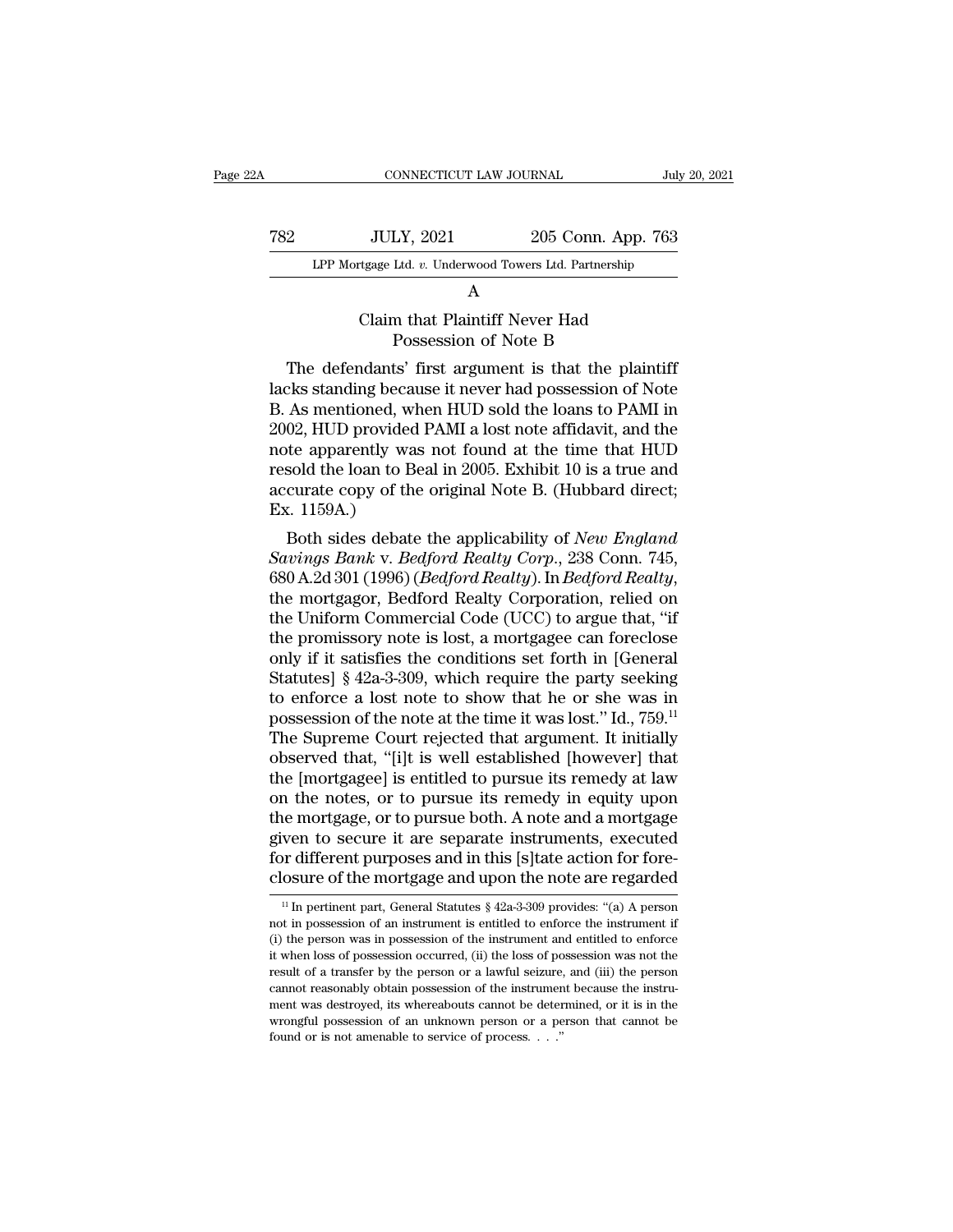205 Conn. App. 763 JULY, 2021 783<br>Per Mortgage Ltd. v. Underwood Towers Ltd. Partnership

CONNECTICUT LAW JOURNAL Page 23A<br>
205 Conn. App. 763 JULY, 2021 783<br>
LPP Mortgage Ltd. *v.* Underwood Towers Ltd. Partnership<br>
and treated, in practice, as separate and distinct causes Page 23A<br>
205 Conn. App. 763 JULY, 2021 783<br>
LPP Mortgage Ltd. v. Underwood Towers Ltd. Partnership<br>
and treated, in practice, as separate and distinct causes<br>
of action, although both may be pursued in a foreclosure<br>
suit 205 Conn. App. 763 JULY, 2021 783<br>
LPP Mortgage Ltd. v. Underwood Towers Ltd. Partnership<br>
and treated, in practice, as separate and distinct causes<br>
of action, although both may be pursued in a foreclosure<br>
suit." (Intern 205 Conn. App. 763 JULY, 2021 783<br>
LPP Mortgage Ltd. v. Underwood Towers Ltd. Partnership<br>
and treated, in practice, as separate and distinct causes<br>
of action, although both may be pursued in a foreclosure<br>
suit.'' (Inte 205 Conn. App. 763 JULY, 2021 783<br>
LPP Mortgage Ltd. v. Underwood Towers Ltd. Partnership<br>
and treated, in practice, as separate and distinct causes<br>
of action, although both may be pursued in a foreclosure<br>
suit." (Intern LPP Mortgage Ltd. v. Underwood Towers Ltd. Partnership<br>and treated, in practice, as separate and distinct causes<br>of action, although both may be pursued in a foreclosure<br>suit." (Internal quotation marks omitted.) Id. The c LPP Mortgage Ltd.  $v$ . Underwood Towers Ltd. Partnership<br>and treated, in practice, as separate and distinct causes<br>of action, although both may be pursued in a foreclosure<br>suit." (Internal quotation marks omitted.) Id. Th and treated, in practice, as separate and distinct causes<br>of action, although both may be pursued in a foreclosure<br>suit." (Internal quotation marks omitted.) Id. The court<br>then applied this rule to the situation before it: of action, although both may be pursued in a foreclosure<br>suit." (Internal quotation marks omitted.) Id. The court<br>then applied this rule to the situation before it: "Because<br>[mortgagee GHR D.C., Inc. (GHR)] has chosen to p suit." (Internal quotation marks omitted.) Id. The court<br>then applied this rule to the situation before it: "Because<br>[mortgagee GHR D.C., Inc. (GHR)] has chosen to pursue<br>the equitable action of foreclosure of the mortgage then applied this rule to the situation before it: "Because<br>[mortgagee GHR D.C., Inc. (GHR)] has chosen to pursue<br>the equitable action of foreclosure of the mortgage,<br>rather than a legal action on the note, the fact that G [mortgagee GHR D.C., Inc. (GHR)] has chosen to pursue<br>the equitable action of foreclosure of the mortgage,<br>rather than a legal action on the note, the fact that GHR<br>never possessed the lost promissory note is not fatal to<br> the equitable action of foreclosure of the mortgage,<br>rather than a legal action on the note, the fact that GHR<br>never possessed the lost promissory note is not fatal to<br>its foreclosure of the mortgage. Moreover, GHR has not rather than a legal action on the note, the fact that GHR<br>never possessed the lost promissory note is not fatal to<br>its foreclosure of the mortgage. Moreover, GHR has not<br>sought a deficiency judgment. Thus, whatever restri never possessed the lost promissory note is not fatal to<br>its foreclosure of the mortgage. Moreover, GHR has not<br>sought a deficiency judgment. Thus, whatever restric-<br>tions [General Statutes] §§ 42a-3-301 and 42a-3-309 migh its foreclosure of the mortgage. Moreonly sought a deficiency judgment. Thus, tions [General Statutes]  $\S$ § 42a-3-301 and put upon the enforcement of persor solely upon a lost note, they do not pursuing an action of forec dgint a deficiency judgment. Thus, whatever restrictions [General Statutes]  $\S$  42a-3-301 and 42a-3-309 might the upon the enforcement of personal liability based lely upon a lost note, they do not prohibit GHR from resui put upon the enforcement of personal liability based<br>solely upon a lost note, they do not prohibit GHR from<br>pursuing an action of foreclosure to enforce the terms<br>of the mortgage." Id., 759–60.<sup>12</sup><br>The situation here is s

put upon the emorecinent of personal masinty based<br>solely upon a lost note, they do not prohibit GHR from<br>pursuing an action of foreclosure to enforce the terms<br>of the mortgage." Id., 759–60.<sup>12</sup><br>The situation here is sim posity upon a idstrict, they do not promote that nonet<br>pursuing an action of foreclosure to enforce the terms<br>of the mortgage." Id., 759–60.<sup>12</sup><br>The situation here is similar because, in count one,<br>the plaintiff is seekin pursung an action of forecrosure to emotion the terms<br>of the mortgage." Id., 759–60.<sup>12</sup><br>The situation here is similar because, in count one,<br>the plaintiff is seeking foreclosure of the mortgage<br>rather than suing on Note B The situation here is similar because, in count one,<br>the plaintiff is seeking foreclosure of the mortgage<br>rather than suing on Note B or for a deficiency based<br>on the note. The defendants nonetheless attempt to<br>distinguish The situation here is similar because, in count one,<br>the plaintiff is seeking foreclosure of the mortgage<br>rather than suing on Note B or for a deficiency based<br>on the note. The defendants nonetheless attempt to<br>distinguish the plaintiff is seeking foreclosure of the mortgage<br>rather than suing on Note B or for a deficiency based<br>on the note. The defendants nonetheless attempt to<br>distinguish *Bedford Realty* on two grounds. First, the<br>defendan rather than suing on Note B or for a deficiency based<br>on the note. The defendants nonetheless attempt to<br>distinguish *Bedford Realty* on two grounds. First, the<br>defendants note that, in *Bedford Realty*, the original<br>mortg on the note. The defendants nonetheless attempt to<br>distinguish *Bedford Realty* on two grounds. First, the<br>defendants note that, in *Bedford Realty*, the original<br>mortgagee who lost possession of the note commenced<br>the act distinguish *Bedford Realty* on two grounds. First, the<br>defendants note that, in *Bedford Realty*, the original<br>mortgagee who lost possession of the note commenced<br>the action and thereafter assigned the debt to the ulti-<br>m defendants note that, in *Bedford Realty*, the original<br>mortgagee who lost possession of the note commenced<br>the action and thereafter assigned the debt to the ulti-<br>mate plaintiff (GHR) whereas in the present action,<br>the o mortgagee who lost possession of the note commenced<br>the action and thereafter assigned the debt to the ulti-<br>mate plaintiff (GHR) whereas in the present action,<br>the original plaintiff—LPP—never had possession of<br>the note. the action and thereafter assigned the debt to the ultimate plaintiff (GHR) whereas in the present action,<br>the original plaintiff—LPP—never had possession of<br>the note. The defendants contend that this distinction<br>conforms mate plaintiff (GHR) whereas in the present action,<br>the original plaintiff—LPP—never had possession of<br>the note. The defendants contend that this distinction<br>conforms *Bedford Realty* to Appellate Court case law<br>stating th the original plaintiff—LPP—never had possession of<br>the note. The defendants contend that this distinction<br>conforms *Bedford Realty* to Appellate Court case law<br>stating that, "[g]enerally, in order to have standing to<br>brin ating that, "[g]enerally, in order to have standing to<br>ring a foreclosure action the plaintiff must, at the time<br>leads action is commenced, be entitled to enforce the prom-<br>sory note that is secured by the property." (Int bring a foreclosure action the plaintiff must, at the time<br>the action is commenced, be entitled to enforce the prom-<br>issory note that is secured by the property." (Internal<br> $\frac{12}{12}$  General Statutes § 42-3-301 provides

the action is commenced, be entitled to enforce the promissory note that is secured by the property." (Internal  $\frac{12}{12}$  General Statutes § 42-3-301 provides: "Person entitled to enforce' an instrument means (i) the ho is isory note that is secured by the property." (Internal<br>
<sup>12</sup> General Statutes § 42-3-301 provides: "Person entitled to enforce' an<br>
instrument means (i) the holder of the instrument, (ii) a nonholder in posses-<br>
sion o **Example 12** General Statutes § 42-3-301 provides: "Person entitled to enforce' an instrument means (i) the holder of the instrument, (ii) a nonholder in possession of the instrument who has the rights of a holder, or (ii <sup>12</sup> General Statutes § 42-3-301 provides: " Person entitled to enforce' an instrument means (i) the holder of the instrument, (ii) a nonholder in possession of the instrument who has the rights of a holder, or (iii) a pe instrument means (i) the holder of the instrument, (ii) a nonholder in possession of the instrument who has the rights of a holder, or (iii) a person not in possession of the instrument who is entitled to enforce the inst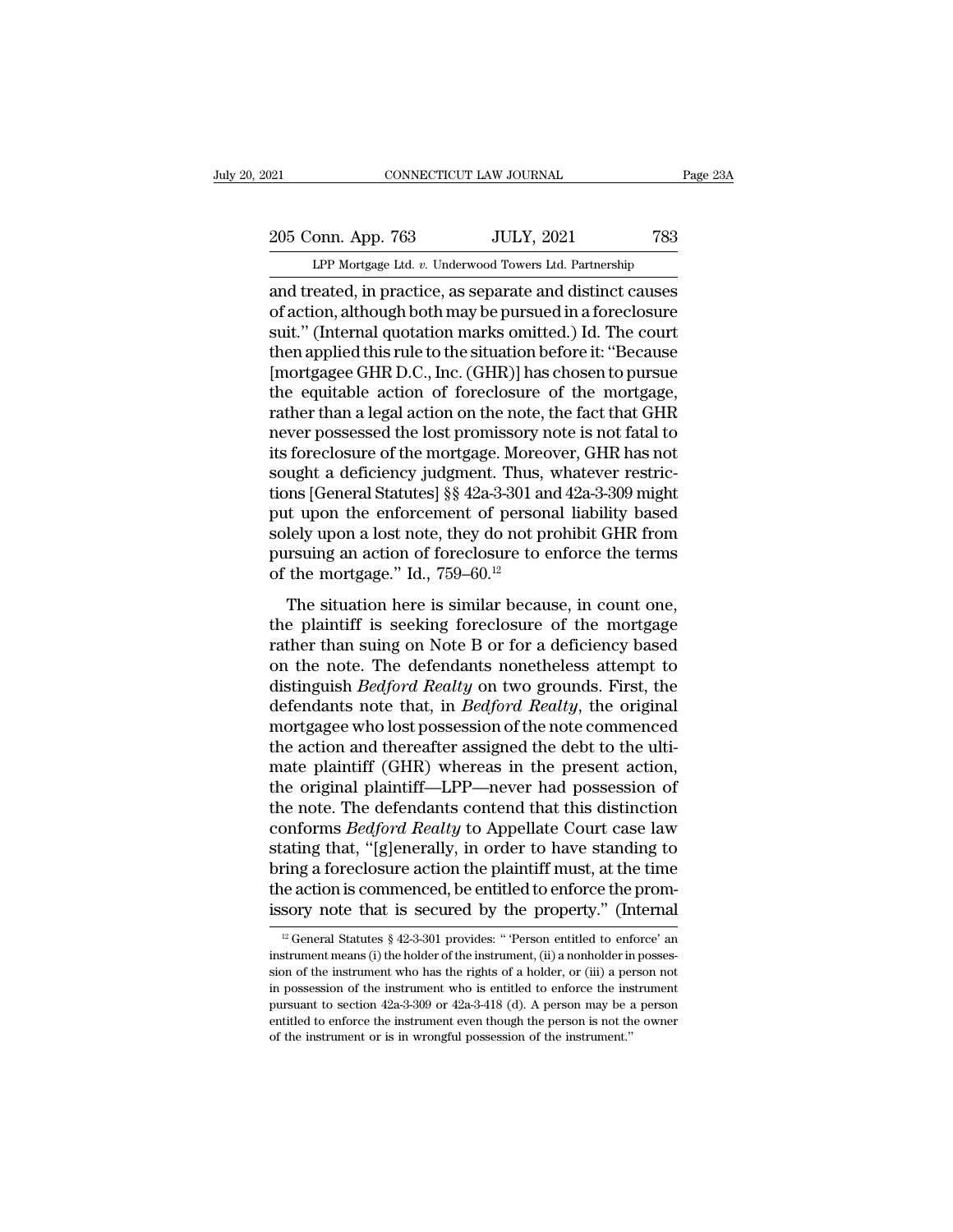# 1999, CONNECTICUT LAW JOURNAL<br>
784 JULY, 2021 205 Conn. App. 763<br>
LPP Mortgage Ltd. v. Underwood Towers Ltd. Partnership CONNECTICUT LAW JOURNAL July 20, 2021<br>
1999, 2021<br>
1999 Mortgage Ltd. *v.* Underwood Towers Ltd. Partnership<br>
1999 Mortgage Ltd. *v.* Underwood Towers Ltd. Partnership<br>
1999 Mortgage Ltd. *v.* Underwood Towers Ltd. Partner

CONNECTICUT LAW JOURNAL July 20, 20<br> **1988 11:** JULY, 2021 205 Conn. App. 763<br>
LPP Mortgage Ltd. v. Underwood Towers Ltd. Partnership<br>
quotation marks omitted.) *Deutsche Bank National*<br> *Trust Co.* v. *Bliss*, 159 Conn. A **TRA** JULY, 2021 205 Conn. App. 763<br>
LPP Mortgage Ltd. v. Underwood Towers Ltd. Partnership<br> **Quotation marks omitted.**) *Deutsche Bank National*<br> *Trust Co.* v. *Bliss*, 159 Conn. App. 483, 488, 124 A.3d<br>
890, cert. denie T84 JULY, 2021 205 Conn. App. 763<br>
LPP Mortgage Ltd. v. Underwood Towers Ltd. Partnership<br>
quotation marks omitted.) *Deutsche Bank National*<br>
Trust Co. v. Bliss, 159 Conn. App. 483, 488, 124 A.3d<br>
890, cert. denied, 320 C T84 JULY, 2021 205 Conn. App. 763<br>
LPP Mortgage Ltd. v. Underwood Towers Ltd. Partnership<br>
quotation marks omitted.) *Deutsche Bank National*<br> *Trust Co.* v. *Bliss*, 159 Conn. App. 483, 488, 124 A.3d<br>
890, cert. denied, 3 LPP Mortgage Ltd. v. Underwood Towers Ltd. Partnership<br>quotation marks omitted.) *Deutsche Bank National*<br>*Trust Co.* v. *Bliss*, 159 Conn. App. 483, 488, 124 A.3d<br>890, cert. denied, 320 Conn. 903, 127 A.3d 186 (2015),<br>cer Let Morgage Lat. *v.* Underwood Towers Lat. Farmership<br>quotation marks omitted.) *Deutsche Bank National*<br>*Trust Co.* v. *Bliss*, 159 Conn. App. 483, 488, 124 A.3d<br>890, cert. denied, 320 Conn. 903, 127 A.3d 186 (2015),<br>ce Trust Co. v. Bliss, 159 Conn. App. 483, 488, 124 A.3d 890, cert. denied, 320 Conn. 903, 127 A.3d 186 (2015), cert. denied, U.S. , 136 S. Ct. 2466, 195 L. Ed. 2d 801 (2016).<sup>13</sup> The defendants' theory rests on the assumpti Trust Co. v. Bliss, 159 Conn. App. 483, 488, 124 A.3d<br>890, cert. denied, 320 Conn. 903, 127 A.3d 186 (2015),<br>cert. denied, U.S. , 136 S. Ct. 2466, 195 L. Ed.<br>2d 801 (2016).<sup>13</sup> The defendants' theory rests on the<br>assumpti 890, cert. denied, 320 Conn. 903, 127 A.3d 186 (2015),<br>cert. denied, U.S. , 136 S. Ct. 2466, 195 L. Ed.<br>2d 801 (2016).<sup>13</sup> The defendants' theory rests on the<br>assumption that § 42a-3-309 and the UCC apply to a<br>party seekin cert. denied, U.S. , 136 S. Ct. 2466, 195 L. Ed.<br>2d 801 (2016).<sup>13</sup> The defendants' theory rests on the<br>assumption that § 42a-3-309 and the UCC apply to a<br>party seeking foreclosure, and, that, therefore, the origi-<br>nal pla 2d 801 (2016).<sup>13</sup> The defendants' theory rests on the assumption that § 42a-3-309 and the UCC apply to a party seeking foreclosure, and, that, therefore, the original plaintiff must have had possession of the note before assumption that § 42a-3-309 and the UCC apply to a<br>party seeking foreclosure, and, that, therefore, the origi-<br>nal plaintiff must have had possession of the note before<br>it became lost. However, the language of *Bedford Rea* party seeking foreclosure, and, that, therefore, the original plaintiff must have had possession of the note before<br>it became lost. However, the language of *Bedford Realty*<br>strongly suggests that the UCC simply does not a nal plaintiff must have had possession of the note before<br>it became lost. However, the language of *Bedford Realty*<br>strongly suggests that the UCC simply does not apply<br>to a plaintiff seeking only foreclosure and not seeki it became lost. However, the language of *Bedford Realty*<br>strongly suggests that the UCC simply does not apply<br>to a plaintiff seeking only foreclosure and not seeking<br>a remedy under the note. See *New England Savings*<br>*Ban* strongly suggests that the UCC simply does not apply<br>to a plaintiff seeking only foreclosure and not seeking<br>a remedy under the note. See *New England Savings*<br>*Bank* v. *Bedford Realty Corp.*, supra, 238 Conn. 760<br>("whate to a plaintiff seeking only foreclosure and not seeking<br>a remedy under the note. See *New England Savings*<br>Bank v. Bedford Realty Corp., supra, 238 Conn. 760<br>("whatever restrictions §§ 42a-3-301 and 42a-3-309<br>might put upo a remedy under the note. See *New England Savings*<br> *Bank v. Bedford Realty Corp.*, supra, 238 Conn. 760<br>
("whatever restrictions §§ 42a-3-301 and 42a-3-309<br>
might put upon the enforcement of personal liability<br>
based sole Bank v. Bedford Realty Corp., supra, 238 Conn. 760<br>("whatever restrictions §§ 42a-3-301 and 42a-3-309<br>might put upon the enforcement of personal liability<br>based solely upon a lost note, they do not prohibit GHR<br>from pursui ("whatever restrictions  $\S$ § 42a-3-301 and 42a-3-309 might put upon the enforcement of personal liability based solely upon a lost note, they do not prohibit GHR from pursuing an action of foreclosure to enforce the terms might put upon the enforcement of personal liability<br>based solely upon a lost note, they do not prohibit GHR<br>from pursuing an action of foreclosure to enforce the<br>terms of the mortgage"). A further response to the<br>defenda based solely upon a lost note, they do not prohibit GHR<br>from pursuing an action of foreclosure to enforce the<br>terms of the mortgage"). A further response to the<br>defendants' first basis for distinguishing *Bedford Realty*<br>s from pursuing an action of foreclosure to enforce the<br>terms of the mortgage"). A further response to the<br>defendants' first basis for distinguishing *Bedford Realty*<br>stems from the rule that the plaintiff in a foreclosure<br>c terms of the mortgage"). A further response to the<br>defendants' first basis for distinguishing *Bedford Realty*<br>stems from the rule that the plaintiff in a foreclosure<br>case must maintain standing throughout the case. See<br> defendants' first basis for distinguishing *Bedford Realty*<br>stems from the rule that the plaintiff in a foreclosure<br>case must maintain standing throughout the case. See<br>*Yanow* v. *Teal Industries, Inc.*, 178 Conn. 262, 28 stems from the rule that the plaintiff in a foreclosure<br>case must maintain standing throughout the case. See<br>*Yanow v. Teal Industries, Inc.*, 178 Conn. 262, 286, 422<br>A.2d 311 (1979) (plaintiff in derivative suit required case must maintain standing throughout the case. See *Yanow v. Teal Industries, Inc.*, 178 Conn. 262, 286, 422 A.2d 311 (1979) (plaintiff in derivative suit required to maintain shareholder status "continuously and uninter maintain shareholder status "continuously and uninter-<br>ruptedly until after the judgment in the case was ren-<br>dered"); *Salem Five Mortgage Co.*, *LLC* v. *Afsary*, Supe-<br>rior Court, judicial district of Stamford-Norwalk, ruptedly until after the judgment in the case was ren-<br>dered"); *Salem Five Mortgage Co.*, *LLC* v. *Afsary*, Supe-<br>rior Court, judicial district of Stamford-Norwalk, Docket<br><sup>13</sup> *Deutsche Bank National Trust Co.* v. *Blis* 

dered"); *Salem Five Mortgage Co., LLC* v. *Afsary*, Superior Court, judicial district of Stamford-Norwalk, Docket<br><sup>B</sup> *Deutsche Bank National Trust Co.* v. *Bliss*, supra, 159 Conn. App. 489, cited to U.S. Bank, N.A. v. *National Trust Co. v. Bliss, supra, 159 Conn. App. 489,*<br><sup>13</sup> *Deutsche Bank National Trust Co. v. Bliss, supra, 159 Conn. App. 489,*<br>cited to *U.S. Bank, N.A. v. Ugrin, 150 Conn. App. 393, 401, 91 A.3d 924*<br>(2014). The l not Court, Judician district of Staffford-Norwark, Docket<br>
<sup>13</sup> Deutsche Bank National Trust Co. v. Bliss, supra, 159 Conn. App. 489,<br>
cited to U.S. Bank, N.A. v. Ugrin, 150 Conn. App. 393, 401, 91 A.3d 924<br>
(2014). The la <sup>13</sup> *Deutsche Bank National Trust Co.* v. *Bliss*, supra, 159 Conn. App. 489, cited to *U.S. Bank, N.A.* v. *Ugrin*, 150 Conn. App. 393, 401, 91 A.3d 924 (2014). The latter case noted at least one exception to what *Deuts* ried to *U.S. Bank, N.A.* v. *Ugrin*, 150 Conn. App. 393, 401, 91 A.3d 924 (2014). The latter case noted at least one exception to what *Deutsche Bank National Trust Co.* held: the case of a loan servicer entitled to enf (2014). The latter case noted at least one exception to what *Deutsche Bank* National Trust Co. held: the case of a loan servicer entitled to enforce a note pursuant to rights acquired under a pooling and servicing agreeme A.2d 813 (2001), citing *Bedford Realty* in foreclosure case of *a* base *U.S. Bank, N.A. v. Ugrin*, supra, 401, citing *J.E. Robert Co. v. Signature Properties, LLC*, 309 Conn. 307, 318, 71 A.3d 492 (2013). There is als See *U.S. Bank, N.A. v. Ugrin*, supra, 401, citing *J.E. Robert Co. v. Signature Properties, LLC*, 309 Conn. 307, 318, 71 A.3d 492 (2013). There is also Appellate Court case law contrary to *Deutsche Bank National Trust* See U.S. Bank, N.A. v. Ugrin, supra, 401, citing J.E. Robert Co. v. Signature Properties, LLC, 309 Conn. 307, 318, 71 A.3d 492 (2013). There is also Appellate Court case law contrary to *Deutsche Bank National Trust Co*.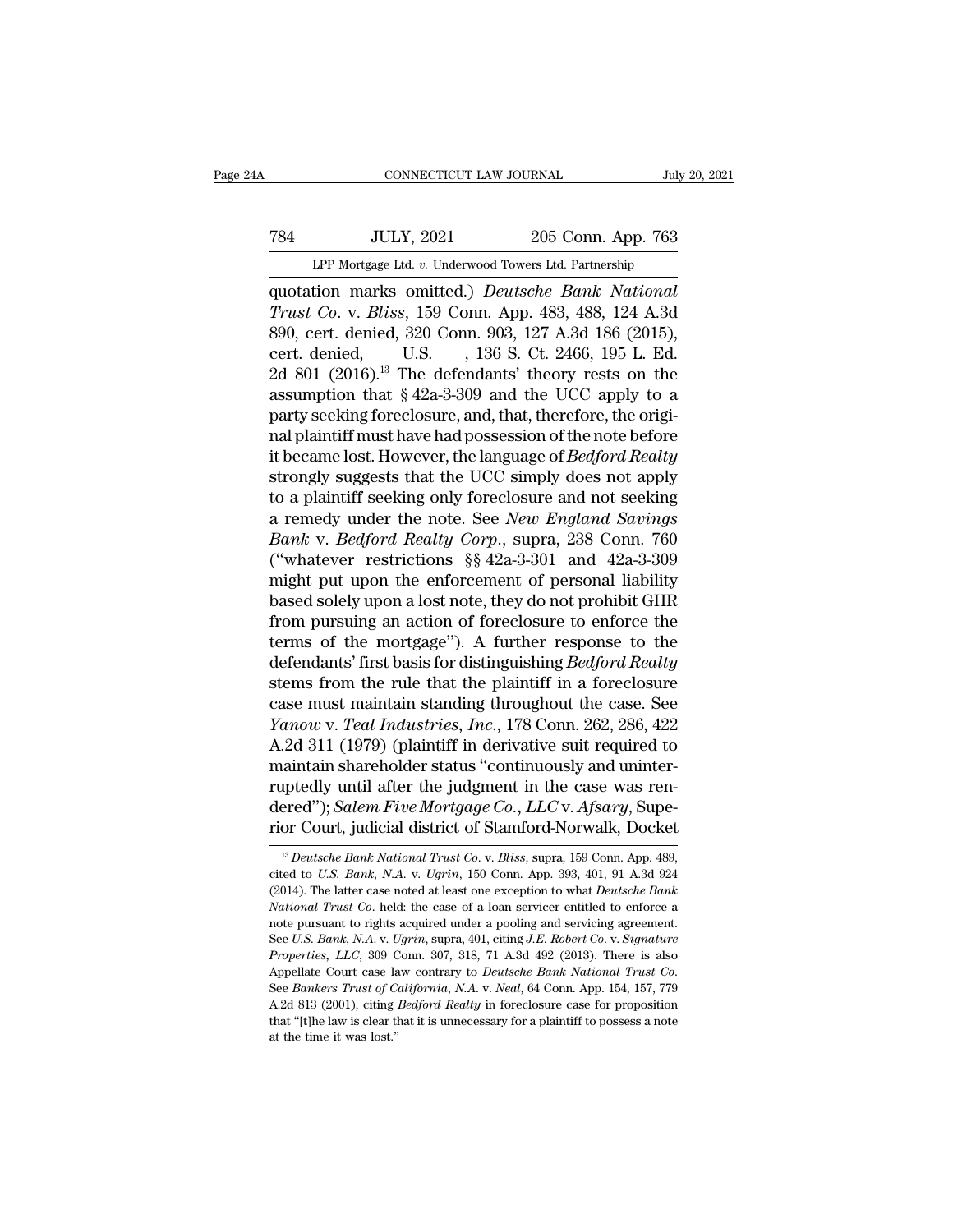205 Conn. App. 763 JULY, 2021 785<br>Per Mortgage Ltd. v. Underwood Towers Ltd. Partnership Equation 2021 CONNECTICUT LAW JOURNAL Page 25A<br>205 Conn. App. 763 JULY, 2021 785<br>LPP Mortgage Ltd. *v.* Underwood Towers Ltd. Partnership

CONNECTICUT LAW JOURNAL Page 2<br>
205 Conn. App. 763 JULY, 2021 785<br>
LPP Mortgage Ltd. v. Underwood Towers Ltd. Partnership<br>
No. CV-12-6013158-S (June 26, 2014) (58 Conn. L. Rptr.<br>
484, 490) (in foreclosure action in which s 205 Conn. App. 763 JULY, 2021 785<br>
LPP Mortgage Ltd. v. Underwood Towers Ltd. Partnership<br>
No. CV-12-6013158-S (June 26, 2014) (58 Conn. L. Rptr.<br>
484, 490) (in foreclosure action in which substituted<br>
plaintiff replaced o 205 Conn. App. 763 JULY, 2021 785<br>
LPP Mortgage Ltd. v. Underwood Towers Ltd. Partnership<br>
No. CV-12-6013158-S (June 26, 2014) (58 Conn. L. Rptr.<br>
484, 490) (in foreclosure action in which substituted<br>
plaintiff replaced o 205 Conn. App. 763 JULY, 2021 785<br>
LPP Mortgage Ltd. v. Underwood Towers Ltd. Partnership<br>
No. CV-12-6013158-S (June 26, 2014) (58 Conn. L. Rptr.<br>
484, 490) (in foreclosure action in which substituted<br>
plaintiff replaced o LPP Mortgage Ltd. v. Underwood Towers Ltd. Partnership<br>No. CV-12-6013158-S (June 26, 2014) (58 Conn. L. Rptr.<br>484, 490) (in foreclosure action in which substituted<br>plaintiff replaced original plaintiff, "[s]tanding was the LPP Mortgage Ltd. v. Underwood Towers Ltd. Partnership<br>No. CV-12-6013158-S (June 26, 2014) (58 Conn. L. Rptr.<br>484, 490) (in foreclosure action in which substituted<br>plaintiff replaced original plaintiff, "[s]tanding was the No. CV-12-6013158-S (June 26, 2014) (58 Conn. L. Rptr.<br>484, 490) (in foreclosure action in which substituted<br>plaintiff replaced original plaintiff, "[s]tanding was there-<br>fore maintained throughout the case, from commence-484, 490) (in foreclosure action in which substituted<br>plaintiff replaced original plaintiff, "[s]tanding was there-<br>fore maintained throughout the case, from commence-<br>ment until judgment"). Thus, in ruling that plaintiff plaintiff replaced original plaintiff, "[s]tar<br>fore maintained throughout the case, fr<br>ment until judgment"). Thus, in ruling tha<br>could pursue a foreclosure action despi<br>it never possessed the note, the Suprem<br>implicitly a Formal and also attempt to distinguish *Bedford*<br>and pursue a foreclosure action despite the fact that<br>mever possessed the note, the Supreme Court at least<br>plicitly acknowledged that GHR had standing. The<br>me is true here f really pursue a foreclosure action despite the fact that<br> *Realt never possessed the note, the Supreme Court at least*<br> *Realty acknowledged that GHR had standing. The*<br> *Realty on the ground that it did not address Genera* 

Example it is a forecastic action despite the fact that<br>it never possessed the note, the Supreme Court at least<br>implicitly acknowledged that GHR had standing. The<br>same is true here for the plaintiff.<br>The defendants also at able possessed the note, the suppreme count at reast<br>implicitly acknowledged that GHR had standing. The<br>same is true here for the plaintiff.<br>The defendants also attempt to distinguish *Bedford*<br>Realty on the ground that it the person entitled to enforced to the instrument person of the control of the person entitled to enforce the instrument but no<br>longer has possession of that section provides: "If the obligee is<br>the person entitled to enf The defendants also attempt to distinguish *Bedford*<br>*Realty* on the ground that it did not address General<br>Statutes  $\S$  42a-3-310 (b) (4) of the UCC. The applic-<br>able portion of that section provides: "If the obligee is<br> The defendants also attempt to distinguish *Bedford*<br>Realty on the ground that it did not address General<br>Statutes § 42a-3-310 (b) (4) of the UCC. The applic-<br>able portion of that section provides: "If the obligee is<br>the p Realty on the ground that it did not address General<br>Statutes § 42a-3-310 (b) (4) of the UCC. The applic-<br>able portion of that section provides: "If the obligee is<br>the person entitled to enforce the instrument but no<br>long Statutes § 42a-3-310 (b) (4) of the UCC. The applicable portion of that section provides: "If the obligee is the person entitled to enforce the instrument but no longer has possession of it because it was lost, stolen, or able portion of that section provides: "If the obligee is<br>the person entitled to enforce the instrument but no<br>longer has possession of it because it was lost, stolen,<br>or destroyed, the obligation may not be enforced to th the person entitled to enforce the instrument but no<br>longer has possession of it because it was lost, stolen,<br>or destroyed, the obligation may not be enforced to the<br>extent of the amount payable on the instrument, and<br>to t longer has possession of it because it was lost, stolen,<br>or destroyed, the obligation may not be enforced to the<br>extent of the amount payable on the instrument, and<br>to that extent the obligee's rights against the obligor<br>a or destroyed, the obligation may not be enforced to the extent of the amount payable on the instrument, and to that extent the obligee's rights against the obligor are limited to enforcement of the instrument."<sup>14</sup> The def extent of the amount payable on the instrument, and<br>to that extent the obligee's rights against the obligor<br>are limited to enforcement of the instrument."<sup>14</sup> The<br>defendants claim that under this provision the plaintiff<br>ca to that extent the obligee's rights against the obligor<br>are limited to enforcement of the instrument."<sup>14</sup> The<br>defendants claim that under this provision the plaintiff<br>cannot enforce the "amount payable on the instru-<br>men are limited to enforcement of the instrument."<sup>14</sup> The<br>defendants claim that under this provision the plaintiff<br>cannot enforce the "amount payable on the instru-<br>ment," which is the underlying debt. However, the pro-<br>visi defendants claim that under this provision the plaintiff<br>cannot enforce the "amount payable on the instru-<br>ment," which is the underlying debt. However, the pro-<br>vision expressly applies only to a "person entitled to<br>enfor cannot enforce the "amount payable on the instrument," which is the underlying debt. However, the provision expressly applies only to a "person entitled to enforce the instrument," a category that would exclude the plainti enforce the instrument," a category that would exclude<br>the plaintiff in the first place under § 42a-3-309 because<br>it never had possession of the lost note. See *Seven Oaks*<br>*Enterprises*, *L.P.* v. *DeVito*, 185 Conn. App the plaintiff in the first place under § 42a-3-309 because<br>it never had possession of the lost note. See *Seven Oaks*<br>*Enterprises*, *L.P.* v. *DeVito*, 185 Conn. App. 534, 552,<br><sup>14</sup> In full, General Statutes § 42a-3-310

it never had possession of the lost note. See *Seven Oaks Enterprises, L.P.* v. *DeVito*, 185 Conn. App. 534, 552,  $\frac{14 \text{ In full, General Statistics § } 42a-3-310 \text{ (b) (4) provides: "Unless otherwise agreed and except as provided in subsection (a), if a note or an uncertainties check is taken for an obligation, the obligation is suspended to the same extent the obligation would be discharged if an amount of money equal to the system.$ Enterprises, L.P. v. DeVito, 185 Conn. App. 534, 552,<br>
<sup>14</sup> In full, General Statutes § 42a-3-310 (b) (4) provides: "Unless otherwise<br>agreed and except as provided in subsection (a), if a note or an uncertified<br>check is t agreed and except as provided in subsection (a), if a note or an uncertified check is taken for an obligation, the obligation is suspended to the same extent the obligation would be discharged if an amount of money equal <sup>14</sup> In full, General Statutes § 42a-3-310 (b) (4) provides: "Unless otherwise reed and except as provided in subsection (a), if a note or an uncertified eck is taken for an obligation, the obligation is suspended to the and except as provided in subsection (a), if a note or an uncertified check is taken for an obligation, the obligation is suspended to the same extent the obligation would be discharged if an amount of money equal to the

the extent the obligation, the obligation is suspended to the same extent the obligation would be discharged if an amount of money equal to the amount of the instrument were taken, and the following rules apply . . . "If extent the obligation would be discharged if an amount of money equal to the amount of the instrument were taken, and the following rules apply  $\ldots$  "If the person entitled to enforce the instrument taken for an obligati the amount of the instrument were taken, and the following rules apply  $\ldots$  "If the person entitled to enforce the instrument taken for an obligation is a person other than the obligee, the obligee may not enforce the ob The amount payable on the instrument taken for an obligation is a person other than the obligee, the obligee may not enforce the obligation to the extent the obligation is suspended. If the obligee is the person entitled is a person other than the obligee, the obligee may not enforce the obligation to the extent the obligation is suspended. If the obligee is the person entitle to enforce the instrument but no longer has possession of it be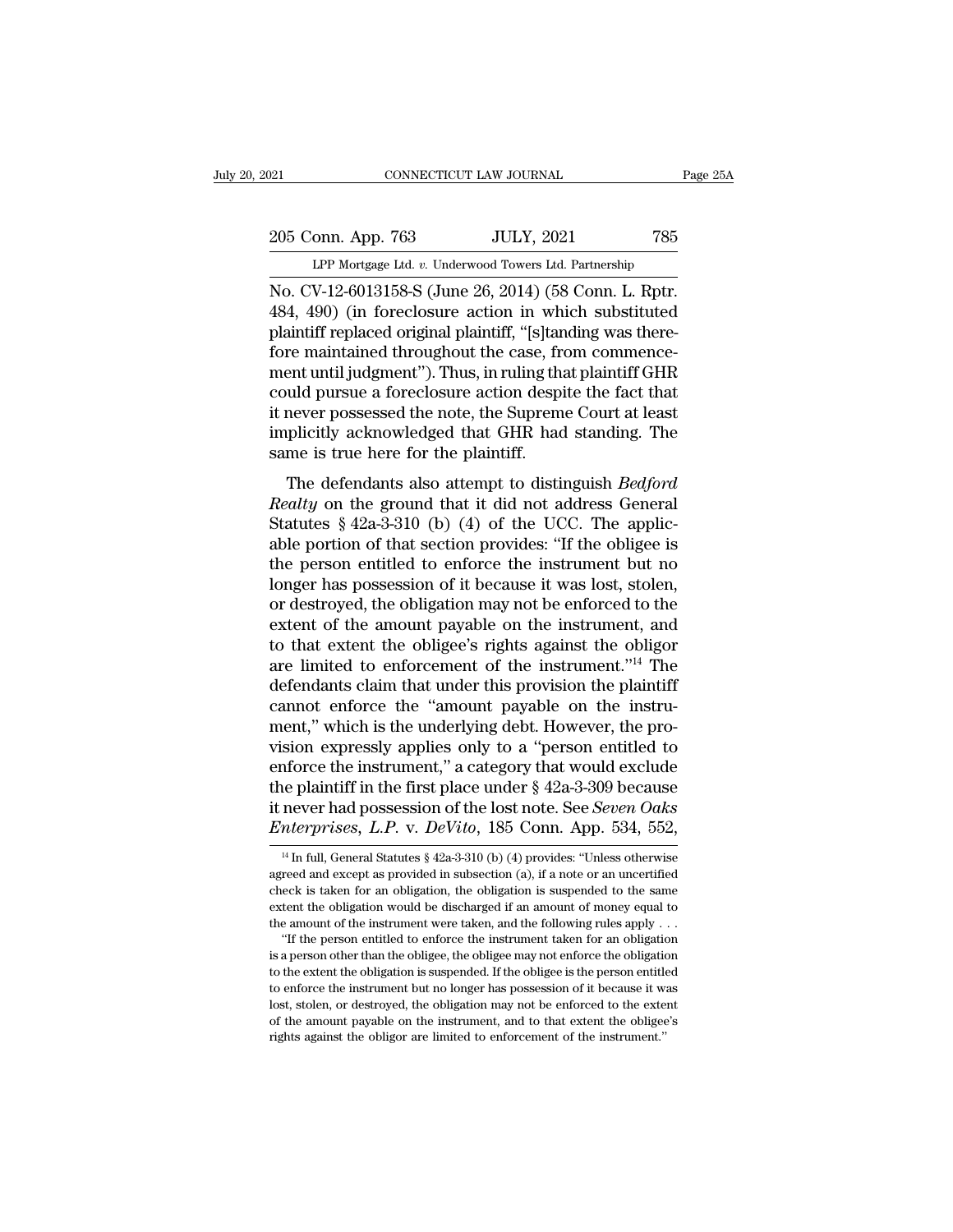# 1999, CONNECTICUT LAW JOURNAL<br>
205 Conn. App. 763<br>
1992 LPP Mortgage Ltd. v. Underwood Towers Ltd. Partnership CONNECTICUT LAW JOURNAL July 20, 2021<br>
TULY, 2021 205 Conn. App. 763<br>
LPP Mortgage Ltd. *v.* Underwood Towers Ltd. Partnership<br>
198 A.3d 88 (under § 42a-3-309, the "only person who

CONNECTICUT LAW JOURNAL July 20, 2021<br>
198 A.3d 88 (under § 42a-3-309, the "only person who<br>
can enforce the note is the person in possession of the<br>
198 A.3d 88 (under § 42a-3-309, the "only person who<br>
can enforce the no TERET THE NOTE 2021<br>
CAN EXERCISE THE NOTE ISLAM SET ON THE NOTE ISLAM SATE OF NOTE 2013 (UNDER THE NOTE 2014)<br>
THE NOTE OF SALE AND SET ON THE NOTE ISLAM SALE ISLAM SALE INCORDED THE NOTE OF THE NOTE OF THE NOTE OF THE NO T86 JULY, 2021 205 Conn. App. 763<br>
LPP Mortgage Ltd. v. Underwood Towers Ltd. Partnership<br>
198 A.3d 88 (under § 42a-3-309, the "only person who<br>
can enforce the note is the person in possession of the<br>
note when it was los 786 JULY, 2021 205 Conn. App. 763<br>
LPP Mortgage Ltd. v. Underwood Towers Ltd. Partnership<br>
198 A.3d 88 (under  $\S$  42a-3-309, the "only person who<br>
can enforce the note is the person in possession of the<br>
note when it was LPP Mortgage Ltd. *v*. Underwood Towers Ltd. Partnership<br>198 A.3d 88 (under § 42a-3-309, the "only person who<br>can enforce the note is the person in possession of the<br>note when it was lost"), cert. denied, 330 Conn. 953,<br>19 LPP Mortgage Ltd. v. Underwood Towers Ltd. Partnership<br>
198 A.3d 88 (under § 42a-3-309, the "only person who<br>
can enforce the note is the person in possession of the<br>
note when it was lost"), cert. denied, 330 Conn. 953,<br> 198 A.3d 88 (under  $\S$  42a-3-309, th<br>can enforce the note is the person<br>note when it was lost"), cert. der<br>197 A.3d 893 (2018). Thus,  $\S$  42a-4<br>does not apply in this case. Ratl<br>controls and affirms that the plain<br>bring t In enforce the note is the person in possession of the<br>te when it was lost"), cert. denied, 330 Conn. 953,<br>7 A.3d 893 (2018). Thus, § 42a-3-310 (b) (4) simply<br>les not apply in this case. Rather, *Bedford Realty*<br>ntrols and note when it was lost"), cert. denied, 330 Conn. 953,<br>197 A.3d 893 (2018). Thus, § 42a-3-310 (b) (4) simply<br>does not apply in this case. Rather, *Bedford Realty*<br>controls and affirms that the plaintiff has standing to<br>brin

197 A.3d 893 (2018). Thus, § 42a-3-310 (b) (4) simply<br>does not apply in this case. Rather, *Bedford Realty*<br>controls and affirms that the plaintiff has standing to<br>bring this foreclosure action.<br>The defendants also expres does not apply in this case. Rather, *Bedford Realty*<br>controls and affirms that the plaintiff has standing to<br>bring this foreclosure action.<br>The defendants also express concern that *Bedford*<br>*Realty* is contrary to public controls and affirms that the plaintiff has standing to<br>bring this foreclosure action.<br>The defendants also express concern that *Bedford*<br>*Realty* is contrary to public policy because it creates a<br>risk of double recovery i bring this foreclosure action.<br>The defendants also express concern that *Bedford*<br>Realty is contrary to public policy because it creates a<br>risk of double recovery if a person or entity later recov-<br>ers the lost note and at The defendants also express concern that *Bedford*<br>Realty is contrary to public policy because it creates a<br>risk of double recovery if a person or entity later recov-<br>ers the lost note and attempts to sue Underwood. This<br>c Realty is contrary to public policy because it creates a<br>risk of double recovery if a person or entity later recov-<br>ers the lost note and attempts to sue Underwood. This<br>court, of course, is bound by the decisions of our s ers the lost note and attempts to sue Underwood. This<br>court, of course, is bound by the decisions of our state<br>Supreme Court and cannot decline to follow them on<br>the ground that there may exist contrary public policy<br>conce court, of course, is bound by the decisions of our state<br>Supreme Court and cannot decline to follow them on<br>the ground that there may exist contrary public policy<br>concerns. See Jolly, Inc. v. Zoning Board of Appeals,<br>237 C Supreme Court and cannot decline to follow them on<br>the ground that there may exist contrary public policy<br>concerns. See Jolly, Inc. v. Zoning Board of Appeals,<br>237 Conn. 184, 195, 676 A.2d 831 (1996). In any event,<br>there i the ground that there may exist contrary public policy<br>concerns. See *Jolly, Inc.* v. Zoning Board of Appeals,<br>237 Conn. 184, 195, 676 A.2d 831 (1996). In any event,<br>there is no meaningful risk of double recovery here. As<br> concerns. See *Jolly, Inc.* v. Zoning Board of Appeals,<br>237 Conn. 184, 195, 676 A.2d 831 (1996). In any event,<br>there is no meaningful risk of double recovery here. As<br>the court has stated and the defendants emphasize,<br>Note 237 Conn. 184, 195, 676 A.2d 831 (1996). In any event,<br>there is no meaningful risk of double recovery here. As<br>the court has stated and the defendants emphasize,<br>Note B is a nonrecourse note and therefore a party<br>cannot pr there is no meaningful risk of double recovery here. As<br>the court has stated and the defendants emphasize,<br>Note B is a nonrecourse note and therefore a party<br>cannot properly sue Underwood individually for liabil-<br>ity or a the court has stated and the defe<br>Note B is a nonrecourse note and<br>cannot properly sue Underwood in<br>ity or a deficiency on the note. Acc<br>holds that, under *Bedford Realty*, th<br>is lost does not deprive the plaintiff<br>tain th From a deficiency on the note. Accordingly, the court<br>
ds that, under *Bedford Realty*, the fact that the note<br>
st does not deprive the plaintiff of standing to main-<br>
this foreclosure action.<sup>15</sup><br>
B<br>
Claim that Plaintiff Exercisely on the note. Accordingly, the court<br>at, under *Bedford Realty*, the fact that the note<br>bes not deprive the plaintiff of standing to main-<br>foreclosure action.<sup>15</sup><br>B<br>m that Plaintiff Did Not Prove that Note B<br>is L

B

### Ford Reality, the Tax<br>
e the plaintiff of sta<br>
action.<sup>15</sup><br>
B<br>
ff Did Not Prove t<br>
aat Plaintiff is the<br>
of the Debt<br>
1 B<br>
t Plaintiff Did Not Prove that Note<br>
st and that Plaintiff is the Owner<br>
of the Debt<br>
1<br>
Proof that Note B was Lost<br>
native, the defendants assert that the Claim that Plaintiff Did Not Prove that Note B<br>is Lost and that Plaintiff is the Owner<br>of the Debt<br> $1$ <br>Proof that Note B was Lost<br>In the alternative, the defendants assert that the plain-<br>If did not prove that Note B was

### 1

is Lost and that Plaintiff is the Owner<br>of the Debt<br> $1$ <br>Proof that Note B was Lost<br>In the alternative, the defendants assert that the plain-<br> $\frac{15}{15}$  In its summary judgment ruling, the court determined that § 42a-3-30

**<sup>15</sup> In the alternative, the defendants assert that the plain-**<br>If did not prove that Note B was lost and that the plain-<br><sup>15</sup> In its summary judgment ruling, the court determined that § 42a-3-309<br>les not operate as an era Froot that Note B was Lost<br>In the alternative, the defendants assert that the plain-<br>tiff did not prove that Note B was lost and that the plain-<br><sup>15</sup> In its summary judgment ruling, the court determined that § 42a-3-309<br>d In the alternative, the defendants assert that the plain-<br>tiff did not prove that Note B was lost and that the plain-<br><sup>15</sup> In its summary judgment ruling, the court determined that  $\frac{8}{42a-3-309}$ <br>does not operate as an If did not prove that Note B was lost and that the plain-<br>
<sup>15</sup> In its summary judgment ruling, the court determined that  $\frac{2a-3-309}{2a-3}$ <br>
does not operate as an erasure statute that prevents reliance on the terms<br>
of Further, the terms of the note are not in dispute, as the defendants have not operate as an erasure statute that prevents reliance on the terms of Note B. (Entry #662.00, pp. 22–24.) The court reaffirms that aspect of the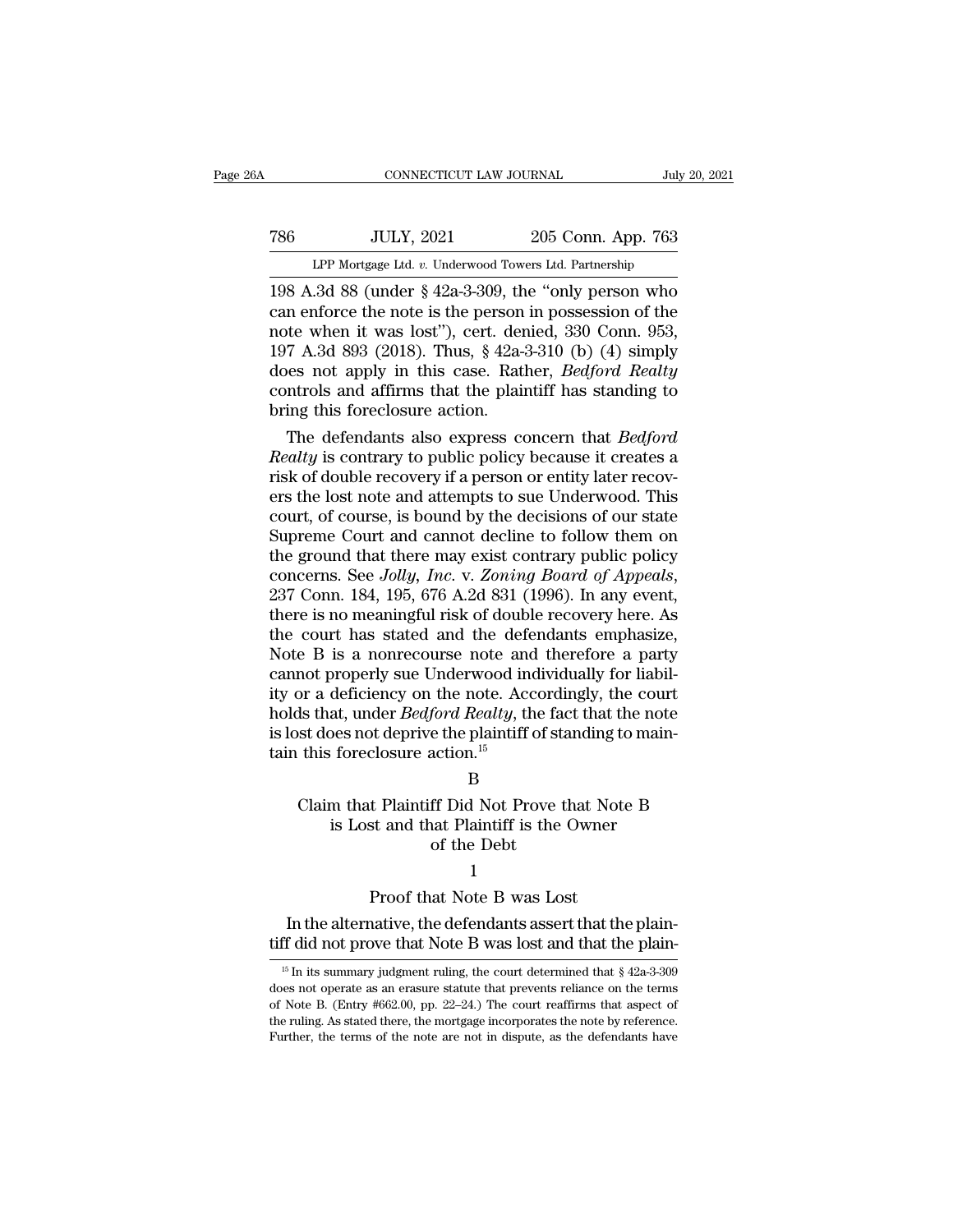# 205 Conn. App. 763 JULY, 2021 787<br>Page 27A LPP Mortgage Ltd. v. Underwood Towers Ltd. Partnership

CONNECTICUT LAW JOURNAL Page 27A<br>
205 Conn. App. 763 JULY, 2021 787<br>
LPP Mortgage Ltd. *v.* Underwood Towers Ltd. Partnership<br>
tiff received ownership interests in the underlying debt The CONNECTICUT LAW JOURNAL Page 271<br>
205 Conn. App. 763 JULY, 2021 787<br>
LPP Mortgage Ltd. v. Underwood Towers Ltd. Partnership<br>
LIFT received ownership interests in the underlying debt<br>
from HUD and Beal. There is no meri From HUD and Beal. There is no merit to the initial<br>lift received ownership interests in the underlying debt<br>from HUD and Beal. There is no merit to the initial<br>claim that the plaintiff did not prove that Note B was<br>lost. 205 Conn. App. 763 JULY, 2021 787<br>
LPP Mortgage Ltd. v. Underwood Towers Ltd. Partnership<br>
tiff received ownership interests in the underlying debt<br>
from HUD and Beal. There is no merit to the initial<br>
claim that the plai 205 Conn. App. 763 JULY, 2021 787<br>
LPP Mortgage Ltd. v. Underwood Towers Ltd. Partnership<br>
tiff received ownership interests in the underlying debt<br>
from HUD and Beal. There is no merit to the initial<br>
claim that the plai LPP Mortgage Ltd.  $v$ . Underwood Towers Ltd. Partnership<br>tiff received ownership interests in the underlying debt<br>from HUD and Beal. There is no merit to the initial<br>claim that the plaintiff did not prove that Note B was<br> LPF Mortgage Ltd.  $v$ . Underwood Towers Ltd. Partnership<br>tiff received ownership interests in the underlying debt<br>from HUD and Beal. There is no merit to the initial<br>claim that the plaintiff did not prove that Note B was<br> tiff received ownership interests in the underlying debt<br>from HUD and Beal. There is no merit to the initial<br>claim that the plaintiff did not prove that Note B was<br>lost. First, the defendants admitted in court that the<br>not from HUD and Beal. There is no merit to the initial<br>claim that the plaintiff did not prove that Note B was<br>lost. First, the defendants admitted in court that the<br>note was lost.<sup>16</sup> Second, a HUD representative executed<br>an claim that the plaintiff did not prove that Note B was<br>lost. First, the defendants admitted in court that the<br>note was lost.<sup>16</sup> Second, a HUD representative executed<br>an Assignment and Lost Note Affidavit on February 5,<br>2 lost. First, the defendants admitted in court that the<br>note was lost.<sup>16</sup> Second, a HUD representative executed<br>an Assignment and Lost Note Affidavit on February 5,<br>2003, at the time of the assignment to PAMI, stating<br>that note was lost.<sup>16</sup> Second, a HUD representative executed<br>an Assignment and Lost Note Affidavit on February 5,<br>2003, at the time of the assignment to PAMI, stating<br>that Note B was believed to be in a fireproof safe at<br>HUD, an Assignment and Lost Note Affidavit on February 5,<br>2003, at the time of the assignment to PAMI, stating<br>that Note B was believed to be in a fireproof safe at<br>HUD, that a diligent search failed to locate the note,<br>and th 2003, at the time of the assignment to PAMI, stating<br>that Note B was believed to be in a fireproof safe at<br>HUD, that a diligent search failed to locate the note,<br>and that HUD did not assign the note to anyone else.<br>(Ex. 22 that Note B was believed to be in a fireproof safe at HUD, that a diligent search failed to locate the note, and that HUD did not assign the note to anyone else.<br>(Ex. 22.) In 2005, following the sale of the loans back to HUD, that a diligent search failed to locate the note,<br>and that HUD did not assign the note to anyone else.<br>(Ex. 22.) In 2005, following the sale of the loans back<br>to HUD, a HUD representative executed an assignment<br>to Bea and that HUD did not assign the note to anyone else.<br>(Ex. 22.) In 2005, following the sale of the loans back<br>to HUD, a HUD representative executed an assignment<br>to Beal and incorporated a similar lost note affidavit.<br>(Ex. (Ex. 22.) In 2005, following the sale of the loans back<br>to HUD, a HUD representative executed an assignment<br>to Beal and incorporated a similar lost note affidavit.<br>(Ex. 29.) Beal's Vice President then submitted a lost<br>note to HUD, a HUD representative executed an assignment<br>to Beal and incorporated a similar lost note affidavit.<br>(Ex. 29.) Beal's Vice President then submitted a lost<br>note affidavit at the time of the assignment of the loan<br>to to Beal and incorporated a similar lost note affidavit.<br>(Ex. 29.) Beal's Vice President then submitted a lost<br>note affidavit at the time of the assignment of the loan<br>to the plaintiff. (Ex. 32.) Although the defendants ch (Ex. 29.) Beal's Vice President then submitted a lost<br>note affidavit at the time of the assignment of the loan<br>to the plaintiff. (Ex. 32.) Although the defendants chal-<br>lenge these documents as hearsay and unreliable, the<br> note affidavit at the time of the assignment of the loan<br>to the plaintiff. (Ex. 32.) Although the defendants chal-<br>lenge these documents as hearsay and unreliable, the<br>court finds them admissible and trustworthy in that th to the plaintiff. (Ex. 32.) Although the defendants challenge these documents as hearsay and unreliable, the court finds them admissible and trustworthy in that the HUD documents are public records and all the documents ar lenge these documents as hearsay and unreliable, the<br>court finds them admissible and trustworthy in that the<br>HUD documents are public records and all the docu-<br>ments are under oath. See Conn. Code Evid. §§ 8-3 (7)<br>and 8-9. court finds them admissible and trustworthy in that the<br>HUD documents are public records and all the docu-<br>ments are under oath. See Conn. Code Evid. §§ 8-3 (7)<br>and 8-9. Further, given that the loss of Note B makes<br>the pla and 8-9. Further, given that the loss of Note B makes<br>the plaintiff's proof more difficult in this case, the lost<br>note affidavits essentially constitute admissions against<br>civil interest, which bear added credibility. See *New England Savings Bank* v. *Bedford Realty Constitute admissions against* civil interest, which bear added credibility. See Conn.  $\frac{1}{2}$  admitted that exhibit 10 is a fair and accurate copy of the original note. See

note affidavits essentially constitute admissions against<br>civil interest, which bear added credibility. See Conn.<br>admitted that exhibit 10 is a fair and accurate copy of the original note. See<br>*New England Savings Bank v.* civil interest, which bear added credibility. See Conn.<br>admitted that exhibit 10 is a fair and accurate copy of the original note. See<br>New England Savings Bank v. Bedford Realty Corp., supra, 238 Conn. 760<br>("A bill or note Secondary evidence. . . . The loss of a bill or note alternative in the conduct and admitted that exhibit 10 is a fair and accurate copy of the original note. See New England Savings Bank v. Bedford Realty Corp., supra, 23 admitted that exhibit 10 is a fair and accurate copy of the original note. See *New England Savings Bank v. Bedford Realty Corp.*, supra, 238 Conn. 760 ("A bill or note is not a debt; it is only primary evidence of a debt; New England Savings Bank v. Bedford Realty Corp., supra, 238 Conn. 760<br>
("A bill or note is not a debt; it is only primary evidence of a debt; and<br>
("A bill or note is not a debt; it is only primary evidence of a debt; and <sup>origi</sup>nal promissory and the total promissory professor of a debt; it is only primary evidence of a debt; and where this is lost, impaired or destroyed bona fide, it may be supplied by secondary evidence. . . . The loss where this is lost, impaired or destroyed bona fide, it may be supplied by secondary evidence. . . . The loss of a bill or note alters not the rights of the owner, but merely renders secondary evidence necessary and prope Hubbard, the managing partner of Underwood's general partner and proper.<br>  $\ldots$  GHR or its assignee is free to present reliable evidence other than the original promissory note to establish the amount of the debt." (Citat dentified; the CHC of CHC of CHC of CHC of CHC of CHC of CHC of CHC of CHC control of CHC control of CHC control of CHC control of CHC control of CHC control of CHC control of CHC control of CHC control of CHC control of C

The discussion of the debt." (Citations<br>
iginal promissory note to establish the amount of the debt." (Citations<br>
initted; internal quotation marks omitted.)).<br>
<sup>16</sup> The following is questioning by the defendants' counsel original protation marks<br>
<sup>16</sup> The following is questioning  $t$ <br>
<sup>16</sup> The following is questioning  $t$ <br>
Hubbard, the managing partner of<br>
dent of CDC:<br>
"Q. When did you first become<br>
to Underwood, was lost?<br>"A. Several ye <sup>16</sup> The following is questioning by the defendants' counsel of William N.<br>
1<sup>6</sup> The following is questioning by the defendants' counsel of William N.<br>
thobard, the managing partner of Underwood's general partner and pres Hubbard, the Hubbard, the dent of CDC<br>
"Q. When<br>
to Underwo<br>
"A. Sever<br>
p.m., p. 42.)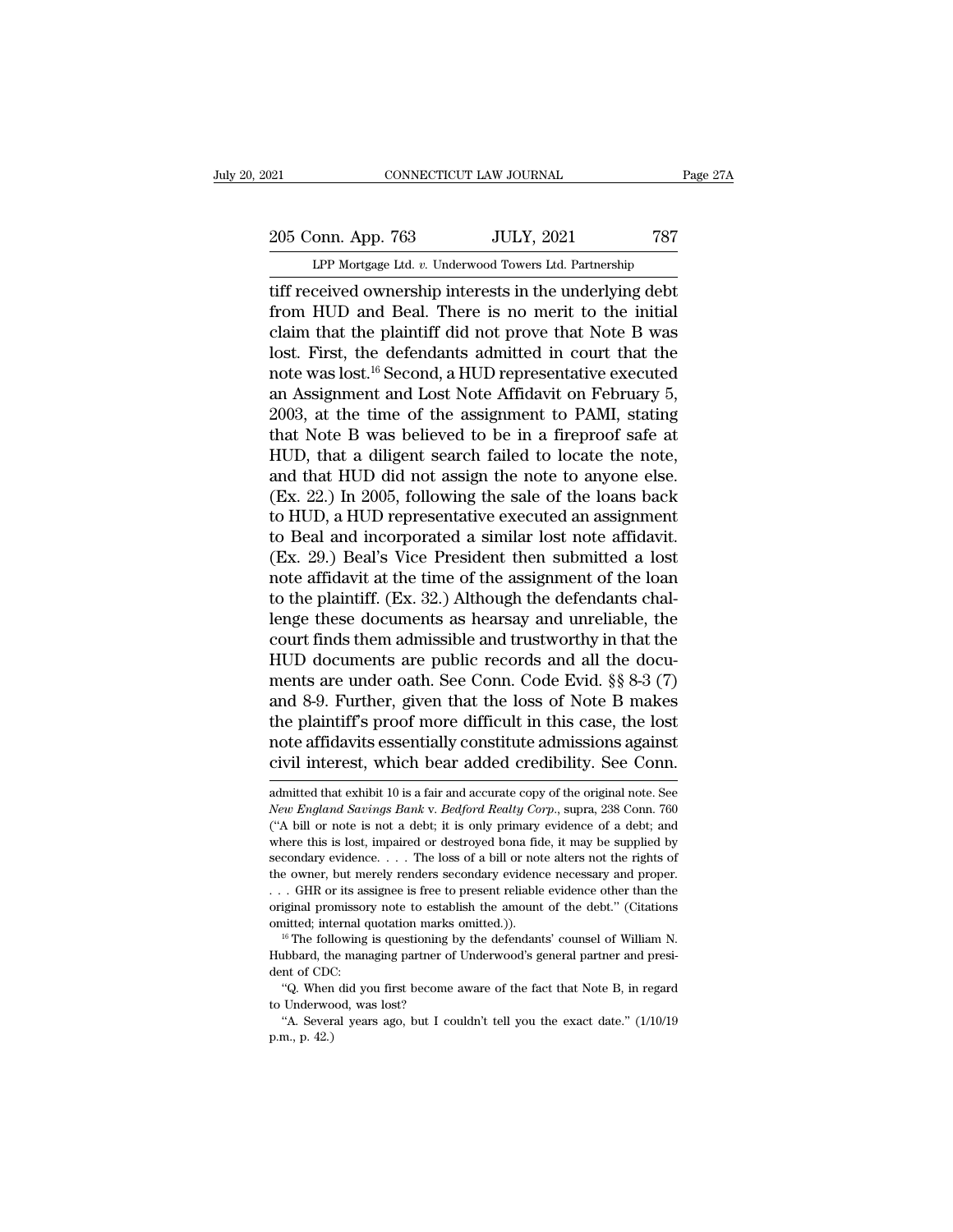|     | CONNECTICUT LAW JOURNAL                                                                                     |                    | July 20, 2021 |
|-----|-------------------------------------------------------------------------------------------------------------|--------------------|---------------|
| 788 | <b>JULY, 2021</b>                                                                                           | 205 Conn. App. 763 |               |
|     | LPP Mortgage Ltd. v. Underwood Towers Ltd. Partnership                                                      |                    |               |
|     | Code Evid. $\S 8-6(3)$ . Based on these factors, the plaintiff<br>sufficiently proved that Note B was lost. |                    |               |
|     | 2                                                                                                           |                    |               |

LPP Mortgage Ltd.  $v$ . Underwood Towers Ltd. Partnership<br>
P. Evid. § 8-6 (3). Based on these factors, the plaintiff<br>
ciently proved that Note B was lost.<br>
2<br>
Proof that Plaintiff is the Owner of the Debt<br>
e defendants als

ode Evid. § 8-6 (3). Based on these factors, the plaintiff<br>fficiently proved that Note B was lost.<br>2<br>Proof that Plaintiff is the Owner of the Debt<br>The defendants also contest the chain of passage of<br>e mortgage and the debt Code Evid.  $\frac{1}{8}$  8-0 (3). Based on these factors, the plaintiff<br>sufficiently proved that Note B was lost.<br> $\frac{2}{100}$ <br>Proof that Plaintiff is the Owner of the Debt<br>The defendants also contest the chain of passage of<br>t For that Plaintiff is the Owner of the Debt<br>The defendants also contest the chain of passage of<br>the mortgage and the debt from HUD to the plaintiff. As<br>for the second mortgage, the record contains a complete<br>chain of recor Proof that Plaintiff is the Owner of the Debt<br>The defendants also contest the chain of passage of<br>the mortgage and the debt from HUD to the plaintiff. As<br>for the second mortgage, the record contains a complete<br>chain of re Proof that Plaintiff is the Owner of the Debt<br>The defendants also contest the chain of passage of<br>the mortgage and the debt from HUD to the plaintiff. As<br>for the second mortgage, the record contains a complete<br>chain of rec The defendants also contest the chain of passage of<br>the mortgage and the debt from HUD to the plaintiff. As<br>for the second mortgage, the record contains a complete<br>chain of recorded assignments from HUD to PAMI in<br>Decembe The defendants also contest the chain of passage of<br>the mortgage and the debt from HUD to the plaintiff. As<br>for the second mortgage, the record contains a complete<br>chain of recorded assignments from HUD to PAMI in<br>December the mortgage and<br>for the second mo<br>chain of recorde<br>December, 2002 (<br>2005 (Ex. 23), fr<br>28), and from Bo<br>(Ex. 31.)<br>With regard to ian of recorded assignments from HUD to PAMI in<br>ecember, 2002 (Ex. 21), from PAMI to HUD in January,<br>05 (Ex. 23), from HUD to Beal in March, 2005 (Ex.<br>), and from Beal to the plaintiff in February, 2006.<br>x. 31.)<br>With regar endorsement of Note A from HUD to PAMI and PAMI<br>
(Ex. 23), from HUD to Beal in March, 2005 (Ex. 28), and from Beal to the plaintiff in February, 2006.<br>
(Ex. 31.)<br>
With regard to the debt, exhibits 21 and 23 recite the<br>
end

December, 2002 (Ex. 21), from HWD to Beal in March, 2005 (Ex. 28), and from Beal to the plaintiff in February, 2006.<br>(Ex. 31.)<br>With regard to the debt, exhibits 21 and 23 recite the<br>endorsement of Note A from HUD to PAMI 2005 (Ex. 25), from HOD to Beat in Match, 2005 (Ex. 28), and from Beal to the plaintiff in February, 2006.<br>(Ex. 31.)<br>With regard to the debt, exhibits 21 and 23 recite the<br>endorsement of Note A from HUD to PAMI and PAMI<br>t 2000.<br>(Ex. 31.)<br>With regard to the debt, exhibits 21 and 23 recite the<br>endorsement of Note A from HUD to PAMI and PAMI<br>to HUD. (Exs. 21, 23.) In addition, the plaintiff presented<br>in court the original Note A, which contain (Ex. 31.)<br>With regard to the debt, exhibits 21 and 23 recite the<br>endorsement of Note A from HUD to PAMI and PAMI<br>to HUD. (Exs. 21, 23.) In addition, the plaintiff presented<br>in court the original Note A, which contained end What regard to the debt, exhibits 21 and 25 recite the<br>dorsement of Note A from HUD to PAMI and PAMI<br>HUD. (Exs. 21, 23.) In addition, the plaintiff presented<br>court the original Note A, which contained endorse-<br>ents from H Endorsement of Note A from HUD to PAMI and PAMI<br>to HUD. (Exs. 21, 23.) In addition, the plaintiff presented<br>in court the original Note A, which contained endorse-<br>ments from HUD to Beal and Beal to the plaintiff (2/5/19,<br>

to HOD: (Exs. 21, 25.) in addition, the plaintin presented<br>in court the original Note A, which contained endorse-<br>ments from HUD to Beal and Beal to the plaintiff (2/5/19,<br>p. 18.) Thus, there is a complete chain of title f ments from HUD to Beal and Beal to the plaintiff (2/5/19,<br>p. 18.) Thus, there is a complete chain of title for Note A.<br>As for the loan evidenced by Note B, exhibit 22 recites<br>its assignment from HUD to PAMI in February, 20 p. 18.) Thus, there is a complete chain of title for Note A.<br>As for the loan evidenced by Note B, exhibit 22 recites<br>its assignment from HUD to PAMI in February, 2003.<br>HUD's lost note affidavit recites the assignment of N p. 18.) Thus, there is a complete character<br>As for the loan evidenced by Not<br>its assignment from HUD to PAM<br>HUD's lost note affidavit recites the<br>B from HUD to Beal in 2005. (Ex.<br>affidavit documents Beal's assignr<br>plaintif As for the foalt evidenced by Note B, exhibit 22 recress<br>
22 recressions assignment from HUD to PAMI in February, 2003.<br>
3 JD's lost note affidavit recites the assignment of Note<br>
from HUD to Beal in 2005. (Ex. 29.) Beal' It as assignment from FICD to FAMI in February, 2005.<br>HUD's lost note affidavit recites the assignment of Note<br>B from HUD to Beal in 2005. (Ex. 29.) Beal's lost note<br>affidavit documents Beal's assignment of Note B to the<br>p

From HUD to Beal in 2005. (Ex. 29.) Beal's lost note<br>B from HUD to Beal in 2005. (Ex. 29.) Beal's lost note<br>affidavit documents Beal's assignment of Note B to the<br>plaintiff in 2006. (Ex. 32.)<br>There is no one document estab B Hold HCD to Beat in 2005. (Ex. 25.) Beat's lost note<br>affidavit documents Beal's assignment of Note B to the<br>plaintiff in 2006. (Ex. 32.)<br>There is no one document establishing the transferred<br>Note B from PAMI back to HUD amuavit documents bears assignment of Note B to the<br>plaintiff in 2006. (Ex. 32.)<br>There is no one document establishing the transfer of<br>Note B from PAMI back to HUD in 2005. However, the<br>evidence clearly establishes that th plant in 2000. (Ex. 52.)<br>There is no one document establishing the transfer of<br>Note B from PAMI back to HUD in 2005. However, the<br>evidence clearly establishes that this transfer took place.<br>First, it is inconceivable that There is no one document establishing the transfer of<br>Note B from PAMI back to HUD in 2005. However, the<br>evidence clearly establishes that this transfer took place.<br>First, it is inconceivable that HUD would have transferre Note B from PAMI back to HUD in 2005. However, the evidence clearly establishes that this transfer took place.<br>First, it is inconceivable that HUD would have transferred the interest in Note B to Beal in March, 2005, if HU evidence clearly establishes that this transfer took place.<br>First, it is inconceivable that HUD would have transferred<br>the interest in Note B to Beal in March, 2005, if HUD had<br>not received the rights to Note B from PAMI s First, it is inconceivable that HUD would have transferred<br>the interest in Note B to Beal in March, 2005, if HUD had<br>not received the rights to Note B from PAMI several<br>months earlier. Second, Ann Ryan, an attorney for PAM the interest in Note B to Beal in March, 2005, if HUD had<br>not received the rights to Note B from PAMI several<br>months earlier. Second, Ann Ryan, an attorney for PAMI,<br>testified by deposition that she transferred the origina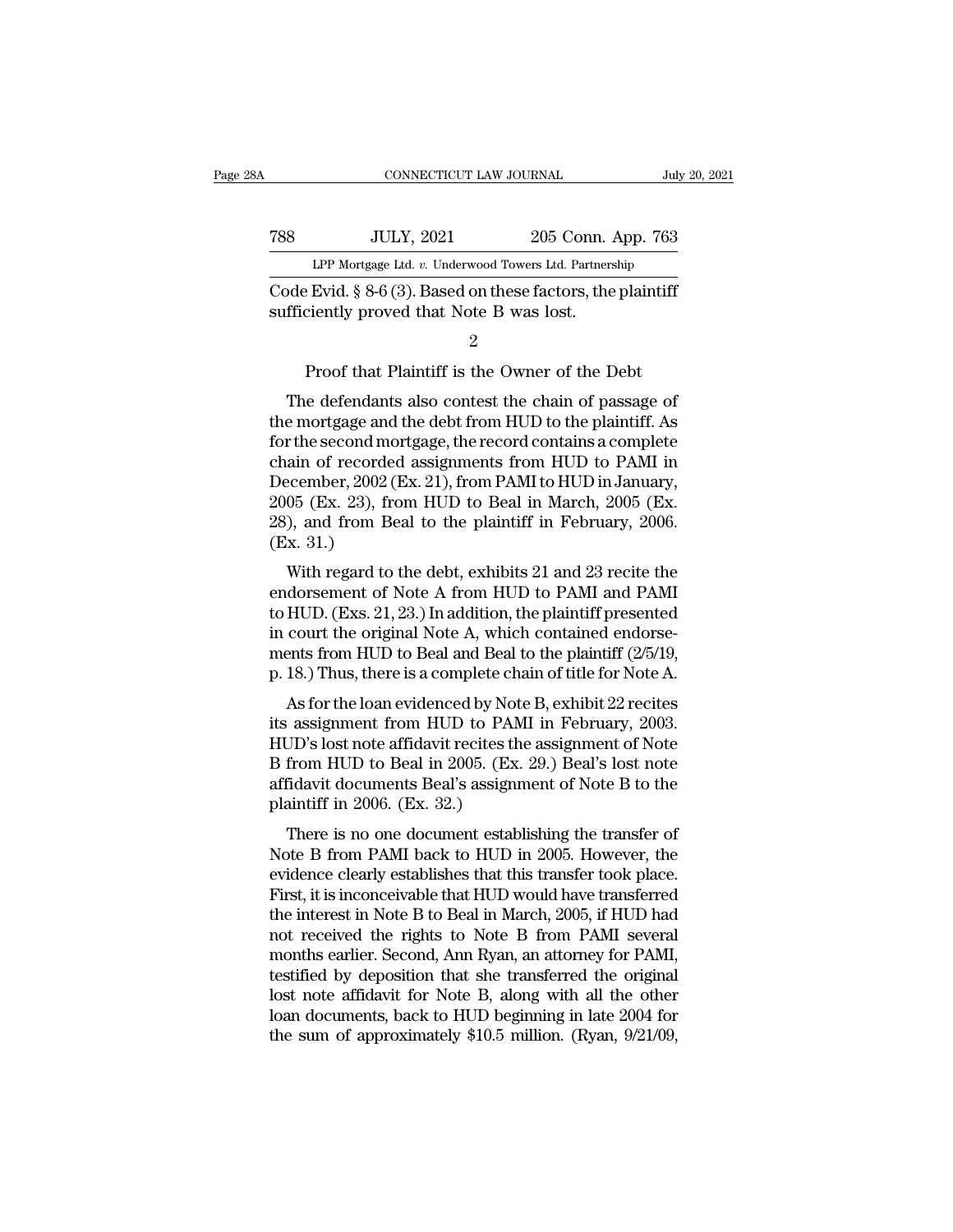### 205 Conn. App. 763 JULY, 2021 789<br>Per Mortgage Ltd. v. Underwood Towers Ltd. Partnership CONNECTICUT LAW JOURNAL Pa<br>
onn. App. 763 JULY, 2021 789<br>
LPP Mortgage Ltd. *v.* Underwood Towers Ltd. Partnership<br>
32–33–39–42–58–70–71 ) Third Underwood's own

page 29A<br>
205 Conn. App. 763 JULY, 2021 789<br>
LPP Mortgage Ltd. v. Underwood Towers Ltd. Partnership<br>
pp. 18, 32–33, 39–42, 58, 70–71.) Third, Underwood's own<br>
financial statements from 2005 to 2008 contain the following ad 205 Conn. App. 763 JULY, 2021 789<br>
LPP Mortgage Ltd. v. Underwood Towers Ltd. Partnership<br>
pp. 18, 32–33, 39–42, 58, 70–71.) Third, Underwood's own<br>
financial statements from 2005 to 2008 contain the follow-<br>
ing admission 205 Conn. App. 763 JULY, 2021 789<br>
LPP Mortgage Ltd. v. Underwood Towers Ltd. Partnership<br>
pp. 18, 32–33, 39–42, 58, 70–71.) Third, Underwood's own<br>
financial statements from 2005 to 2008 contain the follow-<br>
ing admission 205 Conn. App. 763 JULY, 2021 789<br>
LPP Mortgage Ltd. v. Underwood Towers Ltd. Partnership<br>
pp. 18, 32–33, 39–42, 58, 70–71.) Third, Underwood's own<br>
financial statements from 2005 to 2008 contain the follow-<br>
ing admission LPP Mortgage Ltd. v. Underwood Towers Ltd. Partnership<br>pp. 18, 32–33, 39–42, 58, 70–71.) Third, Underwood's own<br>financial statements from 2005 to 2008 contain the follow-<br>ing admission: "The second mortgage, held by Beal LPP Mortgage Ltd. v. Underwood Towers Ltd. Partnership<br>pp. 18, 32–33, 39–42, 58, 70–71.) Third, Underwood's own<br>financial statements from 2005 to 2008 contain the follow-<br>ing admission: "The second mortgage, held by Beal pp. 18, 32–33, 39–42, 58, 70–71.) Third, Underwood's own<br>financial statements from 2005 to 2008 contain the follow-<br>ing admission: "The second mortgage, held by Beal Ser-<br>vice Corporation ('Beal') secures two notes. (Notes financial statements from 2005 to 2008 contain the following admission: "The second mortgage, held by Beal Service Corporation ('Beal') secures two notes. (Notes 'A' and 'B.') At the beginning of 2005, the second mortgage ing admission: "The second mortgage, held by Beal Service Corporation ('Beal') secures two notes. (Notes 'A'<br>and 'B.') At the beginning of 2005, the second mortgage<br>was held by TriMont Advisors, Inc. ("Trimont"). It was<br>bo vice Corporation ('Beal') secures two notes. (Notes 'A'<br>and 'B.') At the beginning of 2005, the second mortgage<br>was held by TriMont Advisors, Inc. ('Trimont'). It was<br>bought by HUD and subsequently resold to Beal." (Exs.<br>2 and 'B.') At the beginning of 2005, the second mortgage<br>was held by TriMont Advisors, Inc. ('Trimont'). It was<br>bought by HUD and subsequently resold to Beal." (Exs.<br>222–24, p. 12; Ex. 820, p. 9.) Given that Trimont was the was held by TriMont Advisors, Inc. ("Trimont"). It was<br>bought by HUD and subsequently resold to Beal." (Exs.<br>222–24, p. 12; Ex. 820, p. 9.) Given that Trimont was the<br>servicer for PAMI; (Ryan, 9/21/09, p. 14); this stateme bought by HUD and subsequently resold to Beal." (Exs.<br>222–24, p. 12; Ex. 820, p. 9.) Given that Trimont was the<br>servicer for PAMI; (Ryan, 9/21/09, p. 14); this statement<br>essentially acknowledges that ownership of the Note 222–24, p. 12; Ex. 820, p. 9.) Given that Trimont was the servicer for PAMI; (Ryan,  $9/21/09$ , p. 14); this statement essentially acknowledges that ownership of the Note B debt passed from PAMI back to HUD before its resa servicer for PAMI; (Ryan, 9/21/09, p. 14); this statement<br>essentially acknowledges that ownership of the Note B<br>debt passed from PAMI back to HUD before its resale to<br>Beal. Finally, during the entire trial period, Underwoo essentially acknowledges that ownership of the Note B<br>debt passed from PAMI back to HUD before its resale to<br>Beal. Finally, during the entire trial period, Underwood<br>made regular monthly payments of net cash to HUD,<br>PAMI, debt passed from PAMI back to HUD before its resale to<br>Beal. Finally, during the entire trial period, Underwood<br>made regular monthly payments of net cash to HUD,<br>PAMI, Beal, and the plaintiff, successively. (Witt, 1/17/19, Beal. Finally, during the entire trial period, Underwood<br>made regular monthly payments of net cash to HUD,<br>PAMI, Beal, and the plaintiff, successively. (Witt, 1/17/19,<br>pp. 76–78.) Because these payments, as stated, served made regular monthly payments of net cash to HUD,<br>PAMI, Beal, and the plaintiff, successively. (Witt, 1/17/19,<br>pp. 76–78.) Because these payments, as stated, served to<br>reduce the interest on Note B, the payments essentiall PAMI, Beal, and the plaintiff, successively. (Witt, 1/17/19,<br>pp. 76–78.) Because these payments, as stated, served to<br>reduce the interest on Note B, the payments essentially<br>constitute a waiver of any challenge to the plai pp. 76–78.) Because these payments, as stated, served to reduce the interest on Note B, the payments essentially constitute a waiver of any challenge to the plaintiff's ownership of the Note B debt. See *SKW Real Estate Lt* reduce the interest on Note B, the payments essentially<br>constitute a waiver of any challenge to the plaintiff's own-<br>ership of the Note B debt. See *SKW Real Estate Ltd.*<br>*Partnership* v. *Gallicchio*, 49 Conn. App. 563, 5 constitute a waiver of any challenge to the plaintiff's ownership of the Note B debt. See *SKW Real Estate Ltd.*<br>Partnership v. Gallicchio, 49 Conn. App. 563, 571, 716<br>A.2d 903 ("[h]ere, even without endorsement, when the<br> ership of the Note B debt. See *SKW Real Estate Ltd.*<br>Partnership v. Gallicchio, 49 Conn. App. 563, 571, 716<br>A.2d 903 ("[h]ere, even without endorsement, when the<br>plaintiff had lawful possession of the note and mortgage,<br>a Partnership v. Gallicchio, 49 Conn. App. 563, 571, 716<br>A.2d 903 ("[h]ere, even without endorsement, when the<br>plaintiff had lawful possession of the note and mortgage,<br>and the defendants made payments according to the terms A.2d 903 ( ${}^{\alpha}$ [h]ere, even without endorsement, when the plaintiff had lawful possession of the note and mortgage, and the defendants made payments according to the terms of the note to the plaintiff for nineteen month plaintiff had lawful possession of the note and mortgage,<br>and the defendants made payments according to the terms<br>of the note to the plaintiff for nineteen months, the plaintiff<br>was entitled to enforce the note"), cert. de and the defendants made payments according to the terms of the note to the plaintiff for nineteen months, the plaintiff was entitled to enforce the note"), cert. denied,  $247$  Conn. 926, 719 A.2d 1169 (1998). For all thes 1169 (1998). For all these reasons, the court<br>at the plaintiff proved a complete chain of<br>pownership of the debt underlying Note  $B$ .<sup>17</sup><br>cordingly denies the motion to dismiss.<br>IV<br>COUNT ONE: FORECLOSURE<br>A

### IV

### A

### Ownership

TV<br>
COUNT ONE: FORECLOSURE<br>
A<br>
Ownership<br>
Our courts have stated that, "[i]n order to establish a<br>
ima facie case in a mortgage foreclosure action, the IV<br>
COUNT ONE: FORECLOSURE<br>
A<br>
Ownership<br>
Our courts have stated that, "[i]n order to establish a<br>
prima facie case in a mortgage foreclosure action, the<br>
<sup>17</sup>The defendants separately brief their concerns about the transa Ownership<br>
17 Our courts have stated that, "[i]n order to establish a<br>
17 The defendants separately brief their concerns about the transaction<br>
17 The defendants separately brief their concerns about the transaction<br>
17 Th

**EXECUTE:** Our courts have stated that, "[i]n order to establish a prima facie case in a mortgage foreclosure action, the  $\frac{17}{17}$  The defendants separately brief their concerns about the transaction between HUD and Bea Our courts have stated that, "[i]n order to establish a prima facie case in a mortgage foreclosure action, the  $\frac{17}{17}$  The defendants separately brief their concerns about the transaction between HUD and Beal. The ass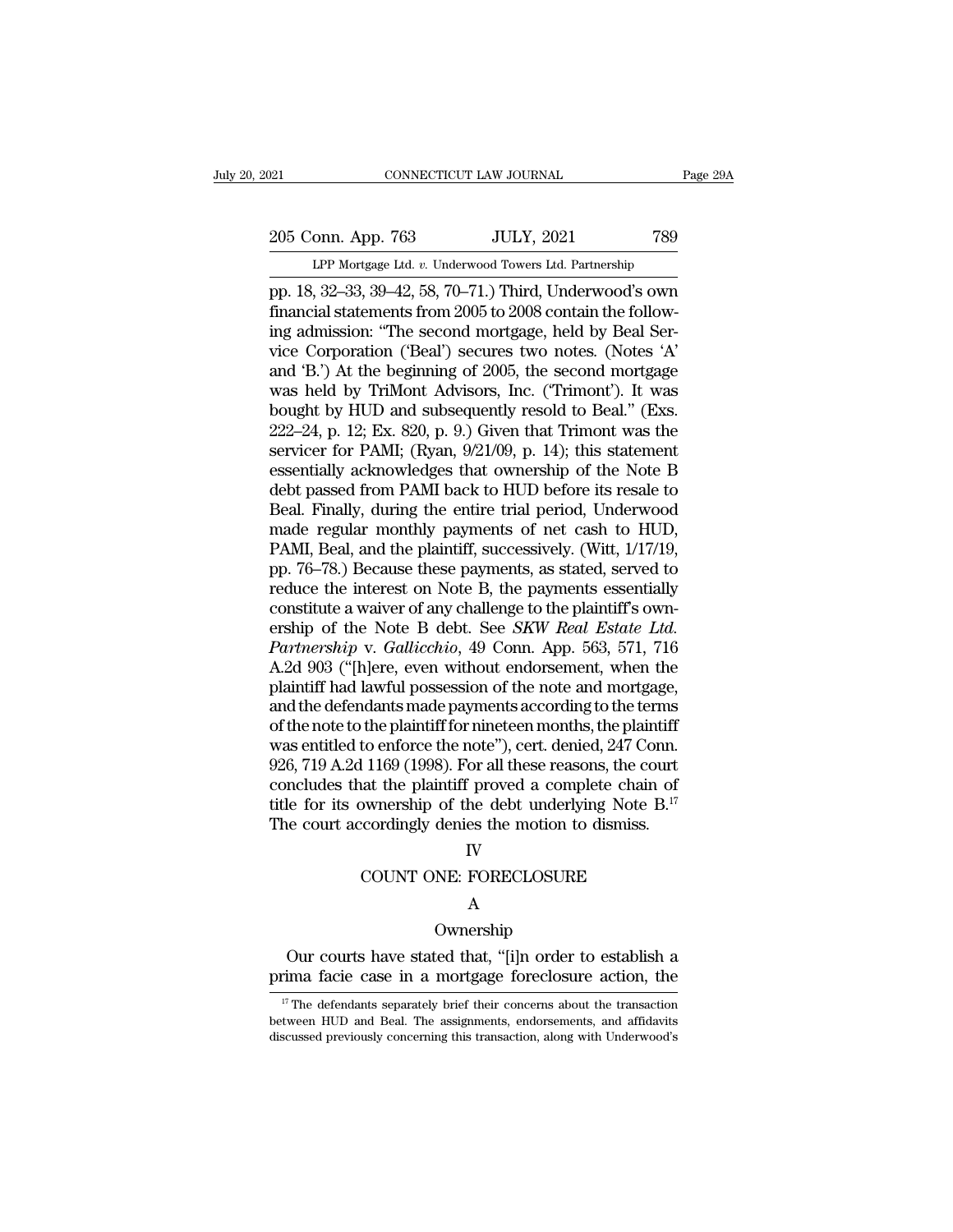# EXECUTE CONNECTICUT LAW JOURNAL July 20, 2021<br>
790 JULY, 2021 205 Conn. App. 763<br>
LPP Mortgage Ltd. v. Underwood Towers Ltd. Partnership CONNECTICUT LAW JOURNAL July 20, 2021<br>T90 JULY, 2021 205 Conn. App. 763<br>LPP Mortgage Ltd. *v.* Underwood Towers Ltd. Partnership<br>plaintiff must prove by a preponderance of the evidence

cONNECTICUT LAW JOURNAL July 20, 2021<br>
790 JULY, 2021 205 Conn. App. 763<br>
LPP Mortgage Ltd. v. Underwood Towers Ltd. Partnership<br>
plaintiff must prove by a preponderance of the evidence<br>
that it is the owner of the note an The Terms of the owner of the notes are archived a green of the notes and mortgage, that the defendant mortgagor has defaulted on the note and that any conditions precedent to foreclosure, as established  $\frac{100}{4}$  JULY, 2021 205 Conn. App. 763<br>
LPP Mortgage Ltd. v. Underwood Towers Ltd. Partnership<br>
plaintiff must prove by a preponderance of the evidence<br>
that it is the owner of the note and mortgage, that the<br>
defendan The Mortgage Ltd. v. Underwood Towers Ltd. Partnership<br>plaintiff must prove by a preponderance of the evidence<br>that it is the owner of the note and mortgage, that the<br>defendant mortgagor has defaulted on the note and that LPP Mortgage Ltd. *v.* Underwood Towers Ltd. Partnership<br>plaintiff must prove by a preponderance of the evidence<br>that it is the owner of the note and mortgage, that the<br>defendant mortgagor has defaulted on the note and tha *LPP* Mortgage Ltd. *v.* Underwood Towers Ltd. Partnership<br>
plaintiff must prove by a preponderance of the evidence<br>
that it is the owner of the note and mortgage, that the<br>
defendant mortgagor has defaulted on the note an plaintiff must prove by a preponderance of the evidence<br>that it is the owner of the note and mortgage, that the<br>defendant mortgagor has defaulted on the note and that<br>any conditions precedent to foreclosure, as established that it is the owner of the note and mortgage, that the defendant mortgagor has defaulted on the note and that any conditions precedent to foreclosure, as established by the note and mortgage, have been satisfied."  $GMAC$  defendant mortgagor has defaulted on the note and that<br>any conditions precedent to foreclosure, as established<br>by the note and mortgage, have been satisfied."  $GMAC$ <br> $Mortgage$ ,  $LLC$  v.  $Ford$ , 144 Conn. App. 165, 176, 73 A.3d<br>74 any conditions precedent to foreclosure, as established<br>by the note and mortgage, have been satisfied." *GMAC*<br>*Mortgage, LLC* v. *Ford*, 144 Conn. App. 165, 176, 73 A.3d<br>742 (2013). In contrast to stating that the first e by the note and mortgage, have been satisfied." *GMAC*<br>Mortgage, LLC v. Ford, 144 Conn. App. 165, 176, 73 A.3d<br>742 (2013). In contrast to stating that the first element<br>involves ownership of the "note and mortgage," the pl Mortgage, LLC v. Ford, 144 Conn. App. 165, 176, 73 A.3d<br>742 (2013). In contrast to stating that the first element<br>involves ownership of the "note and mortgage," the plain-<br>tiff's brief makes the somewhat different statemen 742 (2013). In contrast to stating that the first element<br>involves ownership of the "note and mortgage," the plain-<br>tiff's brief makes the somewhat different statement that<br>the plaintiff must prove that it owned the "debt involves ownership of the "note and mortgage," the plain-<br>tiff's brief makes the somewhat different statement that<br>the plaintiff must prove that it owned the "debt and the<br>mortgage." (Pl. Br., p. 16.) The court nonetheless tiff's brief makes the somewhat different statement that<br>the plaintiff must prove that it owned the "debt and the<br>mortgage." (Pl. Br., p. 16.) The court nonetheless believes<br>that the plaintiff's statement is an acceptable the plaintiff must prove that it owned the "debt and the mortgage." (Pl. Br., p. 16.) The court nonetheless believes<br>that the plaintiff's statement is an acceptable summary<br>of the law. As stated in *Bedford Realty*: "A bi mortgage." (Pl. Br., p. 16.) The court nonetheless believes<br>that the plaintiff's statement is an acceptable summary<br>of the law. As stated in *Bedford Realty*: "A bill or note is<br>not a debt; it is only primary evidence of that the plaintiff's statement is an acceptable summary<br>of the law. As stated in *Bedford Realty*: "A bill or note is<br>not a debt; it is only primary evidence of a debt; and<br>where this is lost, impaired or destroyed bona f of the law. As stated in *Bedford Realty:* "A bill or note is<br>not a debt; it is only primary evidence of a debt; and<br>where this is lost, impaired or destroyed bona fide, it may<br>be supplied by secondary evidence. . . . The not a debt; it is only primary evidence of a debt; and<br>where this is lost, impaired or destroyed bona fide, it may<br>be supplied by secondary evidence.... The loss of a<br>bill or note alters not the rights of the owner, but m where this is lost, impaired or destroyed bona fide, it may<br>be supplied by secondary evidence.... The loss of a<br>bill or note alters not the rights of the owner, but merely<br>renders secondary evidence necessary and proper.. be supplied by secondary evidence. . . . The loss of a<br>bill or note alters not the rights of the owner, but merely<br>renders secondary evidence necessary and proper. . . .<br>GHR or its assignee is free to present reliable evid bill or note alters not the rights of the owner, but merely<br>renders secondary evidence necessary and proper. . . .<br>GHR or its assignee is free to present reliable evidence<br>other than the original promissory note to establi renders secondary evidence necessary and proper.  $\dots$  GHR or its assignee is free to present reliable evidence<br>other than the original promissory note to establish the<br>amount of the debt." (Citations omitted; internal quo GHR or its assignee is free to present reliable evidence<br>other than the original promissory note to establish the<br>amount of the debt." (Citations omitted; internal quotation<br>marks omitted.) *New England Savings Bank v. Be* other than the original promissory note to establish the<br>amount of the debt." (Citations omitted; internal quotation<br>marks omitted.) *New England Savings Bank v. Bedford*<br>*Realty Corp.*, supra, 238 Conn. 760. Thus, the key amount of the debt." (Citations omitted; internal quotation<br>marks omitted.) *New England Savings Bank v. Bedford*<br>*Realty Corp.*, supra, 238 Conn. 760. Thus, the key in a<br>mortgage foreclosure case such as the present one, marks omitted.) *New England Savings Bank v. Bedford*<br>*Realty Corp.*, supra, 238 Conn. 760. Thus, the key in a<br>mortgage foreclosure case such as the present one, in<br>which the plaintiff seeks the equitable remedy of foreclo Realty Corp., supra, 238 Conn. 760. Thus, the key in a<br>mortgage foreclosure case such as the present one, in<br>which the plaintiff seeks the equitable remedy of foreclo-<br>sure and not recovery on the note or a deficiency judg mortgage foreclosure case such as the present one, in<br>which the plaintiff seeks the equitable remedy of foreclo-<br>sure and not recovery on the note or a deficiency judg-<br>ment, is ownership of the underlying debt. See also which the plaintiff seeks the equitable remedy of foreclosure and not recovery on the note or a deficiency judgment, is ownership of the underlying debt. See also *U.S.*<br>Bank, National Assn. v. Schaeffer, supra, 160 Conn. sure and not recovery on the note or a deficiency judgment, is ownership of the underlying debt. See also *U.S.*<br>Bank, National Assn. v. Schaeffer, supra, 160 Conn. App.<br>146–47 ("to seek enforcement of a note through fore ment, is ownership of the<br>Bank, National Assn. v. Sc<br>146–47 ("to seek enforcen<br>sure, a holder must be able<br>of the underlying debt . .<br>presumed to be the rightful<br>(emphasis omitted)).<br>The defendants' argum the defendants' argument that the plaintiff did not over the first element of a note through foreclore, a holder must be able to demonstrate it is the owner the underlying debt  $\ldots$  [and] a holder of a note is esumed to 146–47 ("to seek enforcement of a note through foreclo-<br>sure, a holder must be able to demonstrate it is the owner<br>of the underlying debt  $\ldots$  [and] a holder of a note is<br>presumed to be the rightful owner of the underlyi

(emphasis omitted)).<br>
The defendants' argument that the plaintiff did not<br>
prove the first element—that the plaintiff owned the debt<br>
admissions in its financial statements and its monthly payments to Beal,<br>
collectively e

<sup>(</sup>emphasis omitted)).<br>The defendants' argument that the plaintiff did not<br>prove the first element—that the plaintiff owned the debt<br>admissions in its financial statements and its monthly payments to Beal,<br>collectively estab The defendants<br>prove the first eler<br>admissions in its finance<br>collectively establish the<br>debt from HUD to Beal.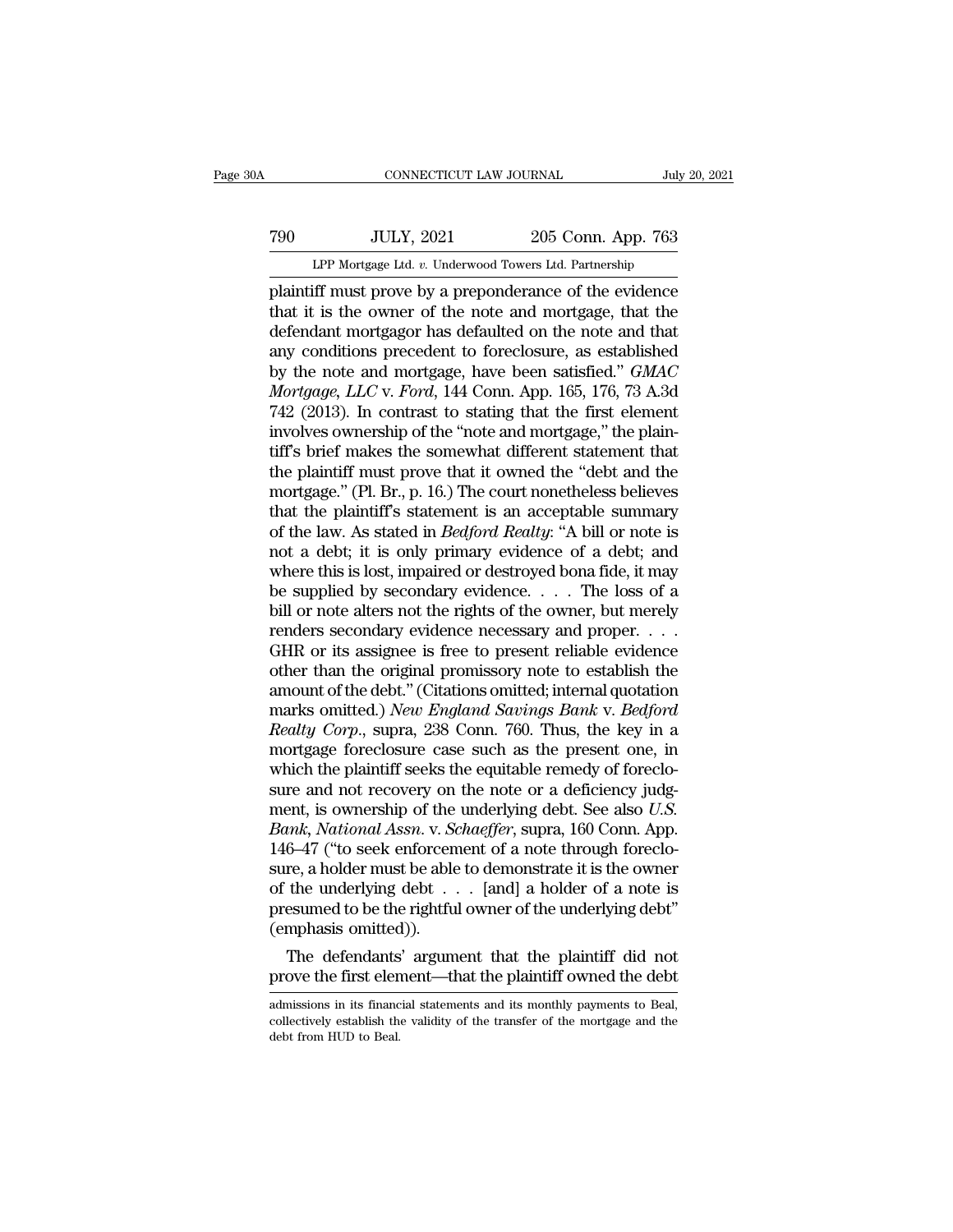205 Conn. App. 763 JULY, 2021 791<br>PP Mortgage Ltd. v. Underwood Towers Ltd. Partnership CONNECTICUT LAW JOURNAL Pa<br>
onn. App. 763 JULY, 2021 791<br>
LPP Mortgage Ltd. *v.* Underwood Towers Ltd. Partnership<br>
ne mortgage—is entirely encompassed within the

connectricut LAW JOURNAL Page 31A<br>
205 Conn. App. 763 JULY, 2021 791<br>
LPP Mortgage Ltd. v. Underwood Towers Ltd. Partnership<br>
and the mortgage—is entirely encompassed within the<br>
various arguments advanced by the defendant 205 Conn. App. 763 JULY, 2021 791<br>
LPP Mortgage Ltd. v. Underwood Towers Ltd. Partnership<br>
and the mortgage—is entirely encompassed within the<br>
various arguments advanced by the defendants in support<br>
of their motion to di 205 Conn. App. 763 JULY, 2021 791<br>
LPP Mortgage Ltd.  $v$ . Underwood Towers Ltd. Partnership<br>
and the mortgage—is entirely encompassed within the<br>
various arguments advanced by the defendants in support<br>
of their motion to 205 Conn. App. 763 JULY, 2021 791<br>
LPP Mortgage Ltd. v. Underwood Towers Ltd. Partnership<br>
and the mortgage—is entirely encompassed within the<br>
various arguments advanced by the defendants in support<br>
of their motion to di LPP Mortgage Ltd. v. Underwood Towers Ltd. Partnership<br>
and the mortgage—is entirely encompassed within the<br>
various arguments advanced by the defendants in support<br>
of their motion to dismiss. Having rejected those argu-LPP Mortgage Ltd. v. Underwood Towers Ltd. Partnership<br>and the mortgage—is entirely encompassed within the<br>various arguments advanced by the defendants in support<br>of their motion to dismiss. Having rejected those argu-<br>men and the mortgage—is entirely encompassed within the various arguments advanced by the defendants in support of their motion to dismiss. Having rejected those arguments, the court finds that the plaintiff, through its proof various arguments advance of their motion to dismissed ments, the court finds that of ownership of the mort Note B, has proven the 1 count. Therefore, the counter two elements. by B, has proven the first element of its foreclosure<br>unt. Therefore, the court turns to a discussion of the<br>her two elements.<br>B<br>Default<br>Note B does not directly define what constitutes a<br>fault. It does, however, contain a

### B

### Default

ount. Therefore, the court turns to a discussion of the<br>other two elements.<br>B<br>Default<br>Note B does not directly define what constitutes a<br>default. It does, however, contain an acceleration clause<br>that provides that, "[i]f d B<br>
B<br>
Default<br>
Note B does not directly define what constitutes a<br>
default. It does, however, contain an acceleration clause<br>
that provides that, "[i]f default be made in the payment<br>
of any installment under this Note B a B<br>
Default<br>
Note B does not directly define what constitutes a<br>
default. It does, however, contain an acceleration clause<br>
that provides that, "[i]f default be made in the payment<br>
of any installment under this Note B and Default<br>
Default<br>
Note B does not directly define what constitutes a<br>
default. It does, however, contain an acceleration clause<br>
that provides that, "[i]f default be made in the payment<br>
of any installment under this Note Default<br>Note B does not directly define what constitutes a<br>default. It does, however, contain an acceleration clause<br>that provides that, "[i]f default be made in the payment<br>of any installment under this Note B and if suc Note B does not directly define what constitutes a<br>default. It does, however, contain an acceleration clause<br>that provides that, "[i]f default be made in the payment<br>of any installment under this Note B and if such defaul default. It does, however, contain an acceleration clause<br>that provides that, "[i]f default be made in the payment<br>of any installment under this Note B and if such default<br>is not cured prior to the due date of the next ins that provides that, "[i]f default be made in the payment<br>of any installment under this Note B and if such default<br>is not cured prior to the due date of the next installment,<br>the entire principal sum and accrued interest du of any installment under this Note B and if such default<br>is not cured prior to the due date of the next installment,<br>the entire principal sum and accrued interest due hereun-<br>der shall at once be due and payable, without n is not cured prior to the due date of the next installment,<br>the entire principal sum and accrued interest due hereun-<br>der shall at once be due and payable, without notice, at<br>the option of the holder hereof." (Ex. 10, p. the entire principal sum and accrued interest due hereunder shall at once be due and payable, without notice, at<br>the option of the holder hereof." (Ex. 10, p. 4.) In turn,<br>the concept of an "installment" or "Installment Pa der shall at once be due and payable, without notice, at<br>the option of the holder hereof." (Ex. 10, p. 4.) In turn,<br>the concept of an "installment" or "Installment Payments"<br>on Note B has two components, as explained previ the option of the holder hereof." (Ex. 10, p. 4.) In turn,<br>the concept of an "installment" or "Installment Payments"<br>on Note B has two components, as explained previously.<br>The first, entitled "Minimum Note B Payments," con the concept of an "installment" or "Installment Payments"<br>on Note B has two components, as explained previously.<br>The first, entitled "Minimum Note B Payments," consists<br>of a monthly "service charge" of one-half of 1 perce on Note B has two components, as explained previously.<br>The first, entitled "Minimum Note B Payments," consists<br>of a monthly "service charge" of one-half of 1 percent of<br>the unpaid principal balance on the note. (Ex. 10, p The first, entitled "Minimum Note B Payments," consists<br>of a monthly "service charge" of one-half of 1 percent of<br>the unpaid principal balance on the note. (Ex. 10, p. 3.) The<br>second part, labeled the "Additional Note B Pa % of a monthly "service charge" of c<br>the unpaid principal balance on the<br>second part, labeled the "Addition<br>consists of monthly "installments of<br>that are] due and payable to th<br> $\dots$ ." (Ex. 10, p. 3.) This case princoncern e unpaid principal balance on the note. (Ex. 10, p. 3.) The<br>cond part, labeled the "Additional Note B Payments,"<br>msists of monthly "installments of principal and interest<br>at are] due and payable to the extent of Net Cash<br>. second part, labeled the "Additional Note B Payments,"<br>consists of monthly "installments of principal and interest<br>[that are] due and payable to the extent of Net Cash<br>...." (Ex. 10, p. 3.) This case primarily addresses is

consists of monthly "installments of principal and interest<br>
[that are] due and payable to the extent of Net Cash<br>
...." (Ex. 10, p. 3.) This case primarily addresses issues<br>
concerning this second part.<br>
Note B also defi [that are] due and payable to the extent of Net Cash<br>
...." (Ex. 10, p. 3.) This case primarily addresses issues<br>
concerning this second part.<br>
Note B also defines the concept of a "Material Viola-<br>
tion." A "material vio . . . .'' (Ex. 10, p. 4.) A ''Material Violation'' includes concerning this second part.<br>
Note B also defines the concept of a "Material Violation." A "material violation" applies to breaches of "any of<br>
the Second Loan Documents, or any regulatory provisions<br>
governing [the] Loan Note B also defines the concept of a "Material Violation." A "material violation" applies to breaches of "any of the Second Loan Documents, or any regulatory provisions governing [the] Loan or the operation of the Project by erning [the] Loan or the operation of the Project . . . ." (Ex. 10, p. 4.) A "Material Violation" includes e "unauthorized use of Project assets for other than rea-<br>pnable and necessary Project operating expenses."<sup>18</sup> the prior written approval of the Secretary . . . [a]ssign, transfer, dispose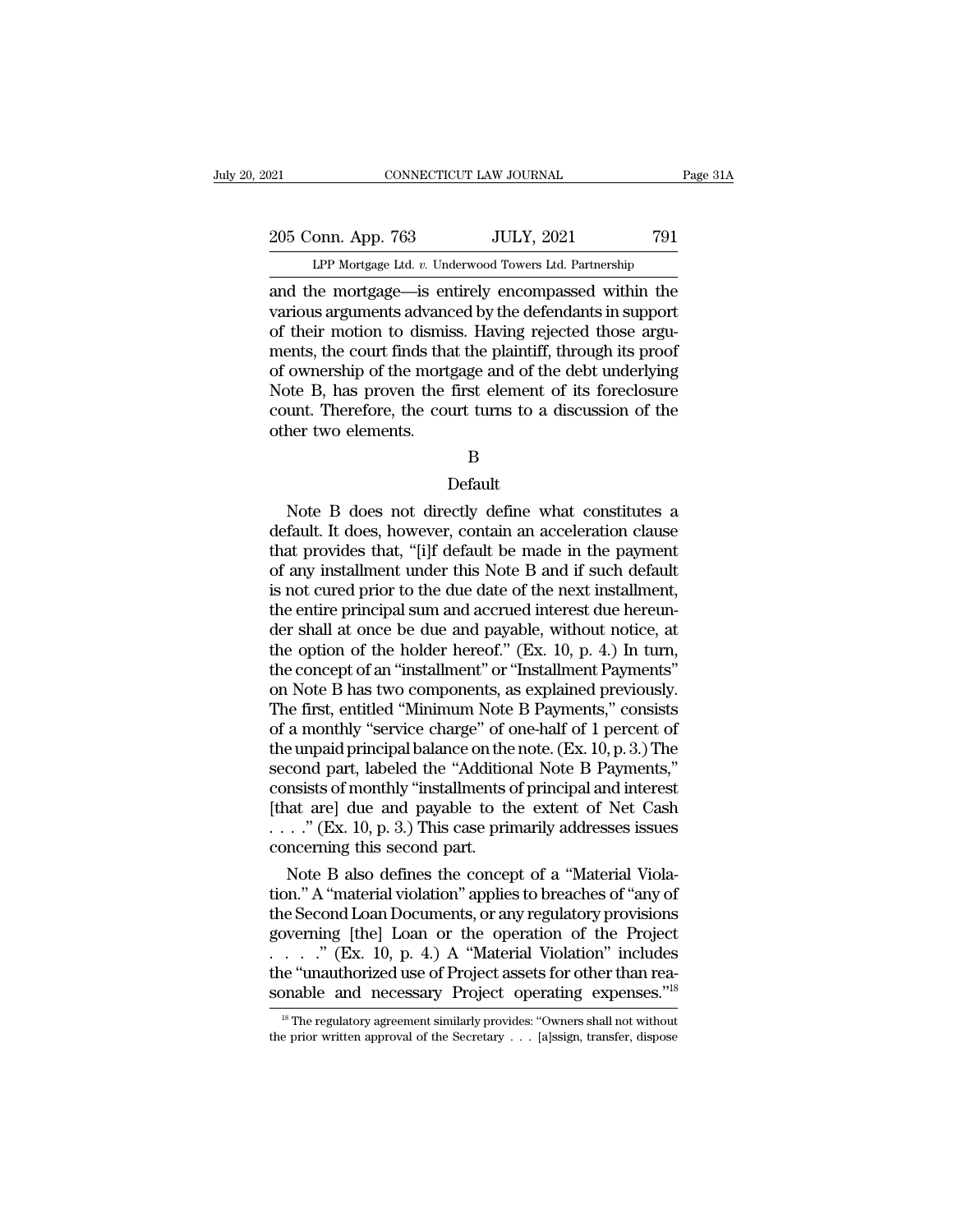# EXECUTE CONNECTICUT LAW JOURNAL July 20, 2021<br>TOP JULY, 2021 205 Conn. App. 763<br>LPP Mortgage Ltd. v. Underwood Towers Ltd. Partnership CONNECTICUT LAW JOURNAL July 20, 2021<br>TOP Mortgage Ltd. *v.* Underwood Towers Ltd. Partnership<br>Although the note does not explicitly state that a material

CONNECTICUT LAW JOURNAL July 20, 20<br>
TOP JULY, 2021 205 Conn. App. 763<br>
LPP Mortgage Ltd. v. Underwood Towers Ltd. Partnership<br>
Although the note does not explicitly state that a material<br>
violation constitutes a default, Video 1922 1921 205 Conn. App. 763<br>
1922 1921 205 Conn. App. 763<br>
1929 1921 205 Conn. App. 763<br>
1929 1921 205 Conn. App. 763<br>
205 Conn. App. 763<br>
205 Conn. App. 763<br>
1920 10 2011 2021 10 2021<br>
2021 10 2021 10 2021<br>
2022 10 The Taurantee of the ULIV, 2021 and 205 Conn. App. 763<br>
LPP Mortgage Ltd. v. Underwood Towers Ltd. Partnership<br>
Although the note does not explicitly state that a material<br>
violation constitutes a default, it does provide  $\begin{tabular}{c} 792 \quad \quad \text{JULY, 2021} \quad \quad \quad \text{205} \\ \hline \text{LPP Mortage Ltd. } v. Underwood Tours L1 \\ \hline \text{Although the note does not explicitly sta violation constitutes a default, it does.} \\ \text{trial violation can result in an increase in to 8.875 percent. (Ex. 10, p. 4.) \\ \text{Our Supreme Court has accepted a g.} \end{tabular}$ LPP Mortgage Ltd.  $v$ . Underwood Towers Ltd. Partnership<br>though the note does not explicitly state that a material<br>plation constitutes a default, it does provide that a mate-<br>ul violation can result in an increase in the Although the note does not explicitly state that a material<br>violation constitutes a default, it does provide that a mate-<br>rial violation can result in an increase in the interest rate<br>to 8.875 percent. (Ex. 10, p. 4.)<br>Our

violation constitutes a default, it does provide that a mate-<br>rial violation can result in an increase in the interest rate<br>to 8.875 percent. (Ex. 10, p. 4.)<br>Our Supreme Court has accepted a general definition<br>of default rial violation can result in an increase in the interest rate<br>to 8.875 percent. (Ex. 10, p. 4.)<br>Our Supreme Court has accepted a general definition<br>of default as an "omission of that which ought to be done,"<br>or, alternati (Internal control can be stated in the method of the method of 8.875 percent. (Ex. 10, p. 4.)<br>
Our Supreme Court has accepted a general definition<br>
of default as an "omission of that which ought to be done,"<br>
or, alternati *Co.* Co. *Co. Co. Co. Co. Co. Co. Co. Co. Co. Co. Co. Co. Co. Co. Co. Co. Co. Co. Co. Co. Co. Co. Co. Co. Co. Co. Co. Co. Co. Co. Co. Co. Co. Co. Co. C* Our Supreme Court has accepted a general definition<br>of default as an "omission of that which ought to be done,"<br>or, alternatively, "neglect or failure of any party to take<br>step[s] required of him in [the] progress of [a] c of default as an "omission of that which ought to be done,"<br>or, alternatively, "neglect or failure of any party to take<br>step[s] required of him in [the] progress of [a] cause."<br>(Internal quotation marks omitted.) *Steve Vi* or, alternatively, "neglect or failure of any party to take<br>step[s] required of him in [the] progress of [a] cause."<br>(Internal quotation marks omitted.) *Steve Viglione Sheet*<br>*Metal Co.* v. *Sakonchick*, 190 Conn. 707, 71 step[s] required of him in [the] progress of [a] cause."<br>(Internal quotation marks omitted.) *Steve Viglione Sheet*<br>*Metal Co.* v. *Sakonchick*, 190 Conn. 707, 710 n.4, 462 A.2d<br>1037 (1983), quoting Black's Law Dictionary (Internal quotation marks omitted.) Steve Viglione Si<br>Metal Co. v. Sakonchick, 190 Conn. 707, 710 n.4, 462 A<br>1037 (1983), quoting Black's Law Dictionary (4th<br>1968). Under these circumstances, it is fair to concl<br>that the u 37 (1983), quoting Black's Law Dictionary (4th Ed.<br>68). Under these circumstances, it is fair to conclude<br>at the use of project revenues for purposes other than<br>asonable and necessary project expenses constitutes<br>to only 1968). Under these circumstances, it is fair to conclude<br>that the use of project revenues for purposes other than<br>reasonable and necessary project expenses constitutes<br>not only a material violation but also a default.<br>Usi

case, constitutes a default and project expenses of the than<br>reasonable and necessary project expenses constitutes<br>not only a material violation but also a default.<br>Using a similar approach, the plaintiff advances six<br>cat reasonable and necessary project expenses constitutes<br>reasonable and necessary project expenses constitutes<br>not only a material violation but also a default.<br>Using a similar approach, the plaintiff advances six<br>categories end only a material violation but also a default.<br>Using a similar approach, the plaintiff advances six<br>categories of improper expenditures that it claims, in each<br>case, constitutes a default.<sup>19</sup> As a general matter, the d Using a similar approach, the plaintiff advances six<br>categories of improper expenditures that it claims, in each<br>case, constitutes a default.<sup>19</sup> As a general matter, the defen-<br>dants do not dispute the fact that they use Using a similar approach, the plaintiff advances six<br>categories of improper expenditures that it claims, in each<br>case, constitutes a default.<sup>19</sup> As a general matter, the defen-<br>dants do not dispute the fact that they use categories of improper expenditures that it claims, in each case, constitutes a default.<sup>19</sup> As a general matter, the defendants do not dispute the fact that they used operating revenues for these expenditures but, rather, case, constitutes a default.<sup>19</sup> As a general matter, the defendants do not dispute the fact that they used operating revenues for these expenditures but, rather, contest the alleged impropriety of doing so. The defendant dants do not dispute the fact that they used operating revenues for these expenditures but, rather, contest the alleged impropriety of doing so. The defendants also make four preliminary objections: first, that the plainti enues for these expenditures but, rather, contest the alleged impropriety of doing so. The defendants also make four preliminary objections: first, that the plaintiff has no right to enforce the regulatory agreement, HUD r alleged impropriety of doing so. The defendants also make<br>four preliminary objections: first, that the plaintiff has no<br>right to enforce the regulatory agreement, HUD regula-<br>tions, or the HUD handbook; second, that the pl four preliminary objections: first, that the plaintiff has no<br>right to enforce the regulatory agreement, HUD regula-<br>tions, or the HUD handbook; second, that the plaintiff has<br>no right to enforce representations made in ne right to enforce the regulatory agreement, HUD regulations, or the HUD handbook; second, that the plaintiff has no right to enforce representations made in negotiations during the second default restructuring or PPC; third tions, or the HUD handbook; second, that the plaintiff has<br>no right to enforce representations made in negotiations<br>during the second default restructuring or PPC; third, that<br>the plaintiff cannot rely on defaults that aro the plantificant cannot rely on defaults that arose before it<br>became the assignee; and fourth, that HUD's acceptance<br>of the defendants' alleged defaults constitutes a waiver of<br>or creates an estoppel against the plaintiff' became the assignee; and fourth, that HUD's acceptance<br>of the defendants' alleged defaults constitutes a waiver of<br>or creates an estoppel against the plaintiff's assertion of<br>of, or encumber any personal property of the pr

<sup>%</sup> of the defendants' alleged defaults constitutes a vertex and or creates an estoppel against the plaintiff's asset of, or encumber any personal property of the project, including pay out any funds except from surplus cas or creates an estoppel against the plaintiff's assertion of<br>of, or encumber any personal property of the project, including rents, or<br>pay out any funds except from surplus cash, except for reasonable operating<br>expenses an

or Creates art estopper against the plaintiff s assertion of<br>of, or encumber any personal property of the project, including rents, or<br>pay out any funds except from surplus cash, except for reasonable operating<br>expenses an of, or encumber any personal property of the project, including rents, or pay out any funds except from surplus cash, except for reasonable operating expenses and necessary repairs." (Ex. 1, p. 2,  $\P$  6 (b).)<br><sup>19</sup> The def Experience and necessary repairs." (Ex.<br>
<sup>19</sup> The defendants' brief addresses a<br>
failures to comply with reporting requestions that context.<br>
If the context consider it further in that context.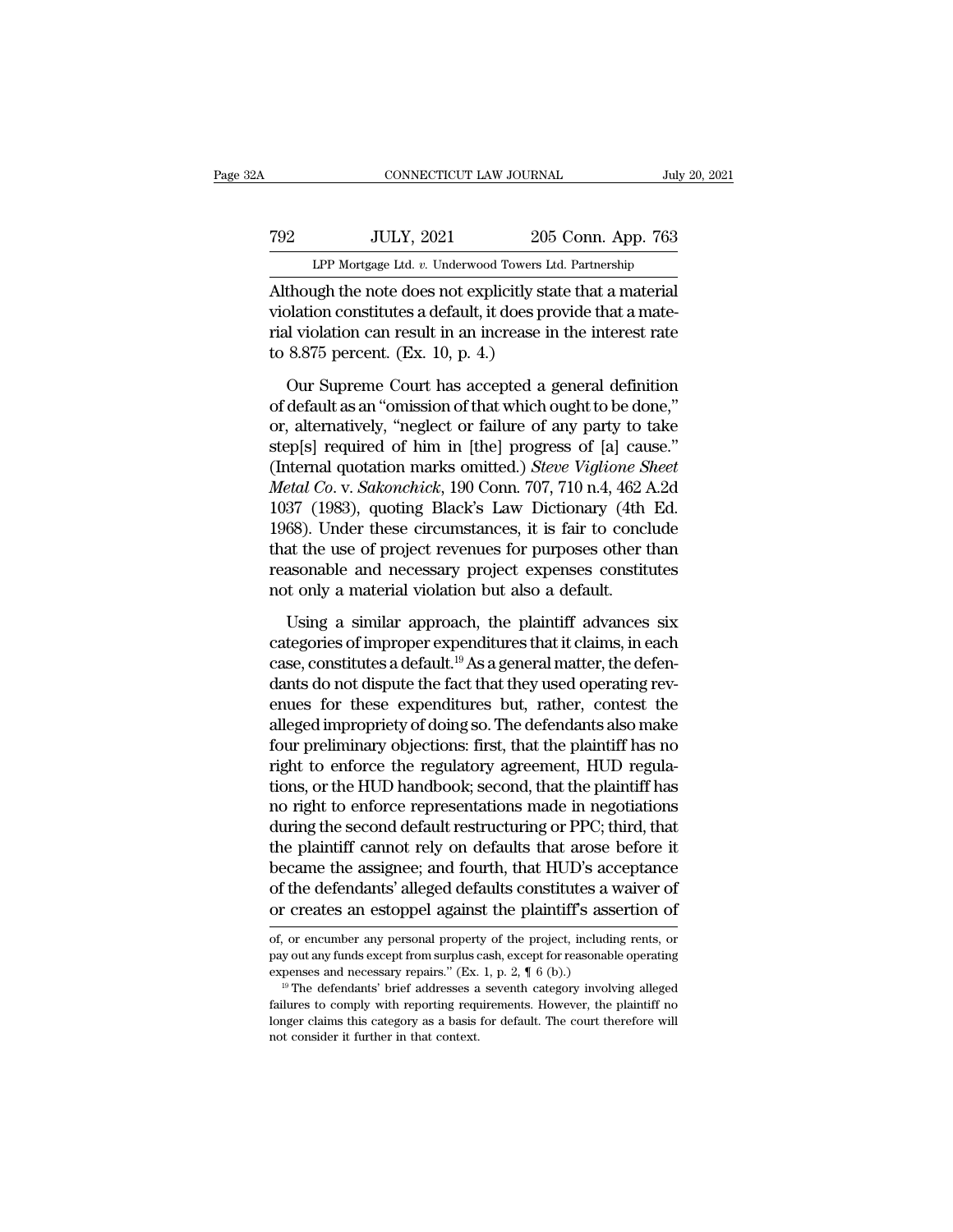| 121 |                    | CONNECTICUT LAW JOURNAL                                | Page 33A |
|-----|--------------------|--------------------------------------------------------|----------|
|     |                    |                                                        |          |
|     | 205 Conn. App. 763 | <b>JULY, 2021</b>                                      | 793      |
|     |                    | LPP Mortgage Ltd. v. Underwood Towers Ltd. Partnership |          |
|     |                    | them now The court addresses these preliminary objec-  |          |

Them now. The connecticut caw Journal<br>
205 Conn. App. 763 JULY, 2021 793<br>
LPP Mortgage Ltd. v. Underwood Towers Ltd. Partnership<br>
them now. The court addresses these preliminary objec-<br>
tions before discussing the alleged 205 Conn. App. 763 JULY, 2021 793<br>
LPP Mortgage Ltd. v. Underwood Towers Ltd. Partnership<br>
them now. The court addresses these preliminary objec-<br>
tions before discussing the alleged substantive violations.<sup>20</sup><br>
In its sum

 $\frac{5 \text{ Conn. App. 763}}{LPP \text{ Mortgage Ltd. } v. \text{ Underwood Towers Ltd. Partnership}}$ <br>
EPP Mortgage Ltd.  $v. \text{ Underwood Towers Ltd. Partnership}}$ <br>
EPP Mortgage Ltd.  $v. \text{ Underwood Towers Ltd. Partnership}}$ <br>
In its summary judgment ruling, the court addressed and<br>
iected the defendants' claims that the regulat LPP Mortgage Ltd. v. Underwood Towers Ltd. Partnership<br>them now. The court addresses these preliminary objec-<br>tions before discussing the alleged substantive violations.<sup>20</sup><br>In its summary judgment ruling, the court addre LPP Mortgage Ltd.  $v$ . Underwood Towers Ltd. Partnership<br>them now. The court addresses these preliminary objec-<br>tions before discussing the alleged substantive violations.<sup>20</sup><br>In its summary judgment ruling, the court add them now. The court addresses these preliminary objections before discussing the alleged substantive violations.<sup>20</sup><br>In its summary judgment ruling, the court addressed and<br>rejected the defendants' claims that the regulato tions before discussing the alleged substantive violations.<sup>20</sup><br>In its summary judgment ruling, the court addressed and<br>rejected the defendants' claims that the regulatory agree-<br>ment and HUD rules and handbooks do not app In its summary judgment ruling, the court addressed and<br>rejected the defendants' claims that the regulatory agree-<br>ment and HUD rules and handbooks do not apply in this<br>case. (Entry #662.00, pp. 8–12.) Among other grounds, In its summary judgment ruling, the court addressed and<br>rejected the defendants' claims that the regulatory agree-<br>ment and HUD rules and handbooks do not apply in this<br>case. (Entry #662.00, pp. 8–12.) Among other grounds, rejected the defendants' claims that the regulatory agreement and HUD rules and handbooks do not apply in this<br>case. (Entry #662.00, pp. 8–12.) Among other grounds, the<br>court cited the fact that the second mortgage—which t ment and HUD rules and handbooks do not apply in this<br>case. (Entry #662.00, pp. 8–12.) Among other grounds, the<br>court cited the fact that the second mortgage—which the<br>plaintiff indisputably holds—incorporates the regulato case. (Entry #662.00, pp. 8–12.) Among other grounds, the<br>court cited the fact that the second mortgage—which the<br>plaintiff indisputably holds—incorporates the regulatory<br>agreement on several occasions and specifically pro court cited the fact that the second mortgage—which the<br>plaintiff indisputably holds—incorporates the regulatory<br>agreement on several occasions and specifically provides<br>that Underwood may collect rents for "use in accorda plaintiff indisputably holds—incorporates the regulatory<br>agreement on several occasions and specifically provides<br>that Underwood may collect rents for "use in accordance<br>with the provisions of the Regulatory Agreement." If agreement on several occasions and specifically provides<br>that Underwood may collect rents for "use in accordance<br>with the provisions of the Regulatory Agreement." If the<br>regulatory agreement were no longer in effect, this that Underwood may collect rents for "use in accordance<br>with the provisions of the Regulatory Agreement." If the<br>regulatory agreement were no longer in effect, this impor-<br>tant constraint on the defendants' use of the pla with the provisions of the Regulatory Agreement." If the<br>regulatory agreement were no longer in effect, this impor-<br>tant constraint on the defendants' use of the plaintiff's<br>rental income would not exist, and the defendant regulatory agreement were no longer in effect, this important constraint on the defendants' use of the plaintiff's<br>rental income would not exist, and the defendants might<br>be free to misuse project funds. In addition, as th tant constraint on the defendants' use of the plaintiff's<br>rental income would not exist, and the defendants might<br>be free to misuse project funds. In addition, as the trial<br>revealed, the defendants are still paying the fir rental income would not exist, and the defendants might<br>be free to misuse project funds. In addition, as the trial<br>revealed, the defendants are still paying the first mort-<br>gage to Greystone, which HUD continues to insure. be free to misuse project funds. In addition, as the trial<br>revealed, the defendants are still paying the first mort-<br>gage to Greystone, which HUD continues to insure.<br>(Odean, 2/17/09, p. 15; 2/18/09, p. 122; 2/19/09, p. 90 revealed, the defendants are still paying the first mortgage to Greystone, which HUD continues to insure.<br>(Odean, 2/17/09, p. 15; 2/18/09, p. 122; 2/19/09, p. 90.) John<br>Scobie, the general manager of Underwood, and Irwin<br>W gage to Greystone, which HUD continues to insure.<br>(Odean, 2/17/09, p. 15; 2/18/09, p. 122; 2/19/09, p. 90.) John<br>Scobie, the general manager of Underwood, and Irwin<br>Witt, the chief financial officer of CDC, in fact testifi (Odean, 2/17/09, p. 15; 2/18/09, p. 122; 2/19/09, p. 90.) John<br>Scobie, the general manager of Underwood, and Irwin<br>Witt, the chief financial officer of CDC, in fact testified<br>that Underwood maintained compliance with the r Scobie, the general manager of Underwood, and Irwin<br>Witt, the chief financial officer of CDC, in fact testified<br>that Underwood maintained compliance with the regu-<br>latory agreement because of HUD's continuing role in<br>insur Witt, the chief financial officer of CDC, in fact testified<br>that Underwood maintained compliance with the regu-<br>latory agreement because of HUD's continuing role in<br>insuring the first mortgage. (Scobie, redirect; Witt dire that Underwood maintained compliance with the regulatory agreement because of HUD's continuing role in<br>insuring the first mortgage. (Scobie, redirect; Witt direct.)<br>Further, as the court will discuss, the defendants them-<br> latory agreement because of HUD's continuing role in<br>insuring the first mortgage. (Scobie, redirect; Witt direct.)<br>Further, as the court will discuss, the defendants them-<br>selves occasionally rely on provisions of the HUD insuring the first mortgage. (Scobie, redirect; Witt direct.<br>Further, as the court will discuss, the defendants them<br>selves occasionally rely on provisions of the HUD hand<br>book to support their contention that, substantive lves occasionally rely on provisions of the HUD hand-<br>ok to support their contention that, substantively, no<br>fault occurred in this case. For all these reasons, the<br>urt adheres to its ruling that the regulatory agreement<br>d book to support their contention that, substantively, no<br>default occurred in this case. For all these reasons, the<br>court adheres to its ruling that the regulatory agreement<br>and HUD rules and handbooks apply to this case.<br>T

nd HUD rules and handbooks apply to this case.<br>
The defendants' second preliminary objection is to the<br>
se of the plaintiff's theory that the defendants "bargained<br>
<sup>20</sup> Although the plaintiff briefs the arguments that acc

The defendants' second preliminary objection is to the use of the plaintiff's theory that the defendants "bargained  $\frac{20}{20}$  Although the plaintiff briefs the arguments that acceleration was proper based on monthly—rat The defendants' second preliminary objection is to the use of the plaintiff's theory that the defendants "bargained  $\frac{20}{20}$  Although the plaintiff briefs the arguments that acceleration was proper based on monthly—rat do not contest the plaintiff's theory that the defendants "bargained"<br><sup>20</sup> Although the plaintiff briefs the arguments that acceleration was proper<br>based on monthly—rather than annual—defaults in installment payments<br>and <sup>20</sup> Although the plaintiff briefs the arguments that acceleration was proper based on monthly—rather than annual—defaults in installment payments and that the loan documents do not require a notice of default, the defend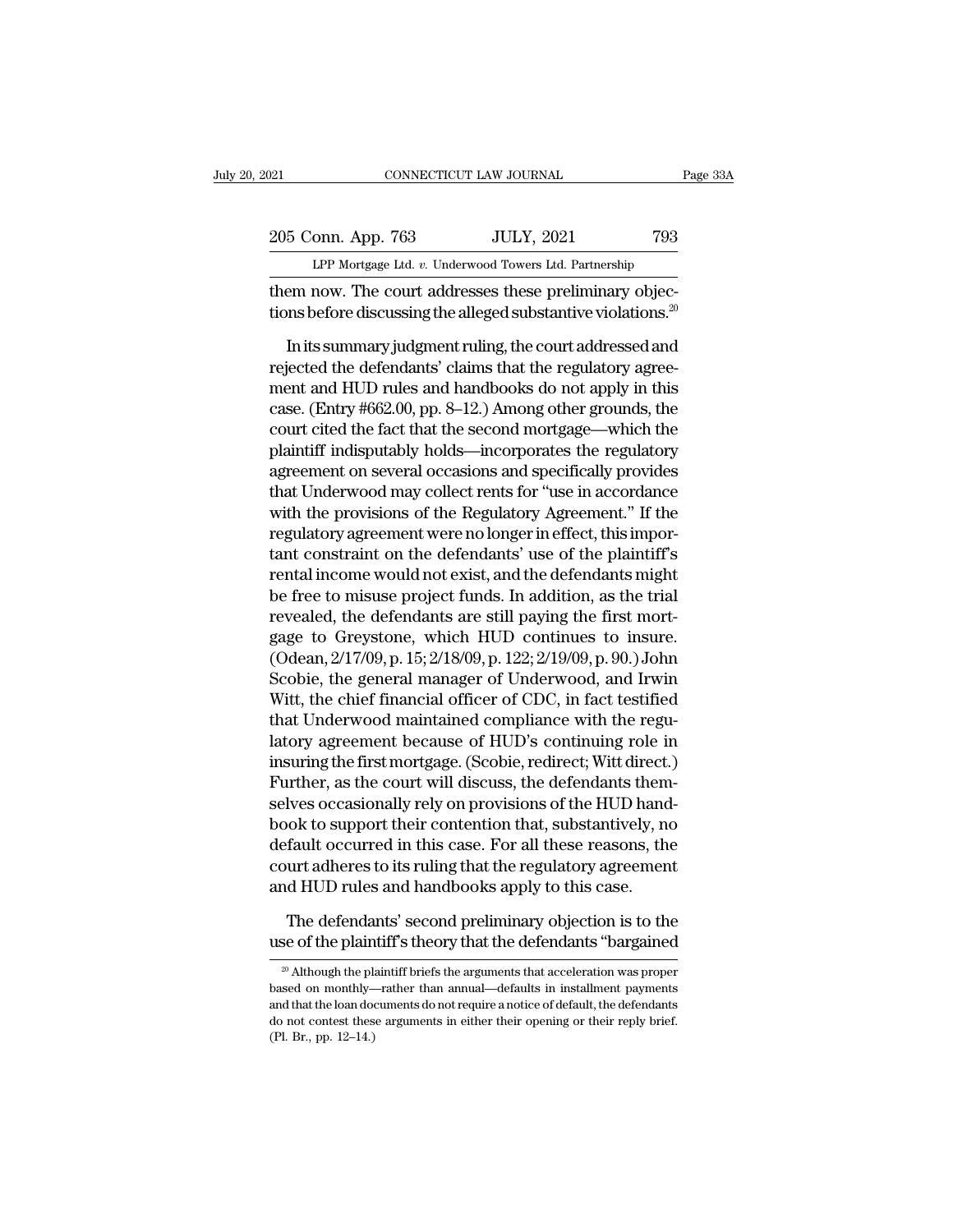# EXECUTE CONNECTICUT LAW JOURNAL July 20, 2021<br>
794 JULY, 2021 205 Conn. App. 763<br>
LPP Mortgage Ltd. v. Underwood Towers Ltd. Partnership CONNECTICUT LAW JOURNAL July 20, 2021<br>T94 JULY, 2021 205 Conn. App. 763<br>LPP Mortgage Ltd. *v.* Underwood Towers Ltd. Partnership<br>away" their rights in representations they made in 1995

CONNECTICUT LAW JOURNAL July 20, 2021<br>
794 JULY, 2021 205 Conn. App. 763<br>
LPP Mortgage Ltd. v. Underwood Towers Ltd. Partnership<br>
away'' their rights in representations they made in 1995<br>
at the time of the second PPC. The The Termin Color and TULY, 2021<br>
The time of the second PPC. The court need not dwell<br>
the time of the second PPC. The court need not dwell<br>
on this objection because, as will be seen, it rejects the<br>
plaintiff's principal T94 JULY, 2021 205 Conn. App. 763<br>
LPP Mortgage Ltd.  $v$ . Underwood Towers Ltd. Partnership<br>
away" their rights in representations they made in 1995<br>
at the time of the second PPC. The court need not dwell<br>
on this object TOPEN TRIMALE 2021 205 Conn. App. 763<br>
LPP Mortgage Ltd. v. Underwood Towers Ltd. Partnership<br>
away" their rights in representations they made in 1995<br>
at the time of the second PPC. The court need not dwell<br>
on this obje LPP Mortgage Ltd.  $v$ . Underwood Towers Ltd. Partnership<br>away" their rights in representations they made in 1995<br>at the time of the second PPC. The court need not dwell<br>on this objection because, as will be seen, it rejec LPP Mortgage Ltd.  $v$ . Underwood Towers Ltd. Partnership<br>away" their rights in representations they made in 1995<br>at the time of the second PPC. The court need not dwell<br>on this objection because, as will be seen, it rejec away" their rights in representations they made in 1995<br>at the time of the second PPC. The court need not dwell<br>on this objection because, as will be seen, it rejects the<br>plaintiff's principal use of this theory with regar at the time of the second PPC. The court need not dwell<br>on this objection because, as will be seen, it rejects the<br>plaintiff's principal use of this theory with regard to the<br>use of project revenues to pay capital expenses expenses. and in spincipal use of this theory with regard to the<br>e of project revenues to pay capital expenses. The<br>urt does, however, believe it important to examine<br>e past practice of the parties to help determine what<br>e parties definite to pay taplical experises. The<br>court does, however, believe it important to examine<br>the past practice of the parties to help determine what<br>the parties accepted as reasonable and ordinary operating<br>expenses.<br>The d

tourt does, nowever, beneve it important to examine<br>the past practice of the parties to help determine what<br>the parties accepted as reasonable and ordinary operating<br>expenses.<br>The defendants next object to the plaintiff's the past practice of the parties to help determine what<br>the parties accepted as reasonable and ordinary operating<br>expenses.<br>The defendants next object to the plaintiff's reliance<br>on defaults that took place before the assi rie parties accepted as reasonable and ordinary operating<br>expenses.<br>The defendants next object to the plaintiff's reliance<br>on defaults that took place before the assignment of<br>the mortgage and note to the plaintiff in Janu Experises.<br>
The defendants next object to the plaintiff's reliance<br>
on defaults that took place before the assignment of<br>
the mortgage and note to the plaintiff in January, 2006.<br>
The fact of the matter, however, is that, The defendants next object to the plaintiff's reliance<br>on defaults that took place before the assignment of<br>the mortgage and note to the plaintiff in January, 2006.<br>The fact of the matter, however, is that, in all six cate on defaults that took place before the assignment of<br>the mortgage and note to the plaintiff in January, 2006.<br>The fact of the matter, however, is that, in all six catego-<br>ries, the defaults began before the assignment and the mortgage and note to the plaintiff in January, 2006.<br>The fact of the matter, however, is that, in all six categories, the defaults began before the assignment and con-<br>tinued after the assignment. There does not appea The fact of the matter, however, is that, in all six categories, the defaults began before the assignment and continued after the assignment. There does not appear to be a valid policy basis for barring reliance on default ries, the defaults began before the assignment and continued after the assignment. There does not appear to<br>be a valid policy basis for barring reliance on defaults<br>that essentially represent continuing violations. Althoug tinued after the assignment. There does not appear to<br>be a valid policy basis for barring reliance on defaults<br>that essentially represent continuing violations. Although<br>there is no Connecticut appellate authority precisel be a valid policy basis for barring reliance on defaults<br>that essentially represent continuing violations. Although<br>there is no Connecticut appellate authority precisely<br>on point, in *LPP Mortgage, Ltd.* v. *Lynch*, 122 Co that essentially represent continuing violations. Although<br>there is no Connecticut appellate authority precisely<br>on point, in *LPP Mortgage*, *Ltd.* v. *Lynch*, 122 Conn.<br>App. 686, 1 A.3d 157 (2010), the court did uphold a there is no Connecticut appellate authority precisely<br>on point, in *LPP Mortgage, Ltd.* v. *Lynch*, 122 Conn.<br>App. 686, 1 A.3d 157 (2010), the court did uphold an<br>award to a mortgagee of prejudgment interest based<br>on defau objection. p. 680, 1 A.5d 157 (2010), the court did uphold and<br>vard to a mortgagee of prejudgment interest based<br>a defaults and the "'wrongful detention'" of money<br>at began before the mortgagee's acquisition of the<br>bt. Id., 689, 695 award to a mortgagee of prejudgment interest based<br>on defaults and the "'wrongful detention'" of money<br>that began before the mortgagee's acquisition of the<br>debt. Id., 689, 695. The court accordingly overrules this<br>objectio

on defaults and the wrongin detention of money<br>that began before the mortgagee's acquisition of the<br>debt. Id., 689, 695. The court accordingly overrules this<br>objection.<br>The defendants' final preliminary argument against<br>de that began before the mortgagee's acquisition of the<br>debt. Id., 689, 695. The court accordingly overrules this<br>objection.<br>The defendants' final preliminary argument against<br>default is that HUD's acceptance of the defendant debt. Id., 089, 099. The court accordingly overrules this<br>objection.<br>The defendants' final preliminary argument against<br>default is that HUD's acceptance of the defendants'<br>alleged defaults constitutes a waiver of or create The defendants' final preliminary argument against<br>default is that HUD's acceptance of the defendants'<br>alleged defaults constitutes a waiver of or creates an<br>estoppel against the plaintiff's assertion of them now.<br>Because The defendants' final preliminary argument against<br>default is that HUD's acceptance of the defendants'<br>alleged defaults constitutes a waiver of or creates an<br>estoppel against the plaintiff's assertion of them now.<br>Because default is that HUD's acceptance of the defendants'<br>alleged defaults constitutes a waiver of or creates an<br>estoppel against the plaintiff's assertion of them now.<br>Because the defendants did not raise this argument in<br>their alleged defaults constitutes a waiver of or creates an estoppel against the plaintiff's assertion of them now.<br>Because the defendants did not raise this argument in their opening brief and instead assert it for the first t estoppel against the plaintiff's assertion of them now.<br>Because the defendants did not raise this argument in<br>their opening brief and instead assert it for the first<br>time in their reply brief, the court considers it aban-Because the defendants did not raise this argument in<br>their opening brief and instead assert it for the first<br>time in their reply brief, the court considers it aban-<br>doned. See *State v. Devalda*, 306 Conn. 494, 519 n.26,<br> their opening brief and instead assert it for the first<br>time in their reply brief, the court considers it aban-<br>doned. See *State* v. *Devalda*, 306 Conn. 494, 519 n.26,<br>50 A.3d 882 (2012). The defendants aggravate the pro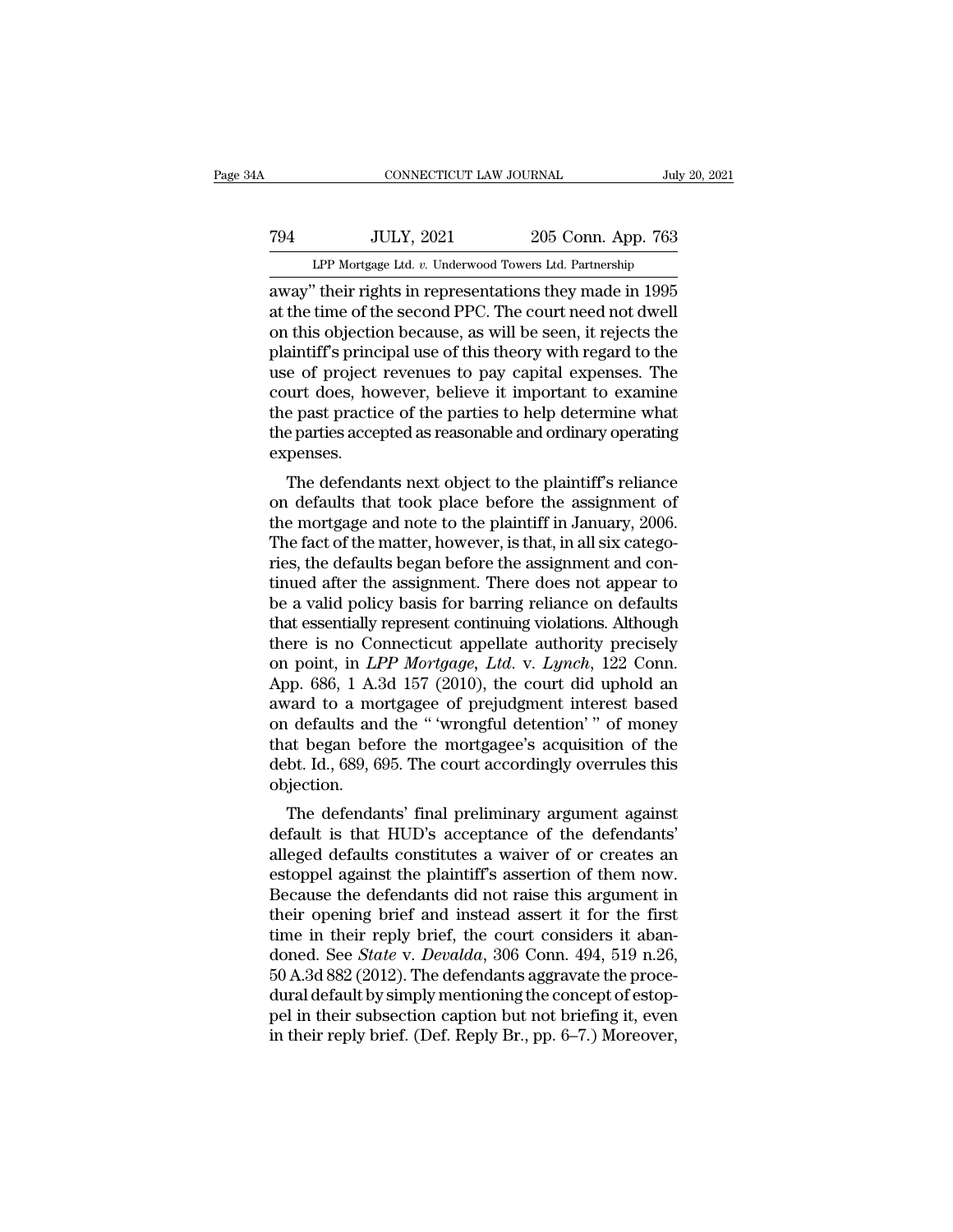205 Conn. App. 763 JULY, 2021 795<br>Per Mortgage Ltd. v. Underwood Towers Ltd. Partnership CONNECTICUT LAW JOURNAL Page 35A<br>
205 Conn. App. 763 JULY, 2021 795<br>
LPP Mortgage Ltd. *v.* Underwood Towers Ltd. Partnership<br>
the court already rejected this argument in its summary

The connection of the court already rejected this argument in its summary<br>
in the court already rejected this argument in its summary<br>
indgment ruling. There, the court observed that the<br>
mortage contains the following all 205 Conn. App. 763 JULY, 2021 795<br>
LPP Mortgage Ltd. v. Underwood Towers Ltd. Partnership<br>
the court already rejected this argument in its summary<br>
judgment ruling. There, the court observed that the<br>
mortgage contains the 205 Conn. App. 763 JULY, 2021 795<br>
LPP Mortgage Ltd. v. Underwood Towers Ltd. Partnership<br>
the court already rejected this argument in its summary<br>
judgment ruling. There, the court observed that the<br>
mortgage contains the 205 Conn. App. 763 JULY, 2021 795<br>
LPP Mortgage Ltd. v. Underwood Towers Ltd. Partnership<br>
the court already rejected this argument in its summary<br>
judgment ruling. There, the court observed that the<br>
mortgage contains the LPP Mortgage Ltd. v. Underwood Towers Ltd. Partnership<br>the court already rejected this argument in its summary<br>judgment ruling. There, the court observed that the<br>mortgage contains the following all-encompassing non-<br>waiv LPP Mortgage Ltd.  $v$ . Underwood Towers Ltd. Partnership<br>the court already rejected this argument in its summary<br>judgment ruling. There, the court observed that the<br>mortgage contains the following all-encompassing non-<br>wa the court already rejected this argument in its summary<br>judgment ruling. There, the court observed that the<br>mortgage contains the following all-encompassing non-<br>waiver clause: "That no waiver of any covenant herein<br>or of judgment ruling. There, the court observed that the<br>mortgage contains the following all-encompassing non-<br>waiver clause: "That no waiver of any covenant herein<br>or of the Note secured hereby shall at any time there-<br>after mortgage contains the following all-encompassing non-<br>waiver clause: "That no waiver of any covenant herein<br>or of the Note secured hereby shall at any time there-<br>after be held to be a waiver of the terms hereof or of<br>the waiver clause: "That no waiver of any covenant herein<br>or of the Note secured hereby shall at any time there-<br>after be held to be a waiver of the terms hereof or of<br>the Note secured hereby  $\ldots$ ." (Pl. Ex. 6, ¶ 17.) Based<br> now. EV Note secured hereby  $\ldots$ ." (Pl. Ex. 6, ¶ 17.) Based<br>this broad nonwaiver provision, the court again finds<br>at any acceptance of the defendants' alleged defaults<br>HUD does not bar the plaintiff from relying on them<br>w.<br>As the Fock secured hereby  $\ldots$  (1). Ex. 0,  $\parallel$  17.7 Based<br>on this broad nonwaiver provision, the court again finds<br>that any acceptance of the defendants' alleged defaults<br>by HUD does not bar the plaintiff from relying on

of ans broad notwarver provision, are coarding in that any acceptance of the defendants' alleged defaults<br>by HUD does not bar the plaintiff from relying on them<br>now.<br>As part of the same objection, the defendants assert<br>tha by HUD does not bar the plaintiff from relying on them<br>now.<br>As part of the same objection, the defendants assert<br>that HUD's "course of dealing" with the defendants<br>gives the most reliable evidence of what the parties<br>under by HCD does not sal are plant. H nont retying on them<br>now.<br>As part of the same objection, the defendants assert<br>that HUD's "course of dealing" with the defendants<br>gives the most reliable evidence of what the parties<br>unders As part of the same objection, the defendants assert<br>that HUD's "course of dealing" with the defendants<br>gives the most reliable evidence of what the parties<br>understood the mortgage contract to require. This<br>assertion is no As part of the same objection, the defendants assert<br>that HUD's "course of dealing" with the defendants<br>gives the most reliable evidence of what the parties<br>understood the mortgage contract to require. This<br>assertion is no that HUD's "course of dealing" with the defendants<br>gives the most reliable evidence of what the parties<br>understood the mortgage contract to require. This<br>assertion is not so much an objection to a declaration<br>of default as gives the most reliable evidence of what the parties<br>understood the mortgage contract to require. This<br>assertion is not so much an objection to a declaration<br>of default as it is a rule of interpretation of what consti-<br>tut understood the mortgage contract to require. This<br>assertion is not so much an objection to a declaration<br>of default as it is a rule of interpretation of what consti-<br>tutes a default. The court does not disagree that HUD's<br> assertion is not so much an objection to a declaration<br>of default as it is a rule of interpretation of what consti-<br>tutes a default. The court does not disagree that HUD's<br>interpretation of the mortgage and its dealings wi of default as it is a rule of interpretation of what const<br>tutes a default. The court does not disagree that HUD'<br>interpretation of the mortgage and its dealings with th<br>defendants is relevant to the determination of defau terpretation of the mortgage and its dealings with the fendants is relevant to the determination of default, d, as stated, the court will consider the past practice the parties in determining what the parties accepted reas merpretation of the mortgage<br>defendants is relevant to the<br>and, as stated, the court will<br>of the parties in determining<br>as reasonable and ordinary<br>The court now turns to the<br>alleged by the plaintiff.

All and ordinary operating expenses.<br>
We turns to the specific grounds for explaint<br>
Splaintiff.<br>
1<br>
Kaye Skinner's Services<br>
Alt alleged in the complaint is that "

### 1

The court now turns to the specific grounds for default<br>
eged by the plaintiff.<br>
1<br>
Kaye Skinner's Services<br>
The first default alleged in the complaint is that "Under-<br>
pood used the revenues from the Project to make unaualleged by the plaintiff.<br>
1<br>
Kaye Skinner's Services<br>
The first default alleged in the complaint is that "Under-<br>
wood used the revenues from the Project to make unau-<br>
thorized payments to a 'management consultant'...  $\footnotesize$   $\footnotesize$   $\footnotesize$   $\footnotesize$   $\footnotesize$   $\footnotesize$   $\footnotesize$   $\footnotesize$   $\footnotesize$   $\footnotesize$   $\footnotesize$   $\footnotesize$   $\footnotesize$   $\footnotesize$   $\footnotesize$   $\footnotesize$   $\footnotesize$   $\footnotesize$   $\footnotesize$   $\footnotesize$   $\footnotesize$   $\footnotesize$   $\footnotesize$   $\footnotesize$   $\footnotesize$   $\footnotesize$   $\footnotesize$   $\footnotesize$   $\footnotesize$   $\footnotesize$   $\footnotesize$   $\footnotes$ I<br>Kaye Skinner's Services<br>The first default alleged in the complaint is that "Under-<br>wood used the revenues from the Project to make unau-<br>thorized payments to a 'management consultant' . . .<br>[and] allowed a consultant to Kaye Skinner's Services<br>The first default alleged in the complaint is that "Under-<br>wood used the revenues from the Project to make unau-<br>thorized payments to a 'management consultant'  $\ldots$ <br>[and] allowed a consultant to l The first default alleged in the complaint is that "Under-<br>wood used the revenues from the Project to make unau-<br>thorized payments to a 'management consultant'...<br>[and] allowed a consultant to live at the Project without<br> The first default alleged in the complaint is that "Underwood used the revenues from the Project to make unau-<br>thorized payments to a 'management consultant'...<br>[and] allowed a consultant to live at the Project without<br>pa wood used the revenues from the Project to make unau-<br>thorized payments to a 'management consultant'  $\ldots$ <br>[and] allowed a consultant to live at the Project without<br>paying rent." (Complaint, ¶ 31.) These allegations refer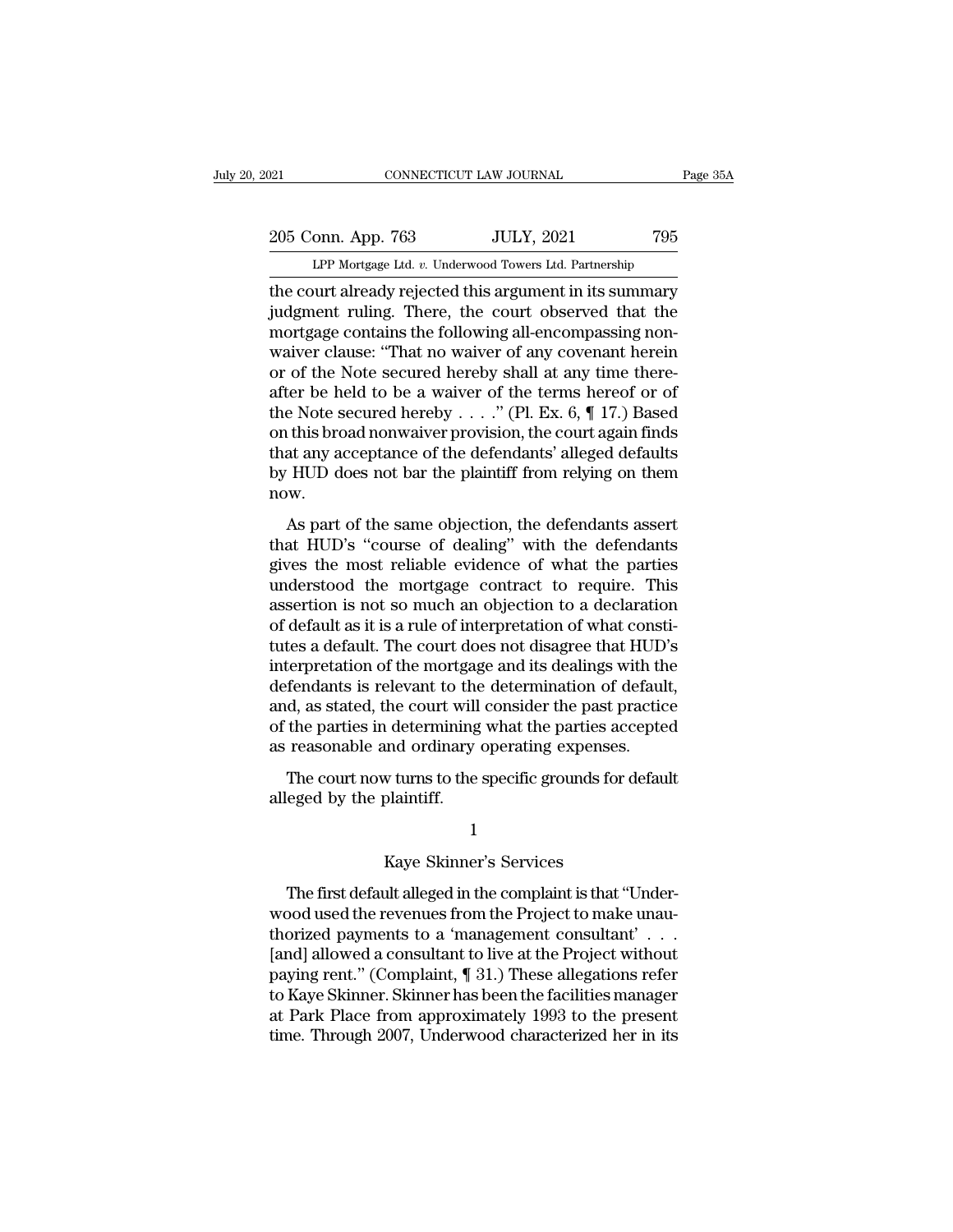# EXECUTE CONNECTICUT LAW JOURNAL July 20, 2021<br>
796 JULY, 2021 205 Conn. App. 763<br>
LPP Mortgage Ltd. v. Underwood Towers Ltd. Partnership CONNECTICUT LAW JOURNAL July 20, 2021<br>
TULY, 2021 205 Conn. App. 763<br>
LPP Mortgage Ltd. *v.* Underwood Towers Ltd. Partnership<br>
financial reports as a consultant, a status that Skinner

Financial reports as a consultant, a status that Skinner<br>Financial reports as a consultant, a status that Skinner<br>Financial reports as a consultant, a status that Skinner<br>Financial reports as a consultant, a status that Sk Table 1986<br>The Mortgage Ltd. v. Underwood Towers Ltd. Partnership<br>Tinancial reports as a consultant, a status that Skinner<br>requested because of other consulting work she hoped<br>to do. For 2008, she requested that Underwood Table TV 2021 205 Conn. App. 763<br>
LPP Mortgage Ltd.  $v$ . Underwood Towers Ltd. Partnership<br>
financial reports as a consultant, a status that Skinner<br>
requested because of other consulting work she hoped<br>
to do. For 2008, TO THER SERVIET 2021 205 Conn. App. 763<br>
LPP Mortgage Ltd. v. Underwood Towers Ltd. Partnership<br>
financial reports as a consultant, a status that Skinner<br>
requested because of other consulting work she hoped<br>
to do. For 20 LPP Mortgage Lt<br>
financial reports a<br>
requested because<br>
to do. For 2008, sh<br>
her status to emplowood did so.<br>
For 2000 and 200 For 2008 and 2001, Skinner and 2002 through<br>The year of other consulting work she hoped<br>do. For 2008, she requested that Underwood change<br>r status to employee because of tax concerns. Under-<br>pood did so.<br>For 2000 and 2001, mancial reports as a consultant, a status that Skinner<br>requested because of other consulting work she hoped<br>to do. For 2008, she requested that Underwood change<br>her status to employee because of tax concerns. Under-<br>wood d

requested because of other consulting work she hoped<br>to do. For 2008, she requested that Underwood change<br>her status to employee because of tax concerns. Under-<br>wood did so.<br>For 2000 and 2001, Skinner received a bonus of \$ to do. For 2008, she requested that Underwood change<br>her status to employee because of tax concerns. Under-<br>wood did so.<br>For 2000 and 2001, Skinner received a bonus of \$7500<br>and \$9000, respectively. For the years 2002 thr from \$9000 and 2001, Skinner received a bonus of \$7500<br>and \$9000, respectively. For the years 2002 through<br>2007, Skinner received annual compensation of approx-<br>imately \$46,000 plus a bonus growing progressively<br>from \$9000 received a bonus of \$7500<br>For 2000 and 2001, Skinner received a bonus of \$7500<br>and \$9000, respectively. For the years 2002 through<br>2007, Skinner received annual compensation of approx-<br>imately \$46,000 plus a bonus growing For 2000 and 2001, Skinner received a bonus of \$7500<br>and \$9000, respectively. For the years 2002 through<br>2007, Skinner received annual compensation of approx-<br>imately \$46,000 plus a bonus growing progressively<br>from \$9000 i and \$9000, respectively. For the years 2002 through<br>2007, Skinner received annual compensation of approx-<br>imately \$46,000 plus a bonus growing progressively<br>from \$9000 in 2002 to \$25,000 in 2007. (Ex. 338.) Skinner<br>receive 2007, Skinner received annual compensation of approx-<br>imately  $$46,000$  plus a bonus growing progressively<br>from  $$9000$  in  $2002$  to  $$25,000$  in  $2007$ . (Ex. 338.) Skinner<br>received a rent-free apartment at Park Place thr imately \$46,000 plus a bonus growing progressively<br>from \$9000 in 2002 to \$25,000 in 2007. (Ex. 338.) Skinner<br>received a rent-free apartment at Park Place throughout<br>this time period but no other benefits. In 2008, when<br>Ski from \$9000 in 2002 to \$25,000 in 2007. (Ex. 338.) Skinner<br>received a rent-free apartment at Park Place throughout<br>this time period but no other benefits. In 2008, when<br>Skinner became an employee, she continued to receive<br>t received a rent-free apartment at Park Place throughout<br>this time period but no other benefits. In 2008, when<br>Skinner became an employee, she continued to receive<br>the rent-free apartment and the same financial remuner-<br>ati this time period but no other benefits. In 2008, when<br>Skinner became an employee, she continued to receive<br>the rent-free apartment and the same financial remuner-<br>ation but also began to receive health insurance and<br>other Skinner became an em<br>the rent-free apartmen<br>ation but also began<br>other employee benef<br>testified that her finan<br>because of these addi<br>received in 2007.<br>The plaintiff initially e rent-free apartment and the same financial remuner-<br>ion but also began to receive health insurance and<br>her employee benefits. (Scobie, 3/19/09, p. 41.) She<br>stified that her financial package in 2008 was better,<br>cause of ation but also began to receive nealth insurance and<br>other employee benefits. (Scobie, 3/19/09, p. 41.) She<br>testified that her financial package in 2008 was better,<br>because of these additional benefits, than the one she<br>re

other employee benefits. (Scoble, 3/19/09, p. 41.) She<br>testified that her financial package in 2008 was better,<br>because of these additional benefits, than the one she<br>received in 2007.<br>The plaintiff initially claims that t testined that her financial package in 2008 was better,<br>because of these additional benefits, than the one she<br>received in 2007.<br>The plaintiff initially claims that the defendants improp-<br>erly concealed Skinner's status as because of these additional benefits, than the one she<br>received in 2007.<br>The plaintiff initially claims that the defendants improp-<br>erly concealed Skinner's status as an independent con-<br>tractor and that its invoices for b received in 2007.<br>The plaintiff initially claims that the defendants improperly concealed Skinner's status as an independent contractor and that its invoices for bonuses did not reveal<br>the true nature of the payments. Howe The plaintiff initially claims that the defendants improperly concealed Skinner's status as an independent contractor and that its invoices for bonuses did not reveal the true nature of the payments. However, Skinner rece erly concealed Skinner's status as an independent contractor and that its invoices for bonuses did not reveal<br>the true nature of the payments. However, Skinner<br>received a 1099 tax form that reflects her monetary<br>compensati tractor and that its invoices for bonuses did not reveal<br>the true nature of the payments. However, Skinner<br>received a 1099 tax form that reflects her monetary<br>compensation. Various annual financial statements dis-<br>close t the true nature of the payments. However, Skinner<br>received a 1099 tax form that reflects her monetary<br>compensation. Various annual financial statements dis-<br>close the fact that the defendants were paying con-<br>sulting fees received a 1099 tax form that reflects her monetary<br>compensation. Various annual financial statements dis-<br>close the fact that the defendants were paying con-<br>sulting fees and granting the use of an administrative<br>rent-fre compensation. Various annual 1<br>close the fact that the defend<br>sulting fees and granting the u<br>rent-free apartment. (Odean, 2<br>that the consulting fees were<br>cials"); Adams, 6/26/08, pp. 174<br>Exs. 226, 288, 417–19.)<br>The plaint be the fact that the defendants were paying con-<br>
lting fees and granting the use of an administrative<br>
int-free apartment. (Odean, 2/17/09, p. 96 (agreeing<br>
at the consulting fees were "set forth in the finan-<br>
als"); Ada sulting rees and granting the use of an administrative<br>rent-free apartment. (Odean,  $2/17/09$ , p. 96 (agreeing<br>that the consulting fees were "set forth in the finan-<br>cials"); Adams,  $6/26/08$ , pp.  $174-77$ ; Exs.  $217-25$ ,

rent-free apartment. (Odean,  $2/17/09$ , p. 96 (agreeng<br>that the consulting fees were "set forth in the finan-<br>cials"); Adams,  $6/26/08$ , pp. 174–77; Exs. 217–25, p. 19;<br>Exs. 226, 288, 417–19.)<br>The plaintiff's more importa that the consulting fees were "set forth in the finan-<br>cials"); Adams,  $6/26/08$ , pp. 174–77; Exs. 217–25, p. 19;<br>Exs. 226, 288, 417–19.)<br>The plaintiff's more important objection is that the<br>bonus and the rent-free apartm The plaintiff's more important objection is that the<br>onus and the rent-free apartment should not have<br>ounted as reasonable operating expenses and thus<br>duced the amount of net cash.<sup>21</sup> Initially, however,<br> $\frac{21}{12}$  As s bonus and the rent-free apartment should not have<br>counted as reasonable operating expenses and thus<br>reduced the amount of net cash.<sup>21</sup> Initially, however,<br> $\frac{21}{4}$  As suggested, the plaintiff does not challenge the cha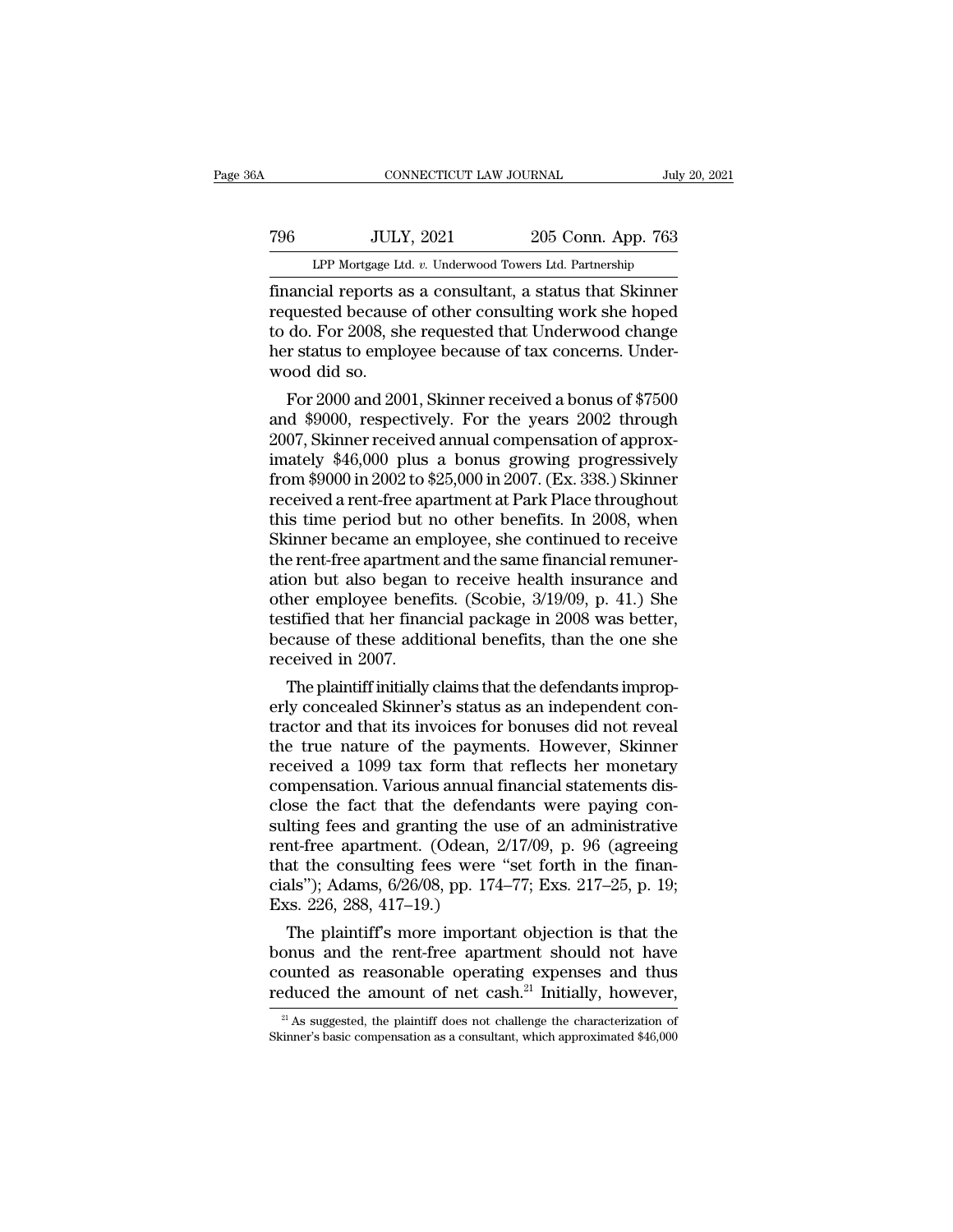# 205 Conn. App. 763 JULY, 2021 797<br>Page 37A LPP Mortgage Ltd. v. Underwood Towers Ltd. Partnership CONNECTICUT LAW JOURNAL Page 37A<br>
205 Conn. App. 763 JULY, 2021 797<br>
LPP Mortgage Ltd. *v.* Underwood Towers Ltd. Partnership<br>
the plaintiff points to no specific prohibition in the HUD

The plaintiff points of the loan documents to consultants<br>
the plaintiff points to no specific prohibition in the HUD<br>
the plaintiff points to no specific prohibition in the HUD<br>
handbook or any of the loan documents on pa 205 Conn. App. 763 JULY, 2021 797<br>LPP Mortgage Ltd. v. Underwood Towers Ltd. Partnership<br>the plaintiff points to no specific prohibition in the HUD<br>handbook or any of the loan documents on paying<br>bonuses or providing rent-205 Conn. App. 763 JULY, 2021 797<br>LPP Mortgage Ltd. v. Underwood Towers Ltd. Partnership<br>the plaintiff points to no specific prohibition in the HUD<br>handbook or any of the loan documents on paying<br>bonuses or providing rent- $5$  Conn. App. 763 JULY, 2021 797<br>LPP Mortgage Ltd.  $v$ . Underwood Towers Ltd. Partnership<br>e plaintiff points to no specific prohibition in the HUD<br>ndbook or any of the loan documents on paying<br>nuses or providing rent-fre

LPP Mortgage Ltd. v. Underwood Towers Ltd. Partnership<br>the plaintiff points to no specific prohibition in the HUD<br>handbook or any of the loan documents on paying<br>bonuses or providing rent-free apartments to consultants.<br>Th the plaintiff points to no specific prohibition in the HUD<br>handbook or any of the loan documents on paying<br>bonuses or providing rent-free apartments to consultants.<br>The plaintiff argues instead that the bonus and apart-<br>me the plantific points to no specific profitboution in the HOD<br>handbook or any of the loan documents on paying<br>bonuses or providing rent-free apartments to consultants.<br>The plaintiff argues instead that the bonus and apart-<br> The plaintiff argues instead that the bonus and apartment were not "reasonable and necessary Project operating expenses" within the meaning of Note B and the other loan documents. The court disagrees. It is true that Skinn Followias the plaintiff argues instead that the bonus and apartment were not "reasonable and necessary Project operating expenses" within the meaning of Note B and the other loan documents. The court disagrees. It is true The plaintiff argues instead that the bonus and apartment were not "reasonable and necessary Project operating expenses" within the meaning of Note B and the other loan documents. The court disagrees. It is true that Skinn ment were not "reasonable and necessary Project operating expenses" within the meaning of Note B and the other loan documents. The court disagrees. It is true that Skinner was not really a consultant in the traditional sen ating expenses" within the meaning of Note B and the<br>other loan documents. The court disagrees. It is true<br>that Skinner was not really a consultant in the tradi-<br>tional sense. Indeed, she was much more than that.<br>Skinner p other loan documents. The court disagrees. It is true<br>that Skinner was not really a consultant in the tradi-<br>tional sense. Indeed, she was much more than that.<br>Skinner provided a virtually invaluable service to Park<br>Place. that Skinner was not really a consultant in the traditional sense. Indeed, she was much more than that.<br>Skinner provided a virtually invaluable service to Park<br>Place. Her primary responsibility was the physical plant<br>of th tional sense. Indeed, she was much more than that.<br>Skinner provided a virtually invaluable service to Park<br>Place. Her primary responsibility was the physical plant<br>of the buildings. As a practical matter, however, she was<br> Skinner provided a virtually invaluable service to Park<br>Place. Her primary responsibility was the physical plant<br>of the buildings. As a practical matter, however, she was<br>the first responder for any problem. These problems Place. Her primary responsibility was the physical plant<br>of the buildings. As a practical matter, however, she was<br>the first responder for any problem. These problems<br>included tenant issues, property repairs, security depo of the buildings. As a practical matter, however, she was<br>the first responder for any problem. These problems<br>included tenant issues, property repairs, security depos-<br>its, signing leases, paying small bills, placing ads t the first responder for any problem. These problem<br>included tenant issues, property repairs, security dep<br>its, signing leases, paying small bills, placing ads to l<br>workers, and scheduling interviews. Others regula<br>referred Ended tenant issues, property repairs, security depositions, signing leases, paying small bills, placing ads to hire orkers, and scheduling interviews. Others regularly ferred to Skinner as "property manager," and she occa rangement for both Underwood and her. It did not<br>prejuding signal property manager," and she occa-<br>sionally signed as such. This characterization reflects<br>her service as a utility player for Underwood.<br>Treating Skinner as

workers, and screduing interviews. Others regularly<br>referred to Skinner as "property manager," and she occa-<br>sionally signed as such. This characterization reflects<br>her service as a utility player for Underwood.<br>Treating S referred to skillier as property manager, and she occasionally signed as such. This characterization reflects<br>her service as a utility player for Underwood.<br>Treating Skinner as a consultant was a convenient<br>arrangement for sionally sighed as such. This characterization reflects<br>her service as a utility player for Underwood.<br>Treating Skinner as a consultant was a convenient<br>arrangement for both Underwood and her. It did not<br>prejudice the plai Treating Skinner as a consultant was a convenient<br>arrangement for both Underwood and her. It did not<br>prejudice the plaintiff in any way. Skinner, as men-<br>tioned, sought to remain as a consultant so that she<br>could pursue co Treating Skinner as a consultant was a convenient<br>arrangement for both Underwood and her. It did not<br>prejudice the plaintiff in any way. Skinner, as men-<br>tioned, sought to remain as a consultant so that she<br>could pursue co arrangement for both Underwood and her. It did not<br>prejudice the plaintiff in any way. Skinner, as men-<br>tioned, sought to remain as a consultant so that she<br>could pursue consulting work on other matters. For<br>Underwood, Ski prejudice the plaintiff in any way. Skinner, as mentioned, sought to remain as a consultant so that she<br>could pursue consulting work on other matters. For<br>Underwood, Skinner's status as a consultant meant that<br>it would not tioned, sought to remain as a consultant so that she<br>could pursue consulting work on other matters. For<br>Underwood, Skinner's status as a consultant meant that<br>it would not have to pay her benefits. If Underwood<br>did not co could pursue consulting work on other matters. For<br>Underwood, Skinner's status as a consultant meant that<br>it would not have to pay her benefits. If Underwood<br>did not contract with her as a consultant, it would<br>have had to Underwood, Skinner's status as a consultant meant that<br>it would not have to pay her benefits. If Underwood<br>did not contract with her as a consultant, it would<br>have had to hire someone else as an employee and pay<br>benefits, it would not have to pay her benefits. If Underwood<br>did not contract with her as a consultant, it would<br>have had to hire someone else as an employee and pay<br>benefits, resulting in a greater total cost, as it undoubt-<br>edly did not contract with her as a consultant, it would<br>have had to hire someone else as an employee and pay<br>benefits, resulting in a greater total cost, as it undoubt-<br>edly realized in 2008 when Skinner became an employee.<br>(S have had to hire someone else as an employee and pay<br>benefits, resulting in a greater total cost, as it undoubt-<br>edly realized in 2008 when Skinner became an employee.<br>(Scobie, direct; Scobie, 4/8/09, pp. 120–21; Barsky,<br>d benefits, resulting in a greater total cost, as it undoubtedly realized in 2008 when Skinner became an employee.<br>(Scobie, direct; Scobie, 4/8/09, pp. 120–21; Barsky, direct; Witt, cross-examination.) Skinner's total compen direct; Witt, cross-examination.) Skinner's total compensation package peaked in 2007, when she received<br>approximately \$71,000. This sum is rather modest given<br>the never-ending challenge of managing the facilities in<br>from pens<br>appr<br>the r<br>from 2<br>p. 83.)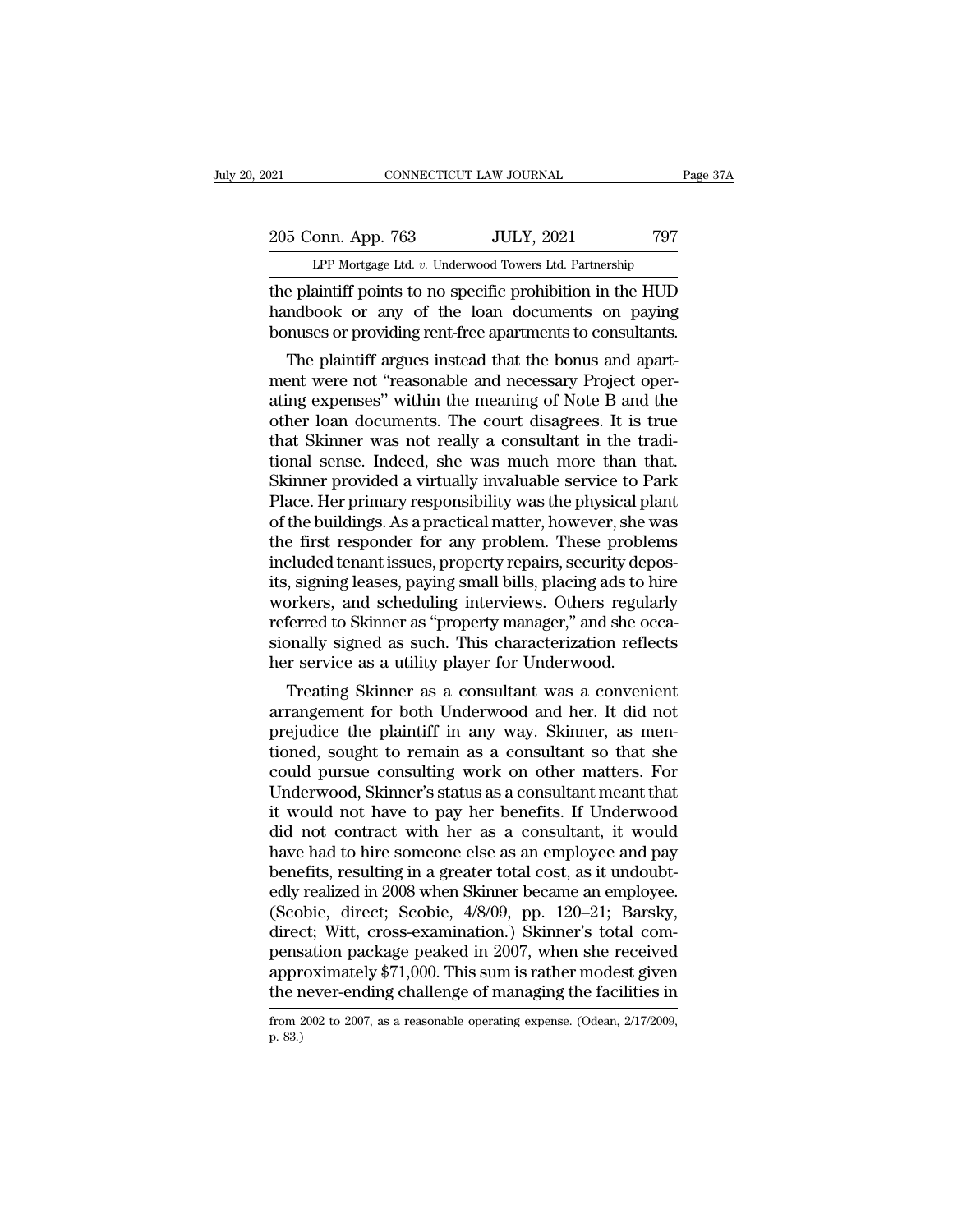# EXECUTE CONNECTICUT LAW JOURNAL July 20, 2021<br>
798 JULY, 2021 205 Conn. App. 763<br>
LPP Mortgage Ltd. v. Underwood Towers Ltd. Partnership CONNECTICUT LAW JOURNAL July 20, 2021<br>T98 JULY, 2021 205 Conn. App. 763<br>LPP Mortgage Ltd. *v.* Underwood Towers Ltd. Partnership<br>two high-rise apartment buildings containing 451 apart-

CONNECTICUT LAW JOURNAL<br>
TOP MOTER JULY, 2021 205 Conn. App. 763<br>
LPP Mortgage Ltd. v. Underwood Towers Ltd. Partnership<br>
two high-rise apartment buildings containing 451 apart-<br>
ments. The need to have her available on th TOB JULY, 2021 205 Conn. App. 763<br>
LPP Mortgage Ltd. v. Underwood Towers Ltd. Partnership<br>
two high-rise apartment buildings containing 451 apart-<br>
ments. The need to have her available on the premises<br>
on short notice jus Table 1988 UVLY, 2021 205 Conn. App. 763<br>
LPP Mortgage Ltd. v. Underwood Towers Ltd. Partnership<br>
two high-rise apartment buildings containing 451 apart-<br>
ments. The need to have her available on the premises<br>
on short no TOB IDLY, 2021 205 Conn. App. 763<br>
LPP Mortgage Ltd. v. Underwood Towers Ltd. Partnership<br>
two high-rise apartment buildings containing 451 apart-<br>
ments. The need to have her available on the premises<br>
on short notice ju LPP Mortgage Ltd. v. Underwood Towers Ltd. Partnership<br>two high-rise apartment buildings containing  $451$  apart-<br>ments. The need to have her available on the premises<br>on short notice justified the additional benefit of pr LPP Mortgage Ltd.  $v$ . Underwood Towers Ltd. Partnership<br>two high-rise apartment buildings containing 451 apart-<br>ments. The need to have her available on the premises<br>on short notice justified the additional benefit of pr two high-rise apartment buildings containing 451 apartments. The need to have her available on the premises<br>on short notice justified the additional benefit of provid-<br>ing her a rent-free apartment, which Underwood valued<br> ments. The need to have her available on the premises<br>on short notice justified the additional benefit of provid-<br>ing her a rent-free apartment, which Underwood valued<br>at approximately \$11,000 per year. (Exs. 217–25, p. 19 on short notice justified the additional benefit of provid-<br>ing her a rent-free apartment, which Underwood valued<br>at approximately \$11,000 per year. (Exs. 217–25, p. 19.)<br>HUD in fact allowed Underwood to provide at least o ing her a rent-free apartment, which Underwood valued<br>at approximately \$11,000 per year. (Exs. 217–25, p. 19.)<br>HUD in fact allowed Underwood to provide at least one<br>"Manager's or Superintendent's Rent-Free Unit." (Witt,<br>di at approximately \$11,000 per year. (Exs. 217–25, p. 19.)<br>HUD in fact allowed Underwood to provide at least one<br>"Manager's or Superintendent's Rent-Free Unit." (Witt,<br>direct and redirect; Exs. 217–25, p. 19; Ex. 406, pp. 56 HUD in fact allowed Underwood to provide at least one<br>"Manager's or Superintendent's Rent-Free Unit." (Witt,<br>direct and redirect; Exs. 217–25, p. 19; Ex. 406, pp. 56,<br>80.) The benefits provided to Skinner were therefore a<br> "Manager's or Superintendent's Rent-Free Unit." (Witt,<br>direct and redirect; Exs. 217–25, p. 19; Ex. 406, pp. 56,<br>80.) The benefits provided to Skinner were therefore a<br>"reasonable and necessary Project operating [expense] direct and redirect; Exs. 217–25, p. 19; Ex. 406, pp. 56,<br>80.) The benefits provided to Skinner were therefore a<br>"reasonable and necessary Project operating [expense]"<br>under Note B and an appropriate reduction of net cash. 80.) The benefits provid<br>"reasonable and necessa<br>under Note B and an app<br>(Ex. 10, p. 4.) Indeed, Sl<br>to Underwood's desire<br>best possible condition<br>housing market.<sup>22</sup> ed, Skinner's services were<br>esire to maintain its proper<br>lition and to survive in a cor<br>2<br>Management Fees<br>xxt claim is that Underwood

### 2

st possible condition and to survive in a competitive<br>using market.<sup>22</sup><br>2<br>The plaintiff's next claim is that Underwood has "paid<br>d continues to pay [management fees] in excess of<br>000 per month to CDC and 200 management fe From market.<sup>22</sup><br>
2<br>
Management Fees<br>
The plaintiff's next claim is that Underwood has "paid<br>
and continues to pay [management fees] in excess of<br>
\$8000 per month to CDC . . . . . " (Complaint, ¶ 32.) The<br>
history of this <sup>2</sup><br>
Management Fees<br>
The plaintiff's next claim is that Underwood has "paid<br>
and continues to pay [management fees] in excess of<br>
\$8000 per month to CDC . . . . " (Complaint, ¶ 32.) The<br>
history of this claim is important <sup>2</sup><br>Management Fees<br>The plaintiff's next claim is that Underwood has "paid<br>and continues to pay [management fees] in excess of<br>\$8000 per month to CDC . . . . " (Complaint, ¶ 32.) The<br>history of this claim is important. In Management Fees<br>
The plaintiff's next claim is that Underwood has "paid<br>
and continues to pay [management fees] in excess of<br>  $$8000$  per month to CDC . . . . " (Complaint, ¶ 32.) The<br>
history of this claim is important. The plaintiff's next claim is that Underwood has "paid<br>and continues to pay [management fees] in excess of<br>\$8000 per month to CDC  $\dots$ ." (Complaint,  $\P$  32.) The<br>history of this claim is important. In April, 1995, prior<br>t The plaintiff's next claim is that Underwood has "paid<br>and continues to pay [management fees] in excess of<br>\$8000 per month to CDC  $\ldots$ ." (Complaint, ¶ 32.) The<br>history of this claim is important. In April, 1995, prior<br>to and continues to pay [management fees] in excess of  $$8000$  per month to CDC . . . ." (Complaint, ¶ 32.) The history of this claim is important. In April, 1995, prior to the declaration of its second default, Underwood be \$8000 per month to CDC . . . ." (Complaint,  $\P$  32.) The<br>history of this claim is important. In April, 1995, prior<br>to the declaration of its second default, Underwood<br>began negotiations with HUD to have it make a second<br>p history of this claim is important. In April, 1995, prior<br>to the declaration of its second default, Underwood<br>began negotiations with HUD to have it make a second<br>partial payment to Greystone. As part of those negotia-<br>tio to the declaration of its second default, Underwood<br>began negotiations with HUD to have it make a second<br>partial payment to Greystone. As part of those negotia-<br>tions, Underwood proposed to "[a]mend the Project's<br>existing began negotiations with HUD to have it make a second<br>partial payment to Greystone. As part of those negotia-<br>tions, Underwood proposed to "[a]mend the Project's<br>existing Management Agreement to reduce the manage-<br>ment fee xisting Management Agreement to reduce the management fee from 4% of gross collections to a flat fee of  $8000$  per month." (Ex. 36, p. 4.)<sup>23</sup> Underwood projected at the savings from this reduction in management  $\frac{20}{10$ ment fee from 4% of gross collections to a flat fee of \$8000 per month." (Ex. 36, p. 4.)<sup>23</sup> Underwood projected that the savings from this reduction in management  $\frac{w}{2}$  Nonetheless, Underwood should have complied wit

<sup>\$8000</sup> per month." (Ex. 36, p. 4.)<sup>23</sup> Underwood projected that the savings from this reduction in management  $\frac{1}{2}$  Nonetheless, Underwood should have complied with HUD contracting guidelines that require the solicitat that the savings from this reduction in management  $\frac{2}{2}$  Nonetheless, Underwood should have complied with HUD contracting guidelines that require the solicitation of written contract bids. (Grubman, direct; Ex. 407, p <sup>22</sup> Nonetheless, Underwood should have complied with HUD contracting idelines that require the solicitation of written contract bids. (Grubman, irect; Ex. 407, p. 75,  $\P$  6.50.) Further, if the defendants sought to treat <sup>22</sup> Nonetheless, Underwood should have complied with HUD contracting guidelines that require the solicitation of written contract bids. (Grubman, direct; Ex. 407, p. 75,  $\parallel$  6.50.) Further, if the defendants sought to t direct; Ex. 407, p. 75,  $\P$  6.50.) Further, if the defendants sought to treat Skinner as a contractor, they should have drawn up a written contract with a bonus provision so that the auditors could properly review her com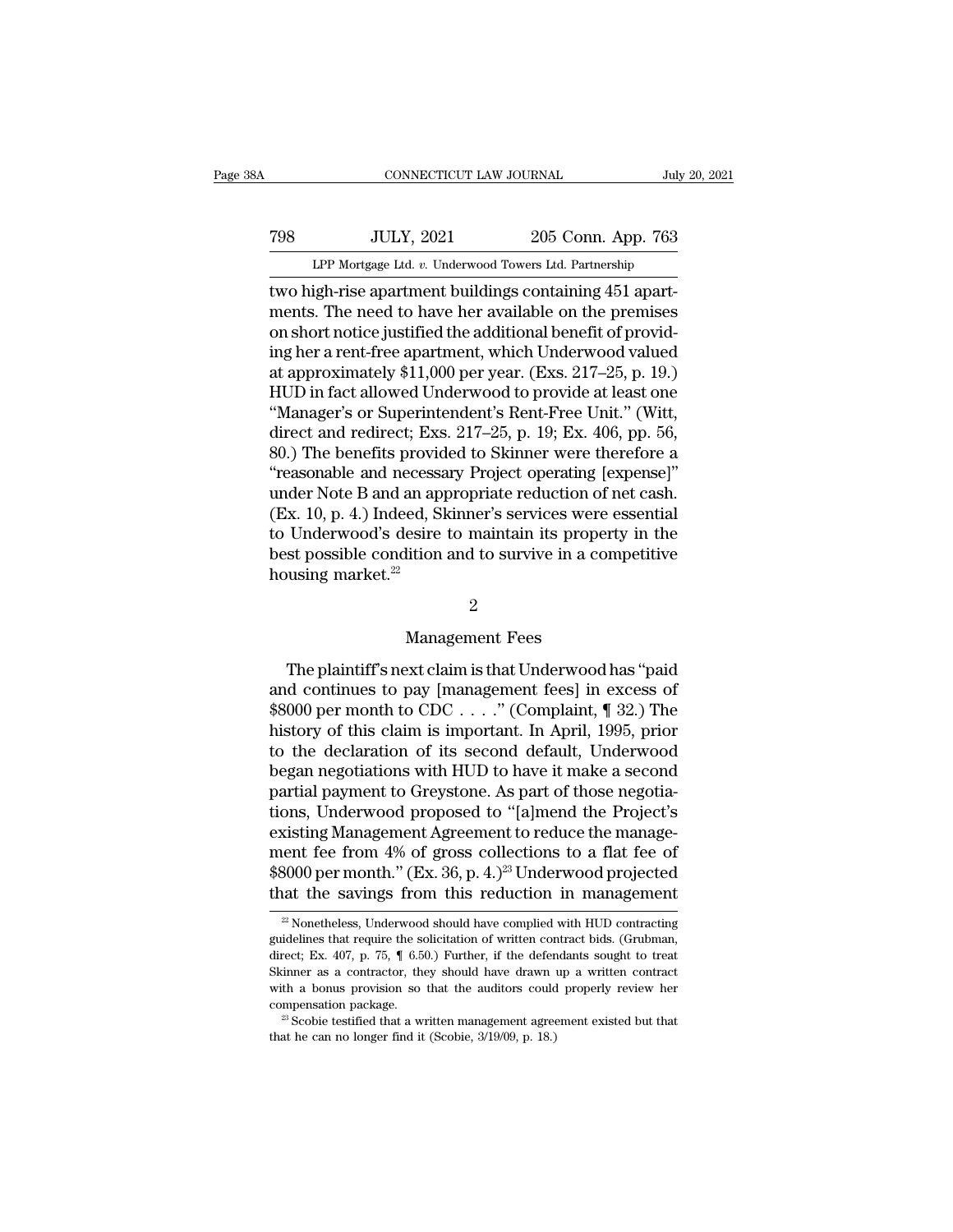# 205 Conn. App. 763 JULY, 2021 799<br>Per Mortgage Ltd. v. Underwood Towers Ltd. Partnership CONNECTICUT LAW JOURNAL Page 39A<br>
205 Conn. App. 763 JULY, 2021 799<br>
LPP Mortgage Ltd. *v.* Underwood Towers Ltd. Partnership<br>
fees would "total more than \$803,000 over the 13-year

Fage 39A<br>
1921 CONNECTICUT LAW JOURNAL Page 39A<br>
1999 LPP Mortgage Ltd. v. Underwood Towers Ltd. Partnership<br>
1999 EPP Mortgage Ltd. v. Underwood Towers Ltd. Partnership<br>
1999 Fees would "total more than \$803,000 over the 205 Conn. App. 763 JULY, 2021 799<br>
LPP Mortgage Ltd. v. Underwood Towers Ltd. Partnership<br>
fees would "total more than \$803,000 over the 13-year<br>
term of the proposed Second PPC." (Ex. 36, p. 4.) At<br>
the time, Underwood wa 205 Conn. App. 763 JULY, 2021 799<br>
LPP Mortgage Ltd. v. Underwood Towers Ltd. Partnership<br>
fees would "total more than \$803,000 over the 13-year<br>
term of the proposed Second PPC." (Ex. 36, p. 4.) At<br>
the time, Underwood wa 205 Conn. App. 763 JULY, 2021 799<br>
LPP Mortgage Ltd. v. Underwood Towers Ltd. Partnership<br>
fees would "total more than \$803,000 over the 13-year<br>
term of the proposed Second PPC." (Ex. 36, p. 4.) At<br>
the time, Underwood wa LPP Mortgage Ltd. v. Underwood Towers Ltd. Partnership<br>fees would "total more than \$803,000 over the 13-year<br>term of the proposed Second PPC." (Ex. 36, p. 4.) At<br>the time, Underwood was not paying any "front line<br>expenses, LPP Mortgage Ltd. v. Underwood Towers Ltd. Partnership<br>fees would "total more than \$803,000 over the 13-year<br>term of the proposed Second PPC." (Ex. 36, p. 4.) At<br>the time, Underwood was not paying any "front line<br>expenses fees would "total more than \$803,000 over the 13-year<br>term of the proposed Second PPC." (Ex. 36, p. 4.) At<br>the time, Underwood was not paying any "front line<br>expenses," which are overhead expenses of the man-<br>agement comp term of the proposed Second PPC." (Ex. 36, p. 4.) At<br>the time, Underwood was not paying any "front line<br>expenses," which are overhead expenses of the man-<br>agement company from all its projects, such as the cost<br>of account the time, Underwood was not paying any "front line<br>expenses," which are overhead expenses of the man-<br>agement company from all its projects, such as the cost<br>of accounting or computer services, that are allocated<br>on a pro expenses," which are overhead expenses of the man-<br>agement company from all its projects, such as the cost<br>of accounting or computer services, that are allocated<br>on a proportional basis to each of its projects. (Scobie,<br>4/ agement company from all its projects, such as the cost<br>of accounting or computer services, that are allocated<br>on a proportional basis to each of its projects. (Scobie,<br>4/8/09, pp. 38–39; Hubbard direct; Witt, redirect; Gr % of accounting or o<br>
on a proportional<br>  $4/8/09$ , pp. 38–39;<br>
man, direct.)<sup>24</sup> Une<br>
expenses did not<br>
expenses. (Scobie<br>
36, p. 15.)<br>
Note B incorpo:  $\frac{1}{8}$ /09, pp. 38–39; Hubbard direct; Witt, redirect; Grub-<br>an, direct.)<sup>24</sup> Underwood's projections of income and<br>penses did not include any reference to front line<br>penses. (Scobie, 3/18/09, pp. 87–90; 4/8/09, p. 39; all ''monthly management fees due and payable to the<br>Mann, direct.)<sup>24</sup> Underwood's projections of income and<br>expenses. (Scobie,  $3/18/09$ , pp.  $87-90$ ;  $4/8/09$ , p.  $39$ ; Ex.<br> $36$ , p.  $15$ .)<br>Note B incorporated this fixe

Examples and not include any reference to front line<br>expenses. (Scobie, 3/18/09, pp. 87–90; 4/8/09, p. 39; Ex.<br>36, p. 15.)<br>Note B incorporated this fixed fee by providing that<br>all "monthly management fees due and payable expenses and not include any reference to from the<br>expenses. (Scobie, 3/18/09, pp. 87–90; 4/8/09, p. 39; Ex.<br>36, p. 15.)<br>Note B incorporated this fixed fee by providing that<br>all "monthly management fees due and payable to Mote B incorporated this fixed fee by providing that all "monthly management fees due and payable to the Management Agent shall not exceed the sum of \$8,000, unless and until such time as there is sufficient excess Net Ca Note B incorporated this fixed fee by providing that<br>all "monthly management fees due and payable to the<br>Management Agent shall not exceed the sum of \$8,000,<br>unless and until such time as there is sufficient excess<br>Net Ca The controller in the same of CDC's fronting and<br>
"monthly management fees due and payable to the<br>
anagement Agent shall not exceed the sum of \$8,000,<br>
lless and until such time as there is sufficient excess<br>
et Cash to p Management Agent shall not exceed the sum of \$8,000,<br>unless and until such time as there is sufficient excess<br>Net Cash to pay such additional amount." (Ex. 10, p. 5.)<sup>25</sup><br>There is no reference to "front line expenses" in

Sand until such time as there is sufficient excess<br>Net Cash to pay such additional amount." (Ex. 10, p. 5.)<sup>25</sup><br>There is no reference to "front line expenses" in Note B.<br>Underwood began paying its share of CDC's front lin Met Cash to pay such additional amount." (Ex. 10, p. 5.)<sup>25</sup><br>There is no reference to "front line expenses" in Note B.<br>Underwood began paying its share of CDC's front line<br>expenses in 1999 or 2000. (Scobie, cross-examinat There is no reference to "front line expenses" in Note B.<br>
Underwood began paying its share of CDC's front line<br>
expenses in 1999 or 2000. (Scobie, cross-examination;<br>
Scobie, 3/18/09, pp. 143–44.) In September, 2000, Und Underwood began paying its share of CDC's front line<br>expenses in 1999 or 2000. (Scobie, cross-examination;<br>Scobie, 3/18/09, pp. 143–44.) In September, 2000, Under-<br>wood wrote HUD that "[i]ncreasing overhead costs now<br>requ Underwood began paying its share of CDC's front line<br>expenses in 1999 or 2000. (Scobie, cross-examination;<br>Scobie, 3/18/09, pp. 143–44.) In September, 2000, Under-<br>wood wrote HUD that "[i]ncreasing overhead costs now<br>requi expenses in 1999 or 2000. (Scobie, cross-examination;<br>Scobie, 3/18/09, pp. 143–44.) In September, 2000, Under-<br>wood wrote HUD that "[i]ncreasing overhead costs now<br>require that we seek HUD's approval to restore the<br>origina Scobie, 3/18/09, pp. 143–44.) In September, 2000, Under-<br>wood wrote HUD that "[i]ncreasing overhead costs now<br>require that we seek HUD's approval to restore the<br>original management fee of four percent (4%) of gross<br>income wood wrote HUD that "[i]ncreasing overhead costs now<br>require that we seek HUD's approval to restore the<br>original management fee of four percent  $(4\%)$  of gross<br>income . . . ." (Ex. 39.) HUD replied in July, 2001, with<br>its require that we seek HUD's approval to restore the<br>original management fee of four percent (4%) of gross<br>income . . . ." (Ex. 39.) HUD replied in July, 2001, with<br>its observation that "the monthly accounting reports<br>for t original management fee of four percent  $(4%)$  of gross<br>income . . . ." (Ex. 39.) HUD replied in July, 2001, with<br>its observation that "the monthly accounting reports<br>for the past year show a check for \$12,200 each month<br>t income . . . ." (Ex. 39.) HUD replied in July, 2001, with<br>its observation that "the monthly accounting reports<br>for the past year show a check for \$12,200 each month<br>to CDC Management." It then added: "Before we deter-<br>min mine if any increase above the \$8000 per month is<br>justified, please explain what the \$12,200 covers and<br>provide documentation for that amount." (Ex. 43.) In<br> $\frac{24 \text{ Unless otherwise noted, citations to Stewart A. Grubman's testimony}}{24 \text{ Unless otherwise noted, citations to Stewart A. Grubman's testimony}}$ 

justified, please explain what the \$12,200 covers and<br>provide documentation for that amount." (Ex. 43.) In<br> $\frac{24 \text{ Unless otherwise noted, citations to Stewart A. Grubman's testimony}}{24 \text{ The probability of the plaintiff's case-in-chief rather than his robust to the behavior of the patient.}$ <br>testimony. testimony. provide documentation for that amount." (Ex. 43.) In<br>
<sup>24</sup> Unless otherwise noted, citations to Stewart A. Grubman's testimony<br>
refer to his testimony in the plaintiff's case-in-chief rather than his rebuttal<br>
testimony.<br>  $24$  Unless otherwise noted, citations to Stewart A. Grubman's testimony

redirect.)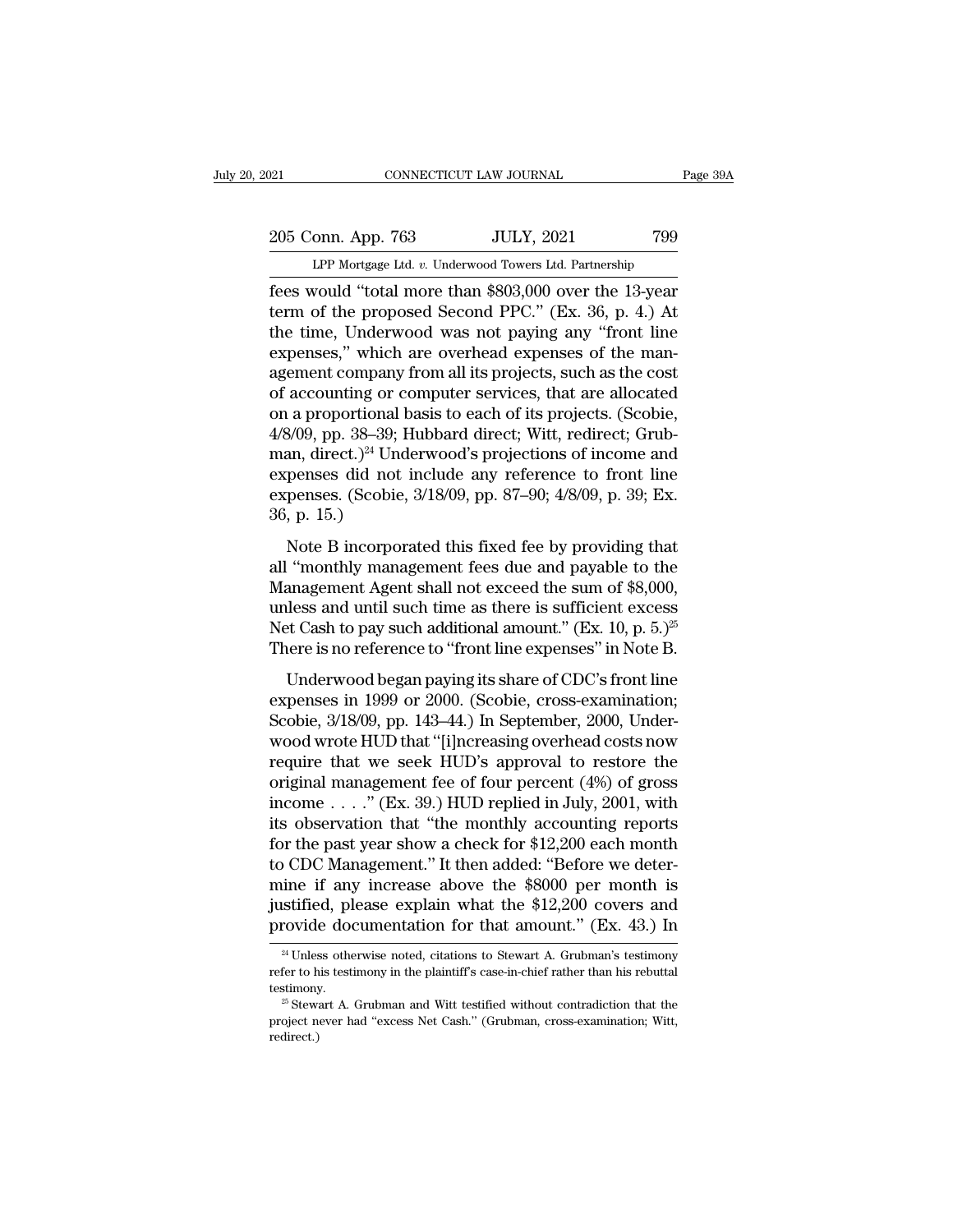# EXECUTE CONNECTICUT LAW JOURNAL July 20, 2021<br>800 JULY, 2021 205 Conn. App. 763<br>11 LPP Mortgage Ltd. v. Underwood Towers Ltd. Partnership CONNECTICUT LAW JOURNAL July 20, 2021<br>
<u>Sudy 20, 2021</u><br>
LPP Mortgage Ltd. *v.* Underwood Towers Ltd. Partnership<br>
Teply, Underwood wrote in August, 2001, that "the addi-

CONNECTICUT LAW JOURNAL<br>
SOO JULY, 2021 205 Conn. App. 763<br>
LPP Mortgage Ltd. v. Underwood Towers Ltd. Partnership<br>
reply, Underwood wrote in August, 2001, that "the addi-<br>
tional amounts in question represent reimbursemen SOO JULY, 2021 205 Conn. App. 763<br>
LPP Mortgage Ltd. v. Underwood Towers Ltd. Partnership<br>
reply, Underwood wrote in August, 2001, that "the addi-<br>
tional amounts in question represent reimbursement of<br>
"front-line costs" SOO JULY, 2021 205 Conn. App. 763<br>
LPP Mortgage Ltd. v. Underwood Towers Ltd. Partnership<br>
reply, Underwood wrote in August, 2001, that "the addi-<br>
tional amounts in question represent reimbursement of<br>
"front-line costs" SOO JULY, 2021 205 Conn. App. 763<br>
LPP Mortgage Ltd. v. Underwood Towers Ltd. Partnership<br>
reply, Underwood wrote in August, 2001, that "the addi-<br>
tional amounts in question represent reimbursement of<br>
"front-line costs" LPP Mortgage Ltd. v. Underwood Towers Ltd. Partnership<br>reply, Underwood wrote in August, 2001, that "the addi-<br>tional amounts in question represent reimbursement of<br>"front-line costs" in accordance with paragraph 6.38 of<br> LPP Mortgage Ltd.  $v$ . Underwood Towers Ltd. Partnership<br>reply, Underwood wrote in August, 2001, that "the addi-<br>tional amounts in question represent reimbursement of<br>"front-line costs" in accordance with paragraph 6.38 o reply, Underwood wrote in August, 2001, that "the additional amounts in question represent reimbursement of "front-line costs" in accordance with paragraph 6.38 of the HUD Management Agent Handbook  $\ldots$ . By far, the larg tional amounts in question represent reimbursement of<br>
"front-line costs" in accordance with paragraph  $6.38$  of<br>
the HUD Management Agent Handbook  $\ldots$ . By far,<br>
the largest portion of this amount represents the cost<br>
o "<br>
"front-line costs" in accordance with paragraph 6.38 of<br>
the HUD Management Agent Handbook . . . . By far,<br>
the largest portion of this amount represents the cost<br>
of personnel providing property-specific accounting<br>
s the HUD Management Agent Handbook . . . . By far,<br>the largest portion of this amount represents the cost<br>of personnel providing property-specific accounting<br>services and pro-rated costs for our central computer-<br>ized accou the largest portion of this amount represents the cost<br>of personnel providing property-specific accounting<br>services and pro-rated costs for our central computer-<br>ized accounting system including hardware, software,<br>and tec of personnel providing property-specific accounting<br>services and pro-rated costs for our central computer-<br>ized accounting system including hardware, software,<br>and technical support." (Ex. 44.) HUD did not respond<br>or other services and pro-rated costs for our cendized accounting system including hard<br>and technical support." (Ex. 44.) HUD dor otherwise object to this response, but<br>admit that HUD never approved Underwi<br>increase in its manageme Ex. 44.) HUD did not respond<br>dechnical support." (Ex. 44.) HUD did not respond<br>otherwise object to this response, but the defendants<br>mit that HUD never approved Underwood's requested<br>crease in its management fee. (Hubbard, and technical support. (Ex. 44.) HOD did not respond<br>or otherwise object to this response, but the defendants<br>admit that HUD never approved Underwood's requested<br>increase in its management fee. (Hubbard, cross-exami-<br>natio

or other wise object to this response, but the defendants<br>admit that HUD never approved Underwood's requested<br>increase in its management fee. (Hubbard, cross-exami-<br>nation; Ex. 1159, p. 3, No. 132.)<br>Although, as discussed, admit that HOD flever approved Onderwood's requested<br>increase in its management fee. (Hubbard, cross-exami-<br>nation; Ex. 1159, p. 3, No. 132.)<br>Although, as discussed, the defendants challenged the<br>continued applicability of mation; Ex. 1159, p. 3, No. 132.)<br>
Although, as discussed, the defendants challenged the<br>
continued applicability of the HUD Handbook at sum-<br>
mary judgment, the defendants now urge conformance<br>
with "HUD regulations"—a sy Although, as discussed, the defendants challenged the<br>continued applicability of the HUD Handbook at sum-<br>mary judgment, the defendants now urge conformance<br>with "HUD regulations"—a synonym for the Hand-<br>book—to explain th Although, as discussed, the defendants challenged the<br>continued applicability of the HUD Handbook at sum-<br>mary judgment, the defendants now urge conformance<br>with "HUD regulations"—a synonym for the Hand-<br>book—to explain th continued applicability of the HUD Handbook at sum-<br>mary judgment, the defendants now urge conformance<br>with "HUD regulations"—a synonym for the Hand-<br>book—to explain the payments to CDC that exceeded<br>\$8000 per month. (Def. mary judgment, the defendants now urge conformance<br>with "HUD regulations"—a synonym for the Hand-<br>book—to explain the payments to CDC that exceeded<br>\$8000 per month. (Def. Reply Br., p. 8.) Section 6.37<br>of HUD Handbook 4381 with "HUD regulations"—a synonym for the Hand-<br>book—to explain the payments to CDC that exceeded<br>\$8000 per month. (Def. Reply Br., p. 8.) Section 6.37<br>of HUD Handbook 4381.5, Revision 2, provides: "HUD<br>allows owners to cha book—to explain the payments to CDC that exceeded<br>\$8000 per month. (Def. Reply Br., p. 8.) Section 6.37<br>of HUD Handbook 4381.5, Revision 2, provides: "HUD<br>allows owners to charge certain management costs to<br>the project's o \$8000 per month. (Def. Reply Br., p. 8.) Section 6.37<br>of HUD Handbook 4381.5, Revision 2, provides: "HUD<br>allows owners to charge certain management costs to<br>the project's operating account. However, other man-<br>agement cos of HUD Handbook 4381.5, Revision 2, provides: "HUD<br>allows owners to charge certain management costs to<br>the project's operating account. However, other man-<br>agement costs may be paid only out of the management<br>fee." Section allows owners to charge certain management costs to<br>the project's operating account. However, other man-<br>agement costs may be paid only out of the management<br>fee." Section 6.38.a (1) states: "Reasonable expenses<br>incurred f e project's operating account. Trowever, other man-<br>ement costs may be paid only out of the management<br>e." Section 6.38.a (1) states: "Reasonable expenses<br>curred for front-line management activities may be<br>arged to the pro agement costs may be paid only out of the management<br>fee." Section 6.38.a (1) states: "Reasonable expenses<br>incurred for front-line management activities may be<br>charged to the project operating account." (Ex. 407,<br>pp. 61–62

ree. Section 0.55.a (1) states. Reasonable experises<br>incurred for front-line management activities may be<br>charged to the project operating account." (Ex. 407,<br>pp. 61–62.)<br>Notwithstanding the fact that HUD rules thus permit metured for front-life management activities may be<br>charged to the project operating account." (Ex. 407,<br>pp. 61–62.)<br>Notwithstanding the fact that HUD rules thus permit<br>the use of operating revenues to pay for front-line<br>e Final get to the project operating account.  $(Ex. 407, pp. 61–62.)$ <br>Notwithstanding the fact that HUD rules thus permit<br>the use of operating revenues to pay for front-line<br>expenses, in the present case the court finds the his pp. 01–02.)<br>Notwithstanding the fact that HUD rules thus permit<br>the use of operating revenues to pay for front-line<br>expenses, in the present case the court finds the history<br>of the issue to be controlling. That history rev Notwithstanding the fact that HUD rules thus permit<br>the use of operating revenues to pay for front-line<br>expenses, in the present case the court finds the history<br>of the issue to be controlling. That history reveals that<br>HU the use of operating revenues to pay for front-line<br>expenses, in the present case the court finds the history<br>of the issue to be controlling. That history reveals that<br>HUD made the second partial payment of claim in 1996<br>b expenses, in the present case the court finds the history<br>of the issue to be controlling. That history reveals that<br>HUD made the second partial payment of claim in 1996<br>based in part on a representation by Underwood that<br>i of the issue to be controlling. That history reveals that HUD made the second partial payment of claim in 1996 based in part on a representation by Underwood that it would reduce its management fee to \$8000 per month. Unde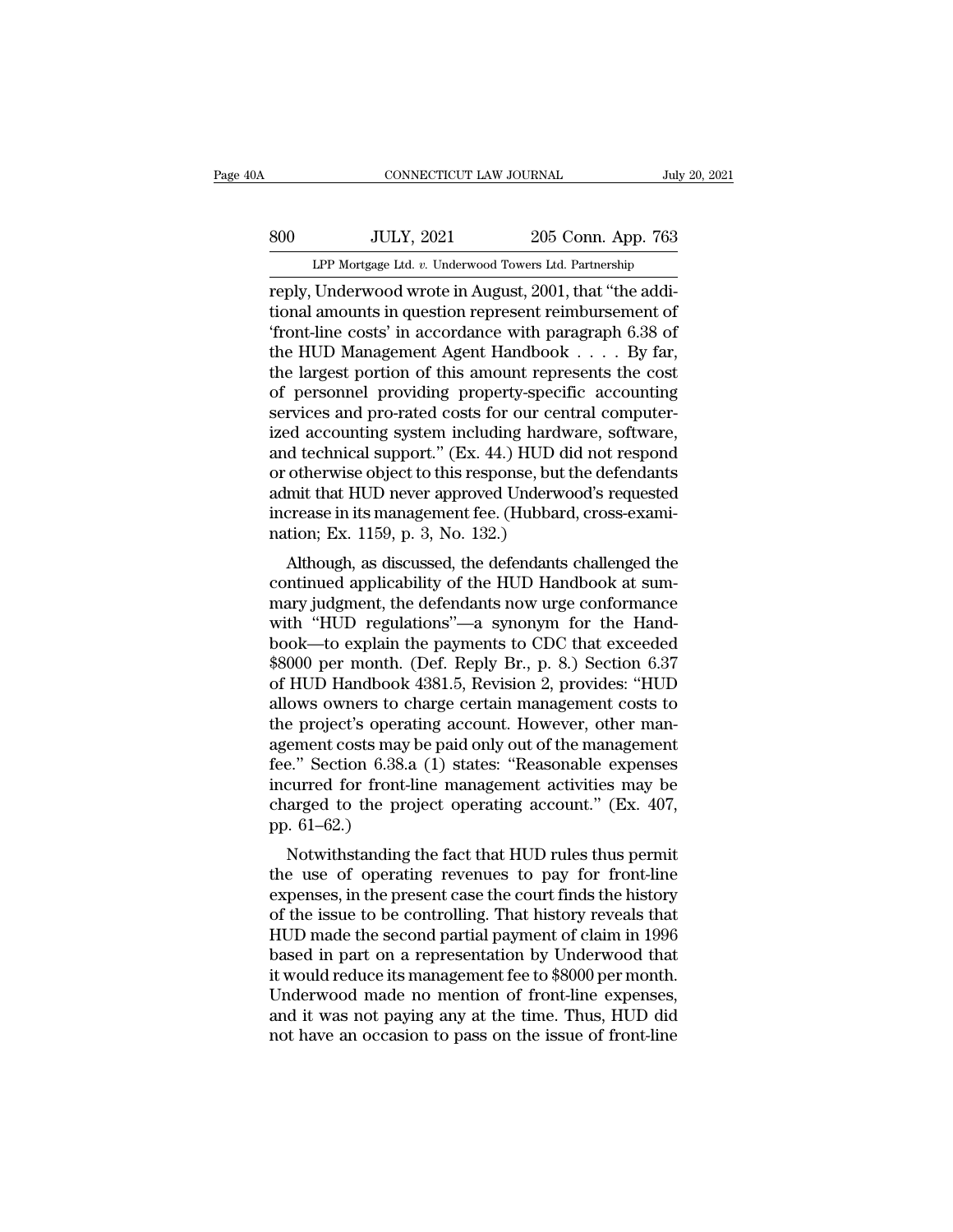# 205 Conn. App. 763 JULY, 2021 801<br>PP Mortgage Ltd. v. Underwood Towers Ltd. Partnership Experience CONNECTICUT LAW JOURNAL Page 41A<br>
205 Conn. App. 763 JULY, 2021 801<br>
LPP Mortgage Ltd. *v.* Underwood Towers Ltd. Partnership<br>
expenses. Although, unfortunately, HUD simply did not

expenses. Although, unfortunately, HUD simply did not<br>expenses. Although, unfortunately, HUD simply did not<br>respond to Underwood's notification in 2001 that it had<br>bogun poving front line expenses, one cannot read its 205 Conn. App. 763 JULY, 2021 801<br>LPP Mortgage Ltd. v. Underwood Towers Ltd. Partnership<br>expenses. Although, unfortunately, HUD simply did not<br>respond to Underwood's notification in 2001 that it had<br>begun paying front-line 205 Conn. App. 763 JULY, 2021 801<br>LPP Mortgage Ltd. v. Underwood Towers Ltd. Partnership<br>expenses. Although, unfortunately, HUD simply did not<br>respond to Underwood's notification in 2001 that it had<br>begun paying front-line 205 Conn. App. 763 JULY, 2021 801<br>
LPP Mortgage Ltd. v. Underwood Towers Ltd. Partnership<br>
expenses. Although, unfortunately, HUD simply did not<br>
respond to Underwood's notification in 2001 that it had<br>
begun paying front-LPP Mortgage Ltd. *v.* Underwood Towers Ltd. Partnership<br>expenses. Although, unfortunately, HUD simply did not<br>respond to Underwood's notification in 2001 that it had<br>begun paying front-line expenses, one cannot read its<br>s LPP Mortgage Ltd. v. Underwood Towers Ltd. Partnership<br>expenses. Although, unfortunately, HUD simply did not<br>respond to Underwood's notification in 2001 that it had<br>begun paying front-line expenses, one cannot read its<br>sil expenses. Although, unfortunately, HUD simply did not<br>respond to Underwood's notification in 2001 that it had<br>begun paying front-line expenses, one cannot read its<br>silence as approval when it had previously approved<br>an arr respond to Underwood's notification in 2001 that it had<br>begun paying front-line expenses, one cannot read its<br>silence as approval when it had previously approved<br>an arrangement that did not include front-line expenses.<br>Hen begun paying front-line expenses, one cannot read its<br>silence as approval when it had previously approved<br>an arrangement that did not include front-line expenses.<br>Hence, HUD has never approved any deviation from or<br>additio silence as approval when it had previously approved<br>an arrangement that did not include front-line expenses.<br>Hence, HUD has never approved any deviation from or<br>addition to Note B's express language. In view of this<br>histor Financial statements clearly reveal these pay-<br>The financial statements chemical statement of this<br>story, the court concludes that the use of operating<br>venues to pay front-line expenses of CDC improperly<br>ceeded the manage reflucts, HOD has never approved any deviation from or<br>addition to Note B's express language. In view of this<br>history, the court concludes that the use of operating<br>revenues to pay front-line expenses of CDC improperly<br>ex

maturion to 100c B 5 express magnage. In view of ans<br>history, the court concludes that the use of operating<br>revenues to pay front-line expenses of CDC improperly<br>exceeded the management fee provided for in Note B.<br>The fin revenues to pay front-line expenses of CDC improperly<br>exceeded the management fee provided for in Note B.<br>The financial statements clearly reveal these pay-<br>ments. (Exs. 217–25, p. 16, Note 5; Ex. 820, p. 13, Note<br>5.) The  $1160.$ <sup>26</sup> 217–25, p. 16, Note 5; Ex. 820, p. 13, Not<br>iff's expert, Stewart A. Grubman, correctl<br>tem to total \$517,400 through 2008. (E:<br>3<br>John Scobie's Compensation<br>s 33 and 34 of the complaint allege tha

## 3

Paragraphs 33 and 34 of the complaint allege that,<br>  $(2008)^{26}$ <br>  $\footnotesize$  John Scobie's Compensation<br>
Paragraphs 33 and 34 of the complaint allege that,<br>
tween 2000 and 2008, Underwood paid Scobie at least<br>
00.000 in selec  $(1160.)^{26}$ <br>3<br>John Scobie's Compensation<br>Paragraphs 33 and 34 of the complaint allege that,<br>between 2000 and 2008, Underwood paid Scobie at least<br>\$800,000 in salary and benefits that constitute a "[distri-<br>bution] to [a] <sup>3</sup><br>
3<br>
John Scobie's Compensation<br>
Paragraphs 33 and 34 of the complaint allege that,<br>
between 2000 and 2008, Underwood paid Scobie at least<br>
\$800,000 in salary and benefits that constitute a "[distri-<br>
bution] to [a] gen 3<br>
bohn Scobie's Compensation<br>
Paragraphs 33 and 34 of the complaint allege that,<br>
between 2000 and 2008, Underwood paid Scobie at least<br>
\$800,000 in salary and benefits that constitute a "[distri-<br>
bution] to [a] general John Scobie's Compensation<br>Paragraphs 33 and 34 of the complaint allege that,<br>between 2000 and 2008, Underwood paid Scobie at least<br> $$800,000$  in salary and benefits that constitute a "[distri-<br>bution] to [a] general or l Paragraphs 33 and 34 of the complaint allege that,<br>between 2000 and 2008, Underwood paid Scobie at least<br> $$800,000$  in salary and benefits that constitute a "[distri-<br>bution] to [a] general or limited [partner]" prohibite Paragraphs 33 and 34 of the complaint allege that,<br>between 2000 and 2008, Underwood paid Scobie at least<br>\$800,000 in salary and benefits that constitute a "[distri-<br>bution] to [a] general or limited [partner]" prohibited<br>b  $(00,000)$  in salary and benefits that constitute a "[distri-<br>tion] to [a] general or limited [partner]" prohibited<br>the terms of the second mortgage and a "payment<br>fault under the Loan Documents." (Complaint,  $\P$   $\P$  33,<br> bution] to [a] general or limited [partner]" prohibited<br>by the terms of the second mortgage and a "payment<br>default under the Loan Documents." (Complaint, ¶¶ 33,<br>34.) The court substantially agrees with this claim.<br>Since 19

budding to [a] general of inflated [partner] profits<br>to by the terms of the second mortgage and a "payment<br>default under the Loan Documents." (Complaint, ¶¶ 33,<br>34.) The court substantially agrees with this claim.<br>Since 19 by the terms of the second mortgage and a payment<br>default under the Loan Documents." (Complaint, ¶¶ 33,<br>34.) The court substantially agrees with this claim.<br>Since 1995, Scobie has been general manager of<br>Underwood and a 1 34.) The court substantially agrees with this claim.<br>
Since 1995, Scobie has been general manager of<br>
Underwood and a 1 percent limited partner in First<br>
Hartford Partners I (First Hartford), which is the general partner Since 1995, Scobie has been general manager of<br>Underwood and a 1 percent limited partner in First<br>Hartford Partners I (First Hartford), which is the general partner of Underwood Towers Limited Partnership.<br>Scobie has, at Since 1995, Scobie has been general manager of<br>Underwood and a 1 percent limited partner in First<br>Hartford Partners I (First Hartford), which is the general partner of Underwood Towers Limited Partnership.<br>Scobie has, at t Underwood and a 1 percent limited partner in First<br>Hartford Partners I (First Hartford), which is the gen-<br>eral partner of Underwood Towers Limited Partnership.<br>Scobie has, at times, also been identified or identified<br>hims Scobie has, at times, also been identified or identified<br>himself as "chief management officer," "property man-<br>ager" or "regional property manager." (Scobie, 3/19/09,<br>pp. 22–24; Hubbard, direct; Ex. 243; Ex. 246, p. 1.) S himself as "chief management officer," "property manager" or "regional property manager." (Scobie, 3/19/09, pp. 22–24; Hubbard, direct; Ex. 243; Ex. 246, p. 1.) Since  $\frac{1}{20}$  The plaintiff's brief cites exhibit 1160 to

ager" or "regional<br>pp. 22–24; Hubbar<br><sup>26</sup> The plaintiff's brief of<br>in management fees, bi<br>\$517,400. (Pl. Br., p. 33.)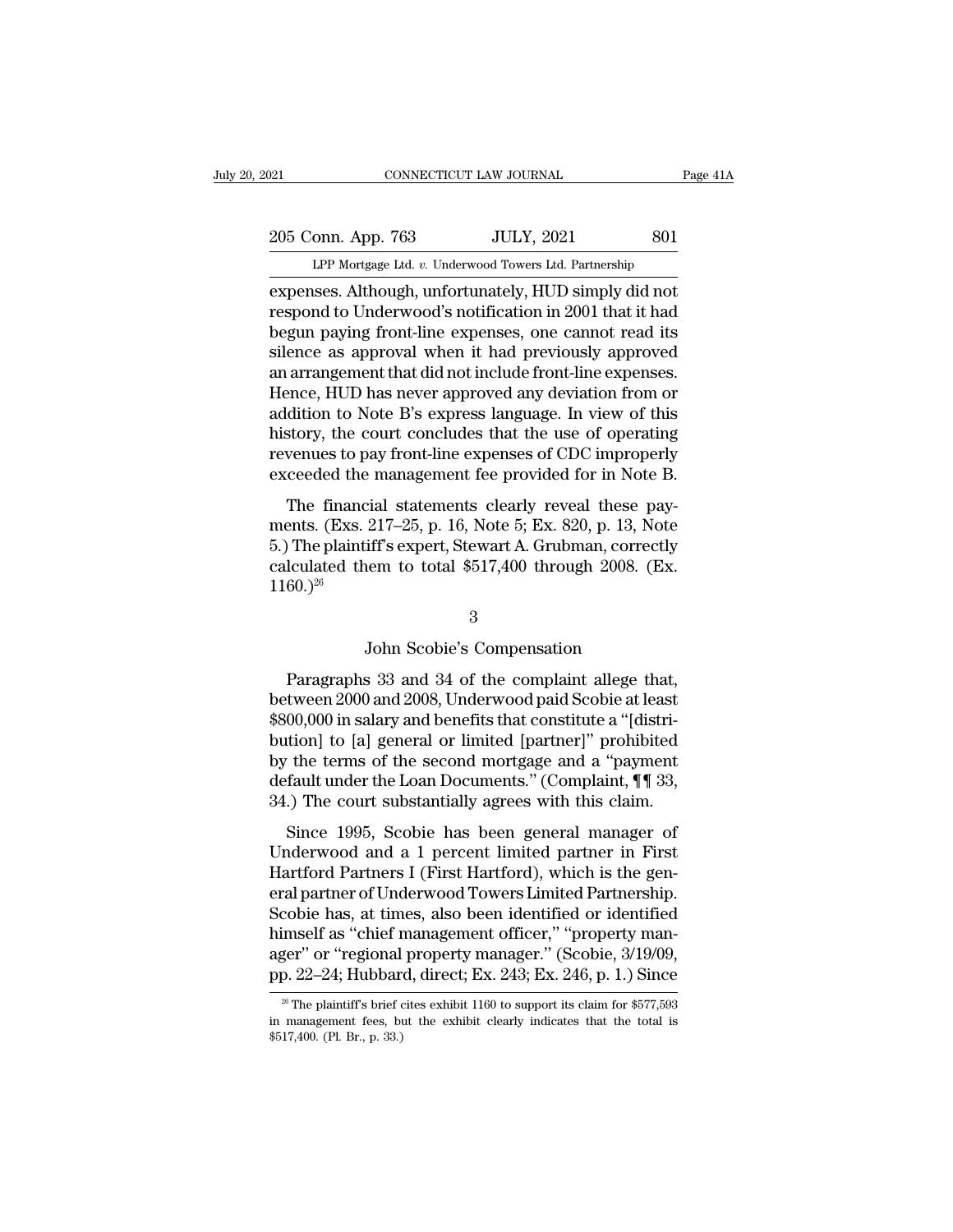# EXECUTE CONNECTICUT LAW JOURNAL July 20, 2021<br>802 JULY, 2021 205 Conn. App. 763<br>11 LPP Mortgage Ltd. v. Underwood Towers Ltd. Partnership CONNECTICUT LAW JOURNAL July 20, 2021<br>
205 Conn. App. 763<br>
LPP Mortgage Ltd. *v.* Underwood Towers Ltd. Partnership<br>
1996, Scobie has also been the chief executive officer

CONNECTICUT LAW JOURNAL July 20, 2021<br>
1996, Scobie has also been the chief executive officer<br>
1996, Scobie has also been the chief executive officer<br>
1996, Scobie has also been the chief executive officer<br>
1996, Scobie ha Sof CDC, the management agent for Underwood, with a<br>
term of CDC, the management agent for Underwood, with a<br>
the management agent for Underwood, with a<br>
the management agent for Underwood, with a<br>
the management agent for 802 JULY, 2021 205 Conn. App. 763<br>
LPP Mortgage Ltd. v. Underwood Towers Ltd. Partnership<br>
1996, Scobie has also been the chief executive officer<br>
of CDC, the management agent for Underwood, with a<br>
6 percent ownership int SO2 ULLY, 2021 205 Conn. App. 763<br>
LPP Mortgage Ltd. v. Underwood Towers Ltd. Partnership<br>
1996, Scobie has also been the chief executive officer<br>
of CDC, the management agent for Underwood, with a<br>
6 percent ownership int LPP Mortgage Ltd. v. Underwood Towers Ltd. Partnership<br>1996, Scobie has also been the chief executive officer<br>of CDC, the management agent for Underwood, with a<br>6 percent ownership interest therein. (Scobie, 3/18/09,<br>pp. 1 Let mongage Ltd. v. Underwood Towers Ltd. Fartnersing<br>1996, Scobie has also been the chief executive officer<br>of CDC, the management agent for Underwood, with a<br>6 percent ownership interest therein. (Scobie, 3/18/09,<br>pp. 1 1996, Scobie has also been the chief executive officer<br>of CDC, the management agent for Underwood, with a<br>6 percent ownership interest therein. (Scobie, 3/18/09,<br>pp. 1–20.) According to William N. Hubbard, the manag-<br>ing p of CDC, the management agent for Underwood, with a<br>6 percent ownership interest therein. (Scobie, 3/18/09,<br>pp. 1–20.) According to William N. Hubbard, the manag-<br>ing partner and 36 percent owner of First Hartford as<br>well a 9. 1–20.) According to William N. Hubbard, the manag-<br>g partner and 36 percent owner of First Hartford as<br>ell as president of CDC, Scobie had an "identity of<br>terest" with the Underwood Towers project given that<br>was also a ing partner and 36 percent owner of First Hartford as<br>well as president of CDC, Scobie had an "identity of<br>interest" with the Underwood Towers project given that<br>he was also an officer in CDC. (Hubbard, direct.)<br>Starting i

well as president of CDC, Scobie had an "identity of<br>interest" with the Underwood Towers project given that<br>he was also an officer in CDC. (Hubbard, direct.)<br>Starting in 1995, Scobie began to work half-time at<br>Underwood wi interest" with the Underwood Towers project given that<br>he was also an officer in CDC. (Hubbard, direct.)<br>Starting in 1995, Scobie began to work half-time at<br>Underwood with a salary of \$60,000 or \$65,000. (Scobie,<br>3/18/09, he was also an officer in CDC. (Hubbard, direct.)<br>Starting in 1995, Scobie began to work half-time at<br>Underwood with a salary of  $$60,000$  or  $$65,000$ . (Scobie,<br> $3/18/09$ , pp. 25, 35.) For a period of time in the early<br>Starting in 1995, Scobie began to work half-time at Underwood with a salary of \$60,000 or \$65,000. (Scobie,  $3/18/09$ , pp. 25, 35.) For a period of time in the early 2000s, Scobie worked on-site for one to two days a week Starting in 1995, Scobie began to work half-time at<br>Underwood with a salary of \$60,000 or \$65,000. (Scobie,<br>3/18/09, pp. 25, 35.) For a period of time in the early<br>2000s, Scobie worked on-site for one to two days a<br>week. F Underwood with a salary of \$60,000 or \$65,000. (Scobie, 3/18/09, pp. 25, 35.) For a period of time in the early 2000s, Scobie worked on-site for one to two days a week. From the mid-2000s on, Scobie generally worked on-sit 00s, Scobie worked on-site for one to two days a<br>eek. From the mid-2000s on, Scobie generally worked<br>isite one day a week. (Scobie direct, cross-examina-<br>on; Scobie,  $3/19/09$ , p. 21.) A 2007 Park Place employee<br>it identi week. From the mid-2000s on, Scobie generally worked<br>on-site one day a week. (Scobie direct, cross-examina-<br>tion; Scobie, 3/19/09, p. 21.) A 2007 Park Place employee<br>list identified Scobie as "part-time." (Ex. 297.)<br>Note

on-site one day a week. (Scobie direct, cross-examination; Scobie, 3/19/09, p. 21.) A 2007 Park Place employee<br>list identified Scobie as "part-time." (Ex. 297.)<br>Note 5 in the 2000 annual financial statement pro-<br>vided: "In tion; Scobie,  $3/19/09$ , p. 21.) A 2007 Park Place employee<br>list identified Scobie as "part-time." (Ex. 297.)<br>Note 5 in the 2000 annual financial statement pro-<br>vided: "In addition, a partner in First Hartford Partners<br>I list identified Scobie as "part-time." (Ex. 297.)<br>
Note 5 in the 2000 annual financial statement pro-<br>
vided: "In addition, a partner in First Hartford Partners<br>
I is an employee of the Project who provided services<br>
in 2 Note 5 in the 2000 annual financial statement provided: "In addition, a partner in First Hartford Partners I is an employee of the Project who provided services in 2000 for approximately \$92,000." (Ex. 217, p. 16.) The fin Note 5 in the 2000 annual financial st<br>vided: "In addition, a partner in First Hart!<br>I is an employee of the Project who provi<br>in 2000 for approximately \$92,000." (Ex.<br>The financial statements for 2001, 2002, a<br>similarly, s an employee of the Project who provided services<br>2000 for approximately \$92,000." (Ex. 217, p. 16.)<br>he financial statements for 2001, 2002, and 2003 read<br>milarly, listing respective salaries of \$91,651, \$91,800,<br>d \$91,60 in 2000 for approximately \$92,000." (Ex. 217, p. 16.)<br>The financial statements for 2001, 2002, and 2003 read<br>similarly, listing respective salaries of \$91,651, \$91,800,<br>and \$91,606. (Exs. 218–20, p. 16.)<br>Beginning in Augu

The financial statements for 2001, 2002, and 2003 read<br>similarly, listing respective salaries of \$91,651, \$91,800,<br>and \$91,606. (Exs. 218–20, p. 16.)<br>Beginning in August, 2005, Beal and the plaintiff<br>wrote several letters similarly, listing respective salaries of \$91,651, \$91,800,<br>and \$91,606. (Exs. 218–20, p. 16.)<br>Beginning in August, 2005, Beal and the plaintiff<br>wrote several letters requesting the identity of and fur-<br>ther information ab and \$91,606. (Exs. 218–20, p. 16.)<br>Beginning in August, 2005, Beal and the plaintiff<br>wrote several letters requesting the identity of and fur-<br>ther information about this unnamed partner and<br>employee. (Exs. 67, p. 2; 70, Beginning in August, 2005, Beal and the plaintiff<br>wrote several letters requesting the identity of and fur-<br>ther information about this unnamed partner and<br>employee. (Exs. 67, p. 2; 70, p. 2; 82, p. 2, ¶ 11.) Although<br>Hub Beginning in August, 2005, Beal and the plaintiff<br>wrote several letters requesting the identity of and fur-<br>ther information about this unnamed partner and<br>employee. (Exs. 67, p. 2; 70, p. 2; 82, p. 2, ¶ 11.) Although<br>Hub wrote several letters requesting the identity of and fur-<br>ther information about this unnamed partner and<br>employee. (Exs. 67, p. 2; 70, p. 2; 82, p. 2, ¶ 11.) Although<br>Hubbard testified that he believed the banks knew the<br> ther information about this unnamed partner and<br>employee. (Exs. 67, p. 2; 70, p. 2; 82, p. 2, ¶ 11.) Although<br>Hubbard testified that he believed the banks knew the<br>identity of the partner, the defendants did not respond<br>in employee. (Exs. 67, p. 2; 70, p. 2; 82, p. 2, ¶ 11.) Although<br>Hubbard testified that he believed the banks knew the<br>identity of the partner, the defendants did not respond<br>in writing to these inquiries. (Hubbard, direct.) Hubbard testified that he believed the banks knew the<br>identity of the partner, the defendants did not respond<br>in writing to these inquiries. (Hubbard, direct.) Scobie<br>ultimately admitted in 2009 that these statements refer identity of the partner, the de<br>in writing to these inquiries.<br>ultimately admitted in 2009 th<br>to him as the undisclosed "<br>Partners I" and that he also re<br>fits from Underwood in addii<br>09, p. 40; 3/19/09, pp. 25–26.)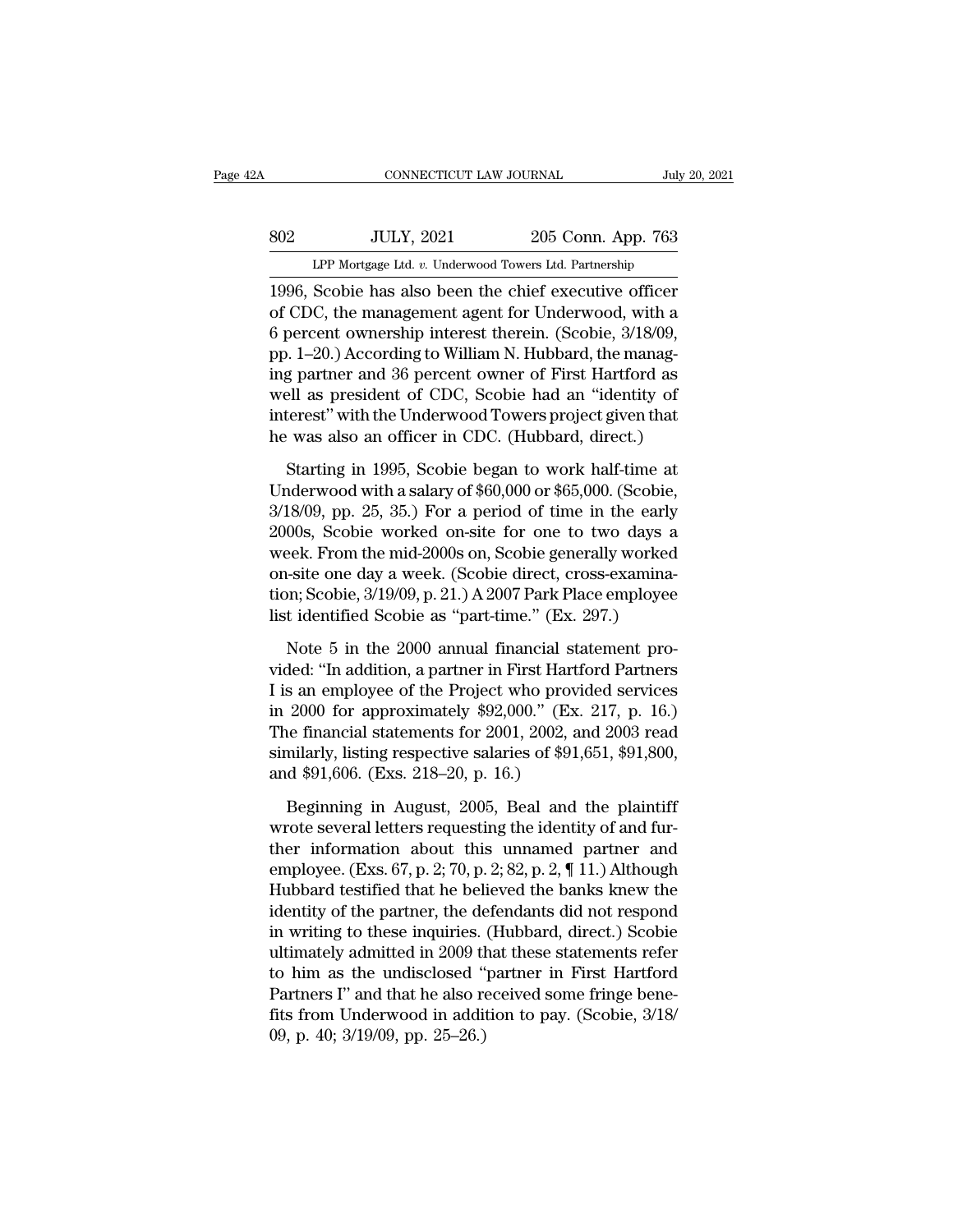205 Conn. App. 763 JULY, 2021 803<br>Per Mortgage Ltd. v. Underwood Towers Ltd. Partnership CONNECTICUT LAW JOURNAL Pa<br>
onn. App. 763 JULY, 2021 803<br>
LPP Mortgage Ltd. *v.* Underwood Towers Ltd. Partnership<br>
m 2004 on the financial statements no longer

CONNECTICUT LAW JOURNAL Page 43A<br>
5 Conn. App. 763 JULY, 2021 803<br>
LPP Mortgage Ltd. v. Underwood Towers Ltd. Partnership<br>
From 2004 on, the financial statements no longer<br>
cluded this note; (Hubbard, redirect; Exs. 221–24 205 Conn. App. 763 JULY, 2021 803<br>
LPP Mortgage Ltd. v. Underwood Towers Ltd. Partnership<br>
From 2004 on, the financial statements no longer<br>
included this note; (Hubbard, redirect; Exs. 221–24, p.<br>
16; Ex. 820, p. 13); alt 205 Conn. App. 763 JULY, 2021 803<br>
LPP Mortgage Ltd. v. Underwood Towers Ltd. Partnership<br>
From 2004 on, the financial statements no longer<br>
included this note; (Hubbard, redirect; Exs. 221–24, p.<br>
16; Ex. 820, p. 13); alt 205 Conn. App. 763 JULY, 2021 803<br>
LPP Mortgage Ltd. v. Underwood Towers Ltd. Partnership<br>
From 2004 on, the financial statements no longer<br>
included this note; (Hubbard, redirect; Exs. 221–24, p.<br>
16; Ex. 820, p. 13); alt LPP Mortgage Ltd. v. Underwood Towers Ltd. Partnership<br>
From 2004 on, the financial statements no longer<br>
included this note; (Hubbard, redirect; Exs. 221–24, p.<br>
16; Ex. 820, p. 13); although Scobie continued to draw<br>
sa LPP Mortgage Ltd.  $v$ . Underwood Towers Ltd. Partnership<br>
From 2004 on, the financial statements no longer<br>
included this note; (Hubbard, redirect; Exs. 221–24, p.<br>
16; Ex. 820, p. 13); although Scobie continued to draw<br> From 2004 on, the financial statements no longer<br>included this note; (Hubbard, redirect; Exs. 221–24, p.<br>16; Ex. 820, p. 13); although Scobie continued to draw<br>salaries from Underwood of approximately \$90,000 in<br>2004 and 2 included this note; (Hubbard, redirect; Exs. 221–24, p. 16; Ex. 820, p. 13); although Scobie continued to draw salaries from Underwood of approximately \$90,000 in 2004 and 2005, and approximately \$64,000 in 2006, 2007, an 16; Ex. 820, p. 13); although Scobie continued to draw<br>salaries from Underwood of approximately \$90,000 in<br>2004 and 2005, and approximately \$64,000 in 2006, 2007,<br>and 2008. (Scobie cross-examination; Scobie,  $4/8/09$ , pp. salaries from Underwood of approximately \$90,000 in<br>2004 and 2005, and approximately \$64,000 in 2006, 2007,<br>and 2008. (Scobie cross-examination; Scobie, 4/8/09, pp.<br>43–44; Ex. 327, pp. 10, 20, 25; Ex. 1160.) Scobie testifi 2004 and 2005, and approximately  $$64,000$  in 2006, 2007,<br>and 2008. (Scobie cross-examination; Scobie,  $4/8/09$ , pp.<br>43–44; Ex. 327, pp. 10, 20, 25; Ex. 1160.) Scobie testified<br>that the deletion of this note was inadverte and 2008. (Scobie cross-examination; Scobie,  $4/8/09$ , pp.<br>43–44; Ex. 327, pp. 10, 20, 25; Ex. 1160.) Scobie testified<br>that the deletion of this note was inadvertent. In any<br>event, the annual financial statements also did 43–44; Ex. 327, pp. 10, 20, 25; Ex. 1160.) Scobie testified<br>that the deletion of this note was inadvertent. In any<br>event, the annual financial statements also did not dis-<br>close that Scobie was both an employee of Underwo that the deletion of this note was inadvertent. In any<br>event, the annual financial statements also did not dis-<br>close that Scobie was both an employee of Underwood<br>and chief executive officer of CDC, receiving a CDC<br>salar event, the annual financial statements also did not disclose that Scobie was both an employee of Underwood and chief executive officer of CDC, receiving a CDC salary ranging from approximately \$141,000 in 2000 to \$440,000 close that Scobie was both an employee of Underwood<br>and chief executive officer of CDC, receiving a CDC<br>salary ranging from approximately \$141,000 in 2000 to<br>\$440,000 in 2008, plus benefits. (Scobie, 03/18/09, p. 45;<br>3/19/ and chief executive officer of CDC, receiving a CDC salary ranging from approximately \$141,000 in 2000 to \$440,000 in 2008, plus benefits. (Scobie, 03/18/09, p. 45; 3/19/09, pp. 27–29; 4/8/09, p. 64, 128; Ex. 331.)<sup>27</sup> Fu salary ranging from approxim<br>\$440,000 in 2008, plus benefit<br>\$440,000 in 2008, plus benefit<br> $3/19/09$ , pp. 27–29; 4/8/09, p. 6<br>Underwood failed to include<br>ary under "Management or St<br>its 2000–2008 annual financial<br>p. 19; E  $27-29$ ;  $478/09$ , p. 04, 128; Ex. 331.)<sup>2</sup>. Furtner,<br>if failed to include Scobie's Underwood sal-<br>Management or Superintendent Salaries" in<br>08 annual financial statements. (Exs. 217–25,<br>20, p. 16.)<sup>28</sup><br>a<br>Wiolation of the Moreover and the method is substituted and the substituted and the HUD Handbook<br>Scobie's salary from Underwood constituted and proper diversion of the HUD Handbook<br>Scobie's salary from Underwood constituted and proper div

## a

in the 2000–2008 annual financial statements. (Exs. 217–25,<br>p. 19; Ex. 820, p. 16.)<sup>28</sup><br>a<br>Violation of the HUD Handbook<br>Scobie's salary from Underwood constituted an<br>improper diversion of net cash under three separate<br>the theories. The first is that is that is that is that is that is that is that is that is that it was a violation of the HUD Handbook<br>different increases a violation of net cash under three separate<br>theories. The first is th a<br>
Wiolation of the HUD Handbook<br>
Scobie's salary from Underwood constituted an<br>
improper diversion of net cash under three separate<br>
theories. The first is that it was a violation of the HUD<br>
Handbook. Section 6.38 (a) (3 a<br>Violation of the HUD Handbook<br>Scobie's salary from Underwood constituted an<br>improper diversion of net cash under three separate<br>theories. The first is that it was a violation of the HUD<br>Handbook. Section 6.38 (a) (3) of Violation of the HUD Handbook<br>Scobie's salary from Underwood constituted an<br>improper diversion of net cash under three separate<br>theories. The first is that it was a violation of the HUD<br>Handbook. Section 6.38 (a) (3) of th Scobie's salary from Underwood constituted an<br>improper diversion of net cash under three separate<br>theories. The first is that it was a violation of the HUD<br>Handbook. Section 6.38 (a) (3) of the Handbook pro-<br>vides: "The s improper diversion of net cash under three separate<br>theories. The first is that it was a violation of the HUD<br>Handbook. Section 6.38 (a) (3) of the Handbook pro-<br>vides: "The salaries of the agent's supervisory personnel<br>m mapper and start in the case and start into separate theories. The first is that it was a violation of the HUD Handbook. Section 6.38 (a) (3) of the Handbook provides: "The salaries of the agent's supervisory personnel may Handbook. Section 6.38 (a) (3) of the Handbook provides: "The salaries of the agent's supervisory personnel<br>may not be charged to project accounts, with the excep-<br>tion of supervisory staff providing oversight for central Frances: "The salaries of the agent's supervisory personnel<br>may not be charged to project accounts, with the excep-<br>tion of supervisory staff providing oversight for central-<br>ized accounting and computer services for the The started to project accounts, with the exception of supervisory staff providing oversight for central-<br>ized accounting and computer services for the project."<br>(Ex. 407, p. 65.) Similarly, § 2.9d (1) (c) notes: "Salarie the project accounting oversight for central-<br>ized accounting and computer services for the project."<br>(Ex. 407, p. 65.) Similarly, § 2.9d (1) (c) notes: "Salaries<br>of management agent supervisory staff not assigned to<br>the of management agent supervisory staff not assigned to<br>the project must be paid from the management fee.<br>Only full-time, front-line supervisors may be paid from<br>the project account." (Ex. 407, p. 19.) There is little<br> $\frac{2$ the project must be paid from the management fee.<br>Only full-time, front-line supervisors may be paid from<br>the project account." (Ex. 407, p. 19.) There is little<br> $\frac{\pi}{2}$ Scobie's CDC salary also compensated him for work

Only full-time, front-line supervisors may be paid from<br>the project account." (Ex. 407, p. 19.) There is little<br> $\frac{1}{27}$  Scobie's CDC salary also compensated him for work on other projects<br>managed by CDC. (Scobie, 4/22/  $27$  Scobie's CDC salary also compensated him for work on other projects managed by CDC. (Scobie, 4/22/09, p. 50.) Hubbard also drew a salary from

the project account." (Ex. 407, p. 19.) There is little  $\frac{27}{7}$  Scobie's CDC salary also compensated him for work on other projects managed by CDC. (Scobie, 4/22/09, p. 50.) Hubbard also drew a salary from CDC of more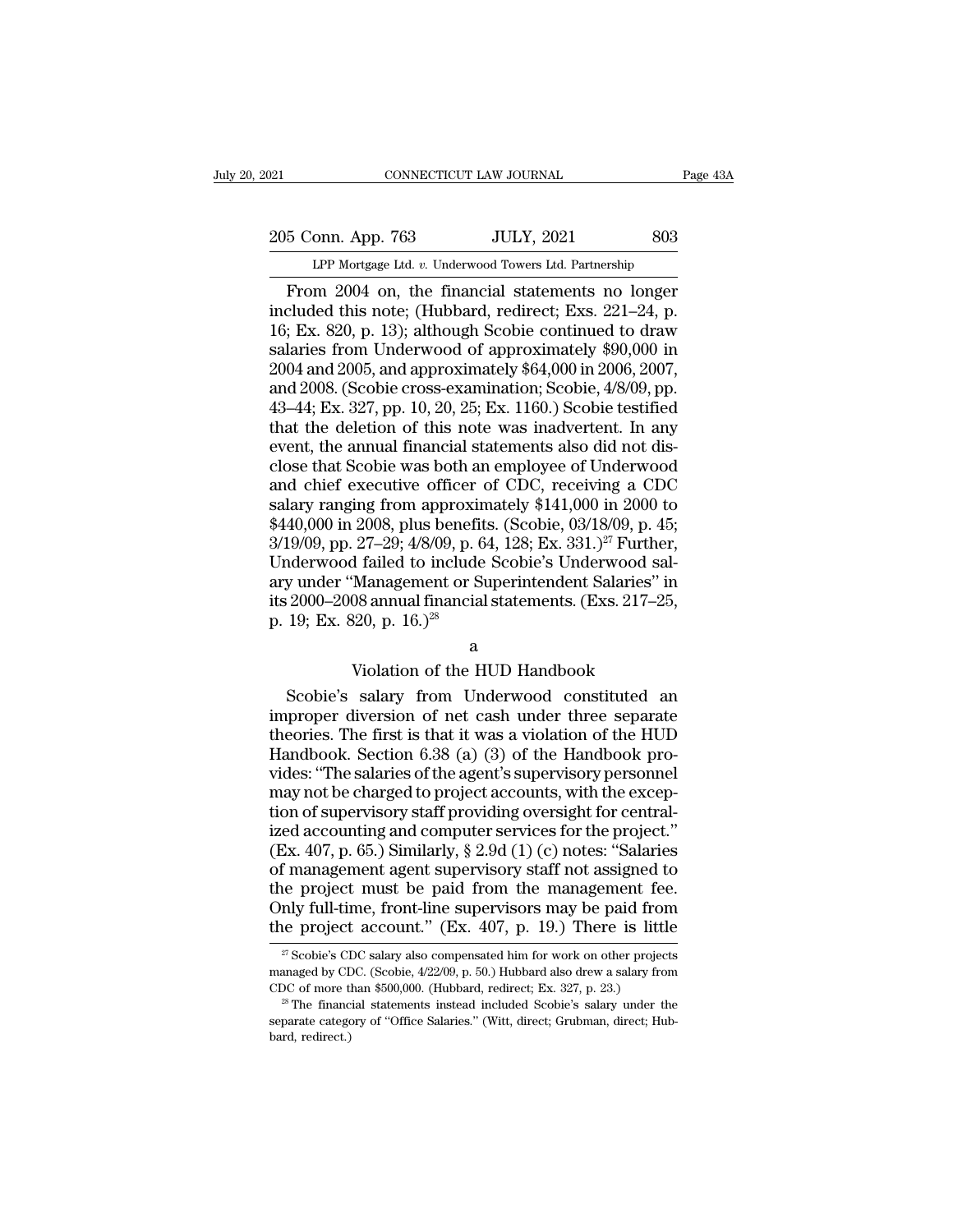# EXECUTE CONNECTICUT LAW JOURNAL July 20, 2021<br>804 JULY, 2021 205 Conn. App. 763<br>11 LPP Mortgage Ltd. v. Underwood Towers Ltd. Partnership CONNECTICUT LAW JOURNAL July 20, 2021<br>
205 Conn. App. 763<br>
LPP Mortgage Ltd. *v.* Underwood Towers Ltd. Partnership<br>
question that Scobie, as chief executive officer of CDC,

CONNECTICUT LAW JOURNAL July 20, 2<br>
SO4 JULY, 2021 205 Conn. App. 763<br>
LPP Mortgage Ltd. v. Underwood Towers Ltd. Partnership<br>
question that Scobie, as chief executive officer of CDC,<br>
was one of its supervisory personnel WH, 2021 205 Conn. App. 763<br>
LPP Mortgage Ltd. v. Underwood Towers Ltd. Partnership<br>
question that Scobie, as chief executive officer of CDC,<br>
was one of its supervisory personnel and that he was not<br>
primarily involved in 804 JULY, 2021 205 Conn. App. 763<br>
LPP Mortgage Ltd. v. Underwood Towers Ltd. Partnership<br>
question that Scobie, as chief executive officer of CDC,<br>
was one of its supervisory personnel and that he was not<br>
primarily invo  $\frac{304}{\text{LPP Mortgage Ltd. }v. \text{ Underwood Tours Ltd. Partership}}$ <br>
LPP Mortgage Ltd.  $v. \text{ Underwood Tours Ltd. Partership}}$ <br>
question that Scobie, as chief executive officer of CDC,<br>
was one of its supervisory personnel and that he was not<br>
primarily involved in providing LPP Mortgage Ltd. v. Underwood Towers Ltd. Partnership<br>question that Scobie, as chief executive officer of CDC,<br>was one of its supervisory personnel and that he was not<br>primarily involved in providing oversight for centra LPP Mortgage Ltd.  $v$ . Underwood Towers Ltd. Partnership<br>question that Scobie, as chief executive officer of CDC,<br>was one of its supervisory personnel and that he was not<br>primarily involved in providing oversight for cent question that Scobie, as chief executive officer of CDC,<br>was one of its supervisory personnel and that he was not<br>primarily involved in providing oversight for centralized<br>accounting and computer services for the project.<br> was one of its supervisory personnel and that he was not<br>primarily involved in providing oversight for centralized<br>accounting and computer services for the project.<br>(Grubman, direct; Witt, direct.)<sup>29</sup> Although there is n primarily involved in providing oversight for centralized<br>accounting and computer services for the project.<br>(Grubman, direct; Witt, direct.)<sup>29</sup> Although there is no<br>evidence that Scobie's CDC salary was charged directly<br>t accounting and computer services for the project.<br>(Grubman, direct; Witt, direct.)<sup>29</sup> Although there is no<br>evidence that Scobie's CDC salary was charged directly<br>to the project account as opposed to coming from CDC's<br>mana (Grubman, direct; Witt, direct.)<sup>29</sup> Although there is no<br>evidence that Scobie's CDC salary was charged directly<br>to the project account as opposed to coming from CDC's<br>management fee, by having Underwood's project account<br> evidence that Scobie's CDC salary was charged directly<br>to the project account as opposed to coming from CDC's<br>management fee, by having Underwood's project account<br>supply funds to pay Scobie a supplemental salary as an<br>Und to the project account as opposed to coming from CDC's<br>management fee, by having Underwood's project account<br>supply funds to pay Scobie a supplemental salary as an<br>Underwood manager—a salary in itself more than that<br>of alm management fee, by having Underwood's project account<br>supply funds to pay Scobie a supplemental salary as an<br>Underwood manager—a salary in itself more than that<br>of almost any other Underwood employee, despite the<br>part-time supply funds to pay Scobie a supplemental salary as an Underwood manager—a salary in itself more than that of almost any other Underwood employee, despite the part-time nature of Scobie's work (Witt, direct)—the defendants Underwood manager—a salary in itself more than that<br>of almost any other Underwood employee, despite the<br>part-time nature of Scobie's work (Witt, direct)—the<br>defendants accomplished indirectly what they could<br>not do directl of almost any other Underwood employee, despite the<br>part-time nature of Scobie's work (Witt, direct)—the<br>defendants accomplished indirectly what they could<br>not do directly. Further, Underwood's failure to note<br>in its finan part-time nature of Scobie's work (Witt, direct)—the<br>defendants accomplished indirectly what they could<br>not do directly. Further, Underwood's failure to note<br>in its financial statements from 2004 on that a partner<br>of First defendants accomplished indirectly what they could<br>not do directly. Further, Underwood's failure to note<br>in its financial statements from 2004 on that a partner<br>of First Hartford was also an employee of the project<br>(or ide not do directly. Further, Underwood's failure to note<br>
in its financial statements from 2004 on that a partner<br>
of First Hartford was also an employee of the project<br>
(or identify Scobie as the partner in question in the<br> in its financial statements from 2004 on that a partner<br>of First Hartford was also an employee of the project<br>(or identify Scobie as the partner in question in the<br>earlier financial statements) and failure to include Sco-<br> of First Hartford was also an employee of the project<br>(or identify Scobie as the partner in question in the<br>earlier financial statements) and failure to include Sco-<br>bie's salary under "Management or Superintendent Sala-<br>r (or identify Scobie as the partner in question in the earlier financial statements) and failure to include Scobie's salary under "Management or Superintendent Salaries" in its 2000–2008 annual financial statements collect earlier financial statements) and failure to include Sco-<br>bie's salary under "Management or Superintendent Sala-<br>ries" in its 2000–2008 annual financial statements collec-<br>tively suggest an attempt to conceal an improper bie's salary under "Management or Superintendent Sala-<br>ries" in its 2000–2008 annual financial statements collec-<br>tively suggest an attempt to conceal an improper charge<br>to operations. (Grubman, direct; Exs. 217–24, p. 19. ries" in its 2000–2008 annual financial statements collectively suggest an attempt to conceal an improper charge<br>to operations. (Grubman, direct; Exs. 217–24, p. 19.) In<br>short, the defendants circumvented the HUD prohibi-<br> tively suggest an attempt to conceal an improper charge<br>to operations. (Grubman, direct; Exs. 217–24, p. 19.) In<br>short, the defendants circumvented the HUD prohibi-<br>tion on supervisors of the management agency receiving<br>pa to operations. (Grubman, direct; Exs. 217–24, p. 19.) In<br>short, the defendants circumvented the HUD prohibi-<br>tion on supervisors of the management agency receiving<br>part or all of their salary from project revenues. See In short, the defendants circumvented the HUD prohibition on supervisors of the management agency receiving<br>part or all of their salary from project revenues. See In<br>re Tobacco Row Phase IA Development, L.P., 338 B.R.<br>684, 6 tion on supervisors of the management agency receiving<br>part or all of their salary from project revenues. See In<br>re Tobacco Row Phase IA Development, L.P., 338 B.R.<br>684, 691 (Bankr. E.D. Va. 2005) ("[t]he court does not<br>c part or all of their salary fro<br> *re Tobacco Row Phase IA 1*<br>
684, 691 (Bankr. E.D. Va. 2<br>
consider the salary, even a<br>
supervisor with oversight c<br>
East Coast to constitute 'c<br>
expenses' of debtor"). Bankr. E.D. va. 2009) (Type court does he<br>the salary, even a portion of the salary, of<br>r with oversight of many projects along the<br>st to constitute 'operating and maintenance<br>of debtor").<br>b<br>Improper Distribution to a Partn salary, even a portion of the salary, of<br>th oversight of many projects along to<br>constitute 'operating and maintenar<br>debtor'').<br>b<br>proper Distribution to a Partner<br>Under the Second Mortgage<br>d basis for finding the salary Und The second basis for finding and maintenance<br>penses' of debtor").<br>
b<br>
Improper Distribution to a Partner<br>
Under the Second Mortgage<br>
The second basis for finding the salary Underwood<br>
id to Scobie improper is the second mo

b

expenses' of debtor").<br>
b<br>
Improper Distribution to a Partner<br>
Under the Second Mortgage<br>
The second basis for finding the salary Underwood<br>
paid to Scobie improper is the second mortgage itself.<br>
<sup>29</sup> Grubman testified cr Improper Distribution to a Partner<br>
Under the Second Mortgage<br>
The second basis for finding the salary Underwood<br>
aid to Scobie improper is the second mortgage itself.<br>
<sup>29</sup> Grubman testified credibly that other exceptions Under the Second basis for findir paid to Scobie improper is the  $\frac{20}{20}$  Grubman testified credibly that other do not apply. (Ex. 407, p. 69, § 6.39 (c).)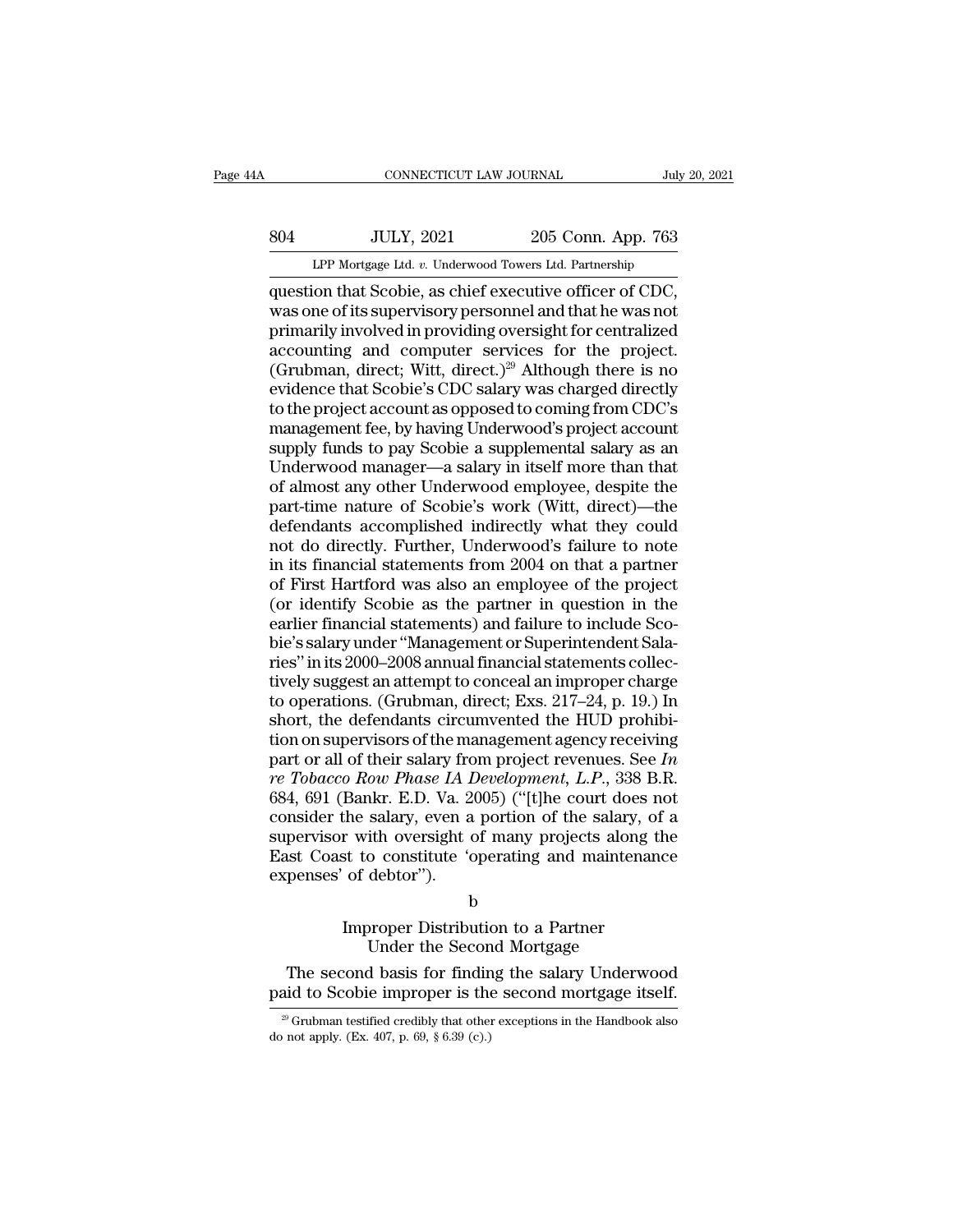# 205 Conn. App. 763 JULY, 2021 805<br>
LPP Mortgage Ltd. v. Underwood Towers Ltd. Partnership CONNECTICUT LAW JOURNAL Page 45A<br>
205 Conn. App. 763 JULY, 2021 805<br>
LPP Mortgage Ltd. *v.* Underwood Towers Ltd. Partnership<br>
The rider to the original second mortgage provides:

The rider to the original second mortgage provides:<br>
The rider to the original second mortgage provides:<br>
The rider to the original second mortgage provides:<br>
"Mortgagor hereby agrees not to make any distributions<br>
to its 205 Conn. App. 763 JULY, 2021 805<br>
LPP Mortgage Ltd. v. Underwood Towers Ltd. Partnership<br>
The rider to the original second mortgage provides:<br>
"Mortgagor hereby agrees not to make any distributions<br>
to its general or limi 205 Conn. App. 763 JULY, 2021 805<br>
LPP Mortgage Ltd. v. Underwood Towers Ltd. Partnership<br>
The rider to the original second mortgage provides:<br>
"Mortgagor hereby agrees not to make any distributions<br>
to its general or limi 205 Conn. App. 763 JULY, 2021 805<br>
LPP Mortgage Ltd. v. Underwood Towers Ltd. Partnership<br>
The rider to the original second mortgage provides:<br>
"Mortgagor hereby agrees not to make any distributions<br>
to its general or lim LPP Mortgage Ltd. v. Underwood Towers Ltd. Partnership<br>The rider to the original second mortgage provides:<br>"Mortgagor hereby agrees not to make any distributions<br>to its general or limited partners until (i) this Second<br>Mor The rider to the original second mortgage provid<br>
"Mortgagor hereby agrees not to make any distributio<br>
to its general or limited partners until (i) this Second<br>
Mortgage has been recast as set forth in the Second<br>
Mortga fortgagor hereby agrees not to make any distributions<br>its general or limited partners until (i) this Second<br>ortgage has been recast as set forth in the Second<br>ortgage Note and is fully amortizing and (ii) the First<br>ortgag to its general or limited partners until (i) this Second<br>Mortgage has been recast as set forth in the Second<br>Mortgage Note and is fully amortizing and (ii) the First<br>Mortgage is fully amortizing." (Ex. 6, § 26.)<br>Although t

Mortgage has been recast as set forth in the Second<br>Mortgage Note and is fully amortizing and (ii) the First<br>Mortgage is fully amortizing." (Ex. 6, § 26.)<br>Although the meaning of the amortization conditions<br>is unclear, the Mortgage Note and is fully amortizing and (ii) the First<br>Mortgage is fully amortizing." (Ex. 6, § 26.)<br>Although the meaning of the amortization conditions<br>is unclear, there seems to be no dispute that the defen-<br>dants hav Mortgage is fully amortizing." (Ex. 6, § 26.)<br>Although the meaning of the amortization conditions<br>is unclear, there seems to be no dispute that the defen-<br>dants have not satisfied them. (Witt, direct.) Thus, the<br>question Although the meaning of the amortization conditions<br>is unclear, there seems to be no dispute that the defen-<br>dants have not satisfied them. (Witt, direct.) Thus, the<br>question posed is whether the salary paid by Under-<br>woo Although the meaning of the amortization conditions<br>is unclear, there seems to be no dispute that the defen-<br>dants have not satisfied them. (Witt, direct.) Thus, the<br>question posed is whether the salary paid by Under-<br>wood is unclear, there seems to be no dispute that the defendants have not satisfied them. (Witt, direct.) Thus, the question posed is whether the salary paid by Underwood to Scobie is a "[distribution] to [a] general or limite dants have not satisfied them. (Witt, direct.) Thus, the<br>question posed is whether the salary paid by Under-<br>wood to Scobie is a "[distribution] to [a] general or lim-<br>ited [partner]."<sup>30</sup> With regard to the threshold que question posed is whether the salary paid by Under-<br>wood to Scobie is a "[distribution] to [a] general or lim-<br>ited [partner]."<sup>30</sup> With regard to the threshold question<br>of whether Scobie's salary was a "distribution," the wood to Scobie is a "[distribution] to [a] general or lim-<br>ited [partner]."<sup>30</sup> With regard to the threshold question<br>of whether Scobie's salary was a "distribution," the<br>HUD Inspector General has stated: "Under HUD guideited [partner]."<sup>30</sup> With regard to the threshold question<br>of whether Scobie's salary was a "distribution," the<br>HUD Inspector General has stated: "Under HUD guide-<br>lines, owner salaries other than approved management<br>fees of whether Scobie<br>HUD Inspector Ger<br>lines, owner salarie<br>fees are considered<br>out of surplus cash.<br>ing Scobie was an<br>a distribution.<br>with similarly, the 1985 regu fees are considered distributions that can only be paid<br>out of surplus cash." (Ex., 484, pp. 3–4.)<sup>31</sup> Thus, assum-<br>ing Scobie was an owner, his salary would constitute<br>a distribution.<br> $\frac{1}{20}$  Similarly, the 1985 regul out of surplus cash." (Ex., 484, pp. 3–4.)<sup>31</sup> Thus, assuming Scobie was an owner, his salary would constitute<br>a distribution.<br><sup>30</sup> Similarly, the 1985 regulatory agreement between Underwood and HUD, which both the 1990 se

ing Scobie was an owner, his salary would constitute<br>a distribution.<br> $\frac{1}{20}$  Similarly, the 1985 regulatory agreement between Underwood and HUD,<br>which both the 1990 second mortgage and the 1996 modification incorporate a distribution.<br>
<sup>30</sup> Similarly, the 1985 regulatory agreement between Underwood and HUD, which both the 1990 second mortgage and the 1996 modification incorporate by reference, provides as follows: "Owners shall not with  $\frac{1}{\sqrt{2}}$  assumed of any set and the 1985 regulatory agreement between Underwood and HUD, which both the 1990 second mortgage and the 1996 modification incorporate by reference, provides as follows: "Owners shall not w <sup>30</sup> Similarly, the 1985 regulatory agreement between Underwood and HUD, which both the 1990 second mortgage and the 1996 modification incorporate by reference, provides as follows: "Owners shall not without the prior wri which both the 1990 second mortgage and the 1996 modification incorporate<br>by reference, provides as follows: "Owners shall not without the prior written<br>approval of the Secretary . . . [m]ake, or receive or retain, any di by reference, provides as follows: "Owners shall not without the prior written approval of the Secretary . . . [m]ake, or receive or retain, any distribution of assets or any income of any kind of the project except surpl approval of the Secretary ... [m]ake, or receive or retain, any distribution of assets or any income of any kind of the project except surplus cash ... ." (Ex. 1, p. 2, ¶ 6 (e); Ex. 6, p. 2, ¶ 3; Ex. 17, p. 1, ¶ D.) The p expenses incident to the operation and maintenance of the project  $\alpha$  and  $\alpha$ ... (Ex. 1, p. 2,  $\P$  6 (e); Ex. 6, p. 2,  $\P$  3; Ex. 17, p. 1,  $\P$  D.) The provision includes some additional exceptions that do not apply her 1, w. " (Ex. 1, p. 2,  $\P$  6 (e); Ex. 6, p. 2,  $\P$  3; Ex. 17, p. 1,  $\P$  D.) The provision includes some additional exceptions that do not apply here. The regulatory agreement defines "distribution" as "any withdrawal or ta of the regulatory agreement defines "distribution" as "any withdrawal or taking of cash or any assets of the project . . . and excluding payment for reasonable expenses incident to the operation and maintenance of the pro agreement defines "distribution" as "any withdrawal or taking of cash or any assets of the project . . . . and excluding payment for reasonable expenses incident to the operation and maintenance of the project." (Ex. 1, p. any assets of the project . . . . and excluding payment for reasonable expenses incident to the operation and maintenance of the project." (Ex. 1, p. 5, 11a.) The HUD Handbook states that a "distribution" for purposes of expenses incident to the operation and maintenance of the project." (Ex.<br>1, p. 5, 11a.) The HUD Handbook states that a "distribution" for purposes<br>of the regulatory agreement includes "supervisory fees paid to general part 1, p. 5, 11a.) The HUD Handbook states that a "distribution" for purposes of the regulatory agreement includes "supervisory fees paid to general partners and any salaries or other fees paid to the sponsor or mortgagor, un brought current.'' (Ex. 405, p. 70, § 10-20 (B).) In view of the court's decision that the salaries or fees have been approved by HUD as essential to the project ...." (Ex. 406, p. 17, § 4370.2.) The HUD Handbook also pro of the regulatory agreement includes "supervisory fees paid to general partners and any salaries or other fees paid to the sponsor or mortgagor, unless those salaries or fees have been approved by HUD as essential to the those salaries or fees have been approved by HUD as essential to the project . . . ." (Ex. 406, p. 17, § 4370.2.) The HUD Handbook also provides: "There will be no distributions to any type owner until the second mortgage will be no distributions to any type owner until the second mortgage is brought current." (Ex. 405, p. 70, § 10-20 (B).) In view of the court's decision that the salary provided to Scobie violated the second mortgage itse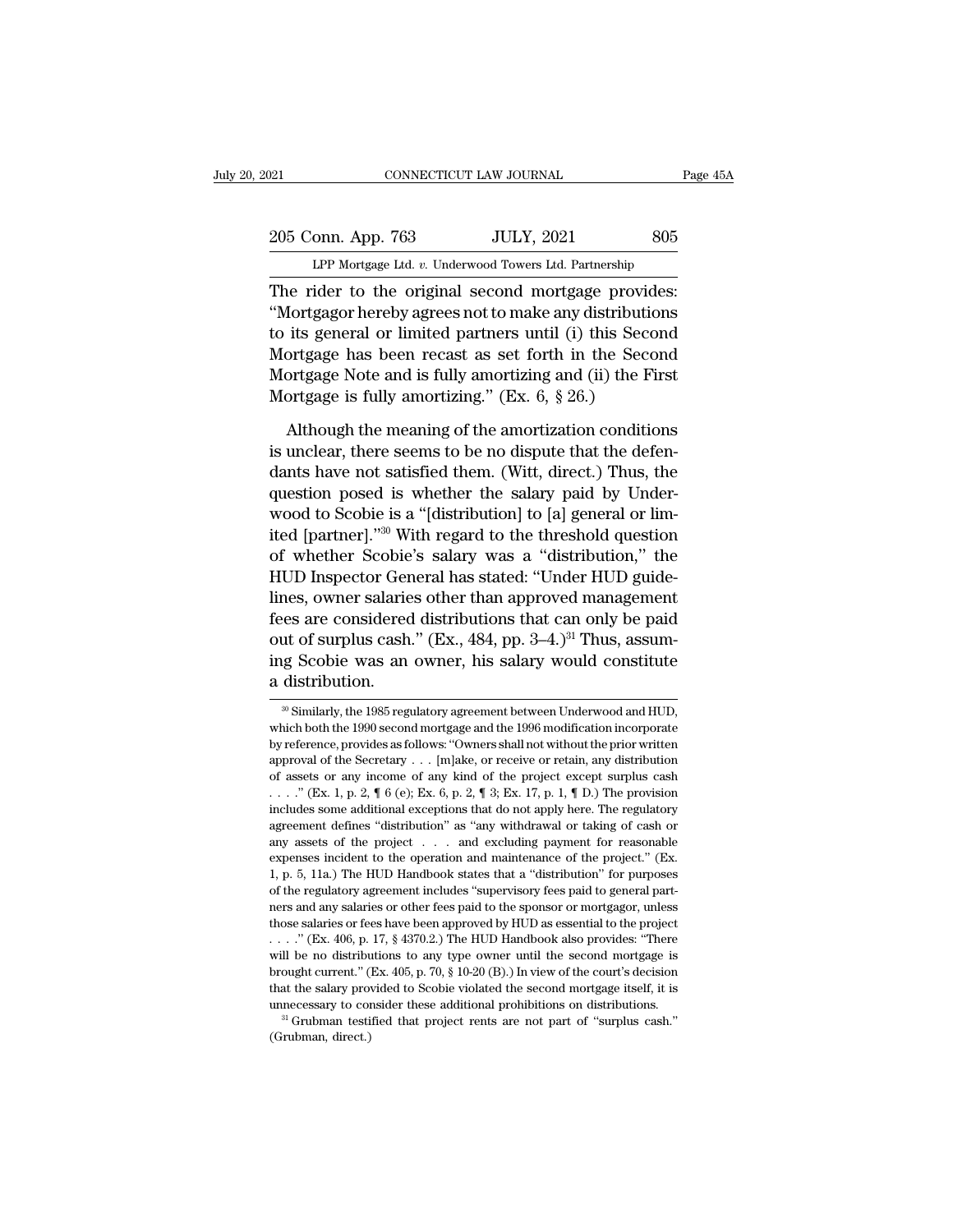# EXECUTE CONNECTICUT LAW JOURNAL July 20, 2021<br>806 JULY, 2021 205 Conn. App. 763<br>LPP Mortgage Ltd. v. Underwood Towers Ltd. Partnership CONNECTICUT LAW JOURNAL July 20, 2021<br> **EXECUTE:** 16 JULY, 2021 205 Conn. App. 763<br>
LPP Mortgage Ltd. *v.* Underwood Towers Ltd. Partnership<br>
The more difficult issue is whether Scobie was a

CONNECTICUT LAW JOURNAL July 20, 2021<br>
6 JULY, 2021 205 Conn. App. 763<br>
LPP Mortgage Ltd. v. Underwood Towers Ltd. Partnership<br>
The more difficult issue is whether Scobie was a<br>
eneral or limited partner" of the mortgagor SO6 JULY, 2021 205 Conn. App. 763<br>
LPP Mortgage Ltd. v. Underwood Towers Ltd. Partnership<br>
The more difficult issue is whether Scobie was a<br>
"general or limited partner" of the mortgagor within<br>
the meaning of the second m  $t = \frac{1}{\text{MP Mortgage Ltd. } v. \text{ Underwood Towers Ltd. Parthership}}$ <br>The more difficult issue is whether Scobie was a "general or limited partner" of the mortgagor within the meaning of the second mortgage. To be sure, as a technical matter, Scobie was n  $\frac{1}{2000}$  JULY, 2021 205 Conn. App. 763<br>
LPP Mortgage Ltd. v. Underwood Towers Ltd. Partnership<br>
The more difficult issue is whether Scobie was a<br>
"general or limited partner" of the mortgagor within<br>
the meaning of th LPP Mortgage Ltd. v. Underwood Towers Ltd. Partnership<br>
The more difficult issue is whether Scobie was a<br>
"general or limited partner" of the mortgagor within<br>
the meaning of the second mortgage. To be sure, as a<br>
technic LPP Mortgage Ltd.  $v$ . Underwood Towers Ltd. Partnership<br>
The more difficult issue is whether Scobie was a<br>
"general or limited partner" of the mortgagor within<br>
the meaning of the second mortgage. To be sure, as a<br>
techn The more difficult issue is whether Scobie was a<br>"general or limited partner" of the mortgagor within<br>the meaning of the second mortgage. To be sure, as a<br>technical matter, Scobie was not a direct partner or<br>owner of Under "general or limited partner" of the mortgagor within<br>the meaning of the second mortgage. To be sure, as a<br>technical matter, Scobie was not a direct partner or<br>owner of Underwood's general partner. The court does not<br>wish t the meaning of the second mortgage. To be sure, as a<br>technical matter, Scobie was not a direct partner or<br>owner of Underwood but, instead, was a limited partner<br>of Underwood's general partner. The court does not<br>wish to di technical matter, Scobie was not a direct partner or<br>owner of Underwood but, instead, was a limited partner<br>of Underwood's general partner. The court does not<br>wish to disregard lightly the importance and legitimacy<br>of corp owner of Underwood but, instead, was a limited partner<br>of Underwood's general partner. The court does not<br>wish to disregard lightly the importance and legitimacy<br>of corporate form. On the other hand, even the defen-<br>dants' of Underwood's general partner. The court does not<br>wish to disregard lightly the importance and legitimacy<br>of corporate form. On the other hand, even the defen-<br>dants' expert, Jeffrey Barsky, conceded that, in sub-<br>stance, wish to disregard lightly the importance and legitimacy<br>of corporate form. On the other hand, even the defen-<br>dants' expert, Jeffrey Barsky, conceded that, in sub-<br>stance, Scobie was a minority owner of Underwood.<br>(Barsky, of corporate form. On the other hand, even the defendants' expert, Jeffrey Barsky, conceded that, in substance, Scobie was a minority owner of Underwood.<br>(Barsky, cross-examination.) Grubman concurred.<br>(Grubman, cross-exam dants' expert, Jeffrey Barsky, conceded that, in substance, Scobie was a minority owner of Underwood.<br>(Barsky, cross-examination.) Grubman concurred.<br>(Grubman, cross-examination.) As noted, Hubbard testified that Scobie ha stance, Scobie was a minority owner of Underwood.<br>(Barsky, cross-examination.) Grubman concurred.<br>(Grubman, cross-examination.) As noted, Hubbard tes-<br>tified that Scobie had an "identity of interest" with the<br>Underwood Tow (Barsky, cross-examination.) Grubman concurred.<br>(Grubman, cross-examination.) As noted, Hubbard tes-<br>tified that Scobie had an "identity of interest" with the<br>Underwood Towers project given that he was also an<br>officer in C (Grubman, cross-examination.) As noted, Hubbard tes-<br>tified that Scobie had an "identity of interest" with the<br>Underwood Towers project given that he was also an<br>officer in CDC. The court credits all of this testimony<br>and distribution. net that, for purposes of interpreting the<br>mortgage, Scobie was a general or limited part-<br>inderwood and that his salary was an improper<br>tion.<br>C<br>The Salary Was Not a Reasonable and<br>Necessary Operating Expense gage, Scobie was a general or limited par<br>rwood and that his salary was an improp<br>c<br>Salary Was Not a Reasonable and<br>Necessary Operating Expense<br>sed, both Note B and the regulatory agre

c and the contract of  $\sim$ 

stribution.<br>
C<br>
The Salary Was Not a Reasonable and<br>
Necessary Operating Expense<br>
As discussed, both Note B and the regulatory agree-<br>
The require that the defendants use project revenues<br>
and necessary ayons see From c<br>
The Salary Was Not a Reasonable and<br>
Necessary Operating Expense<br>
As discussed, both Note B and the regulatory agree-<br>
ment require that the defendants use project revenues<br>
only for reasonable and necessary expenses.<sup>3</sup> c<br>The Salary Was Not a Reasonable and<br>Necessary Operating Expense<br>As discussed, both Note B and the regulatory agree-<br>ment require that the defendants use project revenues<br>only for reasonable and necessary expenses.<sup>32</sup> Fr The Salary Was Not a Reasonable and<br>
Necessary Operating Expense<br>
As discussed, both Note B and the regulatory agree-<br>
ment require that the defendants use project revenues<br>
only for reasonable and necessary expenses.<sup>32</sup> Ne salary was root a reasonable and<br>Necessary Operating Expense<br>As discussed, both Note B and the regulatory agree-<br>ment require that the defendants use project revenues<br>only for reasonable and necessary expenses.<sup>32</sup> From As discussed, both Note B and the regulatory agreement require that the defendants use project revenues<br>only for reasonable and necessary expenses.<sup>32</sup> From<br>2000 to 2005, Scobie received \$90,000 per year to work<br>one or tw As discussed, both Note B and the regulatory agreement require that the defendants use project revenues<br>only for reasonable and necessary expenses.<sup>32</sup> From<br>2000 to 2005, Scobie received \$90,000 per year to work<br>one or tw ment require that the defendants use project revenues<br>only for reasonable and necessary expenses.<sup>32</sup> From<br>2000 to 2005, Scobie received \$90,000 per year to work<br>one or two days a week at Park Place. From 2006 to<br>2008, Sco only for reasonable and necessary expenses.<sup>32</sup> From 2000 to 2005, Scobie received \$90,000 per year to work<br>one or two days a week at Park Place. From 2006 to<br>2008, Scobie received approximately \$65,000 per year<br>for simila 2000 to 2005, Scobie received \$90,000 per year to work<br>one or two days a week at Park Place. From 2006 to<br>2008, Scobie received approximately \$65,000 per year<br>for similar part-time work. During this same time<br>period, Scobi one or two days a week at Park Place. From 2006 to 2008, Scobie received approximately \$65,000 per year for similar part-time work. During this same time period, Scobie received six-figure salaries of up to \$440,000 from eriod, Scobie received six-figure salaries of up to 140,000 from CDC. While the court does not question is a project that was ruggling to make mortgage payments to its lender,  $\frac{1}{2}$  As noted, the second mortgage provid \$440,000 from CDC. While the court does not question<br>the quality of Scobie's work, for a project that was<br>struggling to make mortgage payments to its lender,<br> $\frac{1}{2}$ As noted, the second mortgage provides that the defend

the quality of Scobie'<br>struggling to make m<br> $\frac{1}{x}$  As noted, the second mor<br>use project rents "in accorda<br>Agreement." (Ex. 6, p. 2, ¶ 4.)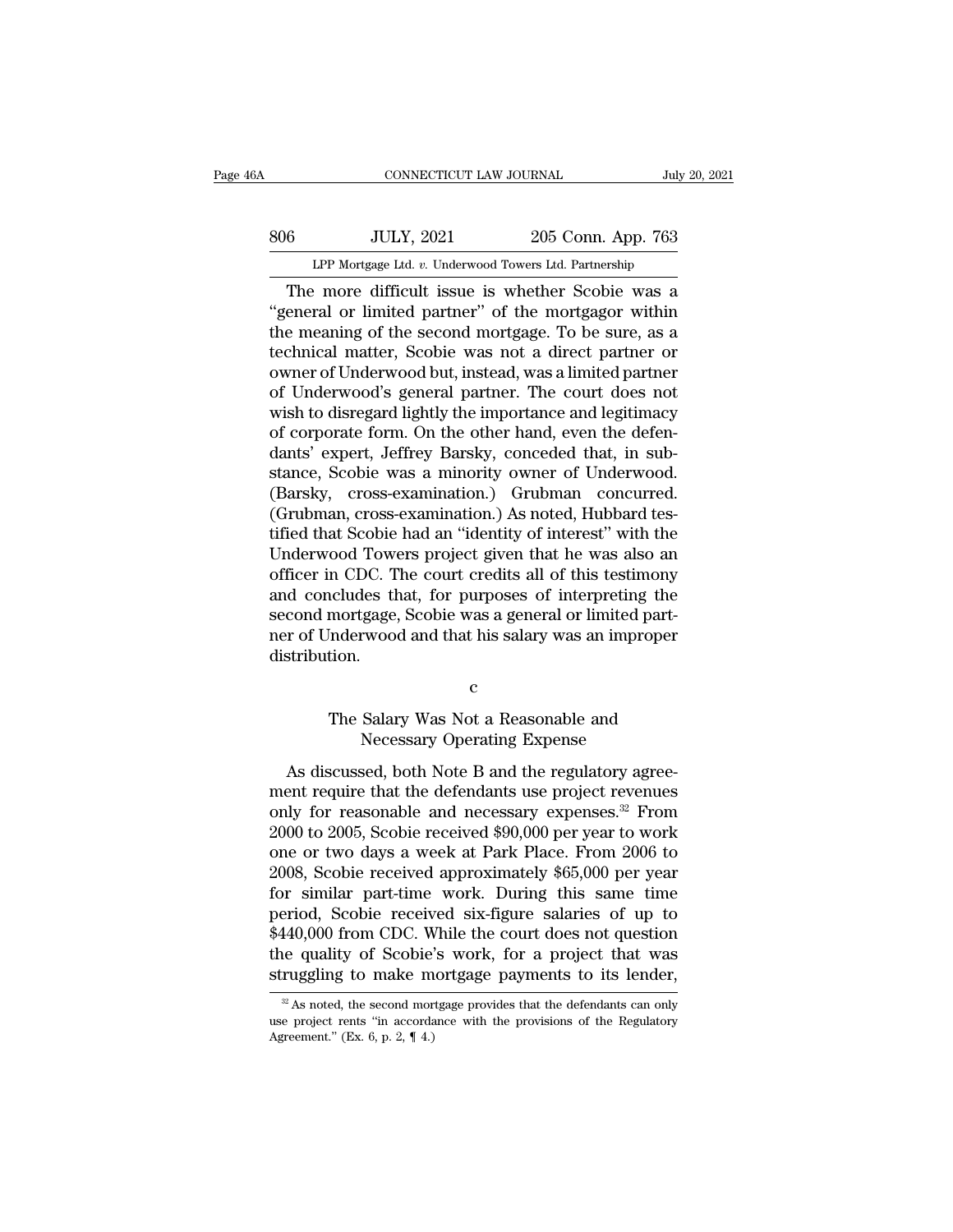EXECUTE DE TO PARAL PAGE 17A<br>
205 Conn. App. 763 JULY, 2021 807<br>
LPP Mortgage Ltd. *v.* Underwood Towers Ltd. Partnership<br>
Scobie's additional \$65,000 to \$90,000 salary from Under-Scobie's additional \$65,000 to \$90,000 salary from Under-<br>Scobie's additional \$65,000 to \$90,000 salary from Under-<br>Scobie's additional \$65,000 to \$90,000 salary from Under-<br>wood for part-time work goes outside the boundar 205 Conn. App. 763 JULY, 2021 807<br>
LPP Mortgage Ltd. v. Underwood Towers Ltd. Partnership<br>
Scobie's additional \$65,000 to \$90,000 salary from Underwood for part-time work goes outside the boundaries<br>
of a reasonable and ne 205 Conn. App. 763 JULY, 2021 807<br>
LPP Mortgage Ltd. v. Underwood Towers Ltd. Partnership<br>
Scobie's additional \$65,000 to \$90,000 salary from Underwood for part-time work goes outside the boundaries<br>
of a reasonable and ne 205 Conn. App. 763 JULY, 2021 807<br>
LPP Mortgage Ltd. v. Underwood Towers Ltd. Partnership<br>
Scobie's additional \$65,000 to \$90,000 salary from Underwood for part-time work goes outside the boundaries<br>
of a reasonable and ne LPP Mortgage Ltd. v. Underwood Towers Ltd. Partnership<br>Scobie's additional \$65,000 to \$90,000 salary from Underwood for part-time work goes outside the boundaries<br>of a reasonable and necessary expense. As mentioned,<br>the hi LPF Mortgage Ltd.  $v$ . Underwood Towers Ltd. Partnership<br>Scobie's additional \$65,000 to \$90,000 salary from Under-<br>wood for part-time work goes outside the boundaries<br>of a reasonable and necessary expense. As mentioned,<br>t Scobie's additional \$65,000 to \$90,000 salary from Under-<br>wood for part-time work goes outside the boundaries<br>of a reasonable and necessary expense. As mentioned,<br>the history of the defendants' failure to disclose com-<br>ple wood for part-time work goes outside the boundaries<br>of a reasonable and necessary expense. As mentioned,<br>the history of the defendants' failure to disclose com-<br>pletely Scobie's identity as the recipient of this salary<br>sug of a reasonable and necessary expert<br>the history of the defendants' failur<br>pletely Scobie's identity as the recip<br>suggests a consciousness of this imp<br>reasons, the court concludes that tl<br>Scobie constitute a violation of t etely Scobie's identity as the recipient of this salary<br>ggests a consciousness of this impropriety. For these<br>asons, the court concludes that the salaries paid to<br>obie constitute a violation of the loan documents and<br>addit suggests a consciousness of this impropriety. For these reasons, the court concludes that the salaries paid to Scobie constitute a violation of the loan documents and an additional basis for default.<br>The total of Scobie's

 $1160.$ <sup>33</sup> of Scobie's unauthorized annual salament<br>mefits, from 2000 to 2008 is \$805,663.<br>4<br>Nicholas Carbone's Apartment<br>basis for default alleged in the Comp

4

cluding benefits, from 2000 to 2008 is \$805,663. (Ex.<br>
60.)<sup>33</sup><br>
4<br>
Nicholas Carbone's Apartment<br>
The next basis for default alleged in the Complaint<br>
ncerns Nicholas Carbone's apartment. (Complaint,<br>  $(36)$  Carbone was a 1160.)<sup>33</sup><br>
4<br>
Nicholas Carbone's Apartment<br>
The next basis for default alleged in the Complaint<br>
concerns Nicholas Carbone's apartment. (Complaint,<br> **[** 36.) Carbone was a limited partner in Underwood.<br>
(Carbone, 12/22/0 <sup>4</sup><br>
Nicholas Carbone's Apartment<br>
The next basis for default alleged in the Complaint<br>
concerns Nicholas Carbone's apartment. (Complaint,<br>
¶ 36.) Carbone was a limited partner in Underwood.<br>
(Carbone, 12/22/08, p. 18.) In <sup>4</sup><br>Nicholas Carbone's Apartment<br>The next basis for default alleged in the Complaint<br>concerns Nicholas Carbone's apartment. (Complaint,<br>¶ 36.) Carbone was a limited partner in Underwood.<br>(Carbone, 12/22/08, p. 18.) In the Nicholas Carbone's Apartment<br>The next basis for default alleged in the Complaint<br>concerns Nicholas Carbone's apartment. (Complaint,<br>¶ 36.) Carbone was a limited partner in Underwood.<br>(Carbone, 12/22/08, p. 18.) In the late The next basis for default alleged in the Complaint<br>concerns Nicholas Carbone's apartment. (Complaint,<br>¶ 36.) Carbone was a limited partner in Underwood.<br>(Carbone, 12/22/08, p. 18.) In the late 1980s, Carbone<br>entered into The next basis for default alleged in the Complaint<br>concerns Nicholas Carbone's apartment. (Complaint,<br>¶ 36.) Carbone was a limited partner in Underwood.<br>(Carbone, 12/22/08, p. 18.) In the late 1980s, Carbone<br>entered into concerns Nicholas Carbone's apartment. (Complaint,<br>
¶ 36.) Carbone was a limited partner in Underwood.<br>
(Carbone, 12/22/08, p. 18.) In the late 1980s, Carbone<br>
entered into an arrangement with Hubbard whereby<br>
Carbone, for  $\P$  36.) Carbone was a limited partner in Underwood.<br>(Carbone, 12/22/08, p. 18.) In the late 1980s, Carbone<br>entered into an arrangement with Hubbard whereby<br>Carbone, for several years, made available to Under wood,<br>while (Carbone, 12/22/08, p. 18.) In the late 1980s, Carbone<br>entered into an arrangement with Hubbard whereby<br>Carbone, for several years, made available to Under wood,<br>while its garage underwent construction, an adjacent<br>parkin entered into an arrangement with Hubbard whereby<br>Carbone, for several years, made available to Under wood,<br>while its garage underwent construction, an adjacent<br>parking lot owned by the Capitol Assets Associates, of<br>which C Carbone, for several years, made available to Under wood,<br>while its garage underwent construction, an adjacent<br>parking lot owned by the Capitol Assets Associates, of<br>which Carbone was a principal owner. In exchange,<br>Hubbar while its garage underwent construction, an ad<br>parking lot owned by the Capitol Assets Associa<br>which Carbone was a principal owner. In exc.<br>Hubbard offered Carbone a rent-free apartmen<br>he was seventy-five years old. (Hubba ubbard offered Carbone a rent-free apartment until<br>
2 was seventy-five years old. (Hubbard, direct; Scobie,<br>
3/09, pp. 66–67; Carbone,  $12/22/08$ , pp. 23–39, 84–85;<br>
x. 357A, p. 284; Ex. 1159, p. 6, No. 17.)<sup>34</sup><br>
<sup>33</sup> The the was seventy-five years old. (Hubbard, direct; Scobie,  $4/8/09$ , pp. 66–67; Carbone,  $12/22/08$ , pp. 23–39, 84–85; Ex. 357A, p. 284; Ex. 1159, p. 6, No. 17.)<sup>34</sup><br><sup>33</sup> The defendants argued at trial that the plaintiff h

<sup>4/8/09,</sup> pp. 66–67; Carbone, 12/22/08, pp. 23–39, 84–85;<br>Ex. 357A, p. 284; Ex. 1159, p. 6, No. 17.)<sup>34</sup><br><sup>38</sup> The defendants argued at trial that the plaintiff has failed to consider<br>the replacement cost if Scobie did not d Ex. 357A, p. 284; Ex. 1159, p. 6, No. 17.)<sup>34</sup><br><sup>33</sup> The defendants argued at trial that the plaintiff has failed to consider the replacement cost if Scobie did not do work for Underwood. However, because the court is ruli EX. 397A,  $\mu$ . 204, EX. 1199,  $\mu$ . 0, 100. 17.)<br>
<sup>33</sup> The defendants argued at trial that the plaintiff has failed to consider<br>
the replacement cost if Scobie did not do work for Underwood. However,<br>
because the court i  $\degree$  The defendants argued at trial that the plaintiff has failed to consider<br>the replacement cost if Scobie did not do work for Underwood. However,<br>because the court is ruling that Scobie's salary from Underwood is not a the replacement cost if Scobie did not do work for Underwood. However, because the court is ruling that Scobie's salary from Underwood is not a reasonable and necessary use of project assets and that his CDC salary of up <sup>2</sup> Carbone was approximately seventy-two at the end of the trial period was approximately compensated him for his work for both entities, sere was no need for a replacement and no replacement cost. (Grubman, direct; Grub reasonable and necessary use of project assets and that his CDC salary of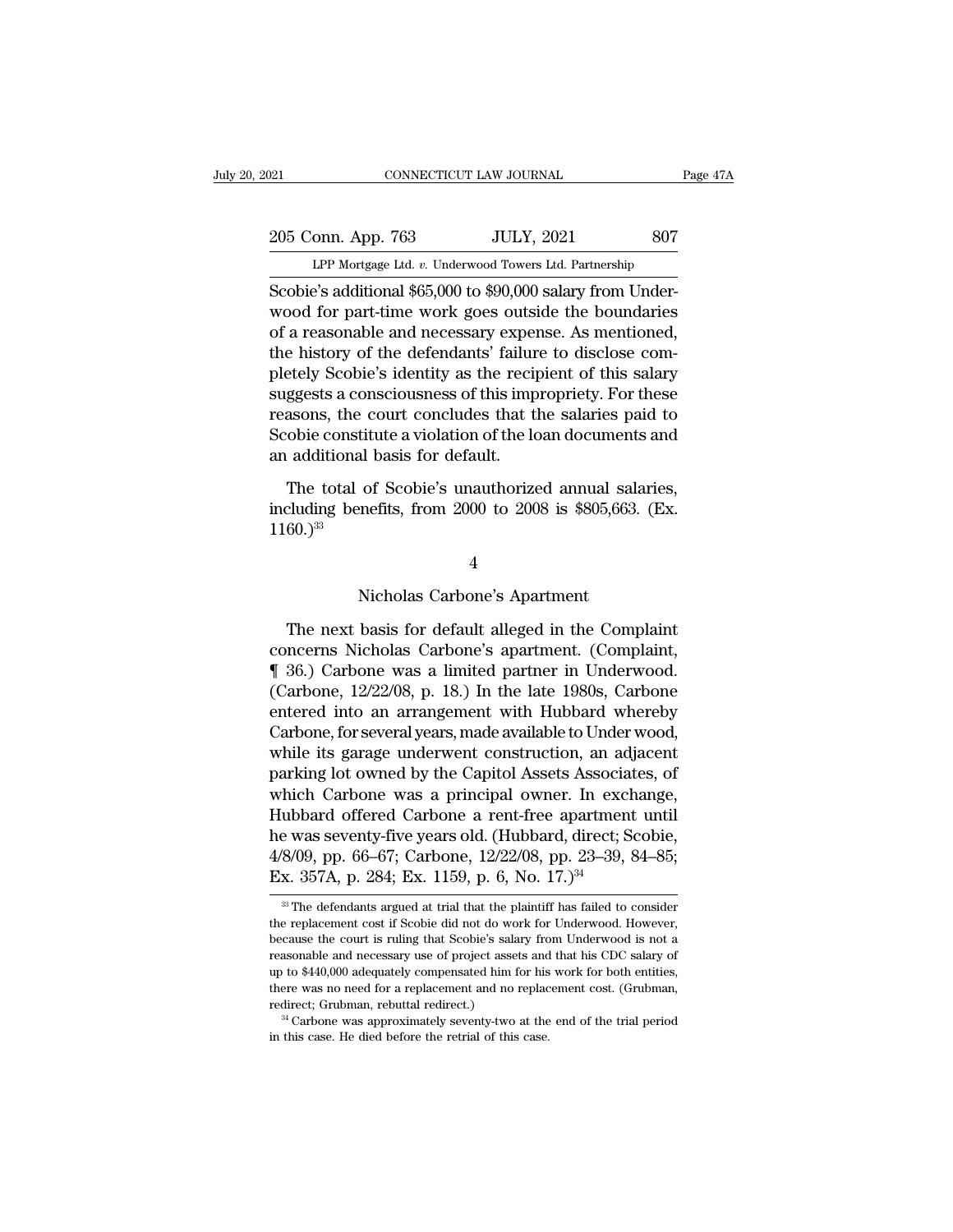| ЗA  | CONNECTICUT LAW JOURNAL                                |                    | July 20, 2021 |
|-----|--------------------------------------------------------|--------------------|---------------|
| 808 | <b>JULY, 2021</b>                                      | 205 Conn. App. 763 |               |
|     | LPP Mortgage Ltd. v. Underwood Towers Ltd. Partnership |                    |               |
|     | Carbone moved into Park Place in 1993 (Scobie 4/       |                    |               |

CONNECTICUT LAW JOURNAL July 20, 20<br>
Sandbone Mortgage Ltd. v. Underwood Towers Ltd. Partnership<br>
Carbone moved into Park Place in 1993. (Scobie, 4/<br>
199, p. 72.) From 2000 to 2004, Carbone lived in an<br>
artmont that normal 808 JULY, 2021 205 Conn. App. 763<br>
LPP Mortgage Ltd. v. Underwood Towers Ltd. Partnership<br>
Carbone moved into Park Place in 1993. (Scobie, 4/<br>
8/09, p. 72.) From 2000 to 2004, Carbone lived in an<br>
apartment that normally r apartment that normally rented for \$8700 per year (or \$725 per month). In 2005, Carbone moved to a pent-<br>between that normally rented for \$8700 per year (or \$725 per month). In 2005, Carbone moved to a pent-<br>between unit o SOS UPP Mortgage Ltd. v. Underwood Towers Ltd. Partnership<br>
Carbone moved into Park Place in 1993. (Scobie, 4/<br>
8/09, p. 72.) From 2000 to 2004, Carbone lived in an<br>
apartment that normally rented for \$8700 per year (or<br>
\$ LPP Mortgage Ltd. v. Underwood Towers Ltd. Partnership<br>Carbone moved into Park Place in 1993. (Scobie, 4/<br>8/09, p. 72.) From 2000 to 2004, Carbone lived in an<br>apartment that normally rented for \$8700 per year (or<br>\$725 per LPP Mortgage Ltd. v. Underwood Towers Ltd. Partnership<br>Carbone moved into Park Place in 1993. (Scobie, 4/<br>8/09, p. 72.) From 2000 to 2004, Carbone lived in an<br>apartment that normally rented for \$8700 per year (or<br>\$725 per Carbone moved into Park Place in 1993. (Scobie,  $4/8/09$ , p. 72.) From 2000 to 2004, Carbone lived in an apartment that normally rented for \$8700 per year (or \$725 per month). In 2005, Carbone moved to a penthouse unit on 8/09, p. 72.) From 2000 to 2004, Carbone lived in an apartment that normally rented for \$8700 per year (or \$725 per month). In 2005, Carbone moved to a penthouse unit on the twenty-third floor that normally rented for \$13, apartment that normally rented for \$8700 per year (or \$725 per month). In 2005, Carbone moved to a penthouse unit on the twenty-third floor that normally rented for \$13,800 per year (or \$1150 per month) and remained there \$725 per month). In 2005, Carbone moved to a penthouse unit on the twenty-third floor that normally rented for \$13,800 per year (or \$1150 per month) and remained there throughout the trial period. (Scobie, cross-examinatio house unit on the twenty-third floor that normally<br>rented for \$13,800 per year (or \$1150 per month) and<br>remained there throughout the trial period. (Scobie,<br>cross-examination; Ex. 274.) Carbone paid no rent<br>through 2004. H rented for \$13,800 per year (or \$1150 per month) and<br>remained there throughout the trial period. (Scobie,<br>cross-examination; Ex. 274.) Carbone paid no rent<br>through 2004. He testified at his deposition, which was<br>admitted remained there throughout the trial period. (Scobie, cross-examination; Ex. 274.) Carbone paid no rent through 2004. He testified at his deposition, which was admitted as a trial exhibit, that he paid the rent differential cross-examination; Ex. 274.) Carbone paid no rent<br>through 2004. He testified at his deposition, which was<br>admitted as a trial exhibit, that he paid the rent differen-<br>tial, which would have been \$425 per month, after he<br>mo through 2004.<br>
admitted as a t<br>
tial, which wo<br>
moved. Howe<br>
ager, reported<br>
ments. (Carbo<br>
p. 57.)<br>
Indeed, the e mutted as a trial exhibit, that he paid the rent differendl, which would have been \$425 per month, after he oved. However, Scobie, Underwood's general maner, reported that Carbone did not make these payents. (Carbone, 12/2 tial, which would have been \$425 per month, after he<br>moved. However, Scobie, Underwood's general man-<br>ager, reported that Carbone did not make these pay-<br>ments. (Carbone, 12/22/08, pp. 42–43; Scobie, 4/22/09,<br>p. 57.)<br>Indee

moved. However, Scoble, Underwood's general manager, reported that Carbone did not make these pay-<br>ments. (Carbone, 12/22/08, pp. 42–43; Scobie, 4/22/09,<br>p. 57.)<br>Indeed, the evidence reveals that, not until February,<br>2008, ager, reported that Carbone did not make these pay-<br>ments. (Carbone, 12/22/08, pp. 42–43; Scobie, 4/22/09,<br>p. 57.)<br>Indeed, the evidence reveals that, not until February,<br>2008, did the defendants collect any rent from Carb ments. (Carbone, 12/22/08, pp. 42–43; Scoble, 4/22/09,<br>p. 57.)<br>Indeed, the evidence reveals that, not until February,<br>2008, did the defendants collect any rent from Carbone.<br>At that time, CDC began paying Carbone \$1000 per p. 57.)<br>Indeed, the evidence reveals that, not until February,<br>2008, did the defendants collect any rent from Carbone.<br>At that time, CDC began paying Carbone \$1000 per<br>month for consulting, which Carbone turned over to<br>the Indeed, the evidence reveals that, not until February, 2008, did the defendants collect any rent from Carbone.<br>At that time, CDC began paying Carbone \$1000 per month for consulting, which Carbone turned over to the project 2008, did the defendants collect any rent from Carbone.<br>At that time, CDC began paying Carbone \$1000 per<br>month for consulting, which Carbone turned over to<br>the project along with \$150 of his own funds, for a total<br>of \$1150 At that time, CDC began paying Carbone \$1000 per<br>month for consulting, which Carbone turned over to<br>the project along with \$150 of his own funds, for a total<br>of \$1150 monthly. (Ex. 357A, p. 282; Ex. 780; Scobie<br>direct; Sco month for consulting, which Carbone turned over to<br>the project along with \$150 of his own funds, for a total<br>of \$1150 monthly. (Ex. 357A, p. 282; Ex. 780; Scobie<br>direct; Scobie, 3/19/09, p. 20; Witt, direct.) The defen-<br>d e project along with \$150 of his own funds, for a total<br>\$1150 monthly. (Ex. 357A, p. 282; Ex. 780; Scobie<br>rect; Scobie, 3/19/09, p. 20; Witt, direct.) The defen-<br>nts do not dispute that, prior to that time, they did<br>t dis of \$1150 monthly. (Ex. 357A, p. 282; Ex. 780; Scoble<br>direct; Scobie, 3/19/09, p. 20; Witt, direct.) The defen-<br>dants do not dispute that, prior to that time, they did<br>not disclose Carbone's essentially rent-free apartment<br>

direct; Scobie, 3/19/09, p. 20; Witt, direct.) The defendants do not dispute that, prior to that time, they did<br>not disclose Carbone's essentially rent-free apartment<br>to their auditors, to HUD, or to any other lender.<sup>35</sup><br> dants do not dispute that, prior to that time, they did<br>not disclose Carbone's essentially rent-free apartment<br>to their auditors, to HUD, or to any other lender.<sup>35</sup><br>The plaintiff initially asserts that the arrangement<br>con not disclose Carbone's essentially rent-free apartment<br>to their auditors, to HUD, or to any other lender.<sup>35</sup><br>The plaintiff initially asserts that the arrangement<br>constituted an improper distribution to a partner. In<br>that to their auditors, to HUD, or to any other lender.<sup>35</sup><br>The plaintiff initially asserts that the arrangement<br>constituted an improper distribution to a partner. In<br>that regard, the plaintiff again relies on paragraph 26<br>in t The plaintiff initially asserts that the arrangement<br>constituted an improper distribution to a partner. In<br>that regard, the plaintiff again relies on paragraph 26<br>in the rider to the original second mortgage which, as<br>disc constituted an improper distribution to a partner. In that regard, the plaintiff again relies on paragraph 26 in the rider to the original second mortgage which, as discussed, provides: "Mortgagor hereby agrees not to mak iscussed, provides: "Mortgagor hereby agrees not to ake any distributions to its general or limited partners intil (i) this Second Mortgage has been recast as set orth in the Second Mortgage Note and is fully amortiz<sup>35</sup> B make any distributions to its general or limited partners<br>until (i) this Second Mortgage has been recast as set<br>forth in the Second Mortgage Note and is fully amortiz-<br><sup>35</sup> Both the defendants' auditor and their expert acc

until (i) this Second Mortgage has been recast as set<br>forth in the Second Mortgage Note and is fully amortiz-<br><sup>36</sup> Both the defendants' auditor and their expert accountant testified that<br>the defendants should have disclose forth in the Second Mortgage Note and is fully amortiz-<br><sup>35</sup> Both the defendants' auditor and their expert accountant testified that<br>the defendants should have disclosed this information, either as a "related<br>party transac <sup>35</sup> Both the defendants' auditor and<br><sup>35</sup> Both the defendants' auditor and<br>the defendants should have disclose<br>party transaction" because Carbone<br>or at least as a long-term obligation of<br>137–38; Barsky, cross-examination.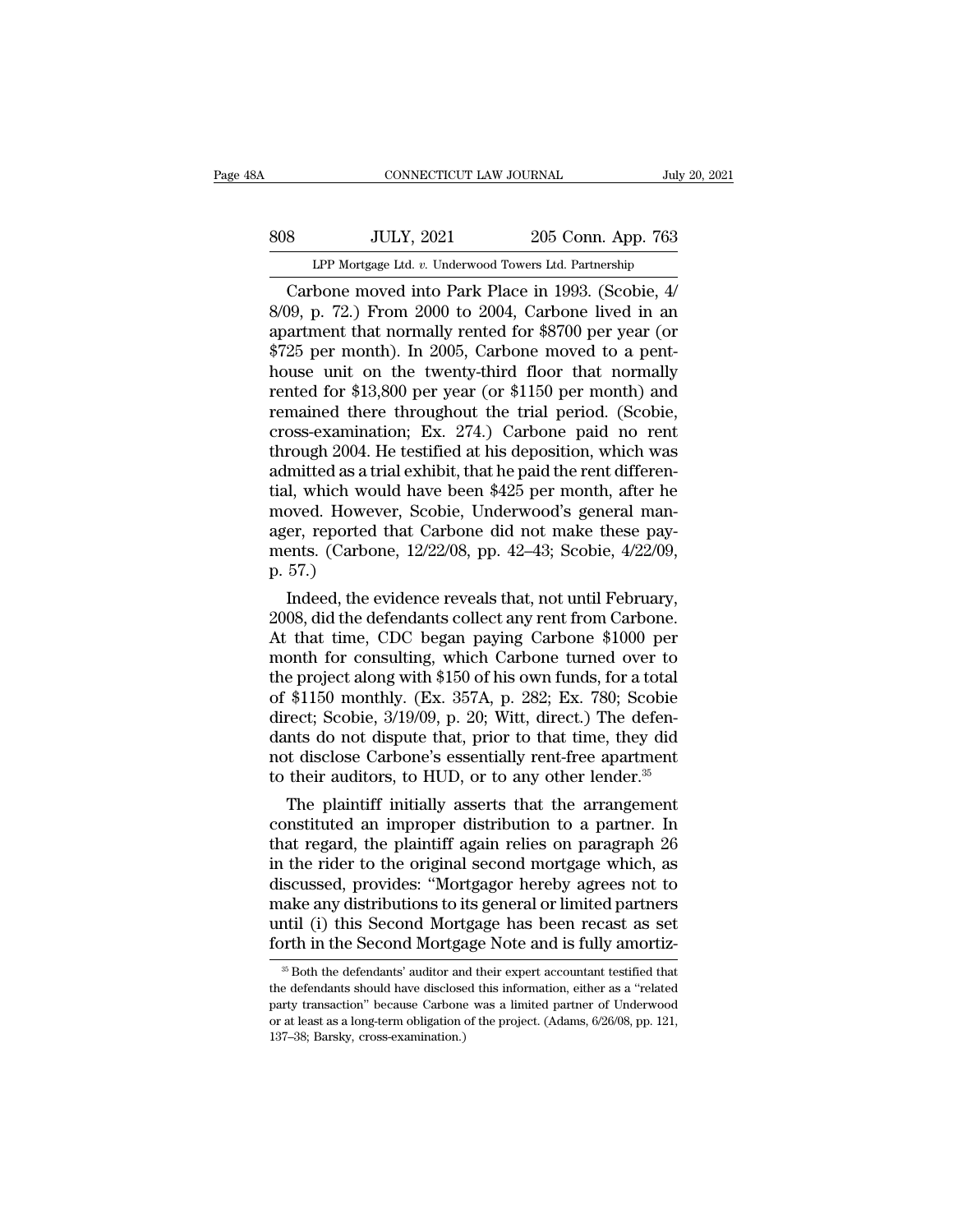# 205 Conn. App. 763 JULY, 2021 809<br>
LPP Mortgage Ltd. v. Underwood Towers Ltd. Partnership 021 CONNECTICUT LAW JOURNAL Page 49A<br>
205 Conn. App. 763 JULY, 2021 809<br>
LPP Mortgage Ltd. *v.* Underwood Towers Ltd. Partnership<br>
ing, and (ii) the First Mortgage is fully amortizing." (Ex.

ing, and (ii) the First Mortgage is fully, 2021<br>
The Mortgage Ltd. v. Underwood Towers Ltd. Partnership<br>
1993<br>
The First Mortgage is fully amortizing.'' (Ex.<br>
6, para. 26.) The plaintiff has established the compo-<br>
nonts o 205 Conn. App. 763 JULY, 2021 809<br>
LPP Mortgage Ltd. v. Underwood Towers Ltd. Partnership<br>
ing, and (ii) the First Mortgage is fully amortizing." (Ex.<br>
6, para. 26.) The plaintiff has established the compo-<br>
nents of this 205 Conn. App. 763 JULY, 2021 809<br>
LPP Mortgage Ltd. v. Underwood Towers Ltd. Partnership<br>
ing, and (ii) the First Mortgage is fully amortizing." (Ex.<br>
6, para. 26.) The plaintiff has established the compo-<br>
nents of this 205 Conn. App. 763 JULY, 2021 809<br>
LPP Mortgage Ltd. v. Underwood Towers Ltd. Partnership<br>
ing, and (ii) the First Mortgage is fully amortizing." (Ex.<br>
6, para. 26.) The plaintiff has established the compo-<br>
nents of this LPP Mortgage Ltd. v. Underwood Towers Ltd. Partnership<br>ing, and (ii) the First Mortgage is fully amortizing." (Ex.<br>6, para. 26.) The plaintiff has established the compo-<br>nents of this prohibition. Under the HUD Handbook, LPP Mortgage Ltd. v. Underwood Towers Ltd. Partnership<br>ing, and (ii) the First Mortgage is fully amortizing." (Ex.<br>6, para. 26.) The plaintiff has established the compo-<br>nents of this prohibition. Under the HUD Handbook, ing, and (ii) the First Mortgage is fully amortizing." (Ex.<br>6, para. 26.) The plaintiff has established the compo-<br>nents of this prohibition. Under the HUD Handbook, a<br>"distribution" is "any withdrawal or taking of cash or 6, para. 26.) The plaintiff has established the components of this prohibition. Under the HUD Handbook, a "distribution" is "any withdrawal or taking of cash or any assets of the project other than for the payment of reas nents of this prohibition. Under the HUD Handbook, a<br>"distribution" is "any withdrawal or taking of cash or<br>any assets of the project other than for the payment of<br>reasonable expenses necessary to the operation and<br>mainten "distribution" is "any withdrawal or taking of cash or<br>any assets of the project other than for the payment of<br>reasonable expenses necessary to the operation and<br>maintenance of the project." (Ex. 406, p.  $17.$ )<sup>36</sup> The<br>re any assets of the project other than for the payment of<br>reasonable expenses necessary to the operation and<br>maintenance of the project." (Ex. 406, p. 17.)<sup>36</sup> The<br>receipt of a rent-free apartment would certainly qualify<br>as reasonable expenses necessary to the operation and<br>maintenance of the project." (Ex. 406, p. 17.)<sup>36</sup> The<br>receipt of a rent-free apartment would certainly qualify<br>as the taking of an "[asset] of the project." (Grubman,<br>dir maintenance of the project." (Ex. 406, p. 17.)<sup>36</sup> The<br>receipt of a rent-free apartment would certainly qualify<br>as the taking of an "[asset] of the project." (Grubman,<br>direct.) Next, it is undisputed that Carbone is a limi receipt of a rent-free apartment would certainly qualify<br>as the taking of an "[asset] of the project." (Grubman,<br>direct.) Next, it is undisputed that Carbone is a limited<br>partner of Underwood. Finally, as stated, although as the taking of an "[asset] of the project." (Grubman, direct.) Next, it is undisputed that Carbone is a limited partner of Underwood. Finally, as stated, although the meaning of the two conditions stated in subparagraphs direct.) Next, it is undisputed that Carbone is a limited<br>partner of Underwood. Finally, as stated, although the<br>meaning of the two conditions stated in subparagraphs<br>(i) and (ii) is not completely clear, there seems to be partner of Underwood. Finally, as stated, although the meaning of the two conditions stated in subparagraphs (i) and (ii) is not completely clear, there seems to be no dispute that the mortgages are not fully amortizing an tribution. Figure 1.1 The plaintiff also contends that Carbone's arrange-<br>The plaintiff also contends that the rent-free apart-<br>the plaintiff also contends that Carbone's arrange-<br>the plaintiff also contends that Carbone's arrange-<br> ment artificially reduced rent revenues and there is that the plaintiff received a bondination.<br>Thus, the court agrees that the rent-free apartment provided to Carbone represents a prohibited distribution.<br>The plaintiff al

and that the defendants have not satisfied these condi-<br>tions. Thus, the court agrees that the rent-free apart-<br>ment provided to Carbone represents a prohibited dis-<br>tribution.<br>The plaintiff also contends that Carbone's ar ions. Thus, the court agrees that the fent-free apartment provided to Carbone represents a prohibited distribution.<br>The plaintiff also contends that Carbone's arrangement artificially reduced rent revenues and thereby<br>depr free parking in the plaintiff also contends that Carbone's arrangement artificially reduced rent revenues and thereby<br>deprived it of net cash. The defendants' first response<br>is that the plaintiff received a benefit in the The plaintiff also contends that Carbone's arrangement artificially reduced rent revenues and thereby<br>deprived it of net cash. The defendants' first response<br>is that the plaintiff received a benefit in the form of a<br>free The plaintiff also contends that Carbone's arrange-<br>ment artificially reduced rent revenues and thereby<br>deprived it of net cash. The defendants' first response<br>is that the plaintiff received a benefit in the form of a<br>fre ment artificially reduced rent revenues and thereby<br>deprived it of net cash. The defendants' first response<br>is that the plaintiff received a benefit in the form of a<br>free parking lot valued at well over \$100,000 and that<br>t deprived it of net cash. The defendants' first response<br>is that the plaintiff received a benefit in the form of a<br>free parking lot valued at well over \$100,000 and that<br>that benefit exceeds the nine year loss of rent reve is that the plaintiff received a benefit in the form of a<br>free parking lot valued at well over \$100,000 and that<br>that benefit exceeds the nine year loss of rent revenues,<br>which the plaintiff's damage calculations reveal t thich the plaintiff's damage calculations reveal to be 98,700. (Carbone, 12/22/08, pp. 27–28; Ex. 390; Scobie, irect.)<sup>37</sup> The evidence also reveals that Carbone proded other cost-free services to Underwood such as  $\frac{36}{$ \$98,700. (Carbone, 12/22/08, pp. 27–28; Ex. 390; Scobie,<br>direct.)<sup>37</sup> The evidence also reveals that Carbone pro-<br>vided other cost-free services to Underwood such as<br> $*$  As noted, the 1985 regulatory agreement between Und

direct.)<sup>37</sup> The evidence also reveals that Carbone provided other cost-free services to Underwood such as  $*$   $*$  As noted, the 1985 regulatory agreement between Underwood and HUD, which both the 1990 second mortgage and in view of the content of the services to Underwood such as<br>
<sup>36</sup> As noted, the 1985 regulatory agreement between Underwood and HUD,<br>
which both the 1990 second mortgage and the 1996 modification incorporate<br>
by reference,  $^{36}$  As noted, the 1985 regulatory agreement between Underwood and HUD, which both the 1990 second mortgage and the 1996 modification incorporate by reference, contains a similar prohibition. See footnote 30 of this opi <sup>36</sup> As noted, the 1985 regulatory agreement between Underwood and HUD, which both the 1990 second mortgage and the 1996 modification incorporate by reference, contains a similar prohibition. See footnote 30 of this opini by reference, contains a similar prohibition. See footnote 30 of this opinion.<br>In view of the court's decision that the apartment provided to Carbone<br>violated the second mortgage itself, it is unnecessary to consider this

In view of the court's decision that the apartment provided to Carbone violated the second mortgage itself, it is unnecessary to consider this additional prohibition on distributions.<br><sup>37</sup> The plaintiff's damages calculat that Carbone paid steelf, it is unnecessary to consider this additional prohibition on distributions.<br>
<sup>37</sup> The plaintiff's damages calculation appears based correctly on the assumption that Carbone's rent should have bee <sup>37</sup> The plaintiff's damages calculation appears based correctly on the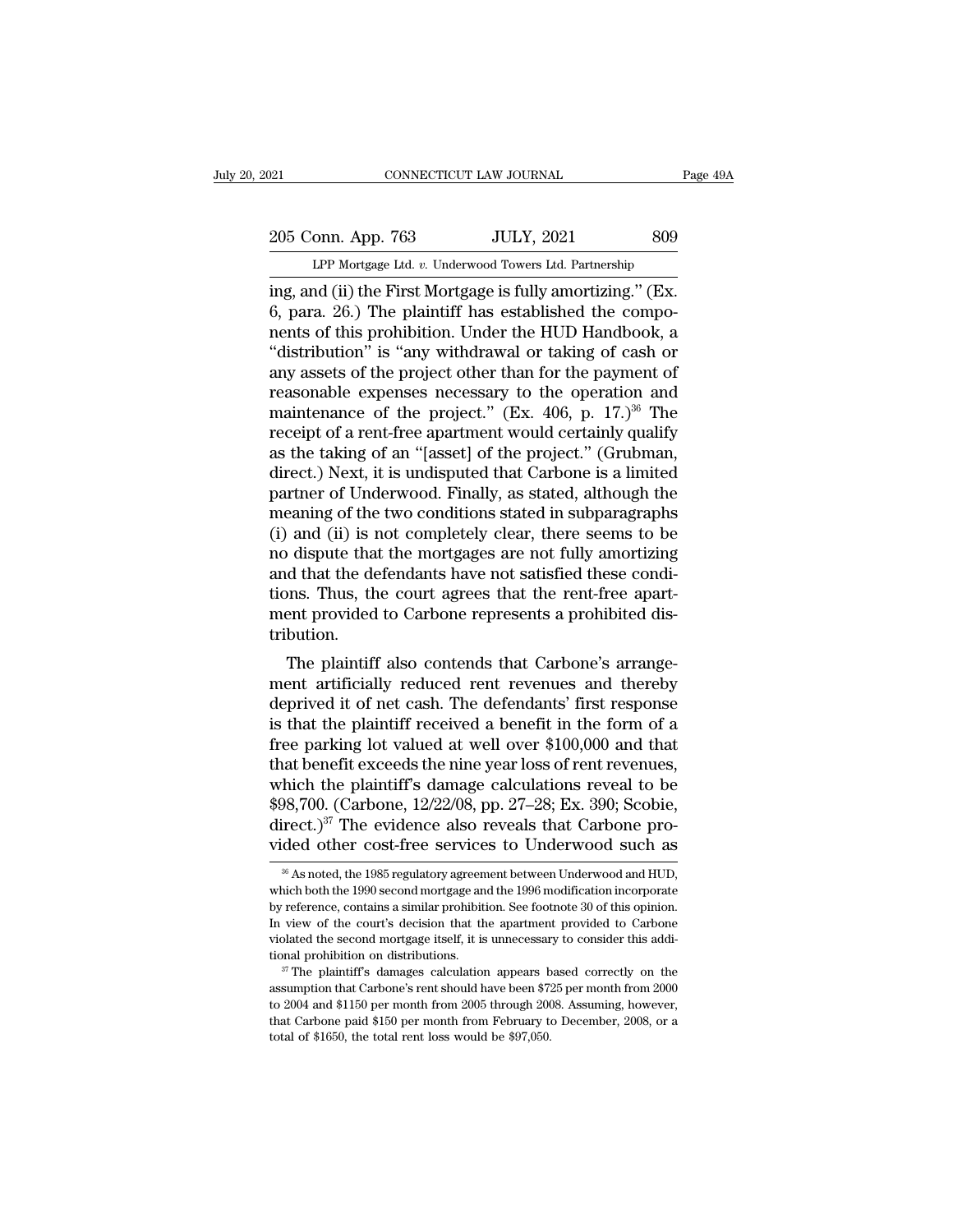# EXECUTE CONNECTICUT LAW JOURNAL July 20, 2021<br>810 JULY, 2021 205 Conn. App. 763<br>LPP Mortgage Ltd. v. Underwood Towers Ltd. Partnership CONNECTICUT LAW JOURNAL July 20, 2021<br> **EXECUTE:** SUBSET AND MORE TO ULY, 2021<br>
LPP Mortgage Ltd. *v.* Underwood Towers Ltd. Partnership<br>
Contacting the city of Hartford, HUD, and our congres-

CONNECTICUT LAW JOURNAL<br>
S10 JULY, 2021 205 Conn. App. 763<br>
LPP Mortgage Ltd. v. Underwood Towers Ltd. Partnership<br>
contacting the city of Hartford, HUD, and our congres-<br>
sional delegation, with whom he had contacts, conc Sional Mulletter and Sional App. 763<br>
LPP Mortgage Ltd. v. Underwood Towers Ltd. Partnership<br>
contacting the city of Hartford, HUD, and our congressional delegation, with whom he had contacts, concern-<br>
ing the development S10 JULY, 2021 205 Conn. App. 763<br>
LPP Mortgage Ltd. v. Underwood Towers Ltd. Partnership<br>
contacting the city of Hartford, HUD, and our congres-<br>
sional delegation, with whom he had contacts, concerning the development of S10 JULY, 2021 205 Conn. App. 763<br>
LPP Mortgage Ltd. v. Underwood Towers Ltd. Partnership<br>
contacting the city of Hartford, HUD, and our congres-<br>
sional delegation, with whom he had contacts, concern-<br>
ing the development 289–90.) Intacting the city of Hartford, HUD, and our congres-<br>
Initial delegation, with whom he had contacts, concern-<br>
In the development of the project and the restructuring<br>
its debt. (Carbone, 12/22/08, pp. 73–81; Ex. 357A, pp contacting the city of Hartford, HOD, and our congressional delegation, with whom he had contacts, concerning the development of the project and the restructuring of its debt. (Carbone,  $12/22/08$ , pp. 73–81; Ex. 357A, pp

sional delegation, whit whold he had contacts, concerning<br>the development of the project and the restructuring<br>of its debt. (Carbone, 12/22/08, pp. 73–81; Ex. 357A, pp.<br>289–90.)<br>The initial difficulty with this argument is Ing the development of the project and the restructuring<br>of its debt. (Carbone, 12/22/08, pp. 73–81; Ex. 357A, pp.<br>289–90.)<br>The initial difficulty with this argument is that neither<br>the plaintiff nor any other lender or au of its debt. (Carbone, 12/22/06, pp. 75–61, Ex. 357A, pp. 289–90.)<br>289–90.)<br>The initial difficulty with this argument is that neither<br>the plaintiff nor any other lender or auditor ever knew<br>about the Hubbard-Carbone deal The initial difficulty with this argument is that neither<br>the plaintiff nor any other lender or auditor ever knew<br>about the Hubbard-Carbone deal or sanctioned it. (Sco-<br>bie,  $4/8/09$ , pp. 74, 76–77.) Had HUD or the plaint The initial difficulty with this argument is that neither<br>the plaintiff nor any other lender or auditor ever knew<br>about the Hubbard-Carbone deal or sanctioned it. (Sco-<br>bie, 4/8/09, pp. 74, 76–77.) Had HUD or the plaintiff the plaintiff nor any other lender or auditor ever knew<br>about the Hubbard-Carbone deal or sanctioned it. (Sco-<br>bie, 4/8/09, pp. 74, 76–77.) Had HUD or the plaintiff<br>known about the arrangement, it might not have<br>approved i about the Hubbard-Carbone deal or sanctioned it. (Scobie, 4/8/09, pp. 74, 76–77.) Had HUD or the plaintiff known about the arrangement, it might not have approved it. The lender might well have found that the value of the bie, 4/8/09, pp. 74, 76–77.) Had HUD or the plaintiff<br>known about the arrangement, it might not have<br>approved it. The lender might well have found that the<br>value of the rent-free apartment over approximately<br>twenty years g known about the arrangement, it might not have<br>approved it. The lender might well have found that the<br>value of the rent-free apartment over approximately<br>twenty years greatly exceeded the value of the tempo-<br>rary use of th approved it. The lender might well have found that the<br>value of the rent-free apartment over approximately<br>twenty years greatly exceeded the value of the tempo-<br>rary use of the parking lot for several years in the late<br>198 value of the rent-free apartment over approximately<br>twenty years greatly exceeded the value of the tempo-<br>rary use of the parking lot for several years in the late<br>1980s or early 1990s. Indeed, the fact that, after this<br>is twenty years greatly exceeded the value of the tempo-<br>rary use of the parking lot for several years in the late<br>1980s or early 1990s. Indeed, the fact that, after this<br>issue came to light in 2008, CDC attempted to provide<br> rary use of the parking lot for several years in the late<br>1980s or early 1990s. Indeed, the fact that, after this<br>issue came to light in 2008, CDC attempted to provide<br>Carbone a rent check for \$1000 per month in exchange<br>f 1980s or early 1990s. Indeed, the fact that, after this<br>issue came to light in 2008, CDC attempted to provide<br>Carbone a rent check for \$1000 per month in exchange<br>for "consulting" suggests that the defendants did not<br>seri issue came to light in 2008, CDC attempted to provide<br>Carbone a rent check for \$1000 per month in exchange<br>for "consulting" suggests that the defendants did not<br>seriously believe that Carbone's loan of his parking<br>lot was Carbone a rent check for \$1000 per month in exchange<br>for "consulting" suggests that the defendants did not<br>seriously believe that Carbone's loan of his parking<br>lot was still sufficient consideration for his rent-free<br>apart for "consulting" suggests that the defendants did not<br>seriously believe that Carbone's loan of his parking<br>lot was still sufficient consideration for his rent-free<br>apartment. Nor is there any evidence of what consulting<br>wo seriously believe that Carbone's loan of his parking<br>lot was still sufficient consideration for his rent-free<br>apartment. Nor is there any evidence of what consulting<br>work Carbone was actually doing in 2008. Had the lend-<br>e lot was still sufficient consideration for his rent-free<br>apartment. Nor is there any evidence of what consulting<br>work Carbone was actually doing in 2008. Had the lend-<br>ers known about these arrangements they might also<br>hav apartment. Nor is there any evidence of what consulting<br>work Carbone was actually doing in 2008. Had the lend-<br>ers known about these arrangements they might also<br>have found that an inside deal with a limited partner<br>create work Carbone was actually doing in 2008. Had the lend-<br>ers known about these arrangements they might also<br>have found that an inside deal with a limited partner<br>created bad optics and set the wrong example for the<br>other te ers known about these arrangements they might also<br>have found that an inside deal with a limited partner<br>created bad optics and set the wrong example for the<br>other tenants in an urban high-rise. Even Scobie admit-<br>ted that have found that an inside deal with a limicreated bad optics and set the wrong exame other tenants in an urban high-rise. Even Scotled that the consideration given to Carbone time he paid market rent for the apartme a reas eated bad optics and set the wrong example for the<br>her tenants in an urban high-rise. Even Scobie admit-<br>d that the consideration given to Carbone prior to the<br>ne he paid market rent for the apartment was not<br>reasonable an outer tenants in an urban high-rise. Even Scobe admitted that the consideration given to Carbone prior to the<br>time he paid market rent for the apartment was not<br>a reasonable and necessary operating expense of the<br>project.

have the paid market rent for the apartment was not<br>a reasonable and necessary operating expense of the<br>project. (Scobie, Ex. 357A, p. 368.)<br>The defendants' other response is that the plaintiff<br>cannot prove damages without full value and market rent for the apartment was not<br>a reasonable and necessary operating expense of the<br>project. (Scobie, Ex. 357A, p. 368.)<br>The defendants' other response is that the plaintiff<br>cannot prove damages withou a reasonable and necessary operating experise of the<br>project. (Scobie, Ex. 357A, p. 368.)<br>The defendants' other response is that the plaintiff<br>cannot prove damages without showing that it would<br>have rented Carbone's apartm project. (Scoble, Ex. 351A, p. 368.)<br>The defendants' other response is that the plaintiff<br>cannot prove damages without showing that it would<br>have rented Carbone's apartment to someone else at<br>full value. While it is true t The defendants' other response is that the plaintiff<br>cannot prove damages without showing that it would<br>have rented Carbone's apartment to someone else at<br>full value. While it is true that there were usually vacanc-<br>ies at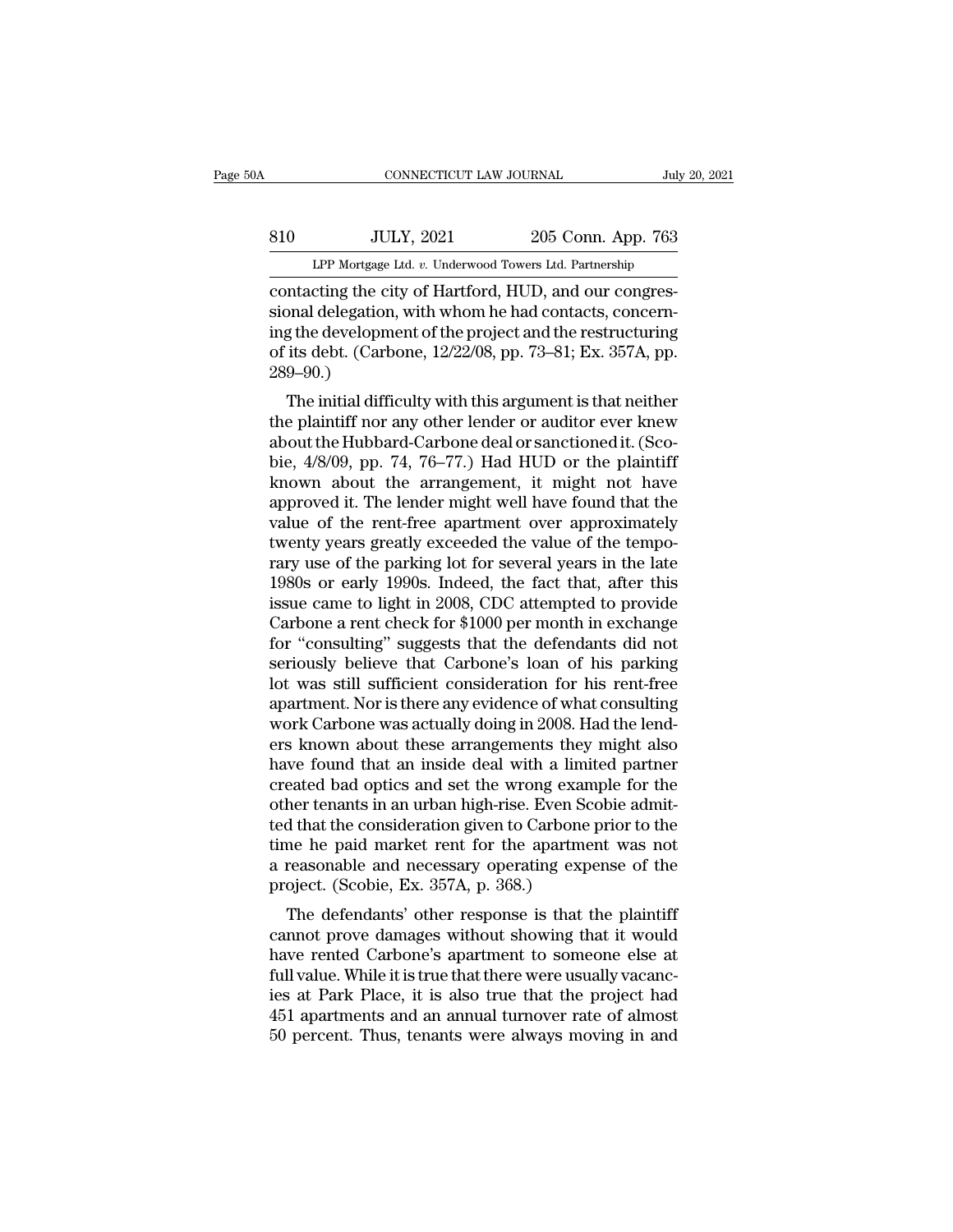# 205 Conn. App. 763 JULY, 2021 811<br>
LPP Mortgage Ltd. v. Underwood Towers Ltd. Partnership CONNECTICUT LAW JOURNAL Page 51A<br>
205 Conn. App. 763 JULY, 2021 811<br>
LPP Mortgage Ltd. *v.* Underwood Towers Ltd. Partnership<br>
out at Park Place. Moreover, the fact that there were

out at Park Place. Moreover, the fact that there were<br>vacancies in a 451-apartment project with a variety of<br>property the fact that there were<br>vacancies in a 451-apartment project with a variety of<br>programment times does n 205 Conn. App. 763 JULY, 2021 811<br>
LPP Mortgage Ltd. v. Underwood Towers Ltd. Partnership<br>
out at Park Place. Moreover, the fact that there were<br>
vacancies in a 451-apartment project with a variety of<br>
apartment types does 205 Conn. App. 763 JULY, 2021 811<br>
LPP Mortgage Ltd. v. Underwood Towers Ltd. Partnership<br>
out at Park Place. Moreover, the fact that there were<br>
vacancies in a 451-apartment project with a variety of<br>
apartment types does 205 Conn. App. 763 JULY, 2021 811<br>
LPP Mortgage Ltd. v. Underwood Towers Ltd. Partnership<br>
out at Park Place. Moreover, the fact that there were<br>
vacancies in a 451-apartment project with a variety of<br>
apartment types does LPP Mortgage Ltd. *v.* Underwood Towers Ltd. Partnership<br>
out at Park Place. Moreover, the fact that there were<br>
vacancies in a 451-apartment project with a variety of<br>
apartment types does not establish that there was no<br> LPP Mortgage Ltd.  $v$ . Underwood Towers Ltd. Partnership<br>
out at Park Place. Moreover, the fact that there were<br>
vacancies in a 451-apartment project with a variety of<br>
apartment types does not establish that there was no out at Park Place. Moreover, the fact that there were vacancies in a 451-apartment project with a variety of apartment types does not establish that there was no demand for the specific type of two-bedroom apartment that C vacancies in a 451-apartment project with a variety of<br>apartment types does not establish that there was no<br>demand for the specific type of two-bedroom apartment<br>that Carbone occupied. Further, on the whole, occu-<br>pancy wa apartment types does not establish that there was no<br>demand for the specific type of two-bedroom apartment<br>that Carbone occupied. Further, on the whole, occu-<br>pancy was high, generally above 90 percent, particularly<br>in the demand for the specific type of two-bedroom apartment<br>that Carbone occupied. Further, on the whole, occu-<br>pancy was high, generally above 90 percent, particularly<br>in the early years of the trial period. (Exs. 123–204, line that Carbone occupied. Further, on the whole, occupancy was high, generally above 90 percent, particularly<br>in the early years of the trial period. (Exs. 123–204, line<br>9; Scobie, direct; Scobie, 3/18/09, p. 78.) Thus, it is pancy was high, generally above 90 percent, particularly<br>in the early years of the trial period. (Exs. 123–204, line<br>9; Scobie, direct; Scobie, 3/18/09, p. 78.) Thus, it is more<br>likely than not that the plaintiff would hav in the early years of the trial period. (Exs. 123–204, line 9; Scobie, direct; Scobie,  $3/18/09$ , p. 78.) Thus, it is more likely than not that the plaintiff would have leased Carbone's apartment to someone who actually p 9; Scobie, direct; Scobie, 3/18/09, p. 78.) Thus, it is more<br>likely than not that the plaintiff would have leased Car-<br>bone's apartment to someone who actually paid rent<br>and contributed to the project's revenues. Under th likely than not that the plaintiff would have leased Carbone's apartment to someone who actually paid rent<br>and contributed to the project's revenues. Under these<br>circumstances, the Carbone arrangement resulted in a<br>loss of bone's apartment to someone who actually paid read contributed to the project's revenues. Under the circumstances, the Carbone arrangement resulted is loss of net cash to the plaintiff in addition to represe ing a breach Ne plaintiff in addition to:<br>Ioan documents. The<br>damages of \$97,050 on<br>tnote 37 of this opinion<br>5<br>Capital Assets<br>claims that the defendai g a breach of the loan documents. The plaintiff is<br>erefore entitled to damages of \$97,050 on this claim,<br>calculated in footnote 37 of this opinion.<sup>38</sup><br>5<br>Capital Assets<br>The plaintiff next claims that the defendants improp-

## 5

therefore entitled to damages of  $$97,050$  on this claim,<br>as calculated in footnote 37 of this opinion.<sup>38</sup><br> $5$ <br>Capital Assets<br>The plaintiff next claims that the defendants improp-<br>erly used  $$3,470,857$  in operating reve  $\frac{5}{5}$  Capital Assets<br>The plaintiff next claims that the defendants improp-<br>erly used \$3,470,857 in operating revenues—which<br>came mostly from rents—to pay for capital or fixed<br>assets such as a new roof, new windows, or 5<br>Capital Assets<br>The plaintiff next claims that the defendants improp-<br>erly used \$3,470,857 in operating revenues—which<br>came mostly from rents—to pay for capital or fixed<br>assets such as a new roof, new windows, or major<br>r Capital Assets<br>The plaintiff next claims that the defendants improp-<br>erly used \$3,470,857 in operating revenues—which<br>came mostly from rents—to pay for capital or fixed<br>assets such as a new roof, new windows, or major<br>rep Capital Assets<br>
The plaintiff next claims that the defendants improp-<br>
erly used \$3,470,857 in operating revenues—which<br>
came mostly from rents—to pay for capital or fixed<br>
assets such as a new roof, new windows, or major The plaintiff next claims that the defendants improperly used \$3,470,857 in operating revenues—which<br>came mostly from rents—to pay for capital or fixed<br>assets such as a new roof, new windows, or major<br>repairs. (Complaint, erly used \$3,470,857 in operating revenues—which<br>came mostly from rents—to pay for capital or fixed<br>assets such as a new roof, new windows, or major<br>repairs. (Complaint, ¶ 41; Ex. 1160.)<sup>39</sup> Analysis of this<br>claim begins w came mostly from rents—to pay for capital or fixed<br>assets such as a new roof, new windows, or major<br>repairs. (Complaint,  $\P$  41; Ex. 1160.)<sup>39</sup> Analysis of this<br>claim begins with definitions. The HUD handbook<br>defines "Exp assets such as a new roof, new windows, or major<br>repairs. (Complaint,  $\P$  41; Ex. 1160.)<sup>39</sup> Analysis of this<br>claim begins with definitions. The HUD handbook<br>defines "Expenditure" as "[a]n outflow of assets or<br>increase in efines "Expenditure" as "[a]n outflow of assets or<br>crease in liability in connection with the acquisition<br>f assets or expenses; includes both expenses and pur-<br>nases of fixed assets." An "Expense," in turn, is "[t]he<br><sup>38</sup> increase in liability in connection with the acquisition<br>of assets or expenses; includes both expenses and pur-<br>chases of fixed assets." An "Expense," in turn, is "[t]he<br><sup>38</sup> The defendants suggest that the additional reve

of assets or expenses; includes both expenses and purchases of fixed assets." An "Expense," in turn, is "[t]he  $\frac{1}{2}$  The defendants suggest that the additional revenue from the rental of Carbone's apartment might have chases of fixed assets." An "Expense," in turn, is "[t]he  $\frac{1}{\pi}$  The defendants suggest that the additional revenue from the rental of Carbone's apartment might have gone only to reduce outstanding payables rather tha CHASES OF HXECT ASSELS. ATT EXPENSE, IT ULTH, IS [UJIE<br>
<sup>38</sup> The defendants suggest that the additional revenue from the rental of<br>
Carbone's apartment might have gone only to reduce outstanding payables<br>
rather than add t <sup>38</sup> The defendants suggest t<br>Carbone's apartment might has<br>trather than add to net cash.<br>bills in one month would hav<br>which would eventually have<br>tioning by the court.)<br><sup>39</sup> For the purposes of the The purposes of the present case, capital assets are the same assets. The evidence of the present cash. As Grubman testified, however, paying more lls in one month would have meant having to pay fewer the next month, inch extracted assets. The evidence established that, when Underwood decided to "capitalize" an item, which would have meant having to pay fewer the next month, which would eventually have increased net cash. (Grubman, initial rather than add to net cash. As Grubman testified, however, paying more bills in one month would have meant having to pay fewer the next month, which would eventually have increased net cash. (Grubman, initial questioning which would eventually have increased net cash. (Grubman, initial ques-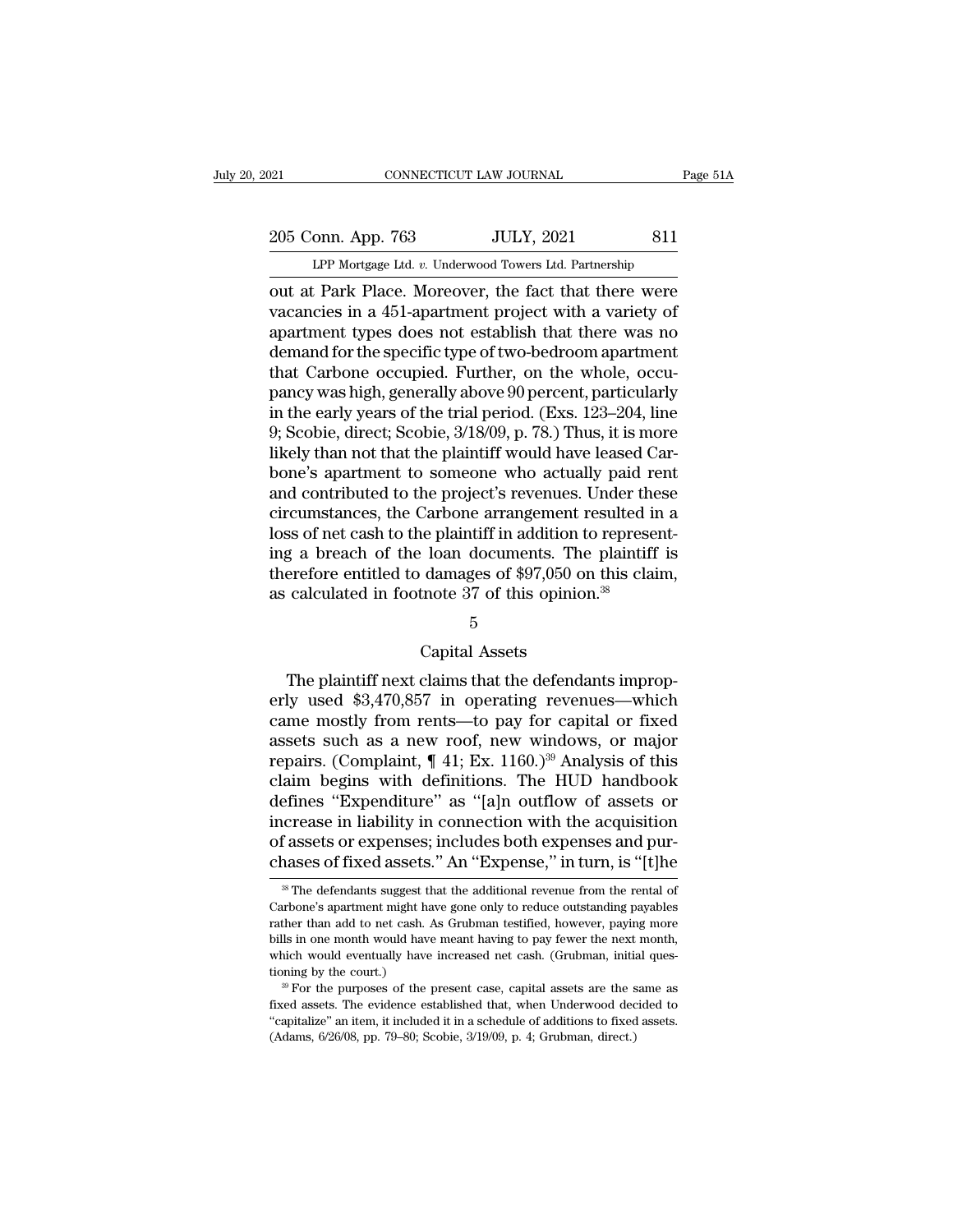# EXECUTE CONNECTICUT LAW JOURNAL July 20, 2021<br>812 JULY, 2021 205 Conn. App. 763<br>LPP Mortgage Ltd. v. Underwood Towers Ltd. Partnership CONNECTICUT LAW JOURNAL July 20, 2021<br> **EXECUTE:** JULY, 2021 205 Conn. App. 763<br>
LPP Mortgage Ltd. *v.* Underwood Towers Ltd. Partnership<br>
outflow of assets or increases in liabilities that takes

CONNECTICUT LAW JOURNAL July 20, 2021<br>
SI2 JULY, 2021 205 Conn. App. 763<br>
LPP Mortgage Ltd. v. Underwood Towers Ltd. Partnership<br>
outflow of assets or increases in liabilities that takes<br>
place in connection with the produ Solution Marketter and Solution With the products or services pro-<br>
plance in connection with the products or services pro-<br>
place in connection with the products or services pro-<br>
plancy or services pro-<br>
it the process o vided an experimental and the products are the products or services provided during an accounting period.'' "Expensed" means<br>
"The process of having period.'' "Expensed" means<br>
"The process of having charged an expenditure S12 JULY, 2021 205 Conn. App. 763<br>
LPP Mortgage Ltd. v. Underwood Towers Ltd. Partnership<br>
outflow of assets or increases in liabilities that takes<br>
place in connection with the products or services pro-<br>
vided during an a LPP Mortgage Ltd. v. Underwood Towers Ltd. Partnership<br>
outflow of assets or increases in liabilities that takes<br>
place in connection with the products or services pro-<br>
vided during an accounting period." "Expensed" mean LPP Mortgage Ltd.  $v$ . Underwood Towers Ltd. Partnership<br>
outflow of assets or increases in liabilities that takes<br>
place in connection with the products or services pro-<br>
vided during an accounting period." "Expensed" me outflow of assets or increases in liabilities that takes<br>place in connection with the products or services pro-<br>vided during an accounting period." "Expensed" means<br>"[t]he process of having charged an expenditure against<br>o place in connection with the products or services provided during an accounting period." "Expensed" means "[t]he process of having charged an expenditure against operations, such expenditure having been considered to benef vided during an accounting period." "Expensed" means<br>"[t]he process of having charged an expenditure against<br>operations, such expenditure having been considered<br>to benefit a current accounting period (as opposed to<br>a futur "[t]he process of having charged an expenditure against<br>operations, such expenditure having been considered<br>to benefit a current accounting period (as opposed to<br>a future accounting period). It is the opposite of 'capi-<br>t operations, such expenditure having been considered<br>to benefit a current accounting period (as opposed to<br>a future accounting period). It is the opposite of 'capi-<br>talizing' an expenditure." (Ex. 406, p. 45.) The Hand-<br>boo to benefit a current accounting period (as opposed to<br>a future accounting period). It is the opposite of 'capi-<br>talizing' an expenditure." (Ex. 406, p. 45.) The Hand-<br>book defines "Capitalize" as, "[t]o set up an expendia future accounting period). It is the opposite of 'capitalizing' an expenditure." (Ex. 406, p. 45.) The Handbook defines "Capitalize" as, "[t]o set up an expenditure as an asset or to increase the recorded value of an ass talizing' an expenditure." (Ex. 406, p. 45.) The Handbook defines "Capitalize" as, "[t]o set up an expenditure as an asset or to increase the recorded value of an asset so that the expenditure can be charged off as depreci book defines "Capitalize" as, "[t]o set up an expenditure as an asset or to increase the recorded value of<br>an asset so that the expenditure can be charged off as<br>depreciation expense during future accounting periods.<br>It is ture as an asset or to increase the recorded value of<br>an asset so that the expenditure can be charged off as<br>depreciation expense during future accounting periods.<br>It is the opposite of 'expensing' an expenditure." (Ex.<br>40 an asset so that the expenditure can be charged off as<br>depreciation expense during future accounting periods.<br>It is the opposite of 'expensing' an expenditure." (Ex.<br>406, p. 43.) In other words, as explained by Grubman,<br>an depreciation expense during future accounting periods.<br>It is the opposite of 'expensing' an expenditure." (Ex.<br>406, p. 43.) In other words, as explained by Grubman,<br>an expenditure can be either "expensed," particularly<br>if It is the opposite of 'expensing' an expenditure." (Ex.<br>406, p. 43.) In other words, as explained by Grubman,<br>an expenditure can be either "expensed," particularly<br>if it benefits the current accounting period, or "capital-406, p. 43.) In other words, as explained by Grubman,<br>an expenditure can be either "expensed," particularly<br>if it benefits the current accounting period, or "capital-<br>ized," particularly if it benefits future accounting pe expenditure can be either "expensed," particularly<br>it benefits the current accounting period, or "capital-<br>ed," particularly if it benefits future accounting peri-<br>ls. As noted, if expenditures are capitalized, they<br>pear a it it benefits the current accounting period, or "capital-<br>ized," particularly if it benefits future accounting peri-<br>ods. As noted, if expenditures are capitalized, they<br>appear as additions to fixed assets in Underwood's<br>

ized," particularly if it benefits future accounting peri-<br>ods. As noted, if expenditures are capitalized, they<br>appear as additions to fixed assets in Underwood's<br>financial statements. (Scobie, 3/18/09, p. 141.)<br>Note B doe ods. As noted, if expenditures are capitalized, they<br>appear as additions to fixed assets in Underwood's<br>financial statements. (Scobie, 3/18/09, p. 141.)<br>Note B does not directly address the issue of whether<br>a project can u appear as additions to fixed assets in Underwood's<br>financial statements. (Scobie, 3/18/09, p. 141.)<br>Note B does not directly address the issue of whether<br>a project can use its operating revenues to fund capital<br>improvement financial statements. (Scobie, 3/18/09, p. 141.)<br>
Note B does not directly address the issue of whether<br>
a project can use its operating revenues to fund capital<br>
improvements. However, as explained previously, Note<br>
B doe Note B does not directly address the issue of whether<br>a project can use its operating revenues to fund capital<br>improvements. However, as explained previously, Note<br>B does provide that "Net Cash" is calculated by sub-<br>trac a project can use its operating revenues to fund capital<br>improvements. However, as explained previously, Note<br>B does provide that "Net Cash" is calculated by sub-<br>tracting various expenses, such as PILOT payments,<br>from "Ne improvements. However, as explained previously, Note<br>B does provide that "Net Cash" is calculated by subtracting various expenses, such as PILOT payments,<br>from "Net Operating Income." "Net Operating Income,"<br>in turn, means B does provide that "Net Cash" is calculated by subtracting various expenses, such as PILOT payments,<br>from "Net Operating Income." "Net Operating Income,"<br>in turn, means the difference between gross revenue<br>and "the operat tracting various expenses, such as PILOT payments,<br>from "Net Operating Income." "Net Operating Income,"<br>in turn, means the difference between gross revenue<br>and "the operating and maintenance *expenses* of the<br>Project." (E from "Net Operating Income." "Net Operating Income,"<br>in turn, means the difference between gross revenue<br>and "the operating and maintenance *expenses* of the<br>Project." (Emphasis added.) (Ex. 10, p. 2.) The plaintiff<br>relies in turn, means the difference between gross revenue<br>and "the operating and maintenance *expenses* of the<br>Project." (Emphasis added.) (Ex. 10, p. 2.) The plaintiff<br>relies initially on the presence of the term "expenses"<br>to and "the operating and maintenance *expenses* of the<br>Project." (Emphasis added.) (Ex. 10, p. 2.) The plaintiff<br>relies initially on the presence of the term "expenses"<br>to argue, in accordance with the HUD Handbook defini-<br> Project." (Emphasis added.) (Ex. 10, p. 2.) The plaintiff<br>relies initially on the presence of the term "expenses"<br>to argue, in accordance with the HUD Handbook defini-<br>tions, that items that can be "expensed" can properly<br> relies initially on the presence  $\alpha$  to argue, in accordance with the tions, that items that can be "e form part of "net operating and r but that capital "expenditures," but not "expensed," are not par maintenance expens both part of "net operating and maintenance expenses"<br>ut that capital "expenditures," which are capitalized<br>ut not "expensed," are not part of "net operating and<br>aintenance expenses."<sup>40</sup><br><sup>40</sup> Both expert accountants test but that capital "expenditures," which are capitalized<br>but not "expensed," are not part of "net operating and<br>maintenance expenses."<sup>40</sup><br> $\frac{40}{10}$ Both expert accountants testified in this case that "capitalizing" as<br>opp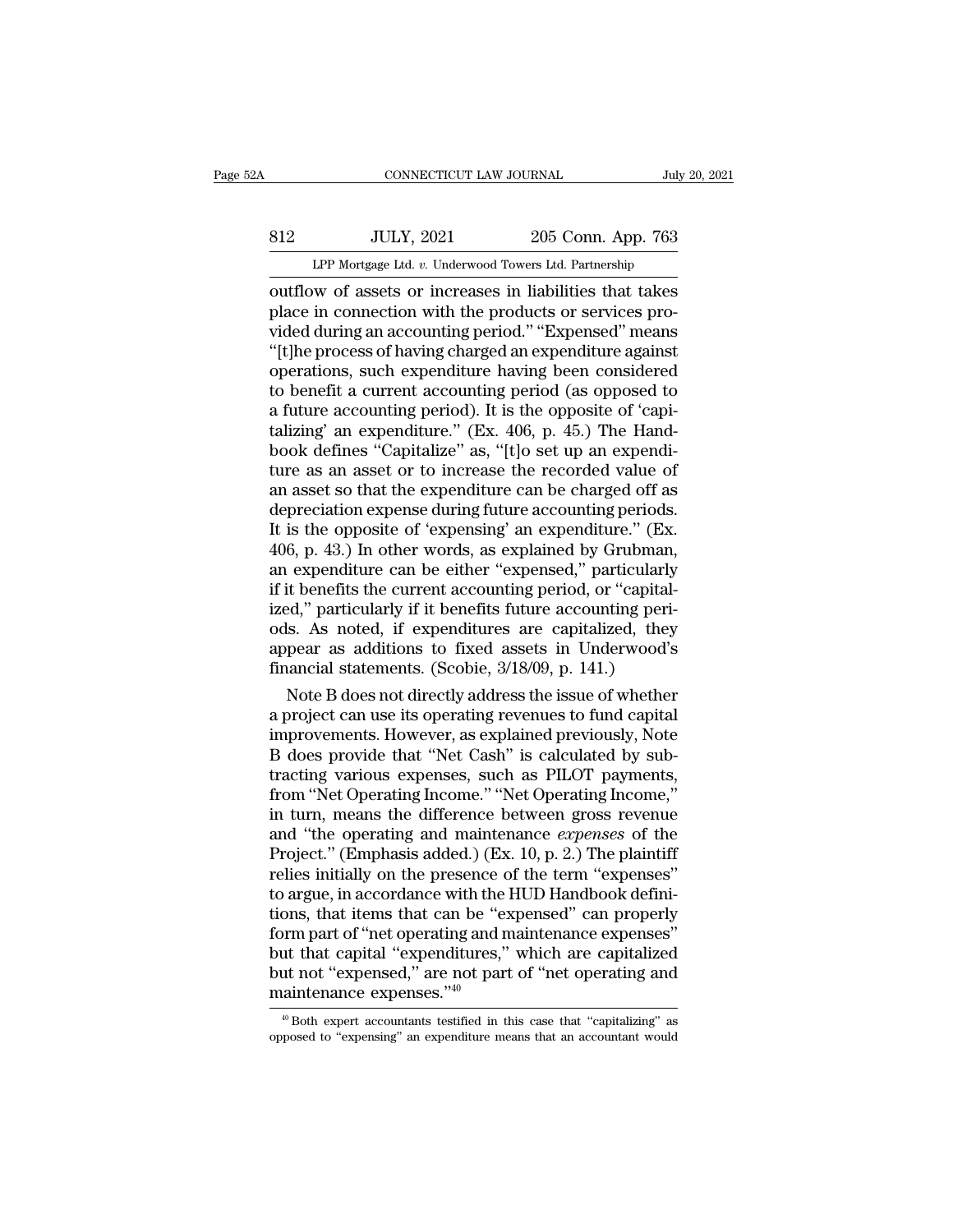# 205 Conn. App. 763 JULY, 2021 813<br>
LPP Mortgage Ltd. v. Underwood Towers Ltd. Partnership Equal CONNECTICUT LAW JOURNAL Page 53A<br>
205 Conn. App. 763 JULY, 2021 813<br>
LPP Mortgage Ltd. *v.* Underwood Towers Ltd. Partnership<br>
This approach is overly formalistic. The evidence estab-

CONNECTICUT LAW JOURNAL<br>
5 Conn. App. 763 JULY, 2021 813<br>
LPP Mortgage Ltd. v. Underwood Towers Ltd. Partnership<br>
This approach is overly formalistic. The evidence estab-<br>
hed that lawyers rather than accountants drafted<br> 205 Conn. App. 763 JULY, 2021 813<br>
LPP Mortgage Ltd. v. Underwood Towers Ltd. Partnership<br>
This approach is overly formalistic. The evidence established that lawyers rather than accountants drafted<br>
Note B (Barsky, cross-e 205 Conn. App. 763 JULY, 2021 813<br>
LPP Mortgage Ltd. v. Underwood Towers Ltd. Partnership<br>
This approach is overly formalistic. The evidence established that lawyers rather than accountants drafted<br>
Note B (Barsky, cross-e 205 Conn. App. 763 JULY, 2021 813<br>
LPP Mortgage Ltd. v. Underwood Towers Ltd. Partnership<br>
This approach is overly formalistic. The evidence established that lawyers rather than accountants drafted<br>
Note B (Barsky, cross-e LPP Mortgage Ltd. v. Underwood Towers Ltd. Partnership<br>
This approach is overly formalistic. The evidence estab-<br>
lished that lawyers rather than accountants drafted<br>
Note B (Barsky, cross-examination.) It is unlikely that This approach is overly formalistic. The evidence established that lawyers rather than accountants drafted<br>Note B (Barsky, cross-examination.) It is unlikely that<br>the drafter or drafters contemplated the technical,<br>accoun This approach is overly formalistic. The evidence established that lawyers rather than accountants drafted<br>Note B (Barsky, cross-examination.) It is unlikely that<br>the drafter or drafters contemplated the technical,<br>account lished that lawyers rather than accountants drafted<br>Note B (Barsky, cross-examination.) It is unlikely that<br>the drafter or drafters contemplated the technical,<br>accounting distinction between "expense" and "expen-<br>diture." Note B (Barsky, cross-examination.) It is unlikely that<br>the drafter or drafters contemplated the technical,<br>accounting distinction between "expense" and "expen-<br>diture." Indeed, Underwood's accountant for several years,<br>Ar the drafter or drafters contemplated the technical,<br>accounting distinction between "expense" and "expenditure." Indeed, Underwood's accountant for several years,<br>Arthur Adams, testified that he uses the plain language<br>defi accounting distinction between "expense" and "expenditure." Indeed, Underwood's accountant for several years,<br>Arthur Adams, testified that he uses the plain language<br>definition of "expense" to mean "expenditures" or "use<br>o diture." Indeed, Underwood's accountant for several years,<br>Arthur Adams, testified that he uses the plain language<br>definition of "expense" to mean "expenditures" or "use<br>of cash" and that the term "operating expenses" enco Arthur Adams, testified that he uses the plain language<br>definition of "expense" to mean "expenditures" or "use<br>of cash" and that the term "operating expenses" encom-<br>passes both expenses and capital items. (Adams, 6/26/<br>08 definition of "expense" to mean "expenditures" or "use<br>of cash" and that the term "operating expenses" encom-<br>passes both expenses and capital items. (Adams, 6/26/<br>08, pp. 183–88, 193–98.) The defendants' expert, Barsky,<br>t of cash" and that the term "operating e<br>passes both expenses and capital ite<br>08, pp. 183–88, 193–98.) The defendan<br>testified credibly that the language of<br>tunate but that it clearly did not forec<br>ing revenues to make expen , pp. 183–88, 193–98.) The defendants' expert, Barsky,<br>stified credibly that the language of Note B was unfor-<br>nate but that it clearly did not foreclose using operat-<br>g revenues to make expenditures for capital projects. testified credibly that the language of Note B was unfor-<br>tunate but that it clearly did not foreclose using operat-<br>ing revenues to make expenditures for capital projects.<br>(Barsky, cross-examination.)<br>The plaintiff does n

tunate but that it clearly did not foreclose using operating revenues to make expenditures for capital projects.<br>(Barsky, cross-examination.)<br>The plaintiff does not challenge any of the defendants'<br>decisions as to whether ing revenues to make expenditures for capital projects.<br>
(Barsky, cross-examination.)<br>
The plaintiff does not challenge any of the defendants'<br>
decisions as to whether to expense or capitalize any<br>
expenditure in this case (Barsky, cross-examination.)<br>
The plaintiff does not challenge any of the defendants'<br>
decisions as to whether to expense or capitalize any<br>
expenditure in this case. Generally, the defendants capi-<br>
talized expenditures The plaintiff does not challenge any of the defendants'<br>decisions as to whether to expense or capitalize any<br>expenditure in this case. Generally, the defendants capi-<br>talized expenditures costing more than \$500,000. (Sco-<br> The plaintiff does not challenge any of the defendants'<br>decisions as to whether to expense or capitalize any<br>expenditure in this case. Generally, the defendants capi-<br>talized expenditures costing more than \$500,000. (Sco-<br> decisions as to whether to expense or capitalize any<br>expenditure in this case. Generally, the defendants capi-<br>talized expenditures costing more than \$500,000. (Sco-<br>bie, recross.) Instead, the plaintiff contests the defen expenditure in this case. Generally, the defendants capitalized expenditures costing more than \$500,000. (Scobie, recross.) Instead, the plaintiff contests the defendants' use of operating revenues to pay for capital expen talized expenditures costing more than \$500,000. (Sco-<br>bie, recross.) Instead, the plaintiff contests the defen-<br>dants' use of operating revenues to pay for capital expen-<br>ditures. The plaintiff claims that, at the time of bie, recross.) Instead, the plaintiff contests the defendants' use of operating revenues to pay for capital expenditures. The plaintiff claims that, at the time of the 1995 PPC, the defendants "bargained away" their right revenues. PC, the defendants "bargained away" their right to use<br>erating funds for capital projects and, going forward,<br>ould have exhausted the funds in the replacement<br>serve fund before considering the use of operating<br>venues.<br>Scob operating funds for capital projects and, going forward,<br>should have exhausted the funds in the replacement<br>reserve fund before considering the use of operating<br>revenues.<br>Scobie testified clearly that, at the time of the s

should have exhausted the funds in the replacement<br>reserve fund before considering the use of operating<br>revenues.<br>Scobie testified clearly that, at the time of the second<br>PPC, Underwood was using operating revenues to fund reserve fund before considering the use of operating<br>revenues.<br>Scobie testified clearly that, at the time of the second<br>PPC, Underwood was using operating revenues to fund<br>capital improvements. (Scobie, direct.) However, t in 1995, simply does not address the issue of the second<br>deprecise to fund capital improvements. (Scobie, direct.) However, the<br>defendants' application letter for a second PPC, written<br>in 1995, simply does not address the PPC, Underwood was using operating revenues to fund<br>capital improvements. (Scobie, direct.) However, the<br>defendants' application letter for a second PPC, written<br>in 1995, simply does not address the issue of how to<br>depreci capital improvements. (Scobie, direct.) However, the<br>defendants' application letter for a second PPC, written<br>in 1995, simply does not address the issue of how to<br>depreciate the expenditure over time rather than deduct all

defendants' application letter for a second PPC, written<br>in 1995, simply does not address the issue of how to<br>depreciate the expenditure over time rather than deduct all of it in the year<br>of expenditure. The experts also a in 1995, simply does not address the issue of how to<br>depreciate the expenditure over time rather than deduct all of it in the year<br>of expenditure. The experts also agreed that, assuming the revenue in both<br>cases came from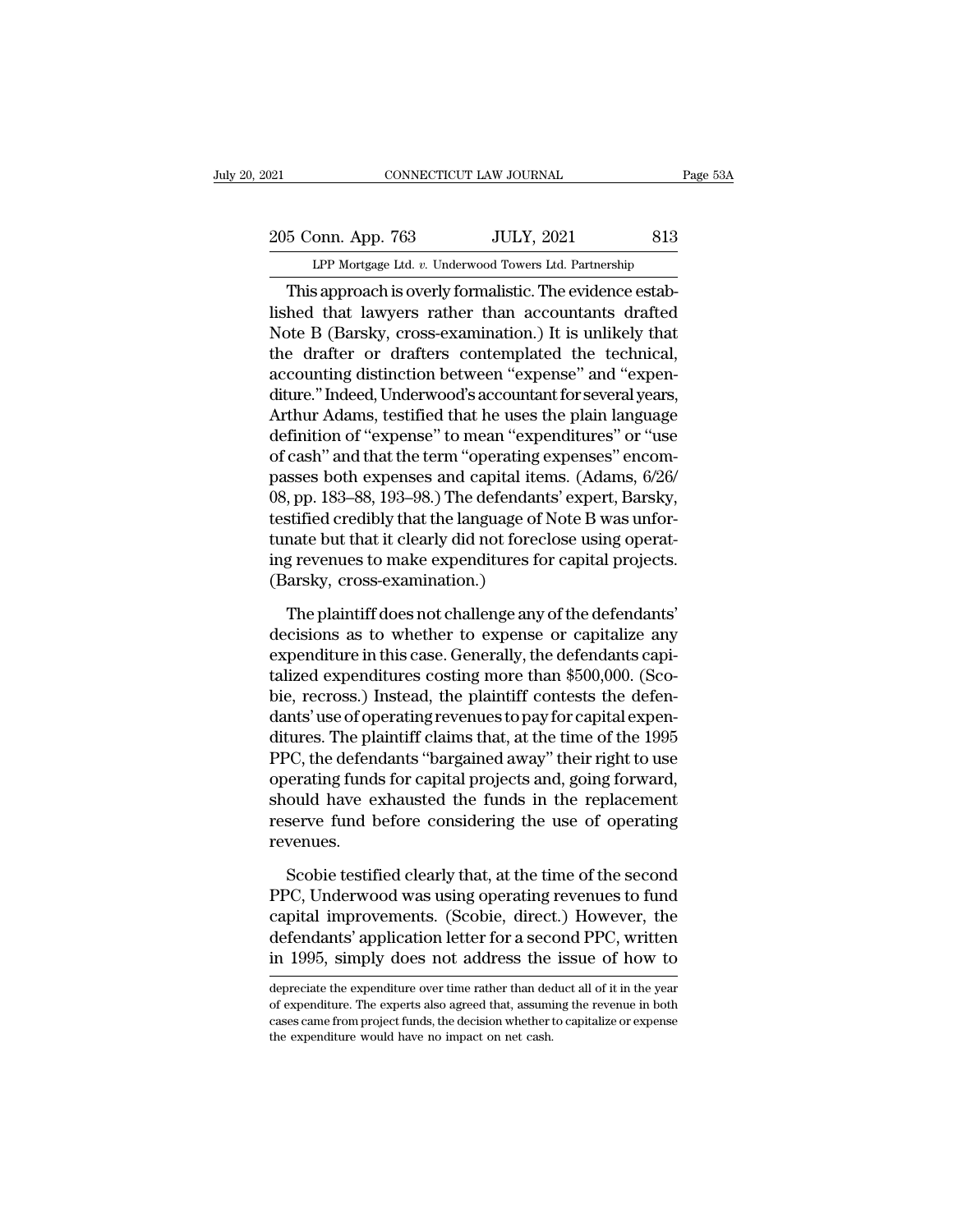# EXECUTE CONNECTICUT LAW JOURNAL July 20, 2021<br>814 JULY, 2021 205 Conn. App. 763<br>LPP Mortgage Ltd. v. Underwood Towers Ltd. Partnership CONNECTICUT LAW JOURNAL July 20, 2021<br>
205 Conn. App. 763<br>
LPP Mortgage Ltd. *v.* Underwood Towers Ltd. Partnership<br>
fund capital expenditures. The defendants did attach

Fund capital expenditures. The defendants did attach<br>
fund capital expenditures. The defendants did attach<br>
to the letter a graph containing a thirteen year operating<br>
projection in which the defendants prodicted that they S14 JULY, 2021 205 Conn. App. 763<br>
LPP Mortgage Ltd. v. Underwood Towers Ltd. Partnership<br>
fund capital expenditures. The defendants did attach<br>
to the letter a graph containing a thirteen year operating<br>
projection in whi 814 JULY, 2021 205 Conn. App. 763<br>
LPP Mortgage Ltd. v. Underwood Towers Ltd. Partnership<br>
fund capital expenditures. The defendants did attach<br>
to the letter a graph containing a thirteen year operating<br>
projection in wh S14 JULY, 2021 205 Conn. App. 763<br>
LPP Mortgage Ltd. v. Underwood Towers Ltd. Partnership<br>
fund capital expenditures. The defendants did attach<br>
to the letter a graph containing a thirteen year operating<br>
projection in whi LPP Mortgage Ltd. v. Underwood Towers Ltd. Partnership<br>fund capital expenditures. The defendants did attach<br>to the letter a graph containing a thirteen year operating<br>projection in which the defendants predicted that they LPP Mortgage Ltd. v. Underwood Towers Ltd. Partnership<br>fund capital expenditures. The defendants did attach<br>to the letter a graph containing a thirteen year operating<br>projection in which the defendants predicted that they fund capital expenditures. The defendants did attach<br>to the letter a graph containing a thirteen year operating<br>projection in which the defendants predicted that they<br>would deposit \$45,100 per year (or \$1000 per unit) into to the letter a graph containing a thirteen year operating<br>projection in which the defendants predicted that they<br>would deposit \$45,100 per year (or \$1000 per unit) into<br>the replacement reserve account. Ultimately, at HUD' projection in which the defendants predicted that they<br>would deposit \$45,100 per year (or \$1000 per unit) into<br>the replacement reserve account. Ultimately, at HUD's<br>request, Underwood deposited \$12,300 per month, or<br>approx would deposit \$45,100 per year (or \$1000 per unit) into<br>the replacement reserve account. Ultimately, at HUD's<br>request, Underwood deposited \$12,300 per month, or<br>approximately \$148,000 per year into the reserve account.<br>(Sc the replacement reserve account. Ultimately, at HUD's<br>request, Underwood deposited \$12,300 per month, or<br>approximately \$148,000 per year into the reserve account.<br>(Scobie, 3/18/09, p. 139; 4/9/09, pp. 5-7; Ex. 36, p. 11; E request, Underwood deposited \$12,300 per month, or<br>approximately \$148,000 per year into the reserve account.<br>(Scobie, 3/18/09, p. 139; 4/9/09, pp. 5-7; Ex. 36, p. 11; Ex.<br>38, p. 1.) Subsequently, the defendants' financial approximately \$148,000 per year into the reserve account.<br>(Scobie, 3/18/09, p. 139; 4/9/09, pp. 5-7; Ex. 36, p. 11; Ex.<br>38, p. 1.) Subsequently, the defendants' financial state-<br>ments fully revealed that they were using o (Scobie, 3/18/09, p. 139;<br>38, p. 1.) Subsequently,<br>ments fully revealed tha<br>enues to fund capital in<br>examination.) HUD nev<br>decisions to use operatii<br>(Scobie, direct.)<sup>41</sup><br>In March, 2003, Under Fig. 1.) Subsequently, the detendants infiancial state-<br>
ents fully revealed that they were using operating rev-<br>
ues to fund capital improvements. (Grubman, cross-<br>
amination.) HUD never objected to the defendants'<br>
cisi revenues to fund capital improvements. (Grubman, cross-<br>examination.) HUD never objected to the defendants'<br>decisions to use operating revenues for these purposes.<br>(Scobie, direct.)<sup>41</sup><br>In March, 2003, Underwood's decision

examination.) HUD never objected to the defendants'<br>decisions to use operating revenues for these purposes.<br>(Scobie, direct.)<sup>41</sup><br>In March, 2003, Underwood's decision to use operating<br>revenues and net cash to pay for capi decisions to use operating revenues for these purposes.<br>
(Scobie, direct.)<sup>41</sup><br>
In March, 2003, Underwood's decision to use operating<br>
revenues and net cash to pay for capital expenditures<br>
above the amount in the reserve (Scobie, direct.)<sup>41</sup><br>(Scobie, direct.)<sup>41</sup><br>In March, 2003, Underwood's decision to use operating<br>revenues and net cash to pay for capital expenditures<br>above the amount in the reserve replacement account<br>did come under qu In March, 2003, Underwood's decision to use operating<br>revenues and net cash to pay for capital expenditures<br>above the amount in the reserve replacement account<br>did come under question from PAMI. (Scobie, 4/8/09,<br>pp. 136–37 In March, 2003, Underwood's decision to use operating<br>revenues and net cash to pay for capital expenditures<br>above the amount in the reserve replacement account<br>did come under question from PAMI. (Scobie, 4/8/09,<br>pp. 136–37 revenues and net cash to pay for capital expenditures<br>above the amount in the reserve replacement account<br>did come under question from PAMI. (Scobie, 4/8/09,<br>pp. 136–37; Ex. 45.) Underwood replied to PAMI in<br>April, 2003, t above the amount in the reserve replacement account<br>did come under question from PAMI. (Scobie, 4/8/09,<br>pp. 136–37; Ex. 45.) Underwood replied to PAMI in<br>April, 2003, that HUD's practice was that "project funds<br>must be use pril, 2003, that HUD's practice was that "project funds<br>ust be used first to maintain the project to ensure the<br>ealth and safety of the residents prior to payment of<br>ny subordinate debt." Underwood also reminded PAMI<br><sup>41</sup> must be used first to maintain the project to ensure the<br>health and safety of the residents prior to payment of<br>any subordinate debt." Underwood also reminded PAMI<br><sup>41</sup> The plaintiff's reply brief states that, "in the seco

health and safety of the residents prior to payment of<br>any subordinate debt.'' Underwood also reminded PAMI<br><sup>41</sup> The plaintiff's reply brief states that, "in the second PPC, [Underwood]<br>sought permission to use Project ren may subordinate debt." Underwood also reminded PAMI<br>
<sup>41</sup> The plaintiff's reply brief states that, "in the second PPC, [Underwood]<br>
sought permission to use Project rents to pay for capital improvements,<br>
and HUD denied th any subordinate debt. Chuer wood also reminded I AMI<br>
<sup>41</sup> The plaintiff's reply brief states that, "in the second PPC, [Underwood]<br>
sought permission to use Project rents to pay for capital improvements,<br>
and HUD denied t <sup>41</sup> The plaintiff's reply brief states that, "in the second PPC, [Underwood] sought permission to use Project rents to pay for capital improvements, and HUD denied that request." (Pl. Reply Br., p. 14.) This statement is a footnote paramission to use Project rents to pay for capital improvements, and HUD denied that request." (Pl. Reply Br., p. 14.) This statement is misleading. The defendants never made an explicit request in the second P and HUD denied that request." (Pl. Reply Br., p. 14.) This statement is misleading. The defendants never made an explicit request in the second PPC to use operating revenues, as a general matter, for capital improvements. misleading. The defendants never made an explicit request in the second<br>PPC to use operating revenues, as a general matter, for capital improvements.<br>Without saying so expressly, the plaintiff's reply brief apparently refe PPC to use operating revenues, as a general matter, for capital improvements.<br>Without saying so expressly, the plaintiff's reply brief apparently refers to<br>a footnote in its opening brief in which it states that the defend Without saying so expressly, the plaintiff's reply brief apparently refers to a footnote in its opening brief in which it states that the defendants proposed to use \$255,000 in net cash generated between April 14 and Augu a footnote in its opening brief in which it states that the defendants proposed to use \$255,000 in net cash generated between April 14 and August 1, 1995, to pay for an energy savings plan. (Pl. Br., pp. 31–32 n.17; Ex. 3 to use \$255,000 in net cash generated between April 14 and August 1, 1995, to pay for an energy savings plan. (Pl. Br., pp. 31–32 n.17; Ex. 36, p. 6.) Instead of denying this request outright, HUD responded by stating tha to pay for an energy savings plan. (Pl. Br., pp. 31–32 n.17; Ex. 36, p. 6.)<br>Instead of denying this request outright, HUD responded by stating that the<br>defendants could use \$125,000 in net cash funds that were currently b Instead of denying this request outright, HUD responded by stating that the defendants could use \$125,000 in net cash funds that were currently being held in their operating account and would have to provide the remaining defendants could use \$125,000 in net cash funds that were currently being<br>defendants could use \$125,000 in net cash funds that were currently being<br>financing on their own. (Ex. 38, p. 1, ¶ 5.) Thus, to some extent, HUD<br>ac defendants could use \$125,000 in net cash funds that were currently being<br>held in their operating account and would have to provide the remaining<br>financing on their own. (Ex. 38, p. 1,  $\P$  5.) Thus, to some extent, HUD<br>ac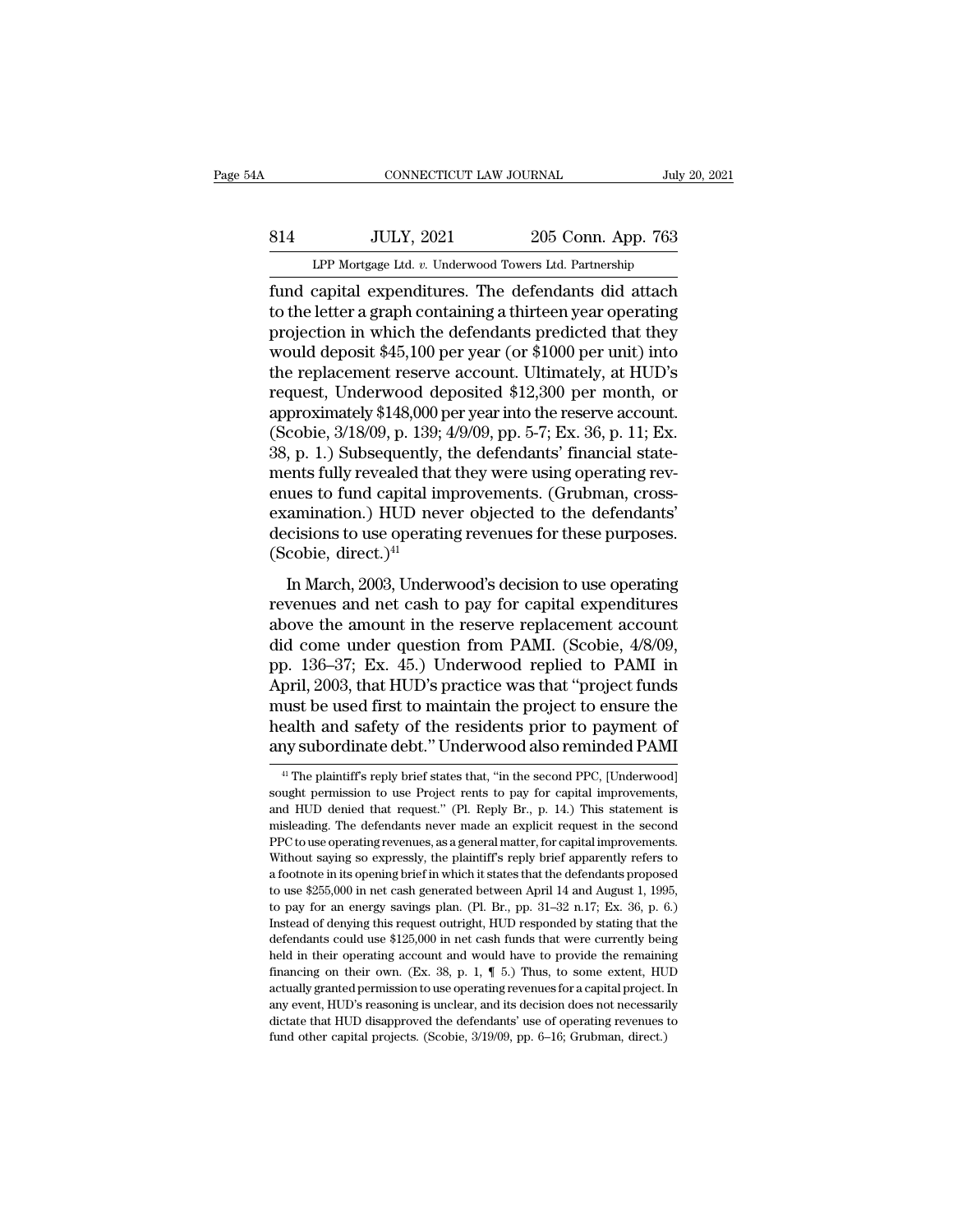# 205 Conn. App. 763 JULY, 2021 815<br>
LPP Mortgage Ltd. v. Underwood Towers Ltd. Partnership

CONNECTICUT LAW JOURNAL Page 55A<br>
205 Conn. App. 763 JULY, 2021 815<br>
LPP Mortgage Ltd. *v.* Underwood Towers Ltd. Partnership<br>
that, while HUD held the notes, HUD never objected That, while HUD held the notes, HUD never objected<br>that, while HUD held the notes, HUD never objected<br>to expenditures of operating revenues for capital improve-<br>ments. (Ey. 46, p. 2.) BAMI wrote the defendants in 205 Conn. App. 763 JULY, 2021 815<br>
LPP Mortgage Ltd. v. Underwood Towers Ltd. Partnership<br>
that, while HUD held the notes, HUD never objected<br>
to expenditures of operating revenues for capital improve-<br>
ments. (Ex. 46, p. 205 Conn. App. 763 JULY, 2021 815<br>
LPP Mortgage Ltd. v. Underwood Towers Ltd. Partnership<br>
that, while HUD held the notes, HUD never objected<br>
to expenditures of operating revenues for capital improve-<br>
ments. (Ex. 46, p. 205 Conn. App. 763 JULY, 2021 815<br>
LPP Mortgage Ltd. v. Underwood Towers Ltd. Partnership<br>
that, while HUD held the notes, HUD never objected<br>
to expenditures of operating revenues for capital improve-<br>
ments. (Ex. 46, p. LPP Mortgage Ltd. v. Underwood Towers Ltd. Partnership<br>that, while HUD held the notes, HUD never objected<br>to expenditures of operating revenues for capital improve-<br>ments. (Ex. 46, p. 3.) PAMI wrote the defendants in<br>May, LPP Mortgage Ltd.  $v$ . Underwood Towers Ltd. Partnership<br>that, while HUD held the notes, HUD never objected<br>to expenditures of operating revenues for capital improve-<br>ments. (Ex. 46, p. 3.) PAMI wrote the defendants in<br>Ma that, while HUD held the notes, HUD never objected<br>to expenditures of operating revenues for capital improve-<br>ments. (Ex. 46, p. 3.) PAMI wrote the defendants in<br>May, 2003, that it would accept their payments "without<br>prej to expenditures of operating reve<br>ments. (Ex. 46, p. 3.) PAMI w<br>May, 2003, that it would accept t<br>prejudice to any and all of our r<br>ble loan documents," but PAMI<br>to the defendants' April letter c<br>expenditures. (Ex. 47.)<br>Ba Based on this history, the plaintiff advances the the-<br>plaintiff advanced only and all of our rights under the applica-<br>e loan documents," but PAMI did not specifically refer<br>the defendants' April letter or to the issue of prejudice to any and all of our rights under the applica-<br>prejudice to any and all of our rights under the applica-<br>ble loan documents," but PAMI did not specifically refer<br>to the defendants' April letter or to the issue o

prigmate team, that is applied and to the loan documents," but PAMI did not specifically refer<br>to the defendants' April letter or to the issue of capital<br>expenditures. (Ex. 47.)<br>Based on this history, the plaintiff advance Frame Calculary, The Calculary Premium of the defendants' April letter or to the issue of capital<br>expenditures. (Ex. 47.)<br>Based on this history, the plaintiff advances the the-<br>ory that Underwood "bargained away" its right as a measurement of the measure of the measurement<br>assed on this history, the plaintiff advances the the-<br>ory that Underwood "bargained away" its right to use<br>operating revenues for capital expenditures in the 1995<br>PPC. (G Based on this history, the plaintiff advances the theory that Underwood "bargained away" its right to use operating revenues for capital expenditures in the 1995 PPC. (Grubman, direct.) The court disagrees. In fact, as not Based on this history, the plaintiff advances the theory that Underwood "bargained away" its right to use operating revenues for capital expenditures in the 1995 PPC. (Grubman, direct.) The court disagrees. In fact, as not ory that Underwood "bargained away" its right to use<br>operating revenues for capital expenditures in the 1995<br>PPC. (Grubman, direct.) The court disagrees. In fact,<br>as noted previously, the PPC is silent on this precise<br>issu operating revenues for capital expenditures in the 1995<br>PPC. (Grubman, direct.) The court disagrees. In fact,<br>as noted previously, the PPC is silent on this precise<br>issue. Although PAMI questioned the defendants' pol-<br>icy, PPC. (Grubman, direct.) The court disagrees. In fact,<br>as noted previously, the PPC is silent on this precise<br>issue. Although PAMI questioned the defendants' pol-<br>icy, the use of operating revenues for capital improve-<br>ment as noted previously, the PPC is silent on this precise<br>issue. Although PAMI questioned the defendants' pol-<br>icy, the use of operating revenues for capital improve-<br>ments was essentially an established practice from the<br>tim issue. Although PAMI questioned the defendants' policy, the use of operating revenues for capital improvements was essentially an established practice from the time of the second PPC. Because the defendants were transparen icy, the use of operating revenues for capital improvements was essentially an established practice from the time of the second PPC. Because the defendants were transparent about this practice, HUD was undoubtedly aware of ments was essentially an established practice from the<br>time of the second PPC. Because the defendants were<br>transparent about this practice, HUD was undoubtedly<br>aware of it and did not question or prohibit it. If any-<br>thing time of the second PPC. Because the defendants were<br>transparent about this practice, HUD was undoubtedly<br>aware of it and did not question or prohibit it. If any-<br>thing, this record reveals HUD's tacit acceptance of the<br>def transparent about this practice, HUD was undoub<br>aware of it and did not question or prohibit it. If<br>thing, this record reveals HUD's tacit acceptance of<br>defendants' policy. It certainly does not demons<br>that the defendants ing, this record reveals HUD's tacit acceptance of the fendants' policy. It certainly does not demonstrate at the defendants entered into an agreement that ded or otherwise bargained away their right to use erating revenue defendants' policy. It certainly does not demonstrate<br>that the defendants entered into an agreement that<br>ceded or otherwise bargained away their right to use<br>operating revenues for capital expenditures.<br>The HUD Handbook pr

that the defendants entered into an agreement that<br>ceded or otherwise bargained away their right to use<br>operating revenues for capital expenditures.<br>The HUD Handbook provides that "[t]he Reserve<br>Fund for Replacements will ceded or otherwise bargained away their right to use<br>operating revenues for capital expenditures.<br>The HUD Handbook provides that "[t]he Reserve<br>Fund for Replacements will not always be adequate to<br>meet the future capital n operating revenues for capital expenditures.<br>
The HUD Handbook provides that "[t]he Reserve<br>
Fund for Replacements will not always be adequate to<br>
meet the future capital needs of a project nor is it<br>
expected to do so. Th The HUD Handbook provides that "[t]he Reserve<br>Fund for Replacements will not always be adequate to<br>meet the future capital needs of a project nor is it<br>expected to do so. There are other sources of capital<br>available to pro The HUD Handbook provides that "[t]he Reserve<br>Fund for Replacements will not always be adequate to<br>meet the future capital needs of a project nor is it<br>expected to do so. There are other sources of capital<br>available to pro Fund for Replacements will not always be adequate to<br>meet the future capital needs of a project nor is it<br>expected to do so. There are other sources of capital<br>available to projects." The handbook then lists as exam-<br>ples meet the future capital needs of a project nor is it<br>expected to do so. There are other sources of capital<br>available to projects.'' The handbook then lists as exam-<br>ples of funding sources some thirteen items such as<br>"Owne expected to do so. There are other sources of capital<br>available to projects." The handbook then lists as exam-<br>ples of funding sources some thirteen items such as<br>"Owner Contributions in the form of equity," "Energy<br>loans, available to projects." The handbook then lists as examples of funding sources some thirteen items such as "Owner Contributions in the form of equity," "Energy loans," and "Loans or grants from other governmental agencies ples of funding sources some thirteen items such as<br>"Owner Contributions in the form of equity," "Energy<br>loans," and "Loans or grants from other governmental<br>agencies or private foundations." The last item listed<br>is "Cash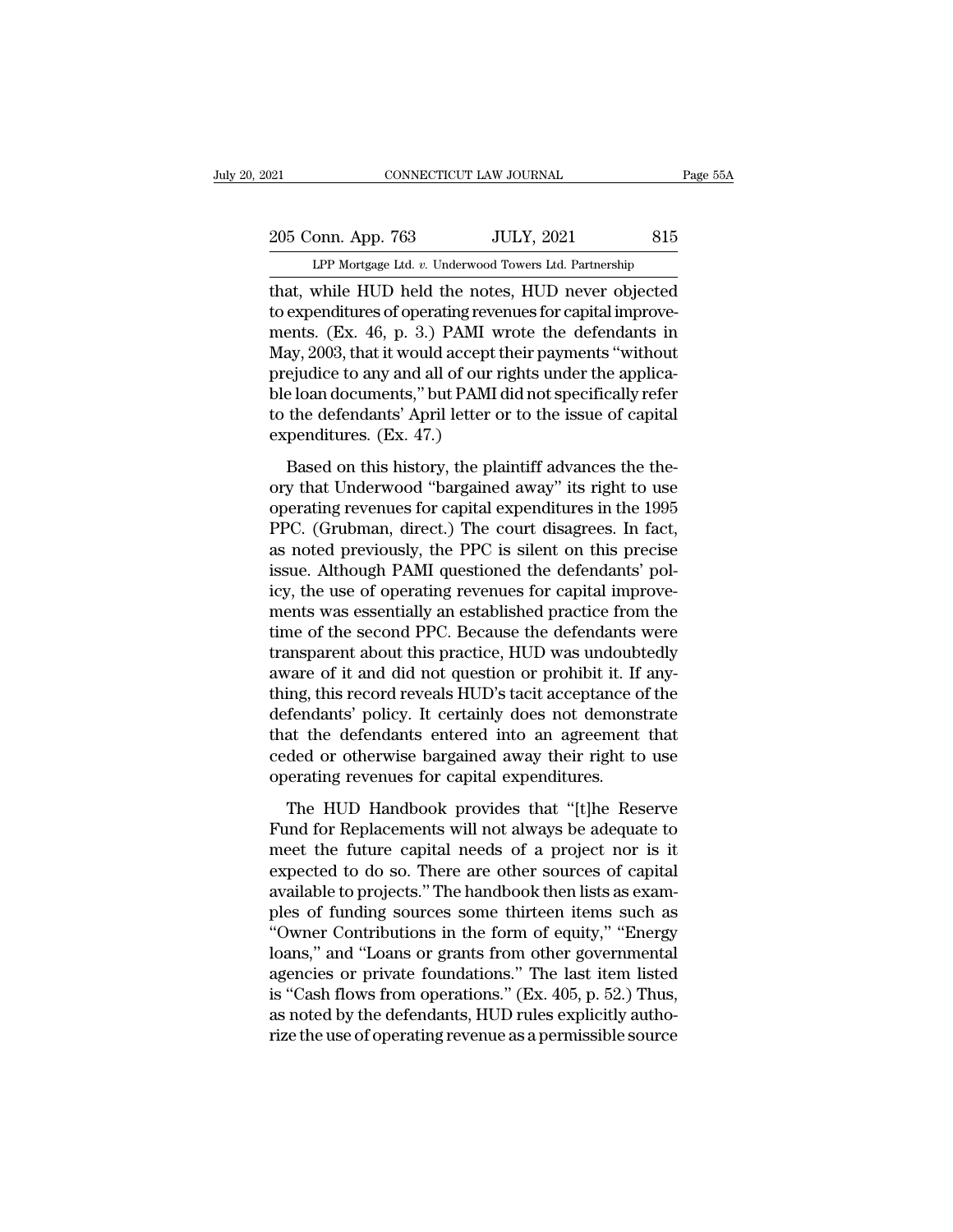# EXECUTE CONNECTICUT LAW JOURNAL July 20, 2021<br>816 JULY, 2021 205 Conn. App. 763<br>LPP Mortgage Ltd. v. Underwood Towers Ltd. Partnership CONNECTICUT LAW JOURNAL July 20, 2021<br>
1999 Mortgage Ltd. *v.* Underwood Towers Ltd. Partnership<br>
1999 Mortgage Ltd. *v.* Underwood Towers Ltd. Partnership<br>
1999 Of funding for capital improvements. (Def. Reply Br.,

CONNECTICUT LAW JOURNAL July 20, 2<br>
816 JULY, 2021 205 Conn. App. 763<br>
LPP Mortgage Ltd. v. Underwood Towers Ltd. Partnership<br>
of funding for capital improvements. (Def. Reply Br.,<br>
p. 8.) 816<br>
LPP Morts<br>
of funding fo<br>
p. 8.)<br>
Underwood

 $\frac{U_L}{V}$ ,  $\frac{1}{2021}$   $\frac{205 \text{ Conn.} \text{ App. 763}}{205 \text{ Conn.} \text{ App. 763}}$ <br>  $\frac{1}{2021}$  funding for capital improvements. (Def. Reply Br., 8.)<br>
Underwood had a strong need to do capital repairs.<br>
Inderwood had an obligation u  $\frac{\text{JULY, 2021}}{\text{LPP Mortgage Ltd. } v. \text{ Underwood Tours Ltd. Partership}}$ <br>
of funding for capital improvements. (Def. Reply Br.,<br>
p. 8.)<br>
Underwood had a strong need to do capital repairs.<br>
Underwood had an obligation under its lease from Hart-<br>
ford t LPP Mortgage Ltd. v. Underwood Towers Ltd. Partnership<br>
of funding for capital improvements. (Def. Reply Br.,<br>
p. 8.)<br>
Underwood had a strong need to do capital repairs.<br>
Underwood had an obligation under its lease from Ha (Def. Reply Br.,<br>
p. 8.)<br>
Underwood had a strong need to do capital repairs.<br>
Underwood had an obligation under its lease from Hart-<br>
ford to "maintain a high quality urban environment."<br>
(Ex. 601, p. 20.) HUD required the (bel. Reply Br.,<br>p. 8.)<br>Underwood had a strong need to do capital repairs.<br>Underwood had an obligation under its lease from Hart-<br>ford to "maintain a high quality urban environment."<br>(Ex. 601, p. 20.) HUD required the owne p. 8.)<br>Underwood had a strong need to do capital repairs.<br>Underwood had an obligation under its lease from Hart-<br>ford to "maintain a high quality urban environment."<br>(Ex. 601, p. 20.) HUD required the owners to "maintain<br> Underwood had a strong need to do capital repairs.<br>Underwood had an obligation under its lease from Hart-<br>ford to "maintain a high quality urban environment."<br>(Ex. 601, p. 20.) HUD required the owners to "maintain<br>[the pro Underwood had an obligation under its lease from Hart-<br>ford to "maintain a high quality urban environment."<br>(Ex. 601, p. 20.) HUD required the owners to "maintain<br>[the project] in good physical and financial condition,"<br>an ford to "maintain a high quality urban environment."<br>(Ex. 601, p. 20.) HUD required the owners to "maintain<br>[the project] in good physical and financial condition,"<br>and to "[assure] safe, sanitary, and decent housing for<br>t (Ex. 601, p. 20.) HUD required the owners to "maintain [the project] in good physical and financial condition," and to "[assure] safe, sanitary, and decent housing for those the housing was constructed to serve." (Ex. 405, de project] in good physical and inflancial condition,<br>d to "[assure] safe, sanitary, and decent housing for<br>ose the housing was constructed to serve." (Ex. 405,<br>. 15, 16.) The project also existed in a very competitive<br>a and to [assure] safe, santlary, and decent housing for<br>those the housing was constructed to serve." (Ex. 405,<br>pp. 15, 16.) The project also existed in a very competitive<br>market for large apartment complexes and thus had t

those the housing was constructed to serve. (Ex. 405, pp. 15, 16.) The project also existed in a very competitive market for large apartment complexes and thus had to maintain its quality and reputation. (Scobie, direct.) pp. 15, 10.) The project also existed in a very competitive<br>market for large apartment complexes and thus had to<br>maintain its quality and reputation. (Scobie, direct.)<br>Underwood did use approximately \$1.75 million over<br>ei market for large apartment complexes and thus had to<br>maintain its quality and reputation. (Scobie, direct.)<br>Underwood did use approximately \$1.75 million over<br>eight years from the reserve replacement account (Ex.<br>1160.)<sup>4</sup> thanking its quality and reputation. (Scobie, direct.)<br>
Underwood did use approximately \$1.75 million over<br>
eight years from the reserve replacement account (Ex.<br>
1160.)<sup>42</sup> It also spent an additional \$3.47 million of<br>
o Underwood did use approximately \$1.75 million over<br>eight years from the reserve replacement account (Ex.<br>1160.)<sup>42</sup> It also spent an additional \$3.47 million of<br>operating project revenues. (Ex. 1160.) Given that the<br>plain eight years from the reserve replacement account (Ex. 1160.)<sup>42</sup> It also spent an additional \$3.47 million of operating project revenues. (Ex. 1160.) Given that the plaintiff does not challenge the defendants' decisions t 1160.)<sup>42</sup> It also spent an additional \$3.47 million of operating project revenues. (Ex. 1160.) Given that the plaintiff does not challenge the defendants' decisions to spend for capital assets, the fact that Underwood sp operating project revenues. (Ex. 1160.) Given that the<br>plaintiff does not challenge the defendants' decisions<br>to spend for capital assets, the fact that Underwood<br>spent the additional \$3.47 million establishes that<br>Underwo plaintiff does not challenge the defendants' decisions<br>to spend for capital assets, the fact that Underwood<br>spent the additional \$3.47 million establishes that<br>Underwood had valid capital needs that exceeded the<br>funds that to spend for capital assets, the fact that Underwood<br>spent the additional \$3.47 million establishes that<br>Underwood had valid capital needs that exceeded the<br>funds that it felt it could safely remove from the reserve<br>replac spent the additional \$3.47 million establishes that<br>Underwood had valid capital needs that exceeded the<br>funds that it felt it could safely remove from the reserve<br>replacement account. Although the defendants had<br>\$846,213 r Underwood had valid capital needs that exceeded the<br>funds that it felt it could safely remove from the reserve<br>replacement account. Although the defendants had<br>\$846,213 remaining in the reserve account at the end of<br>2007, funds that it felt it could safely remove from the reserve<br>replacement account. Although the defendants had<br>\$846,213 remaining in the reserve account at the end of<br>2007, presumably this money would fund future capital<br>need replacement account. Although the defendants had<br>\$846,213 remaining in the reserve account at the end of<br>2007, presumably this money would fund future capital<br>needs, which might grow as the project ages. (Ex. 824.)<br>Given t  $$846,213$  remaining in the reserve account at the end of 2007, presumably this money would fund future capital needs, which might grow as the project ages. (Ex. 824.) Given the long history of Underwood using operating r 2007, presumably this money would fund future capital<br>needs, which might grow as the project ages. (Ex. 824.)<br>Given the long history of Underwood using operating<br>revenues with HUD's acquiescence, along with the fact<br>that t needs, which might grow as<br>Given the long history of U<br>revenues with HUD's acquie<br>that the HUD handbook exp<br>the court concludes that it v<br>priate to use operating reve<br>tional capital needs.<sup>43</sup> at the HUD handbook expressly permitted their use,<br>ne court concludes that it was permissible and appro-<br>riate to use operating revenues to pay for these addi-<br>onal capital needs.<sup>43</sup><br> $\frac{42}$  Scobie testified that it was the court concludes that it was permissible and appropriate to use operating revenues to pay for these additional capital needs.<sup>43</sup><br> $\frac{40}{\pi}$  Scobie testified that it was his decision as to whether to make an applicati

priate to use operating revenues to pay for these additional capital needs.<sup>43</sup><br> $\triangleq$  Scobie testified that it was his decision as to whether to make an application to HUD for permission to use funds in the reserve replac tional capital needs.<sup>43</sup><br>
<sup>*a*</sup> Scobie testified that it was his decision as to whether to make an application to HUD for permission to use funds in the reserve replacement account or to use operating revenues and that H <sup>42</sup> Scobie testified that it was his decision as to whether to make an plication to HUD for permission to use funds in the reserve replacement count or to use operating revenues and that HUD never denied his requests use <sup>42</sup> Scobie testified that it was his decision as to whether to make an application to HUD for permission to use funds in the reserve replacement account or to use operating revenues and that HUD never denied his requests application to HUD for permission to use funds in the reserve replacement account or to use operating revenues and that HUD never denied his requests to use the reserve account. (Scobie,  $3/18/19$ , pp. 140, 142;  $4/9/09$ ,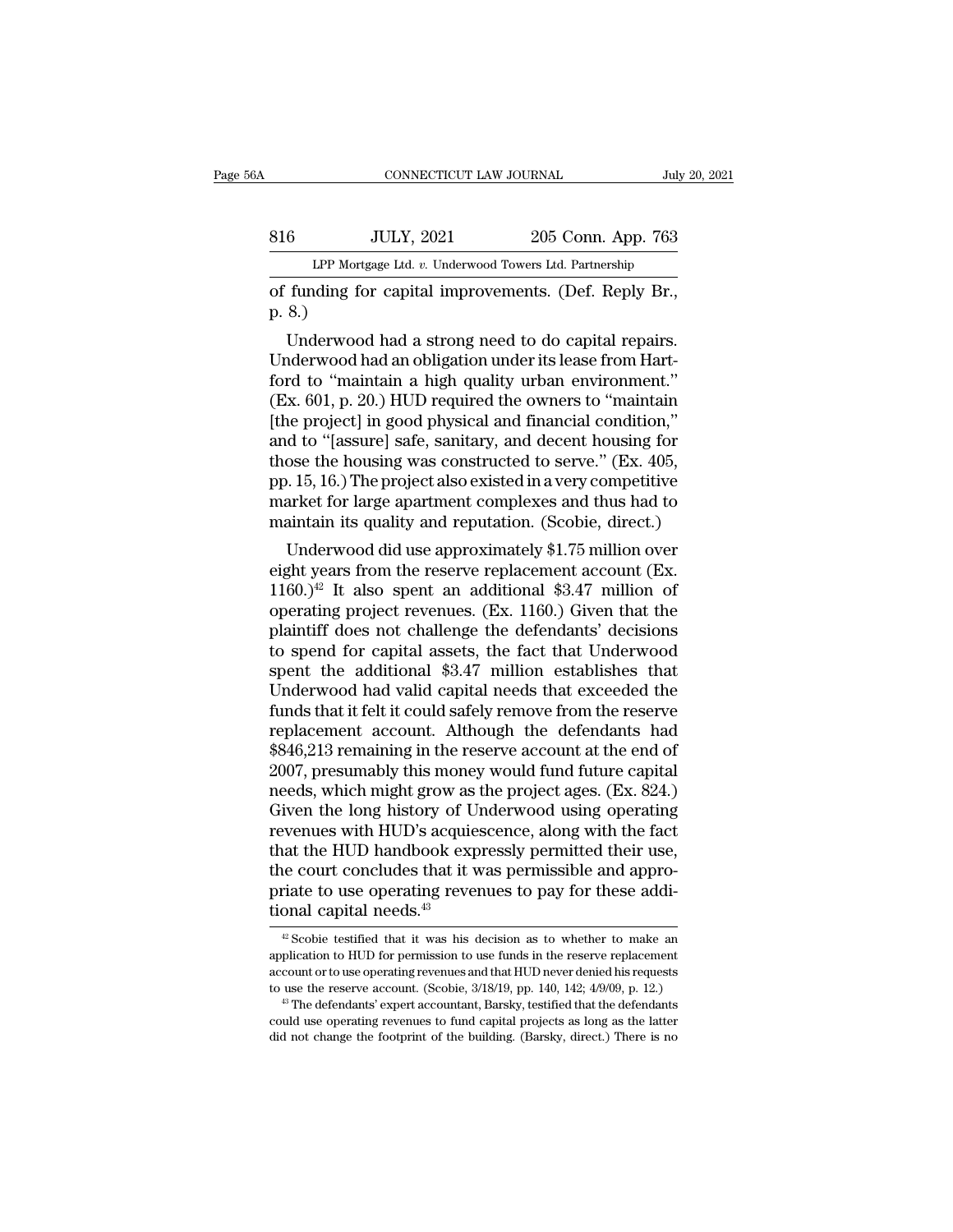| 021 |                    | CONNECTICUT LAW JOURNAL                                | Page 57A |
|-----|--------------------|--------------------------------------------------------|----------|
|     | 205 Conn. App. 763 | <b>JULY, 2021</b>                                      | 817      |
|     |                    | LPP Mortgage Ltd. v. Underwood Towers Ltd. Partnership |          |
|     |                    | 6                                                      |          |
|     |                    | Legal Fees                                             |          |
|     |                    | The final category of alleged misuse of project rents  |          |

## 6

5 Conn. App. 763 JULY, 2021 817<br>
LPP Mortgage Ltd. v. Underwood Towers Ltd. Partnership<br>
6<br>
Legal Fees<br>
The final category of alleged misuse of project rents<br>
ncerns legal fees paid to lawyers for the defendants<br>
defend th 205 Conn. App. 763 JULY, 2021 817<br>
LPP Mortgage Ltd. v. Underwood Towers Ltd. Partnership<br>
6<br>
Legal Fees<br>
The final category of alleged misuse of project rents<br>
concerns legal fees paid to lawyers for the defendants<br>
to d LPP Mortgage Ltd.  $v$ . Underwood Towers Ltd. Partnership<br>  $6$ <br>
Legal Fees<br>
The final category of alleged misuse of project rents<br>
concerns legal fees paid to lawyers for the defendants<br>
to defend this foreclosure and dama filed by the plaintiff. The final category of alleged misuse of project rents<br>concerns legal fees paid to lawyers for the defendants<br>to defend this foreclosure and damages action and to<br>file suit against the plaintiff. (C Legal Fees<br>
The final category of alleged misuse of project rents<br>
concerns legal fees paid to lawyers for the defendants<br>
to defend this foreclosure and damages action and to<br>
file suit against the plaintiff. (Complaint, Legal Fees<br>
The final category of alleged misuse of project rents<br>
concerns legal fees paid to lawyers for the defendants<br>
to defend this foreclosure and damages action and to<br>
file suit against the plaintiff. (Complaint, The final category of alleged misuse of project rents<br>concerns legal fees paid to lawyers for the defendants<br>to defend this foreclosure and damages action and to<br>file suit against the plaintiff. (Complaint,  $\P$   $42-45$ .)<br>T concerns legal fees paid to lawyers for the defendants<br>to defend this foreclosure and damages action and to<br>file suit against the plaintiff. (Complaint,  $\P\P$  42–45.)<br>The plaintiff filed the complaint in the present case o to defend this foreclosure and damages action and to<br>file suit against the plaintiff. (Complaint, ¶¶ 42–45.)<br>The plaintiff filed the complaint in the present case on<br>December 22, 2006. As stated previously, on May 30,<br>2006 file suit against the plaintiff. (Complaint, ¶¶ 42–45.)<br>The plaintiff filed the complaint in the present case on<br>December 22, 2006. As stated previously, on May 30,<br>2006, some seven months earlier, Underwood filed a<br>three The plaintiff filed the complaint in the present case on<br>December 22, 2006. As stated previously, on May 30,<br>2006, some seven months earlier, Underwood filed a<br>three count complaint in Hartford Superior Court<br>against Beal December 22, 2006. As stated previously, on May 30,<br>2006, some seven months earlier, Underwood filed a<br>three count complaint in Hartford Superior Court<br>against Beal and the other lienholders. *Underwood*<br>Towers Ltd. Partne 2006, some seven months earlier, Underwood filed a<br>three count complaint in Hartford Superior Court<br>against Beal and the other lienholders. *Underwood*<br>Towers Ltd. Partnership v. Beal Bank, supra, Superior<br>Court, Docket No three count complaint in Hartford Superior Court against Beal and the other lienholders. *Underwood Towers Ltd. Partnership v. Beal Bank*, supra, Superior Court, Docket No. CV-06-5004189-S. Count one of this complaint soug against Beal and the other lienholders. *Underwood*<br>Towers Ltd. Partnership v. Beal Bank, supra, Superior<br>Court, Docket No. CV-06-5004189-S. Count one of this<br>complaint sought a declaratory judgment concerning<br>Underwood's Towers Ltd. Partnership v. Beal Bank, supra, Superior<br>Court, Docket No. CV-06-5004189-S. Count one of this<br>complaint sought a declaratory judgment concerning<br>Underwood's reporting obligations and the basis of its<br>alleged d Court, Docket No. CV-06-5004189-S. Count one of this<br>complaint sought a declaratory judgment concerning<br>Underwood's reporting obligations and the basis of its<br>alleged defaults.<sup>44</sup> Count two alleged a breach of con-<br>tract complaint sought a declaratory judgment concerning<br>
Underwood's reporting obligations and the basis of its<br>
alleged defaults.<sup>44</sup> Count two alleged a breach of con-<br>
tract and of the implied covenant of good faith and<br>
fai Underwood's reporting obligations and the basis of its<br>alleged defaults.<sup>44</sup> Count two alleged a breach of con-<br>tract and of the implied covenant of good faith and<br>fair dealing by Beal. Count three charged Beal with<br>viola alleged defaults.<sup>44</sup> Count two alleged a breach of contract and of the implied covenant of good faith and fair dealing by Beal. Count three charged Beal with violations of the Connecticut Unfair Trade Practices Act (CUTP tract and of the implied covenant of good faith and<br>fair dealing by Beal. Count three charged Beal with<br>violations of the Connecticut Unfair Trade Practices<br>Act (CUTPA), General Statutes § 42-110a et seq., and<br>alleged, amo fair dealing by Beal. Count three charged Beal with<br>violations of the Connecticut Unfair Trade Practices<br>Act (CUTPA), General Statutes  $\S$  42-110a et seq., and<br>alleged, among other things, that "Beal has systemati-<br>cally damages. The evidence established that the defendants used alleged, among other things, that "Beal has systemati-<br>cally sought to artificially create a pretext to . . .<br>extort funds from the plaintiff . . . ." (Id., Complaint,<br>¶ 13.) Underwood sought compensatory and punitive<br>dama

cally sought to artificially create a pretext to . . . .<br>extort funds from the plaintiff . . . . ." (Id., Complaint,<br> $\P$  13.) Underwood sought compensatory and punitive<br>damages.<br>The evidence established that the defendant extort funds from the plaintiff  $\ldots$  ." (Id., Complaint,<br>  $\P$  13.) Underwood sought compensatory and punitive<br>
damages.<br>
The evidence established that the defendants used<br>
\$254,302 in project funds to pay two law firms—W || 13.) Underwood sought compensatory and punitive<br>damages.<br>
The evidence established that the defendants used<br>
\$254,302 in project funds to pay two law firms—Weinstein<br>
& Wisser, P.C., in Hartford and Nixon Peabody, LLP, damages.<br>The evidence established that the defendants use<br>\$254,302 in project funds to pay two law firms—Weinstein<br>& Wisser, P.C., in Hartford and Nixon Peabody, LLP, in<br>New York—to defend and prosecute these two lawsuit<br>( The evidence established that the defendants used<br>54,302 in project funds to pay two law firms—Weinstein<br>Wisser, P.C., in Hartford and Nixon Peabody, LLP, in<br>ew York—to defend and prosecute these two lawsuits<br>x. 384.) The \$254,302 in project funds to pay two law firms—Weinstein & Wisser, P.C., in Hartford and Nixon Peabody, LLP, in New York—to defend and prosecute these two lawsuits (Ex. 384.) The question presented is whether the use of pr & Wisser, P.C., in Hartford and Nixon Peabody, LLP, in<br>New York—to defend and prosecute these two lawsuits<br>(Ex. 384.) The question presented is whether the use<br>of project funds was proper for these purposes.<br>The use of pro

or project runds was proper for diese purposes.<br>The use of project revenues to defend a foreclosure<br>action is straightforward. Section 10-17 of HUD Hand-<br>book Number 4350.1, Revision 1, provides: "USE OF<br>evidence or claim The use of project revenues to defend a foreclosu<br>action is straightforward. Section 10-17 of HUD Han<br>book Number 4350.1, Revision 1, provides: "USE C<br>evidence or claim in this case that the capital improvements in questi<br>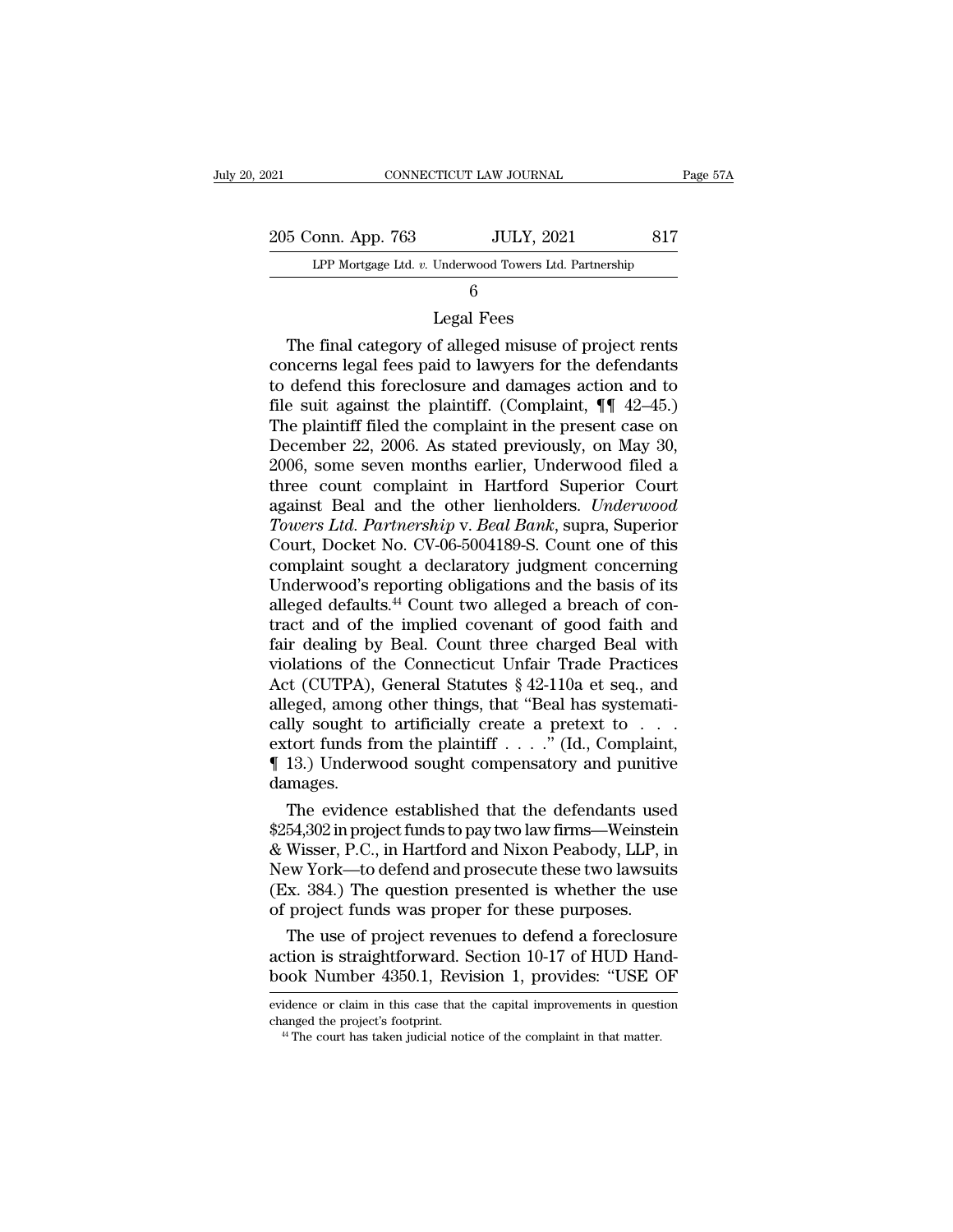# EXECUTE CONNECTICUT LAW JOURNAL July 20, 2021<br>818 JULY, 2021 205 Conn. App. 763<br>LPP Mortgage Ltd. v. Underwood Towers Ltd. Partnership CONNECTICUT LAW JOURNAL July 20, 2021<br>
<u>SI8</u> JULY, 2021 205 Conn. App. 763<br>
LPP Mortgage Ltd. *v.* Underwood Towers Ltd. Partnership<br>
PROJECT FUNDS. An owner may not use project funds

CONNECTICUT LAW JOURNAL<br>
SI8 JULY, 2021 205 Conn. App. 763<br>
LPP Mortgage Ltd. v. Underwood Towers Ltd. Partnership<br>
PROJECT FUNDS. An owner may not use project funds<br>
to pay an attorney, agents, or representatives to devel S18 JULY, 2021 205 Conn. App. 763<br>
LPP Mortgage Ltd. v. Underwood Towers Ltd. Partnership<br>
PROJECT FUNDS. An owner may not use project funds<br>
to pay an attorney, agents, or representatives to develop<br>
a workout proposal fo 818 JULY, 2021 205 Conn. App. 763<br>LPP Mortgage Ltd. v. Underwood Towers Ltd. Partnership<br>PROJECT FUNDS. An owner may not use project funds<br>to pay an attorney, agents, or representatives to develop<br>a workout proposal for HU 818 LPP Mortgage Ltd. v. Underwood Towers Ltd. Partnership<br>
PROJECT FUNDS. An owner may not use project funds<br>
to pay an attorney, agents, or representatives to develop<br>
a workout proposal for HUD to consider and/or to ad LPP Mortgage Ltd. v. Underwood Towers Ltd. Partnership<br>
PROJECT FUNDS. An owner may not use project funds<br>
to pay an attorney, agents, or representatives to develop<br>
a workout proposal for HUD to consider and/or to advo-<br> LPP Mortgage Ltd. v. Underwood Towers Ltd. Partnership<br>PROJECT FUNDS. An owner may not use project funds<br>to pay an attorney, agents, or representatives to develop<br>a workout proposal for HUD to consider and/or to advo-<br>cate PROJECT FUNDS. An owner may not use project funds<br>to pay an attorney, agents, or representatives to develop<br>a workout proposal for HUD to consider and/or to advo-<br>cate that HUD approve the plan. Further, project funds<br>may to pay an attorney, agents, or representatives to develop<br>a workout proposal for HUD to consider and/or to advo-<br>cate that HUD approve the plan. Further, project funds<br>may not be used to defend a foreclosure action or to<br>p action.<sup>45</sup> E that HCD approve the plant. Further, project runds<br>ay not be used to defend a foreclosure action or to<br>y for a bankruptcy action." (Ex. 405, p. 68.) Thus,<br>e HUD Handbook specifically prohibits the use of<br>oject funds to p thay not be used to defend a foreclosure action of to<br>pay for a bankruptcy action." (Ex. 405, p. 68.) Thus,<br>the HUD Handbook specifically prohibits the use of<br>project funds to pay legal fees to defend a foreclosure<br>action

pay for a bankruptcy action. (Ex. 409, p. 66.) Thus,<br>the HUD Handbook specifically prohibits the use of<br>project funds to pay legal fees to defend a foreclosure<br>action.<sup>45</sup><br>Whether the use of project rents to pay for a decl the HUD Handbook specifically promotes the disc of<br>project funds to pay legal fees to defend a foreclosure<br>action.<sup>45</sup><br>Whether the use of project rents to pay for a declara-<br>tory judgment and damages action against the len project rands to pay regariees to determ a forecrosure<br>action.<sup>45</sup><br>Whether the use of project rents to pay for a declara-<br>tory judgment and damages action against the lender<br>constitutes a default is not as straightforward Whether the use of project rents to pay for a declara-<br>tory judgment and damages action against the lender<br>constitutes a default is not as straightforward because<br>the HUD Handbook does not specifically address such<br>a possi Whether the use of project rents to pay for a declara-<br>tory judgment and damages action against the lender<br>constitutes a default is not as straightforward because<br>the HUD Handbook does not specifically address such<br>a possi tory judgment and damages action against the lender<br>constitutes a default is not as straightforward because<br>the HUD Handbook does not specifically address such<br>a possibility. However, a chart of accounts in the Hand-<br>book constitutes a default is not as straightforward because<br>the HUD Handbook does not specifically address such<br>a possibility. However, a chart of accounts in the Hand-<br>book does define "Legal Expense" as "legal fees or<br>servic the HUD Handbook does not specifically address such<br>a possibility. However, a chart of accounts in the Hand-<br>book does define "Legal Expense" as "legal fees or<br>services incurred on behalf of the project (as distin-<br>guished a possibility. However, a chart of accounts in the Handbook does define "Legal Expense" as "legal fees or<br>services incurred on behalf of the project (as distinguished from the mortgagor entity). For example,<br>agents charge book does define "Legal Expense" as "legal fees or<br>services incurred on behalf of the project (as distin-<br>guished from the mortgagor entity). For example,<br>agents charge legal fees for eviction procedures to this<br>account." services incurred on behalf of the project (as distinguished from the mortgagor entity). For example, agents charge legal fees for eviction procedures to this account." (Ex. 406, pp. 52, 80.) Under this definition, the def guished from the magents charge legal fee<br>account." (Ex. 406, pp.<br>defendants' declarator<br>would not qualify as a<br>mary purpose was to b<br>the project itself.<br>On August 14, 2007, ents charge legal lees for eviction procedures to this<br>count." (Ex. 406, pp. 52, 80.) Under this definition, the<br>fendants' declaratory judgment and damages action<br>puld not qualify as a proper expense because its pri-<br>ary p decount. (E.A. 400, pp. 52, 60.) onder this definition, the<br>defendants' declaratory judgment and damages action<br>would not qualify as a proper expense because its pri-<br>mary purpose was to benefit the mortgagor rather than<br>t

would not qualify as a proper expense because its pri-<br>mary purpose was to benefit the mortgagor rather than<br>the project itself.<br>On August 14, 2007, the court, *Langenbach*, *J*., found<br>that the legal fees "are not necess would not quality as a proper experise because its pri-<br>mary purpose was to benefit the mortgagor rather than<br>the project itself.<br>On August 14, 2007, the court, *Langenbach*, *J*., found<br>that the legal fees "are not neces funds to be the funds of the more project itself.<br>
On August 14, 2007, the court, *Langenbach*, *J*., found<br>
that the legal fees "are not necessary operating<br>
expenses" and granted an injunction—albeit a tempo-<br>
rary one— On August 14, 2007, the court, *Langenbach*, *J*., found<br>that the legal fees "are not necessary operating<br>expenses" and granted an injunction—albeit a tempo-<br>rary one—prohibiting the defendants from using project<br>funds to xpenses" and granted an injunction—albeit a tempotry one—prohibiting the defendants from using project<br>unds to pay them. (Ex. 817.)<sup>46</sup> Several courts, while<br>ot addressing the unique type of lawsuit filed by the<br> $\frac{45}{10$ rary one—prohibiting the defendants from using project<br>funds to pay them. (Ex. 817.)<sup>46</sup> Several courts, while<br>not addressing the unique type of lawsuit filed by the<br> $\frac{45}{5}$  Although a provision of the HUD handbook aut

funds to pay them. (Ex. 817.)<sup>46</sup> Several courts, while<br>not addressing the unique type of lawsuit filed by the<br> $^{46}$  Although a provision of the HUD handbook authorizes HUD to provide<br>written waivers of handbook directiv not addressing the unique type of lawsuit filed by the  $\frac{45}{6}$  Although a provision of the HUD handbook authorizes HUD to provide written waivers of handbook directives in certain situations, there is no evidence that <sup>46</sup> Although a provision of the HUD handbook authorizes HUD to provide<br><sup>45</sup> Although a provision of the HUD handbook authorizes HUD to provide<br>itten waivers of handbook directives in certain situations, there is no<br>idenc <sup>45</sup> Although a provision of the HUD handbook authorizes HUD to provide written waivers of handbook directives in certain situations, there is no evidence that HUD actually provided a waiver, written or otherwise, for att attorney's fees in this case. (Ex. 407,  $§$  1.10.a (3).)

written waivers of handbook directives in certain situations, there is no evidence that HUD actually provided a waiver, written or otherwise, for attorney's fees in this case. (Ex. 407, § 1.10.a (3).)  $^{46}$  The defendant evidence that HUD actually provided a waiver, written or otherwise, for attorney's fees in this case. (Ex. 407, § 1.10.a (3).)<br><sup>46</sup> The defendants failed to report this injunction to their auditor, Weiser, LLP. An account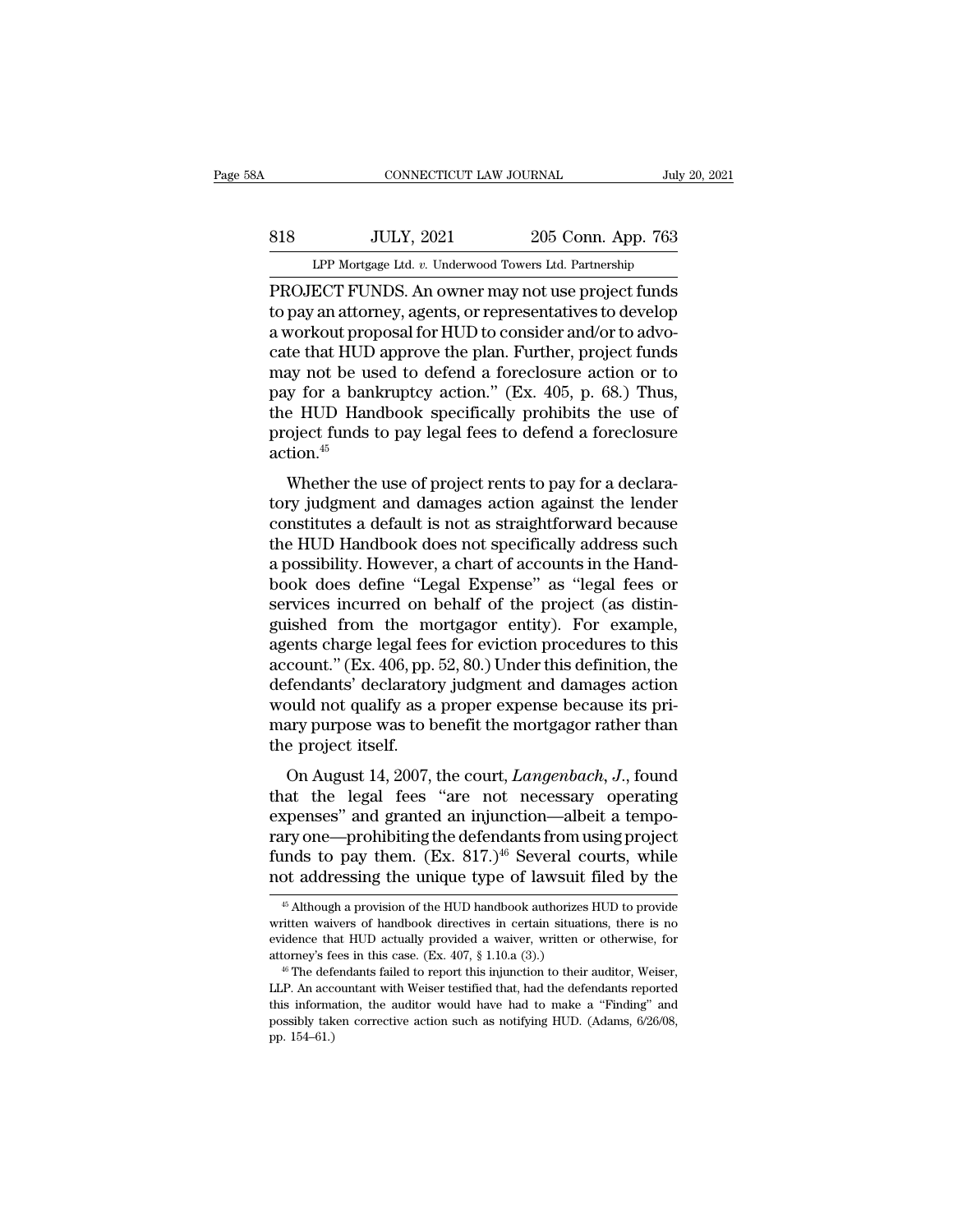# 205 Conn. App. 763 JULY, 2021 819<br>
LPP Mortgage Ltd. v. Underwood Towers Ltd. Partnership CONNECTICUT LAW JOURNAL Page 59A<br>
205 Conn. App. 763 JULY, 2021 819<br>
LPP Mortgage Ltd. *v.* Underwood Towers Ltd. Partnership<br>
defendants here, have condemned the use of project

CONNECTICUT LAW JOURNAL Page 59/<br>
205 Conn. App. 763 JULY, 2021 819<br>
LPP Mortgage Ltd. v. Underwood Towers Ltd. Partnership<br>
defendants here, have condemned the use of project<br>
funds for litigation that does not benefit th Funds for litigation that does not benefit the project<br>
Turp Mortgage Ltd. v. Underwood Towers Ltd. Partnership<br>
defendants here, have condemned the use of project<br>
funds for litigation that does not benefit the project,<br> 205 Conn. App. 763 JULY, 2021 819<br>
LPP Mortgage Ltd. v. Underwood Towers Ltd. Partnership<br>
defendants here, have condemned the use of project<br>
funds for litigation that does not benefit the project,<br>
even without reliance *UNITER 1005* Conn. App. 763<br> *UPP Mortgage Ltd. v. Underwood Towers Ltd. Partnership*<br> *defendants here, have condemned the use of project*<br> *Funds for litigation that does not benefit the project*<br> *even without reliance* LPP Mortgage Ltd. v. Underwood Towers Ltd. Partnership<br>defendants here, have condemned the use of project<br>funds for litigation that does not benefit the project,<br>even without reliance on the HUD handbook. See<br>United States LPP Mortgage Ltd.  $v$ . Underwood Towers Ltd. Partnership<br>defendants here, have condemned the use of project<br>funds for litigation that does not benefit the project,<br>even without reliance on the HUD handbook. See<br>*United St* defendants here, have condemned the use of project<br>funds for litigation that does not benefit the project,<br>even without reliance on the HUD handbook. See<br>*United States* v. *Frank*, 587 F.2d 924, 927 (8th Cir. 1978)<br>(Distr funds for litigation that does not benefit the project,<br>even without reliance on the HUD handbook. See<br>*United States* v. *Frank*, 587 F.2d 924, 927 (8th Cir. 1978)<br>(District Court properly determined that use of project<br> even without reliance on the HUD handbook. See<br>
United States v. Frank, 587 F.2d 924, 927 (8th Cir. 1978)<br>
(District Court properly determined that use of project<br>
funds by borrower for lawsuit to enjoin foreclosure was<br>
" United States v. *Frank*, 587 F.2d 924, 927 (8th Cir. 1978)<br>(District Court properly determined that use of project<br>funds by borrower for lawsuit to enjoin foreclosure was<br>"not incidental to the operation or maintenance of (District Court properly determined that use of project<br>funds by borrower for lawsuit to enjoin foreclosure was<br>"not incidental to the operation or maintenance of the<br>project but [was] related to the personal investment<br>in funds by borrower for lawsuit to enjoin foreclosure was<br>
"not incidental to the operation or maintenance of the<br>
project but [was] related to the personal investment<br>
interests of the mortgagor partnerships"); *United Sta* "not incidental to the operation or maintenance of the<br>project but [was] related to the personal investment<br>interests of the mortgagor partnerships"); *United States*<br>v. *Berk & Berk*, 767 F. Supp. 593, 598 (D.N.J. 1991) project but [was] related to the personal investment<br>interests of the mortgagor partnerships"); *United States*<br>v. *Berk & Berk*, 767 F. Supp. 593, 598 (D.N.J. 1991) (use<br>of project funds for legal expenses to litigate for interests of the mortgagor partnerships"); *United States* v. *Berk & Berk*, 767 F. Supp. 593, 598 (D.N.J. 1991) (use of project funds for legal expenses to litigate foreclosure action constituted improper use of project f v. *Berk & Berk*, 767 F. Supp. 593, 598 (D.N.J. 1991) (use<br>of project funds for legal expenses to litigate foreclo-<br>sure action constituted improper use of project funds<br>"for the benefit of the owner, not the project, in v of project funds for legal expenses to litigate foreclosure action constituted improper use of project funds<br>"for the benefit of the owner, not the project, in violation<br>of the regulatory agreement"); *United States v. Wes* sure action constituted improper use of project funds<br>"for the benefit of the owner, not the project, in violation<br>of the regulatory agreement"); United States v. West<br>Street Associates Ltd. Partnership, No. CIV.A.3:96-CV-"for the benefit of the owner, not the project, in violation<br>of the regulatory agreement"); United States v. West<br>Street Associates Ltd. Partnership, No. CIV.A.3:96-CV-<br>01864, 1998 WL 34193430, \*4 (D. Conn. July 20, 1998) of the regulatory agreement"); United States v. West<br>Street Associates Ltd. Partnership, No. CIV.A.3:96-CV-<br>01864, 1998 WL 34193430, \*4 (D. Conn. July 20, 1998)<br>(use of project funds for legal fees improper because<br>they we Street Associates Ltd. Partnership, No. CIV.A.3:96-CV-01864, 1998 WL 34193430, \*4 (D. Conn. July 20, 1998)<br>(use of project funds for legal fees improper because<br>they were not expended to "collect rent, evict tenants,<br>or de 01864, 1998 WL 34193430,  $*4$  (D. Conn. July 20, 1998)<br>(use of project funds for legal fees improper because<br>they were not expended to "collect rent, evict tenants,<br>or defend lawsuits growing out of the operation of the<br>p (use of project funds for legal fees improper because<br>they were not expended to "collect rent, evict tenants,<br>or defend lawsuits growing out of the operation of the<br>project" (internal quotation marks omitted)). Although<br>th they were not expended to "collect rent, evict tenants,<br>or defend lawsuits growing out of the operation of the<br>project" (internal quotation marks omitted)). Although<br>the defendants attempt to distinguish these cases on<br>the or defend lawsuits growing out of the operation of the project" (internal quotation marks omitted)). Although<br>the defendants attempt to distinguish these cases on<br>the ground that the United States—and essentially<br>HUD—was t project" (internal quotation marks omitted)). Although<br>the defendants attempt to distinguish these cases on<br>the ground that the United States—and essentially<br>HUD—was the mortgagee, the reasoning of the cases<br>extends fully the defendants attempt to distinguish these cases on<br>the ground that the United States—and essentially<br>HUD—was the mortgagee, the reasoning of the cases<br>extends fully to the present case. As a logical matter,<br>it would seem the ground that the United States—and essentially<br>HUD—was the mortgagee, the reasoning of the cases<br>extends fully to the present case. As a logical matter,<br>it would seem almost self-evident that a borrower<br>should not use r HUD—was the mortgagee, the reasoning of the cases<br>extends fully to the present case. As a logical matter,<br>it would seem almost self-evident that a borrower<br>should not use rental funds that ultimately belong to<br>the lender t extends fully to the present case. As a logical matter,<br>it would seem almost self-evident that a borrower<br>should not use rental funds that ultimately belong to<br>the lender to file suit against the same lender for com-<br>pensa it would seem almost self-evident that a borrower<br>should not use rental funds that ultimately belong to<br>the lender to file suit against the same lender for com-<br>pensatory and punitive damages. Indeed, no reasonable<br>busines should not use rental funds that ultimately belong to<br>the lender to file suit against the same lender for com-<br>pensatory and punitive damages. Indeed, no reasonable<br>business would consent to financing a lawsuit against<br>its default. nese reasons, the defendant<br>ect assets to pay for legal fe<br>er use of those assets and a<br>C<br>Conditions Precedent<br>nent of a foreclosure case is 54,302 in project assets to pay for legal fees constited an improper use of those assets and a mortgage fault.<br>
C<br>
C<br>
C<br>
C<br>
The third element of a foreclosure case is whether<br>
e mortgagee has satisfied any conditions prece

## C<sub>c</sub>

tuted an improper use of those assets and a mortgage<br>default.<br>C<br>C<br>The third element of a foreclosure case is whether<br>the mortgagee has satisfied any conditions precedent.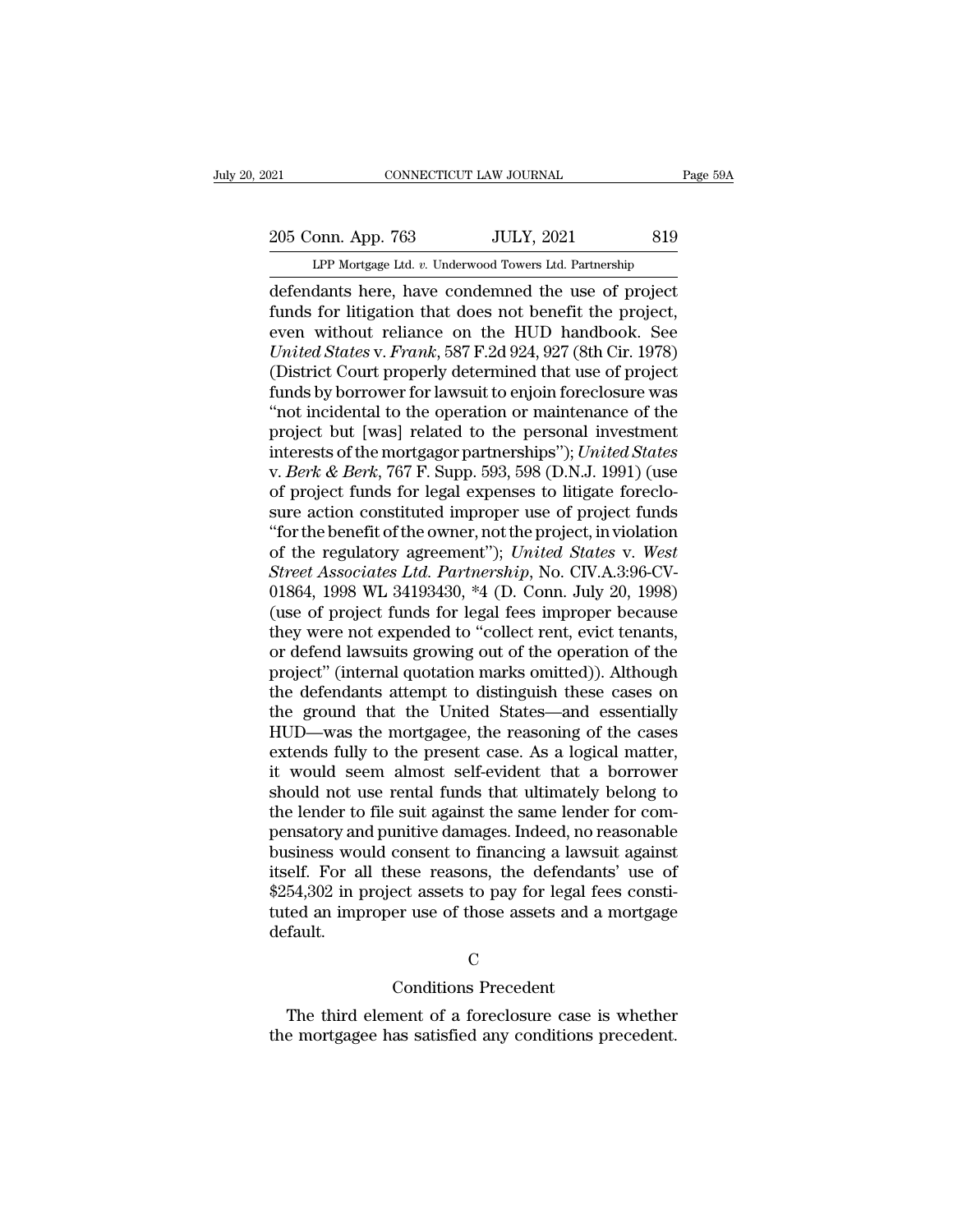# EXECUTE CONNECTICUT LAW JOURNAL July 20, 2021<br>820 JULY, 2021 205 Conn. App. 763<br>LPP Mortgage Ltd. v. Underwood Towers Ltd. Partnership CONNECTICUT LAW JOURNAL July 20, 2021<br>
205 Conn. App. 763<br>
LPP Mortgage Ltd. *v.* Underwood Towers Ltd. Partnership<br>
See *GMAC Mortgage*, *LLC* v. *Ford*, supra, 144 Conn.

CONNECTICUT LAW JOURNAL<br>
See *GMAC Mortgage, LLC* v. *Ford*, supra, 144 Conn.<br>
App. 176. In this case, there are none that apply. Neither<br>
the second mortgage, new Note B, requires a formal SEREE APP Mortgage Ltd. v. Underwood Towers Ltd. Partnership<br>
See GMAC Mortgage, LLC v. Ford, supra, 144 Conn.<br>
App. 176. In this case, there are none that apply. Neither<br>
the second mortgage nor Note B requires a formal<br> 820 JULY, 2021 205 Conn. App. 763<br>
LPP Mortgage Ltd. v. Underwood Towers Ltd. Partnership<br>
See *GMAC Mortgage*, *LLC* v. *Ford*, supra, 144 Conn.<br>
App. 176. In this case, there are none that apply. Neither<br>
the second mor S20 JULY, 2021 205 Conn. App. 763<br>
LPP Mortgage Ltd. v. Underwood Towers Ltd. Partnership<br>
See *GMAC Mortgage*, *LLC* v. *Ford*, supra, 144 Conn.<br>
App. 176. In this case, there are none that apply. Neither<br>
the second mor LPP Mortgage Ltd. v. Underwood Towers Ltd. Partnership<br>See *GMAC Mortgage*, *LLC* v. *Ford*, supra, 144 Conn.<br>App. 176. In this case, there are none that apply. Neither<br>the second mortgage nor Note B requires a formal<br>not LPP Mortgage Ltd. v. Underwood Towers Ltd. Partnership<br>
See *GMAC Mortgage*, *LLC* v. *Ford*, supra, 144 Conn.<br>
App. 176. In this case, there are none that apply. Neither<br>
the second mortgage nor Note B requires a formal<br> See *GMAC Mortgage, LLC* v. *Ford*, supra, 144 Conn.<br>App. 176. In this case, there are none that apply. Neither<br>the second mortgage nor Note B requires a formal<br>notice of default or opportunity to cure prior to initia-<br>ti App. 176. In this case, there are none that apply. Neither<br>the second mortgage nor Note B requires a formal<br>notice of default or opportunity to cure prior to initia-<br>tion of a foreclosure action. (Ex. 6, p. 3,  $\P$  16; Ex. the second mortgage nor Note B requires a formal<br>notice of default or opportunity to cure prior to initia-<br>tion of a foreclosure action. (Ex. 6, p. 3,  $\P$  16; Ex. 10,<br> $\P$  E.) Indeed, the second mortgage expressly states t notice of default or opportunity to cure prior to initiation of a foreclosure action. (Ex. 6, p. 3,  $\P$  16; Ex. 10,  $\P$  E.) Indeed, the second mortgage expressly states that "in the event of default . . . at the option of tion of a foreclosure action. (Ex. 6, p. 3,  $\P$  16; Ex. 10,<br>  $\P$  E.) Indeed, the second mortgage expressly states that<br>
"in the event of default . . . at the option of said<br>
Grantee, without notice or demand, suit at law **The E.)** Indeed, the second mortgage expressly states that<br>
"in the event of default . . . . at the option of said<br>
Grantee, without notice or demand, suit at law or in<br>
equity, may be prosecuted as if all moneys secured "in the event of default  $\dots$  at the option of said Grantee, without notice or demand, suit at law or in equity, may be prosecuted as if all moneys secured hereby had matured prior to its institution." (Ex. 6, p. 3,  $\P$  1 Grantee, without notice or demand, suit at law or in equity, may be prosecuted as if all moneys secured<br>hereby had matured prior to its institution." (Ex. 6, p.<br>3,  $\P$  16.)<sup>47</sup> Although, as discussed earlier and noted<br>bel equity, may be prosecuted as if all moneys secured<br>hereby had matured prior to its institution." (Ex. 6, p.<br>3,  $\P$  16.)<sup>47</sup> Although, as discussed earlier and noted<br>below, the plaintiff did provide Underwood notice of<br>def hereby had matured prior to its institution." (Ex. 6, p.<br>3,  $\P$  16.)<sup>47</sup> Although, as discussed earlier and noted<br>below, the plaintiff did provide Underwood notice of<br>default and possible foreclosure, in the absence of an 3,  $\P$  16.)<sup>47</sup> Although, as discussed earlier and noted<br>below, the plaintiff did provide Underwood notice of<br>default and possible foreclosure, in the absence of any<br>requirement to do so the plaintiff is not precluded fro below, the plaintiff did provide Underwood notice of<br>default and possible foreclosure, in the absence of any<br>requirement to do so the plaintiff is not precluded from<br>pursuing foreclosure based on defaults not identified<br>in default and possible foreclosure, in the absence of any<br>requirement to do so the plaintiff is not precluded from<br>pursuing foreclosure based on defaults not identified<br>in those notices. Nor, as discussed in the introduction requirement to do so the pla<br>pursuing foreclosure based<br>in those notices. Nor, as dis<br>to part IV B of this opinion,<br>as to when the default mus<br>the plaintiff has satisfied th<br>facie foreclosure case. opinion, is there any time<br>fault must have occurred.<br>tisfied the third element c<br>ase.<br>D<br>Special Defenses to when the default must have occurred. In short,<br>e plaintiff has satisfied the third element of a prima<br>cie foreclosure case.<br>D<br>Special Defenses<br>The defendants have alleged numerous special defenses<br>the foreclosure count.

## D<sub>D</sub>

the plaintiff has satisfied the third element of a prima<br>facie foreclosure case.<br>D<br>Special Defenses<br>The defendants have alleged numerous special defenses<br>to the foreclosure count. "Historically, defenses to a<br>foreclosure a facie foreclosure case.<br>
D<br>
Special Defenses<br>
The defendants have alleged numerous special defenses<br>
to the foreclosure count. "Historically, defenses to a<br>
foreclosure action have been limited to payment, dis-<br>
charge, re D<br>
Special Defenses<br>
The defendants have alleged numerous special defenses<br>
to the foreclosure count. "Historically, defenses to a<br>
foreclosure action have been limited to payment, dis-<br>
charge, release or satisfaction . . Special Defenses<br>The defendants have alleged numerous special defenses<br>to the foreclosure count. "Historically, defenses to a<br>foreclosure action have been limited to payment, dis-<br>charge, release or satisfaction  $\dots$  or, Special Defenses<br>
to the foreclosure count. "Historically, defenses to a<br>
foreclosure action have been limited to payment, dis-<br>
charge, release or satisfaction . . . or, if there had<br>
never been a valid lien. . . . The pu The defendants have alleged numerous special defenses<br>to the foreclosure count. "Historically, defenses to a<br>foreclosure action have been limited to payment, dis-<br>charge, release or satisfaction  $\dots$  or, if there had<br>neve to the foreclosure count. "Historically, defenses to a foreclosure action have been limited to payment, discharge, release or satisfaction . . . . or, if there had never been a valid lien. . . . The purpose of a special d ever been a valid lien. . . . The purpose of a special efense is to plead facts that are consistent with the legations of the complaint but demonstrate, nonethess, that the plaintiff has no cause of action. . . . A  $\pi$  T defense is to plead facts that are consistent with the allegations of the complaint but demonstrate, nonetheless, that the plaintiff has no cause of action. . . . A  $\frac{47}{47}$  The defendants cite language in the regulato

allegations of the complaint but demonstrate, nonethe-<br>less, that the plaintiff has no cause of action. . . . A<br> $\frac{47}{47}$  The defendants cite language in the regulatory agreement that provides:<br>"Upon a violation of any different violation is of the complement via definition in the secretive section. The same of action is the secretary of the satisfaction of this Agreement by Owners, the Secretary may give written notice, thereof, to Own The defendants cite language in the regulatory agreement that provides:<br>
"The defendants cite language in the regulatory agreement that provides:<br>
"Upon a violation of any of the above provisions of this Agreement by<br>
Own <sup>47</sup> The defendants cite language in the regulatory agreement that provides:<br>"Upon a violation of any of the above provisions of this Agreement by<br>Owners, the Secretary may give written notice, thereof, to Owners . . . [i "Upon a violation of any of the above provisions of this Agreement by Owners, the Secretary may give written notice, thereof, to Owners . . . [i]f such violation is not corrected to the satisfaction of the Secretary withi "Upon a violation of any of the above provisions of this Agreement by Owners, the Secretary may give written notice, thereof, to Owners . . . [i]f such violation is not corrected to the satisfaction of the Secretary withi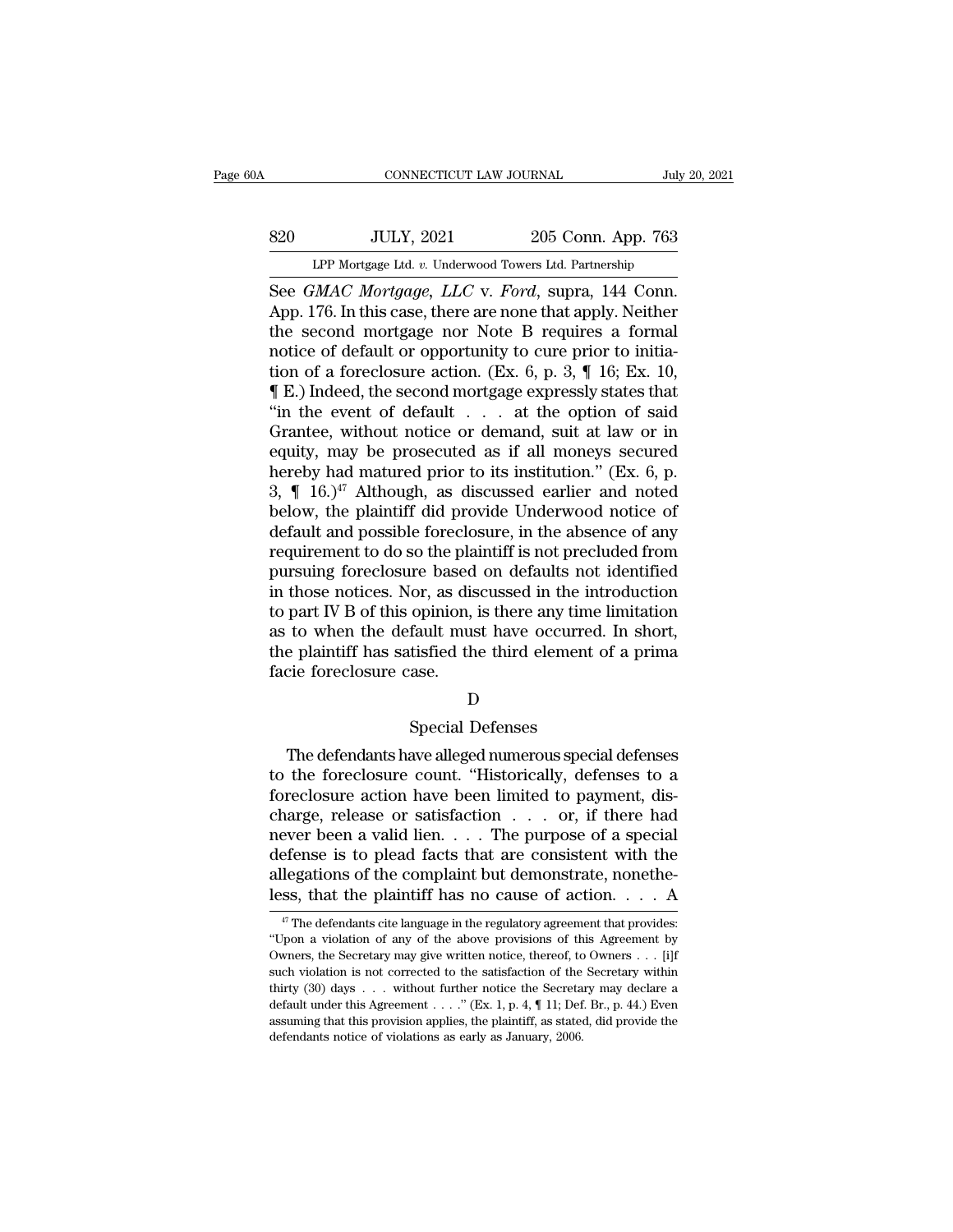205 Conn. App. 763 JULY, 2021 821<br>PP Mortgage Ltd. v. Underwood Towers Ltd. Partnership

O21 CONNECTICUT LAW JOURNAL Page 61A<br>
205 Conn. App. 763 JULY, 2021 821<br>
LPP Mortgage Ltd. *v.* Underwood Towers Ltd. Partnership<br>
valid special defense at law to a foreclosure proceeding valid special defense at law to a foreclosure proceeding<br>
valid special defense at law to a foreclosure proceeding<br>
valid special defense at law to a foreclosure proceeding<br>
must be legally sufficient and address the makin 205 Conn. App. 763 JULY, 2021 821<br>
LPP Mortgage Ltd. v. Underwood Towers Ltd. Partnership<br>
valid special defense at law to a foreclosure proceeding<br>
must be legally sufficient and address the making, valid-<br>
ity or enforce 205 Conn. App. 763 JULY, 2021 821<br>
LPP Mortgage Ltd. v. Underwood Towers Ltd. Partnership<br>
valid special defense at law to a foreclosure proceeding<br>
must be legally sufficient and address the making, valid-<br>
ity or enforce 205 Conn. App. 763 JULY, 2021 821<br>
LPP Mortgage Ltd. v. Underwood Towers Ltd. Partnership<br>
valid special defense at law to a foreclosure proceeding<br>
must be legally sufficient and address the making, valid-<br>
ity or enforc LPP Mortgage Ltd.  $v$ . Underwood Towers Ltd. Partnership<br>
valid special defense at law to a foreclosure proceeding<br>
must be legally sufficient and address the making, valid-<br>
ity or enforcement of the mortgage, the note o Let morgage Ltd. *v.* onderwood rowes Ltd. Farmership<br>valid special defense at law to a foreclosure proceeding<br>must be legally sufficient and address the making, valid-<br>ity or enforcement of the mortgage, the note or both valid special defense at law to a foreclosure proceeding<br>must be legally sufficient and address the making, valid-<br>ity or enforcement of the mortgage, the note or both.<br>... Where the plaintiff's conduct is inequitable, a c must be legally sufficient and address the making, valid-<br>ity or enforcement of the mortgage, the note or both.<br>... Where the plaintiff's conduct is inequitable, a court<br>may withhold foreclosure on equitable considerations ity or enforcement of the mortgage, the note or both.<br>
... Where the plaintiff's conduct is inequitable, a court<br>
may withhold foreclosure on equitable considerations<br>
and principles. . . . [O]ur courts have permitted sev-... Where the plaintiff's conduct is inequitable, a court<br>may withhold foreclosure on equitable considerations<br>and principles. . . . [O]ur courts have permitted sev-<br>eral equitable defenses to a foreclosure action. [I]f t may withhold foreclosure on equitable considerations<br>and principles. . . . [O]ur courts have permitted sev-<br>eral equitable defenses to a foreclosure action. [I]f the<br>mortgagor is prevented by accident, mistake or fraud,<br>f and principles. . . . [O]ur courts have permitted several equitable defenses to a foreclosure action. [I]f the mortgagor is prevented by accident, mistake or fraud, from fulfilling a condition of the mortgage, foreclosure eral equitable defenses to a foreclosure action. [1]f the<br>mortgagor is prevented by accident, mistake or fraud,<br>from fulfilling a condition of the mortgage, foreclosure<br>cannot be had . . . . Other equitable defenses that mortgagor is prevented by accident, mistake or fraud,<br>from fulfilling a condition of the mortgage, foreclosure<br>cannot be had . . . . Other equitable defenses that our<br>Supreme Court has recognized in foreclosure actions<br>inc from fulfilling a condition of the mortgage, foreclosure<br>cannot be had . . . . Other equitable defenses that our<br>Supreme Court has recognized in foreclosure actions<br>include unconscionability . . . abandonment of secu-<br>rit cannot be had  $\dots$  . O<br>Supreme Court has re<br>include unconscionabi<br>rity  $\dots$  and usury."<br>ted.) *Fidelity Bank* v.<br>705–706, 807 A.2d 968,<br>A.2d 1291 (2002).<br>The court has alread clude unconscionability . . . abandonment of secu-<br>y . . . and usury." (Internal quotation marks omit-<br>d.) *Fidelity Bank v. Krenisky*, 72 Conn. App. 700,<br>5–706, 807 A.2d 968, cert. denied, 262 Conn. 915, 811<br>2d 1291 (200 rity . . . and usury." (Internal quotation marks omit-<br>ted.) *Fidelity Bank* v. *Krenisky*, 72 Conn. App. 700,<br>705–706, 807 A.2d 968, cert. denied, 262 Conn. 915, 811<br>A.2d 1291 (2002).<br>The court has already addressed, both

ted.) *Fidelity Bank* v. *Krenisky*, 72 Conn. App. 700,<br>705–706, 807 A.2d 968, cert. denied, 262 Conn. 915, 811<br>A.2d 1291 (2002).<br>The court has already addressed, both in this opinion<br>and in the court's summary judgment de 705–706, 807 A.2d 968, cert. denied, 262 Conn. 915, 811<br>A.2d 1291 (2002).<br>The court has already addressed, both in this opinion<br>and in the court's summary judgment decision, many<br>of the special defenses to the foreclosure A.2d 1291 (2002).<br>The court has already addressed, both in this opinion<br>and in the court's summary judgment decision, many<br>of the special defenses to the foreclosure count, such<br>as those defenses dealing with the lost not The court has already addressed, both in this opinion<br>and in the court's summary judgment decision, many<br>of the special defenses to the foreclosure count, such<br>as those defenses dealing with the lost note, the applica-<br>bil The court has already addressed, both in this opinion<br>and in the court's summary judgment decision, many<br>of the special defenses to the foreclosure count, such<br>as those defenses dealing with the lost note, the applica-<br>bil and in the court's summary judgment decision, many<br>of the special defenses to the foreclosure count, such<br>as those defenses dealing with the lost note, the applica-<br>bility of the HUD handbook and regulatory agreement,<br>and of the special defenses to the foreclosure count, such<br>as those defenses dealing with the lost note, the applica-<br>bility of the HUD handbook and regulatory agreement,<br>and the issues of waiver and estoppel. (Entry #662.00,<br> as those defenses dealing with the lost note, the applica-<br>bility of the HUD handbook and regulatory agreement,<br>and the issues of waiver and estoppel. (Entry #662.00,<br>pp. 8–12.) The only other special defense to foreclosur bility of the HUD handbook and regulatory agreement,<br>and the issues of waiver and estoppel. (Entry #662.00,<br>pp. 8–12.) The only other special defense to foreclosure<br>that the defendants mention in their brief is one allegin and the issues of waiver and estoppel. (Entry #662.00,<br>pp. 8–12.) The only other special defense to foreclosure<br>that the defendants mention in their brief is one alleging<br>that the plaintiff failed to mitigate its damages pp. 8–12.) The only other special defense to foreclosure<br>that the defendants mention in their brief is one alleging<br>that the plaintiff failed to mitigate its damages by exer-<br>cising its rights to a receivership to collect that the defendants mention in their brief is one alleging<br>that the plaintiff failed to mitigate its damages by exer-<br>cising its rights to a receivership to collect rents. How-<br>ever, the defendants' brief provides no legal that the plaintiff failed to mitigate its damages by exercising its rights to a receivership to collect rents. However, the defendants' brief provides no legal analysis, only three sentences of argument, and does not even cising its rights to a receivership to collect rents. However, the defendants' brief provides no legal analysis,<br>only three sentences of argument, and does not even<br>cite the clause in the second mortgage authorizing the<br>a ever, the defendants' brief provides no legal analysis,<br>only three sentences of argument, and does not even<br>cite the clause in the second mortgage authorizing the<br>appointment of a receiver. (Def. Br., p. 47; Ex. 6, p. 2,<br>¶ only three sentences of argument, and does not even<br>cite the clause in the second mortgage authorizing the<br>appointment of a receiver. (Def. Br., p. 47; Ex. 6, p. 2,<br>¶ 5.) Under these circumstances, the court considers<br>the cite the clause in the second mortgage authorizing the<br>appointment of a receiver. (Def. Br., p. 47; Ex. 6, p. 2,<br>  $\P$  5.) Under these circumstances, the court considers<br>
the argument abandoned due to inadequate briefing.<br> appointment of a receiver. (Def. Br., p. 47; Ex. 6, p. 2,  $\P$  5.) Under these circumstances, the court considers the argument abandoned due to inadequate briefing. See *Raynor* v. *Commissioner of Correction*, 117 Conn. A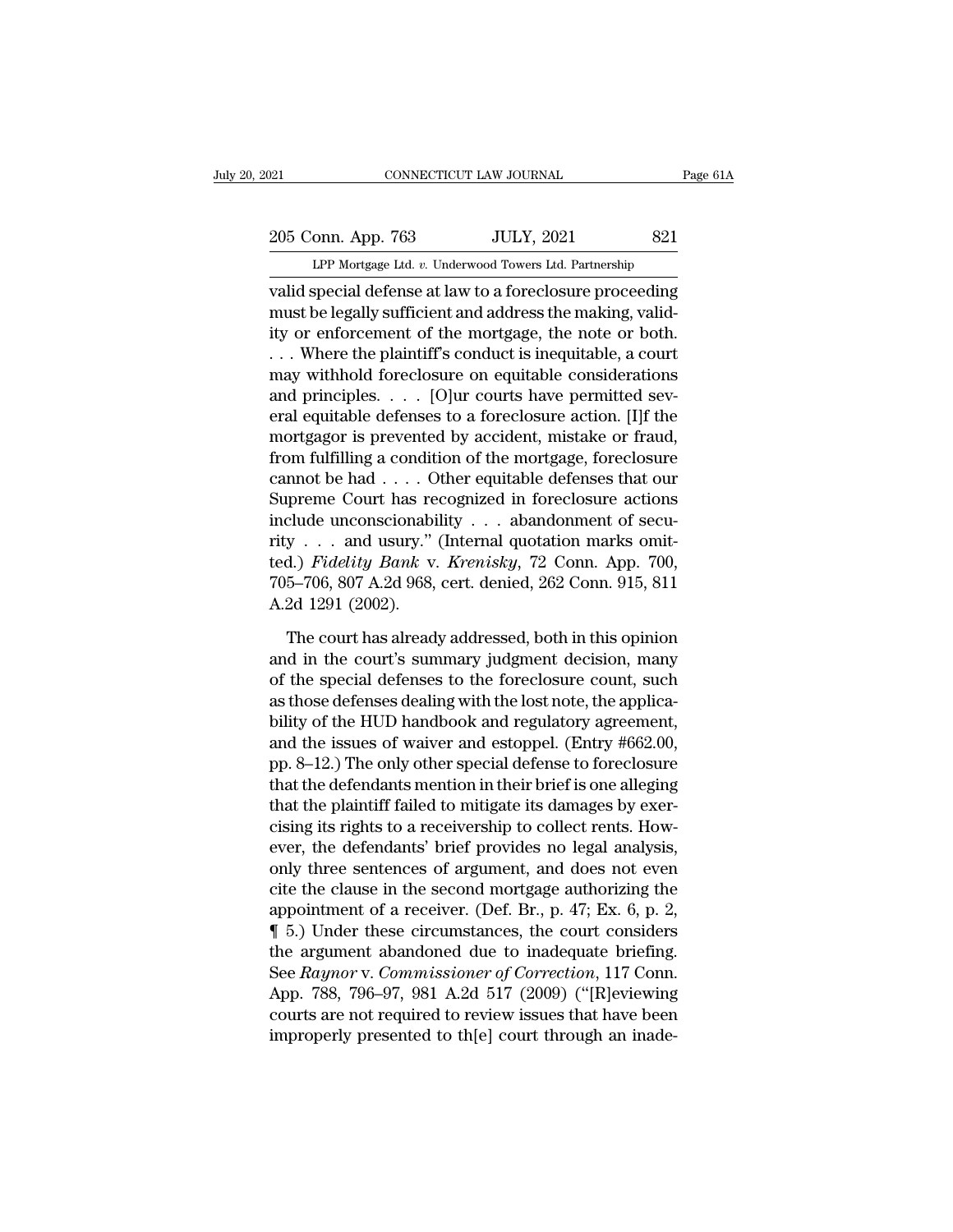| Ά           | CONNECTICUT LAW JOURNAL                                |                                       | July 20, 2021 |
|-------------|--------------------------------------------------------|---------------------------------------|---------------|
|             |                                                        |                                       |               |
| 822         | <b>JULY, 2021</b>                                      | 205 Conn. App. 763                    |               |
|             | LPP Mortgage Ltd. v. Underwood Towers Ltd. Partnership |                                       |               |
| muate brief |                                                        | These same principles apply to claims |               |

CONNECTICUT LAW JOURNAL July 20, 2021<br>
Separate brief. . . . These same principles apply to claims<br>
cluster brief. . . . These same principles apply to claims<br>
raised in the trial court." (Emphasis omitted; internal<br>
custo 822 JULY, 2021 205 Conn. App. 763<br>
LPP Mortgage Ltd. v. Underwood Towers Ltd. Partnership<br>
quate brief.... These same principles apply to claims<br>
raised in the trial court." (Emphasis omitted; internal<br>
quotation marks omi S22 JULY, 2021 205 Conn. App. 763<br>
LPP Mortgage Ltd. v. Underwood Towers Ltd. Partnership<br>
quate brief. . . . These same principles apply to claims<br>
raised in the trial court." (Emphasis omitted; internal<br>
quotation marks S22 JULY, 2021 205 Conn. App. 763<br>
LPP Mortgage Ltd. v. Underwood Towers Ltd. Partnership<br>
quate brief.... These same principles apply to claims<br>
raised in the trial court." (Emphasis omitted; internal<br>
quotation marks omi LPP Mortgage Ltd. v. Underwood Towers Ltd. Partnership<br>quate brief. . . . These same principles apply to claims<br>raised in the trial court." (Emphasis omitted; internal<br>quotation marks omitted.)), cert. denied, 294 Conn. 9 LPF Mortgage Ltd.  $v$ . Underwood Towers Ltd. Partnership<br>quate brief.... These same principles apply to claims<br>raised in the trial court." (Emphasis omitted; internal<br>quotation marks omitted.)), cert. denied, 294 Conn. 92 quate brief. . . . These same principles apply to claims<br>raised in the trial court." (Emphasis omitted; internal<br>quotation marks omitted.)), cert. denied, 294 Conn. 926,<br>986 A.2d 1053 (2010). In any event, for the reasons<br> raised in the trial court." (Emphasis of<br>quotation marks omitted.)), cert. denied<br>986 A.2d 1053 (2010). In any event, if<br>discussed subsequently in weighing the<br>plaintiff's decision not to invoke a re-<br>not rise to the level equently in weighing the equities,<br>ion not to invoke a receivership devel of unconscionability or other<br>id special defense.<br>E<br>Foreclosure Conclusion<br>correctly recognizes that foreclosui

E

of the level of unconscionability or otherwise<br>present a valid special defense.<br> $E$ <br>Foreclosure Conclusion<br>The plaintiff correctly recognizes that foreclosure is<br>equitable action and that the court "exercises discre-<br>in in represent a valid special defense.<br>
E<br>
Foreclosure Conclusion<br>
The plaintiff correctly recognizes that foreclosure is<br>
an equitable action and that the court "exercises discre-<br>
tion in ensuring that justice [is] done." (I E<br>
Foreclosure Conclusion<br>
The plaintiff correctly recognizes that foreclosure is<br>
an equitable action and that the court "exercises discre-<br>
tion in ensuring that justice [is] done." (Internal quota-<br>
tion marks omitted.) E<br>
Foreclosure Conclusion<br>
The plaintiff correctly recognizes that foreclosure is<br>
an equitable action and that the court "exercises discre-<br>
tion in ensuring that justice [is] done." (Internal quota-<br>
tion marks omitted.) Foreclosure Conclusion<br> *The plaintiff correctly recognizes that foreclosure is*<br>
an equitable action and that the court "exercises discre-<br>
tion in ensuring that justice [is] done." (Internal quota-<br>
tion marks omitted.) The plaintiff correctly recognizes that foreclosure is<br>an equitable action and that the court "exercises discre-<br>tion in ensuring that justice [is] done." (Internal quota-<br>tion marks omitted.) National City Real Estate Ser The plaintiff correctly recognizes that foreclosure is<br>an equitable action and that the court "exercises discre-<br>tion in ensuring that justice [is] done." (Internal quota-<br>tion marks omitted.) *National City Real Estate Se* an equitable action and that the court "exercises discretion in ensuring that justice [is] done." (Internal quotation marks omitted.) *National City Real Estate Services, LLC* v. *Tuttle*, 155 Conn. App. 290, 295, 109 A.3d tion in ensuring that justice [is] done." (Internal quotation marks omitted.) *National City Real Estate Services, LLC* v. *Tuttle*, 155 Conn. App. 290, 295, 109 A.3d 932 (2015). The defendants present valid arguments that tion marks omitted.) *National City Real Estate Services, LLC* v. *Tuttle*, 155 Conn. App. 290, 295, 109 A.3d 932 (2015). The defendants present valid arguments that they have run Park Place since its inception without ser  $vices, LLC$ <br>932 (2015). I<br>they have r<br>serious criti<br>task in main<br>complex as<br>for all. On the o Example in Factor is inception without<br>rious criticism from HUD. They also have a difficult<br>sk in maintaining an aging, urban high-rise apartment<br>mplex as a safe and decent housing environment<br>r all.<br>On the other hand, the Exercise criticism from HUD. They also have a difficult<br>task in maintaining an aging, urban high-rise apartment<br>complex as a safe and decent housing environment<br>for all.<br>On the other hand, the defendants have had their<br>cha

task in maintaining an aging, urban high-rise apartment<br>complex as a safe and decent housing environment<br>for all.<br>On the other hand, the defendants have had their<br>chances to avoid foreclosure. They defaulted twice in<br>the 1 prevented as a safe and decent housing environment<br>for all.<br>On the other hand, the defendants have had their<br>chances to avoid foreclosure. They defaulted twice in<br>the 1990s. HUD's two partial payments of the claim<br>prevente for all.<br>
On the other hand, the defendants have had their<br>
chances to avoid foreclosure. They defaulted twice in<br>
the 1990s. HUD's two partial payments of the claim<br>
prevented foreclosure on those occasions. The defen-<br> For anti-<br>
On the other hand, the defendants have had their<br>
chances to avoid foreclosure. They defaulted twice in<br>
the 1990s. HUD's two partial payments of the claim<br>
prevented foreclosure on those occasions. The defen-<br> On the other hand, the defendants have had their<br>chances to avoid foreclosure. They defaulted twice in<br>the 1990s. HUD's two partial payments of the claim<br>prevented foreclosure on those occasions. The defen-<br>dants first rec chances to avoid foreclosure. They defaulted twice in<br>the 1990s. HUD's two partial payments of the claim<br>prevented foreclosure on those occasions. The defen-<br>dants first received notice of default from the plaintiff<br>in Mar the 1990s. HUD's two partial payments of the claim<br>prevented foreclosure on those occasions. The defen-<br>dants first received notice of default from the plaintiff<br>in March, 2006. The plaintiff agreed to a "no litigation"<br>pe prevented foreclosure on those occasions. The defendants first received notice of default from the plaintiff<br>in March, 2006. The plaintiff agreed to a "no litigation"<br>period through May 30, 2006. (Ex. 83.) The defendants<br> dants first received notice of default from the plaintiff<br>in March, 2006. The plaintiff agreed to a "no litigation"<br>period through May 30, 2006. (Ex. 83.) The defendants<br>responded in part at the end of that period by suing in March, 2006. The plaintiff agreed to a "no litigation"<br>period through May 30, 2006. (Ex. 83.) The defendants<br>responded in part at the end of that period by suing<br>the plaintiff for compensatory and punitive damages.<br>The period through May 30, 2006. (Ex. 83.) The defendants<br>responded in part at the end of that period by suing<br>the plaintiff for compensatory and punitive damages.<br>The defendants have not reduced the principal on Note<br>B at al responded in part at the end of that period by suing<br>the plaintiff for compensatory and punitive damages.<br>The defendants have not reduced the principal on Note<br>B at all and have not made any payments of any kind<br>to Beal o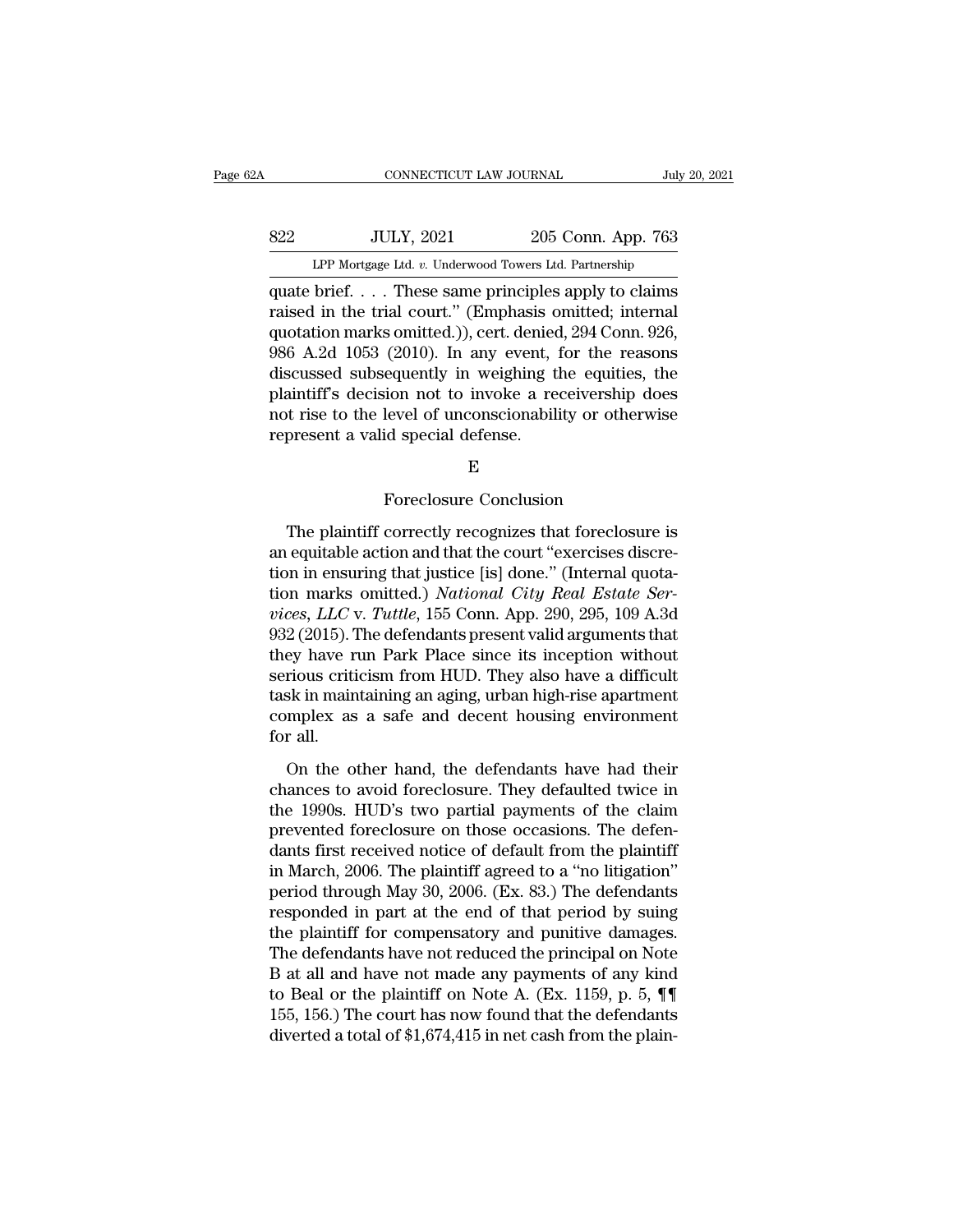| 021                        | CONNECTICUT LAW JOURNAL                                                                                                             | Page 63A |
|----------------------------|-------------------------------------------------------------------------------------------------------------------------------------|----------|
| 205 Conn. App. 763         | <b>JULY, 2021</b>                                                                                                                   | 823      |
|                            | LPP Mortgage Ltd. v. Underwood Towers Ltd. Partnership                                                                              |          |
| ic optitled to feroglecure | tiff and its predecessors. <sup>48</sup> Under these circumstances,<br>the court has no difficulty in concluding that the plaintiff |          |

205 Conn. App. 763 JULY, 2021 823<br>
LPP Mortgage Ltd. v. Underwood Towers Ltd. Partnership<br>
tiff and its predecessors.<sup>48</sup> Under these circumstances,<br>
the court has no difficulty in concluding that the plaintiff<br>
is entitle  $\frac{205 \text{ Conn. App. 763}}{\text{LPP Mortage Ltd. } v. \text{ Underwood}}$ <br>tiff and its predecessors.<sup>48</sup> Underwood<br>the court has no difficulty in cor<br>is entitled to foreclosure.<br>The parties have stipulated. If The parties have stipulated, based on a December 14,  $\frac{155}{100}$  The parties have stipulated, based on a December 14,  $\frac{1155}{100}$  The debt of parties have stipulated, based on a December 14,  $\frac{1155}{100}$  The debt o

LPP Mortgage Ltd.  $v$ . Underwood Towers Ltd. Partnership<br>tiff and its predecessors.<sup>48</sup> Under these circumstances,<br>the court has no difficulty in concluding that the plaintiff<br>is entitled to foreclosure.<br>The parties have tiff and its predecessors.<sup>48</sup> Under these circumstances,<br>the court has no difficulty in concluding that the plaintiff<br>is entitled to foreclosure.<br>The parties have stipulated, based on a December 14,<br>2018 appraisal, that t the court has no difficulty in concluding that the plaintiff<br>is entitled to foreclosure.<br>The parties have stipulated, based on a December 14,<br>2018 appraisal, that the value of the property is \$30,550,000.<br>(Ex. 1155.) The d is entitled to foreclosure.<br>
The parties have stipulated, based on a December 14,<br>
2018 appraisal, that the value of the property is \$30,550,000.<br>
(Ex. 1155.) The debt, as noted previously, totaled over<br>
\$102,100,000 as of The parties have stipulated, based on a December 14,<br>2018 appraisal, that the value of the property is \$30,550,000.<br>(Ex. 1155.) The debt, as noted previously, totaled over<br>\$102,100,000 as of December, 2018. Subject to a pr The parties have stipulated, based on a December 14,<br>2018 appraisal, that the value of the property is \$30,550,000.<br>(Ex. 1155.) The debt, as noted previously, totaled over<br>\$102,100,000 as of December, 2018. Subject to a pr 2018 appraisal, that the value of the property is  $\$30,550,000$ .<br>(Ex. 1155.) The debt, as noted previously, totaled over<br> $\$102,100,000$  as of December, 2018. Subject to a presentation by either party of evidence of a radi Examples the court orders the entry of a judg-<br>mbers, the court orders the entry of a judg-<br>ict foreclosure in favor of the plaintiff. The<br>et law days after conferring with the parties.<br>V<br>COUNTS TWO THROUGH TEN<br>tiff seeks

## V

Find of strict foreclosure in favor of the plaintiff. The urt will set law days after conferring with the parties.<br>V<br>COUNTS TWO THROUGH TEN<br>The plaintiff seeks \$5,350,564 in compensatory dam-<br>es, plus other enhanced damage court will set law days after conferring with the parties.<br>V<br>COUNTS TWO THROUGH TEN<br>The plaintiff seeks \$5,350,564 in compensatory damages, plus other enhanced damages and costs, in addi-<br>tion to its recovery in the forecl V<br>COUNTS TWO THROUGH TEN<br>The plaintiff seeks \$5,350,564 in compensatory dam-<br>ages, plus other enhanced damages and costs, in addi-<br>tion to its recovery in the foreclosure count.<sup>49</sup> In its<br>summary judgment ruling, the cour COUNTS TWO THROUGH TEN<br>The plaintiff seeks \$5,350,564 in compensatory dam-<br>ages, plus other enhanced damages and costs, in addi-<br>tion to its recovery in the foreclosure count.<sup>49</sup> In its<br>summary judgment ruling, the court COUNTS TWO THROUGH TEN<br>The plaintiff seeks \$5,350,564 in compensatory dam-<br>ages, plus other enhanced damages and costs, in addi-<br>tion to its recovery in the foreclosure count.<sup>49</sup> In its<br>summary judgment ruling, the court The plaintiff seeks \$5,350,564 in compensatory damages, plus other enhanced damages and costs, in addition to its recovery in the foreclosure count.<sup>49</sup> In its summary judgment ruling, the court set out the reasoning and The plaintiff seeks \$5,350,564 in compensatory damages, plus other enhanced damages and costs, in addition to its recovery in the foreclosure count.<sup>49</sup> In its summary judgment ruling, the court set out the reasoning and ages, plus other enhanced damages and costs, in addition to its recovery in the foreclosure count.<sup>49</sup> In its summary judgment ruling, the court set out the reasoning and authority supporting the plaintiff's right to sue u mmary judgment ruling, the court set out the reason-<br>g and authority supporting the plaintiff's right to sue<br>der the mortgage contract (but not Note B) for dam-<br>es in addition to seeking foreclosure. (Entry #662, pp.<br>–24.) ing and authority supporting the plaintiff's right to sue<br>under the mortgage contract (but not Note B) for dam-<br>ages in addition to seeking foreclosure. (Entry #662, pp.<br>15–24.) The court will summarize that discussion her under the mortgage contract (but not Note B) for damages in addition to seeking foreclosure. (Entry #662, pp. 15–24.) The court will summarize that discussion here.<br>Of primary importance is the language of the second mortg

Of primary importance is the language of the second mortgage document. This document not only conveys a property interest from the borrower to the lender, as

|               | <sup>48</sup> The total net cash diverted stems from the addition of the following     |
|---------------|----------------------------------------------------------------------------------------|
| components:   |                                                                                        |
| \$517,400     | Management fees                                                                        |
| \$805,663     | John Scobie compensation                                                               |
| \$97,050      | Nicholas Carbone apartment                                                             |
| $+$ \$254,302 | Legal fees                                                                             |
| \$1,674,415   |                                                                                        |
|               | <sup>49</sup> Presumably, however, if the foreclosure action recovered the full unpaid |
|               | principal and accrued interest, the plaintiff would not seek additional dam-           |
|               | ages, as the damages represent diversions of principal and interest payments           |
|               | that the defendant should have made. (Odean, 2/17/09, p. 33.)                          |

 $+$  \$254,302 Legal fees<br>\$1,674,415<br>\$1,674,415<br>\$1,674,415<br>\$Presumably, however, if the foreclosure action recovered the<br>principal and accrued interest, the plaintiff would not seek adaptes, as the damages represent diversi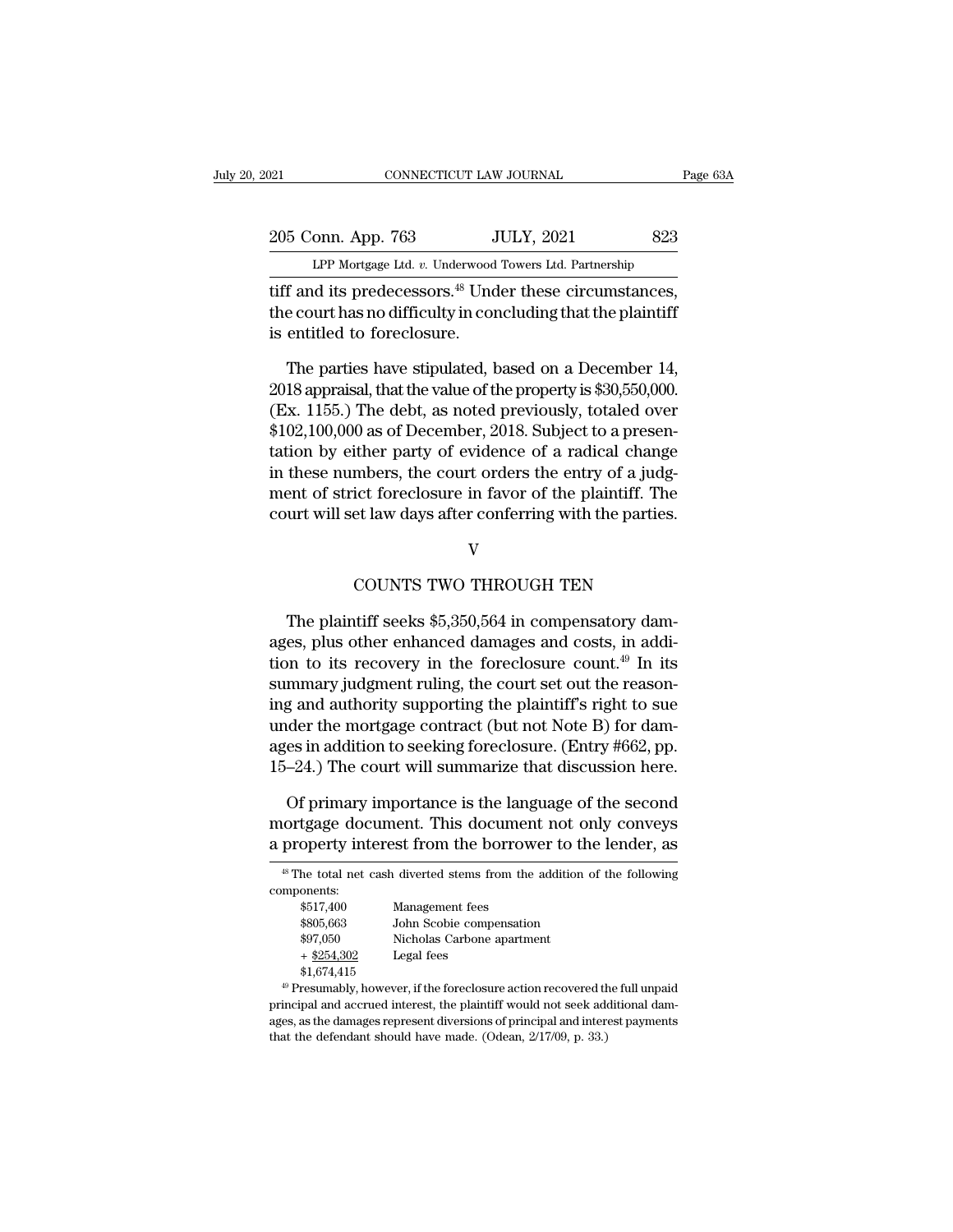# EXECUTE CONNECTICUT LAW JOURNAL July 20, 2021<br>824 JULY, 2021 205 Conn. App. 763<br>LPP Mortgage Ltd. v. Underwood Towers Ltd. Partnership CONNECTICUT LAW JOURNAL July 20, 2021<br>
205 Conn. App. 763<br>
LPP Mortgage Ltd. *v.* Underwood Towers Ltd. Partnership<br>
would a simple residential mortgage, but it also contains

CONNECTICUT LAW JOURNAL July 20, 2021<br>
S24 JULY, 2021 205 Conn. App. 763<br>
LPP Mortgage Ltd. v. Underwood Towers Ltd. Partnership<br>
would a simple residential mortgage, but it also contains<br>
various covenants, or contractual Various Covenants, or contractual promises, made by<br>
various covenants, or contractual promises, made by<br>
various covenants, or contractual promises, made by<br>
Underwood to the plaintiff. See *Emigrant Mortgage*<br>
Ce y D'Ago S24 JULY, 2021 205 Conn. App. 763<br>
LPP Mortgage Ltd. v. Underwood Towers Ltd. Partnership<br>
would a simple residential mortgage, but it also contains<br>
various covenants, or contractual promises, made by<br>
Underwood to the pl *Co. Betwere State Webler 2005 Conn. App. 763*<br>*CPP Mortgage Ltd. v. Underwood Towers Ltd. Partnership*<br>**Co.** *v. D'Agostino*, or *contractual promises*, made by<br>*Co. v. D'Agostino*, 94 Conn. App. 793, 799, 896 A.2d 814<br>(" LPP Mortgage Ltd. v. Underwood Towers Ltd. Partnership<br>
would a simple residential mortgage, but it also contains<br>
various covenants, or contractual promises, made by<br>
Underwood to the plaintiff. See *Emigrant Mortgage*<br>
C Let mongage Lat. *i*. Underwood Towers Lat. Farmership<br>would a simple residential mortgage, but it also contains<br>various covenants, or contractual promises, made by<br>Underwood to the plaintiff. See *Emigrant Mortgage*<br> $Co. v$ would a simple residential mortgage, but it also contains<br>various covenants, or contractual promises, made by<br>Underwood to the plaintiff. See *Emigrant Mortgage*<br> $Co. v. D'Agostino, 94$  Conn. App. 793, 799, 896 A.2d 814<br>("[c]onst various covenants, or contractual promises, made by<br>Underwood to the plaintiff. See *Emigrant Mortgage*<br>Co. v. D'Agostino, 94 Conn. App. 793, 799, 896 A.2d 814<br>("[c]onstruction of a mortgage deed is governed by<br>the same ru Underwood to the plaintiff. See *Emigrant Mortgage*<br>Co. v. D'Agostino, 94 Conn. App. 793, 799, 896 A.2d 814<br>("[c]onstruction of a mortgage deed is governed by<br>the same rules of interpretation that apply to written<br>instrume Co. v. D'Agostino, 94 Conn. App. 793, 799, 896 A.2d 814<br>("[c]onstruction of a mortgage deed is governed by<br>the same rules of interpretation that apply to written<br>instruments or contracts generally, and to deeds partic-<br>ul ("[c]onstruction of a mortgage deed is governed by<br>the same rules of interpretation that apply to written<br>instruments or contracts generally, and to deeds partic-<br>ularly" (internal quotation marks omitted)), cert. denied, the same rules of interpretation that apply to written<br>instruments or contracts generally, and to deeds partic-<br>ularly" (internal quotation marks omitted)), cert. denied,<br>278 Conn. 919, 901 A.2d 43 (2006). Paragraph four o instruments or contracts generally, and to deeds partic-<br>ularly" (internal quotation marks omitted)), cert. denied,<br>278 Conn. 919, 901 A.2d 43 (2006). Paragraph four of<br>the second mortgage provides that "the Grantor<br>[Under ularly" (internal quotation marks omitted)), cert. denied,<br>278 Conn. 919, 901 A.2d 43 (2006). Paragraph four of<br>the second mortgage provides that "the Grantor<br>[Underwood] . . . does hereby covenant and agree as<br>follows . . 278 Conn. 919, 901 A.2d 43 (2006). Paragraph four of<br>the second mortgage provides that "the Grantor<br>[Underwood]  $\ldots$  does hereby covenant and agree as<br>follows  $\ldots$  4. [t]hat all rents, profits and income from<br>the proper the second mortgage provides that "the Grantor [Underwood]  $\ldots$  does hereby covenant and agree as follows  $\ldots$  4. [t]hat all rents, profits and income from the property covered by this Mortgage are hereby assigned to th [Underwood] . . . does hereby covenant and agree as<br>follows . . . 4. [t]hat all rents, profits and income from<br>the property covered by this Mortgage are hereby<br>assigned to the Grantee for the purpose of discharging<br>the de follows . . . 4. [t]hat all rents, profits and income from<br>the property covered by this Mortgage are hereby<br>assigned to the Grantee for the purpose of discharging<br>the debt hereby secured. Permission is hereby given to<br>Gra the property covered by this Mortgage are hereby<br>assigned to the Grantee for the purpose of discharging<br>the debt hereby secured. Permission is hereby given to<br>Grantor so long as no default exists hereunder, to col-<br>lect s assigned to the Grantee for the purpose of discharging<br>the debt hereby secured. Permission is hereby given to<br>Grantor so long as no default exists hereunder, to col-<br>lect such rents, profits and income for use in accor-<br>d the debt hereby secured. Permission is hereby given to<br>Grantor so long as no default exists hereunder, to col-<br>lect such rents, profits and income for use in accor-<br>dance with the provisions of the Regulatory Agreement<br> $\$ Grantor so long as no default exists hereunder, to collect such rents, profits and income for use in accordance with the provisions of the Regulatory Agreement . . . . " (Ex. 6, p. 2,  $\P$  4.)<sup>50</sup> Paragraph sixteen then pr lect such rents, profits and income for use in accordance with the provisions of the Regulatory Agreement . . . . ." (Ex. 6, p. 2,  $\P$  4.)<sup>50</sup> Paragraph sixteen then provides: "That in the event of default in making any m dance with the provisions of the Regulatory Agreement<br>
...." (Ex. 6, p. 2,  $\P$  4.)<sup>50</sup> Paragraph sixteen then pro-<br>
vides: "That in the event of default in making any<br>
monthly payment provided for herein or in the Note<br>
s Underwood to the plaintiff that the plaintiff may encode<br>wides: "That in the event of default in making any<br>monthly payment provided for herein or in the Note<br>secured hereby . . . suit at law or in equity, may be<br>prosecut vides: "That in the event of default in making any<br>monthly payment provided for herein or in the Note<br>secured hereby  $\ldots$  suit at law or in equity, may be<br>prosecuted  $\ldots$ ." (Ex. 6, p. 3, ¶ 16.) Thus, the language<br>of the monthly payment provided for herein or in the Note<br>secured hereby  $\ldots$  suit at law or in equity, may be<br>prosecuted  $\ldots$ ." (Ex. 6, p. 3, ¶ 16.) Thus, the language<br>of the mortgage creates an obligation or duty of<br>Underwoo secured hereby  $\ldots$  suit at law or in equity, may be prosecuted  $\ldots$ ." (Ex. 6, p. 3, ¶ 16.) Thus, the language of the mortgage creates an obligation or duty of Underwood to the plaintiff that the plaintiff may enforce b the mortgage creates an obligation or duty of<br>nderwood to the plaintiff that the plaintiff may enforce<br>an action in equity or at law. Count one of the com-<br>aint, alleging foreclosure, represents a suit in equity.<br>wholly ap Underwood to the plaintiff that the plaintiff may enforce<br>by an action in equity or at law. Count one of the com-<br>plaint, alleging foreclosure, represents a suit in equity.<br>Counts two through ten constitute actions in law

ounts two through ten constitute actions in law.<br>Wholly apart from paragraph sixteen of the mortgage,<br>tere is ample case law supporting the proposition that<br><sup>50</sup> Although HUD was the original "Grantee" under the 1990 mortg

Wholly apart from paragraph sixteen of the mortgage, there is ample case law supporting the proposition that  $\frac{1}{100}$  Mathough HUD was the original "Grantee" under the 1990 mortgage, Underwood gave the mortgage to the Wholly apart from paragraph sixteen of the mortgage, there is ample case law supporting the proposition that  $\frac{10}{100}$  Although HUD was the original "Grantee" under the 1990 mortgage, Underwood gave the mortgage to the there is ample case law supporting the proposition that<br>
<sup>50</sup> Although HUD was the original "Grantee" under the 1990 mortgage,<br>
Underwood gave the mortgage to the "Grantee, its successors and assigns."<br>
(Ex. 6, p. 1.) The <sup>50</sup> Although HUD was the original "Grantee" under the 1990 mortgage, Underwood gave the mortgage to the "Grantee, its successors and assigns." (Ex. 6, p. 1.) The third category—"assigns"—clearly encompasses the plaintiff <sup>50</sup> Although HUD was the original "Grantee" under the 1990 mortgage, Underwood gave the mortgage to the "Grantee, its successors and assigns." (Ex. 6, p. 1.) The third category—"assigns"—clearly encompasses the plaintiff Underwood gave the mortgage to the "Grantee, its successors and assigns." (Ex. 6, p. 1.) The third category—"assigns"—clearly encompasses the plaintiff. The 1996 modification made this point clearer by defining "Grantee"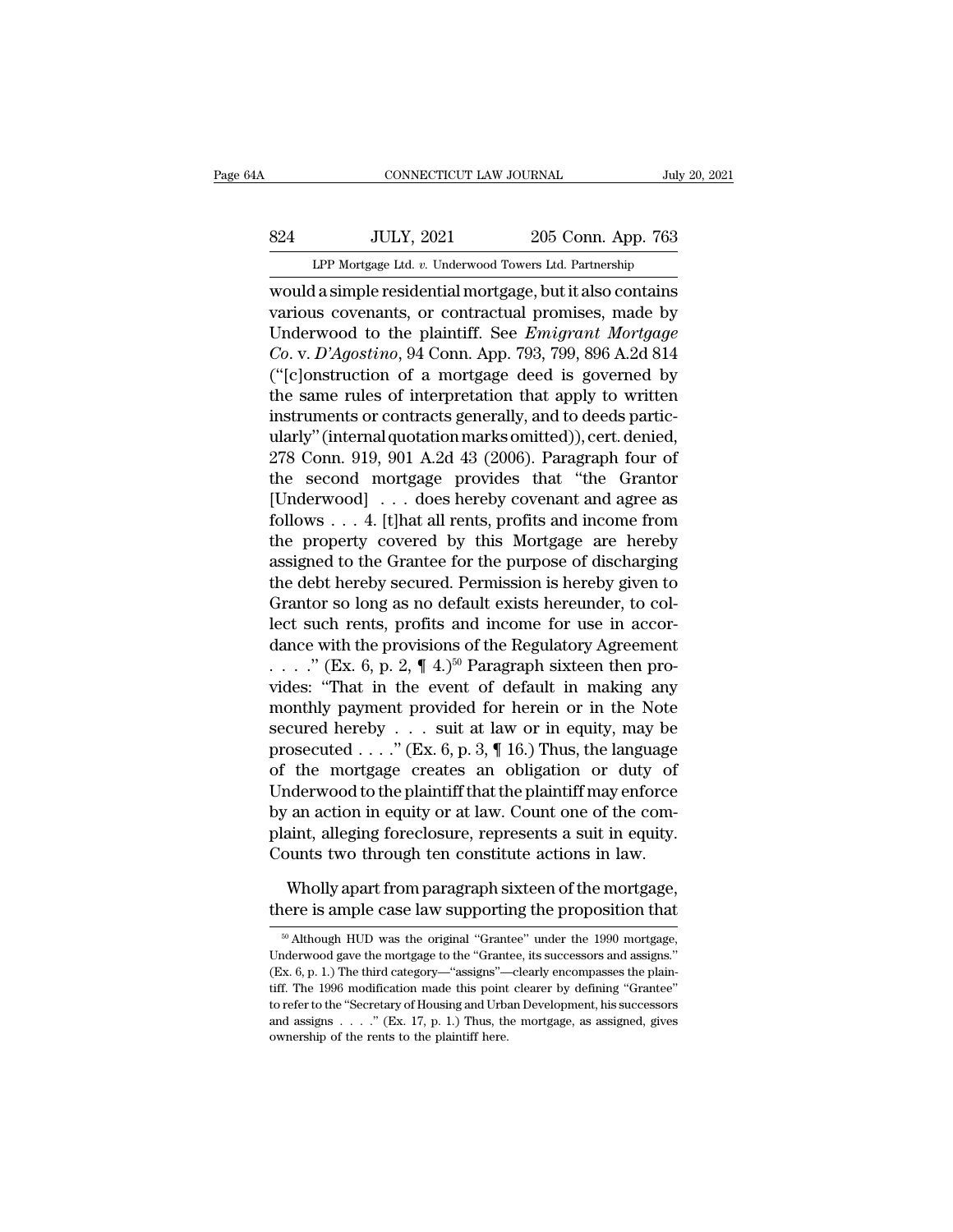205 Conn. App. 763 JULY, 2021 825<br>PP Mortgage Ltd. v. Underwood Towers Ltd. Partnership

CONNECTICUT LAW JOURNAL Page 65A<br>
205 Conn. App. 763 JULY, 2021 825<br>
LPP Mortgage Ltd. *v.* Underwood Towers Ltd. Partnership<br>
a mortgagee may sue a mortgagor for damages for violacONNECTICUT LAW JOURNAL<br>
205 Conn. App. 763 JULY, 2021 825<br>
LPP Mortgage Ltd. v. Underwood Towers Ltd. Partnership<br>
a mortgagee may sue a mortgagor for damages for viola-<br>
tion of a covenant or provision in the mortgage. S 205 Conn. App. 763 JULY, 2021 825<br>
LPP Mortgage Ltd. v. Underwood Towers Ltd. Partnership<br>
a mortgagee may sue a mortgagor for damages for viola-<br>
tion of a covenant or provision in the mortgage. See<br>
First Connecticut Sma 205 Conn. App. 763 JULY, 2021 825<br> *First Connection a* wear a mortgager for damages for violation of a covenant or provision in the mortgage. See<br> *First Connecticut Small Business Investment Co. v.*<br> *Shillea*, Superior 205 Conn. App. 763 JULY, 2021 825<br> **LPP Mortgage Ltd. v. Underwood Towers Ltd. Partnership**<br> **a mortgagee may sue a mortgagor for damages for viola-**<br>
tion of a covenant or provision in the mortgage. See<br> *First Connecticu* LPP Mortgage Ltd. v. Underwood Towers Ltd. Partnership<br>a mortgagee may sue a mortgagor for damages for viola-<br>tion of a covenant or provision in the mortgage. See<br>First Connecticut Small Business Investment Co. v.<br>Shillea, LPP Mortgage Ltd. v. Underwood Towers Ltd. Partnership<br>
a mortgagee may sue a mortgagor for damages for viola-<br>
tion of a covenant or provision in the mortgage. See<br>
First Connecticut Small Business Investment Co. v.<br>
Shil a mortgagee may sue a mortgagor for damages for violation of a covenant or provision in the mortgage. See<br>First Connecticut Small Business Investment Co. v.<br>Shillea, Superior Court, judicial district of Fairfield,<br>Docket N tion of a covenant or provision in the mortgage. See<br>First Connecticut Small Business Investment Co. v.<br>Shillea, Superior Court, judicial district of Fairfield,<br>Docket No. CV 85-0222250-S (February 20, 1991) (3<br>Conn. L. Rp First Connecticut Small Business Investment Co. v.<br>
Shillea, Superior Court, judicial district of Fairfield,<br>
Docket No. CV 85-0222250-S (February 20, 1991) (3<br>
Conn. L. Rptr. 295, 296) (In a lawsuit by a lender against<br>
a Shillea, Superior Court, judicial district of Fairfield,<br>Docket No. CV 85-0222250-S (February 20, 1991) (3<br>Conn. L. Rptr. 295, 296) (In a lawsuit by a lender against<br>a borrower for breach of a covenant in a mortgage deed<br>w Docket No. CV 85-0222250-S (February 20, 1991) (3<br>Conn. L. Rptr. 295, 296) (In a lawsuit by a lender against<br>a borrower for breach of a covenant in a mortgage deed<br>warranting against encumbrances, the court stated that<br>"[i Conn. L. Rptr. 295, 296) (In a lawsuit by a lender against<br>a borrower for breach of a covenant in a mortgage deed<br>warranting against encumbrances, the court stated that<br>"[i]t is clear that any action for damages on the de a borrower for breach of a covenant in a mortgage deed<br>warranting against encumbrances, the court stated that<br>"[i]t is clear that any action for damages on the debt<br>or note is barred by the [prior] foreclosure [pursuant<br>t warranting against encumbrances, the court stated that<br>"[i]t is clear that any action for damages on the debt<br>or note is barred by the [prior] foreclosure [pursuant<br>to General Statutes § 49-1]. However, there is nothing<br>in "[i]t is clear that any action for damages on the debt<br>or note is barred by the [prior] foreclosure [pursuant<br>to General Statutes  $\S 49-1$ ]. However, there is nothing<br>in the language of the statute nor in the cases to ind or note is barred by the [prior] foreclosure [pursuant<br>to General Statutes § 49-1]. However, there is nothing<br>in the language of the statute nor in the cases to indicate<br>a bar for damages for breach of the covenant agains to General Statutes § 49-1]. However, there is nothing<br>in the language of the statute nor in the cases to indicate<br>a bar for damages for breach of the covenant against<br>encumbrances in the deed itself . . . . ");<sup>51</sup> *Bray* in the language of the statute nor in the cases to indicate<br>a bar for damages for breach of the covenant against<br>encumbrances in the deed itself . . . . "),<sup>51</sup> *Brayton v.*<br>*Pappas*, 52 App. Div. 2d 187, 189, 383 N.Y.S.2 a bar for damages for breach of the covenant against<br>encumbrances in the deed itself  $\ldots$  .");<sup>51</sup> *Brayton* v.<br>*Pappas*, 52 App. Div. 2d 187, 189, 383 N.Y.S.2d 723<br>(1976) ([a]lthough plaintiff mortgagee could not fore-<br> encumbrances in the deed itself . . . . ");<sup>51</sup> *Brayton* v.<br>*Pappas*, 52 App. Div. 2d 187, 189, 383 N.Y.S.2d 723<br>(1976) ([a]lthough plaintiff mortgagee could not fore-<br>close because it improperly accelerated debt, "[i]f Pappas, 52 App. Div. 2d 187, 189, 383 N.Y.S.2d 723<br>(1976) ([a]lthough plaintiff mortgagee could not fore-<br>close because it improperly accelerated debt, "[i]f [the]<br>defendants . . . demolished the four-room residence<br>on the (1976) ([a]lthough plaintiff mortgagee could not fore-<br>close because it improperly accelerated debt, "[i]f [the]<br>defendants . . . demolished the four-room residence<br>on the property and did not first obtain permission to<br>d In the property and did not first obtain permission to<br>
51 So, they were in breach of an express condition of<br>
161 General Statutes § 49-1 provides: "The foreclosure of a mortgage is a<br>  $\frac{51}{10}$  General Statutes § 49-1 do so, they were in breach of an express condition of<br>the mortgage agreement and [the] plaintiff should be<br>entitled to damages, if any, as a consequence of their<br> $\frac{1}{10}$  General Statutes § 49-1 provides: "The foreclosu

the mortgage agreement and [the] plaintiff should be entitled to damages, if any, as a consequence of their  $\frac{5!}{10}$  General Statutes  $\frac{8}{9}$ 49-1 provides: "The foreclosure of a mortgage is a bar to any further actio entitled to damages, if any, as a consequence of their<br>
<sup>51</sup> General Statutes § 49-1 provides: "The foreclosure of a mortgage is a<br>
bar to any further action upon the mortgage debt, note or obligation against<br>
the person  $\frac{1}{10}$  General Statutes § 49-1 provides: "The foreclosure of a mortgage is a bar to any further action upon the mortgage debt, note or obligation against the person or persons who are liable for the payment thereof wh <sup>51</sup> General Statutes  $\S$  49-1 provides: "The foreclosure of a mortgage is a bar to any further action upon the mortgage debt, note or obligation against the person or persons who are liable for the payment thereof who ar For the foreclosure is not a bar to any further action upon the mortgage debt, note or obligation against the person or persons who are liable for the payment thereof who are made parties to the foreclosure and also agains be the person or persons who are liable for the payment thereof who are made parties to the foreclosure and also against any person or persons upon whom service of process to constitute an action in personam could have bee parties to the foreclosure and also against any person or persons upon<br>parties to the foreclosure and also against any person or persons upon<br>whom service of process to constitute an action in personam could have<br>been made prediction is evidence whom service of process to constitute an action in personan could have been made within this state at the commencement of the foreclosure; but the foreclosure is not a bar to any further action upon been made within this state at the commencement of the foreclosure; but<br>the foreclosure is not a bar to any further action upon the mortgage debt,<br>note or obligation as to any person liable for the payment thereof upon<br>who the foreclosure is not a bar to any further action upon the mortgage debt, note or obligation as to any person liable for the payment thereof upon whom service of process to constitute an action in personam could not have note or obligation as to any person liable for the payment thereof upon<br>whom service of process to constitute an action in personam could not<br>have been made within this state at the commencement of the foreclosure.<br>The jud From service of process to constitute an action in personam could not<br>whom service of process to constitute an action in personam could not<br>have been made within this state at the commencement of the foreclosure.<br>The judgm *next* been made within this state at the commencement of the foreclosure.<br>The judgment in each such case shall state the names of all persons upon<br>whom service of process has been made as herein provided." The court in<br>Sh The judgment in each such case shall state the names of all persons upon<br>The judgment in each such case shall state the names of all persons upon<br>whom service of process has been made as herein provided." The court in<br>Shi In Shillea added that § 49-1 "(loes) not bar this independent action for damages for breach of the covenant against encumbrances in the deed." *First Connecticut Small Business Investment Co. v. Shillea*, supra, 3 Conn. L. Shillea added that § 49-1 "[does] not bar this independent action for damages<br>for breach of the covenant against encumbrances in the deed." First Con-<br>necticut Small Business Investment Co. v. Shillea, supra, 3 Conn. L. R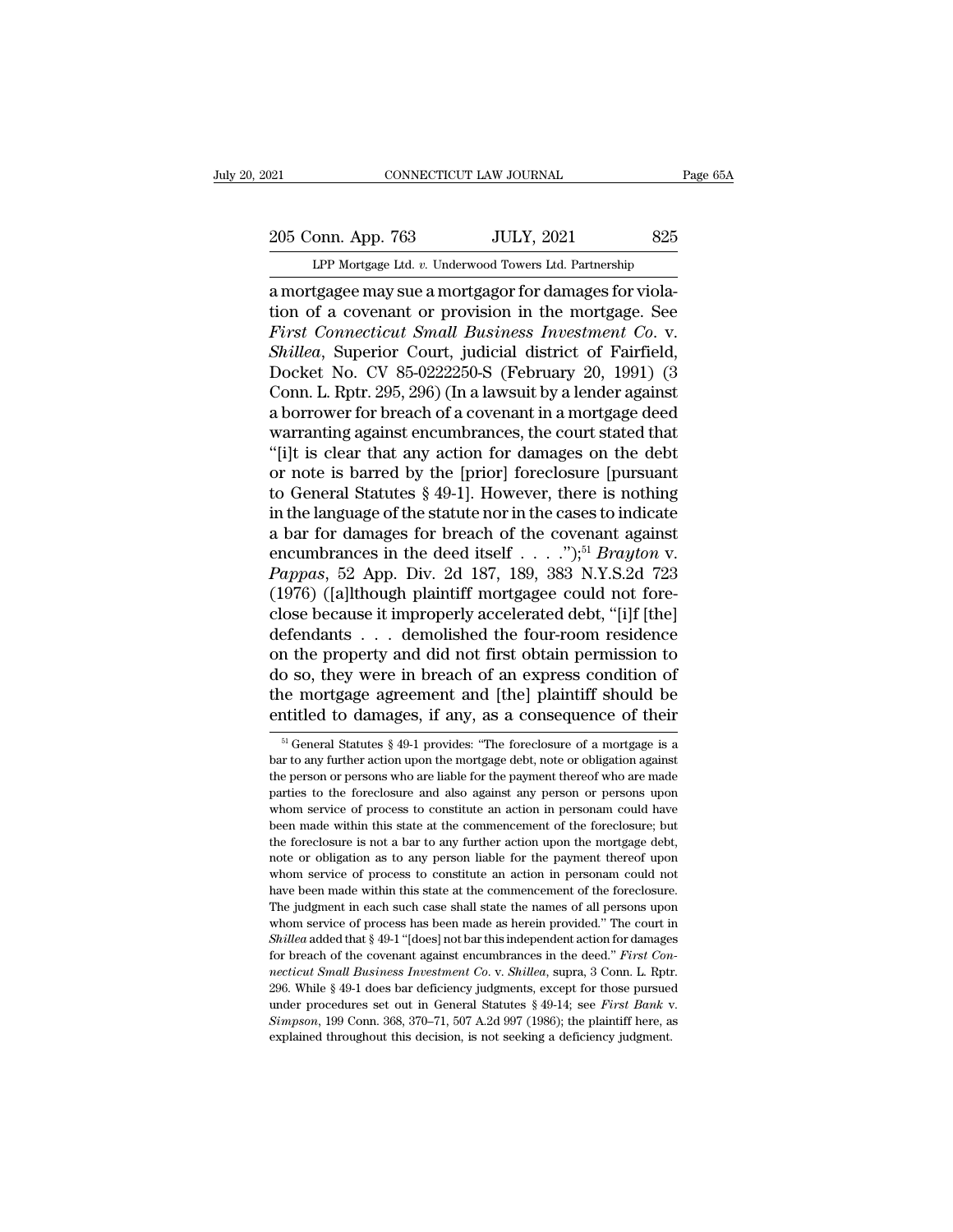# EXECUTE CONNECTICUT LAW JOURNAL July 20, 2021<br>826 JULY, 2021 205 Conn. App. 763<br>LPP Mortgage Ltd. v. Underwood Towers Ltd. Partnership CONNECTICUT LAW JOURNAL July 20, 2021<br>
205 Conn. App. 763<br>
LPP Mortgage Ltd. *v.* Underwood Towers Ltd. Partnership<br>
diminution of his security"). Although a possible obsta-

CONNECTICUT LAW JOURNAL<br>
S26 JULY, 2021 205 Conn. App. 763<br>
LPP Mortgage Ltd. v. Underwood Towers Ltd. Partnership<br>
diminution of his security''). Although a possible obsta-<br>
cle to enforcement of a mortgage contractual pr S26 JULY, 2021 205 Conn. App. 763<br>
LPP Mortgage Ltd. v. Underwood Towers Ltd. Partnership<br>
diminution of his security"). Although a possible obstacle to enforcement of a mortgage contractual provision<br>
is a nonrecourse or  $\frac{326}{LPP \text{ Mortgage Ltd. } v. \text{ Underwood Tours Ltd. Partership}}$ <br>
LPP Mortgage Ltd.  $v.$  Underwood Towers Ltd. Partnership<br>
diminution of his security"). Although a possible obstacle to enforcement of a mortgage contractual provision<br>
is a nonrecourse  $\frac{\text{JULY, 2021}}{\text{LPP Mortrage Ltd. } v. \text{ Underwood Tours Ltd. Parthership}}$ <br>
diminution of his security"). Although a possible obstacle to enforcement of a mortgage contractual provision<br>
is a nonrecourse or exculpatory clause, such as the<br>
one in Note B LPP Mortgage Ltd. *v.* Underwood Towers Ltd. Partnership<br>diminution of his security"). Although a possible obstacle to enforcement of a mortgage contractual provision<br>is a nonrecourse or exculpatory clause, such as the<br>one LPP Mortgage Ltd.  $v$ . Underwood Towers Ltd. Partnership<br>diminution of his security"). Although a possible obsta-<br>cle to enforcement of a mortgage contractual provision<br>is a nonrecourse or exculpatory clause, such as the<br> diminution of his security"). Although a possible obstacle to enforcement of a mortgage contractual provision<br>is a nonrecourse or exculpatory clause, such as the<br>one in Note B here, various courts have held that a<br>mortgag cle to enforcement of a mortgage contractual provision<br>is a nonrecourse or exculpatory clause, such as the<br>one in Note B here, various courts have held that a<br>mortgagee may proceed with an action for money dam-<br>ages based is a nonrecourse or exculpatory clause, such as the<br>one in Note B here, various courts have held that a<br>mortgagee may proceed with an action for money dam-<br>ages based on a debtor's failure to pay rents, despite<br>the existen one in Note B here, various courts have held that a<br>mortgagee may proceed with an action for money dam-<br>ages based on a debtor's failure to pay rents, despite<br>the existence of a nonrecourse clause in the loan docu-<br>ments. mortgagee may proceed with an action for money dam-<br>ages based on a debtor's failure to pay rents, despite<br>the existence of a nonrecourse clause in the loan docu-<br>ments. See *Federal Home Loan Mortgage Corp.* v. *Dutch*<br>*L* ages based on a debtor's failure to pay rents, despite<br>the existence of a nonrecourse clause in the loan docu-<br>ments. See *Federal Home Loan Mortgage Corp*. v. *Dutch*<br>*Lane Associates*, 775 F. Supp. 133, 140 n.4 (S.D.N.Y the existence of a nonrecourse clause in the loan documents. See *Federal Home Loan Mortgage Corp.* v*. Dutch*<br>*Lane Associates*, 775 F. Supp. 133, 140 n.4 (S.D.N.Y.<br>1991) ("[t]he [nonrecourse] provision does not bar<br>recov ments. See *Federal Home Loan Mortgage Corp.* v. *Dutch*<br>*Lane Associates*, 775 F. Supp. 133, 140 n.4 (S.D.N.Y.<br>1991) ("[t]he [nonrecourse] provision does not bar<br>recovery of rents from defendants [because] . . . it is<br>ina 1991) ("[t]he [nonrecourse] provision does not bar<br>recovery of rents from defendants [because] . . . it is<br>inapplicable to the [d]efendants' absolute and indepen-<br>dent assignment of rents obligations"); 7800 W. Outer<br>Road recovery of rents from defendants [because] . . . it is<br>inapplicable to the [d]efendants' absolute and indepen-<br>dent assignment of rents obligations"); 7800 W. Outer<br>Road Holdings, L.L.C. v. College Park Partners, L.L.C., inapplicable to the [d]efendants' absolute and independent assignment of rents obligations"); 7800 W. Outer Road Holdings, L.L.C. v. College Park Partners, L.L.C., Docket No. 303182, 2012 WL 2402010, \*1 (Mich. App. June 26 dent assignment of rents obligations"); 7800 W. Outer<br>Road Holdings, L.L.C. v. College Park Partners, L.L.C.,<br>Docket No. 303182, 2012 WL 2402010, \*1 (Mich. App.<br>June 26, 2012) ("[w]hile the lender may not attempt to<br>collec *Road Holdings, L.L.C.* v. *College Park Partners, L.L.C.*,<br>Docket No. 303182, 2012 WL 2402010, \*1 (Mich. App.<br>June 26, 2012) ("[w]hile the lender may not attempt to<br>collect a deficiency, the lender may enforce additional<br> Docket No. 303182, 2012 WL 2402010, \*1 (Mich. App.<br>June 26, 2012) ("[w]hile the lender may not attempt to<br>collect a deficiency, the lender may enforce additional<br>security agreements, such [as] an assignment of rents"),<br>app June 26, 2012) ("[w]hile the lender may not attempt to collect a deficiency, the lender may enforce additional security agreements, such [as] an assignment of rents"), appeal denied, 493 Mich. 967, 829 N.W.2d 218 (2013); collect a deficiency, the lender may enforce additional<br>security agreements, such [as] an assignment of rents"),<br>appeal denied, 493 Mich. 967, 829 N.W.2d 218 (2013);<br>International Business Machines Corp. v. Axinn, 290<br>N.J. security agreements, such [as] an assignment of rents"),<br>appeal denied, 493 Mich. 967, 829 N.W.2d 218 (2013);<br>International Business Machines Corp. v. Axinn, 290<br>N.J. Super. 564, 568, 676 A.2d 552 (App. Div. 1996).<br>("[w]e appeal denied, 493 Mich. 967, 829 N.W.2d 218 (2013);<br>International Business Machines Corp. v. Axinn, 290<br>N.J. Super. 564, 568, 676 A.2d 552 (App. Div. 1996).<br>("[w]e also think it plain that entry of judgment against<br>[the d International Business Machines (<br>N.J. Super. 564, 568, 676 A.2d 552<br>("[w]e also think it plain that entry of<br>the defendant] for rents collected b<br>[the mortgagee] was entitled does not<br>ciency judgment in violation of the [ It is true, in the present case, that the damages sought<br>in the predicted by the present case of the providence of the providency<br>in the promissory note").<br>It is true, in the present case, that the damages sought<br>the plai ( $\mu$ ) complementary of Jaughtent against<br>
[the defendant] for rents collected by him but to which<br>
[the mortgagee] was entitled does not constitute a defi-<br>
ciency judgment in violation of the [nonrecourse] provi-<br>
sion

[the mortgagee] was entitled does not constitute a deficiency judgment in violation of the [nonrecourse] provision of the promissory note").<br>It is true, in the present case, that the damages sought by the plaintiff, which part of the promissory was entrared about the bandwide a defined details of the promissory note").<br>It is true, in the present case, that the damages sought<br>by the plaintiff, which essentially constitute net cash<br>payments t recisely jaughtent in violation of the profit scoulse provided in the promissory note").<br>It is true, in the present case, that the damages sought<br>by the plaintiff, which essentially constitute net cash<br>payments that the de It is true, in the present case, that the damages sought<br>by the plaintiff, which essentially constitute net cash<br>payments that the defendants failed to make, represent<br>part of the principal and interest that the plaintiff It is true, in the present case, that the damages sought<br>by the plaintiff, which essentially constitute net cash<br>payments that the defendants failed to make, represent<br>part of the principal and interest that the plaintiff by the plaintiff, which essentially constitute net cash<br>payments that the defendants failed to make, represent<br>part of the principal and interest that the plaintiff would<br>recover if it were to obtain a deficiency judgment. payments that the defendants failed to make, represent<br>part of the principal and interest that the plaintiff would<br>recover if it were to obtain a deficiency judgment. For<br>this reason, the defendants argue that the plaintif part of the principal and interest that the plaintiff would<br>recover if it were to obtain a deficiency judgment. For<br>this reason, the defendants argue that the plaintiff is<br>"striving to convert what are nonrecourse loans i recover if it were to obtain a deficiency judgment. For<br>this reason, the defendants argue that the plaintiff is<br>"striving to convert what are nonrecourse loans into<br>recourse loans  $\dots$ ." (Def. Br., p. 43.) However, the<br>pl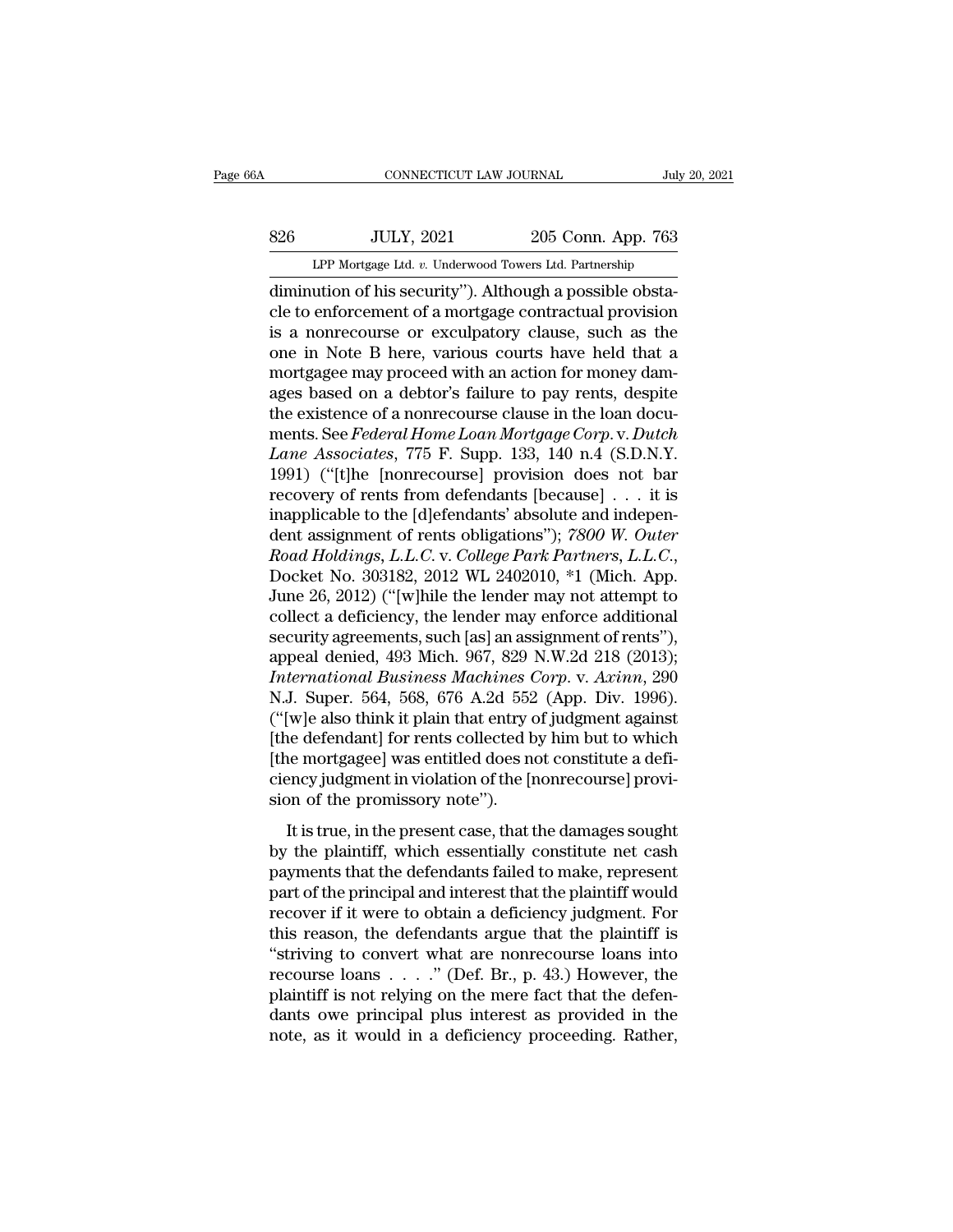205 Conn. App. 763 JULY, 2021 827<br>Per Mortgage Ltd. v. Underwood Towers Ltd. Partnership CONNECTICUT LAW JOURNAL Page 67A<br>
205 Conn. App. 763 JULY, 2021 827<br>
LPP Mortgage Ltd. *v.* Underwood Towers Ltd. Partnership<br>
the plaintiff relies on a separate provision in a separate

The plaintiff relies on a separate provision in a separate<br>document—the covenants in the second mortgage con-<br>arming rental income, and must assume the bigher 205 Conn. App. 763 JULY, 2021 827<br>
LPP Mortgage Ltd. v. Underwood Towers Ltd. Partnership<br>
the plaintiff relies on a separate provision in a separate<br>
document—the covenants in the second mortgage con-<br>
cerning rental inco 205 Conn. App. 763 JULY, 2021 827<br>
LPP Mortgage Ltd. v. Underwood Towers Ltd. Partnership<br>
the plaintiff relies on a separate provision in a separate<br>
document—the covenants in the second mortgage con-<br>
cerning rental inc 205 Conn. App. 763 JULY, 2021 827<br>
LPP Mortgage Ltd. v. Underwood Towers Ltd. Partnership<br>
the plaintiff relies on a separate provision in a separate<br>
document—the covenants in the second mortgage con-<br>
cerning rental inco LPP Mortgage Ltd. v. Underwood Towers Ltd. Partnership<br>the plaintiff relies on a separate provision in a separate<br>document—the covenants in the second mortgage con-<br>cerning rental income—and must assume the higher<br>burden LPF Mortgage Ltd.  $v$ . Underwood Towers Ltd. Partnership<br>the plaintiff relies on a separate provision in a separate<br>document—the covenants in the second mortgage con-<br>cerning rental income—and must assume the higher<br>burde the plaintiff relies on a separate provision in a separate<br>document—the covenants in the second mortgage con-<br>cerning rental income—and must assume the higher<br>burden of proving the contract and tort causes of action<br>it has document—the covenants in the second mortgage concerning rental income—and must assume the higher<br>burden of proving the contract and tort causes of action<br>it has pleaded. Further, the plaintiff's claim of \$5,350,564<br>in dam cerning rental income—and must assume the higher<br>burden of proving the contract and tort causes of action<br>it has pleaded. Further, the plaintiff's claim of \$5,350,564<br>in damages is far less than the probable deficiency her burden of proving the contract and tort causes of action<br>it has pleaded. Further, the plaintiff's claim of \$5,350,564<br>in damages is far less than the probable deficiency here<br>of approximately \$70 million. A final distincti it has pleaded. Further, the plaintiff'<br>in damages is far less than the probs<br>of approximately \$70 million. A fina<br>several counts seek damages from<br>not be possible in a deficiency pro<br>damages counts rest on their own<br>dent approximately \$70 million. A final distinction is that<br>veral counts seek damages from CDC, which would<br>t be possible in a deficiency proceeding. Thus, the<br>mages counts rest on their own sound and indepen-<br>nt reasoning and First counts seek damages from CDC, which would<br>not be possible in a deficiency proceeding. Thus, the<br>damages counts rest on their own sound and indepen-<br>dent reasoning and authority.<br>The court granted summary judgment to

not be possible in a deficiency proceeding. Thus, the<br>damages counts rest on their own sound and indepen-<br>dent reasoning and authority.<br>The court granted summary judgment to the defen-<br>dants on counts six and eight, which damages counts rest on their own sound a<br>dent reasoning and authority.<br>The court granted summary judgment to<br>dants on counts six and eight, which were l<br>on Note B. (Entry # 662.00, p. 19.) The remai<br>allege the following ca In reasoning and authority.<br>The court granted summary judgment to the defen-<br>nts on counts six and eight, which were based solely<br>a Note B. (Entry # 662.00, p. 19.) The remaining counts<br>ege the following causes of action:<br> Ints on counts six and eight, which were based solely<br>
Note B. (Entry # 662.00, p. 19.) The remaining counts<br>
ege the following causes of action:<br>
Count Two: Breach of Contract (as to Underwood<br>
uly).<br>
Count Three: Breach

only).

on Note B. (Entry # 002.00, p. 19.) The remainallege the following causes of action:<br>Count Two: Breach of Contract (as to 1<br>only).<br>Count Three: Breach of Covenant of Goo<br>Fair Dealing (as to Underwood only).<br>Count Four: Con Count Two: Breach of Contract (as to Underwood<br>ly).<br>Count Three: Breach of Covenant of Good Faith and<br>ir Dealing (as to Underwood only).<br>Count Four: Conversion (as to Underwood only).<br>Count Five: Civil Theft (General Statu ly).<br>Count Three: Breach of Covenant of Good Faith and<br>ir Dealing (as to Underwood only).<br>Count Four: Conversion (as to Underwood only).<br>Count Five: Civil Theft (General Statutes § 52-564)<br>s to Underwood only).

Count Three: Breach of Cov<br>Fair Dealing (as to Underwoo<br>Count Four: Conversion (as<br>Count Five: Civil Theft (Ge<br>(as to Underwood only).<br>Count Seven: Unjust Enrich ir Dealing (as to Underwood only).<br>Count Four: Conversion (as to Underwood only).<br>Count Five: Civil Theft (General Statutes § 52-564)<br>s to Underwood only).<br>Count Seven: Unjust Enrichment (as to CDC only).<br>Count Nine: Fraud Count Four: Conversion (as to Underwood only)<br>Count Five: Civil Theft (General Statutes § 52-5<br>s to Underwood only).<br>Count Seven: Unjust Enrichment (as to CDC onl<br>Count Nine: Fraud (as to both defendants).<br>Count Ten: CUTPA Count Five: Civil Theft (General Statutes § 52-56<br>
s to Underwood only).<br>
Count Seven: Unjust Enrichment (as to CDC only<br>
Count Nine: Fraud (as to both defendants).<br>
Count Ten: CUTPA (as to both defendants).<br>
The court wil

Count Seven: Unjust Enrichment (as to CDC only).<br>Count Nine: Fraud (as to both defendants).<br>Count Ten: CUTPA (as to both defendants).<br>The court will now discuss each of these remaining unts.<sup>52</sup> counts.<sup>52</sup>

Count Ten: CUTPA (as to both defendants).<br>The court will now discuss each of these remaining<br>bunts.<sup>52</sup><br><sup>52</sup> The only two special defenses mentioned in the defendants' brief that<br>rport to apply to all seven remaining coun The court will now discuss each of these remaining<br>counts.<sup>52</sup><br><sup>82</sup> The only two special defenses mentioned in the defendants' brief that<br>purport to apply to all seven remaining counts are statute of limitations and<br>waive The court will now discuss each of these remaining<br>  $\frac{\infty}{100}$  The only two special defenses mentioned in the defendants' brief that<br>
purport to apply to all seven remaining counts are statute of limitations and<br>
waiver counts.<sup>52</sup><br><sup>a2</sup> The only two special defenses mentioned in the defendants' brief that<br>purport to apply to all seven remaining counts are statute of limitations and<br>waiver. (Def. Br., pp. 47–48.) However, because the defe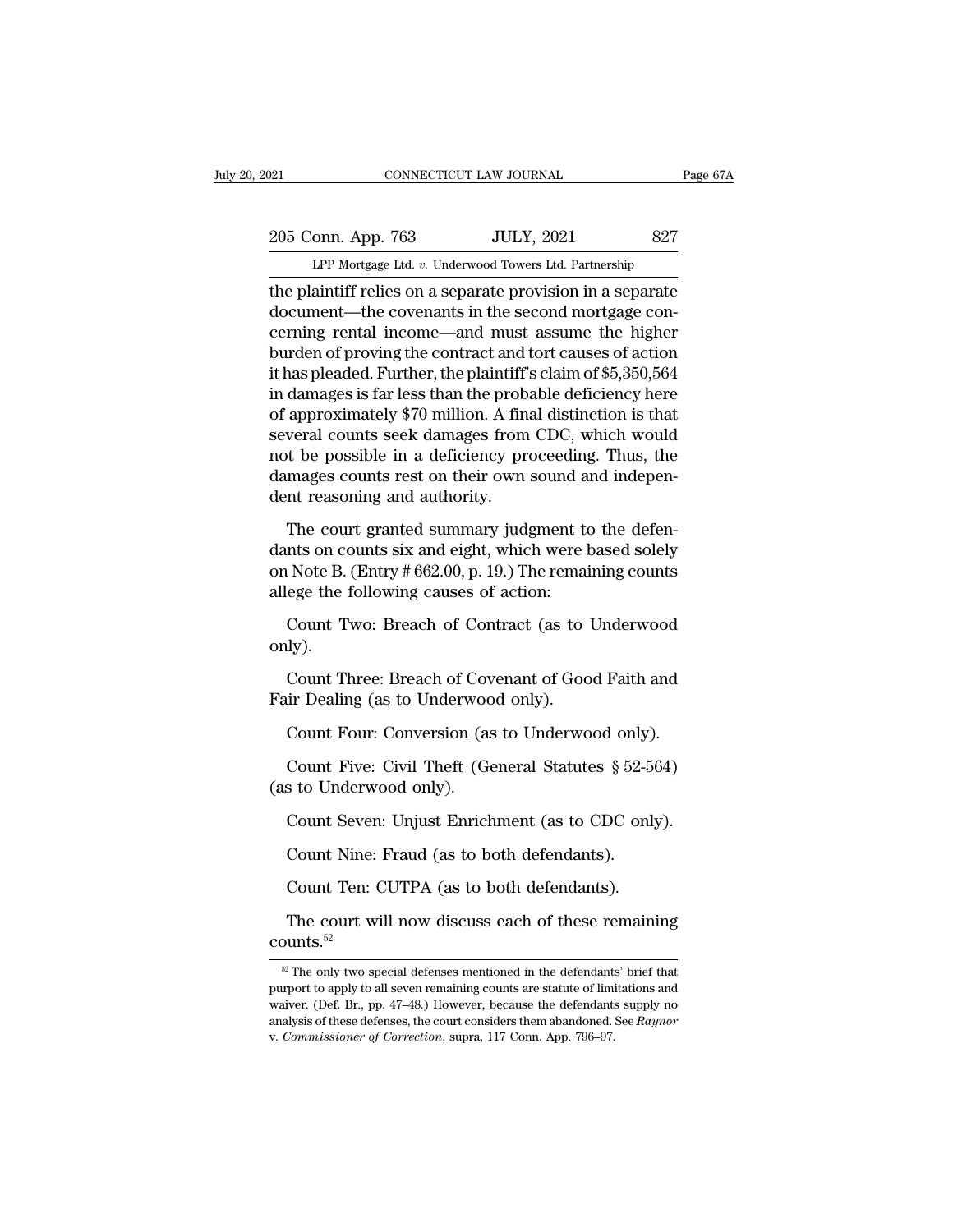| 38A | CONNECTICUT LAW JOURNAL                                |                                                       | July 20, 2021 |  |
|-----|--------------------------------------------------------|-------------------------------------------------------|---------------|--|
|     |                                                        |                                                       |               |  |
| 828 | <b>JULY, 2021</b>                                      | 205 Conn. App. 763                                    |               |  |
|     |                                                        |                                                       |               |  |
|     | LPP Mortgage Ltd. v. Underwood Towers Ltd. Partnership |                                                       |               |  |
|     | A                                                      |                                                       |               |  |
|     | Count Two: Breach of Contract                          |                                                       |               |  |
|     |                                                        | In count two, the plaintiff seeks \$5,350,564 in dam- |               |  |
|     |                                                        | ages for breach of contract by Underwood. This count  |               |  |
|     |                                                        | foguros on personable four of the second meriode      |               |  |

LPP Mortgage Ltd. v. Underwood Towers Ltd. Partnership<br>
A<br>
Count Two: Breach of Contract<br>
In count two, the plaintiff seeks \$5,350,564 in dam-<br>
ages for breach of contract by Underwood. This count<br>
focuses on paragraph fou Focus<br>
Focus Exercise on paragraph four of Contract<br>
In count two, the plaintiff seeks \$5,350,564 in dam-<br>
ages for breach of contract by Underwood. This count<br>
focuses on paragraph four of the second mortgage,<br>
which, as A<br>
Count Two: Breach of Contract<br>
In count two, the plaintiff seeks \$5,350,564 in dam-<br>
ages for breach of contract by Underwood. This count<br>
focuses on paragraph four of the second mortgage,<br>
which, as noted, provides tha Count Two: Breach of Contract<br>In count two, the plaintiff seeks \$5,350,564 in dam-<br>ages for breach of contract by Underwood. This count<br>focuses on paragraph four of the second mortgage,<br>which, as noted, provides that "the In count two, the plaintiff seeks \$5,350,564 in damages for breach of contract by Underwood. This count focuses on paragraph four of the second mortgage, which, as noted, provides that "the Grantor [Underwood] . . . does In count two, the plaintiff seeks \$5,350,564 in dam-<br>ages for breach of contract by Underwood. This count<br>focuses on paragraph four of the second mortgage,<br>which, as noted, provides that "the Grantor [Under-<br>wood] . . . d ages for breach of contract by Underwood. This count<br>focuses on paragraph four of the second mortgage,<br>which, as noted, provides that "the Grantor [Under-<br>wood] . . . does hereby covenant and agree as follows<br>. . . . 4. [t focuses on paragraph four of the second mortgage,<br>which, as noted, provides that "the Grantor [Under-<br>wood] . . . does hereby covenant and agree as follows<br>. . . . 4. [t]hat all rents, profits and income from the<br>property which, as noted, provides that "the Grantor [Under-<br>wood] . . . does hereby covenant and agree as follows<br>. . . . 4. [t]hat all rents, profits and income from the<br>property covered by this Mortgage are hereby assigned<br>to t wood] . . . does hereby covenant and agree as follows<br>
. . . 4. [t]hat all rents, profits and income from the<br>
property covered by this Mortgage are hereby assigned<br>
to the Grantee for the purpose of discharging the debt<br> . . . . 4. [t]hat all rents, profits and income from the<br>property covered by this Mortgage are hereby assigned<br>to the Grantee for the purpose of discharging the debt<br>hereby secured. Permission is hereby given to Grantor<br>s property covered by this Mortgage are hereby assigned<br>to the Grantee for the purpose of discharging the debt<br>hereby secured. Permission is hereby given to Grantor<br>so long as no default exists hereunder, to collect such<br>ren to the Grantee for the purpose of discharging the debt<br>hereby secured. Permission is hereby given to Grantor<br>so long as no default exists hereunder, to collect such<br>rents, profits and income for use in accordance with<br>the hereby secured. Permission is hereby given to Grantor<br>so long as no default exists hereunder, to collect such<br>rents, profits and income for use in accordance with<br>the provisions of the Regulatory Agreement." (Ex. 6, p.<br>2, so long as no default exists hereunder, to collect such<br>rents, profits and income for use in accordance with<br>the provisions of the Regulatory Agreement." (Ex. 6, p.<br>2, ¶ 4.) The regulatory agreement, in turn, states: "Ownrents, profits and income for use in accordance with<br>the provisions of the Regulatory Agreement." (Ex. 6, p.<br>2, ¶ 4.) The regulatory agreement, in turn, states: "Own-<br>ers shall not without the prior written approval of th the provisions of the Regulatory Agreement." (Ex. 6, p.<br>2,  $\P$  4.) The regulatory agreement, in turn, states: "Own-<br>ers shall not without the prior written approval of the<br>Secretary . . . [a]ssign, transfer, dispose of, o 2,  $\P$  4.) The regulatory agreement, in turn, states: "Owners shall not without the prior written approval of the Secretary . . . [a]ssign, transfer, dispose of, or encumber any personal property of the project including ers shall not without the prior written approval of the<br>Secretary . . . [a]ssign, transfer, dispose of, or encum-<br>ber any personal property of the project including rents,<br>or pay out any funds except from surplus cash, ex Secretary  $\ldots$  [a]ssign, transfer, dispose of, or encum-<br>ber any personal property of the project including rents,<br>or pay out any funds except from surplus cash, except<br>for reasonable operating expenses and necessary rep ber any personal property of the project including rents,<br>or pay out any funds except from surplus cash, except<br>for reasonable operating expenses and necessary repairs<br> $\ldots$ ." (Ex. 1, p. 2, ¶ 6 (b).) The court concludes th or pay out any funds except from surplus cash, except<br>for reasonable operating expenses and necessary repairs<br> $\ldots$   $\ldots$  " (Ex. 1, p. 2, ¶ 6 (b).) The court concludes that<br>Underwood breached these provisions by failing t for reasonable operating expenses and necessary repairs<br>  $\ldots$  ." (Ex. 1, p. 2, ¶ 6 (b).) The court concludes that<br>
Underwood breached these provisions by failing to turn<br>
over rental income that the defendants expended f  $\ldots$   $\ldots$  " (Ex. 1, p. 2, ¶ 6 (b).) The court concludes t<br>Underwood breached these provisions by failing to t<br>over rental income that the defendants expended<br>matters other than reasonable and necessary expens<br>These matt Frem that the defendants expended for atters other than reasonable and necessary expenses.<br>Resementers consisted of front-line CDC expenses, obie's salary from Underwood, and legal fees for fending and prosecuting the pend matters other than reasonable and necessary expenses.<br>These matters consisted of front-line CDC expenses,<br>Scobie's salary from Underwood, and legal fees for<br>defending and prosecuting the pending cases.<br>The claimed amount o

These matters consisted of front-line CDC expenses,<br>Scobie's salary from Underwood, and legal fees for<br>defending and prosecuting the pending cases.<br>The claimed amount of \$5,350,564 includes moneys<br>diverted for Skinner's bo Scobie's salary from Underwood, and legal fees for<br>defending and prosecuting the pending cases.<br>The claimed amount of \$5,350,564 includes moneys<br>diverted for Skinner's bonus and expenditures for capi-<br>tal projects. The cou defending and prosecuting the pending cases.<br>The claimed amount of \$5,350,564 includes moneys<br>diverted for Skinner's bonus and expenditures for capi-<br>tal projects. The court has concluded that these expendi-<br>tures, to the The claimed amount of \$5,350,564 includes moneys<br>diverted for Skinner's bonus and expenditures for capi-<br>tal projects. The court has concluded that these expenditures, to the extent they affected rental income, were<br>reaso The claimed amount of  $$5,350,564$  includes moneys<br>diverted for Skinner's bonus and expenditures for capi-<br>tal projects. The court has concluded that these expenditures, to the extent they affected rental income, were<br>rea diverted for Skinner's bonus and expenditures for capital projects. The court has concluded that these expenditures, to the extent they affected rental income, were reasonable and necessary. Deducting these expenditures, a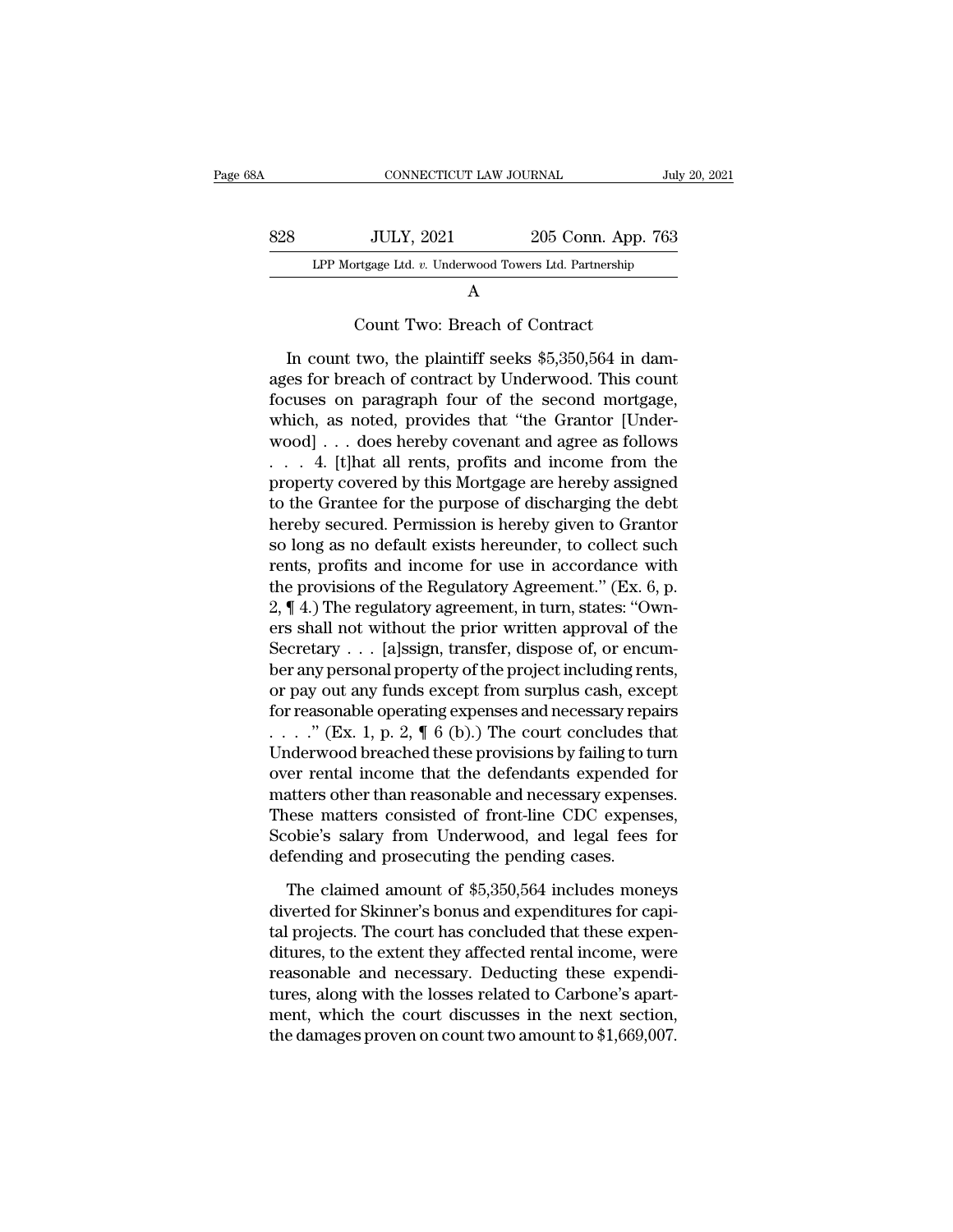| 021                | CONNECTICUT LAW JOURNAL                                | Page 69A |
|--------------------|--------------------------------------------------------|----------|
| 205 Conn. App. 763 | <b>JULY, 2021</b>                                      | 829      |
|                    | LPP Mortgage Ltd. v. Underwood Towers Ltd. Partnership |          |
|                    |                                                        |          |

## B

# App. 763 JULY, 2021<br>
Iortgage Ltd. v. Underwood Towers Ltd. Partnership<br>
B<br>
Count Three: Breach of Covenant<br>
of Good Faith and Fair Dealing App. 763 JULY, 2021 82<br>
<u>ITER EXECUTE SERVICE BROWN BOOM BOOM:</u><br>
B<br>
Sount Three: Breach of Covenant<br>
of Good Faith and Fair Dealing<br>
r law, "every contract carries an implied dut

LPP Mortgage Ltd. v. Underwood Towers Ltd. Partnership<br>
B<br>
Count Three: Breach of Covenant<br>
of Good Faith and Fair Dealing<br>
Under our law, "every contract carries an implied duty<br>
quiring that neither party do anything tha ERT MORGAGE EXIT. ET CONCRETE THE REFLUENCE THE COUNTERT THE COUNTERT STATE COUNTERT OF THE UPPEND OF THE COUNTERT OF THE COUNTERTY OF THE COUNTERTY OF THE COUNTERTY OF THE COUNTERTY OF THE COUNTERTY OF THE COUNTERTY OF TH B<br>
Count Three: Breach of Covenant<br>
of Good Faith and Fair Dealing<br>
Under our law, "every contract carries an implied duty<br>
requiring that neither party do anything that will injure<br>
the right of the other to receive the b Count Three: Breach of Covenant<br>of Good Faith and Fair Dealing<br>Under our law, "every contract carries an implied duty<br>requiring that neither party do anything that will injure<br>the right of the other to receive the benefits Under our law, "every contract carries an implied duty<br>requiring that neither party do anything that will injure<br>the right of the other to receive the benefits of the<br>agreement.... The covenant of good faith and fair<br>deal Under our law, "every contract carries an implied duty<br>requiring that neither party do anything that will injure<br>the right of the other to receive the benefits of the<br>agreement.... The covenant of good faith and fair<br>deal Under our law, "every contract carries an implied duty<br>requiring that neither party do anything that will injure<br>the right of the other to receive the benefits of the<br>agreement.... The covenant of good faith and fair<br>deal requiring that neither party do anything that will injure<br>the right of the other to receive the benefits of the<br>agreement. . . . The covenant of good faith and fair<br>dealing presupposes that the terms and purpose of the<br>co the right of the other to receive the benefits of the agreement. . . . The covenant of good faith and fair dealing presupposes that the terms and purpose of the contract are agreed upon by the parties and that what is in agreement. . . . The covenant of good faith and fair<br>dealing presupposes that the terms and purpose of the<br>contract are agreed upon by the parties and that what<br>is in dispute is a party's discretionary application or<br>inte dealing presupposes that the terms and purpose of the contract are agreed upon by the parties and that what<br>is in dispute is a party's discretionary application or<br>interpretation of a contract term. . . . To constitute a<br>b contract are agreed upon by the parties and that what<br>is in dispute is a party's discretionary application or<br>interpretation of a contract term. . . . To constitute a<br>breach of [the implied covenant of good faith and fair is in dispute is a party's discretionary application or<br>interpretation of a contract term.... To constitute a<br>breach of [the implied covenant of good faith and fair<br>dealing], the acts by which a defendant allegedly<br>impede interpretation of a contract term. . . . To constitute a<br>breach of [the implied covenant of good faith and fair<br>dealing], the acts by which a defendant allegedly<br>impedes the plaintiff's right to receive benefits that he or breach of [the implied covenant of good faith and fair<br>dealing], the acts by which a defendant allegedly<br>impedes the plaintiff's right to receive benefits that he or<br>she reasonably expected to receive under the contract<br>mu dealing], the acts by which a defendant allegedly<br>impedes the plaintiff's right to receive benefits that he or<br>she reasonably expected to receive under the contract<br>must have been taken in bad faith." (Emphasis omitted;<br>in impedes the plaintiff's right to receive benefits that he or<br>she reasonably expected to receive under the contract<br>must have been taken in bad faith." (Emphasis omitted;<br>internal quotation marks omitted.) *Landry* v. *Spit* she reasonably expected to receive under the contract<br>must have been taken in bad faith." (Emphasis omitted;<br>internal quotation marks omitted.) *Landry* v. *Spitz*, 102<br>Conn. App. 34, 42, 925 A.2d 334 (2007). "[T]he notion must have been taken in bad faith." (Emphasis omitted;<br>internal quotation marks omitted.) *Landry* v. *Spitz*, 102<br>Conn. App. 34, 42, 925 A.2d 334 (2007). "[T]he notion<br>of bad faith encompasses a wide range of dishonest<br>be internal quotation marks omitted.) *Landry v. Spitz*, 102<br>Conn. App. 34, 42, 925 A.2d 334 (2007). "[T]he notion<br>of bad faith encompasses a wide range of dishonest<br>behavior, including evasion of the spirit of the bargain.<br>[ Conn. App. 34, 42, 925 A.2d 334 (2007). "[T]he notion<br>of bad faith encompasses a wide range of dishonest<br>behavior, including evasion of the spirit of the bargain.<br>[W]hen one party performs the contract in a manner<br>that is of bad faith encompasses a wide range of dishonest<br>behavior, including evasion of the spirit of the bargain.<br>[W]hen one party performs the contract in a manner<br>that is unfaithful to the purpose of the contract and the<br>jus behavior, including evasion of the spirit of the bargain.<br>[W]hen one party performs the contract in a manner<br>that is unfaithful to the purpose of the contract and the<br>justified expectations of the other party are thus deni [W]hen one party performs the contract in a manner<br>that is unfaithful to the purpose of the contract and the<br>justified expectations of the other party are thus denied,<br>there is a breach of the covenant of good faith and f stified expectations of the other party are thus denied,<br>stified expectations of the other party are thus denied,<br>ere is a breach of the covenant of good faith and fair<br>aling, and hence, a breach of contract, for which<br>ma there is a breach of the covenant of good faith and fair<br>dealing, and hence, a breach of contract, for which<br>damages may be recovered  $\ldots$ ." (Internal quotation<br>marks omitted.) Id., 44–45.<br>The court recognizes the defend

dealing, and hence, a breach of contract, for which<br>damages may be recovered . . . ." (Internal quotation<br>marks omitted.) Id., 44–45.<br>The court recognizes the defendants' objection that<br>the right of action for breach of t damages may be recovered  $\ldots$ ." (Internal quotation<br>marks omitted.) Id., 44–45.<br>The court recognizes the defendants' objection that<br>the right of action for breach of the implied covenant<br>of good faith and fair dealing is marks omitted.) Id.,  $44-45$ .<br>The court recognizes the defendants' objection that<br>the right of action for breach of the implied covenant<br>of good faith and fair dealing is not just an additional<br>basis for contract liabilit The court recognizes the defendants' objection that<br>the right of action for breach of the implied covenant<br>of good faith and fair dealing is not just an additional<br>basis for contract liability when a party acted in bad<br>fai The court recognizes the defendants' objection that<br>the right of action for breach of the implied covenant<br>of good faith and fair dealing is not just an additional<br>basis for contract liability when a party acted in bad<br>fai the right of action for breach of the implied covenant<br>of good faith and fair dealing is not just an additional<br>basis for contract liability when a party acted in bad<br>faith. (Def. Reply Br., p. 17.) Nevertheless, the free<br> of good faith and fair dealing is not just an additional<br>basis for contract liability when a party acted in bad<br>faith. (Def. Reply Br., p. 17.) Nevertheless, the free<br>apartment given to Carbone fits well within the core of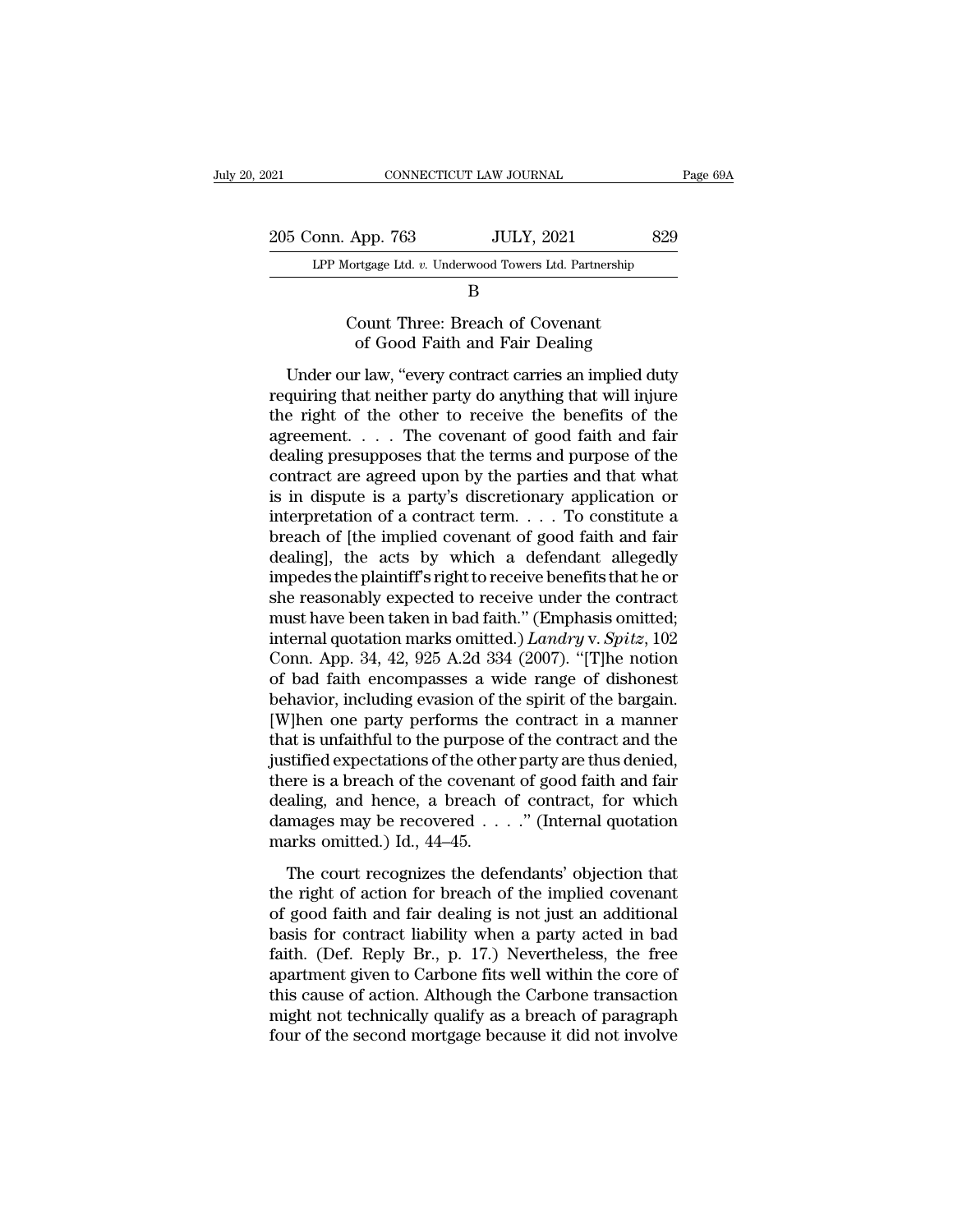# EXECUTE CONNECTICUT LAW JOURNAL July 20, 2021<br>
830 JULY, 2021 205 Conn. App. 763<br>
LPP Mortgage Ltd. v. Underwood Towers Ltd. Partnership CONNECTICUT LAW JOURNAL July 20, 2021<br>
205 Conn. App. 763<br>
LPP Mortgage Ltd. *v.* Underwood Towers Ltd. Partnership<br>
an affirmative misuse of rental income, it most certainly

CONNECTICUT LAW JOURNAL July 20, 2021<br>
330 JULY, 2021 205 Conn. App. 763<br>
LPP Mortgage Ltd. v. Underwood Towers Ltd. Partnership<br>
an affirmative misuse of rental income, it most certainly<br>
did "injure the right of the othe  $\begin{array}{c|c} \text{330} & \text{JULY, 2021} & \text{205 Conn. App. 763} \\ \text{LPP Mortgage Ltd. } v. \text{ Underwood Tours Ltd. Partership} \\ \text{an affirmative misuse of retal income, it most certainly} \\ \text{did "injure the right of the other to receive the benefits} \\ \text{of the agreement." (Internal quotation marks omitted.) \\ \text{Id. 42 Dreviding a free compartment to Cevhene resulted} \end{array}$  $\frac{1000 \text{ JULY, } 2021}{1000 \text{ LPP Mortgage Ltd. } v. \text{ Underwood Tours Ltd. Parthership}}$ <br>
an affirmative misuse of rental income, it most certainly<br>
did "injure the right of the other to receive the benefits<br>
of the agreement." (Internal quotation marks om  $330$  LPP Mortgage Ltd. v. Underwood Towers Ltd. Partnership<br>an affirmative missues of rental income, it most certainly<br>did "injure the right of the other to receive the benefits<br>of the agreement." (Internal quotation mar LPP Mortgage Ltd. v. Underwood Towers Ltd. Partnership<br>an affirmative misuse of rental income, it most certainly<br>did "injure the right of the other to receive the benefits<br>of the agreement." (Internal quotation marks omitt an affirmative misuse of rental income, it most certainly<br>an affirmative misuse of rental income, it most certainly<br>did "injure the right of the other to receive the benefits<br>of the agreement." (Internal quotation marks om an affirmative misuse of rental income, it most certainly<br>did "injure the right of the other to receive the benefits<br>of the agreement." (Internal quotation marks omitted.)<br>Id., 42. Providing a free apartment to Carbone res did "injure the right of the other to receive the benefits<br>of the agreement." (Internal quotation marks omitted.)<br>Id., 42. Providing a free apartment to Carbone resulted<br>in a loss of rental income to the project, which was of the agreement." (Internal quotation marks omitted.)<br>Id., 42. Providing a free apartment to Carbone resulted<br>in a loss of rental income to the project, which was a<br>benefit for which the plaintiff had bargained. Further,<br> Id., 42. Providing a free apartment to Carbone resulted<br>in a loss of rental income to the project, which was a<br>benefit for which the plaintiff had bargained. Further,<br>the defendants' concealment of this deal from every-<br>o in a loss of rental income to the project, which was a<br>benefit for which the plaintiff had bargained. Further,<br>the defendants' concealment of this deal from every-<br>one—including their own accountant—along with their<br>rather benefit for which the plaintiff had bargained. Further,<br>the defendants' concealment of this deal from every-<br>one—including their own accountant—along with their<br>rather transparent effort to justify the deal by paying<br>for " the defendants' concealment of this deal from every-<br>one—including their own accountant—along with their<br>rather transparent effort to justify the deal by paying<br>for "consulting" services that the defendants did not<br>identif Finces bad faith. Accordingly, the count<br>four: three. See footnote 37 of this opin<br>Count Four: Conversion<br>Count Four: Conversion

## C<sub>c</sub>

France See footnote 37 of this opinion.<br>C<br>C<br>C inter-see footnote 37 of this opinion.<br>C<br>C inter-sion is an unauthorized assump-<br>on and exercise of the right of ownership over goods<br>longing to enother to the evolution of the  $\footnotesize$  C<br>C C Count Four: Conversion<br>Generally, "[c]onversion is an unauthorized assumption and exercise of the right of ownership over goods<br>belonging to another, to the exclusion of the owner's<br>rights." (Internal quotati C<br>
count Four: Conversion<br>
Generally, "[c]onversion is an unauthorized assump-<br>
tion and exercise of the right of ownership over goods<br>
belonging to another, to the exclusion of the owner's<br>
rights." (Internal quotation m Count Four: Conversion<br>Generally, "[c]onversion is an unauthorized assump-<br>tion and exercise of the right of ownership over goods<br>belonging to another, to the exclusion of the owner's<br>rights." (Internal quotation marks omi **Generally, "[c]onversion is an unauthorized assumption and exercise of the right of ownership over goods belonging to another, to the exclusion of the owner's rights." (Internal quotation marks omitted.)** *Miller* **v.** *Guim* Generally, "[c]onversion is an unauthorized assumption and exercise of the right of ownership over goods<br>belonging to another, to the exclusion of the owner's<br>rights." (Internal quotation marks omitted.) *Miller* v.<br>*Guima* Generally, "[c]onversion is an unauthorized assumption and exercise of the right of ownership over goods<br>belonging to another, to the exclusion of the owner's<br>rights." (Internal quotation marks omitted.) *Miller v.*<br>*Guim* tion and exercise of the right of ownership over goods<br>belonging to another, to the exclusion of the owner's<br>rights." (Internal quotation marks omitted.) *Miller* v.<br>*Guimaraes*, 78 Conn. App. 760, 778, 829 A.2d 422 (2003 belonging to another, to the exclusion of the owner's<br>rights." (Internal quotation marks omitted.) *Miller* v.<br>*Guimaraes*, 78 Conn. App. 760, 778, 829 A.2d 422 (2003).<br>As the defendants point out, "[a]n action for conver rights." (Internal quotation marks omitted.) *Muler* v.<br> *Guimaraes*, 78 Conn. App. 760, 778, 829 A.2d 422 (2003).<br>
As the defendants point out, "[a]n action for conversion<br>
of funds may not be maintained to satisfy a mer *Gurmaraes, 78* Conn. App. 760, 778, 829 A.2d 422 (2003).<br>As the defendants point out, "[a]n action for conversion<br>of funds may not be maintained to satisfy a mere obliga-<br>tion to pay money.... It must be shown that the<br>mo As the defendants point out, "[a]n action for conversion<br>of funds may not be maintained to satisfy a mere obliga-<br>tion to pay money. . . . It must be shown that the<br>money claimed, or its equivalent, at all times belonged<br>t of funds may not be maintained to satisfy a mere obligation to pay money. . . . . It must be shown that the money claimed, or its equivalent, at all times belonged to the plaintiff and that the defendant converted it to h tion to pay money. . . . . It must be shown that the<br>money claimed, or its equivalent, at all times belonged<br>to the plaintiff and that the defendant converted it to<br>his own use." (Internal quotation marks omitted.)  $Dem$ money claimed, or its equivalent, at all times belonged<br>to the plaintiff and that the defendant converted it to<br>his own use." (Internal quotation marks omitted.)  $Dem-$ <br> $ing$  v. Nationwide Mutual Ins. Co., 279 Conn. 745, 772, to the plaintiff and that the defendant converted it to<br>his own use." (Internal quotation marks omitted.) *Dem-*<br>ing v. Nationwide Mutual Ins. Co., 279 Conn. 745, 772,<br>905 A.2d 623 (2006). Thus, "[t]he requirement that th ms own use." (internal quotation marks omitted.) *Dem*-<br>ing v. Nationwide Mutual Ins. Co., 279 Conn. 745, 772,<br>905 A.2d 623 (2006). Thus, "[t]he requirement that the<br>money be identified as a specific chattel does not perm *ing v. Nationwide Mutual Ins.* Co., 279 Conn. 745, 772, 905 A.2d 623 (2006). Thus, "[t]he requirement that the money be identified as a specific chattel does not permit as a subject of conversion an indebtedness which ma 905 A.2d 623 (2006). Thus, "[t]ne requirement that the money be identified as a specific chattel does not permit as a subject of conversion an indebtedness which may be discharged by the payment of money generally.  $\dots$  A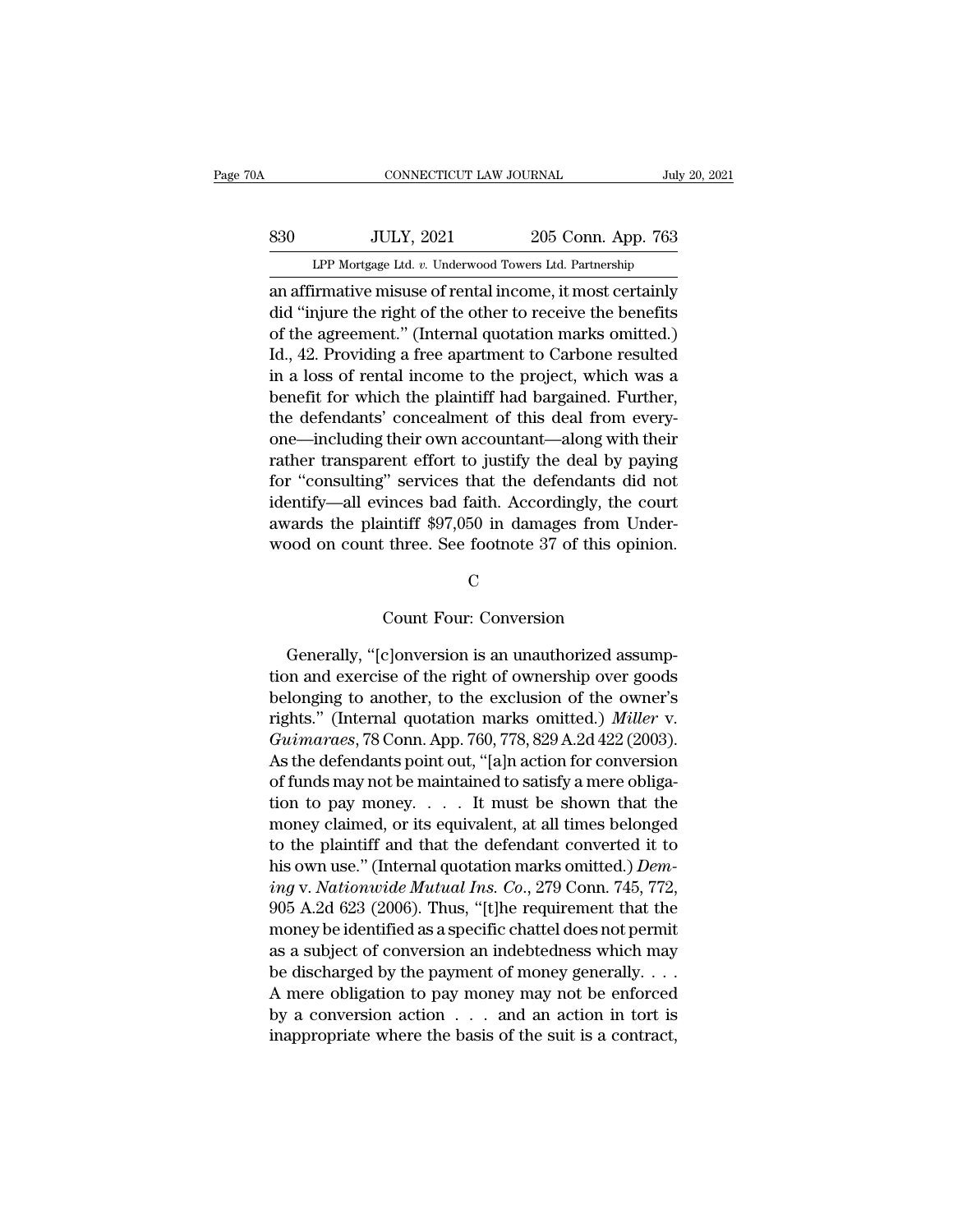205 Conn. App. 763 JULY, 2021 831<br>PP Mortgage Ltd. v. Underwood Towers Ltd. Partnership CONNECTICUT LAW JOURNAL Page 71A<br>
205 Conn. App. 763 JULY, 2021 831<br>
LPP Mortgage Ltd. *v.* Underwood Towers Ltd. Partnership<br>
either express or implied." (Internal quotation marks

either express or implied.'' (Internal quotation marks)<br>
either express or implied.'' (Internal quotation marks)<br>
either express or implied.'' (Internal quotation marks)<br>
either express or implied.'' (Internal quotation ma 205 Conn. App. 70<br>
LPP Mortgage L<br>
either express or<br>
omitted.) Id.<br>
Although the de

<sup>5</sup> Conn. App. 763 JULY, 2021 831<br>
LPP Mortgage Ltd. v. Underwood Towers Ltd. Partnership<br>
her express or implied." (Internal quotation marks<br>
inter-<br>
Although the defendants may have permissibly inter-<br>
ingled rental inco 205 Conn. App. 763 JULY, 2021 831<br>
LPP Mortgage Ltd. v. Underwood Towers Ltd. Partnership<br>
either express or implied." (Internal quotation marks<br>
omitted.) Id.<br>
Although the defendants may have permissibly inter-<br>
mingled LPP Mortgage Ltd.  $v$ . Underwood Towers Ltd. Partnership<br>
either express or implied." (Internal quotation marks<br>
omitted.) Id.<br>
Although the defendants may have permissibly inter-<br>
mingled rental income, including net cas either express or implied." (Internal quotation marks<br>omitted.) Id.<br>Although the defendants may have permissibly inter-<br>mingled rental income, including net cash, in their<br>operating account with other moneys to which the<br>p omitted.) Id.<br>
Although the defendants may have permissibly inter-<br>
mingled rental income, including net cash, in their<br>
operating account with other moneys to which the<br>
plaintiff did not have a right, the language of pa Although the defendants may have permissibly inter-<br>mingled rental income, including net cash, in their<br>operating account with other moneys to which the<br>plaintiff did not have a right, the language of paragraph<br>four of th Although the defendants may have permissibly inter-<br>mingled rental income, including net cash, in their<br>operating account with other moneys to which the<br>plaintiff did not have a right, the language of paragraph<br>four of th mingled rental income, including net cash, in their<br>operating account with other moneys to which the<br>plaintiff did not have a right, the language of paragraph<br>four of the second mortgage makes clear that rental<br>income was operating account with other moneys to which the plaintiff did not have a right, the language of paragraph four of the second mortgage makes clear that rental income was at all times the property of the plaintiff and essen plaintiff did not have a right, the language of paragraph<br>four of the second mortgage makes clear that rental<br>income was at all times the property of the plaintiff<br>and essentially held in trust by the defendants.<sup>53</sup> Renta four of the second mortgage makes clear that rental<br>income was at all times the property of the plaintiff<br>and essentially held in trust by the defendants.<sup>53</sup> Rental<br>income and net cash were not just assets that might<br>sati income was at all times the property of the plaintiff<br>and essentially held in trust by the defendants.<sup>53</sup> Rental<br>income and net cash were not just assets that might<br>satisfy a general obligation to pay money. The defen-<br>da and essentially held in trust by the defendants.<sup>53</sup> Rental<br>income and net cash were not just assets that might<br>satisfy a general obligation to pay money. The defen-<br>dants cannot claim immunity from conversion because<br>they income and net cash were not just assets that might<br>satisfy a general obligation to pay money. The defen-<br>dants cannot claim immunity from conversion because<br>they chose to intermingle rental income belonging to<br>the plainti satisfy a general obligation to pay money. The defendants cannot claim immunity from conversion because<br>they chose to intermingle rental income belonging to<br>the plaintiff with other funds belonging to them. The<br>evidence es dants cannot claim immunity from conversion because<br>they chose to intermingle rental income belonging to<br>the plaintiff with other funds belonging to them. The<br>evidence establishes that Underwood took rental<br>income that, ac they chose to intermingle rental income belonging to<br>the plaintiff with other funds belonging to them. The<br>evidence establishes that Underwood took rental<br>income that, according to paragraph four, was the prop-<br>erty of the the plaintiff with other funds belonging to them.<br>
evidence establishes that Underwood took relation<br>
income that, according to paragraph four, was the prover<br>
erty of the plaintiff and failed to pay it over to<br>
plaintiff Examples and charmood took remain<br>come that, according to paragraph four, was the prop-<br>ty of the plaintiff and failed to pay it over to the<br>aintiff as part of Underwood's obligation to make<br>onthly payments of net cash. Ba the economic loss doctrine constitutes a special defense that bars the plaintiff as part of Underwood's obligation to make<br>monthly payments of net cash. Based on this evidence,<br>the plaintiff has proven a case of conversio

erty of the plaintiff and failed to pay it over to the plaintiff as part of Underwood's obligation to make monthly payments of net cash. Based on this evidence, the plaintiff has proven a case of conversion.<br>In a passing s monthly payments of net cash. Based on this evidence,<br>the plaintiff has proven a case of conversion.<br>In a passing sentence, the defendants suggest that<br>the economic loss doctrine constitutes a special defense<br>that bars the the plaintiff has proven a case of conversion.<br>
In a passing sentence, the defendants suggest that<br>
the economic loss doctrine constitutes a special defense<br>
that bars the plaintiff's "tort claims," including, appar-<br>
entl commercial losses arising out of the defective performance of contracts  $\dots$ ." (Emphasis added; internal quotation marks omitted.) *Ulbrich* v. *Groth*, 310 Conn. In a passing sentence, the defendants suggest that<br>the economic loss doctrine constitutes a special defense<br>that bars the plaintiff's "tort claims," including, appar-<br>ently, conversion. (Def. Br., p. 46.) Correctly stated the economic loss doctrine constitutes a special defense<br>that bars the plaintiff's "tort claims," including, appar-<br>ently, conversion. (Def. Br., p. 46.) Correctly stated,<br>the economic loss doctrine bars "*negligence* clai that bars the plaintiff's "tort claims," including, apparently, conversion. (Def. Br., p. 46.) Correctly stated, the economic loss doctrine bars "*negligence* claims for commercial losses arising out of the defective perf ently, conversion. (Def. Br., p. 46.) Correctly stated,<br>the economic loss doctrine bars "*negligence* claims for<br>commercial losses arising out of the defective perfor-<br>mance of contracts . . . . . " (Emphasis added; inter the economic loss doctrine bars "*negligence* claims for<br>commercial losses arising out of the defective perfor-<br>mance of contracts . . . . . " (Emphasis added; internal<br>quotation marks omitted.) *Ulbrich* v. *Groth*, 310 375, 390 n.14, 78 A.3d 76 (2013). The economic loss<br>doctrine does not bar all tort claims or, for that matter,<br>CUTPA claims. Id., 408–13. Indeed, application of the<br> $\frac{1}{100}$  Again, paragraph four of the second mortgage 375, 390 n.14, 78 A.3d 76 (2013). The economic loss<br>doctrine does not bar all tort claims or, for that matter,<br>CUTPA claims. Id., 408–13. Indeed, application of the<br> $\frac{1}{100}$  Again, paragraph four of the second mortgage

doctrine does not bar all tort claims or, for that matter,<br>CUTPA claims. Id., 408–13. Indeed, application of the<br><sup>83</sup> Again, paragraph four of the second mortgage provides: "That all rents,<br>profits and income from the prop CUTPA claims. Id., 408–13. Indeed, application of the  $\frac{1}{100}$  Again, paragraph four of the second mortgage provides: "That all rents, profits and income from the property covered by this Mortgage are hereby assigned t  $\frac{1}{100}$  and  $\frac{1}{100}$  and  $\frac{1}{100}$  and  $\frac{1}{100}$  and  $\frac{1}{100}$  and income from the property covered by this Mortgage are hereby assigned to the Grantee for the purpose of discharging the debt hereby secured.  $\approx$  Again, paragraph four of the second mortgage profits and income from the property covered by the assigned to the Grantee for the purpose of discreented. Permission is hereby given to Grantor so hereunder, to collect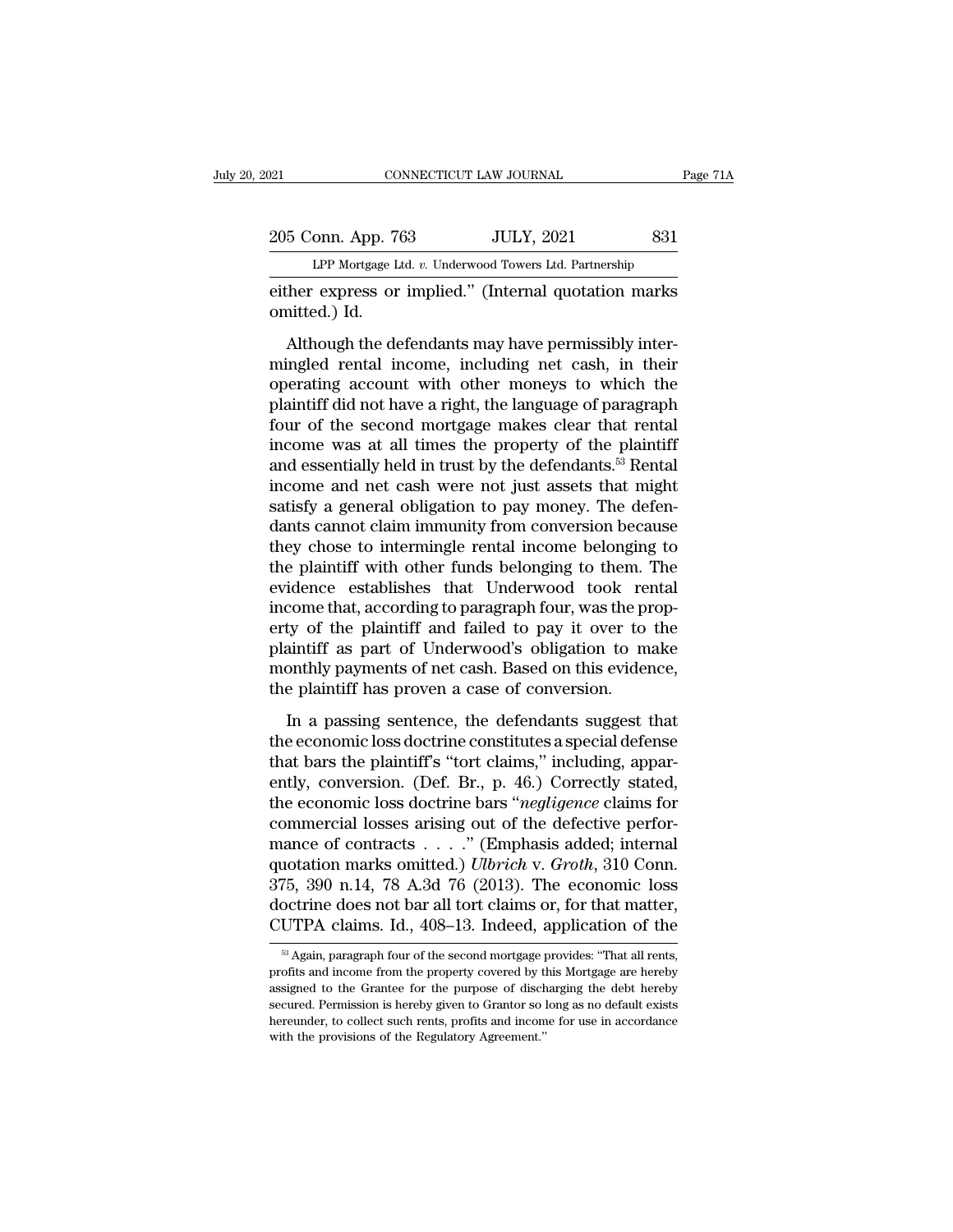| Ά   | CONNECTICUT LAW JOURNAL                                                     |                    | July 20, 2021 |
|-----|-----------------------------------------------------------------------------|--------------------|---------------|
|     |                                                                             |                    |               |
| 832 | <b>JULY, 2021</b><br>LPP Mortgage Ltd. v. Underwood Towers Ltd. Partnership | 205 Conn. App. 763 |               |
|     | economic loss doctrine would eliminate the tort of con-                     |                    |               |

EXECUTE CONNECTICUT LAW JOURNAL<br>
EXECUTE LOSS CONN. App. 763<br>
LPP Mortgage Ltd. v. Underwood Towers Ltd. Partnership<br>
economic loss doctrine would eliminate the tort of con-<br>
version, since the heart of conversion is, in f version, since the heart of conversion, since the heart of conversion, since the heart of conversion is, in fact, eco-<br>nomic loss doctrine would eliminate the tort of conversion, since the heart of conversion is, in fact, S32 JULY, 2021 205 Conn. App. 763<br>LPP Mortgage Ltd. v. Underwood Towers Ltd. Partnership<br>economic loss doctrine would eliminate the tort of con-<br>version, since the heart of conversion is, in fact, eco-<br>nomic loss. The cour  $\frac{10 \text{ U L}}{2021}$   $\frac{205 \text{ Conn. App. 763}}{205 \text{ Conn. App. 763}}$ <br>
LPP Mortgage Ltd. *v.* Underwood Towers Ltd. Partnership<br>
conomic loss doctrine would eliminate the tort of con-<br>
rsion, since the heart of conversion is, in fact,

LPP Mortgage Ltd. v. Underwood Towers Ltd. Partnership<br>economic loss doctrine would eliminate the tort of con-<br>version, since the heart of conversion is, in fact, eco-<br>nomic loss. The court rejects the defendants' theory.<br> economic loss doctrine would eliminate the tort of conversion, since the heart of conversion is, in fact, eco-<br>nomic loss. The court rejects the defendants' theory.<br>The plaintiff seeks conversion damages of \$1,592,554<br>from economic loss doctrine would emitinate the tort of conversion, since the heart of conversion is, in fact, eco-<br>nomic loss. The court rejects the defendants' theory.<br>The plaintiff seeks conversion damages of \$1,592,554<br>fro version, since the heart of conversion is, in fact, eco-<br>nomic loss. The court rejects the defendants' theory.<br>The plaintiff seeks conversion damages of \$1,592,554<br>from the time it acquired the loan in 2006. From that<br>amo The plaintiff seeks conversion damages of \$1,592,554 from the time it acquired the loan in 2006. From that amount, the court must deduct \$951,929, which is the claim of damages for improper capital expenditures from 2006 The plaintiff se<br>from the time it<br>amount, the cou<br>claim of damage<br>from 2006 to 200<br>Br., p. 48; Ex. 11<br>is \$685,758. reages for improper capital expensions, with which the court disagree is also in this metal damages for this count Five: Statutory Theft count alleges statutory theft. "[S] take om 2006 to 2008, with which the court disagrees. (PI.<br>
., p. 48; Ex. 1160.)<sup>54</sup> The net damages for this count:<br>
\$685,758.<br>
D<br>
Count Five: Statutory Theft<br>
The fifth count alleges statutory theft. "[S]tatutory<br>
eft under

D<sub>D</sub>

Br., p. 48; Ex. 1160.)<sup>34</sup> The net damages for this count<br>is \$685,758.<br>D<br>Count Five: Statutory Theft<br>The fifth count alleges statutory theft. "[S]tatutory<br>theft under . . . § 52-564 is synonymous with larceny<br>[as provided Is \$685,758.<br>
D<br>
Count Five: Statutory Theft<br>
The fifth count alleges statutory theft. "[S]tatutory<br>
theft under . . . § 52-564 is synonymous with larceny<br>
[as provided in] General Statutes § 53a-119. . . . Pur-<br>
suant to D<br>
Count Five: Statutory Theft<br>
The fifth count alleges statutory theft. "[S]<br>
theft under . . . § 52-564 is synonymous with larceny<br>
[as provided in] General Statutes § 53a-119. . . . Pur-<br>
suant to § 53a-119, [a] person Count Five: Statutory Theft<br>The fifth count alleges statutory theft. "[S]tatutory<br>theft under . . . § 52-564 is synonymous with larceny<br>[as provided in] General Statutes § 53a-119. . . . Pur-<br>suant to § 53a-119, [a] perso For the same to himself or a third person in the same to himself or the specifical person commits lareeny (as provided in General Statutes § 53a-119. . . . Pursuant to § 53a-119, [a] person commits lareeny when, with inte The fifth count alleges statutory theft. "[S]tatutory<br>theft under . . . § 52-564 is synonymous with larceny<br>[as provided in] General Statutes § 53a-119. . . . Pur-<br>suant to § 53a-119, [a] person commits larceny when,<br>with theft under . . . § 52-564 is synonymous with larceny<br>[as provided in] General Statutes § 53a-119. . . . Pur-<br>suant to § 53a-119, [a] person commits larceny when,<br>with intent to deprive another of property or to appro-<br>pr [as provided in] General Statutes § 53a-119. . . . Pursuant to § 53a-119, [a] person commits larceny when, with intent to deprive another of property or to appropriate the same to himself or a third person, he wrong-fully suant to § 53a-119, [a] person commits larceny when,<br>with intent to deprive another of property or to appro-<br>priate the same to himself or a third person, he wrong-<br>fully takes, obtains or [withholds] such property from<br>[ with intent to deprive another of property or to appropriate the same to himself or a third person, he wrong-<br>fully takes, obtains or [withholds] such property from<br>[the] owner." (Internal quotation marks omitted.)  $Hi$ -<br>priate the same to himself or a third person, he wrong-<br>fully takes, obtains or [withholds] such property from<br>[the] owner." (Internal quotation marks omitted.)  $Hi$ -<br> $Ho\ Tower$ ,  $Twoer$ ,  $Inc$ ,  $V$ ,  $Com\_Tronics$ ,  $Inc$ ,  $255$  Conn. 20,<br>4 fully takes, obtains or [withholds] such property from [the] owner." (Internal quotation marks omitted.) *Hi-Ho Tower, Inc.* v. *Com-Tronics, Inc.*, 255 Conn. 20, 44, 761 A.2d 1268 (2000). "[S] tatutory the ft requires a p [the] owner." (Internal quotation marks omitted.) *Hi-Ho Tower, Inc.* v. *Com-Tronics, Inc.*, 255 Conn. 20, 44, 761 A.2d 1268 (2000). "[S]tatutory theft requires a plaintiff to prove the additional element of intent over a Ho Tower, Inc.<br>44, 761 A.2d 126<br>plaintiff to prove<br>and above what<br>conversion." (Int<br>Negrete v. Trott<br>215 (1998).<br>The court doe  $\frac{1}{1208}$  (2000). [Splaturely then requires a saintiff to prove the additional element of intent over d above what he or she must demonstrate to prove nversion." (Internal quotation marks omitted.) Suarez-<br>grete v. Tro plantif to prove the additional element of intent over<br>and above what he or she must demonstrate to prove<br>conversion." (Internal quotation marks omitted.) Suarez-<br>Negrete v. Trotta, 47 Conn. App. 517, 521, 705 A.2d<br>215 (19

and above what he of she must demonstrate to prove<br>conversion." (Internal quotation marks omitted.) Suarez-<br>Negrete v. Trotta, 47 Conn. App. 517, 521, 705 A.2d<br>215 (1998).<br>The court does not find the requisite intent to st neonversion. (Internal quotation marks onlited.) *suarez-Negrete* v. *Trotta*, 47 Conn. App. 517, 521, 705 A.2d 215 (1998).<br>The court does not find the requisite intent to steal.<br>The payment of a salary to Scobie and the u megrete v. *Frotta*, 47 Colui. App. 517, 521, 705 A.2d 215 (1998).<br>
The court does not find the requisite intent to steal.<br>
The payment of a salary to Scobie and the use of project<br>
funds to pay for front-line expenses ste the payment of a salary to Scobie and the use of project<br>unds to pay for front-line expenses stemmed from erro-<br>eous and perhaps negligent reading of the loan docu-<br>ents and applicable authorities. The use of project<br><sup>54</sup> funds to pay for front-line expenses stemmed from erro-<br>neous and perhaps negligent reading of the loan docu-<br>ments and applicable authorities. The use of project<br> $\frac{54 \text{ Although the court also disagrees with the plaintiff's claims stemming}$ <br>from Skinner's work as a consultan

neous and perhaps negligent reading of the loan documents and applicable authorities. The use of project  $\frac{1000}{\text{N}}$  Although the court also disagrees with the plaintiff's claims stemming from Skinner's work as a consu ments and applicable authorities. The use<br>
<sup>54</sup> Although the court also disagrees with the plaintiff's c<br>
from Skinner's work as a consultant, the plaintiff's propo<br>
damages apparently do not include that claim. (Ex. 392.)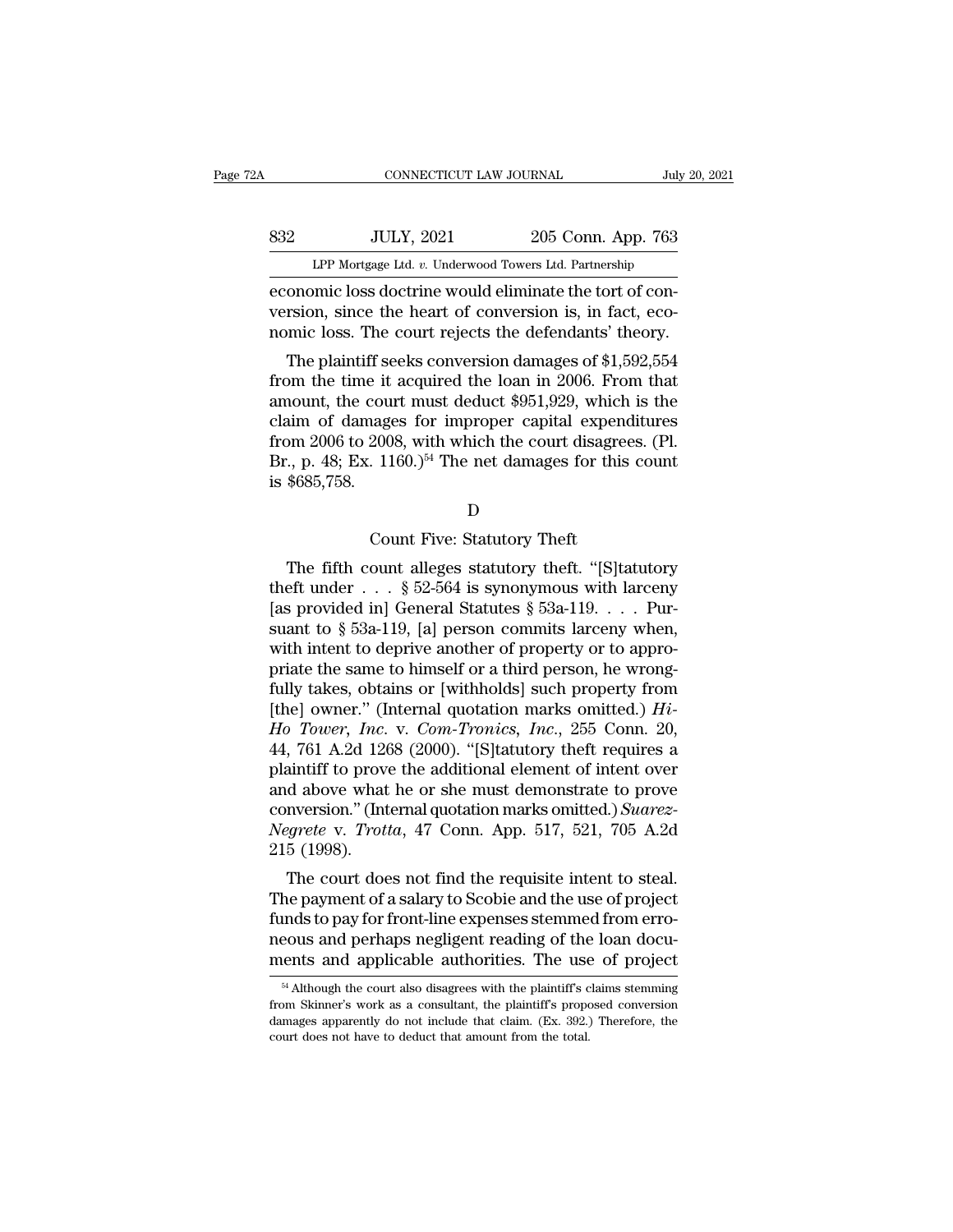205 Conn. App. 763 JULY, 2021 833<br>Per Mortgage Ltd. v. Underwood Towers Ltd. Partnership CONNECTICUT LAW JOURNAL Pa<br>
onn. App. 763 JULY, 2021 833<br>
LPP Mortgage Ltd. *v.* Underwood Towers Ltd. Partnership<br>
ue to nav legal fees for lawsuits involving the lender

revenue to pay legal fees for lawsuits involving the lender<br>was primarily the result of excessive zeal by the defendants rather than a desire to stall the lender's money 205 Conn. App. 763 JULY, 2021 833<br>LPP Mortgage Ltd. v. Underwood Towers Ltd. Partnership<br>revenue to pay legal fees for lawsuits involving the lender<br>was primarily the result of excessive zeal by the defen-<br>dants rather tha 205 Conn. App. 763 JULY, 2021 833<br>
LPP Mortgage Ltd. v. Underwood Towers Ltd. Partnership<br>
revenue to pay legal fees for lawsuits involving the lender<br>was primarily the result of excessive zeal by the defen-<br>
dants rather 5 Conn. App. 763 JULY, 2021 833<br>LPP Mortgage Ltd. v. Underwood Towers Ltd. Partnership<br>venue to pay legal fees for lawsuits involving the lender<br>as primarily the result of excessive zeal by the defen-<br>nts rather than a des

LPP Mortgage Ltd.  $v$ . Underwood Towers Ltd. Partnership<br>revenue to pay legal fees for lawsuits involving the lender<br>was primarily the result of excessive zeal by the defen-<br>dants rather than a desire to steal the lender' Througage Edd: b. Chackwood Towers Edd: Farlinciship<br>revenue to pay legal fees for lawsuits involving the lender<br>was primarily the result of excessive zeal by the defen-<br>dants rather than a desire to steal the lender's mon revenue to pay legal fees for lawsuits involving the lender<br>was primarily the result of excessive zeal by the defen-<br>dants rather than a desire to steal the lender's money.<br>The closest case is the provision of a rent-free was primarily the result of excessive zeal by the defendants rather than a desire to steal the lender's money.<br>The closest case is the provision of a rent-free apartment to Carbone. The court has found that the defendants dants rather than a desire to steal the lender's money.<br>The closest case is the provision of a rent-free apart-<br>ment to Carbone. The court has found that the defen-<br>dants took this action in bad faith. However, the court,<br> The closest case is the provision of a rent-free apart-<br>ment to Carbone. The court has found that the defen-<br>dants took this action in bad faith. However, the court,<br>having heard the evidence, finds that the primary moti-<br> ment to Carbone. The court has found that the defendants took this action in bad faith. However, the court, having heard the evidence, finds that the primary motivation was to confer an under-the-table benefit on Carbone. nts took this action in bad faith. However, the court,<br>ving heard the evidence, finds that the primary moti-<br>tion was to confer an under-the-table benefit on Car-<br>ne. In doing so, the defendants recklessly disregarded<br>eir having heard the evidence, finds that the primary motivation was to confer an under-the-table benefit on Car-<br>bone. In doing so, the defendants recklessly disregarded<br>their net cash obligations to the lender, but they did<br>

vation was to confer an under-the-table benefit on Car-<br>bone. In doing so, the defendants recklessly disregarded<br>their net cash obligations to the lender, but they did<br>not act with the specific intent of stealing money.<br>Th bone. In doing so, the defendants recklessly disregarded<br>their net cash obligations to the lender, but they did<br>not act with the specific intent of stealing money.<br>The plaintiff relies on various statements made by CDC<br>emp their net cash obligations to the lender, but they did<br>not act with the specific intent of stealing money.<br>The plaintiff relies on various statements made by CDC<br>employees to the effect that they should "use up the<br>cash." not act with the specific intent of stealing money.<br>
The plaintiff relies on various statements made by CDC<br>
employees to the effect that they should "use up the<br>
cash." (Pl. Br., pp. 1, 43–44.) According to the plaintiff, The plaintiff relies on various statements made by CDC<br>employees to the effect that they should "use up the<br>cash." (Pl. Br., pp. 1, 43–44.) According to the plaintiff,<br>these statements reveal the defendants' intent to shel employees to the effect that they should "use up the cash." (Pl. Br., pp. 1, 43–44.) According to the plaintiff, these statements reveal the defendants' intent to shelter net cash from the plaintiff's reach. The court does cash." (Pl. Br., pp. 1, 43–44.) According to the plaintiff,<br>these statements reveal the defendants' intent to shelter<br>net cash from the plaintiff's reach. The court does not<br>interpret these statements in the same sinister Underwood. It cash from the plaintiff's reach. The court does not<br>terpret these statements in the same sinister way.<br>ther, these comments merely show that a delay in<br>e processing of invoices made it difficult for CDC<br>ployees to recon interpret these statements in the same sinister way.<br>Rather, these comments merely show that a delay in<br>the processing of invoices made it difficult for CDC<br>employees to reconcile their monthly statements for<br>Underwood.<br>In

Rather, these comments merely show that a delay in<br>the processing of invoices made it difficult for CDC<br>employees to reconcile their monthly statements for<br>Underwood.<br>In general, the court credits the testimony of Hubbard, the processing of invoices made it difficult for CDC<br>employees to reconcile their monthly statements for<br>Underwood.<br>In general, the court credits the testimony of Hubbard,<br>Scobie, and CDC Chief Financial Officer Witt that employees to reconcile their monthly statements for<br>Underwood.<br>In general, the court credits the testimony of Hubbard,<br>Scobie, and CDC Chief Financial Officer Witt that they<br>never consciously sought to reduce net cash and Underwood.<br>
In general, the court credits the testimony of Hubbard,<br>
Scobie, and CDC Chief Financial Officer Witt that they<br>
never consciously sought to reduce net cash and never<br>
discussed doing so with anyone else or dir In general, the court credits the testimony of Hubbard,<br>Scobie, and CDC Chief Financial Officer Witt that they<br>never consciously sought to reduce net cash and never<br>discussed doing so with anyone else or directed anyone<br>el Scobie, and CDC Chief Financial Officer Witt that they<br>never consciously sought to reduce net cash and never<br>discussed doing so with anyone else or directed anyone<br>else to do so. (Hubbard, cross-examination; Scobie,<br>direct never consciously sought to reduce net cash and never<br>discussed doing so with anyone else or directed anyone<br>else to do so. (Hubbard, cross-examination; Scobie,<br>direct; Witt, cross-examination.) Although the owners<br>receive discussed doing so with anyone else or directed anyone<br>else to do so. (Hubbard, cross-examination; Scobie,<br>direct; Witt, cross-examination.) Although the owners<br>received the benefit of tax losses that allowed them to<br>defer else to do so. (Hubbard, cross-examination; Scobie,<br>direct; Witt, cross-examination.) Although the owners<br>received the benefit of tax losses that allowed them to<br>defer taxation of their other income, the owners never<br>made direct; Witt, cross-examination.) Although the owners<br>received the benefit of tax losses that allowed them to<br>defer taxation of their other income, the owners never<br>made any profit on their investment. (Hubbard, direct<br>and From Schotter Higher, the owners in<br>profit on their investment. (Hubbard, di<br>examination; Scobie, 3/19/09, pp. 74–75.) For<br>principles, 3/19/09, pp. 74–75.) For<br>principles in Count 1<br>E<br>Count Seven: Unjust Enrichment<br>seven, In count seven, Scobie, Conserved, Witt,<br>
In countation; Scobie, 3/19/09, pp. 74–75.) For all<br>
In count seven, the plaintiff alleges unjust enrichment<br>
In count seven, the plaintiff alleges unjust enrichment<br>
In count seve cross-examination; Scobie,  $3/19/09$ , pp. 74–75.) For all<br>these reasons, the court denies liability on count five.<br> $E$ <br>Count Seven: Unjust Enrichment<br>In count seven, the plaintiff alleges unjust enrichment<br>against CDC bas

## E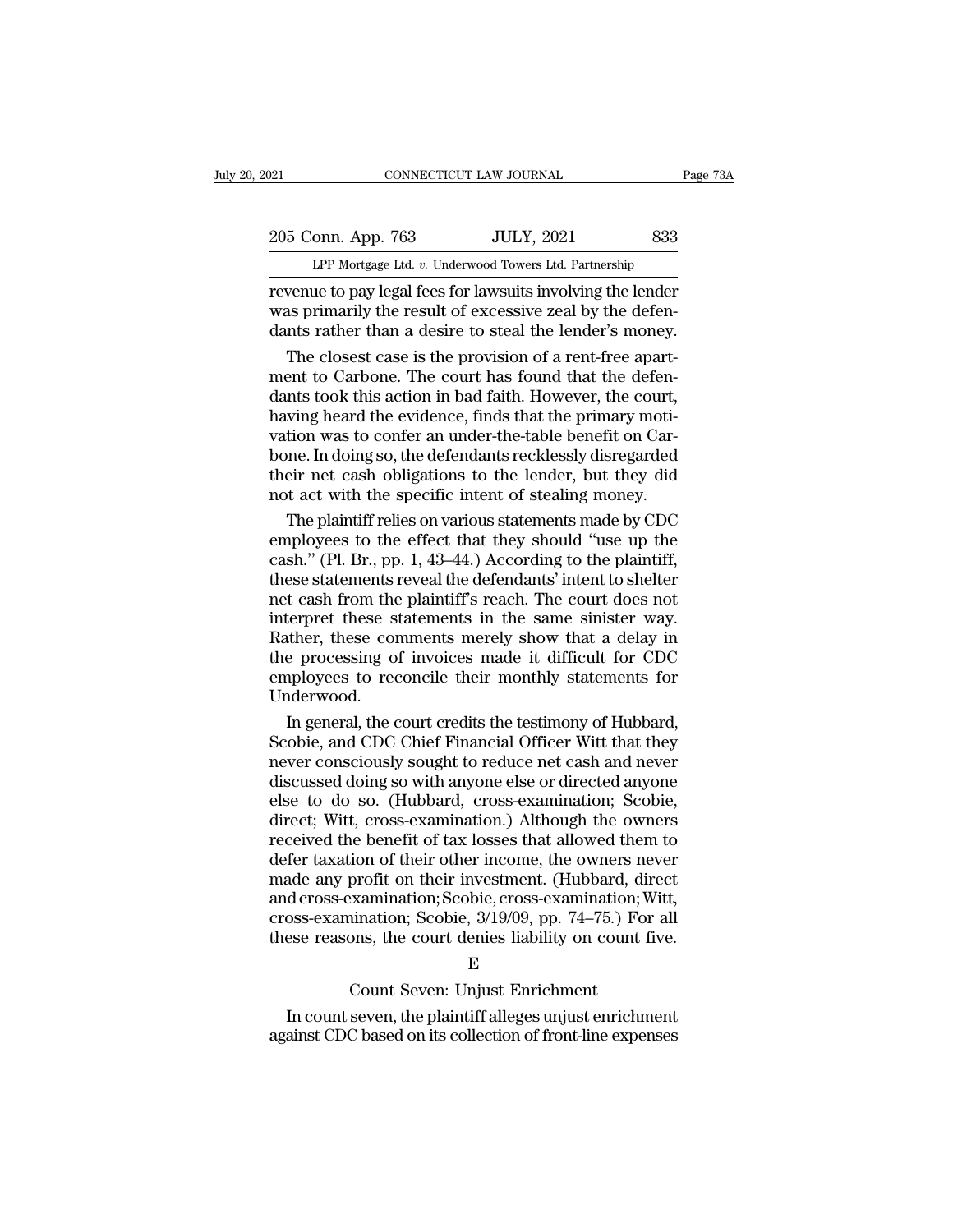# EXECUTE CONNECTICUT LAW JOURNAL July 20, 2021<br>1983 JULY, 2021 205 Conn. App. 763<br>11 LPP Mortgage Ltd. v. Underwood Towers Ltd. Partnership CONNECTICUT LAW JOURNAL July 20, 2021<br>
205 Conn. App. 763<br>
LPP Mortgage Ltd. *v.* Underwood Towers Ltd. Partnership<br>
in excess of the management fee and on Underwood's

CONNECTICUT LAW JOURNAL July 20, 2021<br>
S34 JULY, 2021 205 Conn. App. 763<br>
LPP Mortgage Ltd. v. Underwood Towers Ltd. Partnership<br>
in excess of the management fee and on Underwood's<br>
provision of a salary to Scobie that sup S34 JULY, 2021 205 Conn. App. 763<br>
LPP Mortgage Ltd. v. Underwood Towers Ltd. Partnership<br>
in excess of the management fee and on Underwood's<br>
provision of a salary to Scobie that supplemented his<br>
CDC salary. "Unjust enri CDC salary. ''Unjust enrichment is, consistent with the  $\frac{334}{\text{LPP Mortgage Ltd. } v. \text{ Underwood Tours Ltd. Partership}}$ <br>
in excess of the management fee and on Underwood's<br>
provision of a salary to Scobie that supplemented his<br>
CDC salary. "Unjust enrichment is, consistent with the<br>
principles of equity, LPP Mortgage Ltd. v. Underwood Towers Ltd. Partnership<br>in excess of the management fee and on Underwood's<br>provision of a salary to Scobie that supplemented his<br>CDC salary. "Unjust enrichment is, consistent with the<br>princi LPP Mortgage Ltd.  $v$ . Underwood Towers Ltd. Partnership<br>in excess of the management fee and on Underwood's<br>provision of a salary to Scobie that supplemented his<br>CDC salary. "Unjust enrichment is, consistent with the<br>prin in excess of the management fee and on Underwood's<br>provision of a salary to Scobie that supplemented his<br>CDC salary. "Unjust enrichment is, consistent with the<br>principles of equity, a broad and flexible remedy....<br>Plainti provision of a salary to Scobie that supplemented his<br>CDC salary. "Unjust enrichment is, consistent with the<br>principles of equity, a broad and flexible remedy....<br>Plaintiffs seeking recovery for unjust enrichment must<br>pro CDC salary. "Unjust enrichment is, consistent with the principles of equity, a broad and flexible remedy....<br>Plaintiffs seeking recovery for unjust enrichment must<br>prove (1) that the defendants were benefited, (2) that<br>th principles of equity, a broad and flexible remedy.  $\ldots$  Plaintiffs seeking recovery for unjust enrichment must<br>prove (1) that the defendants were benefited, (2) that<br>the defendants unjustly did not pay the plaintiffs for Plaintiffs seeking recover<br>prove (1) that the defend<br>the defendants unjustly the benefits, and (3) that<br>to the plaintiffs' detrimen<br>omitted.) Vertex, Inc. v. W<br>898 A.2d 178 (2006).<br>CDC's liability under t ove (1) that the defendants were benefited, (2) that<br>e defendants unjustly did not pay the plaintiffs for<br>e benefits, and (3) that the failure of payment was<br>the plaintiffs' detriment." (Internal quotation marks<br>aitted.) the defendants unjustly did not pay the plaintiffs for<br>the benefits, and (3) that the failure of payment was<br>to the plaintiffs' detriment." (Internal quotation marks<br>omitted.) *Vertex, Inc.* v. *Waterbury*, 278 Conn. 557,

the benefits, and (3) that the failure of payment was<br>to the plaintiffs' detriment." (Internal quotation marks<br>omitted.) Vertex, Inc. v. Waterbury, 278 Conn. 557, 573,<br>898 A.2d 178 (2006).<br>CDC's liability under this theor to the plaintiffs' detriment." (Internal quotation marks<br>omitted.) Vertex, Inc. v. Waterbury, 278 Conn. 557, 573,<br>898 A.2d 178 (2006).<br>CDC's liability under this theory for the front-line<br>expenses is clear, as CDC received omitted.) *Vertex, Inc.* v. *Waterbury*, 278 Conn. 557, 573,<br>898 A.2d 178 (2006).<br>CDC's liability under this theory for the front-line<br>expenses is clear, as CDC received payments from proj-<br>ect funds that otherwise should 898 A.2d 178 (2006).<br>
CDC's liability under this theory for the front-line<br>
expenses is clear, as CDC received payments from proj-<br>
ect funds that otherwise should have gone to the plain-<br>
tiff. The salary paid to Scobie CDC's liability under this theory for the front-line<br>expenses is clear, as CDC received payments from proj-<br>ect funds that otherwise should have gone to the plain-<br>tiff. The salary paid to Scobie by Underwood is not as<br>cle expenses is clear, as CDC received payments from project funds that otherwise should have gone to the plain-<br>tiff. The salary paid to Scobie by Underwood is not as<br>clear because it is not immediately obvious how CDC<br>benefi ext funds that otherwise should have gone to the plain-<br>tiff. The salary paid to Scobie by Underwood is not as<br>clear because it is not immediately obvious how CDC<br>benefited. The plaintiff argues, however, that this action<br> First The salary paid to Scobie by Underwood is not as<br>clear because it is not immediately obvious how CDC<br>benefited. The plaintiff argues, however, that this action<br>freed up other funds to pay substantial salaries to CDC' that The sease it is not immediately obvious how CDC<br>clear because it is not immediately obvious how CDC<br>benefited. The plaintiff argues, however, that this action<br>freed up other funds to pay substantial salaries to CDC's<br> benefited. The plaintiff argues, however, that this action<br>freed up other funds to pay substantial salaries to CDC's<br>principals. (Pl. Br., p. 48.) That theory gains support<br>from the fact that Hubbard received an annual CDC Freed up other funds to pay substantial salaries to CDC's<br>principals. (Pl. Br., p. 48.) That theory gains support<br>from the fact that Hubbard received an annual CDC<br>salary of over \$500,000 in 2008. Further, Scobie did<br>testi From the fact that Hubbard received an annual CDC<br>principals. (Pl. Br., p. 48.) That theory gains support<br>from the fact that Hubbard received an annual CDC<br>salary of over \$500,000 in 2008. Further, Scobie did<br>testify that from the fact that Hubbard received an annual CDC<br>salary of over \$500,000 in 2008. Further, Scobie did<br>testify that CDC ultimately bore responsibility if Sco-<br>bie's \$400,000 CDC compensation was excessive and<br>that CDC sho enrichment claim 800,000 in 2008. Further, Scobie did<br>testify that CDC ultimately bore responsibility if Sco-<br>bie's \$400,000 CDC compensation was excessive and<br>that CDC should instead have hired the proper staff at<br>the pro stify that CDC ultimately bore responsibility if Sco-<br>e's \$400,000 CDC compensation was excessive and<br>at CDC should instead have hired the proper staff at<br>e proper salary. (Scobie, redirect.) Accordingly, the<br>urt finds tha bie's \$400,000 CDC compensation was excessive and<br>that CDC should instead have hired the proper staff at<br>the proper salary. (Scobie, redirect.) Accordingly, the<br>court finds that the plaintiff has proven its full unjust<br>enr

that CDC should instead have hired the proper staff at<br>the proper salary. (Scobie, redirect.) Accordingly, the<br>court finds that the plaintiff has proven its full unjust<br>enrichment claim by a preponderance of the evidence.<br> the proper salary. (Scobie, redirect.) Accordingly, the court finds that the plaintiff has proven its full unjust enrichment claim by a preponderance of the evidence.<br>The plaintiff claims \$408,588 in damages, which appears court finds that the plaintiff has proven its full unjus<br>enrichment claim by a preponderance of the evidence<br>The plaintiff claims \$408,588 in damages, which appear<br>to represent the total amount of front-line expense<br>paid t total amount of front-line expanding salary paid to Scobie by Unde<br>to 2008. (Ex. 1160.) The court in<br>mount on CDC on count seven.<br>F<br>Count Nine: Fraud<br>unt, the plaintiff alleges fraud a

## F<sup>1</sup>

In the years 2006 to 2008. (Ex. 1160.) The court imposes<br>
mages in that amount on CDC on count seven.<br>
F<br>
Count Nine: Fraud<br>
In the ninth count, the plaintiff alleges fraud against<br>
th Underwood and CDC based on alleged mi both Underwood and CDC on count seven.<br>
F<br>
Count Nine: Fraud<br>
In the ninth count, the plaintiff alleges fraud against<br>
both Underwood and CDC based on alleged misrepre-<br>
sentations made by these defendants in their financi seems and these defendants of the sensitive of the server.<br>F<br>Count Nine: Fraud<br>In the ninth count, the plaintiff alleges fraud against<br>both Underwood and CDC based on alleged misrepre-<br>sentations made by these defendants i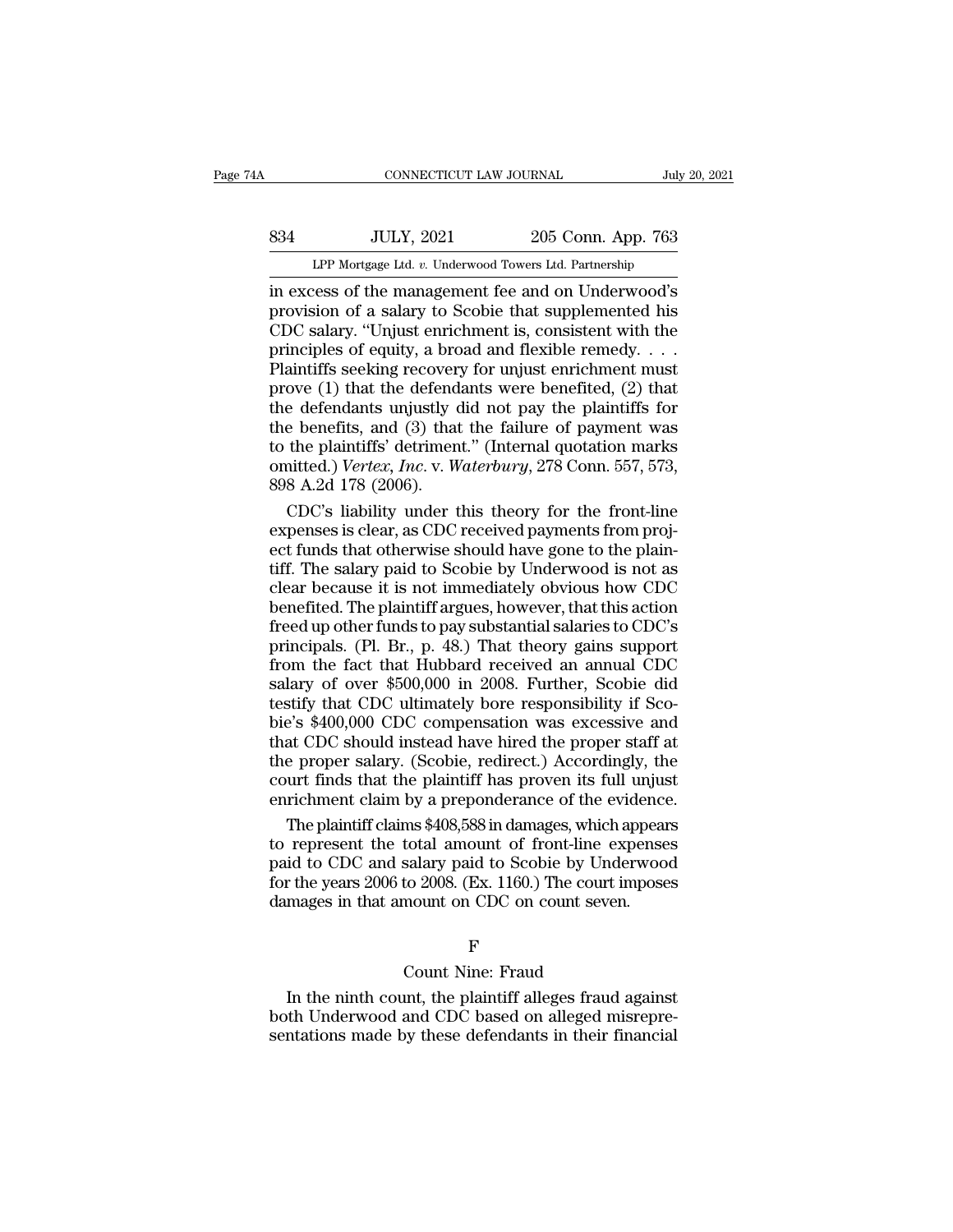# 205 Conn. App. 763 JULY, 2021 835<br>PP Mortgage Ltd. v. Underwood Towers Ltd. Partnership EXECUTE DE TO PARAL PAGE 75A<br>
205 Conn. App. 763 JULY, 2021 835<br>
LPP Mortgage Ltd. *v.* Underwood Towers Ltd. Partnership<br>
statements and reports about Scobie's salary, Carbone's

Statements and reports about Scobie's salary, Carbone's<br>about Scobie's salary, Carbone's<br>apartments and reports about Scobie's salary, Carbone's<br>apartment, and the various other categories of pur-<br>norted misuse of project 205 Conn. App. 763 JULY, 2021 835<br>
LPP Mortgage Ltd. v. Underwood Towers Ltd. Partnership<br>
statements and reports about Scobie's salary, Carbone's<br>
apartment, and the various other categories of pur-<br>
ported misuse of proj 205 Conn. App. 763 JULY, 2021 835<br>
LPP Mortgage Ltd. v. Underwood Towers Ltd. Partnership<br>
statements and reports about Scobie's salary, Carbone's<br>
apartment, and the various other categories of pur-<br>
ported misuse of proj 205 Conn. App. 763<br>
LPP Mortgage Ltd. v. Underw<br>
statements and reports abou<br>
apartment, and the variou<br>
ported misuse of project re<br>
liability on this count.<br>
The essential elements of LPP Mortgage Ltd.  $v$ . Underwood Towers Ltd. Partnership<br>attements and reports about Scobie's salary, Carbone's<br>artment, and the various other categories of pur-<br>priced misuse of project revenues. The court finds no<br>bilit Let mongage and *i*. Charawood Towers Edd. Farmership<br>statements and reports about Scobie's salary, Carbone's<br>apartment, and the various other categories of pur-<br>ported misuse of project revenues. The court finds no<br>liabi

statements and reports about Scobie's salary, Carbone's<br>apartment, and the various other categories of pur-<br>ported misuse of project revenues. The court finds no<br>liability on this count.<br>The essential elements of a cause o apartment, and the various other categories of pur-<br>ported misuse of project revenues. The court finds no<br>liability on this count.<br>The essential elements of a cause of action in fraudu-<br>lent misrepresentation are: (1) a fa ported misuse of project revenues. The court finds no<br>liability on this count.<br>The essential elements of a cause of action in fraudu-<br>lent misrepresentation are: (1) a false representation<br>was made as a statement of fact; liability on this count.<br>
The essential elements of a cause of action in fraudu-<br>
lent misrepresentation are: (1) a false representation<br>
was made as a statement of fact; (2) it was untrue and<br>
known to be untrue by the p The essential elements of a cause of action in fraudu-<br>lent misrepresentation are: (1) a false representation<br>was made as a statement of fact; (2) it was untrue and<br>known to be untrue by the party making it; (3) it was<br>mad lent misrepresentation are: (1) a false representation<br>was made as a statement of fact; (2) it was untrue and<br>known to be untrue by the party making it; (3) it was<br>made to induce the other party to act upon it; and (4)<br>the was made as a statement of fact; (2) it was untrue and<br>known to be untrue by the party making it; (3) it was<br>made to induce the other party to act upon it; and (4)<br>the other party did so act upon the false representation<br> known to be untrue by the party making it; (3) it was<br>made to induce the other party to act upon it; and (4)<br>the other party did so act upon the false representation<br>to his injury. *Centimark Corp.* v. *Village Manor Asso* made to induce the other party to act upon it; and (4)<br>the other party did so act upon the false representation<br>to his injury. *Centimark Corp.* v. *Village Manor Associ-<br>ates Ltd. Partnership*, 113 Conn. App. 509, 522, 96 the other party did so act upon the false representation<br>to his injury. *Centimark Corp.* v. *Village Manor Associates Ltd. Partnership*, 113 Conn. App. 509, 522, 967<br>A.2d 550, cert. denied, 292 Conn. 907, 973 A.2d 103<br>(20 to his injury. *Centimark Corp.* v. *Village Manor Associates Ltd. Partnership*, 113 Conn. App. 509, 522, 967<br>A.2d 550, cert. denied, 292 Conn. 907, 973 A.2d 103<br>(2009). The plaintiff must prove its case by the higher<br>stan ates Ltd. Partnership, 113 Conn. App. 509, 522, 967<br>A.2d 550, cert. denied, 292 Conn. 907, 973 A.2d 103<br>(2009). The plaintiff must prove its case by the higher<br>standard of clear and convincing evidence. See Foley<br>v. Huntin A.2d 550, cert. denied, 292 Conn. 907, 973 A.2d 103 (2009). The plaintiff must prove its case by the higher standard of clear and convincing evidence. See *Foley* v. *Huntington Co.*, 42 Conn. App. 712, 732 n.7, 682 A.2d (2009). The plaintiff must prove its case by the higher standard of clear and convincing evidence. See *Foley* v. *Huntington Co.*, 42 Conn. App. 712, 732 n.7, 682 A.2d 1026, cert. denied, 239 Conn. 931, 683 A.2d 397 (199 standard of clear and convincing evidence. See *Foley*<br>v. *Huntington Co.*, 42 Conn. App. 712, 732 n.7, 682 A.2d<br>1026, cert. denied, 239 Conn. 931, 683 A.2d 397 (1996).<br>Even assuming that the plaintiff has proven the first v. *Huntington Co.*, 42 Conn. App. 712, 732 n.7, 682 A.2d 1026, cert. denied, 239 Conn. 931, 683 A.2d 397 (1996).<br>Even assuming that the plaintiff has proven the first three elements by this higher burden, its case falter 1026, cert. denied, 239 Conn. 931, 683 A.2d 397 (1996).<br>Even assuming that the plaintiff has proven the first<br>three elements by this higher burden, its case falters<br>on the fourth element, which essentially requires detri-Even assuming that the plaintiff has proven the first<br>three elements by this higher burden, its case falters<br>on the fourth element, which essentially requires detri-<br>mental reliance. The only specific basis mentioned in<br>th three elements by this higher burden, its case falters<br>on the fourth element, which essentially requires detri-<br>mental reliance. The only specific basis mentioned in<br>the plaintiff's brief for proof of the fourth element is on the fourth element, which essentially requires detri-<br>mental reliance. The only specific basis mentioned in<br>the plaintiff's brief for proof of the fourth element is<br>the fact that it agreed to a "litigation hold" between mental reliance. The only specific basis mentioned in<br>the plaintiff's brief for proof of the fourth element is<br>the fact that it agreed to a "litigation hold" between April<br>28 and May 30, 2006. (Pl. Br., p. 49; Ex. 83.) How the plaintiff's brief for proof of the fourth element is<br>the fact that it agreed to a "litigation hold" between April<br>28 and May 30, 2006. (Pl. Br., p. 49; Ex. 83.) However,<br>it is unclear precisely what damages, if any, th the fact that it agreed to a "litigation hold" between April<br>28 and May 30, 2006. (Pl. Br., p. 49; Ex. 83.) However,<br>it is unclear precisely what damages, if any, the plaintiff<br>suffered during this brief litigation hold. I 28 and May 30, 2006. (Pl. Br., p. 49; Ex. 83.) However,<br>it is unclear precisely what damages, if any, the plaintiff<br>suffered during this brief litigation hold. It is also<br>unclear how the plaintiff would have incurred less it is unclear precisely what damages, if any, the plaintiff<br>suffered during this brief litigation hold. It is also<br>unclear how the plaintiff would have incurred less dam-<br>ages without the litigation hold, especially given suffered during this brief litigation hold. It is also<br>unclear how the plaintiff would have incurred less dam-<br>ages without the litigation hold, especially given that it<br>did not institute suit until December, 2006, and, as unclear how the plaintiff would have incurred less damages without the litigation hold, especially given that it did not institute suit until December, 2006, and, as the court has established, the defendants continued to v In the institute suit until December, 2000, and, as the<br>ourt has established, the defendants continued to vio-<br>the net cash rules even after the filing of the lawsuit.<br>liven that the plaintiff has thus failed to prove detr The example of the defendants continued to vio-<br>the net cash rules even after the filing of the lawsuit.<br>1 that the plaintiff has thus failed to prove detri-<br>al reliance, the court denies liability on this count.<br> $G$ <br>that Final reliance, the court denies liability on this count.<br>  $G$ <br>
Count Ten: Connecticut Unfair Trade Practices Act<br>
(CUTPA), General Statutes  $\S$  42-110a et seq.<br>
In the tenth and final count, the plaintiff sues Under-<br>
Do

G

mental reliance, the court denies liability on this count.<br>
G<br>
Count Ten: Connecticut Unfair Trade Practices Act<br>
(CUTPA), General Statutes § 42-110a et seq.<br>
In the tenth and final count, the plaintiff sues Under-<br>
wood a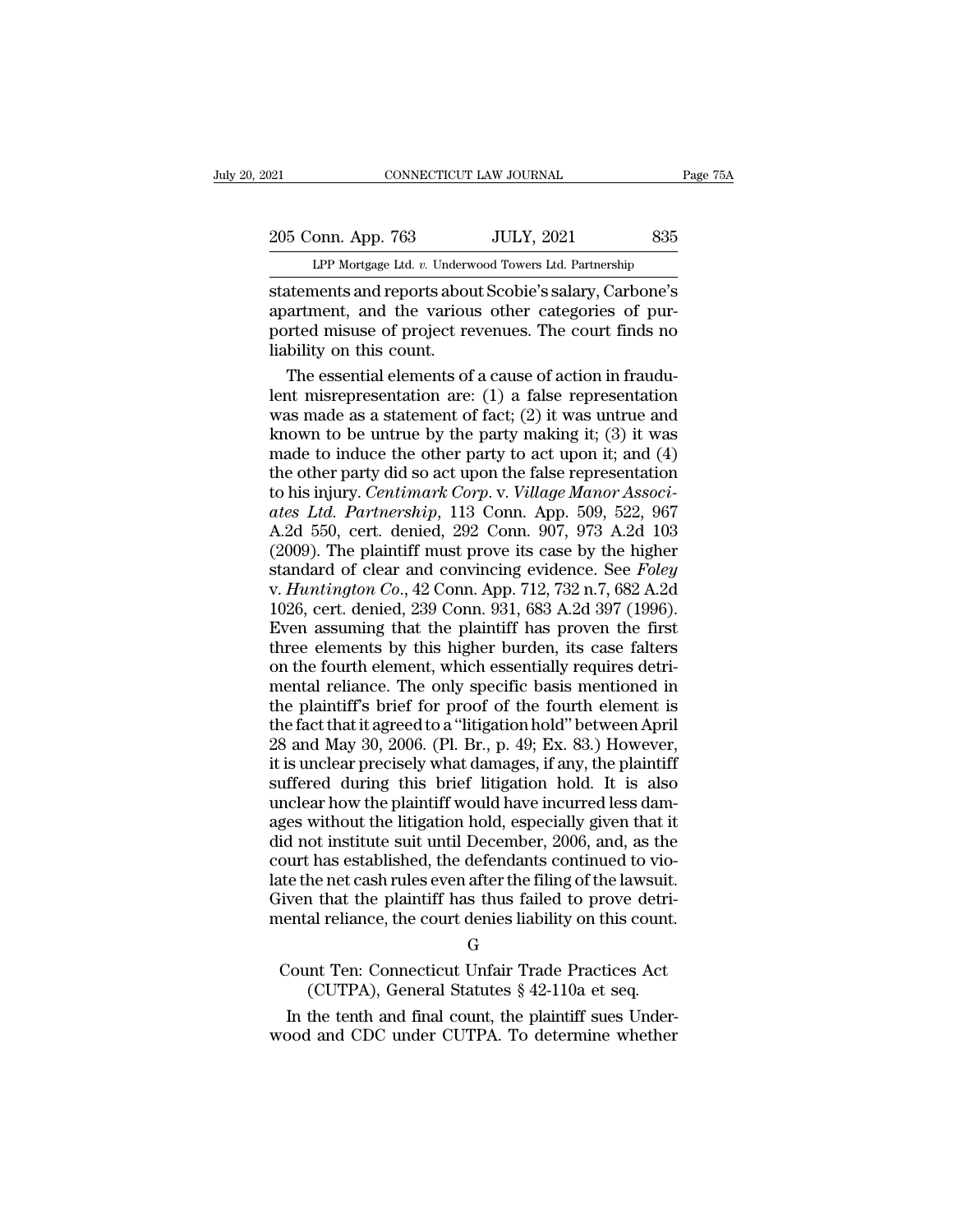# EXECUTE CONNECTICUT LAW JOURNAL July 20, 2021<br>
836 JULY, 2021 205 Conn. App. 763<br>
LPP Mortgage Ltd. v. Underwood Towers Ltd. Partnership CONNECTICUT LAW JOURNAL July 20, 2021<br>
205 Conn. App. 763<br>
LPP Mortgage Ltd. *v.* Underwood Towers Ltd. Partnership<br>
a party's conduct violates CUTPA, the court must con-

CONNECTICUT LAW JOURNAL<br>
S36 JULY, 2021 205 Conn. App. 763<br>
LPP Mortgage Ltd. v. Underwood Towers Ltd. Partnership<br>
a party's conduct violates CUTPA, the court must con-<br>
sider the following criteria: "(1) [W]hether the pr Sider Mulletteria: ''(1) [W]hether the practice,<br>
the following criteria: ''(1) [W]hether the practice,<br>
without necessarily having been previously considered<br>
unlawful, offonds public policy as it has been ostable  $\noindent\hfill\text{S36}\quad\text{JULY, 2021}\quad\text{205 Conn. App. 763}\quad\text{LPP Mortgage Ltd. }v.\text{Underwood Towers Ltd. Partnership}\n\hfill\text{a party's conduct violates CUTPA, the court must consider the following criteria: "(1) [W]hether the practice, without necessarily having been previously considered unlawful, offends public policy as it has been established by statistics, the common law, or otherwise, in\n$  $\frac{1000 \text{ JULY, } 2021}{1000 \text{ LPP Mortgage Ltd. } v. \text{ Underwood Tours Ltd. Partnership}}$ <br>
a party's conduct violates CUTPA, the court must consider the following criteria: "(1) [W]hether the practice, without necessarily having been previously considered un LPP Mortgage Ltd. v. Underwood Towers Ltd. Partnership<br>a party's conduct violates CUTPA, the court must consider the following criteria: "(1) [W]hether the practice,<br>without necessarily having been previously considered<br>u LPP Mortgage Ltd.  $v$ . Underwood Towers Ltd. Partnership<br>
a party's conduct violates CUTPA, the court must con-<br>
sider the following criteria: "(1) [W]hether the practice,<br>
without necessarily having been previously consi a party's conduct violates CUTPA, the court must consider the following criteria: "(1) [W]hether the practice, without necessarily having been previously considered unlawful, offends public policy as it has been establishe sider the following criteria: "(1) [W]hether the practice,<br>without necessarily having been previously considered<br>unlawful, offends public policy as it has been estab-<br>lished by statutes, the common law, or otherwise—in<br>oth without necessarily having been previously considered<br>unlawful, offends public policy as it has been estab-<br>lished by statutes, the common law, or otherwise—in<br>other words, it is within at least the penumbra of some<br>[commo unlawful, offends public policy as it has been established by statutes, the common law, or otherwise—in other words, it is within at least the penumbra of some [common-law], statutory, or other established concept of unfai lished by statutes, the common law, or otherwise—in<br>other words, it is within at least the penumbra of some<br>[common-law], statutory, or other established concept<br>of unfairness; (2) whether it is immoral, unethical,<br>oppress other words, it is within at least the penumbra of some<br>[common-law], statutory, or other established concept<br>of unfairness; (2) whether it is immoral, unethical,<br>oppressive, or unscrupulous; (3) whether it causes sub-<br>sta [common-law], statutory, or other established concept<br>of unfairness; (2) whether it is immoral, unethical,<br>oppressive, or unscrupulous; (3) whether it causes sub-<br>stantial injury to consumers, [competitors or other busi-<br> of unfairness; (2) whether it is immoral, unethical,<br>oppressive, or unscrupulous; (3) whether it causes sub-<br>stantial injury to consumers, [competitors or other busi-<br>nesspersons]." (Internal quotation marks omitted.)<br>Vot % oppressive, or unscrupulous; (3) whether it causes substantial injury to consumers, [competitors or other businesspersons]." (Internal quotation marks omitted.)<br>Votto v. American Car Rental, Inc., 273 Conn. 478, 484, 87 stantial injury to consumers, [competitors or other businesspersons]." (Internal quotation marks omitted.)<br>Votto v. *American Car Rental*, *Inc.*, 273 Conn. 478, 484,<br>871 A.2d 981 (2005). Although all three criteria do not resspersons]." (Internal quotation marks omitted.)<br> *Votto* v. *American Car Rental*, *Inc.*, 273 Conn. 478, 484,<br>
871 A.2d 981 (2005). Although all three criteria do not<br>
need to be satisfied to support a finding of unfai Votto v. American Car Rental, Inc., 273 Conn. 478, 484,<br>871 A.2d 981 (2005). Although all three criteria do not<br>need to be satisfied to support a finding of unfairness;<br>id.; a key element of CUTPA is that the conduct invol 871 A.2d 981 (2005). Although all three criteria do not<br>need to be satisfied to support a finding of unfairness;<br>id.; a key element of CUTPA is that the conduct involve<br>some level of aggravated behavior. See *Soto* v. *Bus* need to be satisfied to support a finding of unfairness;<br>id.; a key element of CUTPA is that the conduct involve<br>some level of aggravated behavior. See *Soto* v. *Bush-<br>master Firearms International*, *LLC*, 331 Conn. 53,<br> id.; a key element of CUTPA is that the conduct involve<br>some level of aggravated behavior. See *Soto* v. *Bush-<br>master Firearms International, LLC*, 331 Conn. 53,<br>123, 202 A.3d 262 (2019) ("CUTPA, for example, has<br>long bee some level of aggravated behavior. See *Soto* v. *Bush-<br>master Firearms International*, *LLC*, 331 Conn. 53,<br>123, 202 A.3d 262 (2019) ("CUTPA, for example, has<br>long been construed to incorporate the [United States<br>Federal master Firearms International, LLC, 331 Conn. 53,<br>123, 202 A.3d 262 (2019) ("CUTPA, for example, has<br>long been construed to incorporate the [United States<br>Federal Trade Commission's] traditional cigarette rule,<br>which prohi 123, 202 A.3d 262 (2019) ("CUTPA, for example, has<br>long been construed to incorporate the [United States<br>Federal Trade Commission's] traditional cigarette rule,<br>which prohibits as unfair advertising that is, among<br>other th long been construed to incorporate the [United States<br>Federal Trade Commission's] traditional cigarette rule,<br>which prohibits as unfair advertising that is, among<br>other things, immoral, unethical, oppressive and<br>unscrupulo Federal Trade Commission's] traditional cigarette rule,<br>which prohibits as unfair advertising that is, among<br>other things, immoral, unethical, oppressive and<br>unscrupulous."(internal quotation marks omitted)). In<br>this case, which prohibits as unfair advertising that is, among<br>other things, immoral, unethical, oppressive and<br>unscrupulous."(internal quotation marks omitted)). In<br>this case, for the reasons stated previously, the court<br>finds that other things, immoral, unethical, oppressive and<br>unscrupulous."(internal quotation marks omitted)). In<br>this case, for the reasons stated previously, the court<br>finds that the defendants' conduct, while occasionally<br>in bad f count.

### VI

### **CONCLUSION**

Exercise of the court denies liability on the CUTPA<br>
unt.<br>
VI<br>
CONCLUSION<br>
Based on the analysis presented previously, the court<br>
nies the motion to dismiss and enters a judgment of<br>
rict forcelesure in favor of the plaint ount.<br>
VI<br>
CONCLUSION<br>
Based on the analysis presented previously, the court<br>
denies the motion to dismiss and enters a judgment of<br>
strict foreclosure in favor of the plaintiff. In addition,<br>
the court finds Underwood lia VI<br>CONCLUSION<br>Based on the analysis presented previously, the court<br>denies the motion to dismiss and enters a judgment of<br>strict foreclosure in favor of the plaintiff. In addition,<br>the court finds Underwood liable to the p VI<br>CONCLUSION<br>Based on the analysis presented previously, the court<br>denies the motion to dismiss and enters a judgment of<br>strict foreclosure in favor of the plaintiff. In addition,<br>the court finds Underwood liable to the p CONCLUSION<br>Based on the analysis presented previously, the court<br>denies the motion to dismiss and enters a judgment of<br>strict foreclosure in favor of the plaintiff. In addition,<br>the court finds Underwood liable to the plai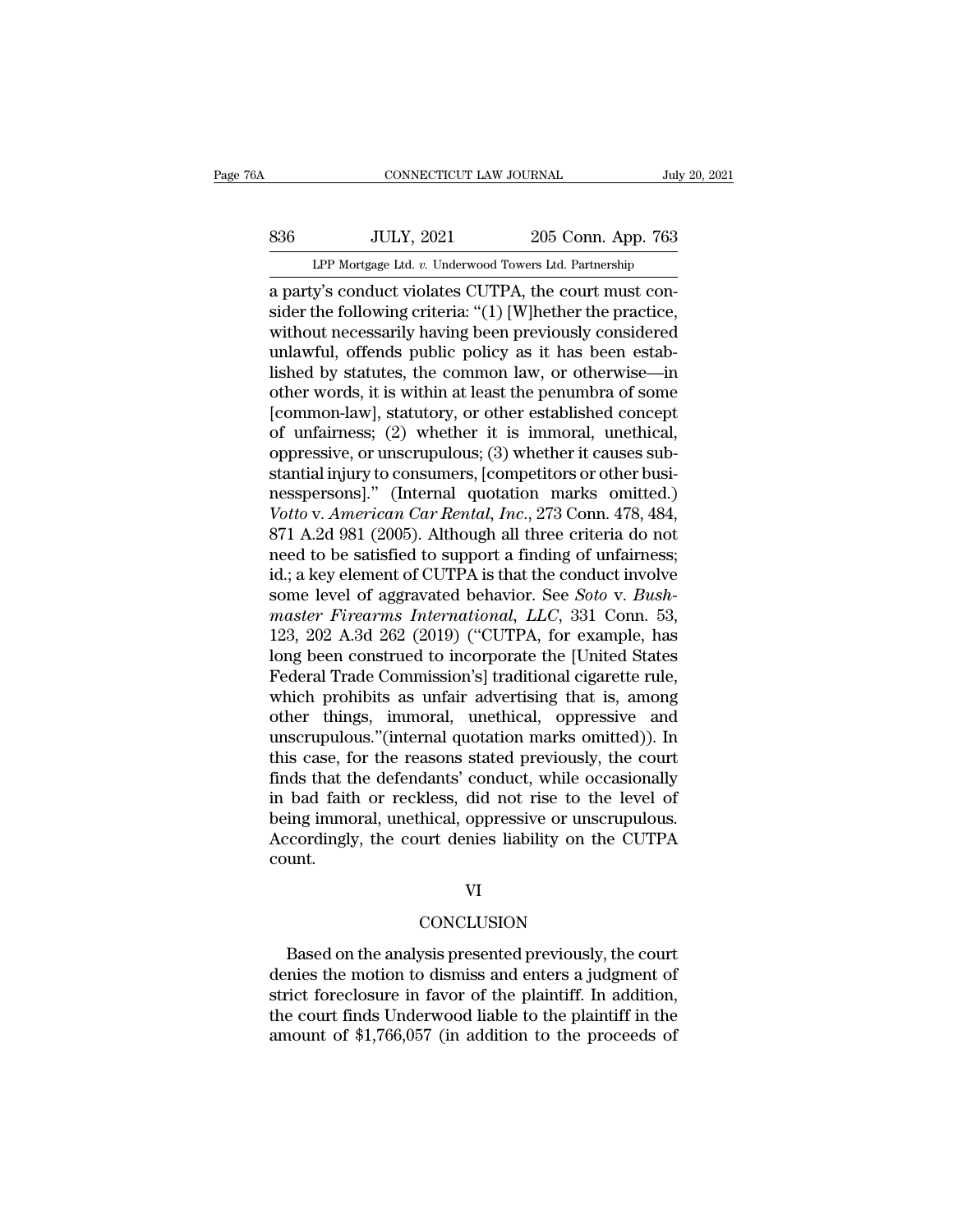| 121 |                    | CONNECTICUT LAW JOURNAL                             | Page 77A |
|-----|--------------------|-----------------------------------------------------|----------|
|     |                    |                                                     |          |
|     | 205 Conn. App. 837 | <b>JULY, 2021</b>                                   | 837      |
|     |                    | Harris v. Commissioner of Correction                |          |
|     |                    | the foreclosure) which represents the total damages |          |

The foreclosure), which represents the total damages<br>
the foreclosure), which represents the total damages<br>
for breach of contract and breach of the covenant of<br>
the foreclosure), which represents the total damages<br>
for br 205 Conn. App. 837 JULY, 2021 837<br>
Harris v. Commissioner of Correction<br>
the foreclosure), which represents the total damages<br>
for breach of contract and breach of the covenant of<br>
good faith. The damages for conversion ov 205 Conn. App. 837 JULY, 2021 837<br>
Harris v. Commissioner of Correction<br>
the foreclosure), which represents the total damages<br>
for breach of contract and breach of the covenant of<br>
good faith. The damages for conversion o 205 Conn. App. 837 JULY, 2021 837<br>
Harris  $v$ . Commissioner of Correction<br>
the foreclosure), which represents the total damages<br>
for breach of contract and breach of the covenant of<br>
good faith. The damages for conversion Harris v. Commissioner of Correction<br>the foreclosure), which represents the total damages<br>for breach of contract and breach of the covenant of<br>good faith. The damages for conversion overlap with<br>the damages under these oth Harris v. Commissioner of Correction<br>the foreclosure), which represents the total damages<br>for breach of contract and breach of the covenant of<br>good faith. The damages for conversion overlap with<br>the damages under these oth the foreclosure), which represents the total dam<br>for breach of contract and breach of the covenar<br>good faith. The damages for conversion overlap<br>the damages under these other theories, and, there<br>the court does not add the It is so ordered.<br>It is so ordered.<br>It is so ordered.<br>It is so ordered. finds CDC liable to the plaintiff in the amount of \$408,588 under the unjust enrichment count.<br>It is so ordered.<br>SILAS HARRIS *v*. COMMISSIONER OF CORRECTION (AC 42165)

### matter in the production of the spin star and spin set of the MMISSIONER OF C<br>(AC 42165)<br>and Alvord and Bellis, Js. SILAS HARRIS  $v$ . COMMISSIONER OF CORRECTION<br>(AC 42165)<br>Bright, C. J., and Alvord and Bellis, Js.

### *Syllabus*

- ( $\text{AC } 42165$ )<br>Bright, C. J., and Alvord and Bellis, Js.<br>Syllabus<br>The petitioner, who had been convicted of various crimes in connection<br>with a riot at a correctional institution during which he assaulted a Bright, C. J., and Alvord and Bellis, Js.<br>Syllabus<br>petitioner, who had been convicted of various crimes in connection<br>with a riot at a correctional institution during which he assaulted a<br>correctional officer, sought a wri Bright, C. J., and Alvord and Bellis, Js.<br>
Syllabus<br>
petitioner, who had been convicted of various crimes in connection<br>
with a riot at a correctional institution during which he assaulted a<br>
correctional officer, sought a Syllabus<br>petitioner, who had been convicted of various crimes in connection<br>with a riot at a correctional institution during which he assaulted a<br>correctional officer, sought a writ of habeas corpus, claiming ineffective<br>a sylabous<br>petitioner, who had been convicted of various crimes in connection<br>with a riot at a correctional institution during which he assaulted a<br>correctional officer, sought a writ of habeas corpus, claiming ineffective<br>a petitioner, who had been convicted of various crimes in connection<br>with a riot at a correctional institution during which he assaulted a<br>correctional officer, sought a writ of habeas corpus, claiming ineffective<br>assistance with a riot at a correctional institution during which he assaulted a correctional officer, sought a writ of habeas corpus, claiming ineffective assistance of his appellate counsel and his prior habeas counsel. Following correctional officer, sought a writ of habeas corpus, claiming ineffective assistance of his appellate counsel and his prior habeas counsel. Following a hearing, the habeas court dismissed, pursuant to the applicable rule assistance of his appellate counsel and his prior habeas counsel. Following a hearing, the habeas court dismissed, pursuant to the applicable rule of practice (§  $23-29$  (3)) governing successive petitions, the petitioner ing a hearing, the habeas court dismissed, pursuant to the applicable rule of practice (§ 23-29 (3)) governing successive petitions, the petitioner's habeas petition with respect to his claim of ineffective assistance of % of practice (§ 23-29 (3)) governing successive petitions, the petitioner's habeas petition with respect to his claim of ineffective assistance of appellate counsel and denied the petition with respect to the claims of i appellate counsel and denied the petition with respect to the claims of ineffective assistance of prior habeas counsel. Thereafter, the habeas court denied the petition for certification to appeal, and the petitioner appea
- ineffective assistance of prior habeas counsel. Thereafter, the habeas court denied the petition for certification to appeal, and the petitioner appealed to this court. *Held*:<br>he habeas court did not abuse its discretion court denied the petition for certification to appeal, and the petitioner appealed to this court. *Held*:<br>he habeas court did not abuse its discretion in denying the petition for certification to appeal, the petitioner hav appealed to this court. *Held:*<br>he habeas court did not abuse its discretion in denying the petition for<br>certification to appeal, the petitioner having failed to demonstrate that<br>his claims involved issues that were debata further. certification to appeal, the petitioner having failed to demonstrate that<br>his claims involved issues that were debatable among jurists of reason,<br>that a court could resolve the issues in a different manner or that the<br>ques his claims involved issues that were debatable among jurists of reason, that a court could resolve the issues in a different manner or that the questions raised were adequate to deserve encouragement to proceed further.<br>He
- that a court could resolve the issues in a different manner or that the questions raised were adequate to deserve encouragement to proceed further.<br>He petitioner could not prevail on his claim that the habeas court imprope questions raised were adequate to deserve encouragement to proceed further.<br>the petitioner could not prevail on his claim that the habeas court improperly denied his habeas petition with respect to his claim of ineffective further.<br>Successive petitioner could not prevail on his claim that the habeas court improp-<br>erly denied his habeas petition with respect to his claim of ineffective<br>assistance of his appellate counsel; although, contrary t the petitioner could not prevail on his claim that the habeas court improperly denied his habeas petition with respect to his claim of ineffective assistance of his appellate counsel; although, contrary to that court's det erly denied his habeas petition with respect to his claim of ineffective assistance of his appellate counsel; although, contrary to that court's determination, the petitioner's claim was not barred by the doctrine of succe assistance of his appellate counsel; although, contrary to that court's determination, the petitioner's claim was not barred by the doctrine of successive petitions, the petitioner having sought different relief from that determination, the petitioner's claim was not barred by the doctrine of successive petitions, the petitioner having sought different relief from that which he had sought in his first habeas petition, this court concluded t determination, the petitioner's claim was not barred by the doctrine of successive petitions, the petitioner having sought different relief from that which he had sought in his first habeas petition, this court concluded t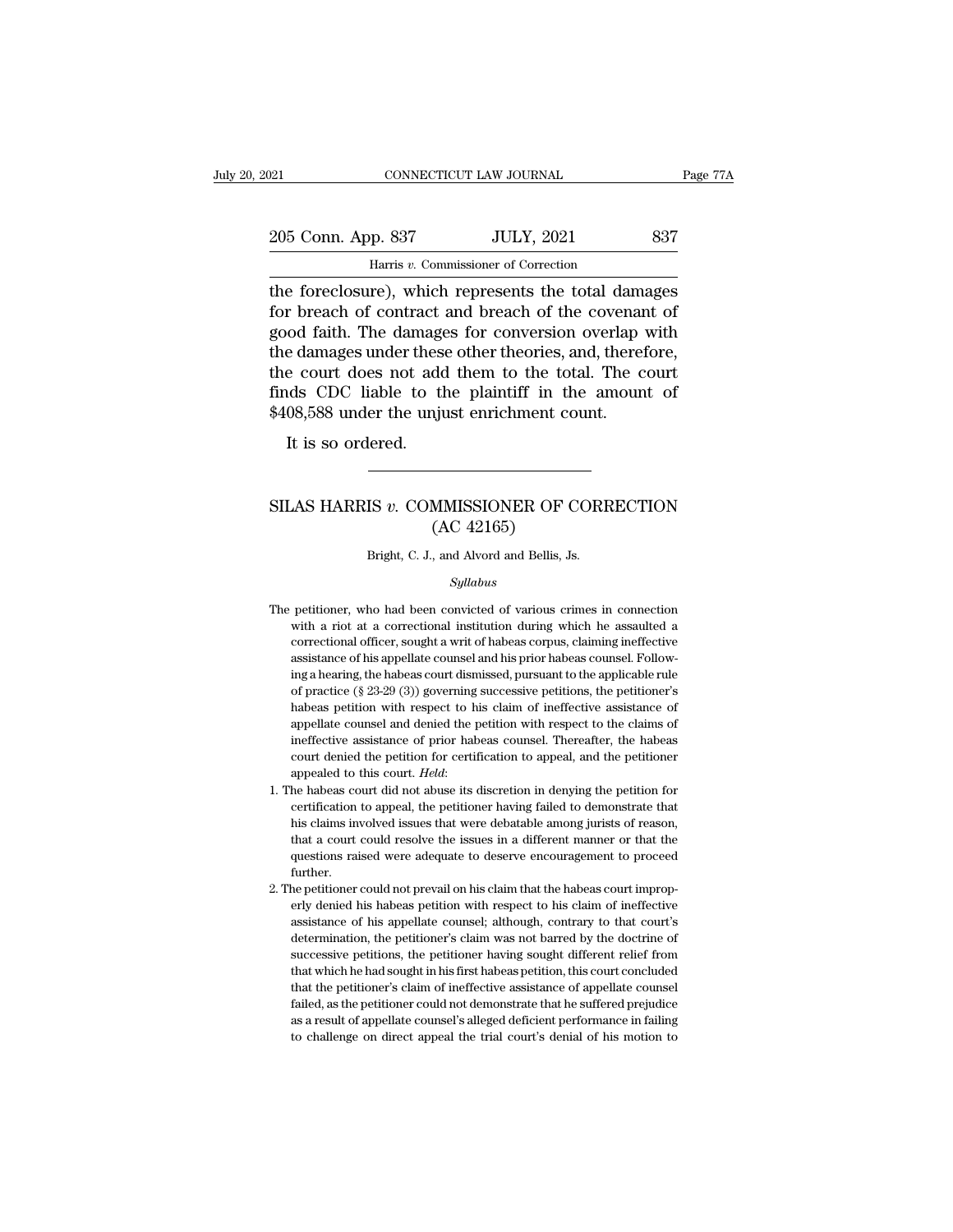| A   | CONNECTICUT LAW JOURNAL                                                                                                                            |                    | July 20, 2021 |
|-----|----------------------------------------------------------------------------------------------------------------------------------------------------|--------------------|---------------|
| 838 | <b>JULY, 2021</b>                                                                                                                                  | 205 Conn. App. 837 |               |
|     | Harris v. Commissioner of Correction                                                                                                               |                    |               |
|     | sever his trial from that of his codefendant, the petitioner having failed<br>to demonstrate that there was a reasonable probability that he would |                    |               |

JULY, 2021 205 Conn. App. 837<br>Harris v. Commissioner of Correction<br>sever his trial from that of his codefendant, the petitioner having failed<br>to demonstrate that there was a reasonable probability that he would<br>have prevai  $\frac{33}{2021}$   $\frac{205}{205}$  Conn. App. 837<br>
Harris v. Commissioner of Correction<br>
sever his trial from that of his codefendant, the petitioner having failed<br>
to demonstrate that there was a reasonable probability that he Harris v. Commissioner<br>sever his trial from that of his codefend<br>to demonstrate that there was a reason<br>have prevailed on direct appeal had ap<br>trial court's denial of that motion.<br>lecause this court concluded that the p Harris v. Commissioner of Correction<br>sever his trial from that of his codefendant, the petitioner having failed<br>to demonstrate that there was a reasonable probability that he would<br>have prevailed on direct appeal had appel sever his trial from that of his codefendant, the petitioner having failed<br>to demonstrate that there was a reasonable probability that he would<br>have prevailed on direct appeal had appellate counsel challenged the<br>trial cou

to demonstrate that there was a reasonable probability that he would<br>have prevailed on direct appeal had appellate counsel challenged the<br>trial court's denial of that motion.<br>lecause this court concluded that the petitione have prevailed on direct appeal had appellate counsel challenged the<br>trial court's denial of that motion.<br>3. Because this court concluded that the petitioner's claim of ineffective<br>assistance of his appellate counsel faile appeal. this court concluded that the petitioner's claim of ineffective<br>ce of his appellate counsel failed, his claim of ineffective assis<br>of his prior habeas counsel also failed, as it was dependent or<br>r appellate counsel rendere as counsel also failed, as it was<br> *Procedural History*<br> *Procedural History*<br> **Procedural History**<br> **Procedural History** 

tance of his prior habeas counsel also failed, as it was dependent on<br>whether appellate counsel rendered ineffective assistance on direct<br>appeal.<br>Argued January 13—officially released July 20, 2021<br>*Procedural History*<br>Ame whether appellate coursel rendered ineffective assistance on direct<br>appeal.<br>Argued January 13—officially released July 20, 2021<br>*Procedural History*<br>Amended petition for a writ of habeas corpus, brought<br>to the Superior Cou Argued January 13—officially released July 20, 2021<br>*Procedural History*<br>Amended petition for a writ of habeas corpus, brought<br>to the Superior Court in the judicial district of Tolland<br>and tried to the court, *Hon. Edward* Argued January 13—officially released July 20, 2021<br>
Procedural History<br>
Amended petition for a writ of habeas corpus, brought<br>
to the Superior Court in the judicial district of Tolland<br>
and tried to the court, *Hon. Edwar Procedural History*<br>
Amended petition for a writ of habeas corpus, brought<br>
to the Superior Court in the judicial district of Tolland<br>
and tried to the court, *Hon. Edward J. Mullarkey*, judge<br>
trial referee; judgment dis Amended petition for a writ of habeas corpus, brought<br>to the Superior Court in the judicial district of Tolland<br>and tried to the court, *Hon. Edward J. Mullarkey*, judge<br>trial referee; judgment dismissing in part and denyi Amended petition for a writ of habeas corpus, brough<br>to the Superior Court in the judicial district of Tolland<br>and tried to the court, *Hon. Edward J. Mullarkey*, judg<br>trial referee; judgment dismissing in part and denyin; al referee; judgment dismissing in part and denying<br>part the petition; thereafter, the court denied the<br>tition for certification to appeal, and the petitioner<br>pealed to this court. Appeal dismissed.<br>Vishal K. Garg, for the

m part the petition; thereafter, the court denied the<br>petition for certification to appeal, and the petitioner<br>appealed to this court. Appeal dismissed.<br>Vishal K. Garg, for the appellant (petitioner).<br>Nancy L. Chupak, seni appealed to this court. Appeal assmissed.<br>
Vishal K. Garg, for the appellant (petitioner).<br>
Nancy L. Chupak, senior assistant state's attorne<br>
with whom, on the brief, were Matthew C. Gedansk<br>
state's attorney, and Jo Anne Nancy L. Chupak, senior assistant state's attorney,<br>th whom, on the brief, were *Matthew C. Gedansky*,<br>ate's attorney, and *Jo Anne Sulik*, senior assistant<br>te's attorney, for the appellee (respondent).<br> $o$ <sub>*opinion*<br>ALVO</sub>

### *Opinion*

with whom, on the brief, were *matthew* C. Geaansky,<br>state's attorney, and *Jo Anne Sulik*, senior assistant<br>state's attorney, for the appellee (respondent).<br>*Opinion*<br>ALVORD, J. The petitioner, Silas Harris, appeals fol-<br> state's attorney, and *Jo Anne Sutuk*, senior assistant state's attorney, for the appellee (respondent).<br>  $\frac{opinion}{\text{Division}}$ <br>
ALVORD, J. The petitioner, Silas Harris, appeals following the denial of his petition for certificat state's attorney, for the appenee (respondent).<br> *Opinion*<br> **ALVORD, J. The petitioner, Silas Harris, appeals fol-<br>
lowing the denial of his petition for certification to<br>
appeal from the judgment of the habeas court dismi** opinion<br>ALVORD, J. The petitioner, Silas Harris, appeals fol-<br>lowing the denial of his petition for certification to<br>appeal from the judgment of the habeas court dismiss-<br>ing in part and denying in part his amended petitio ALVORD, J. The petitioner, Silas Harris, appeals fol-<br>lowing the denial of his petition for certification to<br>appeal from the judgment of the habeas court dismiss-<br>ing in part and denying in part his amended petition<br>for a ALVORD, J. The petitioner, Silas Harris, appeals fol-<br>lowing the denial of his petition for certification to<br>appeal from the judgment of the habeas court dismiss-<br>ing in part and denying in part his amended petition<br>for a lowing the denial of his petition for certification to<br>appeal from the judgment of the habeas court dismiss-<br>ing in part and denying in part his amended petition<br>for a writ of habeas corpus. On appeal, the petitioner<br>clai appeal from the judgment of the habeas court dismissing in part and denying in part his amended petition<br>for a writ of habeas corpus. On appeal, the petitioner<br>claims that the court abused its discretion in denying<br>his pet ing in part and denying in part his amended petition<br>for a writ of habeas corpus. On appeal, the petitioner<br>claims that the court abused its discretion in denying<br>his petition for certification to appeal and improperly<br>den for a writ of habeas corpus. On appeal, the petit<br>claims that the court abused its discretion in de<br>his petition for certification to appeal and impro<br>denied his amended petition for a writ of habeas co<br>in which he allege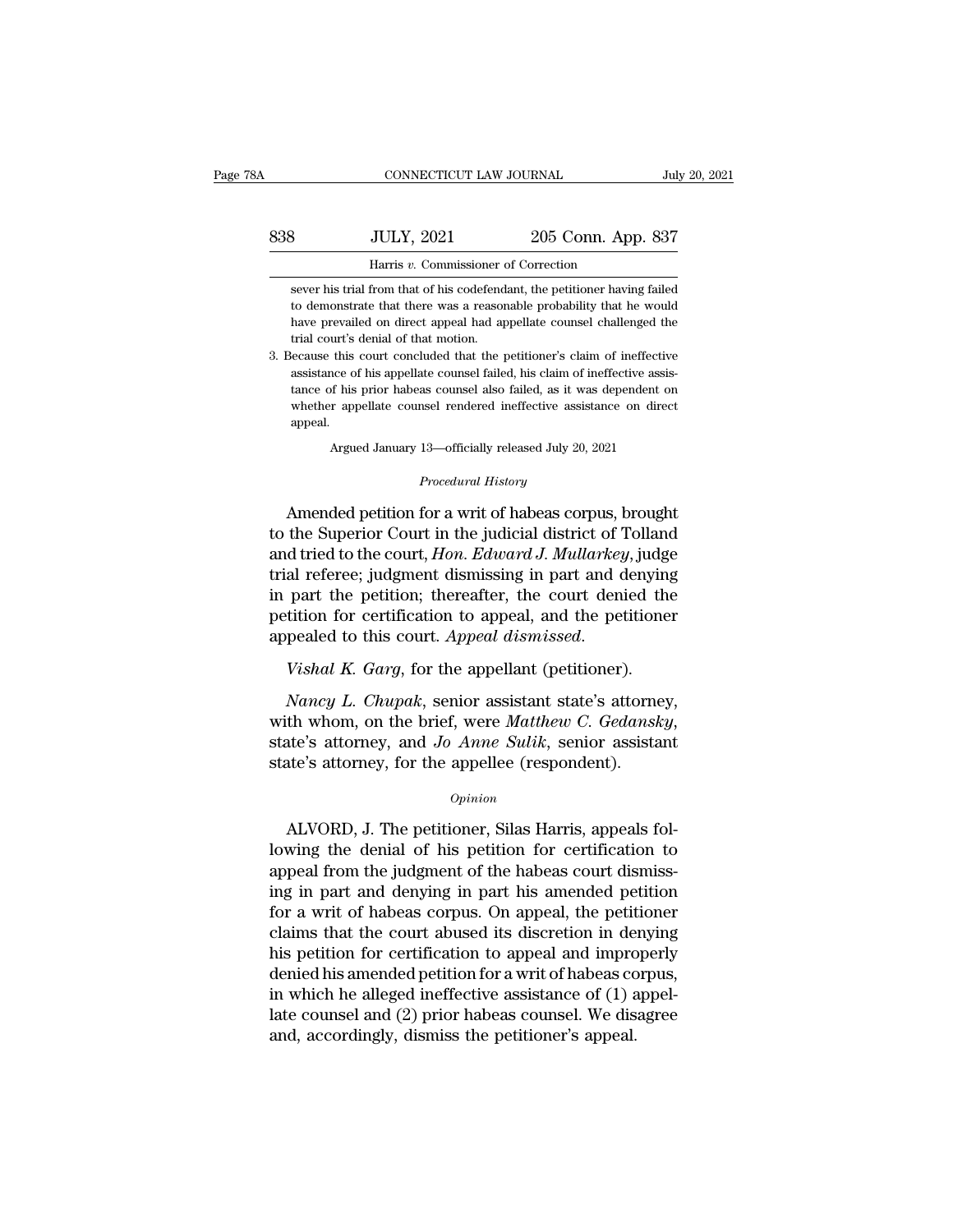205 Conn. App. 837 JULY, 2021 839<br>
205 Conn. App. 837 JULY, 2021 839 Harris *v.* Commissioner of Correction

CONNECTICUT LAW JOURNAL Page 79A<br>
5 Conn. App. 837 JULY, 2021 839<br>
Harris v. Commissioner of Correction<br>
Our Supreme Court on direct appeal summarized the<br>
derlying facts as reasonably found by the jury: "On 205 Conn. App. 837 JULY, 2021 839<br>
Harris v. Commissioner of Correction<br>
Our Supreme Court on direct appeal summarized the<br>
underlying facts as reasonably found by the jury: "On<br>
April 19, 1990, at approximately 8:30 p.m., 205 Conn. App. 837 JULY, 2021 839<br>
Harris v. Commissioner of Correction<br>
Our Supreme Court on direct appeal summarized the<br>
underlying facts as reasonably found by the jury: "On<br>
April 19, 1990, at approximately 8:30 p.m. 205 Conn. App. 837 JULY, 2021 839<br>
Harris v. Commissioner of Correction<br>
Our Supreme Court on direct appeal summarized the<br>
underlying facts as reasonably found by the jury: "On<br>
April 19, 1990, at approximately 8:30 p.m., Harris v. Commissioner of Correction<br>
Our Supreme Court on direct appeal summarized the<br>
underlying facts as reasonably found by the jury: "On<br>
April 19, 1990, at approximately 8:30 p.m., a fight broke<br>
out in the east mes Dur Supreme Court on direct appeal summarized the<br>underlying facts as reasonably found by the jury: "On<br>April 19, 1990, at approximately 8:30 p.m., a fight broke<br>out in the east mess hall of the Connecticut Correctional<br>I Our Supreme Court on direct appeal summarized the<br>underlying facts as reasonably found by the jury: "On<br>April 19, 1990, at approximately 8:30 p.m., a fight broke<br>out in the east mess hall of the Connecticut Correctional<br>In underlying facts as reasonably found by the jury: "On<br>April 19, 1990, at approximately 8:30 p.m., a fight broke<br>out in the east mess hall of the Connecticut Correctional<br>Institution at Somers, involving seventy-five to one April 19, 1990, at approximately 8:30 p.m., a fight broke<br>out in the east mess hall of the Connecticut Correctional<br>Institution at Somers, involving seventy-five to one hun-<br>dred inmates who had gathered to share a meal i out in the east mess hall of the Connecticut Correctional<br>Institution at Somers, involving seventy-five to one hun-<br>dred inmates who had gathered to share a meal in honor<br>of the Islamic religious feast, Ramadan. Thirty-fiv Institution at Somers, involving seventy-five to one hun-<br>dred inmates who had gathered to share a meal in honor<br>of the Islamic religious feast, Ramadan. Thirty-five cor-<br>rection officers responded in an attempt to restore dred inmates wh<br>of the Islamic re<br>rection officers<br>order. During the<br>rection [O]fficer<br>ment." *State* v.<br>309 (1993).<br>"The [petition ction officers responded in an attempt to restore<br>
der. During the incident, the [petitioner] injured [C]or-<br>
ction [O]fficer Craig Jacobsen with a sharp instru-<br>
ent." *State* v. *Harris*, 227 Conn. 751, 754, 631 A.2d<br>
9 order. During the incident, the [petitioner] injured [C]or-<br>rection [O]fficer Craig Jacobsen with a sharp instru-<br>ment." *State* v. *Harris*, 227 Conn. 751, 754, 631 A.2d<br>309 (1993).<br>"The [petitioner] was charged in a sub

rection [O]fficer Craig Jacobsen with a sharp instrument." *State v. Harris*, 227 Conn. 751, 754, 631 A.2d<br>309 (1993).<br>"The [petitioner] was charged in a substitute informa-<br>tion with two counts of assault in the first de ment." *State* v. *Harris*, 227 Conn. 751, 754, 631 A.2d<br>309 (1993).<br>"The [petitioner] was charged in a substitute informa-<br>tion with two counts of assault in the first degree in vio-<br>lation of General Statutes (Rev. to 1 309 (1993).<br>
"The [petitioner] was charged in a substitute informa-<br>
tion with two counts of assault in the first degree in violation of General Statutes (Rev. to 1989) § 53a-59 (a) (1)<br>
and (3), and one count each of ass "The [petitioner] was charged in a substitute informa-<br>tion with two counts of assault in the first degree in vio-<br>lation of General Statutes (Rev. to 1989) § 53a-59 (a) (1)<br>and (3), and one count each of assault in the s "The [petitioner] was charged in a substitute informa-<br>tion with two counts of assault in the first degree in vio-<br>lation of General Statutes (Rev. to 1989) § 53a-59 (a) (1)<br>and (3), and one count each of assault in the s tion with two counts of assault in the first degree in vio-<br>lation of General Statutes (Rev. to 1989) § 53a-59 (a) (1)<br>and (3), and one count each of assault in the second<br>degree in violation of General Statutes § 53a-60 lation of General Statutes (Rev. to 1989) § 53a-59 (a) (1)<br>and (3), and one count each of assault in the second<br>degree in violation of General Statutes § 53a-60 (a) (5),<br>rioting at a correctional institution in violation and (3), and one count each of assault in the second<br>degree in violation of General Statutes § 53a-60 (a) (5),<br>rioting at a correctional institution in violation of Gen-<br>eral Statutes § 53a-179b, and possession of a weapo degree in violation of General Statutes § 53a-60 (a) (5),<br>rioting at a correctional institution in violation of General Statutes § 53a-179b, and possession of a weapon<br>or dangerous instrument in a correctional institution rioting at a correctional institution in violation of General Statutes § 53a-179b, and possession of a weapon<br>or dangerous instrument in a correctional institution in<br>violation of General Statutes § 53a-174a.... He was<br>fo eral Statutes § 53a-179b, and possession of a weapon<br>or dangerous instrument in a correctional institution in<br>violation of General Statutes § 53a-174a.... He was<br>found guilty by a jury of assault in the second degree,<br>rio or dangerous instrument in a correctional institution in<br>violation of General Statutes  $\S$  53a-174a.... He was<br>found guilty by a jury of assault in the second degree,<br>rioting at a correctional institution, and possession violation of General Statutes § 53a-174a.... He was<br>found guilty by a jury of assault in the second degree,<br>rioting at a correctional institution, and possession of<br>a weapon or dangerous instrument in a correctional<br>insti found guilty by a jury of assault in the second degree,<br>rioting at a correctional institution, and possession of<br>a weapon or dangerous instrument in a correctional<br>institution. He was also convicted of being a persistent<br>s rioting at a correctional institution, and possession of<br>a weapon or dangerous instrument in a correctional<br>institution. He was also convicted of being a persistent<br>serious felony offender in violation of General Statutes<br> a weapon or dangerous instrument in a correctional<br>institution. He was also convicted of being a persistent<br>serious felony offender in violation of General Statutes<br>§ 53a-40 (b). He was sentenced as a persistent serious<br>fe institution. He was also convicted of being a persistent<br>serious felony offender in violation of General Statutes<br>§ 53a-40 (b). He was sentenced as a persistent serious<br>felony offender to a term of imprisonment of ten year serious felony offender in violation of General Statutes<br>§ 53a-40 (b). He was sentenced as a persistent serious<br>felony offender to a term of imprisonment of ten years<br>on the assault count and twenty-five years on the rioti § 53a-40 (b). He was sentenced as a persistent serious<br>felony offender to a term of imprisonment of ten years<br>on the assault count and twenty-five years on the rioting<br>count to run consecutively, and to a term of twenty-<br>f felony offender to a term of imprisonment of ten years<br>on the assault count and twenty-five years on the rioting<br>count to run consecutively, and to a term of twenty-<br>five years on the possession of a weapon count to run<br>c on the assault count and twenty-five years on the rioting<br>count to run consecutively, and to a term of twenty-<br>five years on the possession of a weapon count to run<br>concurrently, for a total effective sentence of thirty-<br>f count to run consecutively, and to a term of twenty-<br>five years on the possession of a weapon count to run<br>concurrently, for a total effective sentence of thirty-<br>five years [of] imprisonment [(Tolland conviction)].<br>Therea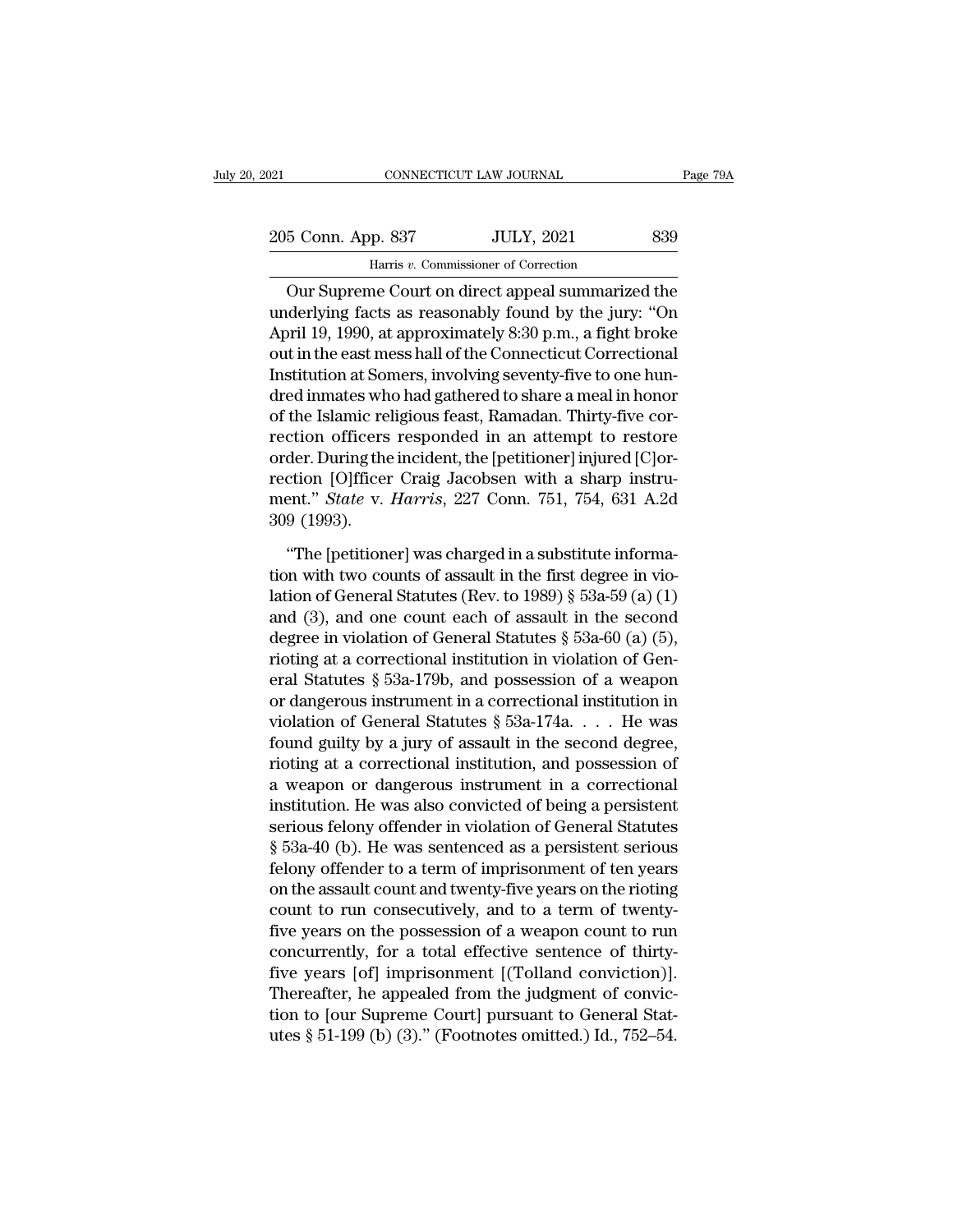# CONNECTICUT LAW JOURNAL July 20, 2021<br>840 JULY, 2021 205 Conn. App. 837<br>Harris v. Commissioner of Correction CONNECTICUT LAW JOURNAL<br>JULY, 2021 205 Conn. App<br>Harris *v.* Commissioner of Correction<br>Speed to our Supreme Court, the petit

CONNECTICUT LAW JOURNAL July 20, 2021<br>
On JULY, 2021 205 Conn. App. 837<br>
Harris v. Commissioner of Correction<br>
On direct appeal to our Supreme Court, the petitioner<br>
as represented by Attorney Daniel S. Fabricant. The<br>
tit was represented by Attorney Daniel S. Fabricant. The Beta Books and Books and Books and Books and Books and Books and Convictioner of Correction on direct appeal to our Supreme Court, the petitioner<br>was represented by Attorney Daniel S. Fabricant. The petitioner challenged t S40 JULY, 2021 205 Conn. App. 837<br>
Harris v. Commissioner of Correction<br>
On direct appeal to our Supreme Court, the petitioner<br>
was represented by Attorney Daniel S. Fabricant. The<br>
petitioner challenged the Tolland convic Suppose the record of Correction<br>
On direct appeal to our Supreme Court, the petitioner<br>
was represented by Attorney Daniel S. Fabricant. The<br>
petitioner challenged the Tolland conviction on the fol-<br>
lowing grounds: (1) Harris v. Commissioner of Correction<br>
On direct appeal to our Supreme Court, the petitioner<br>
was represented by Attorney Daniel S. Fabricant. The<br>
petitioner challenged the Tolland conviction on the fol-<br>
lowing grounds: ( On direct appeal to our Supreme Court, the petitioner<br>was represented by Attorney Daniel S. Fabricant. The<br>petitioner challenged the Tolland conviction on the fol-<br>lowing grounds: (1) "there was insufficient evidence to<br>su was represented by Attorney Daniel S. Fabricant. The<br>petitioner challenged the Tolland conviction on the fol-<br>lowing grounds: (1) "there was insufficient evidence to<br>support his conviction because the record [did] not<br>con petitioner challenged the Tolland conviction on the fol-<br>lowing grounds: (1) "there was insufficient evidence to<br>support his conviction because the record [did] not<br>contain proof beyond a reasonable doubt of his identity<br>a lowing grounds: (1) "there was insufficient evidence to support his conviction because the record [did] not contain proof beyond a reasonable doubt of his identity as Jacobsen's assailant"; id., 757; (2) "the trial court support his conviction because the record [did] not<br>contain proof beyond a reasonable doubt of his identity<br>as Jacobsen's assailant"; id., 757; (2) "the trial court<br>improperly denied him access to Jacobsen's personnel<br>file contain proof beyond a reasonable doubt of his identity<br>as Jacobsen's assailant"; id., 757; (2) "the trial court<br>improperly denied him access to Jacobsen's personnel<br>file . . . [and] [w]ithout access to the file . . . he as Jacobsen's assailant"; id., 757; (2) "the trial court<br>improperly denied him access to Jacobsen's personnel<br>file . . . [and] [w]ithout access to the file . . . he was<br>denied his constitutional right to impeachment infor improperly denied him access to Jacobsen's personnel<br>file . . . [and] [w]ithout access to the file . . . he was<br>denied his constitutional right to impeachment informa-<br>tion under *Brady* v. *Maryland*, 373 U.S. 83, 83 S. file  $\ldots$  [and] [w]ithout access to the file  $\ldots$  he was<br>denied his constitutional right to impeachment informa-<br>tion under *Brady* v. *Maryland*, 373 U.S. 83, 83 S. Ct.<br>1194, 10 L. Ed. 2d 215 (1963), and his constituti denied his constitutional right to impeachment information under *Brady* v. *Maryland*, 373 U.S. 83, 83 S. Ct. 1194, 10 L. Ed. 2d 215 (1963), and his constitutional right to confront witnesses against him as guaranteed by tion under *Brady* v. *Maryland*, 373 U.S. 83, 83 S. Ct.<br>1194, 10 L. Ed. 2d 215 (1963), and his constitutional<br>right to confront witnesses against him as guaranteed<br>by the sixth amendment to the United States constitu-<br>ti 1194, 10 L. Ed. 2d 215 (1963), and his constitutional<br>right to confront witnesses against him as guaranteed<br>by the sixth amendment to the United States constitu-<br>tion and article first, § 8, of the Connecticut constitu-<br>t right to confront witnesses against him as guaranteed<br>by the sixth amendment to the United States constitu-<br>tion and article first, § 8, of the Connecticut constitu-<br>tion"; *State* v. *Harris*, supra, 227 Conn. 759–60; an by the sixth amendment to the United States constitu-<br>tion and article first, § 8, of the Connecticut constitu-<br>tion"; *State* v. *Harris*, supra, 227 Conn. 759–60; and (3)<br>"the trial court abused its discretion by failing tion and article first,  $\S 8$ , of the Connecticut constitution"; *State* v. *Harris*, supra, 227 Conn. 759–60; and (3) "the trial court abused its discretion by failing to read back to the jury certain portions of Jacobse tion"; *State* v. *Harris*, supra, 227 Conn. 759–60; and (3)<br>"the trial court abused its discretion by failing to read<br>back to the jury certain portions of Jacobsen's testi-<br>mony that counsel and the court earlier had agr in 1997, the petitioner filed his first petitioner and the court earlier had agreed bould be read." Id., 769. Our Supreme Court rejected e petitioner's claims and affirmed the judgment of nviction. Id., 772. In 1997, the p back to the jury certain portions of Jacobsen's testi-<br>mony that counsel and the court earlier had agreed<br>would be read." Id., 769. Our Supreme Court rejected<br>the petitioner's claims and affirmed the judgment of<br>conviction

mony that counsel and the court earlier had agreed<br>would be read." Id., 769. Our Supreme Court rejected<br>the petitioner's claims and affirmed the judgment of<br>conviction. Id., 772.<br>In 1997, the petitioner filed his first pet would be read." Id., 769. Our Supreme Court rejected<br>the petitioner's claims and affirmed the judgment of<br>conviction. Id., 772.<br>In 1997, the petitioner filed his first petition for a writ<br>of habeas corpus challenging, inte the petitioner's claims and affirmed the judgment of<br>conviction. Id., 772.<br>In 1997, the petitioner filed his first petition for a writ<br>of habeas corpus challenging, inter alia, his Tolland<br>conviction. After the appointment conviction. Id., 772.<br>In 1997, the petitioner filed his first petition for a writ<br>of habeas corpus challenging, inter alia, his Tolland<br>conviction. After the appointment of Attorney David<br>Rozwaski as habeas counsel, the ha In 1997, the petitioner filed his first petition for a writ<br>of habeas corpus challenging, inter alia, his Tolland<br>conviction. After the appointment of Attorney David<br>Rozwaski as habeas counsel, the habeas petition was<br>ame of habeas corpus challenging, inter alia, his Tolland<br>conviction. After the appointment of Attorney David<br>Rozwaski as habeas counsel, the habeas petition was<br>amended to allege ineffective assistance by (1) Attorney<br>John D conviction. After the appointment of Attorney David<br>Rozwaski as habeas counsel, the habeas petition was<br>amended to allege ineffective assistance by (1) Attorney<br>John Donovan, his trial defense counsel in a New Haven<br>crimi Rozwaski as habeas counsel, the habeas petition was<br>amended to allege ineffective assistance by (1) Attorney<br>John Donovan, his trial defense counsel in a New Haven<br>criminal matter (New Haven conviction), for which the<br>pet amended to allege ineffective assistance by (1) Attorney<br>John Donovan, his trial defense counsel in a New Haven<br>criminal matter (New Haven conviction), for which the<br>petitioner was incarcerated when he committed the<br>offen etitioner was incarcerated when he committed the<br>ffenses resulting in the Tolland conviction,<sup>1</sup> (2) Attor-<br>ey Joette Katz, his appellate counsel in the direct<br>ppeal from the New Haven conviction,<sup>2</sup> (3) Attorney<br><sup>1</sup>See *S* offenses resulting in the Tolland conviction,<sup>1</sup> (2) Attorney Joette Katz, his appellate counsel in the direct appeal from the New Haven conviction,<sup>2</sup> (3) Attorney  $\frac{1}{1}$  See *State* v. *Harris*, 11 Conn. App. 397, 52

the claim of the claim of ineffective assistance by Katz and that, even if he had not, the claim of ineffective assistance by Katz and that, even if he had not, the claim lacked merit. *Harris* v. *Warden*, Superior Court appear front the New Haven Conviction," (3) Attorney<br>
<sup>1</sup> See *State* v. *Harris*, 11 Conn. App. 397, 527 A.2d 724, cert. denied, 205<br>
Conn. 801, 529 A.2d 719 (1987).<br>
<sup>2</sup> The habeas court, *Fuger*, *J.*, found that the pe <sup>1</sup> See *State* v. *Harris*, 11 Conn. App. 397, 527 A.2c Conn. 801, 529 A.2d 719 (1987).<br><sup>2</sup> The habeas court, *Fuger*, *J*., found that the pet the claim of ineffective assistance by Katz and that, claim lacked merit. *H*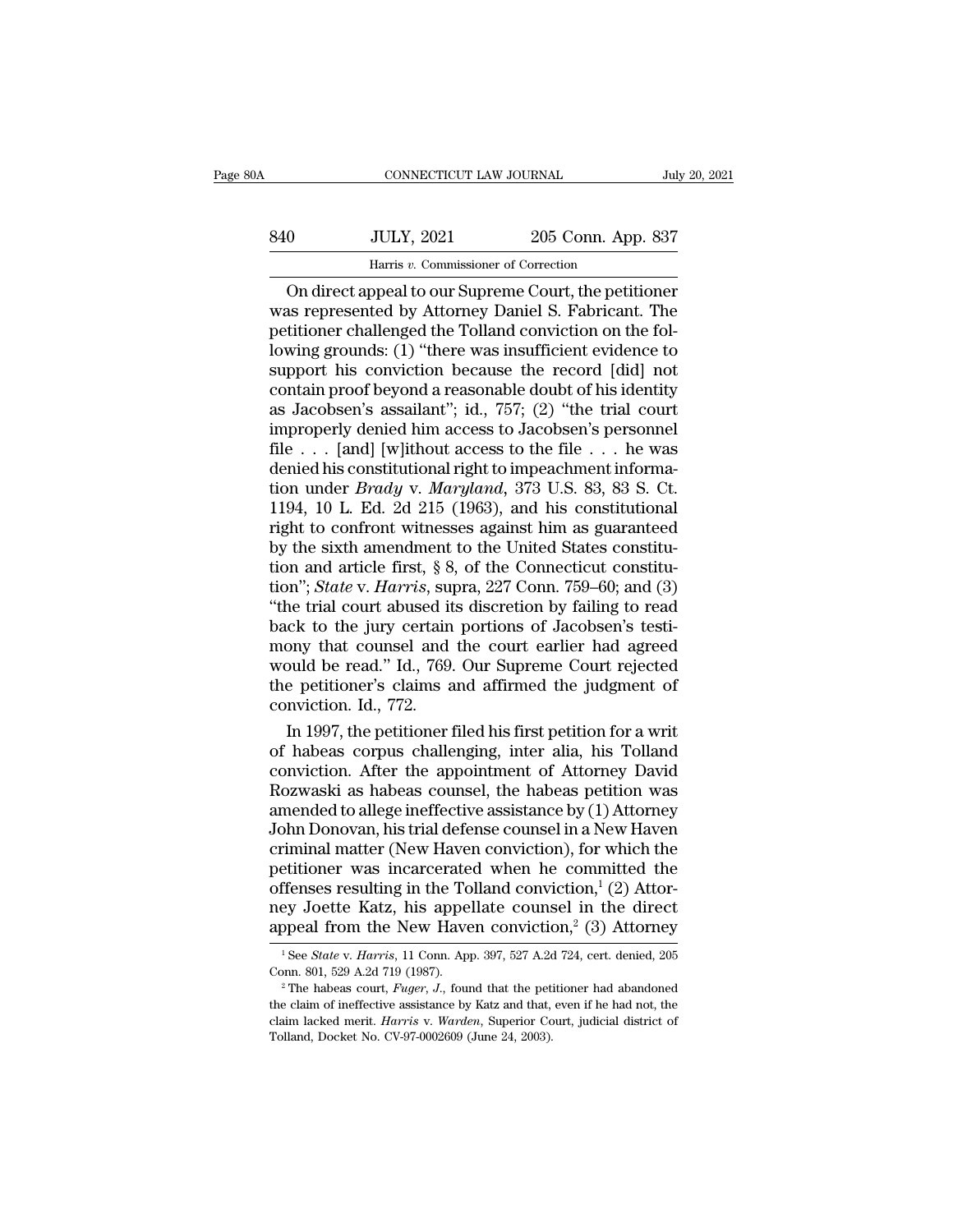| 121 |                    | CONNECTICUT LAW JOURNAL                            | Page 81A |
|-----|--------------------|----------------------------------------------------|----------|
|     |                    |                                                    |          |
|     | 205 Conn. App. 837 | <b>JULY, 2021</b>                                  | 841      |
|     |                    | Harris v. Commissioner of Correction               |          |
|     |                    | John Watson, his habeas counsel in a habeas action |          |

Page 81A<br>
205 Conn. App. 837 JULY, 2021 841<br>
Harris v. Commissioner of Correction<br>
John Watson, his habeas counsel in a habeas action<br>
challenging the New Haven conviction, and (4) Fabri-205 Conn. App. 837 JULY, 2021 841<br>
Harris v. Commissioner of Correction<br>
John Watson, his habeas counsel in a habeas action<br>
challenging the New Haven conviction, and (4) Fabri-<br>
cant, his appellate counsel in the direct a 205 Conn. App. 837 JULY, 2021 841<br>
Harris v. Commissioner of Correction<br>
John Watson, his habeas counsel in a habeas action<br>
challenging the New Haven conviction, and (4) Fabricant, his appellate counsel in the direct app 205 Conn. App. 837 JULY, 2021 841<br>
Harris *v*. Commissioner of Correction<br>
John Watson, his habeas counsel in a habeas action<br>
challenging the New Haven conviction, and (4) Fabri-<br>
cant, his appellate counsel in the direct Harris v. Commissioner of Correction<br>John Watson, his habeas counsel in a habeas action<br>challenging the New Haven conviction, and (4) Fabri-<br>cant, his appellate counsel in the direct appeal from<br>the Tolland conviction.<sup>3</sup> John Watson, his habeas counsel in a habeas action<br>challenging the New Haven conviction, and (4) Fabri-<br>cant, his appellate counsel in the direct appeal from<br>the Tolland conviction.<sup>3</sup> The habeas court, *Fuger*, *J.*,<br>eith challenging the New Haven conviction, and (4) Fabricant, his appellate counsel in the direct appeal from<br>the Tolland conviction.<sup>3</sup> The habeas court, *Fuger*, *J.*,<br>either denied these claims or found them abandoned,<br>and cant, his appellate counsel in the direct appeal from<br>the Tolland conviction.<sup>3</sup> The habeas court, *Fuger*, *J.*,<br>either denied these claims or found them abandoned,<br>and the petitioner's appeal therefrom was dismissed by<br> The referred at the petitioner. The hasces court,  $I$  ager,  $\dot{\theta}$ .,  $\dot{\theta}$ .,  $\dot{\theta}$ .,  $\dot{\theta}$ .,  $\dot{\theta}$ .,  $\dot{\theta}$  are denivered at the petitioner's appeal therefrom was dismissed by is court. *Harris v. Commissioner o* Early deficioner's appeal therefrom was dismissed by<br>this court. *Harris* v. *Commissioner of Correction*, 92<br>Conn. App. 903, 884 A.2d 22, cert. denied, 276 Conn.<br>933, 890 A.2d 572 (2005).<br>In 2011, the petitioner filed a s

this court. *Harris* v. *Commissioner of Correction*, 92<br>Conn. App. 903, 884 A.2d 22, cert. denied, 276 Conn.<br>933, 890 A.2d 572 (2005).<br>In 2011, the petitioner filed a second petition for a writ<br>of habeas corpus challengi counsel. The petitioner's second tensor of the periodic connection,  $\overline{c}$  connection. App. 903, 884 A.2d 22, cert. denied, 276 Conn.<br>933, 890 A.2d 572 (2005).<br>In 2011, the petitioner filed a second petition for a writ<br> 933, 890 A.2d 572 (2005).<br>In 2011, the petitioner filed a second petition for a writ<br>of habeas corpus challenging the Tolland conviction.<br>Attorney Joseph Barbarie was appointed as habeas<br>counsel. The petitioner's second h In 2011, the petitioner filed a second petition for a writ<br>of habeas corpus challenging the Tolland conviction.<br>Attorney Joseph Barbarie was appointed as habeas<br>counsel. The petitioner's second habeas petition alleged<br>that In 2011, the petitioner filed a second petition for a writ<br>of habeas corpus challenging the Tolland conviction.<br>Attorney Joseph Barbarie was appointed as habeas<br>counsel. The petitioner's second habeas petition alleged<br>tha of habeas corpus challenging the Tolland conviction.<br>Attorney Joseph Barbarie was appointed as habeas<br>counsel. The petitioner's second habeas petition alleged<br>that he had been illegally sentenced. On May 8, 2014,<br>the habea Attorney Joseph Barbarie was appointed as habeas<br>counsel. The petitioner's second habeas petition alleged<br>that he had been illegally sentenced. On May 8, 2014,<br>the habeas court, *Cobb*, *J*., dismissed the habeas petition<br> anse. The perfactor 3 second hascele perfactor integed<br>at he had been illegally sentenced. On May 8, 2014,<br>e habeas court, *Cobb*, *J*., dismissed the habeas petition<br>the ground of procedural default. The petitioner<br>peale the habeas court,  $Cobb, J$ , dismissed the habeas petition<br>on the ground of procedural default. The petitioner<br>appealed from the denial of his petition for certification<br>to appeal but subsequently withdrew that appeal.<br>On Ma

on the ground of procedural default. The petitioner<br>appealed from the denial of his petition for certification<br>to appeal but subsequently withdrew that appeal.<br>On March 2, 2015, the petitioner commenced the pres-<br>ent habe on the ground of procedural dentail. The perficultion<br>appealed from the denial of his petition for certification<br>to appeal but subsequently withdrew that appeal.<br>On March 2, 2015, the petitioner commenced the pres-<br>ent hab (2) Rozwaski, his first habeas counsel, and (3) Barbarie, the second habeas action. In a three count amended petition filed September 5, 2017, the petitioner claimed ineffective assistance by (1) Fabricant, his appellate c on March 2, 2015, the petitionent habeas action. In a three cofiled September 5, 2017, the petitive assistance by (1) Fabricant, (2) Rozwaski, his first habeas counsel.<br>The matter was tried before the matter was tried befo ormater 2, 2010, are peralismer commenced are present habeas action. In a three count amended petition ed September 5, 2017, the petitioner claimed ineffective assistance by (1) Fabricant, his appellate counsel,  $Ros$  Rozwa *Hullarkey*, *Mullarkey*, judge trial referee, on February 13 and 20, 2018. The petitioner claimed ineffective assistance by (1) Fabricant, his appellate counsel, (2) Rozwaski, his first habeas counsel, and (3) Barbarie, h

med september 9, 2011, the petitioner elamica memoritive assistance by (1) Fabricant, his appellate counsel, (2) Rozwaski, his first habeas counsel, and (3) Barbarie, his second habeas counsel.<br>The matter was tried before The matter by  $\langle 1 \rangle$  and  $\langle 3 \rangle$  and  $\langle 3 \rangle$  Barbarie,<br>
(2) Rozwaski, his first habeas counsel, and  $\langle 3 \rangle$  Barbarie,<br>
his second habeas counsel.<br>
The matter was tried before the court, *Hon. Edward*<br>
J. *Mullarkey*, The matter was tried before the court, *Hon. Edward*<br>*J. Mullarkey*, judge trial referee, on February 13 and<br>20, 2018. The petitioner testified and presented the testi-<br>mony of his trial counsel, Attorney David Kritzman,<br> The matter was tried before the court, *Hon. Edward*<br>J. *Mullarkey*, judge trial referee, on February 13 and<br>20, 2018. The petitioner testified and presented the testi-<br>mony of his trial counsel, Attorney David Kritzman,<br>h The matter was tried before the court, *Hon. Edward*<br>J. *Mullarkey*, judge trial referee, on February 13 and<br>20, 2018. The petitioner testified and presented the testi-<br>mony of his trial counsel, Attorney David Kritzman,<br>h J. Mullarkey, judge trial referee, on February 13 and 20, 2018. The petitioner testified and presented the testimony of his trial counsel, Attorney David Kritzman, his first habeas counsel, Rozwaski, and his appellate coun 20, 2018. The petitioner testified and presented the testi-<br>mony of his trial counsel, Attorney David Kritzman,<br>his first habeas counsel, Rozwaski, and his appellate<br>counsel, Fabricant. The petitioner entered into evidenc bursel, Fabricant. The petitioner entered into evidence<br>anscripts, copies of court documents, pleadings,<br>riefs, and court decisions. No expert testified. At the<br>quest of the court, both parties filed posttrial briefs.<br><sup>3</sup>T transcripts, copies of court documents, pleadings,<br>briefs, and court decisions. No expert testified. At the<br>request of the court, both parties filed posttrial briefs.<br><sup>3</sup>The habeas court, *Fuger*, *J.*, found that the peti

briefs, and court decisions. No expert testified. At the request of the court, both parties filed posttrial briefs.<br><sup>3</sup> The habeas court, *Fuger*, *J*., found that the petitioner had abandoned the claim of ineffective assi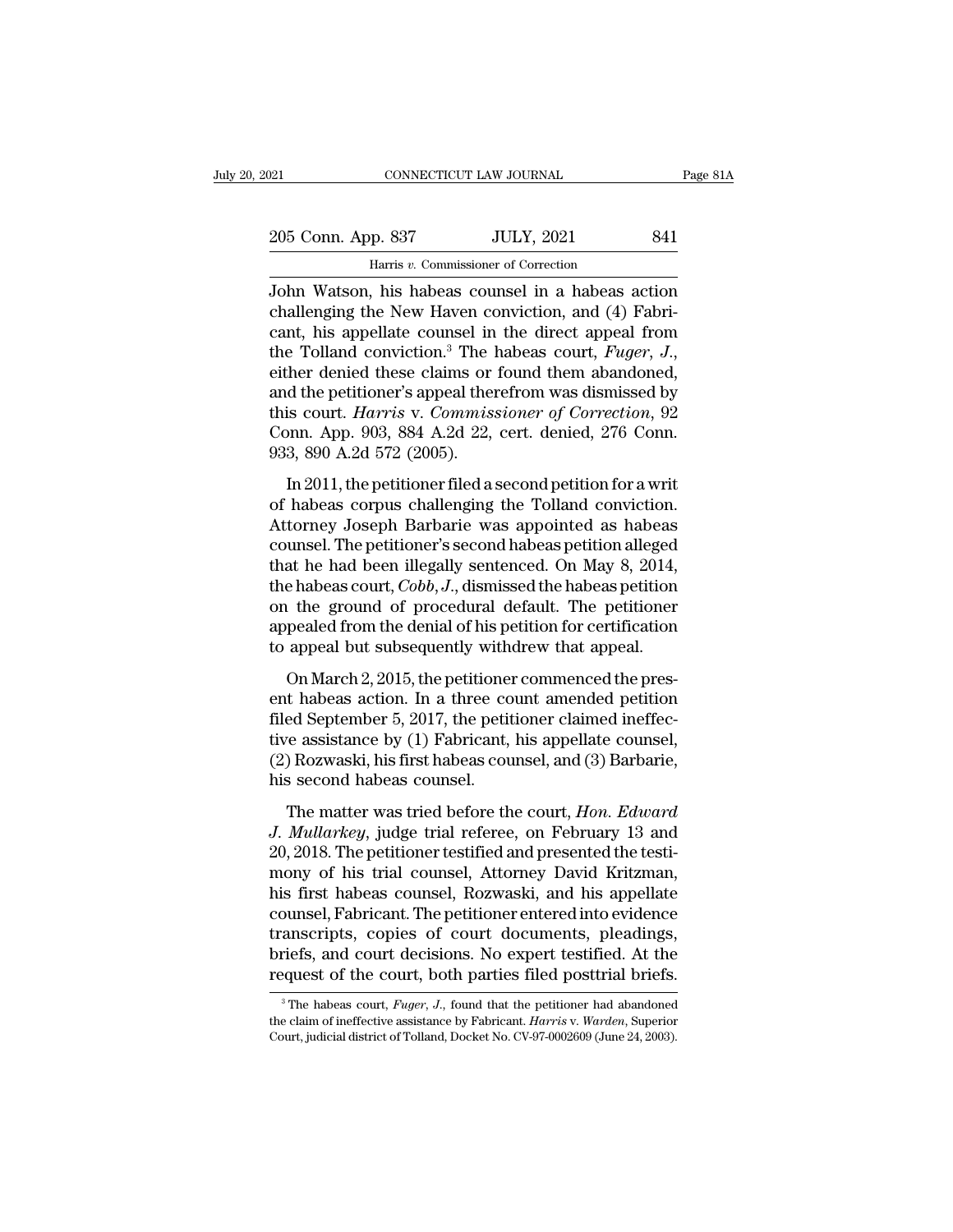| ľΑ  | CONNECTICUT LAW JOURNAL                                |                    | July 20, 2021 |
|-----|--------------------------------------------------------|--------------------|---------------|
| 842 | <b>JULY, 2021</b>                                      | 205 Conn. App. 837 |               |
|     | Harris v. Commissioner of Correction                   |                    |               |
|     | In its July 19, 2018 memorandum of decision, the court |                    |               |

CONNECTICUT LAW JOURNAL July 20, 2021<br>
2015 Conn. App. 837<br>
Harris v. Commissioner of Correction<br>
In its July 19, 2018 memorandum of decision, the court<br>
jected the petitioner's claims. With respect to count<br>
is a sourt co Final State Microsofted the petitioner's claims. With respect to count<br>one, the court concluded that "the petitioner's claims. With respect to count<br>one, the court concluded that "the petitioner is barred<br>from again litiga  $\begin{array}{c|c} \text{342} & \text{JULY, 2021} & \text{205 Conn. App. 837} \\ \hline \text{Harris } v. \text{ Commissioner of Correction} \\ \hline \text{In its July 19, 2018 memorandum of decision, the court} \\ \text{rejected the performance's claims. With respect to count one, the court concluded that "the pertinent is barred . . . from again litigating directly that Fabricant ren-  
deroding effective resistance on among! "The court role.} \end{array}$ 842 JULY, 2021 205 Conn. App. 837<br>
Harris v. Commissioner of Correction<br>
In its July 19, 2018 memorandum of decision, the court<br>
rejected the petitioner's claims. With respect to count<br>
one, the court concluded that "the p Harris v. Commissioner of Correction<br>In its July 19, 2018 memorandum of decision, the court<br>rejected the petitioner's claims. With respect to count<br>one, the court concluded that "the petitioner is barred<br>... from again lit From that is solutionary in the columns of decision, the court<br>rejected the petitioner's claims. With respect to count<br>one, the court concluded that "the petitioner is barred<br> $\ldots$  from again litigating directly that Fabr In its July 19, 2018 memorandum of decision, the court<br>rejected the petitioner's claims. With respect to count<br>one, the court concluded that "the petitioner is barred<br> $\dots$  from again litigating directly that Fabricant ren rejected the petitioner's claims. With respect to count<br>one, the court concluded that "the petitioner is barred<br> $\ldots$  from again litigating directly that Fabricant ren-<br>dered ineffective assistance on appeal." The court r one, the court concluded that "the petitioner is barred<br>  $\ldots$  from again litigating directly that Fabricant ren-<br>
dered ineffective assistance on appeal." The court rea-<br>
soned that "[t]his claim was previously raised an ... from again litigating directly that Fabricant rendered ineffective assistance on appeal." The court reasoned that "[t]his claim was previously raised and litigated by the petitioner, notwithstanding the first habeas c dered ineffective assistance on appeal." The court reasoned that "[t]his claim was previously raised and litigated by the petitioner, notwithstanding the first habeas court deening the claim abandoned at trial because the soned that "[t]his claim was previously raised and litigated by the petitioner, notwithstanding the first habeas<br>court deeming the claim abandoned at trial because<br>the petitioner failed to present supporting evidence."<br>Acc gated by the petitioner, notwithstanding the first habeas<br>court deeming the claim abandoned at trial because<br>the petitioner failed to present supporting evidence."<br>Accordingly, the court dismissed the petitioner's claim<br>in court deeming the claim abandoned at trial because<br>the petitioner failed to present supporting evidence."<br>Accordingly, the court dismissed the petitioner's claim<br>in count one "pursuant to Practice Book § 23-29 (3)<br>because the petitioner failed to present supporting evidence."<br>Accordingly, the court dismissed the petitioner's claim<br>in count one "pursuant to Practice Book § 23-29 (3)<br>because it asserts the same ground (i.e., ineffective<br>assis Accordingly, the co<br>in count one "purs<br>because it asserts<br>assistance of appel<br>denied and fails to<br>evidence not reaso<br>prior petition."<br>With respect to c cause it asserts the same ground (i.e., ineffective<br>sistance of appellate counsel Fabricant) previously<br>mied and fails to state new facts or to proffer new<br>idence not reasonably available at the time of the<br>ior petition." assistance of appellate counsel Fabricant) previously<br>denied and fails to state new facts or to proffer new<br>evidence not reasonably available at the time of the<br>prior petition."<br>With respect to counts two and three, the co

denied and fails to state new facts or to proffer new<br>evidence not reasonably available at the time of the<br>prior petition."<br>With respect to counts two and three, the court first<br>determined that "[t]he petitioner's claims evidence not reasonably available at the time of the<br>prior petition."<br>With respect to counts two and three, the court first<br>determined that "[t]he petitioner's claims . . . are<br>premised on the allegations of ineffective a prior petition."<br>
With respect to counts two and three, the court first<br>
determined that "[t]he petitioner's claims . . . are<br>
premised on the allegations of ineffective assistance by<br>
. . . Fabricant, as alleged in count With respect to counts two and three, the court first<br>determined that "[t]he petitioner's claims . . . are<br>premised on the allegations of ineffective assistance by<br> $\ldots$  . Fabricant, as alleged in count one. . . . Thus, t With respect to counts two and three, the court first<br>determined that "[t]he petitioner's claims . . . are<br>premised on the allegations of ineffective assistance by<br> $\dots$  Fabricant, as alleged in count one.  $\dots$  Thus, to<br>pr determined that "[t]he petitioner's claims . . . are<br>premised on the allegations of ineffective assistance by<br>. . . Fabricant, as alleged in count one. . . . Thus, to<br>prove prior habeas counsel were ineffective as alleged, premised on the allegations of ineffective assistance by<br>
. . . Fabricant, as alleged in count one. . . . Thus, to<br>
prove prior habeas counsel were ineffective as alleged,<br>
the petitioner must prove also that appellate cou . . . . Fabricant, as alleged in count one. . . . Thus, to<br>prove prior habeas counsel were ineffective as alleged,<br>the petitioner must prove also that appellate counsel<br>was ineffective." (Citation omitted.) Ultimately, th prove prior habeas counsel were ineffective as alleged,<br>the petitioner must prove also that appellate counsel<br>was ineffective.'' (Citation omitted.) Ultimately, the<br>court determined that "the petitioner failed to prove<br>tha the petitioner must prove also that appellate counsel<br>was ineffective." (Citation omitted.) Ultimately, the<br>court determined that "the petitioner failed to prove<br>that any counsel performed deficiently and clearly did<br>not s was ineffective." (Citation omitted.) Ultimately, the<br>court determined that "the petitioner failed to prove<br>that any counsel performed deficiently and clearly did<br>not show that the outcome of the direct appeal or a prior<br>h court determined that "the petitioner failed to j<br>that any counsel performed deficiently and clear<br>not show that the outcome of the direct appeal or a<br>habeas [action] would have been different." There<br>the court denied the t show that the outcome of the direct appeal or a prior<br>beas [action] would have been different." Thereafter,<br>e court denied the petition for certification to appeal,<br>d this appeal followed. Additional facts and proce-<br>ral habeas [action] would have been different." Thereafter,<br>the court denied the petition for certification to appeal,<br>and this appeal followed. Additional facts and proce-<br>dural history will be set forth as necessary.<br>On appe

the court denied the petition for certification to appeal,<br>and this appeal followed. Additional facts and proce-<br>dural history will be set forth as necessary.<br>On appeal, the petitioner claims that the court abused<br>its disc and this appeal followed. Additional facts and proce-<br>dural history will be set forth as necessary.<br>On appeal, the petitioner claims that the court abused<br>its discretion in denying his petition for certification to<br>appeal dural history will be set forth as necessary.<br>
On appeal, the petitioner claims that the court abused<br>
its discretion in denying his petition for certification to<br>
appeal and improperly denied his amended petition for<br>
a w On appeal, the petitioner claims that the its discretion in denying his petition for appeal and improperly denied his amen<br>a writ of habeas corpus based on claim<br>assistance of (1) his appellate counsel,<br>(2) his first habea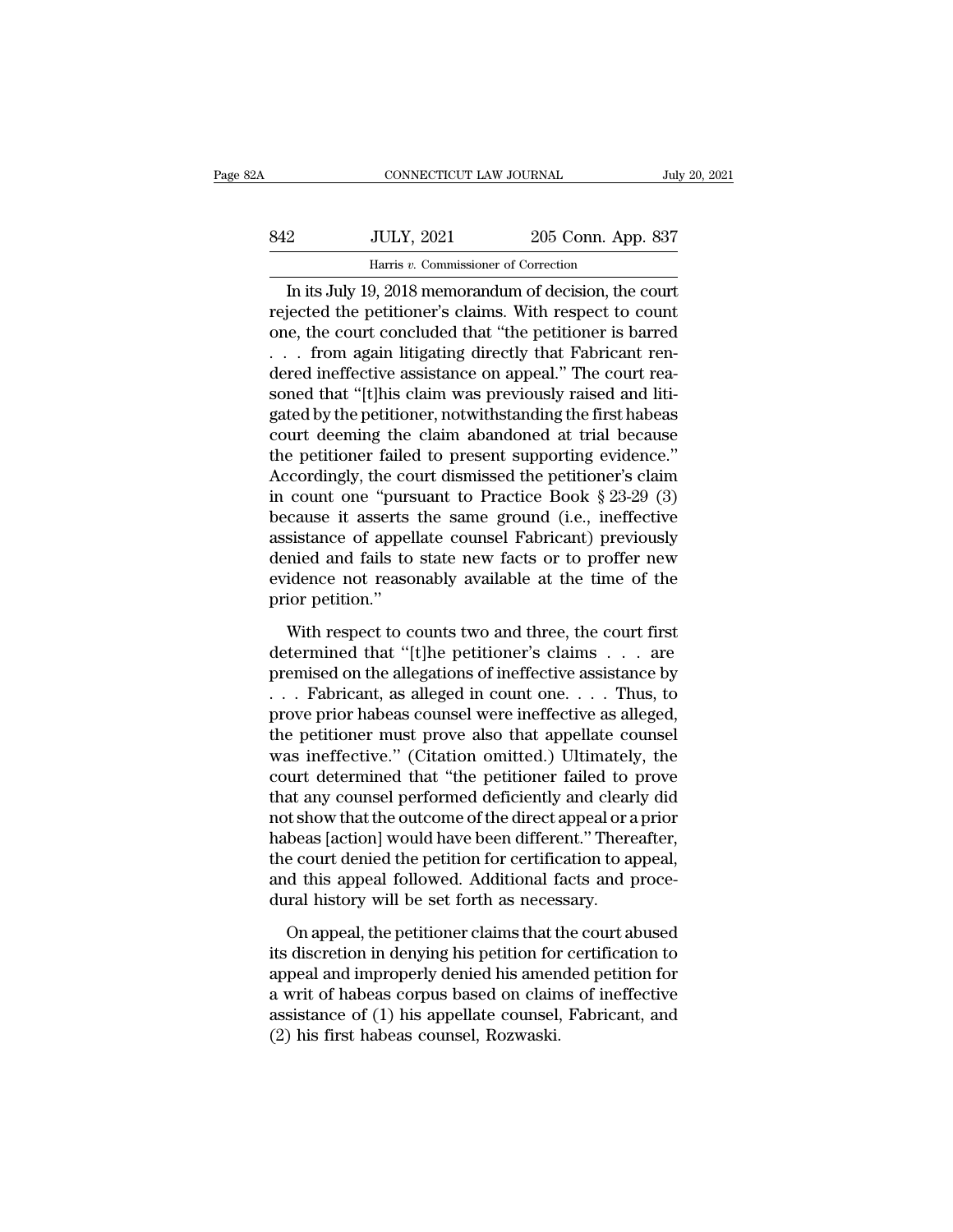| 2021                                                                                                                                                   | CONNECTICUT LAW JOURNAL              | Page 83A |
|--------------------------------------------------------------------------------------------------------------------------------------------------------|--------------------------------------|----------|
| 205 Conn. App. 837                                                                                                                                     | <b>JULY, 2021</b>                    | 843      |
|                                                                                                                                                        | Harris v. Commissioner of Correction |          |
|                                                                                                                                                        |                                      |          |
| We first address the petitioner's claim that the court<br>abused its discretion in denying his petition for certifica-<br>tion to appeal. We disagree. |                                      |          |
| General Statutes $\S 52-470$ (g) provides: "No appeal from                                                                                             |                                      |          |

I<br>We first address the petitioner's claim that the court<br>used its discretion in denying his petition for certifica-<br>on to appeal. We disagree.<br>General Statutes § 52-470 (g) provides: "No appeal from<br>e judgment rendered in

<sup>1</sup><br>We first address the petitioner's claim that the court<br>abused its discretion in denying his petition for certifica-<br>tion to appeal. We disagree.<br>General Statutes § 52-470 (g) provides: "No appeal from<br>the judgment rend We first address the petitioner's claim that the court<br>abused its discretion in denying his petition for certifica-<br>tion to appeal. We disagree.<br>General Statutes  $\S~52-470$  (g) provides: "No appeal from<br>the judgment rende abused its discretion in denying his petition for certifica-<br>tion to appeal. We disagree.<br>General Statutes § 52-470 (g) provides: "No appeal from<br>the judgment rendered in a habeas corpus proceeding<br>brought by or on behalf tion to appeal. We disagree.<br>
General Statutes  $\S$  52-470 (g) provides: "No appeal from<br>
the judgment rendered in a habeas corpus proceeding<br>
brought by or on behalf of a person who has been con-<br>
victed of a crime in ord General Statutes  $\S$  52-470 (g) provides: "No appeal from<br>the judgment rendered in a habeas corpus proceeding<br>brought by or on behalf of a person who has been con-<br>victed of a crime in order to obtain such person's releas General Statutes § 52-470 (g) provides: "No appeal from<br>the judgment rendered in a habeas corpus proceeding<br>brought by or on behalf of a person who has been con-<br>victed of a crime in order to obtain such person's release<br> the judgment rendered in a habeas corpus proceeding<br>brought by or on behalf of a person who has been con-<br>victed of a crime in order to obtain such person's release<br>may be taken unless the appellant, within ten days after<br> brought by or on behalf of a person who has been con-<br>victed of a crime in order to obtain such person's release<br>may be taken unless the appellant, within ten days after<br>the case is decided, petitions the judge before whom victed of a crime in order to obtain such person's release<br>may be taken unless the appellant, within ten days after<br>the case is decided, petitions the judge before whom<br>the case was tried or, if such judge is unavailable, may be taken unless the appellant, within ter<br>the case is decided, petitions the judge bef<br>the case was tried or, if such judge is una<br>judge of the Superior Court designated by the (<br>Administrator, to certify that a questi e case was tried or, if such judge is unavailable, a<br>dge of the Superior Court designated by the Chief Court<br>lministrator, to certify that a question is involved in the<br>cision which ought to be reviewed by the court having judge of the Superior Court designated by the Chief Court<br>Administrator, to certify that a question is involved in the<br>decision which ought to be reviewed by the court having<br>jurisdiction and the judge so certifies."<br>"As o

Administrator, to certify that a question is involved in the<br>decision which ought to be reviewed by the court having<br>jurisdiction and the judge so certifies."<br>"As our Supreme Court has explained, one of the goals<br>our legis decision which ought to be reviewed by the court having<br>jurisdiction and the judge so certifies."<br>"As our Supreme Court has explained, one of the goals<br>our legislature intended by enacting this statute was to<br>limit the nu jurisdiction and the judge so certifies."<br>
"As our Supreme Court has explained, one of the goals<br>
our legislature intended by enacting this statute was to<br>
limit the number of appeals filed in criminal cases and<br>
[to] has "As our Supreme Court has explained, one of the goals<br>our legislature intended by enacting this statute was to<br>limit the number of appeals filed in criminal cases and<br>[to] hasten the final conclusion of the criminal justi "As our Supreme Court has explained, one of the goals<br>our legislature intended by enacting this statute was to<br>limit the number of appeals filed in criminal cases and<br>[to] hasten the final conclusion of the criminal justi our legislature intended by enacting this statute<br>limit the number of appeals filed in criminal cas<br>[to] hasten the final conclusion of the criminal<br>process . . . . [T]he legislature intended to disc<br>frivolous habeas appe b) hasten the final conclusion of the criminal justice<br>
ocess . . . . [T]he legislature intended to discourage<br>
volous habeas appeals. . . . [Section] 52-470 (b)<sup>4</sup><br>
ts as a limitation on the scope of review, and not the<br> process  $\dots$  [T]he legislature intended to discourage<br>frivolous habeas appeals.  $\dots$  [Section] 52-470 (b)<sup>4</sup><br>acts as a limitation on the scope of review, and not the<br>jurisdiction, of the appellate tribunal.  $\dots$ <br>"Faced wi

frivolous habeas appeals. . . . [Section] 52-470 (b)<sup>4</sup><br>acts as a limitation on the scope of review, and not the<br>jurisdiction, of the appellate tribunal. . . .<br>"Faced with a habeas court's denial of a petition for<br>certifi acts as a limitation on the scope of review, and not the<br>jurisdiction, of the appellate tribunal. . . .<br>"Faced with a habeas court's denial of a petition for<br>certification to appeal, a petitioner can obtain appellate<br>revi jurisdiction, of the appellate tribunal. . . .<br>
"Faced with a habeas court's denial of a petition for<br>
certification to appeal, a petitioner can obtain appellate<br>
review of the [disposition] of his [or her] petition for<br>
[ "Faced with a habeas court's denial of a petition for certification to appeal, a petitioner can obtain appellate review of the [disposition] of his [or her] petition for [a writ of] habeas corpus only by satisfying the two The View of the [disposition] of his [or ner] petition for writ of] habeas corpus only by satisfying the two-<br>onged test enunciated by our Supreme Court in mms v. Warden, 229 Conn. 178, 640 A.2d 601 (1994),<br>"Pursuant to N [a writ of] habeas corpus only by satisfying the two-<br>pronged test enunciated by our Supreme Court in<br>Simms v. Warden, 229 Conn. 178, 640 A.2d 601 (1994),<br><sup>4</sup> "Pursuant to No. 12-115, § 1, of the 2012 Public Acts, subsecti

 $4 \cdot \cdot \cdot \mathbf{D}_{\mathbf{u}\mathbf{w}}$ pronged test enunciated by our Supreme Court in<br> *Simms* v. *Warden*, 229 Conn. 178, 640 A.2d 601 (1994),<br>
<sup>4</sup> "Pursuant to No. 12-115, § 1, of the 2012 Public Acts, subsection (b) of<br>
§ 52-470 was redesignated as subsecti Simms v. Warden, 229 Conn. 178, 640 A.2d 601 (1994),<br>
<sup>4</sup> "Pursuant to No. 12-115, § 1, of the 2012 Public Acts, subsection (b) of<br>
§ 52-470 was redesignated as subsection (g).'Villafane v. *Commissioner of*<br> *Correction*, CONTRES V. WEITHER,  $223$  COIII. 110, 040 A.2d 001 (1334),<br>
<sup>4</sup> "Pursuant to No. 12-115, § 1, of the 2012 Public Acts, subsection (b) of<br>
§ 52-470 was redesignated as subsection (g). *Villafane v. Commissioner of*<br>
Correc <sup>4</sup> " Pursu<br>§ 52-470 wa<br>§ 52-470 wa<br>*Correction*<br>902, 215 A.<br>Conn. App.<br>286 (2020).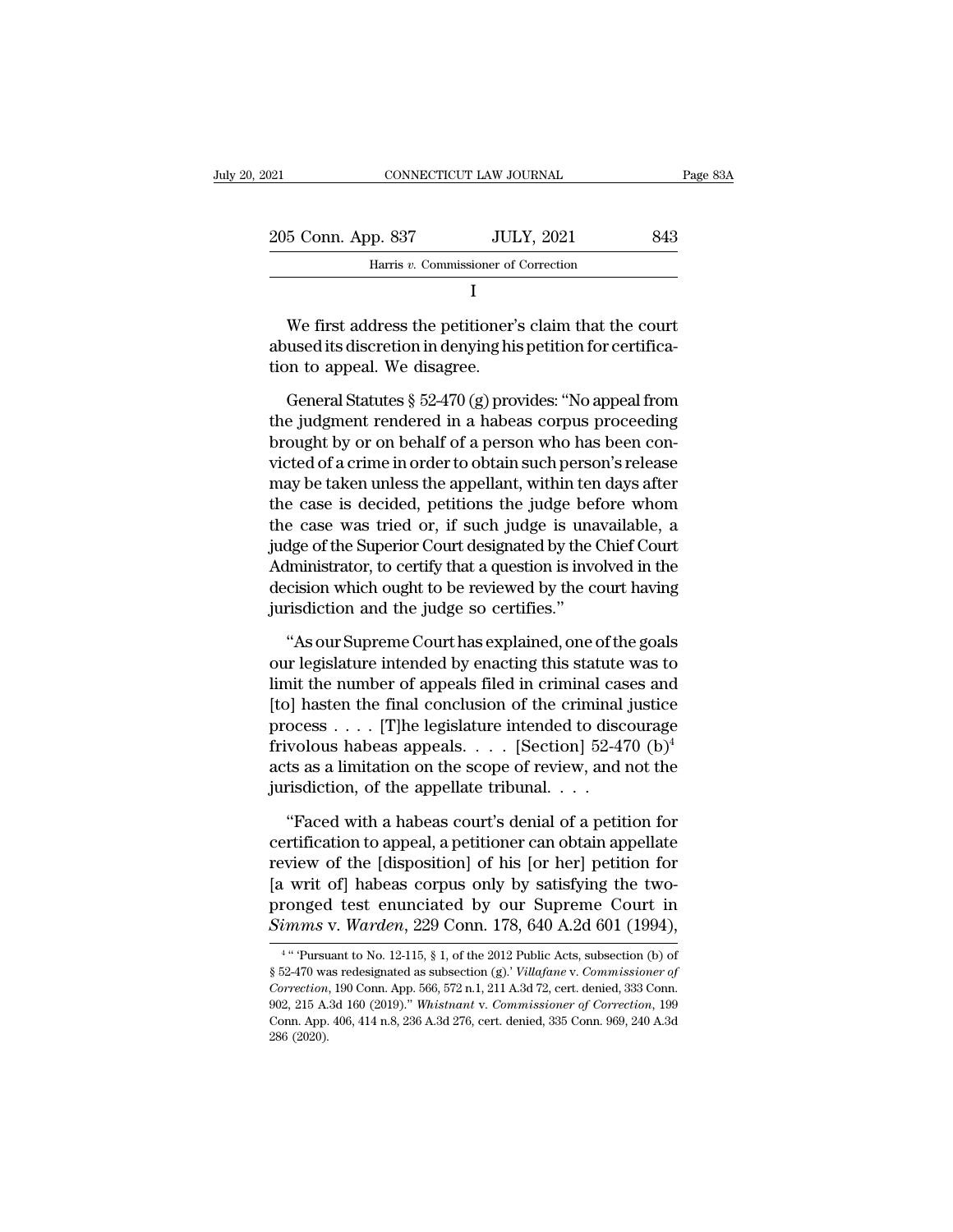| A   | CONNECTICUT LAW JOURNAL                        |                    | July 20, 2021 |
|-----|------------------------------------------------|--------------------|---------------|
| 844 | <b>JULY, 2021</b>                              | 205 Conn. App. 837 |               |
|     | Harris v. Commissioner of Correction           |                    |               |
|     | and adopted in Simms y Warden 230 Conn 608 612 |                    |               |

connectricut LAW JOURNAL July 20, 2<br> **and adopted in** *Simms* v. *Warden*, 230 Conn. 608, 612,<br>
646 A.2d 126 (1994). First, he [or she] must demonstrate 844 JULY, 2021 205 Conn. App. 837<br>
Harris v. Commissioner of Correction<br>
and adopted in *Simms* v. *Warden*, 230 Conn. 608, 612,<br>646 A.2d 126 (1994). First, he [or she] must demonstrate<br>
that the denial of his [or her] pet 844 JULY, 2021 205 Conn. App. 837<br>
Harris v. Commissioner of Correction<br>
and adopted in *Simms* v. *Warden*, 230 Conn. 608, 612,<br>
646 A.2d 126 (1994). First, he [or she] must demonstrate<br>
that the denial of his [or her] p 844 JULY, 2021 205 Conn. App. 837<br>
Harris v. Commissioner of Correction<br>
and adopted in *Simms* v. *Warden*, 230 Conn. 608, 612,<br>
646 A.2d 126 (1994). First, he [or she] must demonstrate<br>
that the denial of his [or her] p Harris v. Commissioner of Correction<br>and adopted in *Simms* v. *Warden*, 230 Conn. 608, 612,<br>646 A.2d 126 (1994). First, he [or she] must demonstrate<br>that the denial of his [or her] petition for certification<br>constituted Harris v. Commissioner of Correction<br>and adopted in *Simms* v. Warden, 230 Conn. 608, 612,<br>646 A.2d 126 (1994). First, he [or she] must demonstrate<br>that the denial of his [or her] petition for certification<br>constituted an and adopted in *Simms* v. *Warden*, 230 Conn. 608, 612, 646 A.2d 126 (1994). First, he [or she] must demonstrate that the denial of his [or her] petition for certification constituted an abuse of discretion. . . . Second, at the denial of his [or her] petition for certification<br>at the denial of his [or her] petition for certification<br>mstituted an abuse of discretion, . . . . Second, if the<br>titioner can show an abuse of discretion, he [or s constituted an abuse of discretion.  $\ldots$  Second, if the petitioner can show an abuse of discretion, he [or she]<br>must then prove that the decision of the habeas court<br>should be reversed on its merits.  $\ldots$ <br>"To prove an a

petitioner can show an abuse of discretion.  $\ldots$  become, in the petitioner can show an abuse of discretion, he [or she] must then prove that the decision of the habeas court should be reversed on its merits.  $\ldots$  "To pr permust then prove that the decision of the habeas court<br>should be reversed on its merits. . . .<br>"To prove an abuse of discretion, the petitioner must<br>demonstrate that the [resolution of the underlying claim<br>involves issue should be reversed on its merits. . . .<br>"To prove an abuse of discretion, the petitioner must<br>demonstrate that the [resolution of the underlying claim<br>involves issues that] are debatable among jurists of<br>reason; that a co "To prove an abuse of discretion, the petitioner must<br>demonstrate that the [resolution of the underlying claim<br>involves issues that] are debatable among jurists of<br>reason; that a court could resolve the issues [in a diffe To prove an abase or absencency, are performed inaction monstrate that the [resolution of the underlying claim volves issues that] are debatable among jurists of asson; that a court could resolve the issues [in a differ-<br> discretion in deniancy issues that] are debatable among jurists of<br>reason; that a court could resolve the issues [in a differ-<br>ent manner]; or that the questions are adequate to<br>deserve encouragement to proceed further....

reason; that a court could resolve the issues  $\overline{c}$  in a different manner]; or that the questions are adequate to deserve encouragement to proceed further.  $\overline{c}$ ...<br>"In determining whether the habeas court abused it petition, and a court could resorve are issues [in a direct<br>ent manner]; or that the questions are adequate to<br>deserve encouragement to proceed further. . . .<br>"In determining whether the habeas court abused its<br>discretion deserve encouragement to proceed further....<br>
"In determining whether the habeas court abused its<br>
discretion in denying the petitioner's request for certifi-<br>
cation, we necessarily must consider the merits of the<br>
petit "In determining whether the habeas court abused its<br>discretion in denying the petitioner's request for certifi-<br>cation, we necessarily must consider the merits of the<br>petitioner's underlying claims to determine whether th "In determining whether the habeas court abused its<br>discretion in denying the petitioner's request for certifi-<br>cation, we necessarily must consider the merits of the<br>petitioner's underlying claims to determine whether the discretion in denying the petitioner's request for certification, we necessarily must consider the merits of the petitioner's underlying claims to determine whether the habeas court reasonably determined that the petitione cation, we necessarily must consider the merits of the<br>petitioner's underlying claims to determine whether the<br>habeas court reasonably determined that the petition-<br>er's appeal was frivolous. In other words, we review<br>the petitioner's underlying claims to determine whether the<br>habeas court reasonably determined that the petition-<br>er's appeal was frivolous. In other words, we review<br>the petitioner's substantive claims for the purpose of<br>asce habeas court reasonably determined that the petition-<br>er's appeal was frivolous. In other words, we review<br>the petitioner's substantive claims for the purpose of<br>ascertaining whether those claims satisfy one or more<br>of the er's appeal was frivolous. In other words, we review<br>the petitioner's substantive claims for the purpose of<br>ascertaining whether those claims satisfy one or more<br>of the three criteria  $\dots$  adopted by [our Supreme<br>Court] f the petitioner's substantive claims for the purpose of<br>ascertaining whether those claims satisfy one or more<br>of the three criteria . . . adopted by [our Supreme<br>Court] for determining the propriety of the habeas<br>court's de ascertaining whether those claims satisfy one or more<br>of the three criteria . . . adopted by [our Supreme<br>Court] for determining the propriety of the habeas<br>court's denial of the petition for certification." (Foot-<br>note in of the three criteria . . . ade<br>Court] for determining the p<br>court's denial of the petition i<br>note in original; internal quo<br>Whistnant v. Commissioner c<br>App. 406, 414–15, 236 A.3d 276<br>969, 240 A.3d 286 (2020).<br>The petition of the petition for certification." (Foot-<br>the in original; internal quotation marks omitted.)<br>histnant v. Commissioner of Correction, 199 Conn.<br>pp. 406, 414–15, 236 A.3d 276, cert. denied, 335 Conn.<br>9, 240 A.3d 286 (2020) following internal quotation marks omitted.)<br>mote in original; internal quotation marks omitted.)<br>Whistnant v. Commissioner of Correction, 199 Conn.<br>App. 406, 414–15, 236 A.3d 276, cert. denied, 335 Conn.<br>969, 240 A.3d 286

*Holding that the petitioner of Correction, 199 Conn.*<br>App. 406, 414–15, 236 A.3d 276, cert. denied, 335 Conn.<br>969, 240 A.3d 286 (2020).<br>The petitioner requested certification to appeal the<br>following issues: (1) "Did the App. 406, 414–15, 236 A.3d 276, cert. denied, 335 Conn.<br>969, 240 A.3d 286 (2020).<br>The petitioner requested certification to appeal the<br>following issues: (1) "Did the [h]abeas [c]ourt err in<br>holding that [the] petitioner's Fabricant''; (2) ''[d]id the [h]abeas [c]ourt err in holding that [the] petitioner's right to effective assistance of appellate counsel was not violated by . . . Fabricant''; (2) "[d]id the [h]abeas [c]ourt err in holding The petitioner requested certification to appeal the following issues: (1) "Did the [h]abeas [c]ourt err in holding that [the] petitioner's right to effective assistance of appellate counsel was not violated by  $\dots$  Fabri The petitioner requested certification to appeal the following issues: (1) "Did the [h]abeas [c]ourt err in holding that [the] petitioner's right to effective assistance of appellate counsel was not violated by . . . Fabr following issues: (1) "Did the [h]abeas [c]ourt err in holding that [the] petitioner's right to effective assistance of appellate counsel was not violated by . . . Fabricant"; (2) "[d]id the [h]abeas [c]ourt err in holdin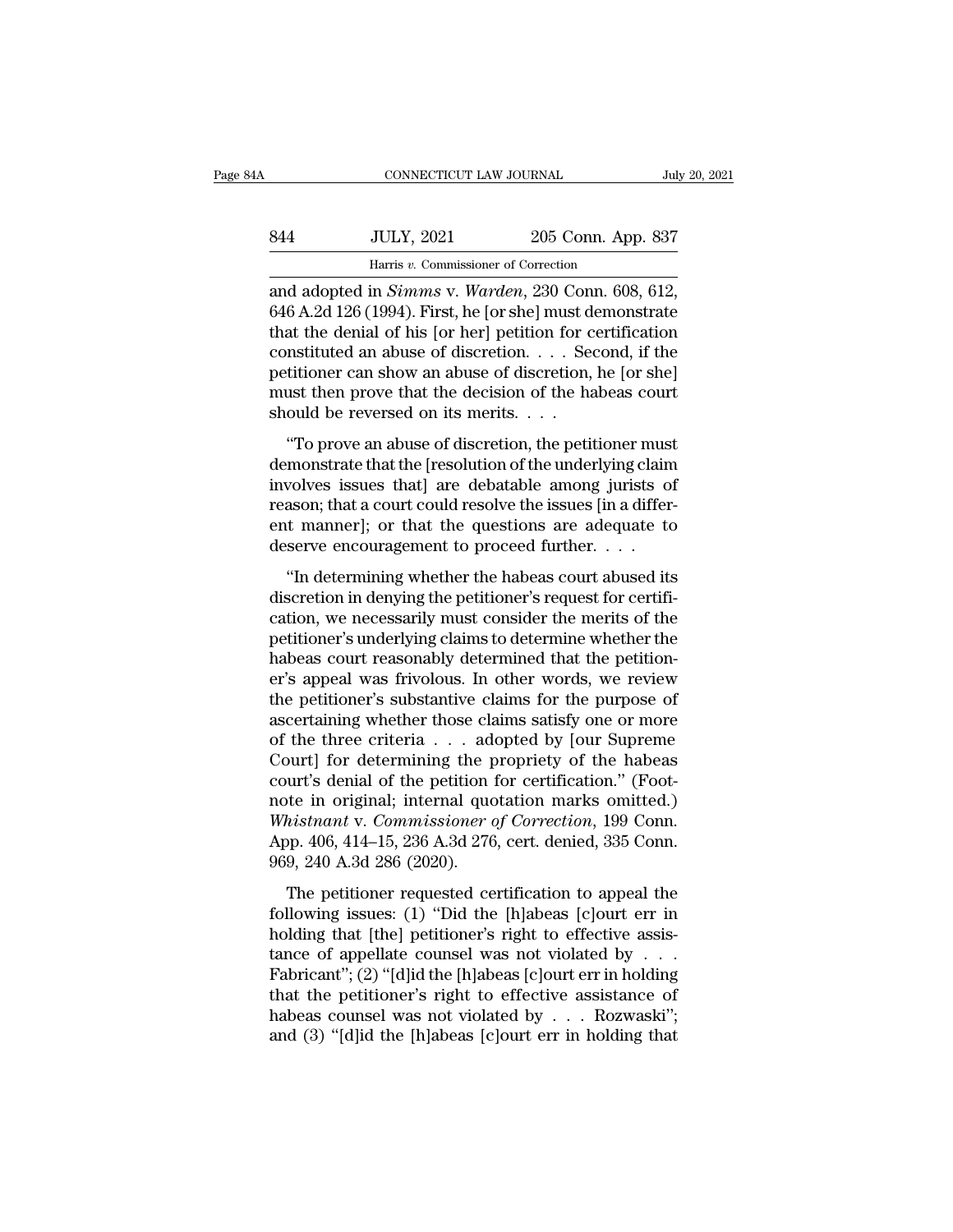# 205 Conn. App. 837 JULY, 2021 845<br>
205 Conn. App. 837 JULY, 2021 845 CONNECTICUT LAW JOURNAL<br>P. 837 JULY, 2021<br>Harris *v.* Commissioner of Correction<br>'s right to effective assistance of ha

The petitioner's right to effective assistance of habeas<br>
the petitioner's right to effective assistance of habeas<br>
the petitioner's right to effective assistance of habeas<br>
counsel was not violated by . . . Barbarie." The 205 Conn. App. 837 JULY, 2021 845<br>
Harris v. Commissioner of Correction<br>
the petitioner's right to effective assistance of habeas<br>
counsel was not violated by . . . Barbarie.'' The peti-<br>
tioner does not pursue on appeal t 205 Conn. App. 837 JULY, 2021 845<br>
Harris v. Commissioner of Correction<br>
the petitioner's right to effective assistance of habeas<br>
counsel was not violated by . . . Barbarie." The peti-<br>
tioner does not pursue on appeal t 205 Conn. App. 837 JULY, 2021 845<br>
Harris v. Commissioner of Correction<br>
the petitioner's right to effective assistance of habeas<br>
counsel was not violated by . . . Barbarie." The peti-<br>
tioner does not pursue on appeal t Barbarie.<sup>5</sup> For the reasons set for the petitioner's right to effective assistance of habeas unsel was not violated by  $\ldots$ . Barbarie." The petitioner does not pursue on appeal the third issue regarding the performance of his second For the performance of his second habeas counsel was not violated by  $\ldots$ . Barbarie." The petitioner does not pursue on appeal the third issue regarding the performance of his second habeas counsel, Barbarie.<sup>5</sup><br>For the

strate that the visitate  $\sigma$ ,  $\sigma$ . The strate is the visitation of the performance of his second habeas counsel,<br>Barbarie.<sup>5</sup><br>For the reasons set forth in parts II and III of this opin-<br>ion, we conclude that the petitio able among the performance of his second habeas counsel,<br>Barbarie.<sup>5</sup><br>For the reasons set forth in parts II and III of this opin-<br>ion, we conclude that the petitioner has failed to demon-<br>strate that (1) his claims involv Barbarie.<sup>5</sup><br>For the reasons set forth in parts II and III of this opin-<br>ion, we conclude that the petitioner has failed to demon-<br>strate that (1) his claims involve issues that are debat-<br>able among jurists of reason, (2 For the reasons set forth in parts II and III of this opin-<br>ion, we conclude that the petitioner has failed to demon-<br>strate that (1) his claims involve issues that are debat-<br>able among jurists of reason, (2) a court cou For the reasons set forth in parts II and III of this opin-<br>ion, we conclude that the petitioner has failed to demon-<br>strate that (1) his claims involve issues that are debat-<br>able among jurists of reason, (2) a court coul ion, we conclude that the petitioner has failed to demonstrate that (1) his claims involve issues that are debatable among jurists of reason, (2) a court could resolve the issues in a different manner, or (3) the question strate that (1) his claims involve issues that are debat-<br>able among jurists of reason, (2) a court could resolve<br>the issues in a different manner, or (3) the questions are<br>adequate to deserve encouragement to proceed furt able among jurists of reason, (2<br>the issues in a different manner,<br>adequate to deserve encouragen<br>See *Whistnant v. Commissione*<br>199 Conn. App. 415. Thus, we co<br>court did not abuse its discretior<br>for certification to appea EV Whistnant v. Commissioner of Correction, supra,<br>
9 Conn. App. 415. Thus, we conclude that the habeas<br>
urt did not abuse its discretion in denying the petition<br>
r certification to appeal.<br>
II<br>
Turning to the petitioner's

### II

199 Conn. App. 415. Thus, we conclude that the habeas<br>
court did not abuse its discretion in denying the petition<br>
for certification to appeal.<br>
II<br>
Turning to the petitioner's first substantive claim on<br>
appeal, the petit court did not abuse its discretion in denying the petition<br>for certification to appeal.<br>II<br>Turning to the petitioner's first substantive claim on<br>appeal, the petitioner asserts that the court improperly<br>denied his amended II<br>II<br>Turning to the petitioner's first substantive claim on<br>appeal, the petitioner asserts that the court improperly<br>denied his amended petition for a writ of habeas corpus<br>with respect to his claim of ineffective assista Turning to the petitioner's first substantive claim on appeal, the petitioner asserts that the court improperly denied his amended petition for a writ of habeas corpus with respect to his claim of ineffective assistance o appeal, the petitioner asserts that the court improperly<br>denied his amended petition for a writ of habeas corpus<br>with respect to his claim of ineffective assistance of<br> $\frac{1}{100}$  in his principal appellate brief, reply b

denied his amended petition for a writ of habeas corpus<br>with respect to his claim of ineffective assistance of<br> $\frac{1}{\pi}$  in his principal appellate brief, reply brief and statement of issues, the<br>petitioner claims that t with respect to his claim of ineffective assistance of  $\frac{1}{100}$   $\frac{1}{100}$   $\frac{1}{100}$   $\frac{1}{100}$   $\frac{1}{100}$   $\frac{1}{100}$   $\frac{1}{100}$   $\frac{1}{100}$   $\frac{1}{100}$   $\frac{1}{100}$   $\frac{1}{100}$   $\frac{1}{100}$   $\frac{1}{100}$   $\frac{1}{100}$ <sup>5</sup> In his principal appellate brief, reply brief and statement of issues, the petitioner claims that the habeas court improperly denied his claims of ineffective assistance of his appellate counsel, Fabricant, and his fir <sup>5</sup> In his principal appellate brief, reply brief and statement of issues, the petitioner claims that the habeas court improperly denied his claims of ineffective assistance of his appellate counsel, Fabricant, and his fi in the principal appearance of his appearance of the habeas court improperly denied his claims of ineffective assistance of his appellate counsel, Fabricant, and his first habeas counsel, Roswaski. The petitioner, however, preflective assistance of his appellate counsel, Fabricant, and his first habeas counsel, Roswaski. The petitioner, however, provides no mention or analysis of his claim that the habeas court improperly denied his claim of counsel, Roswaski. The petitioner, however, provides no mention or analysis of his claim that the habeas court improperly denied his claim of ineffective assistance of his second habeas counsel, Barbarie. "We repeatedly ha of his claim that the habeas court improperly denied his claim of ineffective assistance of his second habeas counsel, Barbarie. "We repeatedly have stated that [w]e are not required to review issues that have been improp assistance of his second habeas counsel, Barbarie. "We repeatedly have stated that [w]e are not required to review issues that have been improperly presented to this court through an inadequate brief. . . . Analysis, rathe stated that [w] e are not required to review issues that have been improperly presented to this court through an inadequate brief. . . . Analysis, rather than mere abstract assertion, is required in order to avoid abandon presented to this court through an inadequate brief. . . . Analysis, rather than mere abstract assertion, is required in order to avoid abandoning an issue by failure to brief the issue properly. . . . [When] a claim is a Frame and more abstract assertion, is required in order to avoid abandoning an issue by failure to brief the issue properly. . . . [When] a claim is asserted in the statement of issues but thereafter receives only cursory than mere abstract assertion, is required in order to avoid abandoning an issue by failure to brief the issue properly. . . . [When] a claim is asserted in the statement of issues but thereafter receives only cursory atte guotation marks omitted.) *Burton* v. *Dept. of Burtonics, it* is deemed to be abandoned. . . . For a reviewing court to judiciously and efficiently . . . consider claims of error raised on appeal . . . the parties must cl the habeas court in Ford are viewing court to judiciously and efficiently<br>  $\ldots$  consider claims of error raised on appeal  $\ldots$  the parties must clearly<br>
and fully set forth their arguments in their briefs." (Citations o ... consider claims of error raised on appeal ... the parties must clearly and fully set forth their arguments in their briefs." (Citations omitted; internal quotation marks omitted.) *Burton* v. *Dept. of Environmental P*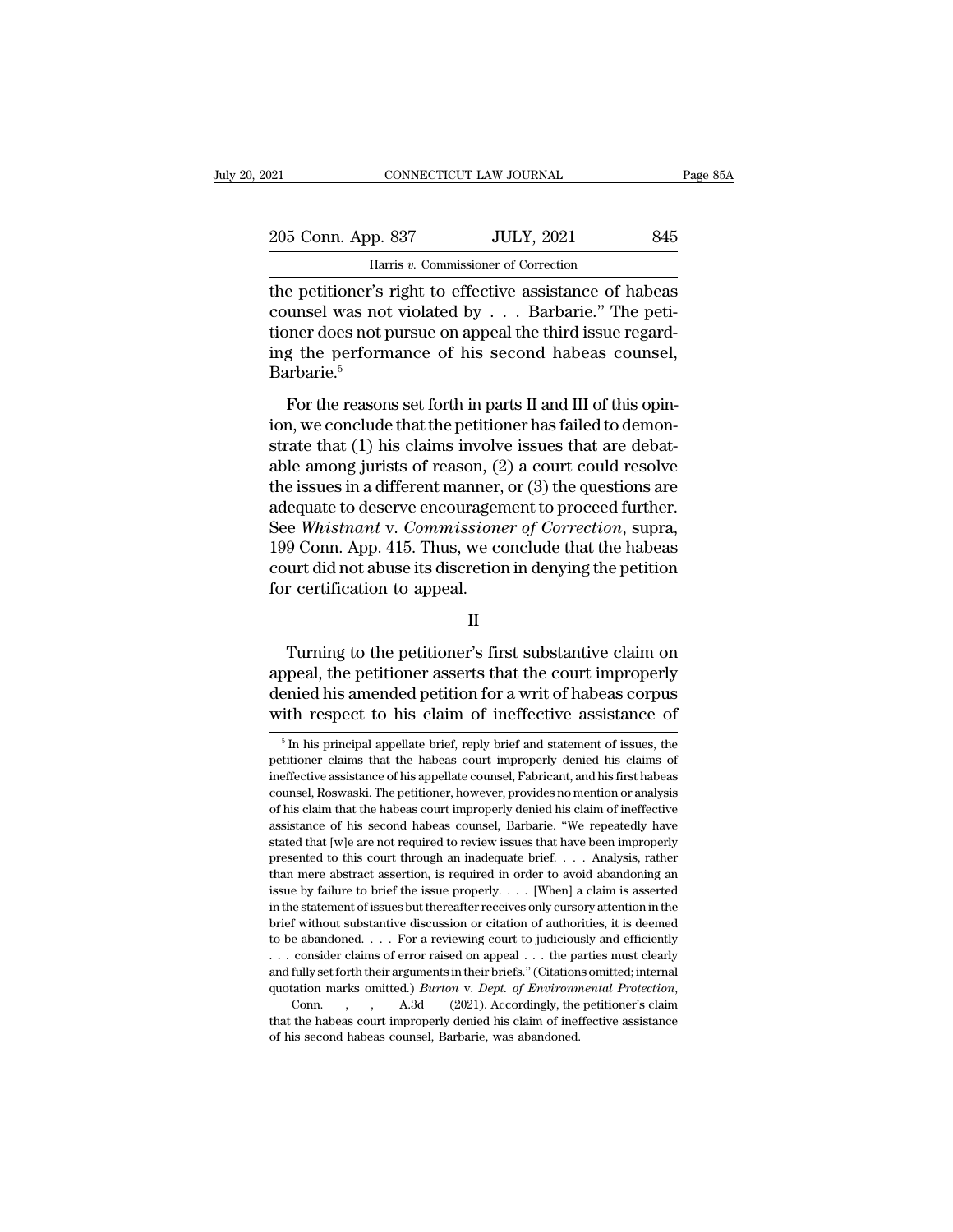| 6A  | CONNECTICUT LAW JOURNAL              |                    | July 20, 2021 |
|-----|--------------------------------------|--------------------|---------------|
| 846 | <b>JULY, 2021</b>                    | 205 Conn. App. 837 |               |
|     | Harris v. Commissioner of Correction |                    |               |

CONNECTICUT LAW JOURNAL<br>
Harris *v.* Commissioner of Correction<br>
appellate counsel, Fabricant.<sup>6</sup> Specifically, the peti-<br>
tioner argues that his claim of ineffective assistance of<br>
appellate counsel (1) "was not barred by SEREG MULY, 2021 205 Conn. App. 837<br>
Harris v. Commissioner of Correction<br>
appellate counsel, Fabricant.<sup>6</sup> Specifically, the petitioner argues that his claim of ineffective assistance of<br>
appellate counsel (1) "was not ba 846 JULY, 2021 205 Conn. App. 837<br>
Harris v. Commissioner of Correction<br>
appellate counsel, Fabricant.<sup>6</sup> Specifically, the peti-<br>
tioner argues that his claim of ineffective assistance of<br>
appellate counsel (1) "was not  $\frac{100 \text{ JULY, } 2021}{1000 \text{ Harris } v. \text{ Commissioner of Correction}}$ <br>  $\frac{1000 \text{ Harris } v. \text{ Commissioner of Correction}}{2000 \text{ appellate} }$ <br>  $\frac{1000 \text{ mJy}}{1000 \text{ mJy}}$  appellate counsel, Fabricant.<sup>6</sup> Specifically, the petitioner argues that his claim of ineffective assistan From the scale, the set of Correction<br>appellate counsel, Fabricant.<sup>6</sup> Specifically, the peti-<br>tioner argues that his claim of ineffective assistance of<br>appellate counsel (1) "was not barred by the doctrine<br>of successive Harris v. Commissioner of Correction<br>
appellate counsel, Fabricant.<sup>6</sup> Specifically, the peti-<br>
tioner argues that his claim of ineffective assistance of<br>
appellate counsel (1) "was not barred by the doctrine<br>
of successi appellate counsel, Fabricant.<sup>6</sup> Specifically, the petitioner argues that his claim of ineffective assistance of appellate counsel (1) "was not barred by the doctrine of successive petitions with respect to his first habea tioner argues that his claim of ineffect<br>appellate counsel  $(1)$  "was not barred<br>of successive petitions with respect to<br>proceeding" and  $(2)$  "should have bee<br>merits." We conclude that the court of<br>discretion in denying successive petitions with respect to his first habeas<br>oceeding" and (2) "should have been granted on its<br>erits." We conclude that the court did not abuse its<br>scretion in denying the petition for certification to<br>peal with proceeding and  $(2)$  should have been granted on its<br>merits." We conclude that the court did not abuse its<br>discretion in denying the petition for certification to<br>appeal with regard to this claim.<br>A<br>The petitioner first a

A

the doctrine of successive petition for certification to<br>appeal with regard to this claim.<br>A<br>The petitioner first argues that his "claim of ineffec-<br>tive assistance of appellate counsel was not barred by<br>the doctrine of s discretion in denying the petition for certification to<br>appeal with regard to this claim.<br>A<br>The petitioner first argues that his "claim of ineffec-<br>tive assistance of appellate counsel was not barred by<br>the doctrine of su A<br>
The petitioner first argues that his "claim of ineffec-<br>
tive assistance of appellate counsel was not barred by<br>
the doctrine of successive petitions with respect to his<br>
first habeas proceeding . . . . " In support of A<br>
The petitioner first argues that his "claim of ineffec-<br>
tive assistance of appellate counsel was not barred by<br>
the doctrine of successive petitions with respect to his<br>
first habeas proceeding . . . . " In support of The petitioner first argues that his "claim of ineffec-<br>tive assistance of appellate counsel was not barred by<br>the doctrine of successive petitions with respect to his<br>first habeas proceeding  $\ldots$ ." In support of this ar tive assistance of appellate counsel was not barred by<br>the doctrine of successive petitions with respect to his<br>first habeas proceeding . . . . " In support of this argu-<br>ment, the petitioner contends that (1) "[he] sought the doctrine of successive petitions with respect to his<br>first habeas proceeding . . . ." In support of this argu-<br>ment, the petitioner contends that (1) "[he] sought dif-<br>ferent relief [at the first habeas] proceeding," first habeas proceeding  $\dots$ ." In support of this argument, the petitioner contends that (1) "[he] sought different relief [at the first habeas] proceeding," (2) "the claim was not actually litigated on its merits at the ment, the petitioner contends that  $(1)$  "[he] sought different relief [at the first habeas] proceeding,"  $(2)$  "the claim was not actually litigated on its merits at the first habeas proceeding," and  $(3)$  "the legal sta ferent relief [at the first habeas] proceeding," (2) "the claim was not actually litigated on its merits at the first habeas proceeding," and (3) "the legal standard applicable to the claim raised at the first [habeas] pr claim was not actually litigated on its merits at the first habeas proceeding," and  $(3)$  "the legal standard applicable to the claim raised at the first [habeas] proceeding was different than the legal standard that appl first habeas proceer<br>applicable to the cl<br>ceeding was differ<br>applied in this procer's claim of ineffec<br>sel, Fabricant, is no<br>sive petitions. pplied in this proceeding."<sup>7</sup> We agree that the petition-<br>"'s claim of ineffective assistance of his appellate coun-<br>el, Fabricant, is not barred by the doctrine of succes-<br>we petitions.<br> $\frac{6}{9}$  We note that, although er's claim of ineffective assistance of his appellate counsel, Fabricant, is not barred by the doctrine of successive petitions.<br>  $\overline{\phantom{a}}$  We note that, although the petitioner asserts that the court denied the habeas

sel, Fabricant, is not barred by the doctrine of successive petitions.<br>  $\sqrt[6]{\begin{array}{r} \hline \text{We note that, although the patient asserts that the court denied the} \text{habeas}\text{~pettion with respect to his claim as to Fabricant, the court, in fact,} \text{dissmised it pursuit to Practice Book § 23-29 (3).} \end{array}}$ <br>  $\sqrt[7]{\begin{array}{r} \hline \text{The pertinent to Practice Books groups}\text{~pettion required assessing} \end{array}}$ 

SIVE PELLIOHS.<br>
<sup>6</sup> We note that, although the petitioner asserts that the court denied the habeas petition with respect to his claim as to Fabricant, the court, in fact, dismissed it pursuant to Practice Book § 23-29 (3) <sup>6</sup> We note that, although the petitioner asserts that the court denied the habeas petition with respect to his claim as to Fabricant, the court, in fact, dismissed it pursuant to Practice Book § 23-29 (3). <sup>7</sup> The petiti Fraction with respect to his claim as to Fabricat, the court, in fact, dismissed it pursuant to Practice Book § 23-29 (3).<br><sup>7</sup> The petitioner notes in his principal appellate brief that "[t]he legal standard at the time of *tion*, 286 Conn. 707, 946 A.2d 1203, cert. denied sub nom. *Small* v. *Lantz*, 555 U.S. 975, 129 S. Ct. 481, 172 L. Ed. 2d 336 (2008)]. <sup>7</sup> The *Bunkley* v. *Commissioner of Correction*, 1222 Conn. 444, 610 A.2d 598 (1992 standard at the time of [his] first habeas corpus petition required assessing<br>prejudice under *Bunkley* v. *Commissioner of Correction*, [222 Conn. 444,<br>610 A.2d 598 (1992), overruled in part by *Small v. Commissioner of* prejudice under *Bunkley* v. *Commissioner of Correction*, [222 Conn. 444, 610 A.2d 598 (1992), overruled in part by *Small v. Commissioner of Correction*, 286 Conn. 707, 946 A.2d 1203, cert. denied sub nom. *Small v. Lant* 610 A.2d 598 (1992), overruled in part by *Small v. Commissioner of Correction*, 286 Conn. 707, 946 A.2d 1203, cert. denied sub nom. *Small v. Lantz*, 555 U.S. 975, 129 S. Ct. 481, 172 L. Ed. 2d 336 (2008)]." The *Bunkley tion*, 286 Conn. 707, 946 A.2d 1203, cert. denied sub nom. *Small v. Lantz*, 555 U.S. 975, 129 S. Ct. 481, 172 L. Ed. 2d 336 (2008)]." The *Bunkley* standard of prejudice required a petitioner to show that, "as a result 555 U.S. 975, 129 S. Ct. 481, 172 L. Ed. 2d 336 (2008)]." The *Bunkley* standard of prejudice required a petitioner to show that, "as a result of [appellate counsel's deficient] performance, there remains a probability su of prejudice required a petitioner to show that, "as a result of [appellate counsel's deficient] performance, there remains a probability sufficient to undermine confidence in the verdict that resulted in his appell. Put undermine confidence in the verdict that resulted in his appeal. Put another *Way*, he must establish that, because of the failure of his appellate counsel

*Bunklering* counsel's deficient] performance, there remains a probability sufficient to undermine confidence in the verdict that resulted in his appell are way, he must establish that, because of the failure of his appell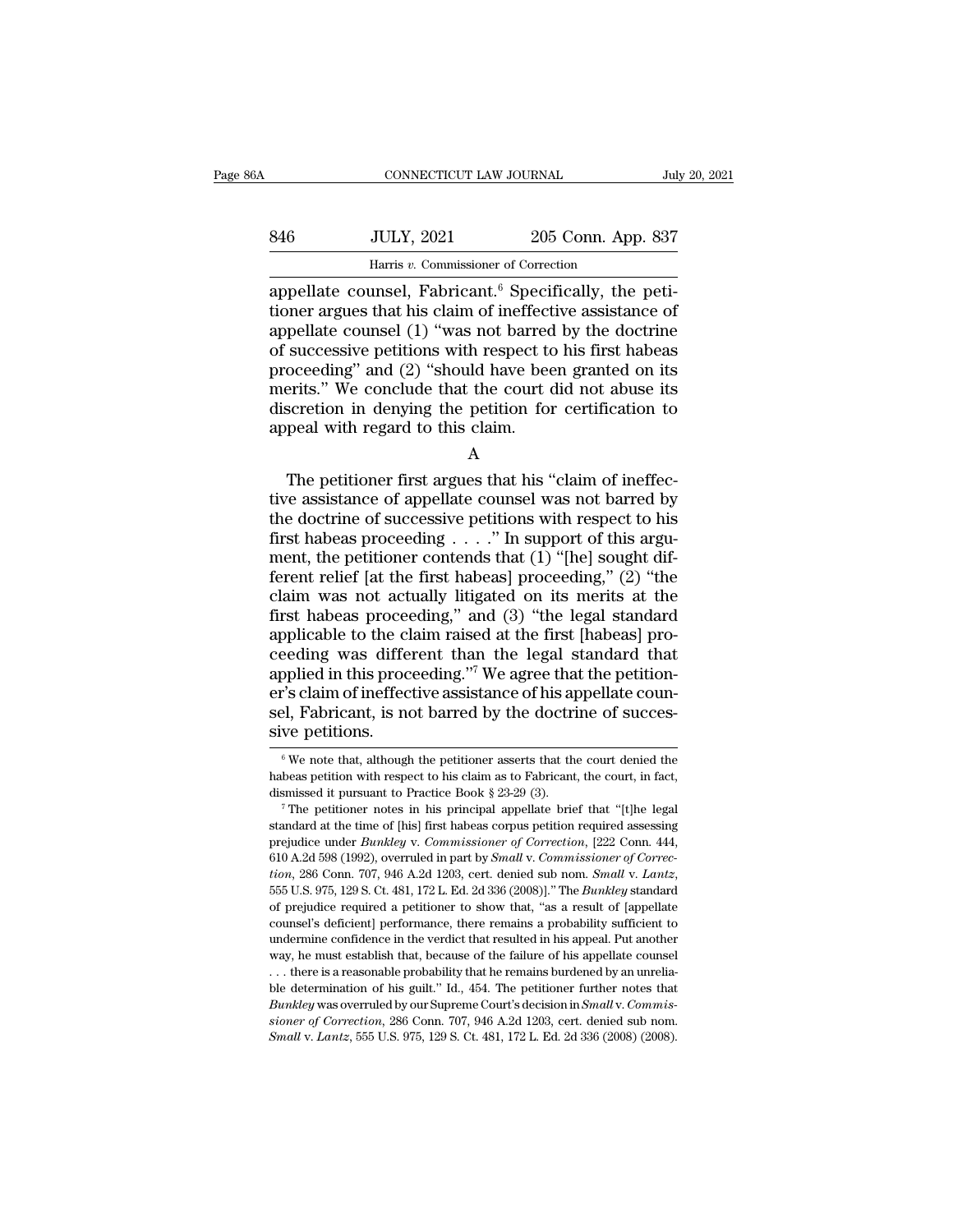| 021                | CONNECTICUT LAW JOURNAL                               | Page 87A |
|--------------------|-------------------------------------------------------|----------|
| 205 Conn. App. 837 | <b>JULY, 2021</b>                                     | 847      |
|                    | Harris v. Commissioner of Correction                  |          |
|                    | The following additional facts and procedural history |          |

CONNECTICUT LAW JOURNAL Page 87A<br>
5 Conn. App. 837 JULY, 2021 847<br>
Harris v. Commissioner of Correction<br>
The following additional facts and procedural history<br>
e relevant to our discussion of this argument. Both 205 Conn. App. 837 JULY, 2021 847<br>
Harris v. Commissioner of Correction<br>
The following additional facts and procedural history<br>
are relevant to our discussion of this argument. Both<br>
the petitioner's first and present pet 205 Conn. App. 837 JULY, 2021 847<br>
Harris  $v$ . Commissioner of Correction<br>
The following additional facts and procedural history<br>
are relevant to our discussion of this argument. Both<br>
the petitioner's first and present p 205 Conn. App. 837 JULY, 2021 847<br>
Harris v. Commissioner of Correction<br>
The following additional facts and procedural history<br>
are relevant to our discussion of this argument. Both<br>
the petitioner's first and present peti Harris v. Commissioner of C<br>
Harris v. Commissioner of C<br>
The following additional facts an<br>
are relevant to our discussion of<br>
the petitioner's first and present<br>
of habeas corpus alleged ineffecti<br>
appellate counsel, Fab The following additional facts and procedural history<br>
e relevant to our discussion of this argument. Both<br>
e petitioner's first and present petitions for a writ<br>
habeas corpus alleged ineffective assistance of his<br>
pellat The following additional racts and procedural ristory<br>are relevant to our discussion of this argument. Both<br>the petitioner's first and present petitions for a writ<br>of habeas corpus alleged ineffective assistance of his<br>app

are rerevant to our discussion or rins argument. Bout<br>the petitioner's first and present petitions for a writ<br>of habeas corpus alleged ineffective assistance of his<br>appellate counsel, Fabricant.<br>In count four of his first Fraction S instantant present perfections for a wind<br>of habeas corpus alleged ineffective assistance of his<br>appellate counsel, Fabricant.<br>In count four of his first habeas petition, the petitioner<br>alleged that Fabricant's or nascas corpas ancged increasive assistance of its<br>appellate counsel, Fabricant.<br>In count four of his first habeas petition, the petitioner<br>alleged that Fabricant's performance was deficient<br>because "he did not raise on In count four of his first habeas petition, the petitioner<br>alleged that Fabricant's performance was deficient<br>because "he did not raise on the direct appeal a double<br>jeopardy claim with respect to the prior convictions<br>whi In count four of his first habeas petition, the petitioner<br>alleged that Fabricant's performance was deficient<br>because "he did not raise on the direct appeal a double<br>jeopardy claim with respect to the prior convictions<br>whi alleged that Fabricant's performance was deficient<br>because "he did not raise on the direct appeal a double<br>jeopardy claim with respect to the prior convictions<br>which were used in the persistent felony offender<br>charge and c because "he did not raise on the direct appeal a double<br>jeopardy claim with respect to the prior convictions<br>which were used in the persistent felony offender<br>charge and conviction." Specifically, the petitioner<br>argued tha jeopardy claim with respect to the prior convictions<br>which were used in the persistent felony offender<br>charge and conviction." Specifically, the petitioner<br>argued that evidence of "the possession of a sawed-off<br>shotgun con which were used in the persistent felony offender<br>charge and conviction." Specifically, the petitioner<br>argued that evidence of "the possession of a sawed-off<br>shotgun conviction from his New Haven case should<br>not have been charge and conviction." Specifically, the petitioner<br>argued that evidence of "the possession of a sawed-off<br>shotgun conviction from his New Haven case should<br>not have been used as a ground for his conviction as<br>a persisten argued that evidence of "the possession of a sawed-off<br>shotgun conviction from his New Haven case should<br>not have been used as a ground for his conviction as<br>a persistent felony offender in his [Tolland] case." The<br>petitio shotgun conviction from his New Haven case should<br>not have been used as a ground for his conviction as<br>a persistent felony offender in his [Tolland] case." The<br>petitioner therefore argued that "his conviction [as a<br>persis not have been used as a ground for his conviction as<br>a persistent felony offender in his [Tolland] case." The<br>petitioner therefore argued that "his conviction [as a<br>persistent felony offender] . . . was unlawful . . .<br>and a persistent felony offender in his [Tolland] case." The<br>petitioner therefore argued that "his conviction [as a<br>persistent felony offender] . . . was unlawful . . .<br>and should have been challenged on appeal." As relief,<br>th petitioner therefore argued that "his conviction [as a<br>persistent felony offender] . . . was unlawful . . .<br>and should have been challenged on appeal." As relief,<br>the petitioner requested that the habeas court vacate<br>and persistent felony offender] . . . was unlawful . . .<br>and should have been challenged on appeal." As relief,<br>the petitioner requested that the habeas court vacate<br>and set aside the Tolland conviction for being a persis-<br>ten and should have been challenged on appeal." As relief,<br>the petitioner requested that the habeas court vacate<br>and set aside the Tolland conviction for being a persis-<br>tent felony offender. The habeas court, *Fuger*, J., fou the petitioner requested that the<br>and set aside the Tolland convict<br>tent felony offender. The habeas<br>that the petitioner had abandone<br>tive assistance by Fabricant. Ha<br>rior Court, judicial district of To<br>97-0002609 (June 24 In felony offender. The habeas court, *Fuger*, *J.*, found<br>at the petitioner had abandoned this claim of ineffec-<br>re assistance by Fabricant. *Harris v. Warden*, Supe-<br>pr Court, judicial district of Tolland, Docket No. CVthat the petitioner had abandoned this claim of ineffec-<br>tive assistance by Fabricant. *Harris* v. *Warden*, Supe-<br>rior Court, judicial district of Tolland, Docket No. CV-<br>97-0002609 (June 24, 2003).<br>In count one of his pr tive assistance by Fabricant. *Harris* v. *Warden*, Superior Court, judicial district of Tolland, Docket No. CV-<br>97-0002609 (June 24, 2003).<br>In count one of his present habeas petition, the peti-<br>tioner alleges that Fabric

In count one of his present habeas petition, the petitioner alleges that Fabricant's performance was deficient because he (1) "failed to challenge the trial court's The *Small* standard of prejudice requires a petitioner t In count one of his present habeas petition, the petitioner alleges that Fabricant's performance was deficient because he  $(1)$  "failed to challenge the trial court's The *Small* standard of prejudice requires a petitione

tioner alleges that Fabricant's performance was deficient because he  $(1)$  "failed to challenge the trial court's The *Small* standard of prejudice requires a petitioner to show that there is a reasonable probability that **Example 122.** The *Small* standard of prejudice requires a petitioner to show that there is a reasonable probability that, but for appellate counsel's deficient performance, the petitioner would have prevailed in his or The *Small* standard of prejudice requires a petitioner to show that there is<br>a reasonable probability that, but for appellate counsel's deficient perfor-<br>mance, the petitioner would have prevailed in his or her direct ap The *Small* standard of prejudice requires a petitioner to show that there is a reasonable probability that, but for appellate counsel's deficient performance, the petitioner would have prevailed in his or her direct appea and the petitioner's daint of appellate counsel's deficient performance, the petitioner would have prevailed in his or her direct appeal. Id., 722. The petitioner argues that, "[b]ecause the legal standard for assessing pr a mance, the petitioner would have prevailed in his or her direct appeal. Id., 722. The petitioner argues that, "[b]ecause the legal standard for assessing prejudice was different at the time of the first habeas proceeding Faster, and performance of a performance of  $722$ . The petitioner argues that, "[b]ecause the legal standard for assessing prejudice was different at the time of the first habeas proceeding, the issues at that proceeding prejudice was different at the time of the first habeas proceeding, the issues at that proceeding were not identical to the issue in the proceeding below, and the petitioner's claim of ineffective assistance of appellate c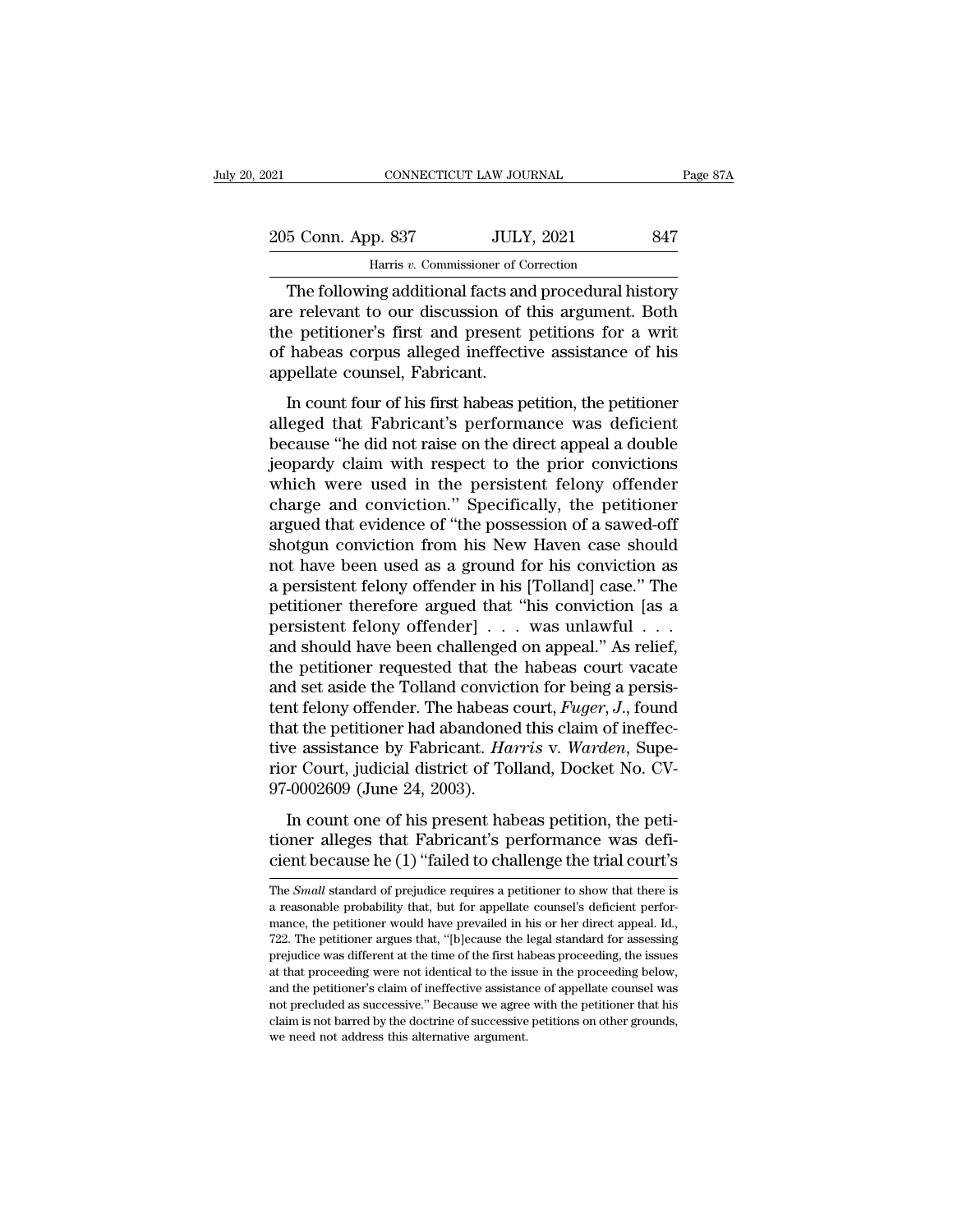|     | CONNECTICUT LAW JOURNAL                                 |                    | July 20, 2021 |
|-----|---------------------------------------------------------|--------------------|---------------|
|     |                                                         |                    |               |
| 848 | <b>JULY, 2021</b>                                       | 205 Conn. App. 837 |               |
|     | Harris v. Commissioner of Correction                    |                    |               |
|     | improper denial of the petitioner's motion to sever his |                    |               |

CONNECTICUT LAW JOURNAL July 20, 2021<br>
SA8 JULY, 2021 205 Conn. App. 837<br>
Harris v. Commissioner of Correction<br>
improper denial of the petitioner's motion to sever his<br>
trial from that of his codefendant," (2) "failed to c SAS JULY, 2021 205 Conn. App. 837<br>
Harris v. Commissioner of Correction<br>
improper denial of the petitioner's motion to sever his<br>
trial from that of his codefendant,'' (2) "failed to chal-<br>
lenge the trial court's improper 848 JULY, 2021 205 Conn. App. 837<br>
Harris v. Commissioner of Correction<br>
improper denial of the petitioner's motion to sever his<br>
trial from that of his codefendant," (2) "failed to chal-<br>
lenge the trial court's improper 848 JULY, 2021 205 Conn. App. 837<br>
Harris v. Commissioner of Correction<br>
improper denial of the petitioner's motion to sever his<br>
trial from that of his codefendant," (2) "failed to chal-<br>
lenge the trial court's improper For the period of the period of the period of the period improper denial of the petitioner's motion to sever his trial from that of his codefendant," (2) "failed to chal-<br>lenge the trial court's improper denial of the pet Harris v. Commissioner of Correction<br>
improper denial of the petitioner's motion to sever his<br>
trial from that of his codefendant," (2) "failed to chal-<br>
lenge the trial court's improper denial of the petitioner's<br>
request improper denial of the petitioner's motion to sever his<br>trial from that of his codefendant," (2) "failed to chal-<br>lenge the trial court's improper denial of the petitioner's<br>request to transfer prosecution due to pervasive trial from that of his codefendant," (2) "failed to chal-<br>lenge the trial court's improper denial of the petitioner's<br>request to transfer prosecution due to pervasive and<br>prejudicial pretrial media coverage," (3) "failed t lenge the trial court's improper denial of the petitioner's<br>request to transfer prosecution due to pervasive and<br>prejudicial pretrial media coverage," (3) "failed to chal-<br>lenge [the] trial court's error in denying the pe request to transfer prosecution due to pervasive and<br>prejudicial pretrial media coverage," (3) "failed to chal-<br>lenge [the] trial court's error in denying the petitioner's<br>multiple objections that the racial composition of prejudicial pretrial media coverage," (3) "failed to chal-<br>lenge [the] trial court's error in denying the petitioner's<br>multiple objections that the racial composition of the<br>jury pool did not represent a fair cross section lenge [the] trial court's error in denying the petitioner's<br>multiple objections that the racial composition of the<br>jury pool did not represent a fair cross section of the<br>community," (4) "failed to challenge the trial [cou multiple objections that the racial composition of the<br>jury pool did not represent a fair cross section of the<br>community," (4) "failed to challenge the trial [court's]<br>decision to require the petitioner to testify before t jury pool did not represent a fair cross section of the community," (4) "failed to challenge the trial [court's] decision to require the petitioner to testify before the jury in handcuffs and leg irons," and (5) "failed to community," (4) "failed to challenge the trial [court's]<br>decision to require the petitioner to testify before the<br>jury in handcuffs and leg irons," and (5) "failed to chal-<br>lenge the trial court's improper denial of the pe decision to require the petitioner to te<br>jury in handcuffs and leg irons," and (5)<br>lenge the trial court's improper denial of<br>request to poll the jury immediately fo<br>the verdict of guilty was announced.<br>petitioner requeste If  $\mu$  is in halter that the profiles, and (3) Taked to change the trial court's improper denial of the petitioner's quest to poll the jury immediately following [when] a verdict of guilty was announced." As relief, the lenge the trial court's improper denial of the petitioner's<br>request to poll the jury immediately following [when]<br>the verdict of guilty was announced." As relief, the<br>petitioner requested that the habeas court vacate the<br>

request to poir the jury inhitedately following [when]<br>the verdict of guilty was announced." As relief, the<br>petitioner requested that the habeas court vacate the<br>Tolland conviction in its entirety.<br>In its response to the the vertuct of guity was announced. As fener, the<br>petitioner requested that the habeas court vacate the<br>Tolland conviction in its entirety.<br>In its response to the petitioner's amended habeas<br>petition, the respondent, the C petitioner requested that the nabeas court vacate the<br>Tolland conviction in its entirety.<br>In its respondent, the Commissioner of Correc-<br>tion, contended that the petitioner's claim is successive<br>and must be dismissed pursu I is the period of the period of the period of the period of the period of Correction, contended that the peritioner's claim is successive<br>and must be dismissed pursuant to Practice Book  $\S$  23-<br>29 (3). Specifically, the In its response to the petitioner's amended habeas<br>petition, the respondent, the Commissioner of Correction, contended that the petitioner's claim is successive<br>and must be dismissed pursuant to Practice Book § 23-<br>29 (3). petition, the respondent, the Commissioner of Correction, contended that the petitioner's claim is successive<br>and must be dismissed pursuant to Practice Book § 23-<br>29 (3). Specifically, the respondent argued that the petit tion, contended that the petitioner's claim is successive<br>and must be dismissed pursuant to Practice Book § 23-<br>29 (3). Specifically, the respondent argued that the peti-<br>tioner is barred from relitigating the claim of ine and must be dismissed pursuant to Practice Book  $\S 23-29$  (3). Specifically, the respondent argued that the petitioner is barred from relitigating the claim of ineffective assistance by Fabricant because he previously rai 29 (3). Specifically, the re<br>tioner is barred from relit<br>assistance by Fabricant<br>the same legal claim in<br>response, the petitioner a<br>had addressed the merits<br>it is not successive.<br>In its memorandum of d Mer is barred nonfrentigating the claim of memecive<br>sistance by Fabricant because he previously raised<br>e same legal claim in a prior habeas petition. In<br>sponse, the petitioner argued that no court previously<br>d addressed th assistance by Fabricant because he previously raised<br>the same legal claim in a prior habeas petition. In<br>response, the petitioner argued that no court previously<br>had addressed the merits of his claim, and, therefore,<br>it is

the same legal claim in a prior habeas petition. In<br>response, the petitioner argued that no court previously<br>had addressed the merits of his claim, and, therefore,<br>it is not successive.<br>In its memorandum of decision, the h response, the pethoder argued that ho court previously<br>had addressed the merits of his claim, and, therefore,<br>it is not successive.<br>In its memorandum of decision, the habeas court found:<br>"[T]he petitioner's claims against In the legal basis in the first cannot appear and the Telland conviction.<br>The legal basis in the present habeas petitioner's claims against Fabricant [in the present habeas petition] are both more numerous and broader than It is not successive.<br>
In its memorandum of decision, the habeas court found:<br>
"[T]he petitioner's claims against Fabricant [in the pres-<br>
ent habeas petition] are both more numerous and<br>
broader than in the [first] habeas In its memorandum of decision, the habeas court found:<br>"[T]he petitioner's claims against Fabricant [in the present habeas petition] are both more numerous and<br>broader than in the [first] habeas corpus petition—<br>ineffecti "[T]he petitioner's claims against Fabricant [in the present habeas petition] are both more numerous and broader than in the [first] habeas corpus petition.....<br>The legal basis in the [first] and the present petition—inef ent habeas petition] are both more numerous and<br>broader than in the [first] habeas corpus petition.....<br>The legal basis in the [first] and the present petition—<br>ineffective assistance by Fabricant on appeal from the<br>Tolla broader than in the [first] habeas corpus petition.  $\dots$  The legal basis in the [first] and the present petition—ineffective assistance by Fabricant on appeal from the Tolland conviction—are identical. The five grounds of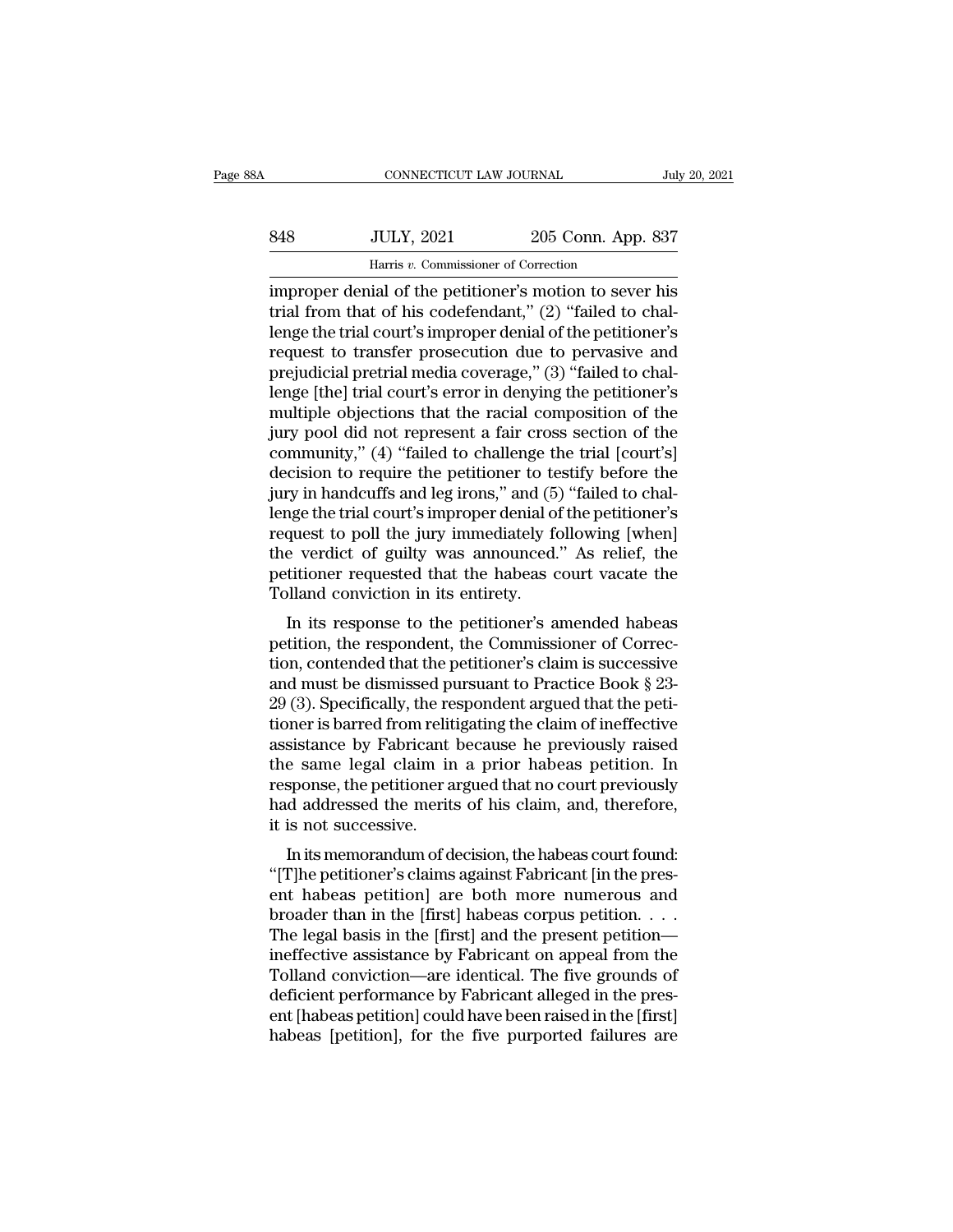| 021                | CONNECTICUT LAW JOURNAL                                  |                   | Page 89A |
|--------------------|----------------------------------------------------------|-------------------|----------|
| 205 Conn. App. 837 |                                                          | <b>JULY, 2021</b> | 849      |
|                    | Harris v. Commissioner of Correction                     |                   |          |
|                    | hased on the trial court record," Accordingly the habeas |                   |          |

based on the trial court record.'' Accordingly, the habeas<br>
based on the trial court record.'' Accordingly, the habeas<br>
court dismissed the petitioner's claim of ineffective<br>
assistance of Fabricant pursuant to Practice Bo 205 Conn. App. 837 JULY, 2021 849<br>
Harris v. Commissioner of Correction<br>
based on the trial court record." Accordingly, the habeas<br>
court dismissed the petitioner's claim of ineffective<br>
assistance of Fabricant pursuant to 205 Conn. App. 837 JULY, 2021 849<br>
Harris v. Commissioner of Correction<br>
based on the trial court record." Accordingly, the habeas<br>
court dismissed the petitioner's claim of ineffective<br>
assistance of Fabricant pursuant t 205 Conn. A<br>based on the<br>court dismi<br>assistance c<br>29 (3).<br>Our stand Harris v. Commissioner of Correction<br>
sed on the trial court record." Accordingly, the habeas<br>
uurt dismissed the petitioner's claim of ineffective<br>
sistance of Fabricant pursuant to Practice Book § 23-<br>
(3).<br>
Our standar mans commission of conceasing<br>based on the trial court record." Accordingly, the habeas<br>court dismissed the petitioner's claim of ineffective<br>assistance of Fabricant pursuant to Practice Book § 23-<br>29 (3).<br>Our standard of

based on the trial court record." Accordingly, the habeas<br>court dismissed the petitioner's claim of ineffective<br>assistance of Fabricant pursuant to Practice Book § 23-<br>29 (3).<br>Our standard of review is well established. " court dismissed the petitioner's claim of ineffective<br>assistance of Fabricant pursuant to Practice Book § 23-<br>29 (3).<br>Our standard of review is well established. "The con-<br>clusions reached by the [habeas] court in its dec assistance of Fabricant pursuant to Practice Book § 23-<br>29 (3).<br>Our standard of review is well established. "The conclusions reached by the [habeas] court in its decision<br>to dismiss the habeas petition are matters of law, 29 (3).<br>
Our standard of review is well established. "The conclusions reached by the [habeas] court in its decision<br>
to dismiss the habeas petition are matters of law, sub-<br>
ject to plenary review. . . . Thus, [w]here the Our standard of review is well established. "The conclusions reached by the [habeas] court in its decision<br>to dismiss the habeas petition are matters of law, sub-<br>ject to plenary review. . . . Thus, [w]here the legal<br>conc clusions reached by the [habeas] court in its decision<br>to dismiss the habeas petition are matters of law, sub-<br>ject to plenary review....Thus, [w]here the legal<br>conclusions of the court are challenged, we must deter-<br>mine to dismiss the habeas petition are matters of law, sub-<br>ject to plenary review. . . . Thus, [w]here the legal<br>conclusions of the court are challenged, we must deter-<br>mine whether they are legally and logically correct . . is ject to plenary review. . . . Thus, [w]here the legal conclusions of the court are challenged, we must determine whether they are legally and logically correct . . . and whether they find support in the facts in the rec conclusions of the court are<br>mine whether they are lega<br>and whether they find strecord." (Internal quotation<br>v. Commissioner of Corre<br>632, 243 A.3d 352 (2020), c<br>243 A.3d 1181 (2021).<br>"Our courts have repeat The whether they are legally and logically correct . . .<br>
d whether they find support in the facts in the<br>
cord." (Internal quotation marks omitted.) *Kondjoua*<br> *Commissioner of Correction*, 201 Conn. App. 627,<br>
2, 243 A and whether they find support in the facts in the<br>record." (Internal quotation marks omitted.) *Kondjoua*<br>v. *Commissioner of Correction*, 201 Conn. App. 627,<br>632, 243 A.3d 352 (2020), cert. denied, 336 Conn. 907,<br>243 A.3

record." (Internal quotation marks omitted.) Kondjoua<br>v. Commissioner of Correction, 201 Conn. App. 627,<br>632, 243 A.3d 352 (2020), cert. denied, 336 Conn. 907,<br>243 A.3d 1181 (2021).<br>"Our courts have repeatedly applied the v. Commissioner of Correction, 201 Conn. App. 627,<br>632, 243 A.3d 352 (2020), cert. denied, 336 Conn. 907,<br>243 A.3d 1181 (2021).<br>"Our courts have repeatedly applied the doctrine of<br>res judicata to claims duplicated in succe 632, 243 A.3d 352 (2020), cert. denied, 336 Conn. 907,<br>243 A.3d 1181 (2021).<br>"Our courts have repeatedly applied the doctrine of<br>res judicata to claims duplicated in successive habeas<br>petitions filed by the same petitione 243 A.3d 1181 (2021).<br>
"Our courts have repeatedly applied the doctrine of<br>
res judicata to claims duplicated in successive habeas<br>
petitions filed by the same petitioner. . . . In fact, the<br>
ability to dismiss a petition "Our courts have repeatedly applied the doctrine of<br>res judicata to claims duplicated in successive habeas<br>petitions filed by the same petitioner. . . . In fact, the<br>ability to dismiss a petition [if] it presents the same res judicata to claims duplicated in successive habeas<br>petitions filed by the same petitioner. . . . In fact, the<br>ability to dismiss a petition [if] it presents the same<br>ground as a prior petition previously denied and fa petitions filed by the same petitioner. . . . In fact, the ability to dismiss a petition [if] it presents the same ground as a prior petition previously denied and fails to state new facts or to proffer new evidence not re ability to dismiss a petition [if] it presents the same<br>ground as a prior petition previously denied and fails<br>to state new facts or to proffer new evidence not reason-<br>ably available at the time of the prior petition is m ground as a prior petition previously denied and fails<br>to state new facts or to proffer new evidence not reason-<br>ably available at the time of the prior petition is memori-<br>alized in Practice Book § 23-29 (3)."<sup>8</sup> (Interna to state new facts or to proffer new evidence not reasonably available at the time of the prior petition is memorialized in Practice Book § 23-29 (3)."<sup>8</sup> (Internal quotation marks omitted.) *Gudino* v. *Commissioner of Co* ably available at the time of the prior petition is memori-<br>alized in Practice Book § 23-29 (3)."<sup>8</sup> (Internal quotation<br>marks omitted.) *Gudino* v. *Commissioner of Correc-<br>tion*, 191 Conn. App. 263, 270, 214 A.3d 383, ce alized in Practice Book § 23-29 (3)."<sup>8</sup> (Internal quotation<br>marks omitted.) *Gudino* v. *Commissioner of Correction*, 191 Conn. App. 263, 270, 214 A.3d 383, cert. denied,<br>333 Conn. 924, 218 A.3d 67 (2019). "Thus, a subse marks omitted.)  $Gudino$  v.  $Commissioner$  of  $Correc-  
tion, 191 Conn. App. 263, 270, 214 A.3d 383, cert. denied, 333 Conn. 924, 218 A.3d 67 (2019). "Thus, a subsequent  
petition alleging the same ground as a previously denied  
petition will elude dismissed if it alleles grounds not  
actually litigated in the earlier pettition and if it alleles  
new facts or proffers new evidence not reasonably avail-  
able at the time of the earlier pettiton." (Internal quota-  
tion mark omitted). *Johnson* v. *Commissioner* of Cor$ tion, 191 Conn. App. 263, 270, 214 A.3d 383, cert. denied, 333 Conn. 924, 218 A.3d 67 (2019). "Thus, a subsequent petition alleging the same ground as a previously denied petition will elude dismissal if it alleges grounds 333 Conn. 924, 218 A.3d 67 (2019). "Thus, a subsequent<br>petition alleging the same ground as a previously denied<br>petition will elude dismissal if it alleges grounds not<br>actually litigated in the earlier petition and if it a petition alleging the same ground as a previously denied<br>petition will elude dismissal if it alleges grounds not<br>actually litigated in the earlier petition and if it alleges<br>new facts or proffers new evidence not reasonabl petition will elude dismissal if it alleges ground<br>actually litigated in the earlier petition and if it al<br>new facts or proffers new evidence not reasonably<br>able at the time of the earlier petition." (Internal q<br>tion mark ble at the time of the earlier petition." (Internal quota-<br>on mark omitted.) Johnson v. Commissioner of Cor-<br>ection, 168 Conn. App. 294, 306, 145 A.3d 416, cert.<br>enied, 323 Conn. 937, 151 A.3d 385 (2016).<br><sup>8</sup> Practice Book tion mark omitted.) Johnson v. Commissioner of Correction, 168 Conn. App. 294, 306, 145 A.3d 416, cert.<br>denied, 323 Conn. 937, 151 A.3d 385 (2016).<br><sup>8</sup> Practice Book § 23-29 provides in relevant part: "The judicial author

rection, 168 Conn. App. 294, 306, 145 A.3d 416, cert.<br>denied, 323 Conn. 937, 151 A.3d 385 (2016).<br><sup>8</sup> Practice Book § 23-29 provides in relevant part: "The judicial authority<br>may, at any time, upon its own motion or upon petition, 100 Column 11pp. 25 1, 300, 115 11.50 110, Cert.<br>denied, 323 Conn. 937, 151 A.3d 385 (2016).<br><sup>8</sup> Practice Book § 23-29 provides in relevant part: "The judicial authority<br>may, at any time, upon its own motion or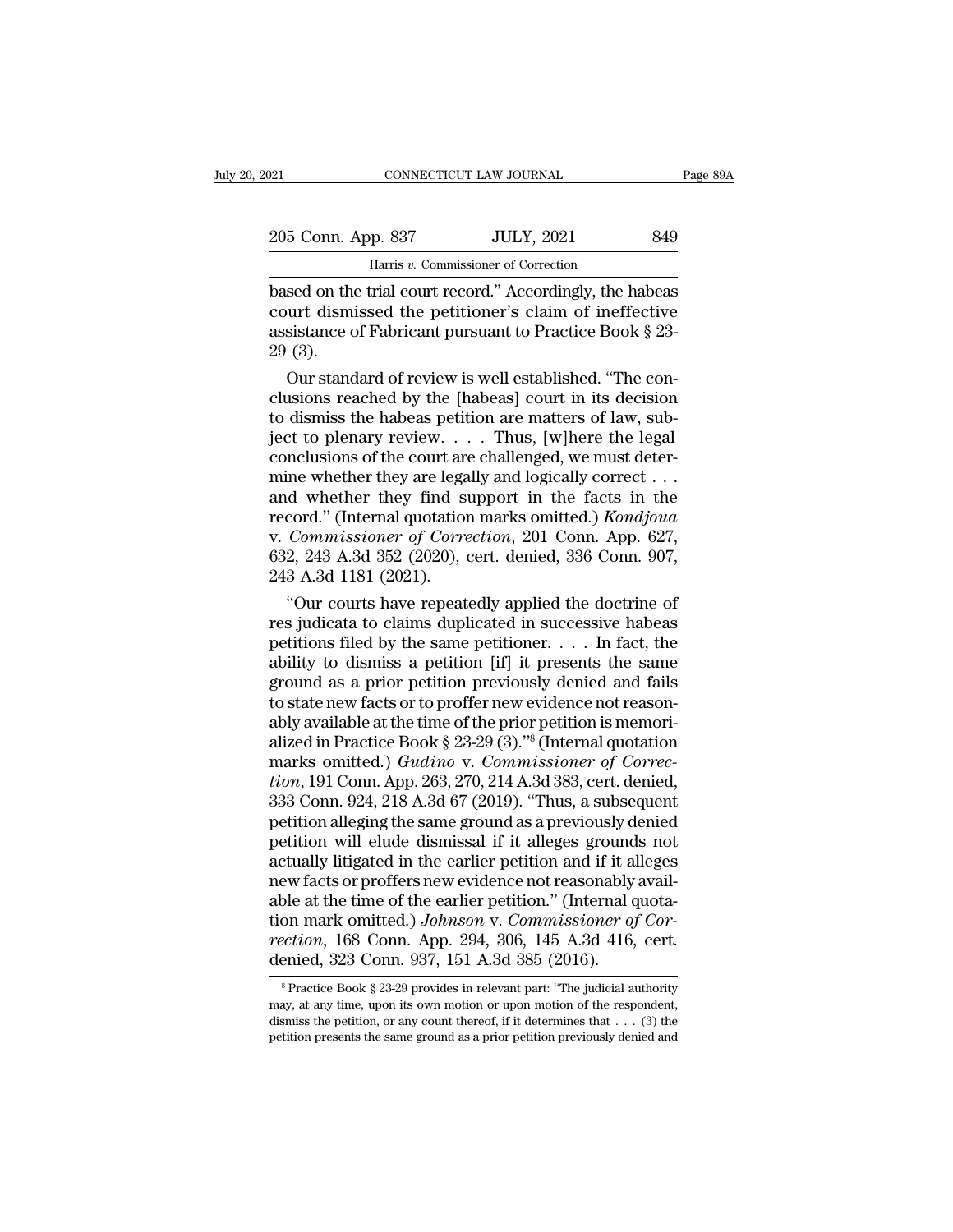| 0A  | CONNECTICUT LAW JOURNAL                                 |                    | July 20, 2021 |
|-----|---------------------------------------------------------|--------------------|---------------|
| 850 | <b>JULY, 2021</b>                                       | 205 Conn. App. 837 |               |
|     | Harris v. Commissioner of Correction                    |                    |               |
|     | Nevertheless "[a] netitioner may bring successive neti- |                    |               |

CONNECTICUT LAW JOURNAL<br>
0 JULY, 2021 205 Conn. App. 837<br>
Harris v. Commissioner of Correction<br>
Nevertheless, "[a] petitioner may bring successive peti-<br>
ons on the same legal grounds if the petitions seek<br>
fragant reliaf S50 JULY, 2021 205 Conn. App. 837<br>
Harris v. Commissioner of Correction<br>
Nevertheless, "[a] petitioner may bring successive petitions on the same legal grounds if the petitions seek<br>
different relief. . . . But where succe  $\begin{array}{c|c} \text{350} & \text{JULY, 2021} & \text{205 Conn. App. 837} \\ \hline \text{Harris } v. \text{ Commissioner of Correction} \\ \hline \text{Nevertheless, "[a] pettioner may bring successive petitions on the same legal grounds if the petitions seek different relief. . . . But where successive petitions are premised on the same legal grounds and seek the same relief, the second partition will not surprise.} \end{array}$  $\frac{350}{2021}$  205 Conn. App. 837<br>
Harris v. Commissioner of Correction<br>
Nevertheless, "[a] petitioner may bring successive petitions on the same legal grounds if the petitions seek<br>
different relief.... But where success Harris v. Commissioner of Correction<br>
Nevertheless, "[a] petitioner may bring successive peti-<br>
tions on the same legal grounds if the petitions seek<br>
different relief. . . . But where successive petitions<br>
are premised o Movertheless, "[a] petitioner may bring successive petitions on the same legal grounds if the petitions seek different relief.... But where successive petitions are premised on the same legal grounds and seek the same rel Nevertheless, "[a] petitioner may bring successive petitions on the same legal grounds if the petitions seek different relief. . . . But where successive petitions are premised on the same legal grounds and seek the same tions on the same legal grounds if the petitions seek<br>different relief.... But where successive petitions<br>are premised on the same legal grounds and seek the<br>same relief, the second petition will not survive a<br>motion to d different relief. . . . But where successive petitions<br>are premised on the same legal grounds and seek the<br>same relief, the second petition will not survive a<br>motion to dismiss unless the petition is supported by<br>allegatio are premised on the same legal grounds and seek the<br>same relief, the second petition will not survive a<br>motion to dismiss unless the petition is supported by<br>allegations and facts not reasonably available to the<br>petitioner same relief, the second petition will not survi-<br>motion to dismiss unless the petition is supporte-<br>allegations and facts not reasonably available to<br>petitioner at the time of the original petition." (Inter-<br>quotation mark egations and facts not reasonably available to the<br>titioner at the time of the original petition." (Internal<br>otation marks omitted.) *Parker* v. Commissioner of<br>prection, 169 Conn. App. 300, 309, 149 A.3d 174, cert.<br>nied, petitioner at the time of the original petition." (Internal<br>quotation marks omitted.) *Parker* v. Commissioner of<br>Correction, 169 Conn. App. 300, 309, 149 A.3d 174, cert.<br>denied, 324 Conn. 903, 151 A.3d 1289 (2016).<br>In the

quotation marks omitted.) *Parker* v. *Commissioner of*<br>Correction, 169 Conn. App. 300, 309, 149 A.3d 174, cert.<br>denied, 324 Conn. 903, 151 A.3d 1289 (2016).<br>In the present habeas petition, the petitioner seeks<br>different r Correction, 169 Conn. App. 300, 309, 149 A.3d 174, cert.<br>denied, 324 Conn. 903, 151 A.3d 1289 (2016).<br>In the present habeas petition, the petitioner seeks<br>different relief for the claim of ineffective assistance of<br>Fabrica denied, 324 Conn. 903, 151 A.3d 1289 (2016).<br>In the present habeas petition, the petitioner seeks<br>different relief for the claim of ineffective assistance of<br>Fabricant than he previously sought in his first habeas<br>petition In the present habeas petition, the petitioner seeks<br>different relief for the claim of ineffective assistance of<br>Fabricant than he previously sought in his first habeas<br>petition. With respect to the claim of ineffective as In the present habeas petition, the petitioner seeks<br>different relief for the claim of ineffective assistance of<br>Fabricant than he previously sought in his first habeas<br>petition. With respect to the claim of ineffective as different relief for the claim of ineffective assistance of<br>Fabricant than he previously sought in his first habeas<br>petition. With respect to the claim of ineffective assis-<br>tance of Fabricant in his first habeas petition, Fabricant than he previously sought in his first habeas<br>petition. With respect to the claim of ineffective assis-<br>tance of Fabricant in his first habeas petition, the peti-<br>tioner sought as relief to vacate only his convic petition. With respect to the claim of ineffective assistance of Fabricant in his first habeas petition, the petitioner sought as relief to vacate only his conviction for being a persistent serious felony offender and eith tance of Fabricant in his first habeas petition, the petitioner sought as relief to vacate only his conviction for being a persistent serious felony offender and either a retrial on that issue alone or a resentencing. The tioner sought as relief to vacate only his conviction for<br>being a persistent serious felony offender and either<br>a retrial on that issue alone or a resentencing. The<br>petitioner, however, effectively abandoned that claim<br>and being a persistent serious felony offender and either<br>a retrial on that issue alone or a resentencing. The<br>petitioner, however, effectively abandoned that claim<br>and the grounds were not actually litigated in the first<br>habe a retrial on that issue alone or a resentencing. The<br>petitioner, however, effectively abandoned that claim<br>and the grounds were not actually litigated in the first<br>habeas proceeding. With respect to the claim of ineffec-<br> petitioner, however, effectively abandoned that claim<br>and the grounds were not actually litigated in the first<br>habeas proceeding. With respect to the claim of ineffec-<br>tive assistance of Fabricant in the present habeas pet and the grounds were not actually litigated in the first<br>habeas proceeding. With respect to the claim of ineffec-<br>tive assistance of Fabricant in the present habeas peti-<br>tion, the petitioner seeks as relief to vacate the habeas proceeding. With respect to the claim of ineffective assistance of Fabricant in the present habeas petition, the petitioner seeks as relief to vacate the entirety of the Tolland conviction and to return the case to tive assistance of Fabricant in the present habeas petition, the petitioner seeks as relief to vacate the entirety of the Tolland conviction and to return the case to the trial court for a new criminal trial. See *Johnson* tion, the petitioner seeks as relief to vacate the entirety<br>of the Tolland conviction and to return the case to<br>the trial court for a new criminal trial. See Johnson v.<br>Commissioner of Correction, 131 Conn. App. 805, 808,<br> of the Tolland conviction and to return the case to<br>the trial court for a new criminal trial. See *Johnson* v.<br>*Commissioner of Correction*, 131 Conn. App. 805, 808,<br>29 A.3d 166 (2011) ("[f]or claims of ineffective assis-<br> the trial court for a new criminal trial. See *Johnson* v.<br>Commissioner of Correction, 131 Conn. App. 805, 808,<br>29 A.3d 166 (2011) ("[f]or claims of ineffective assis-<br>tance of appellate counsel, we must assess whether<br>the Commissioner of Correction, 131 Conn. App. 805, 808,<br>29 A.3d 166 (2011) ("[f]or claims of ineffective assis-<br>tance of appellate counsel, we must assess whether<br>there is a reasonable probability that, but for appellate<br>coun 29 A.3d 166 (2011) ("[f]or claims of ineffective assistance of appellate counsel, we must assess whether there is a reasonable probability that, but for appellate counsel's failure to raise the issue on appeal, the petitio counsel's failure to raise the issue on appeal, the petitioner would have prevailed [on] appeal, i.e., [obtaining] reversal of his conviction or granting of a new trial" (internal quotation marks omitted)). Accordingly, w (internal quotation marks omitted)). Accordingly, we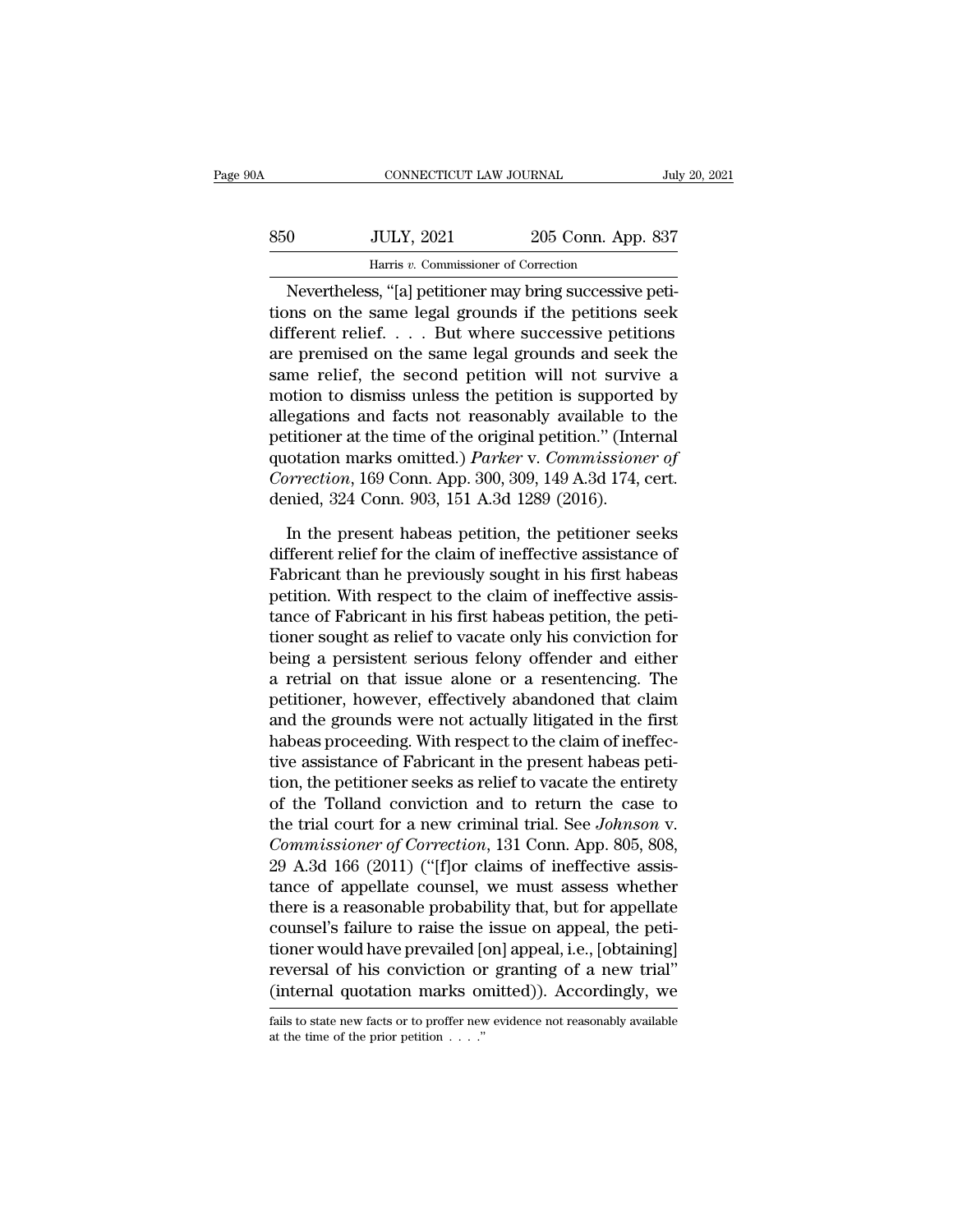| 121 |                    | CONNECTICUT LAW JOURNAL                                    | Page 91A |
|-----|--------------------|------------------------------------------------------------|----------|
|     |                    |                                                            |          |
|     | 205 Conn. App. 837 | <b>JULY, 2021</b>                                          | 851      |
|     |                    | Harris v. Commissioner of Correction                       |          |
|     |                    | conclude that the petitioner's claim of ineffective assis- |          |

connectricut LAW JOURNAL<br>
205 Conn. App. 837 JULY, 2021 851<br>
Harris v. Commissioner of Correction<br>
conclude that the petitioner's claim of ineffective assis-<br>
tance of Fabricant in count one of his present habeas 205 Conn. App. 837 JULY, 2021 851<br>
Harris v. Commissioner of Correction<br>
conclude that the petitioner's claim of ineffective assis-<br>
tance of Fabricant in count one of his present habeas<br>
petitions is not barred by the doc 205 Conn. App. 837 JULY, 2021 851<br>
Harris v. Commissioner of Correction<br>
conclude that the petitioner's claim of ineffective assis-<br>
tance of Fabricant in count one of his present habeas<br>
petition is not barred by the doc petitions. nclude that the petitioner's claim of ineffective assis-<br>nce of Fabricant in count one of his present habeas<br>tition is not barred by the doctrine of successive<br>titions.<br>B<br>The petitioner next argues that the habeas court<br>pr

B

tance of Fabricant in count one of his present habeas<br>petition is not barred by the doctrine of successive<br>petitions.<br>B<br>The petitioner next argues that the habeas court<br>improperly denied his petition for a writ of habeas c petition is not barred by the doctrine of successive<br>petitions.<br>B<br>The petitioner next argues that the habeas court<br>improperly denied his petition for a writ of habeas cor-<br>pus with respect to his claim that Fabricant provi B<br>
B<br>
The petitioner next argues that the habeas court<br>
improperly denied his petition for a writ of habeas cor-<br>
pus with respect to his claim that Fabricant provided<br>
ineffective assistance. See footnote 6 of this opinio B<br>
In the petitioner next argues that the habeas court<br>
improperly denied his petition for a writ of habeas cor-<br>
pus with respect to his claim that Fabricant provided<br>
ineffective assistance. See footnote 6 of this opinio The petitioner next argues that the habeas court<br>
improperly denied his petition for a writ of habeas cor-<br>
pus with respect to his claim that Fabricant provided<br>
ineffective assistance. See footnote 6 of this opinion.<br>
In The petitioner next argues that the habeas court<br>improperly denied his petition for a writ of habeas cor-<br>pus with respect to his claim that Fabricant provided<br>ineffective assistance. See footnote 6 of this opinion.<br>In sup improperly denied his petition for a writ of habeas corpus with respect to his claim that Fabricant provided ineffective assistance. See footnote 6 of this opinion. In support of this argument, the petitioner contends that pus with respect to his claim<br>ineffective assistance. See footh<br>In support of this argument,<br>that Fabricant's "performanc<br>he failed to raise a multitude<br>appeal," and that "[t]he petiti<br>as a result. We disagree.<br>The followi Support of this argument, the petitioner contends<br>at Fabricant's "performance was deficient because<br>failed to raise a multitude of meritorious issues on<br>peal," and that "[t]he petitioner suffered prejudice"<br>a result. We di In suppose of this algorithm, the perficient because<br>that Fabricant's "performance was deficient because<br>he failed to raise a multitude of meritorious issues on<br>appeal," and that "[t]he petitioner suffered prejudice"<br>as a

Fortunated was deriver to detail to the failed to raise a multitude of meritorious issues on appeal," and that "[t]he petitioner suffered prejudice" as a result. We disagree.<br>The following additional facts and procedural h the random of that "[t]he petitioner suffered prejudice"<br>as a result. We disagree.<br>The following additional facts and procedural history,<br>as set forth by the habeas court, are relevant to this<br>claim. In count one of his am the following additional facts and procedural history,<br>as a result. We disagree.<br>The following additional facts and procedural history,<br>as set forth by the habeas court, are relevant to this<br>claim. In count one of his amen The following additional facts and procedural history,<br>as set forth by the habeas court, are relevant to this<br>claim. In count one of his amended petition, the peti-<br>tioner alleged that Fabricant rendered ineffective assis The following additional facts and procedural history,<br>as set forth by the habeas court, are relevant to this<br>claim. In count one of his amended petition, the peti-<br>tioner alleged that Fabricant rendered ineffective assis as set forth by the habeas court, are relevant to this<br>claim. In count one of his amended petition, the peti-<br>tioner alleged that Fabricant rendered ineffective assis-<br>tance by failing to challenge on direct appeal the tri claim. In count one of his amended petition, the petitioner alleged that Fabricant rendered ineffective assistance by failing to challenge on direct appeal the trial court's denial of the following five defense motions: (1 tioner alleged that Fabricant rendered ineffective assistance by failing to challenge on direct appeal the trial<br>court's denial of the following five defense motions: (1)<br>his motion to sever his trial from that of his code tance by failing to challenge on direct appeal the trial<br>court's denial of the following five defense motions: (1)<br>his motion to sever his trial from that of his codefendant,<br>Shawn Robinson, (2) his motion to change venue court's denial of the following five defense motions: (1)<br>his motion to sever his trial from that of his codefendant,<br>Shawn Robinson, (2) his motion to change venue due<br>to pretrial publicity, (3) his objections to the comp At the habeas trial, and the hand state of the concrete paral, a<br>payr Robinson, (2) his motion to change venue due<br>pretrial publicity, (3) his objections to the composi-<br>on of the venire panel, (4) his motion to remove hi shawn results of, (2) his model to enarge vends are<br>to pretrial publicity, (3) his objections to the composi-<br>tion of the venire panel, (4) his motion to remove his<br>leg irons before testifying at trial, and (5) his motion

resulting functions, (c) and objects the tom composition of the venire panel, (4) his motion to remove his leg irons before testifying at trial, and (5) his motion to poll the jury following the delivery of its guilty ver beg irons before testifying at trial, and (5) his motion to<br>poll the jury following the delivery of its guilty verdict.<br>At the habeas trial, Kritzman testified about his repre-<br>sentation of the petitioner during his 1991 such settle essatying as that, and (b) his modern to<br>poll the jury following the delivery of its guilty verdict.<br>At the habeas trial, Kritzman testified about his repre-<br>sentation of the petitioner during his 1991 crimina At the habeas trial, Kritzman testified about his representation of the petitioner during his 1991 criminal trial resulting in the Tolland conviction. Kritzman strove to preserve as many issues as possible for the appeal. At the habeas trial, Kritzman testified about his representation of the petitioner during his 1991 criminal trial<br>resulting in the Tolland conviction. Kritzman strove to<br>preserve as many issues as possible for the appeal. preserve as many issues as possible for the appeal. One such issue was the joint trial of the petitioner and his codefendant, Robinson.<sup>9</sup> The prosecutor had filed a motion to consolidate the two criminal matters, which  $\$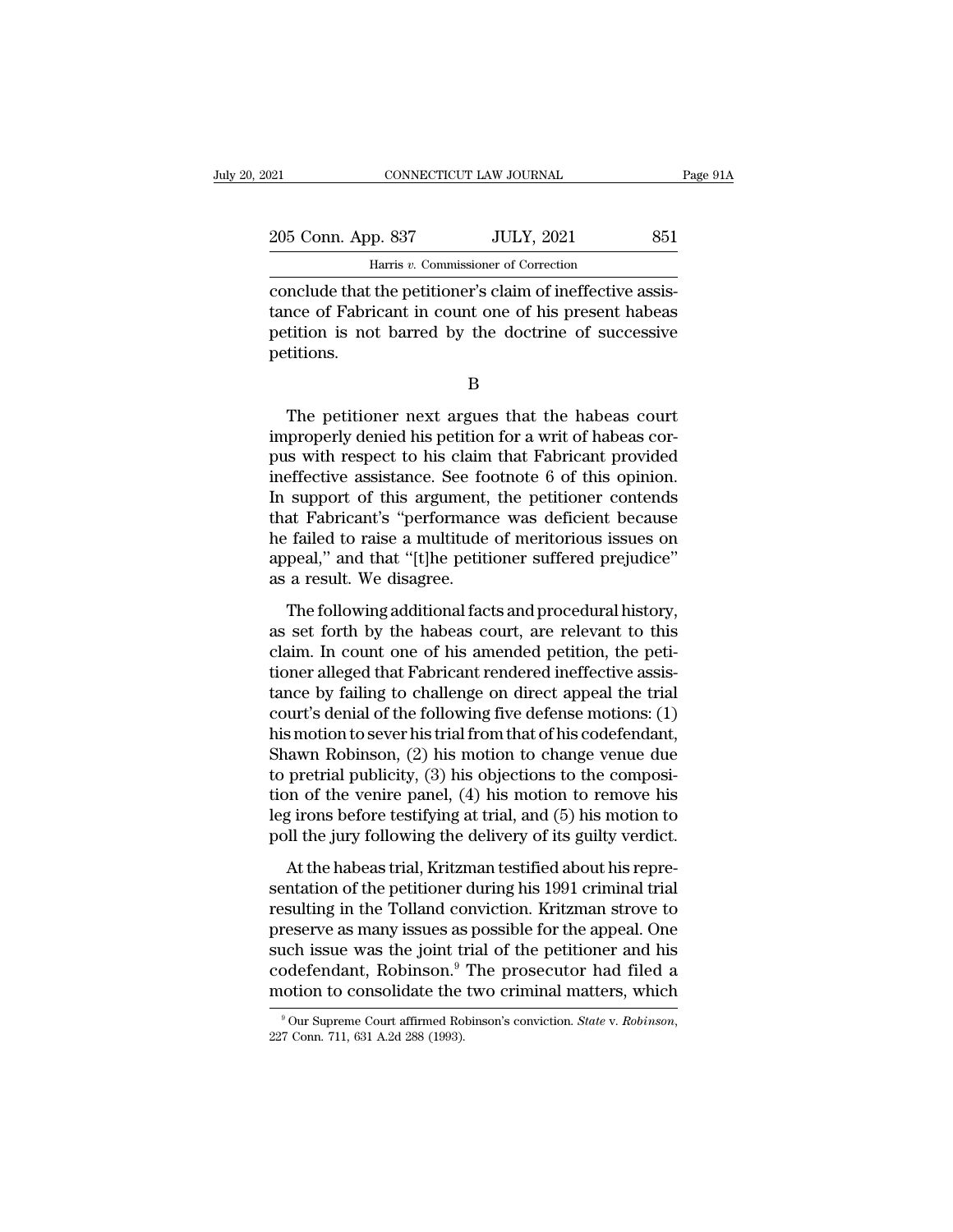| Α   | CONNECTICUT LAW JOURNAL                                |                    | July 20, 2021 |
|-----|--------------------------------------------------------|--------------------|---------------|
| 852 | <b>JULY, 2021</b>                                      | 205 Conn. App. 837 |               |
|     | Harris v. Commissioner of Correction                   |                    |               |
|     | was granted Kritzman filed a motion to sever the neti- |                    |               |

CONNECTICUT LAW JOURNAL<br>
S52 JULY, 2021 205 Conn. App. 837<br>
Harris v. Commissioner of Correction<br>
was granted. Kritzman filed a motion to sever the peti-<br>
tioner's criminal case from Robinson's case, but the<br>
motion to sev SE2 JULY, 2021 205 Conn. App. 837<br>
Harris v. Commissioner of Correction<br>
was granted. Kritzman filed a motion to sever the petitioner's criminal case from Robinson's case, but the<br>
motion to sever was denied. According to  $\frac{352}{1000}$  JULY, 2021 205 Conn. App. 837<br>
Harris v. Commissioner of Correction<br>
was granted. Kritzman filed a motion to sever the peti-<br>
tioner's criminal case from Robinson's case, but the<br>
motion to sever was denied  $\begin{array}{ll} \text{352} & \text{JULY, 2021} & \text{205 Conn. App. 837} \\ \hline \text{Harris } v. \text{ Commissioner of Correction} \\ \text{was granted. Kritzman filed a motion to sever the peti-  
tioner's criminal case from Robinson's case, but the  
motion to sever was denied. According to Kritzman's  
assessment, the petitioner had a stronger defense than  
Robinson, the evidence against the petitioner was weaker  
than the evidence against Robinson, and the notificationer's$ Harris v. Commissioner of Correction<br>was granted. Kritzman filed a motion to sever the peti-<br>tioner's criminal case from Robinson's case, but the<br>motion to sever was denied. According to Kritzman's<br>assessment, the petitio Harris v. Commissioner of Correction<br>
was granted. Kritzman filed a motion to sever the peti-<br>
tioner's criminal case from Robinson's case, but the<br>
motion to sever was denied. According to Kritzman's<br>
assessment, the peti was granted. Kritzman filed a motion to sever the petitioner's criminal case from Robinson's case, but the motion to sever was denied. According to Kritzman's assessment, the petitioner had a stronger defense than Robinson tioner's criminal case from Robinson's case, but the<br>motion to sever was denied. According to Kritzman's<br>assessment, the petitioner had a stronger defense than<br>Robinson, the evidence against the petitioner was weaker<br>than motion to sever was denied. According to Kritzman's<br>assessment, the petitioner had a stronger defense than<br>Robinson, the evidence against the petitioner was weaker<br>than the evidence against Robinson, and the petitioner's<br>c assessment, the petitioner had a stronger defense than<br>Robinson, the evidence against the petitioner was weaker<br>than the evidence against Robinson, and the petitioner's<br>courtroom behavior was calm while Robinson's was<br>disr Robinson, the evidence against the petitioner was weaker<br>than the evidence against Robinson, and the petitioner's<br>courtroom behavior was calm while Robinson's was<br>disruptive. Kritzman indicated that only one correction<br>off than the evidence against Robinson, and the petitioner's<br>courtroom behavior was calm while Robinson's was<br>disruptive. Kritzman indicated that only one correction<br>officer, Jacobson, identified the petitioner and that<br>there courtroom behavior was calm while Robinson's was<br>disruptive. Kritzman indicated that only one correction<br>officer, Jacobson, identified the petitioner and that<br>there was no physical evidence that implicated the peti-<br>tioner disruptive. Kritzman indicated that only one correction<br>officer, Jacobson, identified the petitioner and that<br>there was no physical evidence that implicated the peti-<br>tioner. Kritzman also contested the jury pool compo-<br>si officer, Jacobson, identified the petitioner and that<br>there was no physical evidence that implicated the peti-<br>tioner. Kritzman also contested the jury pool compo-<br>sition, which included no African-Americans, and sub-<br>mitt there was no physical evidence that implicated the petitioner. Kritzman also contested the jury pool composition, which included no African-Americans, and submitted census data to the trial court in support of his challeng tioner. Kritzman also contested the jury pool composition, which included no African-Americans, and sub-<br>mitted census data to the trial court in support of his<br>challenge. With respect to the petitioner's restraints,<br>Kritz sition, which included no African-Americans, and sub-<br>mitted census data to the trial court in support of his<br>challenge. With respect to the petitioner's restraints,<br>Kritzman could not recall if the petitioner's leg irons<br> mitted census data to the trial court in support of his challenge. With respect to the petitioner's restraints, Kritzman could not recall if the petitioner's leg irons were visible to the jury but testified that there may challenge. With respect to the petitioner's restraints,<br>Kritzman could not recall if the petitioner's leg irons<br>were visible to the jury but testified that there may have<br>been boxes or a curtain that hid the petitioner's l Kritzman could not recall if the petitioner's leg irons<br>were visible to the jury but testified that there may have<br>been boxes or a curtain that hid the petitioner's legs<br>under the table. Finally, Kritzman testified that he were visible to the jury but testified that there may have<br>been boxes or a curtain that hid the petitioner's legs<br>under the table. Finally, Kritzman testified that he asked<br>that the jurors be individually polled after the been boxes or a curtain that hid the petitioner's legs<br>under the table. Finally, Kritzman testified that he asked<br>that the jurys be individually polled after the verdict<br>because the jury had sent out several notes during d under the table. Finally, Kritzman testified that he asked<br>that the jurors be individually polled after the verdict<br>because the jury had sent out several notes during delib-<br>erations, including a note that the jury was dea that the jurors be individually polled after the verdict<br>because the jury had sent out several notes during delib-<br>erations, including a note that the jury was deadlocked<br>five to one. The trial court gave a "Chip Smith" i because the jury had sent out severations, including a note that th<br>five to one. The trial court gave  $\varepsilon$ <br>tion,<sup>10</sup> and the jury thereafter de<br>its verdict. Kritzman requested th<br>individually to confirm unanimi<br>court den Fabricant testified about his representation of the triangle parameter of the function,<sup>10</sup> and the jury thereafter deliberated and returned verdict. Kritzman requested that the jurors be polled dividually to confirm unan more to one. The that court gave a chip sinual instruction,<sup>10</sup> and the jury thereafter deliberated and returned<br>its verdict. Kritzman requested that the jurors be polled<br>individually to confirm unanimity; however, the tr

Fraction, and the jury therefore denoerated and returned<br>its verdict. Kritzman requested that the jurors be polled<br>individually to confirm unanimity; however, the trial<br>court denied his motion.<sup>11</sup><br>Fabricant testified abo to reflect that the juriors be police individually to confirm unanimity; however, the trial court denied his motion.<sup>11</sup><br>Fabricant testified about his representation of the petitioner during his 1993 appeal from the Tolla recourt denied his motion.<sup>11</sup><br>Fabricant testified about his representation of the<br>petitioner during his 1993 appeal from the Tolland con-<br>viction. It was Fabricant's practice as appellate counsel<br>to review the record, alt Fabricant testified about his representation of the<br>petitioner during his 1993 appeal from the Tolland con-<br>viction. It was Fabricant's practice as appellate counsel<br>to review the record, although he could not specificall ction. It was Fabricant's practice as appellate counsel<br>o review the record, although he could not specifically<br>ecall reviewing the record in this case, and to identify<br>gal issues to raise on appeal. Fabricant acknowledged to review the record, although he could not specifically<br>recall reviewing the record in this case, and to identify<br>legal issues to raise on appeal. Fabricant acknowledged<br> $\frac{10 \text{ See, e.g., State v. O'Neil, } 261 \text{ Conn. } 49, 51 \text{ n.2, } 80$ 

recall reviewing the record in this case, and to identify legal issues to raise on appeal. Fabricant acknowledged<br> $\frac{10 \text{ See, e.g., State v. O'Neil, } 261 \text{ Conn. } 49, 51 \text{ n.2, } 801 \text{ A.2d } 730 \text{ (2002) ("[a] Chip Smith instruction reminds the jurors that they must act unanimously, while also encouraged a deadlocked jury to reach unanimity" (internal$ degal issues to raise on appeal. Fabricant acknowledged<br>  $\frac{10}{10}$  See, e.g., *State v. O'Neil*, 261 Conn. 49, 51 n.2, 801 A.2d 730 (2002) ("[a]<br>
Chip Smith instruction reminds the jurors that they must act unanimously,  $^{10}$  See, e.g., *State v. O'Neil*, 261 Conn. 49, 51 n.2, 801 A.2d 730 (2002) ("[a] Chip Smith instruction reminds the jurors that they must act unanimously, while also encouraging a deadlocked jury to reach unanimity" (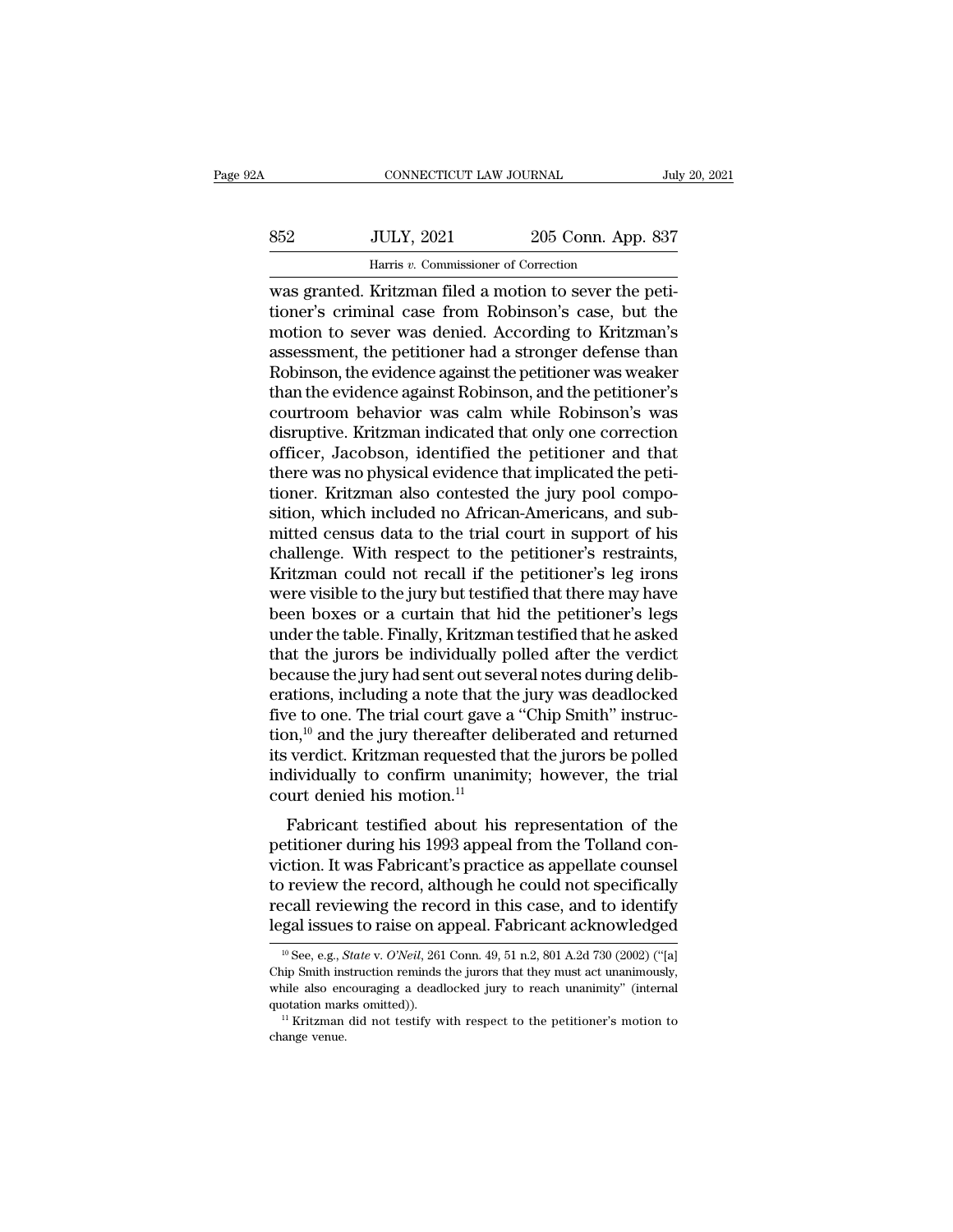| 121 |                    | CONNECTICUT LAW JOURNAL                            | Page 93A |
|-----|--------------------|----------------------------------------------------|----------|
|     |                    |                                                    |          |
|     | 205 Conn. App. 837 | <b>JULY, 2021</b>                                  | 853      |
|     |                    | Harris v. Commissioner of Correction               |          |
|     |                    | that reasonable legal minds can differ about which |          |

The reasonable legal minds can differ about which<br>that reasonable legal minds can differ about which<br>claims to raise on appeal. A trial court's use of discretion according to Ephricant is difficult to reverse on 205 Conn. App. 837 JULY, 2021 853<br>
Harris v. Commissioner of Correction<br>
that reasonable legal minds can differ about which<br>
claims to raise on appeal. A trial court's use of discre-<br>
tion, according to Fabricant, is diffi 205 Conn. App. 837 JULY, 2021 853<br>
Harris v. Commissioner of Correction<br>
that reasonable legal minds can differ about which<br>
claims to raise on appeal. A trial court's use of discre-<br>
tion, according to Fabricant, is diff 205 Conn. App. 837 JULY, 2021 853<br>
Harris v. Commissioner of Correction<br>
that reasonable legal minds can differ about which<br>
claims to raise on appeal. A trial court's use of discre-<br>
tion, according to Fabricant, is diff Harris v. Commissioner of Correction<br>that reasonable legal minds can differ about which<br>claims to raise on appeal. A trial court's use of discre-<br>tion, according to Fabricant, is difficult to reverse on<br>appeal, and appell marks v. Commissioner of Correction<br>that reasonable legal minds can differ about which<br>claims to raise on appeal. A trial court's use of discre-<br>tion, according to Fabricant, is difficult to reverse on<br>appeal, and appella that reasonable legal minds can differ about which<br>claims to raise on appeal. A trial court's use of discre-<br>tion, according to Fabricant, is difficult to reverse on<br>appeal, and appellate claims seeking to do so are not<br>pa claims to raise on appeal. A trial court's use of discretion, according to Fabricant, is difficult to reverse on appeal, and appellate claims seeking to do so are not particularly fruitful.<sup>12</sup> Fabricant sometimes did cons tion, according to Fabricant, is difficult to reverse on<br>appeal, and appellate claims seeking to do so are not<br>particularly fruitful.<sup>12</sup> Fabricant sometimes did consult<br>with clients or trial counsel, but he did not recall appeal, and appellate claims seeking to do so are not<br>particularly fruitful.<sup>12</sup> Fabricant sometimes did consult<br>with clients or trial counsel, but he did not recall if he<br>did so while he handled the petitioner's direct ap particularly fruitful.<sup>12</sup> Fabricant sometimes did consult<br>with clients or trial counsel, but he did not recall if he<br>did so while he handled the petitioner's direct appeal.<br>On cross-examination, Fabricant conceded that ap with clients or trial<br>did so while he har<br>On cross-examinati<br>late claims are limi<br>specifically preserv<br>that appellate couns<br>by the record.<br>Finally, the petitic In cross-examination, Fabricant conceded that appel-<br>The claims are limited to the record, even claims not<br>ecifically preserved by trial counsel's objections, and<br>at appellate counsel cannot raise claims unsupported<br>the re late claims are limited to the record, even claims not<br>specifically preserved by trial counsel's objections, and<br>that appellate counsel cannot raise claims unsupported<br>by the record.<br>Finally, the petitioner testified as to

specifically preserved by trial counsel's objections, and<br>that appellate counsel cannot raise claims unsupported<br>by the record.<br>Finally, the petitioner testified as to Fabricant's repre-<br>sentation during his appeal from th that appellate counsel cannot raise claims unsupported<br>by the record.<br>Finally, the petitioner testified as to Fabricant's repre-<br>sentation during his appeal from the Tolland conviction.<br>According to the petitioner, the fiv by the record.<br>Finally, the petitioner testified as to Fabricant's representation during his appeal from the Tolland conviction.<br>According to the petitioner, the five claims that form<br>the basis for all of the grounds of i sentation during his appeal from the Tolland conviction.<br>According to the petitioner, the five claims that form<br>the basis for all of the grounds of ineffective assistance<br>are claims that he would have raised had he been a According to the petitioner, the five claims that form<br>the basis for all of the grounds of ineffective assistance<br>are claims that he would have raised had he been able to<br> $\frac{12 \text{ In}}{2 \text{ In}}$  his principal appellate brief,

the basis for all of the grounds of ineffective assistance<br>are claims that he would have raised had he been able to<br> $\frac{12 \text{ In}}{\text{In}}$  his principal appellate brief, the petitioner argues that Fabricant's<br>performance was d are claims that he would have raised had he been able to  $\frac{12 \text{ In}}{12 \text{ In}}$  his principal appellate brief, the petitioner argues that Fabricant's performance was deficient because he "offered no reasonable strategic bas  $\frac{12 \text{ In}}{2 \text{ In}}$  his principal appellate brief, the petitioner argues that Fabricant's performance was deficient because he "offered no reasonable strategic basis" for his decisions not to challenge on direct appeal th <sup>12</sup> In his principal appellate brief, the petitioner argues that Fabricant's performance was deficient because he "offered no reasonable strategic basis" for his decisions not to challenge on direct appeal the court's de performance was deficient because he "offered no reasonable strategic basis" for his decisions not to challenge on direct appeal the court's denial of the five defense motions. The petitioner further argues that, "[t]he ha basis" for his decisions not to challenge on direct appeal the court's denial of the five defense motions. The petitioner further argues that, "[t]he habeas court made a clearly erroneous factual finding by concluding that of the five defense motions. The petitioner further argues that, "[t]he habeas court made a clearly erroneous factual finding by concluding that [Fabricant's] strategy when deciding which claims to pursue was to avoid clai structure and a clearly erroneous factual finding by concluding that [Fabricant's] strategy when deciding which claims to pursue was to avoid claims challenging the lower court's discretion, and that his decision not to pu cant's] strategy when deciding which claims to pursue was to avoid claims<br>challenging the lower court's discretion, and that his decision not to pursue<br>a joinder claim was based on that strategy." The petitioner contends t etable performance of the issue of deficient of and that his decision not to pursue<br>a joinder claim was based on that strategy." The petitioner contends that,<br>"[b]ecause that finding formed the entire basis for the habeas a ionder claim was based on that strategy." The petitioner contends that, "(b)ecause that finding formed the entire basis for the habeas court's conclusion that [Fabricant's] performance was not deficient, this court must <sup>2</sup> (b) ecause that finding formed the entire basis for the habeas court's conclusion that [Fabricant's] performance was not deficient, this court must reverse the habeas court's decision on that point and remand the case 104 Islam and Teachington and the case of deficient, this court must reverse the habeas court's decision on that point and remand the case for a new trial on the issue of deficient performance." Because we conclude that th the habeas court's decision on that point and remand the case for a new trial on the issue of deficient performance." Because we conclude that the petitioner's claim of ineffective assistance by Fabricant fails on the prej are in the issue of deficient performance." Because we conclude that the petitioner's claim of ineffective assistance by Fabricant fails on the prejudice prong of the test set forth in *Strickland* v. *Washington*, 466 U.S petitioner's claim of ineffective assistance by Fabricant fails on the prejudice<br>prong of the test set forth in *Strickland* v. Washington, 466 U.S. 668, 687,<br>104 S. Ct. 2052, 80 L. Ed. 2d 674 (1984), we need not address t prong of the test set forth in *Strickland* v. *Washington*, 466 U.S. 668, 687, 104 S. Ct. 2052, 80 L. Ed. 2d 674 (1984), we need not address the petitioner's arguments with respect to the quality of Fabricant's performanc 104 S. Ct. 2052, 80 L. Ed. 2d 674 (1984), we need not address the petitioner's arguments with respect to the quality of Fabricant's performance. See *Kondjoua* v. *Commissioner of Correction*, 194 Conn. App. 793, 801, 222 arguments with respect to the quality of Fabricant's performance. See Kond-<br>joua v. Commissioner of Correction, 194 Conn. App. 793, 801, 222 A.3d 974<br>(2019) ("An ineffective assistance of counsel claim will succeed only i mance prong or the prejudice prong, and the petitioner's failure proves either is failure prompt (2019) ("An ineffective assistance of counsel claim will succeed only if both prongs [of *Strickland*] are satisfied. . . . (2019) ("An ineffective assistance of counsel claim will succeed only if both prongs [of *Strickland*] are satisfied. . . . . It is axiomatic that courts may decide against a petitioner on either prong [of the *Strickland* prongs [of Strickland] are satisfied. . . . It is axiomatic that courts may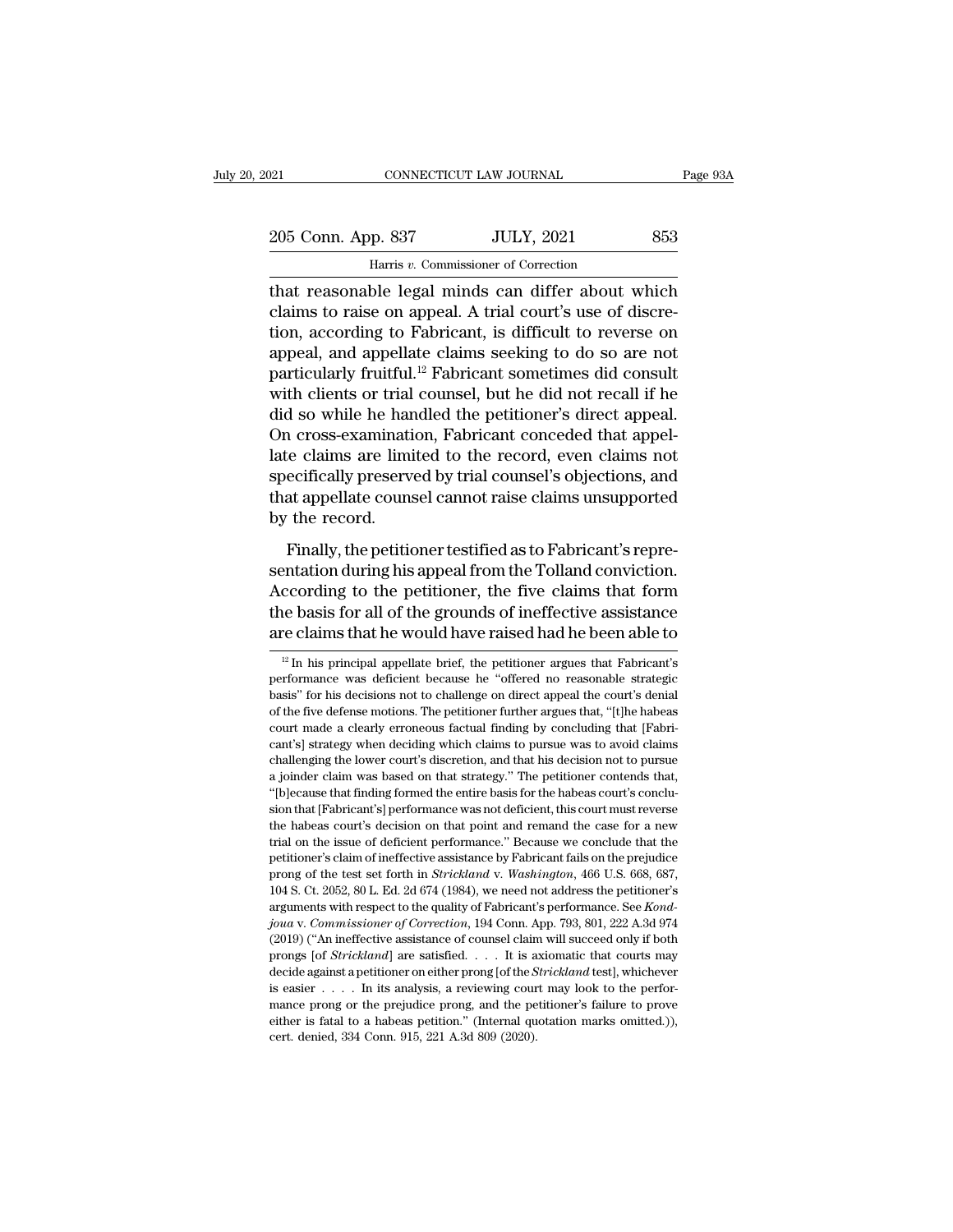|     | CONNECTICUT LAW JOURNAL                                               |                    | July 20, 2021 |
|-----|-----------------------------------------------------------------------|--------------------|---------------|
|     |                                                                       |                    |               |
| 854 | <b>JULY, 2021</b>                                                     | 205 Conn. App. 837 |               |
|     | Harris v. Commissioner of Correction                                  |                    |               |
|     | discuss them with his appellate counsel. <sup>13</sup> The petitioner |                    |               |

CONNECTICUT LAW JOURNAL July 20, 2021<br>
854 JULY, 2021 205 Conn. App. 837<br>
Harris v. Commissioner of Correction<br>
discuss them with his appellate counsel.<sup>13</sup> The petitioner<br>
testified that there was a possibility that the j S54 JULY, 2021 205 Conn. App. 837<br>
Harris v. Commissioner of Correction<br>
discuss them with his appellate counsel.<sup>13</sup> The petitioner<br>
testified that there was a possibility that the jury saw<br>
the restraints used on him dur  $\begin{array}{r} \text{354} & \text{JULY, } 2021 & 205 \text{ Conn. App. } 837 \\ \text{Harris } v. \text{ Commissioner of Correction} \end{array}$  discuss them with his appellate counsel.<sup>13</sup> The petitioner testified that there was a possibility that the jury saw the restraints used on him during  $$\text{JULY, 2021}$$  205 Conn. App. 837<br>
Harris v. Commissioner of Correction<br>
discuss them with his appellate counsel.<sup>13</sup> The petitioner<br>
testified that there was a possibility that the jury saw<br>
the restraints used on him d Frame is a contribution of Correction<br>discuss them with his appellate counsel.<sup>13</sup> The petitioner<br>testified that there was a possibility that the jury saw<br>the restraints used on him during trial and that the<br>jury knew abo Harris  $v$ . Commissioner of Correction<br>discuss them with his appellate counsel.<sup>13</sup> The p<br>testified that there was a possibility that the<br>the restraints used on him during trial and<br>jury knew about him being handcuffed. M scuss them with his appellate counsel.<sup>13</sup> The petitioner<br>stified that there was a possibility that the jury saw<br>e restraints used on him during trial and that the<br>ty knew about him being handcuffed. Moreover, the<br>titioner testified that there was a possibility that the jury saw<br>the restraints used on him during trial and that the<br>jury knew about him being handcuffed. Moreover, the<br>petitioner testified that he was prejudiced by Rob-<br>inson's

the restraints used on him during trial and that the<br>jury knew about him being handcuffed. Moreover, the<br>petitioner testified that he was prejudiced by Rob-<br>inson's courtroom antics and outbursts.<br>The habeas court determin jury knew about him being handcuffed. Moreover, the<br>petitioner testified that he was prejudiced by Rob-<br>inson's courtroom antics and outbursts.<br>The habeas court determined that "[t]he petitioner's<br>posttrial brief only anal petitioner testified that he was prejudiced by Robinson's courtroom antics and outbursts.<br>The habeas court determined that "[t]he petitioner's<br>posttrial brief only analyzes one of the five grounds<br>for ineffective assistanc inson's courtroom antics and outbursts.<br>The habeas court determined that "[t]he petitioner's<br>posttrial brief only analyzes one of the five grounds<br>for ineffective assistance [of appellate counsel]: that<br>appellate counsel f The habeas court determined that "[t]he petitioner's<br>posttrial brief only analyzes one of the five grounds<br>for ineffective assistance [of appellate counsel]: that<br>appellate counsel failed to raise a claim challenging the<br>t posttrial brief only analyzes one of the five grounds<br>for ineffective assistance [of appellate counsel]: that<br>appellate counsel failed to raise a claim challenging the<br>trial court's denial of the motion to sever the petiti for ineffective assistance [of appellate counsel]: that<br>appellate counsel failed to raise a claim challenging the<br>trial court's denial of the motion to sever the petitioner's<br>trial from that of his codefendant Robinson. Wh appellate counsel failed to raise a claim challenging the<br>trial court's denial of the motion to sever the petitioner's<br>trial from that of his codefendant Robinson. While the<br>petitioner's posttrial brief also incorporates h trial court's denial of the motion to sever the petitioner's<br>trial from that of his codefendant Robinson. While the<br>petitioner's posttrial brief also incorporates his argu-<br>ments in the pretrial brief, and the pretrial bri trial from that of his codefendant Robinson. While the petitioner's posttrial brief also incorporates his arguments in the pretrial brief, and the pretrial brief analyzes all five grounds, that analysis is in the abstract petitioner's posttrial brief also incorporates his arguments in the pretrial brief, and the pretrial brief analyzes all five grounds, that analysis is in the abstract based on the cold record as it existed prior to the tes In the cold record as it existed prior to the testimony<br>
1 the present matter. Thus, the court can deem the<br>
ther four grounds to have been abandoned."<sup>14</sup> Further-<br>
10 ore, the court concluded that, "even if the four<br>
<sup>1</sup> in the present matter. Thus, the court can deem the other four grounds to have been abandoned."<sup>14</sup> Furthermore, the court concluded that, "even if the four  $\frac{13}{12}$  The habeas court noted that "[n]o prior counsel for

The trial court and a legal determination that an issue is no longer before that and a legal principles are applicable here.<br>The following standard of review and legal principles are applicable here.<br>"Because . . . the id the court, we will stead of review and legal principles are applicable here.<br>We disagree.<br>The following standard of review and legal principles are applicable here.<br>"Because  $\ldots$  the idea of abandomment involves both a f We disagree.<br>
The following standard of review and legal principles are applicable here.<br>
"Because . . . the idea of abandonment involves both a factual finding by<br>
the trial court and a legal determination that an issue i "Because  $\ldots$  the idea of abandomment involves both a factual finding by the trial court and a legal determination that an issue is no longer before the court, we will treat this claim as one of both law and fact. Accord the trial court and a legal determination that an issue is no longer before the court, we will treat this claim as one of both law and fact. Accordingly, we will accord it plenary review." *Solek v. Commissioner of Correc* the court, we will treat this claim as one of both law and fact. Accordingly, we will accord it plenary review." *Solek v. Commissioner of Correction*, 107 Conn. App. 473, 479, 946 A.2d 239, cert. denied, 289 Conn. 902, 9 we will accord it plenary review." Solek v. Commissioner of Correction,<br>the will accord it plenary review." Solek v. Commissioner of Correction,<br>107 Conn. App. 473, 479, 946 A.2d 239, cert. denied, 289 Conn. 902, 957 A.2d<br> we will accord it plenary review." Solek v. Commissioner of Correction, 107 Conn. App. 473, 479, 946 A.2d 239, cert. denied, 289 Conn. 902, 957 A.2d 873 (2008). Pursuant to Practice Book § 5-2, "[a]ny party intending to r

other four grounds to have been abandoned."<sup>14</sup> Furthermore, the court concluded that, "even if the four  $\overline{B}$ " The habeas court noted that "[n]o prior counsel for the petitioner testified that the claims the petitioner more, the court concluded that, "even if the four  $\frac{1}{18}$  The habeas court noted that "[n]o prior counsel for the petitioner testified that the claims the petitioner testified he wanted raised would have been raised si

<sup>&</sup>lt;sup>13</sup> The habeas court noted that "[n]o prior counsel for the petitioner testified that the claims the petitioner testified he wanted raised would have been raised simply because he wanted them raised on direct appeal or i fied that the claims the petitioner testified he wanted raised would have been raised simply because he wanted them raised on direct appeal or in a prior [petition for a writ of] habeas corpus."<br> $^{14}$  On appeal, the peti been raised simply because he wanted them raised on direct appeal or in<br>a prior [petition for a writ of] habeas corpus."<br><sup>14</sup> On appeal, the petitioner claims that the habeas court improperly con-<br>cluded that he had abando a prior [petition for a writ of] habeas corpus."<br>
<sup>14</sup> On appeal, the petitioner claims that the habeas court improperly concluded that he had abandoned the following four grounds of ineffective assistance by Fabricant, n <sup>14</sup> On appeal, the petitioner claims that the habeas court improperly concluded that he had abandoned the following four grounds of ineffective assistance by Fabricant, namely, that Fabricant failed to challenge on direc included that he had abandoned the following four grounds of ineffective assistance by Fabricant, namely, that Fabricant failed to challenge on direct appeal the trial court's denial of the petitioner's motions (1) to tran % assistance by Fabricant, namely, that Fabricant failed to challenge on direct appeal the trial court's denial of the petitioner's motions (1) to transfer the trial due to pretrial publicity, (2) to dismiss the jury pool peal the trial court's denial of the petitioner's motions (1) to transfer the al due to pretrial publicity, (2) to dismiss the jury pool for failure to present a fair cross section of the community, (3) to remove his leg o Expect and the unit of the interval due to pretrial publicity, (2) to dismiss the jury pool for failure to represent a fair cross section of the community, (3) to remove his leg irons during his testimony, and (4) to poll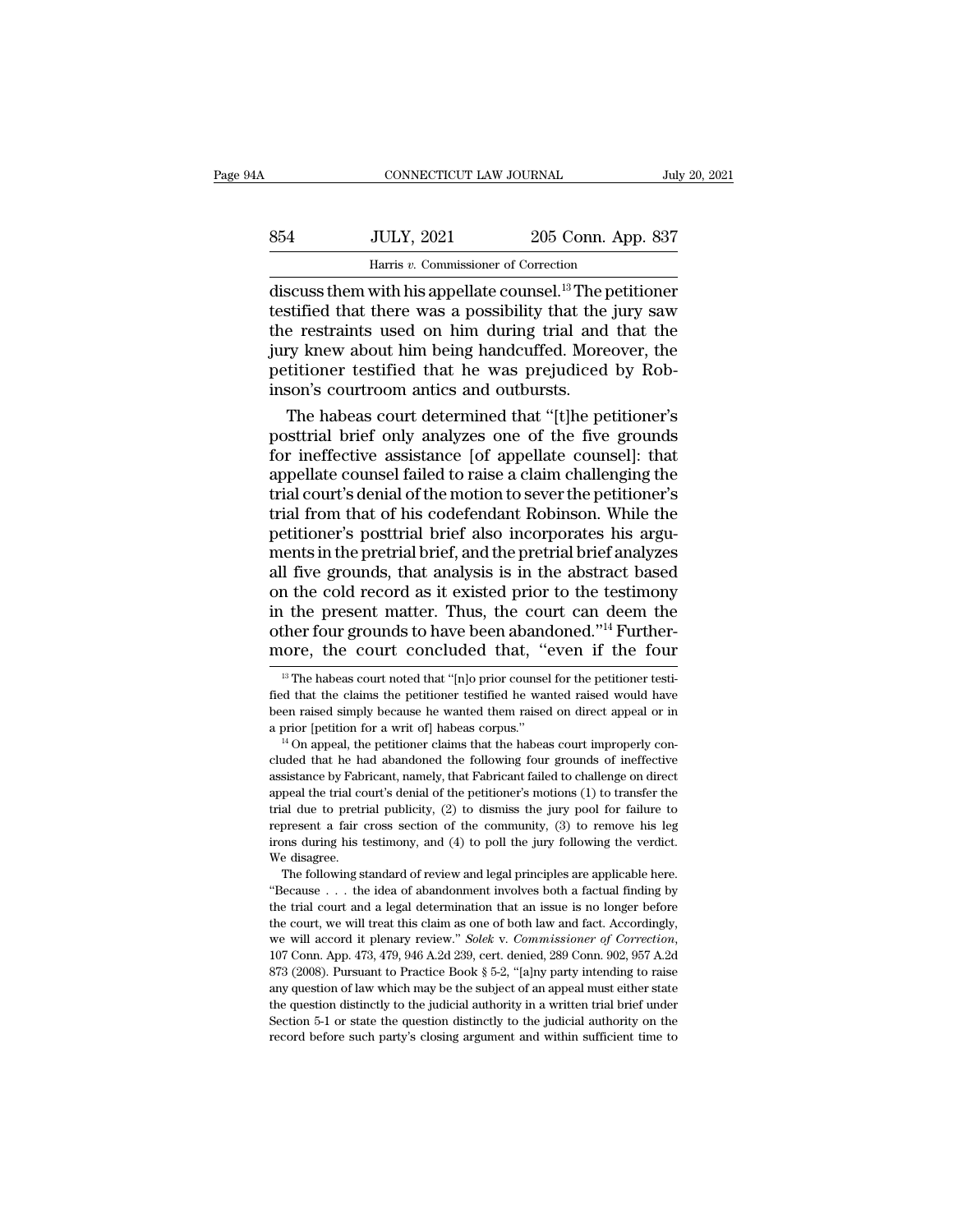# 205 Conn. App. 837 JULY, 2021 855<br>
205 Conn. App. 837 JULY, 2021 855 CONNECTICUT LAW JOURNAL<br>P. 837 JULY, 2021<br>Harris *v.* Commissioner of Correction<br>riefed in the netitioner's nosttrial brie

Page 95A<br>
205 Conn. App. 837 JULY, 2021 855<br>
Harris v. Commissioner of Correction<br>
grounds not briefed in the petitioner's posttrial brief are<br>
not deemed abandoned, the petitioner failed to prove<br>
that [appellate] counsel 205 Conn. App. 837 JULY, 2021 855<br>
Harris v. Commissioner of Correction<br>
grounds not briefed in the petitioner's posttrial brief are<br>
not deemed abandoned, the petitioner failed to prove<br>
that [appellate] counsel performed  $\begin{tabular}{ c c c c} \multicolumn{1}{c|}{205}\text{Conn. App. 837} & \text{JULY, 2021} & \text{855} \\\hline \text{Harris }v.\text{ Commissioner of Correction} \\\text{ grounds not briefed in the performance's posttrial brief are not deemed abandoned, the petitioner failed to prove that [appellate] \text{counds performed definitely and clearly did not show that the outcome of the direct model. } & \text{would have been different?} \end{tabular}$ 205 Conn. App. 837 JULY, 2021 855<br>
Harris v. Commissioner of Correction<br>
grounds not briefed in the petitioner's posttrial brief are<br>
not deemed abandoned, the petitioner failed to prove<br>
that [appellate] counsel performed France Cornection<br>
Harris v. Commissioner of Correction<br>
grounds not briefed in the petitioner's posttrial<br>
not deemed abandoned, the petitioner failed<br>
that [appellate] counsel performed deficie<br>
clearly did not show that mans v. commissioner of conceduration<br>ounds not briefed in the petitioner's posttrial brief are<br>t deemed abandoned, the petitioner failed to prove<br>at [appellate] counsel performed deficiently and<br>early did not show that th grounds not briefed in the petitioner's posttrial brief are<br>not deemed abandoned, the petitioner failed to prove<br>that [appellate] counsel performed deficiently and<br>clearly did not show that the outcome of the direct<br>appeal

not deemed abandoned, the petitioner failed to prove<br>that [appellate] counsel performed deficiently and<br>clearly did not show that the outcome of the direct<br>appeal . . . would have been different."<br>Specifically, with respec that [appellate] counsel performed deficiently and<br>clearly did not show that the outcome of the direct<br>appeal  $\ldots$  would have been different."<br>Specifically, with respect to the petitioner's motion to<br>sever his trial from Specifically, with respect to the petitioner's motion to<br>sever his trial from that of Robinson, the habeas court<br>found that there was scant testimony presented on that<br>claim.<sup>15</sup> Each codefendant previously had filed motio sever his trial from that of Robinson, the habeas court<br>found that there was scant testimony presented on that<br>claim.<sup>15</sup> Each codefendant previously had filed motions<br>give the opposing counsel an opportunity to discuss th

indicial authority so orders, file, at such time as the judicial authority shall<br>determine, written trial briefs discussing the issues in the case and the<br>factual or legal basis upon which they ought to be resolved."<br>In hi determine, written trial briefs discussing the issues in the case and the factual or legal basis upon which they ought to be resolved." In his pretrial brief, the petitioner addressed in part each of these four grounds of factual or legal basis upon which they ought to be resolved."<br>In his pretrial brief, the petitioner addressed in part each of these four<br>grounds of ineffective assistance by Fabricant. With respect to each ground,<br>the peti In his pretrial brief, the petitioner addressed in part each of these four<br>grounds of ineffective assistance by Fabricant. With respect to each ground,<br>the petitioner set forth the relevant legal standards and facts pertai grounds of ineffective assistance by Fabricant. With respect to each ground, the petitioner set forth the relevant legal standards and facts pertaining to the trial court's consideration of his motions. The petitioner's pr the petitioner set forth the relevant legal standards and facts pertaining to the trial court's consideration of his motions. The petitioner's pretrial brief, however, failed to set forth any analysis as to whether Fabrica the trial court's consideration of his motions. The petitioner's pretrial brief, the trial court's consideration of his motions. The petitioner's pretrial brief, however, failed to set forth any analysis as to whether Fabr however, failed to set forth any analysis as to whether Fabricant rendeed ineffective assistance for failing to challenge on direct appeal the trial court's denial of these motions. At the underlying habeas trial, the peti ineffective assistance for failing to challenge on direct appeal the trial court's denial of these motions. At the underlying habeas trial, the petitioner, likewise, adduced testimony and evidence with respect to these gro denial of these motions. At the underlying habeas trial, the petitioner, likewise, adduced testimony and evidence with respect to these grounds insofar as what happened at his criminal trial. Following the close of evidenc wise, adduced testimony and evidence with respect to these grounds insofar as what happened at his criminal trial. Following the close of evidence, the habeas court ordered posttrial briefing in lieu of closing argument. I as what happened at his criminal trial. Following the close of evidence, the habeas court ordered posttrial briefing in lieu of closing argument. In his posttrial brief, the petitioner made no mention of any of these four habeas court ordered posttrial briefing in lieu of closing argument. In his posttrial brief, the petitioner made no mention of any of these four grounds of ineffective assistance by Fabricant. Instead, the petitioner mere posttrial brief, the petitioner made no mention of any of these four grounds of ineffective assistance by Fabricant. Instead, the petitioner merely incorporated by reference the arguments that he made in his pretrial brief for ineffective assistance by Fabricant. Instead, the petitioner merely incorporated by reference the arguments that he made in his pretrial brief and addressed and analyzed only his claim that "Fabricant rendered ineffect Fracted by reference the arguments that he made in his pretrial brief and addressed and analyzed only his claim that "Fabricant rendered ineffective assistance  $\ldots$  by failing to challenge the trial court's denial of the and any of these four issues on appear on the fractional and defective assistance . . . by failing to challenge the trial court's denial of the petitioner's motion to sever his criminal trial from that of his codefendant . assistance  $\ldots$  by failing to challenge the trial court's denial of the pettion-<br>er's motion to sever his criminal trial from that of his codefendant  $\ldots$ .<br>Robinson." Consequently, at no time, before or after the habeas er's motion to sever his criminal trial from that of his codefendant . . . . . Robinson." Consequently, at no time, before or after the habeas trial, did the petitioner submit to the court any argument as to why Fabricant' Robinson." Consequently, at no time, before or after the habeas trial, did<br>the petitioner submit to the court any argument as to why Fabricant's failure<br>to raise any of these four issues on appeal constituted deficient pe the petitioner submit to the court any argument as to why Fabricant's failure to raise any of these four issues on appeal constituted deficient performance or how he was prejudiced by the failure to raise these issues. "Th accordingly, we conclude that the habeas court correctly determined that the performance or how he was prejudiced by the failure to raise these issues. "The mere recital of . . . claims in a petition, without supporting or for how he was prejudiced by the failure to raise these issues. "The mere<br>or how he was prejudiced by the failure to raise these issues. "The mere<br>recital of  $\ldots$  claims in a petition, without supporting oral or written appear of counsels and a petition, without supporting oral or written argument, does not adequately place those claims before the court for its consideration." *Solek v. Commissioner of Correction*, supra, 107 Conn. App. Fration." *Solekv. Commissioner of Correction*, supra, 107 Conn. App. 480–81.<br>Accordingly, we conclude that the habeas court correctly determined that<br>the petitioner abandoned these four grounds of ineffective assistance eration." *Solek* v. *Commissioner of Correction*, supra, 107 Conn. App. 480–81.<br>Accordingly, we conclude that the habeas court correctly determined that<br>the petitioner abandoned these four grounds of ineffective assistan

found that there was scant testimony presented on that claim.<sup>15</sup> Each codefendant previously had filed motions give the opposing counsel an opportunity to discuss the question. If the party fails to do this, the judicial claim.<sup>15</sup> Each codefendant previously had filed motions give the opposing counsel an opportunity to discuss the question. If the party fails to do this, the judicial authority will be under no obligation to decide the qu determine, written trial briefs discussing the intervals of the party fails to do this, the judicial authority will be under no obligation to decide the question." Practice Book § 5-1 provides: "The parties shall, if the j give the opposing counsel an opportunity to discuss the question. If the party fails to do this, the judicial authority will be under no obligation to decide the question.'' Practice Book  $\S 5-1$  provides: "The parties sh In his pretrial brief, the petitioner addressed in part each of these four conditions. The quastion is crite the question." Practice Book  $\S$  5-1 provides: "The parties shall, if the dicial authority so orders, file, at s decide the question." Practice Book § 5-1 provides: "The parties shall, if the judicial authority so orders, file, at such time as the judicial authority shall determine, written trial briefs discussing the issues in the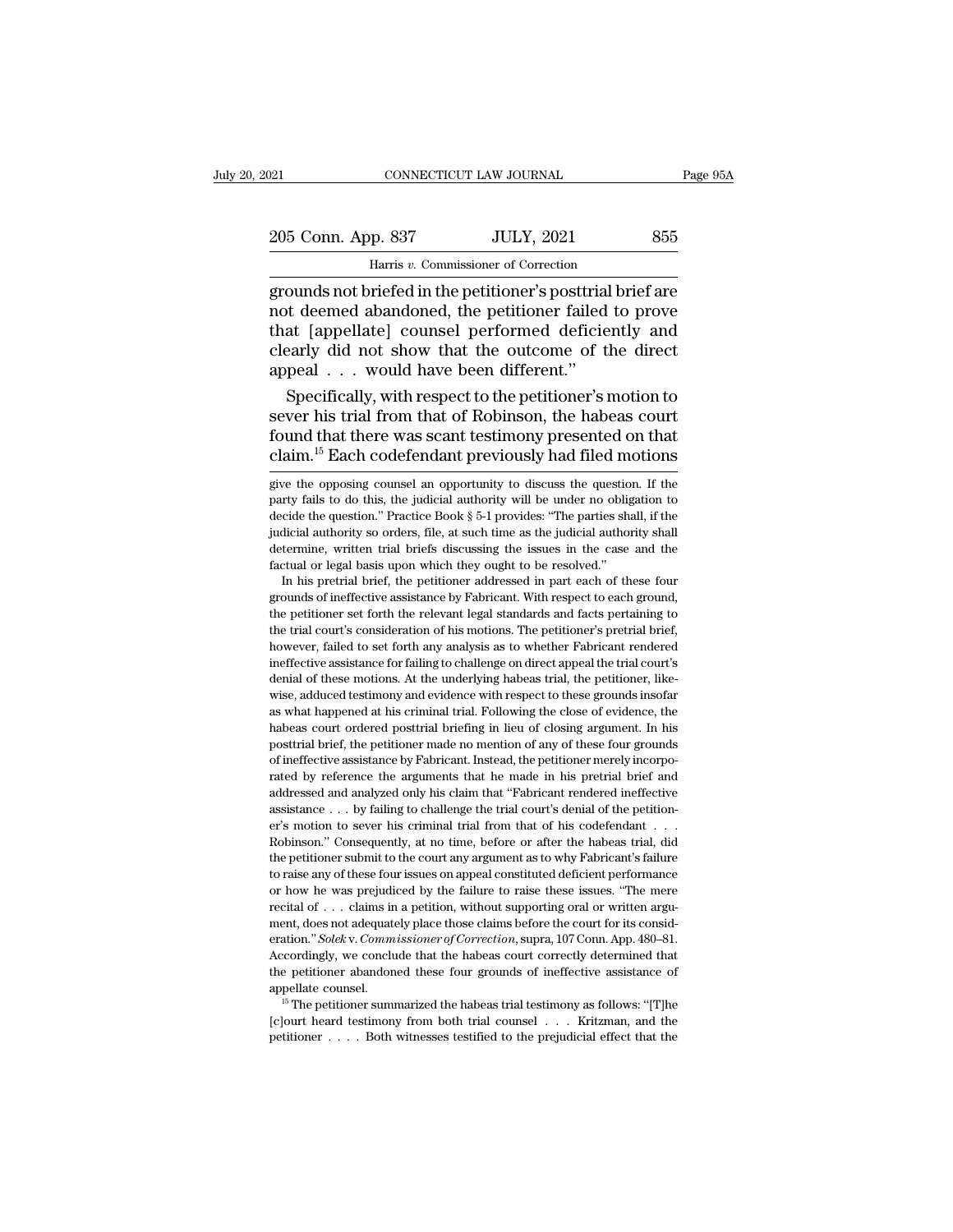| 856 | <b>JULY, 2021</b>       | 205 Conn. App. 837 |               |
|-----|-------------------------|--------------------|---------------|
| A   | CONNECTICUT LAW JOURNAL |                    | July 20, 2021 |

THE CONNECTICUT LAW JOURNAL July 20, 2021<br>
S56 JULY, 2021 205 Conn. App. 837<br>
Harris v. Commissioner of Correction<br>
The other codefendants, but all prior motions for severance were<br>
donied Each codefondant renewed their mo S56 JULY, 2021 205 Conn. App. 837<br>Harris v. Commissioner of Correction<br>to sever their respective criminal trials from the other<br>codefendants, but all prior motions for severance were<br>denied. Each codefendant renewed their  $\frac{356}{100}$  JULY, 2021 205 Conn. App. 837<br>Harris v. Commissioner of Correction<br>to sever their respective criminal trials from the other<br>codefendants, but all prior motions for severance were<br>denied. Each codefendant ren  $\begin{tabular}{ll} \bf 856 & \tt JULY, 2021 & \tt 205 Conn. App. 837 \\ \hline \end{tabular}$  <br> Harris v. Commissioner of Correction<br>to sever their respective criminal trials from the other<br>codefendants, but all prior motions for severance were<br>denied. Each cod Harris v. Commissioner of Correction<br>to sever their respective criminal trials from the other<br>codefendants, but all prior motions for severance were<br>denied. Each codefendant renewed their motions for<br>severance and counsel Harris v. Commissioner of Correction<br>to sever their respective criminal trials from the other<br>codefendants, but all prior motions for severance were<br>denied. Each codefendant renewed their motions for<br>severance and counsel to sever their respective criminal trials from the other codefendants, but all prior motions for severance were denied. Each codefendant renewed their motions for severance and counsel made their respective arguments.<sup>16</sup> codefendants, but all prior motions for severance were<br>denied. Each codefendant renewed their motions for<br>severance and counsel made their respective argu-<br>ments.<sup>16</sup> The trial court, relying on its previous denial<br>of the denied. Each codefendant renewed their motions for<br>severance and counsel made their respective argu-<br>ments.<sup>16</sup> The trial court, relying on its previous denial<br>of the motions for severance, denied the renewed<br>motions.<sup>17</sup> severance and counsel made their respective arguments.<sup>16</sup> The trial court, relying on its previous denial of the motions for severance, denied the renewed motions.<sup>17</sup> The court indicated that it would give proper instruc of the motions for severance, denied the renewed<br>motions.<sup>17</sup> The court indicated that it would give proper<br>instructions to the jury. Robinson and the petitioner<br>were convicted and had their respective appeals<br>decided by o motions.<sup>17</sup> The court indicated that it would give proper<br>instructions to the jury. Robinson and the petitioner<br>were convicted and had their respective appeals<br>decided by our Supreme Court.<sup>18</sup> See *State* v. *Robinson*,<br> instructions to the jury. Robinson and the petitioner<br>were convicted and had their respective appeals<br>decided by our Supreme Court.<sup>18</sup> See *State* v. Robinson,<br>227 Conn. 711, 716, 631 A.2d 288 (1993) (raising nine<br>claims were convicted and had their respective appeals<br>decided by our Supreme Court.<sup>18</sup> See *State* v. *Robinson*,<br>227 Conn. 711, 716, 631 A.2d 288 (1993) (raising nine<br>claims on direct appeal); *State* v. *Harris*, supra, 227<br>C cided by our supreme Court.<sup>25</sup> See *State v. Roomson*,<br>7 Conn. 711, 716, 631 A.2d 288 (1993) (raising nine<br>aims on direct appeal); *State v. Harris*, supra, 227<br>pnn. 752 (raising three claims on direct appeal). Nei-<br>er of  $227$  Conn.  $711$ ,  $716$ ,  $631$  A.2d  $288$  ( $1993$ ) (raising nine claims on direct appeal); *State* v. *Harris*, supra, 227 Conn. 752 (raising three claims on direct appeal). Neither of these two direct appeals involved a

claims on direct appeal); *State* v. *Harris*, supra, 227<br>Conn. 752 (raising three claims on direct appeal). Nei-<br>ther of these two direct appeals involved a claim as to<br>the trial court's denials of the motions for severan Conn. 752 (raising three claims on direct appeal). Neither of these two direct appeals involved a claim as to the trial court's denials of the motions for severance.<br>We first set forth our standard of review. "Our standard ther or these two direct appeais involved a claim as to<br>the trial court's denials of the motions for severance.<br>We first set forth our standard of review. "Our stan-<br>dard of review of a habeas court's judgment on ineffec-<br> the trial court's denials of the motions for severance.<br>
We first set forth our standard of review. "Our stan-<br>
dard of review of a habeas court's judgment on ineffec-<br>
tive assistance of counsel claims is well settled. In tive assistance of counsel claims is well settled. In a<br>habeas appeal, this court cannot disturb the underlying<br>facts found by the habeas court unless they are clearly<br>erroneous, but our review of whether the facts as foun habeas appeal, this court cannot disturb the underlying<br>facts found by the habeas court unless they are clearly<br>erroneous, but our review of whether the facts as found<br>unruly behavior and frequent outbursts from . . . Robi

The petitioner's renewed motion for severance, the trial court reasoned that judicial economy supported joining the codefendants' trials and that any potential prejudice could be prevented with proper jury instruction.<br>
" indicial economy supported joining the codefendants' trials and that any<br>potential prejudice could be prevented with proper jury instruction.<br><sup>18</sup> Robinson was convicted of assault in the second degree in violation of<br> $\$  between a protection procedure of the prevented with proper jury instruction.<br>
<sup>18</sup> Robinson was convicted of assault in the second degree in violation of<br>
§ 53a-60 (a) (5) for "slash[ing] [C]orrection [O]fficer David Ser <sup>18</sup> Robinson was convicted of assault in the second degree in violation of § 53a-60 (a) (5) for "slash[ing] [C]orrection [O]fficer David Serkosky on the right side of his neck with a sharp metal instrument"; (internal qu <sup>18</sup> Robinson was convicted of assault in the second degree in violation of § 53a-60 (a) (5) for "slash[ing] [C]<br>orrection [O]fficer David Serkosky on the right side of his neck with a sharp metal instrument"; (internal q right side of his neck with a sharp metal instrument"; (internal quotation marks omitted) *Robinson v. Commissioner of Correction*, 129 Conn. App. 699, 701, 21 A.3d 901, cert. denied, 302 Conn. 921, 28 A.3d 342 (2011); ri marks omitted) Robinson v. Commissioner of Correction, 129 Conn. App.

erroneous, but our review of whether the facts as found<br>unruly behavior and frequent outbursts from . . . Robinson had on the<br>[petitioner's] case."<br><sup>16</sup> At the time of the renewed motion for severance, the petitioner, Roberroneous, but our review of whether the facts as found<br>unruly behavior and frequent outbursts from . . . Robinson had on the<br>[petitioner's] case."<br><sup>16</sup> At the time of the renewed motion for severance, the petitioner, Rob-

<sup>(</sup>petitioner's) case."<br>
<sup>16</sup> At the time of the renewed motion for severance, the petitioner, Robinson, and Perry Herring were codefendants, each represented by counsel.<br>
Herring resolved his criminal charges prior to tria <sup>16</sup> At the time of the renewed motion for severance, the petitioner, Robinson, and Perry Herring were codefendants, each represented by counsel. Herring resolved his criminal charges prior to trial.<br><sup>17</sup> The habeas court inson, and Perry Herring were codefendants, each represented by counsel.<br>Herring resolved his criminal charges prior to trial.<br> $17$  The habeas court noted that "[s]ome of the transcripts of the underlying<br>criminal proceed Herring resolved his criminal charges prior to trial.<br>
<sup>17</sup> The habeas court noted that "[s]ome of the transcripts of the underlying<br>
criminal proceedings are no longer available, so the trial court's reasoning<br>
for its d <sup>17</sup> The habeas court noted that "[s]ome of the transcripts of the underlying criminal proceedings are no longer available, so the trial court's reasoning for its denial of the initial motion for severance is unknown." In for its denial of the initial motion for severance is unknown." In denying<br>the petitioner's renewed motion for severance, the trial court reasoned that<br>judicial economy supported joining the codefendants' trials and that a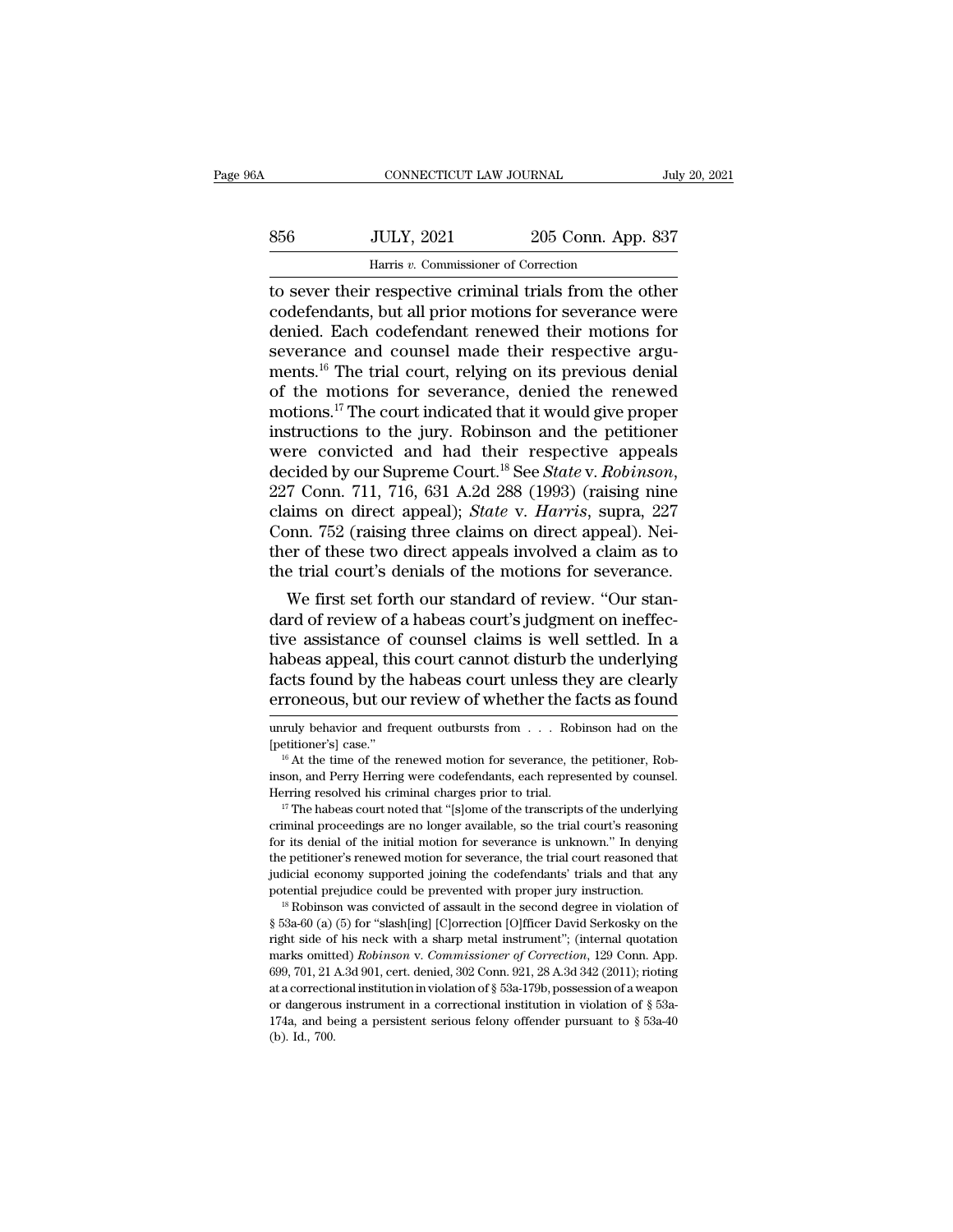CONNECTICUT LAW JOURNAL<br>P. 837 JULY, 2021<br>Harris *v.* Commissioner of Correction<br>is court constituted a violation of the by the habeas court constituted a violation of the peti-<br>
by the habeas court constituted a violation of the peti-<br>
by the habeas court constituted a violation of the peti-<br>
tioner's constitutional right to effective assis 205 Conn. App. 837 JULY, 2021 857<br>
Harris v. Commissioner of Correction<br>
by the habeas court constituted a violation of the peti-<br>
tioner's constitutional right to effective assistance of<br>
counsel is plenary." (Internal qu 205 Conn. App. 837 JULY, 2021 857<br>
Harris v. Commissioner of Correction<br>
by the habeas court constituted a violation of the peti-<br>
tioner's constitutional right to effective assistance of<br>
counsel is plenary.'' (Internal q 205 Conn. App. 837 JULY, 2021 857<br>
Harris *v*. Commissioner of Correction<br>
by the habeas court constituted a violation of the peti-<br>
tioner's constitutional right to effective assistance of<br>
counsel is plenary.'' (Internal Harris v. Commissioner of Correction<br>by the habeas court constituted a violation of the peti-<br>tioner's constitutional right to effective assistance of<br>counsel is plenary." (Internal quotation marks omitted.)<br>Humble v. Comm Harns v. Commi<br>by the habeas court const<br>tioner's constitutional rig<br>counsel is plenary." (Inter<br>Humble v. Commissioner<br>697, 703–704, 184 A.3d 804<br>195 A.3d 692 (2018).<br>"The sixth amendment the habeas court constituted a violation of the peu-<br>
hener's constitutional right to effective assistance of<br>
umble v. Commissioner of Correction, 180 Conn. App.<br>
7, 703–704, 184 A.3d 804, cert. denied, 330 Conn. 939,<br>
5 tioner's constitutional right to effective assistance of<br>counsel is plenary." (Internal quotation marks omitted.)<br>Humble v. Commissioner of Correction, 180 Conn. App.<br>697, 703–704, 184 A.3d 804, cert. denied, 330 Conn. 939

counsel is pienary. (Internal quotation marks omitted.)<br> *Humble* v. *Commissioner of Correction*, 180 Conn. App.<br>
697, 703–704, 184 A.3d 804, cert. denied, 330 Conn. 939,<br>
195 A.3d 692 (2018).<br>
"The sixth amendment to the Framore v. Commissioner of Correction, 180 Conn. App.<br>697, 703–704, 184 A.3d 804, cert. denied, 330 Conn. 939,<br>195 A.3d 692 (2018).<br>"The sixth amendment to the United States constitu-<br>tion guarantees a criminal defendant of counsel. The sixth and the United, 350 Collin. 359,<br>195 A.3d 692 (2018).<br>
"The sixth amendment to the United States constitu-<br>
tion guarantees a criminal defendant the assistance of<br>
counsel for his defense.... It is a The sixth amendment to the United States constitu-<br>
"The sixth amendment to the United States constitu-<br>
tion guarantees a criminal defendant the assistance of<br>
counsel for his defense.... It is axiomatic that the<br>
right "The sixth amendment to the United States constitution guarantees a criminal defendant the assistance of counsel for his defense. . . . It is axiomatic that the right to counsel is the right to the effective assistance of tion guarantees a criminal defendant the assistance of<br>
counsel for his defense. . . . It is axiomatic that the<br>
right to counsel is the right to the effective assistance<br>
of counsel. . . . To succeed on a claim of ineffec counsel for his defense. . . . . It is axiomatic that the<br>right to counsel is the right to the effective assistance<br>of counsel. . . . To succeed on a claim of ineffective<br>assistance of counsel, a habeas petitioner must sat right to counsel is the right to the effective assistance<br>of counsel. . . . To succeed on a claim of ineffective<br>assistance of counsel, a habeas petitioner must satisfy<br>the two-pronged test articulated in *Strickland* v. of counsel. . . . To succeed on a claim of ineffective<br>assistance of counsel, a habeas petitioner must satisfy<br>the two-pronged test articulated in *Strickland* v. Wash-<br>ington, 466 U.S. 668, 687, 104 S. Ct. 2052, 80 L. Ed. assistance of counsel, a habeas petitioner must satisfy<br>the two-pronged test articulated in *Strickland* v. Wash-<br>*ington*, 466 U.S. 668, 687, 104 S. Ct. 2052, 80 L. Ed. 2d<br>674 (1984). *Strickland* requires that a petitio the two-pronged test articulated in *Strickland* v. Wash-<br>ington, 466 U.S. 668, 687, 104 S. Ct. 2052, 80 L. Ed. 2d<br>674 (1984). *Strickland* requires that a petitioner satisfy<br>both a performance and a prejudice prong. To s *ington*, 466 U.S. 668, 687, 104 S. Ct. 2052, 80 L. Ed. 2d 674 (1984). *Strickland* requires that a petitioner satisfy both a performance and a prejudice prong. To satisfy the performance prong, a claimant must demonstrat 674 (1984). *Strickland* requires that a petitioner satisfy both a performance and a prejudice prong. To satisfy the performance prong, a claimant must demonstrate that counsel made errors so serious that counsel was not both a performance and a prejudice prong. To satisfy<br>the performance prong, a claimant must demonstrate<br>that counsel made errors so serious that counsel was<br>not functioning as the counsel guaranteed . . . by the<br>[s]ixth [a the performance prong, a claimant must demonstrate<br>that counsel made errors so serious that counsel was<br>not functioning as the counsel guaranteed  $\ldots$  by the<br>[s]ixth [a]mendment.  $\ldots$  To satisfy the prejudice<br>prong, a c that counsel made errors so serious that counsel was<br>not functioning as the counsel guaranteed . . . by the<br>[s]ixth [a]mendment. . . . . To satisfy the prejudice<br>prong, a claimant must demonstrate that there is a rea-<br>son not functioning as the counsel guaranteed . . . by the [s]ixth [a]mendment. . . . . To satisfy the prejudice prong, a claimant must demonstrate that there is a reasonable probability that, but for counsel's unprofessional [s]ixth [a]mendment. . . . To satisfy the prejudice<br>prong, a claimant must demonstrate that there is a rea-<br>sonable probability that, but for counsel's unprofes-<br>sional errors, the result of the proceeding would have<br>been ong, a claimant must demonstrate that there is a rea-<br>nable probability that, but for counsel's unprofes-<br>pnal errors, the result of the proceeding would have<br>en different....Although a petitioner can succeed<br>ly if he sati sonable probability that, but for coursers unprofessional errors, the result of the proceeding would have<br>been different. . . . Although a petitioner can succeed<br>only if he satisfies both prongs, a reviewing court can<br>fin

sional errors, the result of the proceeding would have<br>been different.... Although a petitioner can succeed<br>only if he satisfies both prongs, a reviewing court can<br>find against the petitioner on either ground....<br>"We ... been unferent. . . . . Antiough a pethroner can succeed<br>only if he satisfies both prongs, a reviewing court can<br>find against the petitioner on either ground. . . .<br>"We . . . are mindful that [a] fair assessment of<br>attorney only if he satisfies both prongs, a reviewing court can<br>find against the petitioner on either ground.  $\dots$ <br>"We  $\dots$  are mindful that [a] fair assessment of<br>attorney performance requires that every effort be made<br>to elimin spectrum and against the pertuoner on entier ground.  $\ldots$ <br>
"We  $\ldots$  are mindful that [a] fair assessment of<br>
attorney performance requires that every effort be made<br>
to eliminate the distorting effects of hindsight, to "We . . . are mindful that [a] fair assessment of attorney performance requires that every effort be made to eliminate the distorting effects of hindsight, to reconstruct the circumstances of counsel's challenged conduct, attorney performance requires that every effort be made<br>to eliminate the distorting effects of hindsight, to recon-<br>struct the circumstances of counsel's challenged con-<br>duct, and to evaluate the conduct from counsel's per to eliminate the distorting effects of hindsight, to reconstruct the circumstances of counsel's challenged conduct, and to evaluate the conduct from counsel's perspective at the time. Because of the difficulties inherent i struct the circumstances of counsel's challenged con-<br>duct, and to evaluate the conduct from counsel's per-<br>spective at the time. Because of the difficulties inherent<br>in making the evaluation, a court must indulge a strong duct, and to evaluate the conduct from counsel's per-<br>spective at the time. Because of the difficulties inherent<br>in making the evaluation, a court must indulge a strong<br>presumption that counsel's conduct falls within the<br>w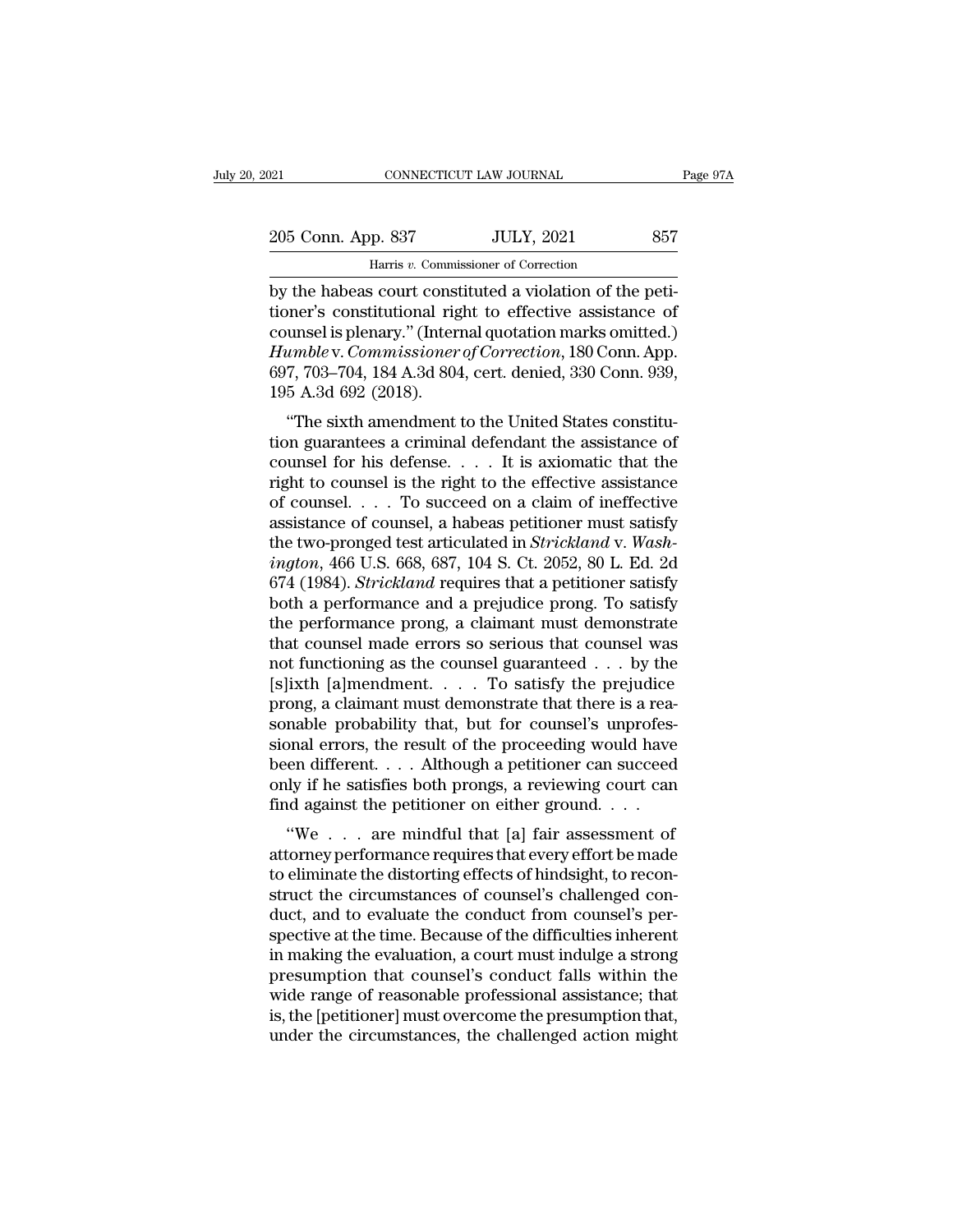| ïΑ  | CONNECTICUT LAW JOURNAL              |                    | July 20, 2021 |
|-----|--------------------------------------|--------------------|---------------|
| 858 | <b>JULY, 2021</b>                    | 205 Conn. App. 837 |               |
|     | Harris v. Commissioner of Correction |                    |               |
|     | he considered sound trial strategy   |                    | IClounsel is  |

CONNECTICUT LAW JOURNAL July 20, 2021<br>
Be considered sound trial strategy. . . . . [C]ounsel is<br>
strongly presumed to have rendered adequate assis-Stromger Strongly presumed to have rendered adequate assistance and made all significant decisions in the exercise<br>Strongly presumed to have rendered adequate assistance and made all significant decisions in the exercise<br>o  $\noindent\hfill\text{358}\quad\quad \text{JULY, 2021}\quad\quad \text{205 Conn. App. 837}\quad\quad \text{Harris } v. \text{ Commissioner of Correction}\n\text{be considered sound trial strategy. . . . [C]ounds is strongly presumed to have rendered adequate assistance and made all significant decisions in the exercise of reasonable professional judgment. . . . Similarly, the United States Supreme Court has emphasized that$  $\begin{array}{ll}\n & \text{JULY, 2021} & \text{205 Conn. App. 837}\n \hline\n & \text{Harris } v. \text{ Commissioner of Correction} \\
 \hline\n \text{be considered sound trial strategy. . . . [C]ounds is strongly presumed to have rendered adequate assistance and made all significant decisions in the exercise of reasonable professional judgment. . . . Similarly, the United States Supreme Court has emphasized that a moving court is required not simply to give for a few.$ Harris v. Commissioner of Correction<br>be considered sound trial strategy. . . . [C]ounsel is<br>strongly presumed to have rendered adequate assis-<br>tance and made all significant decisions in the exercise<br>of reasonable profess Harris v. Commissioner of Correction<br>be considered sound trial strategy. . . . . [C]ounsel is<br>strongly presumed to have rendered adequate assis-<br>tance and made all significant decisions in the exercise<br>of reasonable profe be considered sound trial strategy. . . . . [C]ounsel is<br>strongly presumed to have rendered adequate assis-<br>tance and made all significant decisions in the exercise<br>of reasonable professional judgment. . . . Similarly,<br>the strongly presumed to have rendered adequate assistance and made all significant decisions in the exercise<br>of reasonable professional judgment. . . . Similarly,<br>the United States Supreme Court has emphasized that<br>a reviewi tance and made all significant decisions in the exercise<br>of reasonable professional judgment. . . . Similarly,<br>the United States Supreme Court has emphasized that<br>a reviewing court is required not simply to give [coun-<br>se Feasonable professional judgment. . . . . Similarly,<br>
e United States Supreme Court has emphasized that<br>
reviewing court is required not simply to give [coun-<br>
I] the benefit of the doubt . . . but to affirmatively<br>
tertai a reviewing court is required not simply to give [counsel] the benefit of the doubt  $\dots$  but to affirmatively entertain the range of possible reasons  $\dots$  counsel may have had for proceeding as [he or she] did.  $\dots$  "In a

a reviewing court is required not simply to give [counsel] the benefit of the doubt  $\dots$  but to affirmatively entertain the range of possible reasons  $\dots$  counsel may have had for proceeding as [he or she] did.  $\dots$  "In a Serj the benefit of the doubt  $\ldots$  but to antifinatively entertain the range of possible reasons  $\ldots$  counsel may have had for proceeding as [he or she] did.  $\ldots$  "In assessing prejudice under *Strickland*, the questio listed if counsel acted different and state and state and state and the restion is not whether a court can be certain counsel's<br>performance had no effect on the outcome or whether<br>it is possible a reasonable doubt might ha *land* as the original as the original  $\ldots$  . <br> *lands* in assessing prejudice under *Strickland*, the question is not whether a court can be certain counsel's<br>
performance had no effect on the outcome or whether<br>
it is "In assessing prejudice under *Strickland*, the question is not whether a court can be certain counsel's<br>performance had no effect on the outcome or whether<br>it is possible a reasonable doubt might have been estab-<br>lished tion is not whether a court can be certain counsel's<br>performance had no effect on the outcome or whether<br>it is possible a reasonable doubt might have been estab-<br>lished if counsel acted differently. . . . Instead, *Strick* performance had no effect on the outcome or whether<br>it is possible a reasonable doubt might have been estab-<br>lished if counsel acted differently. . . . Instead, *Strick-*<br>*land* asks whether it is reasonably likely the res it is possible a reasonable doubt might have been established if counsel acted differently. . . . Instead, *Strick-land* asks whether it is reasonably likely the result would have been different. . . . The likelihood of a lished if counsel acted differently. . . . Instead, *Strick-land* asks whether it is reasonably likely the result would have been different. . . . The likelihood of a different result must be substantial, not just conceiv land asks whether it<br>would have been different result must k<br>able.... In a habeas<br>den of proving that a fi<br>done is not met by spe<br>ble realities....<br>"The two-pronged te The two-pronged test set forth in *Strickland* equally<br>
The two-pronged test set forth in *Strickland* equally<br>
The two-pronged test set forth in *Strickland* equally<br>
plies to claims of ineffective assistance of appellate applies to claims of substantial, not just conceivable.... In a habeas proceeding, the petitioner's burden of proving that a fundamental unfairness had been<br>done is not met by speculation ... but by demonstrable realities

able. . . . . In a habeas proceeding, the pertitoner s burden of proving that a fundamental unfairness had been<br>done is not met by speculation . . . but by demonstra-<br>ble realities. . . .<br>"The two-pronged test set forth i done is not met by speculation . . . but by demonstra-<br>ble realities. . . .<br>"The two-pronged test set forth in *Strickland* equally<br>applies to claims of ineffective assistance of appellate<br>counsel. . . . Although appellate the realities. . . .<br>
"The two-pronged test set forth in *Strickland* equally<br>
applies to claims of ineffective assistance of appellate<br>
counsel. . . . Although appellate counsel must provide<br>
effective assistance, he [or Fraction of the two-pronged test set forth in *Strickland* equally<br>applies to claims of ineffective assistance of appellate<br>counsel....Although appellate counsel must provide<br>effective assistance, he [or she] is not under "The two-pronged test set forth in *Strickland* equally<br>applies to claims of ineffective assistance of appellate<br>counsel. . . . Although appellate counsel must provide<br>effective assistance, he [or she] is not under an obl applies to claims of ineffective assistance of appellate<br>counsel. . . . Although appellate counsel must provide<br>effective assistance, he [or she] is not under an obliga-<br>tion to raise every conceivable issue. A brief that counsel. . . . Although appellate counsel must provide<br>effective assistance, he [or she] is not under an obliga-<br>tion to raise every conceivable issue. A brief that raises<br>every colorable issue runs the risk of burying go effective assistance, he [or she] is not under an obligation to raise every conceivable issue. A brief that raises<br>every colorable issue runs the risk of burying good<br>arguments . . . in a verbal mound made up of strong<br>and tion to raise every conceivable issue. A brief that raises<br>every colorable issue runs the risk of burying good<br>arguments . . . in a verbal mound made up of strong<br>and weak contentions. . . . Indeed, [e]xperienced<br>advocate every colorable issue runs the risk of burying good<br>arguments . . . in a verbal mound made up of strong<br>and weak contentions. . . . Indeed, [e]xperienced<br>advocates since time beyond memory have emphasized<br>the importance o arguments . . . in a verbal mound made up of strong<br>and weak contentions. . . . Indeed, [e]xperienced<br>advocates since time beyond memory have emphasized<br>the importance of winnowing out weaker arguments<br>on appeal and focusi and weak contentions. . . . Indeed, [e]xperienced<br>advocates since time beyond memory have emphasized<br>the importance of winnowing out weaker arguments<br>on appeal and focusing on one central issue if possible,<br>or at most on advocates since time beyond memory have emphasized<br>the importance of winnowing out weaker arguments<br>on appeal and focusing on one central issue if possible,<br>or at most on a few key issues. . . . Most cases present<br>only one the importance of winnowing out weaker arguments<br>on appeal and focusing on one central issue if possible,<br>or at most on a few key issues. . . . Most cases present<br>only one, two, or three significant questions. . . . The<br>ef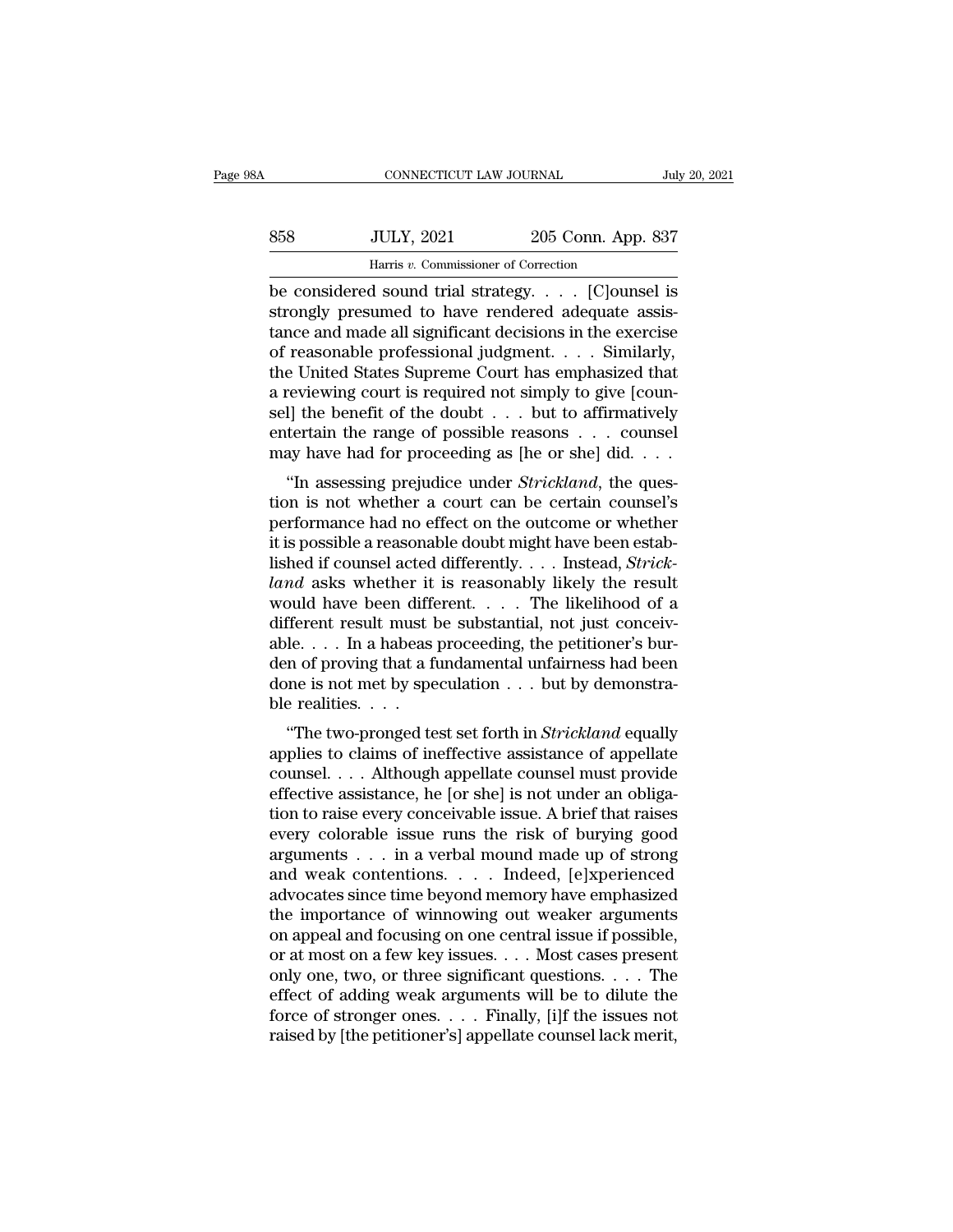205 Conn. App. 837 JULY, 2021 859<br>
205 Conn. App. 837 JULY, 2021 859<br>
<sup>205</sup> Harris v. Commissioner of Correction

Harris *v.* Commissioner of Correction EXERCTIFY DELTRET DELTRET DELTRET PART DETERMINIST PART PART OF SUBSERVIET ON THE PETITION of the petitioner] cannot sustain even the first part of this dual burden since the failure to pursue unmeritorious claims cannot b 205 Conn. App. 837 JULY, 2021 859<br>
Harris v. Commissioner of Correction<br>
[the petitioner] cannot sustain even the first part of this<br>
dual burden since the failure to pursue unmeritorious<br>
claims cannot be considered condu 205 Conn. App. 837 JULY, 2021 859<br>
Harris v. Commissioner of Correction<br>
[the petitioner] cannot sustain even the first part of this<br>
dual burden since the failure to pursue unmeritorious<br>
claims cannot be considered cond 205 Conn. App. 837 JULY, 2021 859<br>
Harris v. Commissioner of Correction<br>
[the petitioner] cannot sustain even the first part of this<br>
dual burden since the failure to pursue unmeritorious<br>
claims cannot be considered cond For the petitioner] cannot sustain even the first part of this<br>dual burden since the failure to pursue unmeritorious<br>claims cannot be considered conduct falling below the<br>level of reasonably competent representation. . . Harris v. Commissioner of Correction<br>
[the petitioner] cannot sustain even the first part of this<br>
dual burden since the failure to pursue unmeritorious<br>
claims cannot be considered conduct falling below the<br>
level of rea [the petitioner] cannot sustain even the first part of this<br>dual burden since the failure to pursue unmeritorious<br>claims cannot be considered conduct falling below the<br>level of reasonably competent representation.  $\ldots$  T dual burden since the failure to pursue unmeritorious<br>claims cannot be considered conduct falling below the<br>level of reasonably competent representation. . . . To<br>establish that the petitioner was prejudiced by appellate<br>c claims cannot be considered conduct falling below the<br>level of reasonably competent representation. . . . To<br>establish that the petitioner was prejudiced by appellate<br>counsel's ineffective assistance, the petitioner must<br> level of reasonably competent representation. . . . To<br>establish that the petitioner was prejudiced by appellate<br>counsel's ineffective assistance, the petitioner must<br>show that, but for the ineffective assistance, there i establish that the petitioner was prejudiced by appellate<br>counsel's ineffective assistance, the petitioner must<br>show that, but for the ineffective assistance, there is a<br>reasonable probability that, if the issue were brou counsel's ineffective assistance, the petitioner must<br>show that, but for the ineffective assistance, there is a<br>reasonable probability that, if the issue were brought<br>before us on direct appeal, the petitioner would have<br> show that, but for the ineffective assistance, there is a reasonable probability that, if the issue were brought before us on direct appeal, the petitioner would have prevailed. . . . To ascertain whether the petitioner ca reasonable probability that, if the issue were brought<br>before us on direct appeal, the petitioner would have<br>prevailed. . . . To ascertain whether the petitioner can<br>demonstrate such a probability, we must consider the<br>mer before us on direct appeal, the petitioner would have<br>prevailed.... To ascertain whether the petitioner can<br>demonstrate such a probability, we must consider the<br>merits of the underlying claim." (Citations omitted;<br>interna (2020). Frits of the underlying claim." (Citations omitted;<br>ternal quotation marks omitted.) *Davis v. Commis-*<br>pner of Correction, 198 Conn. App. 345, 352–55, 233<br>3d 1106, cert. denied, 335 Conn. 948, 238 A.3d 18<br>020).<br>To succeed fineral quotation marks omitted.) *Davis v. Commissioner of Correction*, 198 Conn. App. 345, 352–55, 233<br>A.3d 1106, cert. denied, 335 Conn. 948, 238 A.3d 18<br>(2020).<br>To succeed on his claim that Fabricant provided inef-<br>fec

the end of Correction, 198 Conn. App. 345, 352–55, 233<br>A.3d 1106, cert. denied, 335 Conn. 948, 238 A.3d 18<br>(2020).<br>To succeed on his claim that Fabricant provided inef-<br>fective assistance under the prejudice prong, the pet A.3d 1106, cert. denied, 335 Conn. 948, 238 A.3d 18 (2020).<br>To succeed on his claim that Fabricant provided ineffective assistance under the prejudice prong, the petitioner must show that had counsel challenged on direct These Tree, terms also seems and the prejudice properties assistance under the prejudice prong, the petitioner must show that had counsel challenged on direct appeal the trial court's denial of his motion for severance, t To succeed on his claim that Fabricant provided ineffective assistance under the prejudice prong, the petitioner must show that had counsel challenged on direct appeal the trial court's denial of his motion for severance, To succeed on his claim that Fabricant provided ineffective assistance under the prejudice prong, the petitioner must show that had counsel challenged on direct appeal the trial court's denial of his motion for severance, fective assistance under the prejudice prong, the petitioner must show that had counsel challenged on direct appeal the trial court's denial of his motion for severance, there is a reasonable probability that he would have tioner must show that had counsel challenged on direct<br>appeal the trial court's denial of his motion for sever-<br>ance, there is a reasonable probability that he would<br>have prevailed on that issue. See id., 355. At the time<br> appeal the trial court's denial of his motion for severance, there is a reasonable probability that he would<br>have prevailed on that issue. See id., 355. At the time<br>of the petitioner's direct appeal, the standard of review ance, there is a reasonable probability that he would<br>have prevailed on that issue. See id., 355. At the time<br>of the petitioner's direct appeal, the standard of review<br>that would have applied to that issue was as follows: have prevailed on that issue. See id., 355. At the time<br>of the petitioner's direct appeal, the standard of review<br>that would have applied to that issue was as follows:<br>"Whether to consolidate or sever the trials of defenof the petitioner's direct appeal, the standard of review<br>that would have applied to that issue was as follows:<br>"Whether to consolidate or sever the trials of defen-<br>dants involved in the same criminal incident lies within that would have applied to that issue was as follows:<br>
"Whether to consolidate or sever the trials of defendants involved in the same criminal incident lies within<br>
the sound discretion of the trial court. . . . Joint tri "Whether to consolidate or sever the trials of defendants involved in the same criminal incident lies within<br>the sound discretion of the trial court. . . . Joint trials<br>of persons jointly indicted or informed against are dants involved in the same criminal incident lies within<br>the sound discretion of the trial court. . . . Joint trials<br>of persons jointly indicted or informed against are the<br>rule, and separate trials the exception resting the sound discretion of the trial court. . . . Joint trials<br>of persons jointly indicted or informed against are the<br>rule, and separate trials the exception resting in the<br>discretion of the court. . . . A separate trial wi of persons jointly indicted or informed against are the<br>rule, and separate trials the exception resting in the<br>discretion of the court.... A separate trial will be<br>ordered where the defenses of the accused are antago-<br>nis rule, and separate trials the exception resting in the discretion of the court.  $\ldots$  A separate trial will be ordered where the defenses of the accused are antagonistic, or evidence will be introduced against one which w discretion of the court. . . . . A separate trial will be ordered where the defenses of the accused are antagonistic, or evidence will be introduced against one which will not be admissible against others, and it clearly ordered where the defenses of the accused are antagonistic, or evidence will be introduced against one which will not be admissible against others, and it clearly appears that a joint trial will probably be prejudicial to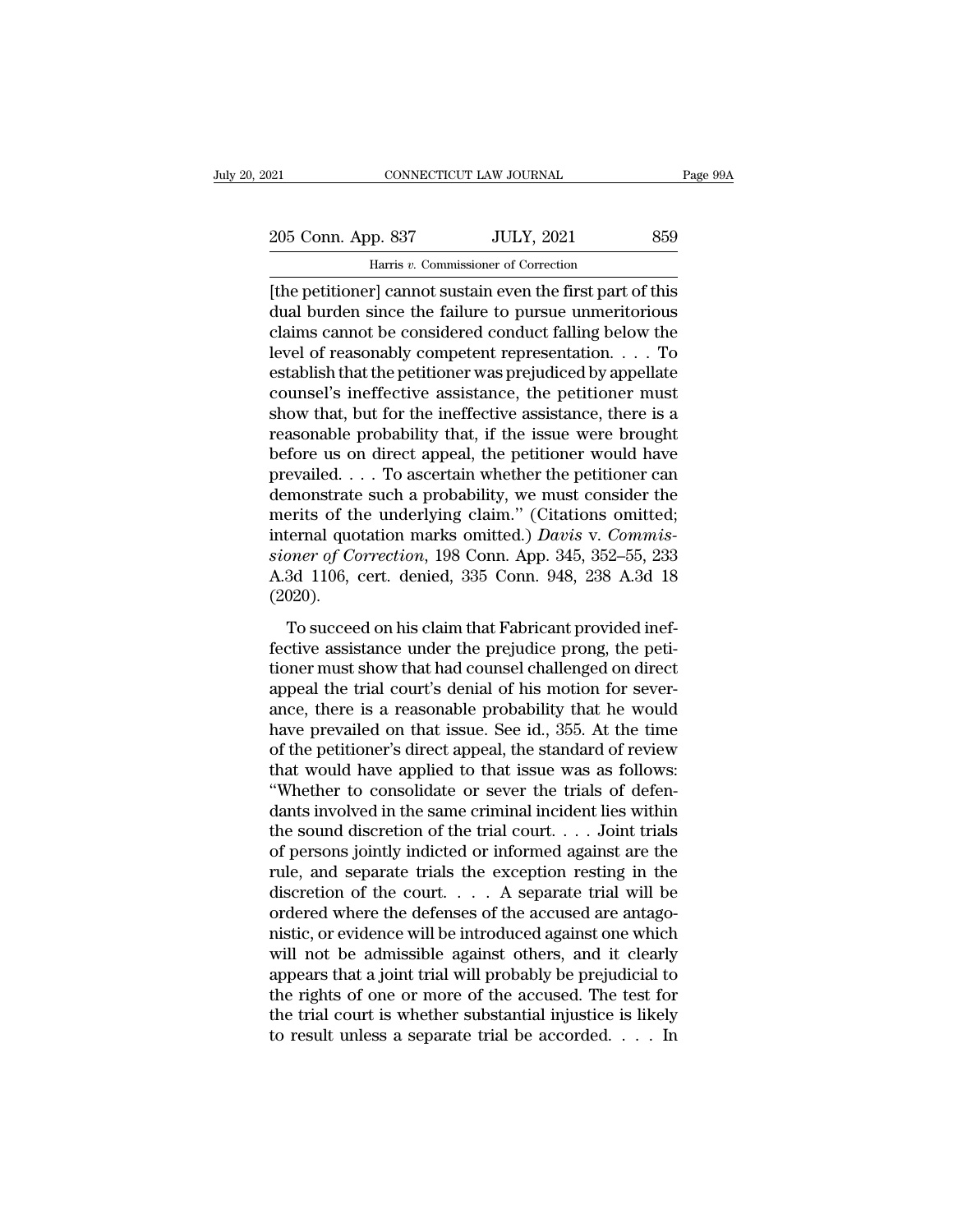| )OA | CONNECTICUT LAW JOURNAL                                                                                                                                                          |                    | July 20, 2021 |
|-----|----------------------------------------------------------------------------------------------------------------------------------------------------------------------------------|--------------------|---------------|
|     |                                                                                                                                                                                  |                    |               |
| 860 | <b>JULY, 2021</b>                                                                                                                                                                | 205 Conn. App. 837 |               |
|     | Harris v. Commissioner of Correction                                                                                                                                             |                    |               |
|     | the determination of whether substantial injustice is<br>likely to result from a joint trial or whether such injus-<br>tice has in fact resulted an important factor to consider |                    |               |

S60 JULY, 2021 205 Conn. App. 837<br>
Harris v. Commissioner of Correction<br>
the determination of whether substantial injustice is<br>
likely to result from a joint trial or whether such injus-<br>
tice has in fact resulted, an impo  $\frac{1}{205}$   $\frac{1}{205}$   $\frac{1}{205}$   $\frac{1}{205}$   $\frac{1}{205}$   $\frac{1}{205}$   $\frac{1}{205}$   $\frac{1}{205}$   $\frac{1}{205}$   $\frac{1}{205}$   $\frac{1}{205}$   $\frac{1}{205}$   $\frac{1}{205}$   $\frac{1}{205}$   $\frac{1}{205}$   $\frac{1}{205}$   $\frac{1}{205}$   $\frac{1}{205}$   $\frac{1$ S60 JULY, 2021 205 Conn. App. 837<br>
Harris v. Commissioner of Correction<br>
the determination of whether substantial injustice is<br>
likely to result from a joint trial or whether such injus-<br>
tice has in fact resulted, an impo Harris v. Commissioner of Correction<br>the determination of whether substantial injustice is<br>likely to result from a joint trial or whether such injus-<br>tice has in fact resulted, an important factor to consider<br>is whether t Harris v. Commissioner of Correction<br>
the determination of whether substantial injustice is<br>
likely to result from a joint trial or whether such injus-<br>
tice has in fact resulted, an important factor to consider<br>
is whethe the determination of whether substantial injustice is<br>likely to result from a joint trial or whether such injus-<br>tice has in fact resulted, an important factor to consider<br>is whether the defenses of the codefendant are inc (1986). Figure 1.2 and models whether the defenses of the codefendant are incom-<br>tible and completely antagonistic to each other."<br>itations omitted; internal quotation marks omitted.)<br>ate v. Smith, 201 Conn. 659, 668–69, 519 A.2d is whether the defenses of the coderendant are incompatible and completely antagonistic to each other."<br>(Citations omitted; internal quotation marks omitted.)<br> $State$  v.  $Smith$ , 201 Conn. 659, 668–69, 519 A.2d 26<br>(1986).<br>At the

patible and completely antagonistic to each other.<br>
(Citations omitted; internal quotation marks omitted.)<br> *State* v. *Smith*, 201 Conn. 659, 668–69, 519 A.2d 26<br>
(1986).<br>
At the underlying criminal trial, the defenses of State v. Smith, 201 Conn. 659, 668–69, 519 A.2d 26 (1986).<br>At the underlying criminal trial, the defenses of Robinson and the petitioner were not incompatible. See id., 669. Robinson and the petitioner were tried for char certify the underlying criminal trial, the defenses of Robinson and the petitioner were not incompatible. See id., 669. Robinson and the petitioner were tried for charges pertaining to the assaults of different correction (1360).<br>
At the underlying criminal trial, the defenses of Rob-<br>
inson and the petitioner were not incompatible. See id.,<br>
669. Robinson and the petitioner were tried for charges<br>
pertaining to the assaults of different co At the underlying criminal trial, the defenses of Robinson and the petitioner were not incompatible. See id., 669. Robinson and the petitioner were tried for charges pertaining to the assaults of different correctional off inson and the petitioner were not incompatible. See id.,<br>669. Robinson and the petitioner were tried for charges<br>pertaining to the assaults of different correctional offi-<br>cers. See footnote 18 of this opinion. Because Rob 669. Robinson and the petitioner were tried for charges<br>pertaining to the assaults of different correctional officers.<br>See footnote 18 of this opinion. Because Robinson<br>was tried for charges pertaining to the assault of Da pertaining to the assaults of different correctional officers. See footnote 18 of this opinion. Because Robinson<br>was tried for charges pertaining to the assault of David<br>Serkosky while the petitioner was tried for charges<br> cers. See footnote 18 of this opinion. Because Robinson<br>was tried for charges pertaining to the assault of David<br>Serkosky while the petitioner was tried for charges<br>pertaining to the assault of Jacobsen, evidence used to<br>e was tried for charges pertaining to the assault of David<br>Serkosky while the petitioner was tried for charges<br>pertaining to the assault of Jacobsen, evidence used to<br>establish Robinson's guilt did not tend to demonstrate<br>th Serkosky while the petitioner was tried for charges<br>pertaining to the assault of Jacobsen, evidence used to<br>establish Robinson's guilt did not tend to demonstrate<br>the petitioner's guilt. Moreover, Robinson's defense was<br>no pertaining to the assault of Jacobsen, evidence used to<br>establish Robinson's guilt did not tend to demonstrate<br>the petitioner's guilt. Moreover, Robinson's defense was<br>not completely antagonistic to the petitioner. See *St* establish Robinson's guilt did not tend to demonstrate<br>the petitioner's guilt. Moreover, Robinson's defense was<br>not completely antagonistic to the petitioner. See *State*<br>v. *Smith*, supra, 201 Conn. 669. Robinson did not the petitioner's guilt. Moreover, Robinson's defense was<br>not completely antagonistic to the petitioner. See *State*<br>v. *Smith*, supra, 201 Conn. 669. Robinson did not impli-<br>cate the petitioner by claiming that he was invo not completely antagonistic to the petitioner. See *State*<br>v. *Smith*, supra, 201 Conn. 669. Robinson did not impli-<br>cate the petitioner by claiming that he was involved in<br>the assault of Serkosky, nor did he testify with v. Smith, supra, 201 Conn. 669. Robinson did not implicate the petitioner by claiming that he was involved in the assault of Serkosky, nor did he testify with respect to the assault of Jacobsen. Finally, the trial court pr cate the petitioner by claiming that he was involved in<br>the assault of Serkosky, nor did he testify with respect<br>to the assault of Jacobsen. Finally, the trial court prop-<br>erly instructed the jury that each count for each the assault of Serkosky, nor did he testify with respect<br>to the assault of Jacobsen. Finally, the trial court prop-<br>erly instructed the jury that each count for each defen-<br>dant must be treated separately, as must the evid to the assault of Jacobsen. Finally, the trial court properly instructed the jury that each count for each defendant must be treated separately, as must the evidence proffered for each count. Accordingly, we conclude that erly instructed the jury that each count for each defen-<br>dant must be treated separately, as must the evidence<br>proffered for each count. Accordingly, we conclude that<br>the petitioner has failed to demonstrate that there is severance. onered for each count. Accordingly, we conclude that<br>e petitioner has failed to demonstrate that there is a<br>asonable probability that he would have prevailed on<br>rect appeal had Fabricant challenged on direct appeal<br>e trial the pethole rate as raneu to demonstrate that there is a<br>reasonable probability that he would have prevailed on<br>direct appeal had Fabricant challenged on direct appeal<br>the trial court's denial of the petitioner's motion fo

reasonable probability that he would have prevalled on<br>direct appeal had Fabricant challenged on direct appeal<br>the trial court's denial of the petitioner's motion for<br>severance.<br>Because the petitioner cannot demonstrate th the trial court's denial of the petitioner's motion for<br>severance.<br>Because the petitioner cannot demonstrate that he has<br>suffered prejudice as a result of any alleged deficiency<br>in Fabricant's performance, we conclude that deed and counts definal of the perfitioner ship induction for severance.<br>Because the petitioner cannot demonstrate that he has<br>suffered prejudice as a result of any alleged deficiency<br>in Fabricant's performance, we conclud Because the petitioner cannot demonstrate that he has suffered prejudice as a result of any alleged deficiency in Fabricant's performance, we conclude that the petitioner's claim of ineffective assistance of appellate coun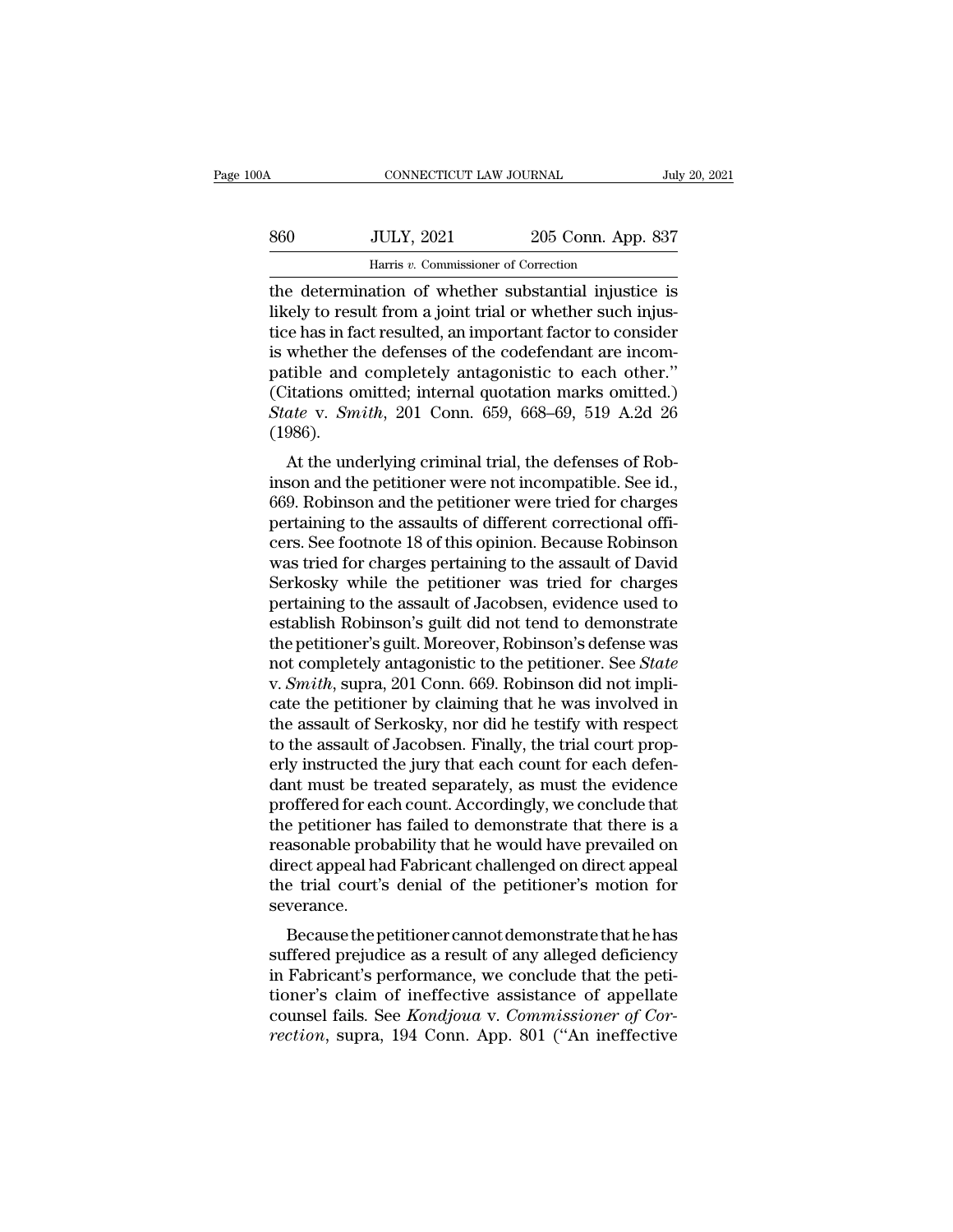205 Conn. App. 837 JULY, 2021 861<br>
Harris v. Commissioner of Correction EXECTICUT LAW JOURNAL<br>
1991 P. 837 JULY, 2021<br>
1991 Harris *v.* Commissioner of Correction<br>
1991 Claim will succeed only if

Fage 101A<br>
205 Conn. App. 837 JULY, 2021 861<br>
Harris v. Commissioner of Correction<br>
assistance of counsel claim will succeed only if both<br>
prongs [of *Strickland*] are satisfied. . . . It is axiomatic<br>
that sourts may desi 205 Conn. App. 837 JULY, 2021 861<br>
Harris *v*. Commissioner of Correction<br>
assistance of counsel claim will succeed only if both<br>
prongs [of *Strickland*] are satisfied. . . . It is axiomatic<br>
that courts may decide agains 205 Conn. App. 837 JULY, 2021 861<br>
Harris v. Commissioner of Correction<br>
assistance of coursel claim will succeed only if both<br>
prongs [of *Strickland*] are satisfied. . . . It is axiomatic<br>
that courts may decide against 205 Conn. App. 837 JULY, 2021 861<br>
Harris *v*. Commissioner of Correction<br>
assistance of counsel claim will succeed only if both<br>
prongs [of *Strickland*] are satisfied. . . . It is axiomatic<br>
that courts may decide agains Harris v. Commissioner of Correction<br>
assistance of counsel claim will succeed only if both<br>
prongs [of *Strickland*] are satisfied. . . . It is axiomatic<br>
that courts may decide against a petitioner on either<br>
prong [of The performance of counsel claim will succeed only if both<br>prongs [of *Strickland*] are satisfied. . . . It is axiomatic<br>that courts may decide against a petitioner on either<br>prong [of the *Strickland* test], whichever is assistance of counsel claim will succeed only if both<br>prongs [of *Strickland*] are satisfied. . . . It is axiomatic<br>that courts may decide against a petitioner on either<br>prong [of the *Strickland* test], whichever is easi prongs [of *Strickland*] are satisfied.... It is axiomatic<br>that courts may decide against a petitioner on either<br>prong [of the *Strickland* test], whichever is easier<br>..... In its analysis, a reviewing court may look to<br>t that courts may decide against a petitioner on either<br>prong [of the *Strickland* test], whichever is easier<br> $\dots$  in its analysis, a reviewing court may look to<br>the performance prong or the prejudice prong, and the<br>petitio prong [of the *Strickland* test], whichever is easier . . . . . In its analysis, a reviewing court may look to the performance prong or the prejudice prong, and the petitioner's failure to prove either is fatal to a habea .... In its analysis, a reviewing court may look to<br>the performance prong or the prejudice prong, and the<br>petitioner's failure to prove either is fatal to a habeas<br>petition." (Internal quotation marks omitted.)). Accord-<br> the performance prong or the prejudice prong, and the<br>petitioner's failure to prove either is fatal to a habeas<br>petition." (Internal quotation marks omitted.)). Accord-<br>ingly, the petitioner has failed to demonstrate that petitioner's failure to prove either is fatal to a habeas<br>petition." (Internal quotation marks omitted.)). Accord-<br>ingly, the petitioner has failed to demonstrate that the<br>resolution of this claim involves an issue that is petition." (Internal quotation marks omitted.)). Accordingly, the petitioner has failed to demonstrate that the resolution of this claim involves an issue that is debatable among jurists of reason, that a court could resol ingly, the petitioner has failed to demonstrate that the<br>resolution of this claim involves an issue that is debat-<br>able among jurists of reason, that a court could resolve<br>the issue in a different manner, or that the quest resolution of this claim involves an issue that is debat-<br>able among jurists of reason, that a court could resolve<br>the issue in a different manner, or that the question is<br>adequate to deserve encouragement to proceed furth able among jurists of reason, that a court could resolve<br>the issue in a different manner, or that the question is<br>adequate to deserve encouragement to proceed further.<br>See *Whistnant v. Commissioner of Correction*, supra,<br> the issue in a diadequate to dessee Whistnant<br>See Whistnant<br>199 Conn. App.<br>habeas court d<br>the petition for<br>this claim. Turning to the petitioner's final substantive claim on<br>the petition for certification to appeal with respect to<br>is claim.<br>Turning to the petitioner's final substantive claim on<br>peal, the petitioner asserts that the habeas

### III

Final contribution to appeal with respect to<br>this claim.<br>
III<br>
Turning to the petitioner's final substantive claim on<br>
appeal, the petitioner asserts that the habeas court<br>
improperly denied his petition for a writ of habe Inis claim.<br>
III<br>
Turning to the petitioner's final substantive claim on<br>
appeal, the petitioner asserts that the habeas court<br>
improperly denied his petition for a writ of habeas cor-<br>
pus with respect to his claim of ine III<br>
Turning to the petitioner's final substantive claim on<br>
appeal, the petitioner asserts that the habeas court<br>
improperly denied his petition for a writ of habeas cor-<br>
pus with respect to his claim of ineffective assi III<br>Turning to the petitioner's final substantive claim on<br>appeal, the petitioner asserts that the habeas count<br>improperly denied his petition for a writ of habeas cor-<br>pus with respect to his claim of ineffective assistan Turning to the petitioner's final substantive claim on<br>appeal, the petitioner asserts that the habeas court<br>improperly denied his petition for a writ of habeas cor-<br>pus with respect to his claim of ineffective assistance<br>o Turning to the petitioner's final substantive claim on<br>appeal, the petitioner asserts that the habeas court<br>improperly denied his petition for a writ of habeas cor-<br>pus with respect to his claim of ineffective assistance<br>o appeal, the petitioner asserts that the habeas court<br>improperly denied his petition for a writ of habeas cor-<br>pus with respect to his claim of ineffective assistance<br>of his first habeas counsel, Rozwaski. The petitioner<br>ar mproperly denied his petition for a writ of habeas corpus with respect to his claim of ineffective assistance<br>of his first habeas counsel, Rozwaski. The petitioner<br>argues that, although Rozwaski had "pleaded a claim<br>of ine pus with respect to his claim of ineffective assistance<br>of his first habeas counsel, Rozwaski. The petitioner<br>argues that, although Rozwaski had "pleaded a claim<br>of ineffective assistance of appellate counsel . . . [he]<br>ma of his first habeas counsel, Rozwaski. The petitioner<br>argues that, although Rozwaski had "pleaded a claim<br>of ineffective assistance of appellate counsel . . . [he]<br>made no meaningful effort to pursue that claim at the<br>habe argues that, although Rozwaski had "pleaded a claim<br>of ineffective assistance of appellate counsel . . . [he]<br>made no meaningful effort to pursue that claim at the<br>habeas trial" and "entirely fail[ed] to present evidence<br>i of mettective assistance of appellate counsel . . . [he]<br>made no meaningful effort to pursue that claim at the<br>habeas trial" and "entirely fail[ed] to present evidence<br>in support of the claim." Specifically, the petitioner made no meaningful effort to pursue that claim at the<br>habeas trial" and "entirely fail[ed] to present evidence<br>in support of the claim." Specifically, the petitioner<br>alleges that Rozwaski was ineffective because "[h]e did<br> habeas trial" and "entirely fail[ed] to present evidence<br>in support of the claim." Specifically, the petitioner<br>alleges that Rozwaski was ineffective because "[h]e did<br>not present testimony from the petitioner's appellate<br> in support of the claim<br>alleges that Rozwaski wa<br>not present testimony fi<br>counsel; nor did he pre<br>suggested that appellat<br>below the standard of c<br>attorneys." We disagree.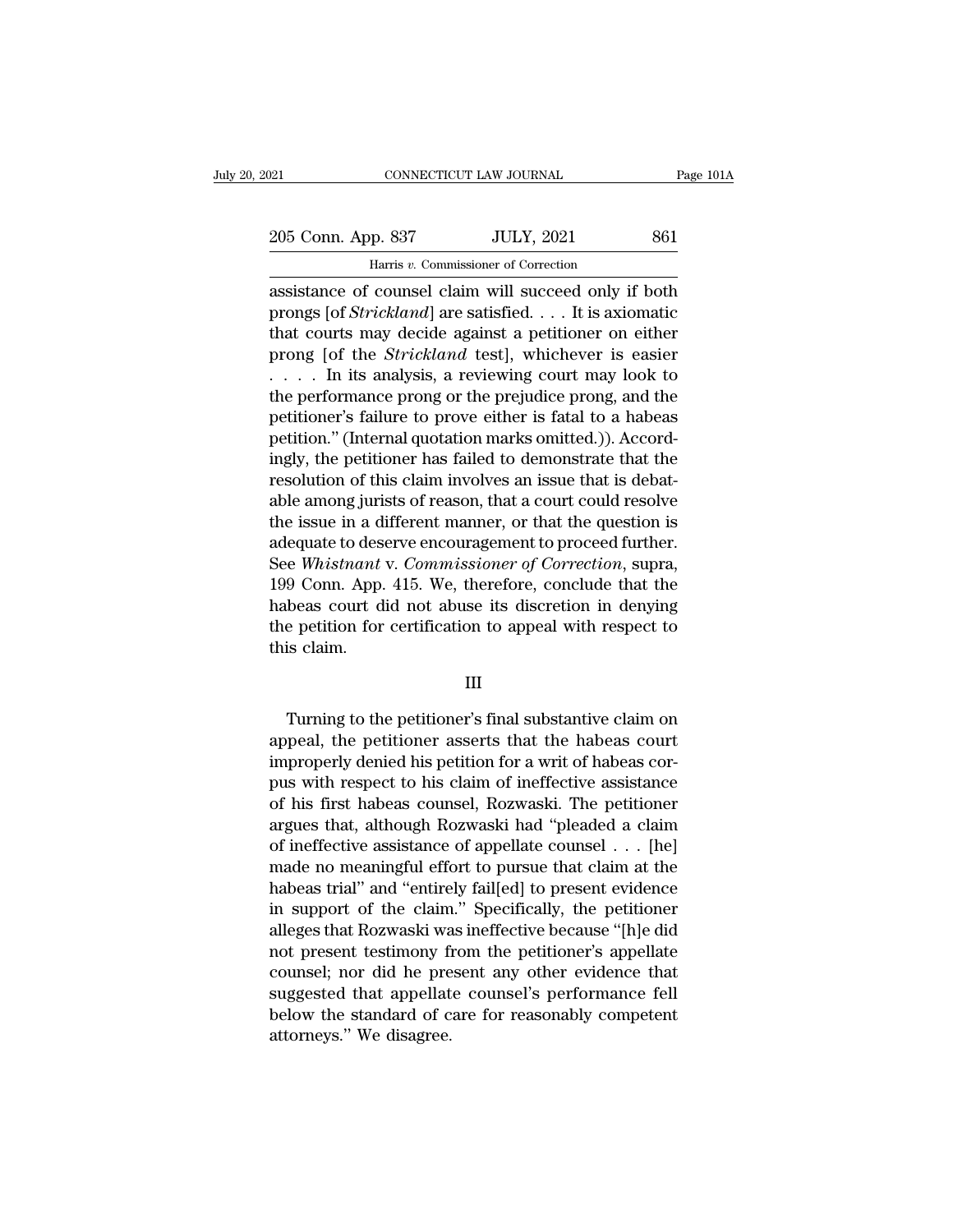| 02A | CONNECTICUT LAW JOURNAL                              |                    | July 20, 2021 |
|-----|------------------------------------------------------|--------------------|---------------|
| 862 | <b>JULY, 2021</b>                                    | 205 Conn. App. 837 |               |
|     | Harris v. Commissioner of Correction                 |                    |               |
|     | The habeas court correctly determined that the peti- |                    |               |

CONNECTICUT LAW JOURNAL<br>
205 Conn. App. 837<br>
1995 Conn. App. 837<br>
1997 Harris v. Commissioner of Correction<br>
1997 The habeas court correctly determined that the peti-<br>
1997 Selaim of ineffective assistance of habeas counti S62 JULY, 2021 205 Conn. App. 837<br>
Harris v. Commissioner of Correction<br>
The habeas court correctly determined that the petitioner's claim of ineffective assistance of habeas counsel is dependent on whether his appellate c Sel Sel Sel Sel Sel 2021<br>
Sel 205 Conn. App. 837<br>
Harris v. Commissioner of Correction<br>
The habeas court correctly determined that the peti-<br>
tioner's claim of ineffective assistance of habeas counsel<br>
is dependent on whet  $\begin{array}{r} \text{Harris } v. \text{ Commissioner of Correction} \ \hline \text{There is a common number of the image.} \end{array}$ <br>
The habeas court correctly determined that the petitioner's claim of ineffective assistance of habeas counsel is dependent on whether his appellate counsel, Fabricant, rend Harris v. Commissioner of Correction.<br>
The habeas court correctly determined that the petitioner's claim of ineffective assistance of habeas counsel is dependent on whether his appellate counsel, Fabricant, rendered ineffe Frams v. Commissioner of Conection<br>The habeas court correctly determined that the peti-<br>tioner's claim of ineffective assistance of habeas coun-<br>sel is dependent on whether his appellate counsel, Fab-<br>ricant, rendered inef The habeas court correctly determined that the petitioner's claim of ineffective assistance of habeas counsel is dependent on whether his appellate counsel, Fabricant, rendered ineffective assistance on direct appeal from tioner's claim of ineffective assistance of habeas counsel is dependent on whether his appellate counsel, Fabricant, rendered ineffective assistance on direct appeal from his conviction. "[When] applied to a claim of ineff sel is dependent on whether his appellate counsel, Fabricant, rendered ineffective assistance on direct appeal<br>from his conviction. "[When] applied to a claim of inef-<br>fective assistance of prior habeas counsel, the *Stric* ricant, rendered ineffective assistance on direct appeal<br>from his conviction. "[When] applied to a claim of inef-<br>fective assistance of prior habeas counsel, the *Strick-*<br>*land* standard requires the petitioner to demons from his conviction. "[When] applied to a claim of ineffective assistance of prior habeas counsel, the *Strick-*<br>*land* standard requires the petitioner to demonstrate<br>that his prior habeas counsel's performance was ineffective assistance of prior habeas counsel, the *Strick-land* standard requires the petitioner to demonstrate that his prior habeas counsel's performance was ineffective and that this ineffectiveness prejudiced the petiti land standard requires the petitioner to demonstrate<br>that his prior habeas counsel's performance was inef-<br>fective and that this ineffectiveness prejudiced the peti-<br>tioner's prior habeas proceeding.... [T]he petitioner<br>w that his prior habeas counsel's performance was ineffective and that this ineffectiveness prejudiced the petitioner's prior habeas proceeding. . . . [T]he petitioner will have to prove that one or both of the prior habeas fective and that this ineffectiveness prejudiced the petitioner's prior habeas proceeding. . . . [T]he petitioner will have to prove that one or both of the prior habeas counsel, in presenting his claims, was ineffective tioner's prior habeas proceeding. . . . [T]he petitioner<br>will have to prove that one or both of the prior habeas<br>counsel, in presenting his claims, was ineffective and<br>that effective representation by habeas counsel estab will have to prove that one or both of the prior habeas<br>counsel, in presenting his claims, was ineffective and<br>that effective representation by habeas counsel estab-<br>lishes a reasonable probability that the habeas court<br>wo that effective representation by habeas counsel establishes a reasonable probability that the habeas court<br>would have found that he was entitled to reversal of<br>the conviction and a new trial . . . . Therefore, as<br>explaine lishes a reasonable probability that the habeas court<br>would have found that he was entitled to reversal of<br>the conviction and a new trial . . . . Therefore, as<br>explained by our Supreme Court in  $Lozada$  v. Warden,<br>223 Conn. would have found that he was entitled to reversal of<br>the conviction and a new trial . . . . Therefore, as<br>explained by our Supreme Court in *Lozada* v. *Warden*,<br>223 Conn. 834, 613 A.2d 818 (1992), a petitioner claiming<br>in the conviction and a new trial  $\dots$ . Therefore, as<br>explained by our Supreme Court in *Lozada* v. Warden,<br>223 Conn. 834, 613 A.2d 818 (1992), a petitioner claiming<br>ineffective assistance of habeas counsel on the basis<br>of i explained by our Supreme Court in *Lozada* v. *Warden*,<br>223 Conn. 834, 613 A.2d 818 (1992), a petitioner claiming<br>ineffective assistance of habeas counsel on the basis<br>of ineffective assistance of trial counsel must essent 223 Conn. 834, 613 A.2d 818 (1992), a petitioner claiming<br>ineffective assistance of habeas counsel on the basis<br>of ineffective assistance of trial counsel must essentially<br>satisfy *Strickland* twice: he must prove both (1 ineffective assistance of habeas counsel on the basis<br>of ineffective assistance of trial counsel must essentially<br>satisfy *Strickland* twice: he must prove both (1) that<br>his appointed habeas counsel was ineffective, and (2 of ineffective assistance of trial counsel must essentially<br>satisfy *Strickland* twice: he must prove both (1) that<br>his appointed habeas counsel was ineffective, and (2)<br>that his trial counsel was ineffective." (Citation o satisfy *Strickland* twice: he must prove both (1) that<br>his appointed habeas counsel was ineffective, and (2)<br>that his trial counsel was ineffective." (Citation omitted;<br>emphasis omitted; internal quotation marks omitted.) his appointed habeas counsel was ineffective, and (2)<br>that his trial counsel was ineffective." (Citation omitted;<br>emphasis omitted; internal quotation marks omitted.)<br>Lapointe v. Commissioner of Correction, 113 Conn.<br>App. that his trial counsel was ineffective." (Citation omitted;<br>emphasis omitted; internal quotation marks omitted.)<br>Lapointe v. Commissioner of Correction, 113 Conn.<br>App. 378, 394, 966 A.2d 780 (2009). Because we have<br>conclud emphasis omitted; internal quotation marks omitted.)<br> *Lapointe* v. *Commissioner of Correction*, 113 Conn.<br>
App. 378, 394, 966 A.2d 780 (2009). Because we have<br>
concluded in part II of this opinion that the petitioner's<br> Lapointe v. Commissioner of Correction, 113 Conn.<br>App. 378, 394, 966 A.2d 780 (2009). Because we have<br>concluded in part II of this opinion that the petitioner's<br>claim of ineffective assistance of his appellate counsel<br>fail App. 378, 394, 966 A.2d 780 (2009). Because we have<br>concluded in part II of this opinion that the petitioner's<br>claim of ineffective assistance of his appellate counsel<br>fails, we conclude that the petitioner's claim of inef concluded in part II of this opinion that the petitioner's<br>claim of ineffective assistance of his appellate counsel<br>fails, we conclude that the petitioner's claim of ineffec-<br>tive assistance of his first habeas counsel, Ro claim of ineffective assistance of his appellate counsel<br>fails, we conclude that the petitioner's claim of ineffec-<br>tive assistance of his first habeas counsel, Rozwaski,<br>also fails. Accordingly, the petitioner has failed fails, we conclude that the petitioner's claim of ineffec-<br>tive assistance of his first habeas counsel, Rozwaski,<br>also fails. Accordingly, the petitioner has failed to dem-<br>onstrate that the resolution of this claim involv tive assistance of his first habeas counsel, Rozwaski, also fails. Accordingly, the petitioner has failed to demonstrate that the resolution of this claim involves an issue that is debatable among jurists of reason, that a also fails. Accordingly, the petitioner has failed to demonstrate that the resolution of this claim involves an issue that is debatable among jurists of reason, that a court could resolve the issue in a different manner, o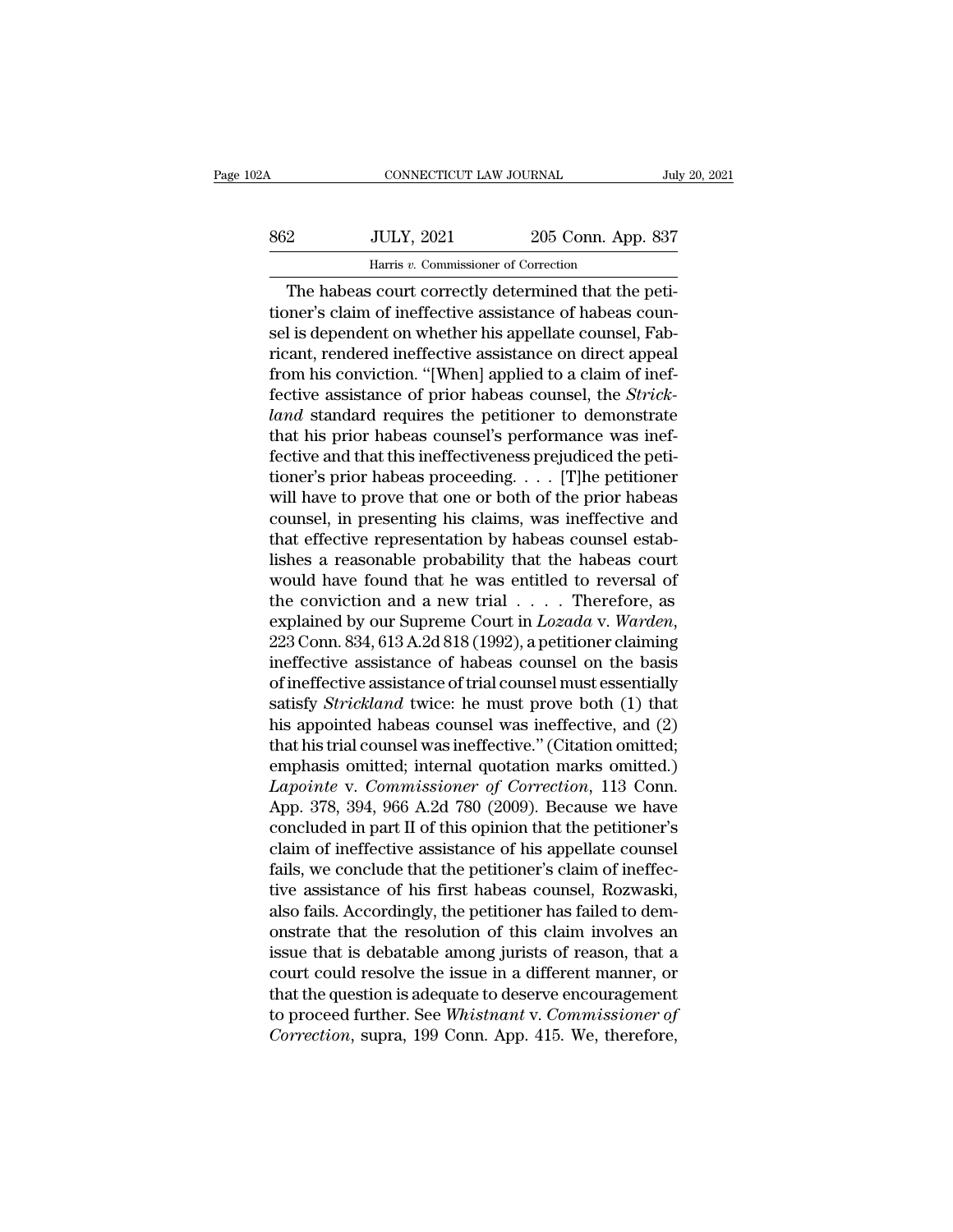| 2021                                                                                                                                               | CONNECTICUT LAW JOURNAL | Page 103A |
|----------------------------------------------------------------------------------------------------------------------------------------------------|-------------------------|-----------|
| 205 Conn. App. 863                                                                                                                                 | <b>JULY, 2021</b>       | 863       |
|                                                                                                                                                    | State v. Arnold         |           |
| conclude that the habeas court did not abuse its discre-<br>tion in denying the petition for certification to appeal<br>with rogport to this claim |                         |           |

205 Conn. App. 863 JULY, 2021 863<br>
State v. Arnold<br>
conclude that the habeas court did not abuse its discretion in denying the petition for certification to appeal<br>
with respect to this claim.  $\frac{205 \text{ Conn. App. 863}}{\text{State } v. \text{ Amol}}$ <br>
conclude that the habeas court of<br>
tion in denying the petition for<br>
with respect to this claim.<br>
The appeal is dismissed.  $\frac{5 \text{ Conn. App. 863}}{\text{state } v. \text{ Arnold}}$ <br>
mclude that the habeas court don in denying the petition for<br>
th respect to this claim.<br>
The appeal is dismissed.<br>
In this opinion the other judg State  $v$ . Arnold<br>
Include that the habeas court did not abuse its dis-<br>
in in denying the petition for certification to app<br>
th respect to this claim.<br>
The appeal is dismissed.<br>
In this opinion the other judges concurred

### n respect to this claim.<br>
he appeal is dismissed.<br> **CONNECTICUT** *v*. EARL ARNOLD<br>
STATE OF CONNECTICUT *v*. EARL ARNOLD<br>
(AC 40489) issed.<br>
other judges concu<br>
ECTICUT v. EARL<br>(AC 40489)<br>., and Moll and Harper, Js STATE OF CONNECTICUT  $v$ . EARL ARNOLD<br>(AC 40489)<br>Bright, C. J., and Moll and Harper, Js.

### *Syllabus*

The defendant, who had been convicted of the crimes of murder, kidnapping,<br>capital felony, larceny in the first degree and robbery in the first degree capital felony, larceny in the first degree and robbery in the first degree and sentenced to a total effective term of seventy years of imprisonment Bright, C. J., and Moll and Harper, Js.<br>
Syllabus<br>
defendant, who had been convicted of the crimes of murder, kidnapping,<br>
capital felony, larceny in the first degree and robbery in the first degree<br>
and sentenced to a tot *Syllabus*<br>defendant, who had been convicted of the crimes of murder, kidnapping,<br>capital felony, larceny in the first degree and robbery in the first degree<br>and sentenced to a total effective term of seventy years of impr Syllabus<br>defendant, who had been convicted of the crimes of murder, kidnapping,<br>capital felony, larceny in the first degree and robbery in the first degree<br>and sentenced to a total effective term of seventy years of impris defendant, who had been convicted of the crimes of murder, kidnapping, capital felony, larceny in the first degree and robbery in the first degree and sentenced to a total effective term of seventy years of imprisonment wi capital felony, larceny in the first degree and robbery in the first degree and sentenced to a total effective term of seventy years of imprisonment without the possibility of parole, appealed from the judgment of the tria explanation, all and sentence had the diffective term of seventy years of imprisonment without the possibility of parole, appealed from the judgment of the trial court denying in part his motion to correct an illegal sente without the possibility of parole, appealed from the judgment of the trial court denying in part his motion to correct an illegal sentence. At the hearing on his motion, the defendant, who was seventeen years old at the ti mal court denying in part his motion to correct an illegal sentence. At the hearing on his motion, the defendant, who was seventeen years old at the time he committed the crimes, claimed that his capital felony conviction remainder of his motion, the defendant, who was seventeen years old at the hearing on his motion, the defendant, who was seventeen years old at the time he committed the crimes, claimed that his capital felony conviction a the hearing on his motion, the defendant, who was seventeen years old<br>at the time he committed the crimes, claimed that his capital felony<br>conviction and sentence had to be vacated because, under No. 15-84 of<br>the 2015 Publ conviction and sentence had to be vacated because, under No. 15-84 of the 2015 Public Acts, individuals who were juveniles at the time of their offense no longer could be sentenced for capital felony and that the remainder the 2015 Public Acts, individuals who were juveniles at the time of their offense no longer could be sentenced for capital felony and that the remainder of his sentence was illegal because the sentencing court violated the offense no longer could be sentenced for capital felony and that the remainder of his sentence was illegal because the sentencing court violated the prohibition against double jeopardy by imposing his sentence for murder i remainder of his sentence was illegal because the sentencing court<br>violated the prohibition against double jeopardy by imposing his sen-<br>tence for murder in conjunction with his sentence for capital felony.<br>The trial court violated the prohibition against double jeopardy by imposing his sentence for murder in conjunction with his sentence for capital felony.<br>The trial court vacated the defendant's capital felony conviction and sentence but d Final tence for murder in conjunction with his sentence for capital felony.<br>The trial court vacated the defendant's capital felony conviction and<br>sentence but denied any further relief. *Held* that the defendant's claim,<br> The trial court vacated the defendant's capital felony conviction and sentence but denied any further relief. *Held* that the defendant's claim, raised for the first time on appeal, that his right to due process was violat sentence but denied any further relief. *Held* that the defendant's claim, raised for the first time on appeal, that his right to due process was violated because the sentencing court relied on materially inaccurate infor raised for the first time on appeal, that his right to due process was violated because the sentencing court relied on materially inaccurate information at his sentencing, namely, that it failed to recognize, as required by *Miller* v. *Alabama* (567 U.S. 460) and *State* v. *Riley* (315 Con required by *Miller v. Alabama* (567 U.S. 460) and *State v. Riley* (315 Conn. 637), that juveniles are different from adults for purposes of sentencing, was not reviewable under *State v. Golding* (213 Conn. 233), the re Conn. 637), that juveniles are different from adults for purposes of sentencing, was not reviewable under *State* v. *Golding* (213 Conn. 233), the record having been inadequate for review.<br>Argued May 12—officially release Substitute information, in the first case, charging the substitute information, and control and the first case of sentencing, was not reviewable under *State v. Golding* (213 Conn. 233), the record having been inadequate f

sentencing, was not reviewable under *State* v. *Golding* (213 Conn. 233),<br>the record having been inadequate for review.<br>Argued May 12—officially released July 20, 2021<br>*Procedural History*<br>Substitute information, in the f first degree and capital felongy and substitute information, in the first case, charging the defendant with the crimes of murder, kidnapping in the first degree and capital felony, and substitute information, in the second Argued May 12—officially released July 20, 2021<br>
Procedural History<br>
Substitute information, in the first case, charging the<br>
defendant with the crimes of murder, kidnapping in the<br>
first degree and capital felony, and sub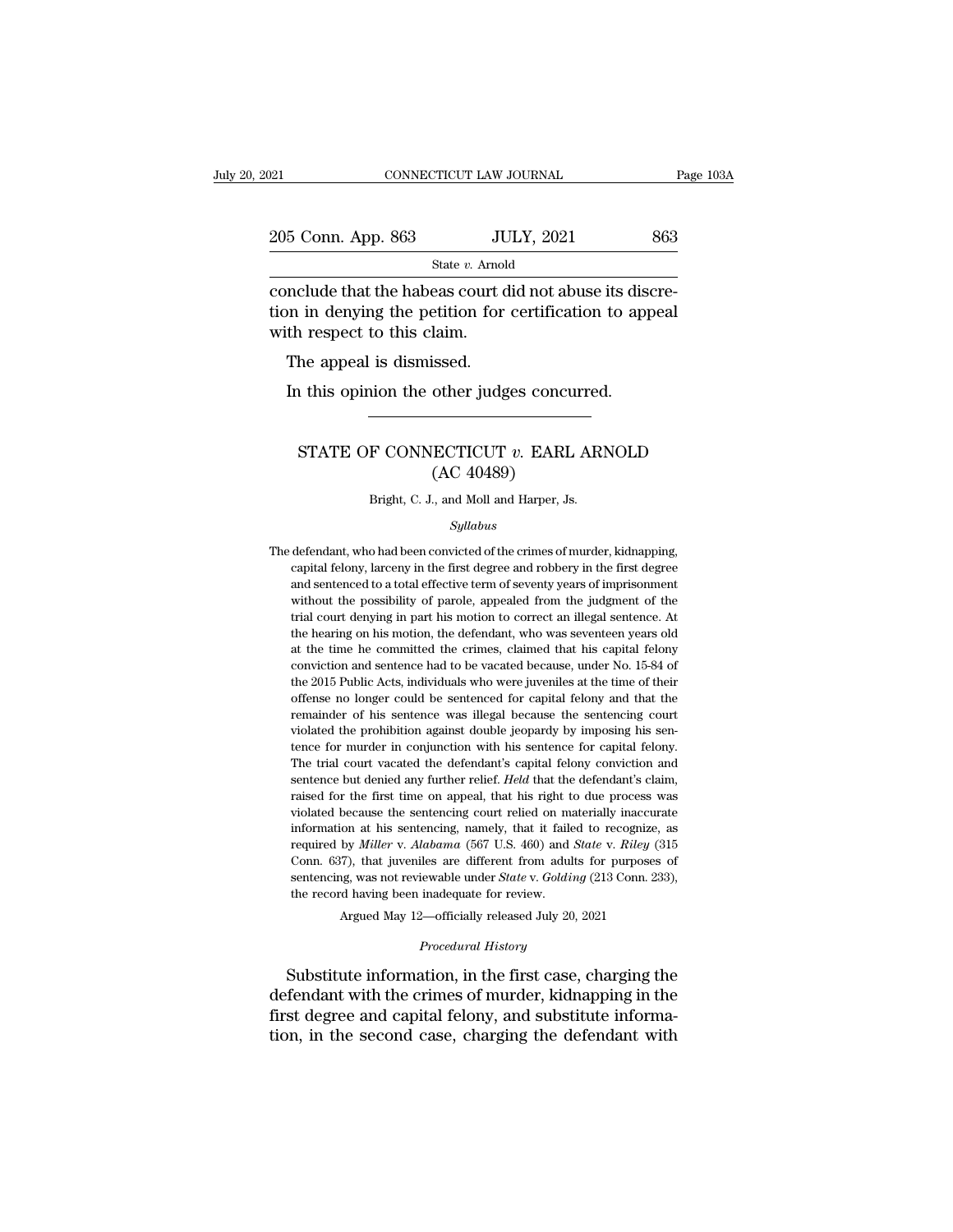| 04A | CONNECTICUT LAW JOURNAL |                    | July 20, 2021 |
|-----|-------------------------|--------------------|---------------|
| 864 | <b>JULY, 2021</b>       | 205 Conn. App. 863 |               |
|     | State v. Arnold         |                    |               |

CONNECTICUT LAW JOURNAL July 20, 2021<br>  $\frac{1}{100}$  205 Conn. App. 863<br>  $\frac{1}{100}$  State v. Arnold<br>
the crimes of larceny in the first degree and robbery<br>
in the first degree, brought to the Superior Court in the<br>
indicia  $\frac{\text{364}}{\text{State } v. \text{ Arnold}}$  and  $\frac{\text{364}}{\text{State } v. \text{ Arnold}}$  and  $\frac{\text{365}}{\text{State } v. \text{ Arnold}}$  and  $\frac{\text{366}}{\text{State } v. \text{を}}$  and  $\frac{\text{367}}{\text{State } v. \text{ } \text{67}}$  and  $\frac{\text{368}}{\text{State } v. \text{ } \text{67}}$  and  $\frac{\text{368}}{\text{State } v. \text{ } \text{67}}$  and  $\frac{\text{368}}$  $\frac{\text{364}}{\text{State } v. \text{ Amodel}}$  205 Conn. App. 863<br>
the crimes of larceny in the first degree and robbery<br>
in the first degree, brought to the Superior Court in the<br>
judicial district of Waterbury, where the cases were<br>
consolid S64 JULY, 2021 205 Conn. App. 863<br>
State *v*. Arnold<br>
the crimes of larceny in the first degree and robbery<br>
in the first degree, brought to the Superior Court in the<br>
judicial district of Waterbury, where the cases were<br> State v. Arnold<br>
the crimes of larceny in the first degree and robbery<br>
in the first degree, brought to the Superior Court in the<br>
judicial district of Waterbury, where the cases were<br>
consolidated and tried to the jury b *Fasce v. Arnold*<br> *Faste v. Arnold*<br> *Fast degree, brought to the Superior Court in the judicial district of Waterbury, where the cases were*<br>
consolidated and tried to the jury before *Glass*, *J*.; ver-<br>
dicts and judgm the crimes of larceny in the first degree and robbery<br>in the first degree, brought to the Superior Court in the<br>judicial district of Waterbury, where the cases were<br>consolidated and tried to the jury before *Glass*, *J*.; *Affirmed. Adele V. Patterson*, senior assistant public defender, for the appellant (defendant) *Affirmed. Adele V. Patterson*, senior assistant public defender, for the appellant (defendant). consondated and tried to the jury b<br>dicts and judgments of guilty; the<br>*Fasano*, J., denied in part the def<br>correct an illegal sentence, and the c<br>*Affirmed.*<br>*Adele V. Patterson*, senior assista<br>for the appellant (defenda *Mathew A.* Weined in part the defendant's motion to<br>
Firmed.<br> *Mathew A. Weiner*, senior assistant public defender,<br> *Matthew A. Weiner*, assistant state's attorney, with<br> **Matthew A. Weiner, assistant state's attorney, w** 

correct an illegal sentence, and the defendant appealed.<br>Affirmed.<br>Adele V. Patterson, senior assistant public defender,<br>for the appellant (defendant).<br>Matthew A. Weiner, assistant state's attorney, with<br>whom, on the brief Affirmed.<br> *Adele V. Patterson*, senior assistant public defender,<br>
for the appellant (defendant).<br> *Matthew A. Weiner*, assistant state's attorney, with<br>
whom, on the brief, were *Maureen Platt*, state's attor-<br>
ney, and Adele V. Patterson, senior assistant por the appellant (defendant).<br>
Matthew A. Weiner, assistant state's<br>
whom, on the brief, were Maureen Planey, and John J. Davenport, senior<br>
attorney, for the appellee (state).<br>  $o_{pinion}$ Matthew A. Weiner, assistant state's attorney, with<br>nom, on the brief, were Maureen Platt, state's attor-<br>y, and John J. Davenport, senior assistant state's<br>torney, for the appellee (state).<br> $o_{pinion}$ <br>BRIGHT, C. J. The defen

### *Opinion*

whom, on the brief, were *Maureen Platt*, state's attor-<br>ney, and *John J. Davenport*, senior assistant state's<br>attorney, for the appellee (state).<br> $opinion$ <br> $Spinon$ <br> $BRIGHT$ , C. J. The defendant, Earl Arnold, appeals<br>from the judgmen ney, and *John J. Davenport*, senior assistant state's<br>attorney, for the appellee (state).<br> $o_{pinion}$ <br>BRIGHT, C. J. The defendant, Earl Arnold, appeals<br>from the judgment of the trial court, *Fasano*, *J.*, denying<br>in part his attorney, for the appellee (state).<br>
opinion<br>
BRIGHT, C. J. The defendant, Earl Arnold, appeals<br>
from the judgment of the trial court, Fasano, J., denying<br>
in part his motion to correct an illegal sentence. On<br>
appeal, the opinion<br>
opinion<br>
BRIGHT, C. J. The defendant, Earl Arnold, appeals<br>
from the judgment of the trial court, *Fasano*, *J*., denying<br>
in part his motion to correct an illegal sentence. On<br>
appeal, the defendant claims, for t *Opmuon*<br>BRIGHT, C. J. The defendant, Earl Arnold, appeals<br>from the judgment of the trial court,  $Fasano, J.$ , denying<br>in part his motion to correct an illegal sentence. On<br>appeal, the defendant claims, for the first time, th BRIGHT, C. J. The defendant, Earl Arnold, appeals<br>from the judgment of the trial court, *Fasano*, J., denying<br>in part his motion to correct an illegal sentence. On<br>appeal, the defendant claims, for the first time, that his from the judgment of the trial court, *Fasano*, *J*., denying<br>in part his motion to correct an illegal sentence. On<br>appeal, the defendant claims, for the first time, that his<br>current sentence is illegal because the sentenc part his motion to correct an illegal sentence. On<br>peal, the defendant claims, for the first time, that his<br>rrent sentence is illegal because the sentencing court<br>lied on materially inaccurate information at his sen-<br>ncing appear, the detendant claims, for the first time, that his<br>current sentence is illegal because the sentencing court<br>relied on materially inaccurate information at his sen-<br>tencing. We conclude that this claim is not review

current sentence is liegal because the sentencing court<br>relied on materially inaccurate information at his sen-<br>tencing. We conclude that this claim is not reviewable<br>and, accordingly, affirm the judgment of the trial cour rened on materially maccurate miormation at ms sentencing. We conclude that this claim is not reviewable<br>and, accordingly, affirm the judgment of the trial court.<br>The following facts and procedural history are rele-<br>vant t tencing. we conclude that this claim is not reviewable<br>and, accordingly, affirm the judgment of the trial court.<br>The following facts and procedural history are rele-<br>vant to our resolution of this appeal. In August, 1983,<br> and, accordingly, anim the judgment of the trial court.<br>The following facts and procedural history are relevant to our resolution of this appeal. In August, 1983,<br>the defendant, who was seventeen years old at the time,<br>abd The following facts and procedural history are relevant to our resolution of this appeal. In August, 1983, the defendant, who was seventeen years old at the time, abducted the victim, Joanne DiChiara, as she was walking to vant to our resolution of this appeal. In August, 1983,<br>the defendant, who was seventeen years old at the time,<br>abducted the victim, Joanne DiChiara, as she was walk-<br>ing to her car after having dinner at a restaurant in<br>W the defendant, who was seventeen years old at the time,<br>abducted the victim, Joanne DiChiara, as she was walk-<br>ing to her car after having dinner at a restaurant in<br>Waterbury. The defendant then robbed the victim and,<br>in t abducted the victim, Joanne DiChiara, as she was walking to her car after having dinner at a restaurant in Waterbury. The defendant then robbed the victim and, in the process, stabbed her in the neck. Thereafter, the defen ing to her car after having dinner at a restaurant in Waterbury. The defendant then robbed the victim and, in the process, stabbed her in the neck. Thereafter, the defendant threw the victim into her car and drove to a woo Waterbury. The defendant then robbed the victim and,<br>in the process, stabbed her in the neck. Thereafter, the<br>defendant threw the victim into her car and drove to<br>a wooded area, where he disposed of her body. Before<br>leavin in the process, stabbed her in the neck. Thereafter, the defendant threw the victim into her car and drove to a wooded area, where he disposed of her body. Before leaving the woods, the defendant stabbed the victim twenty-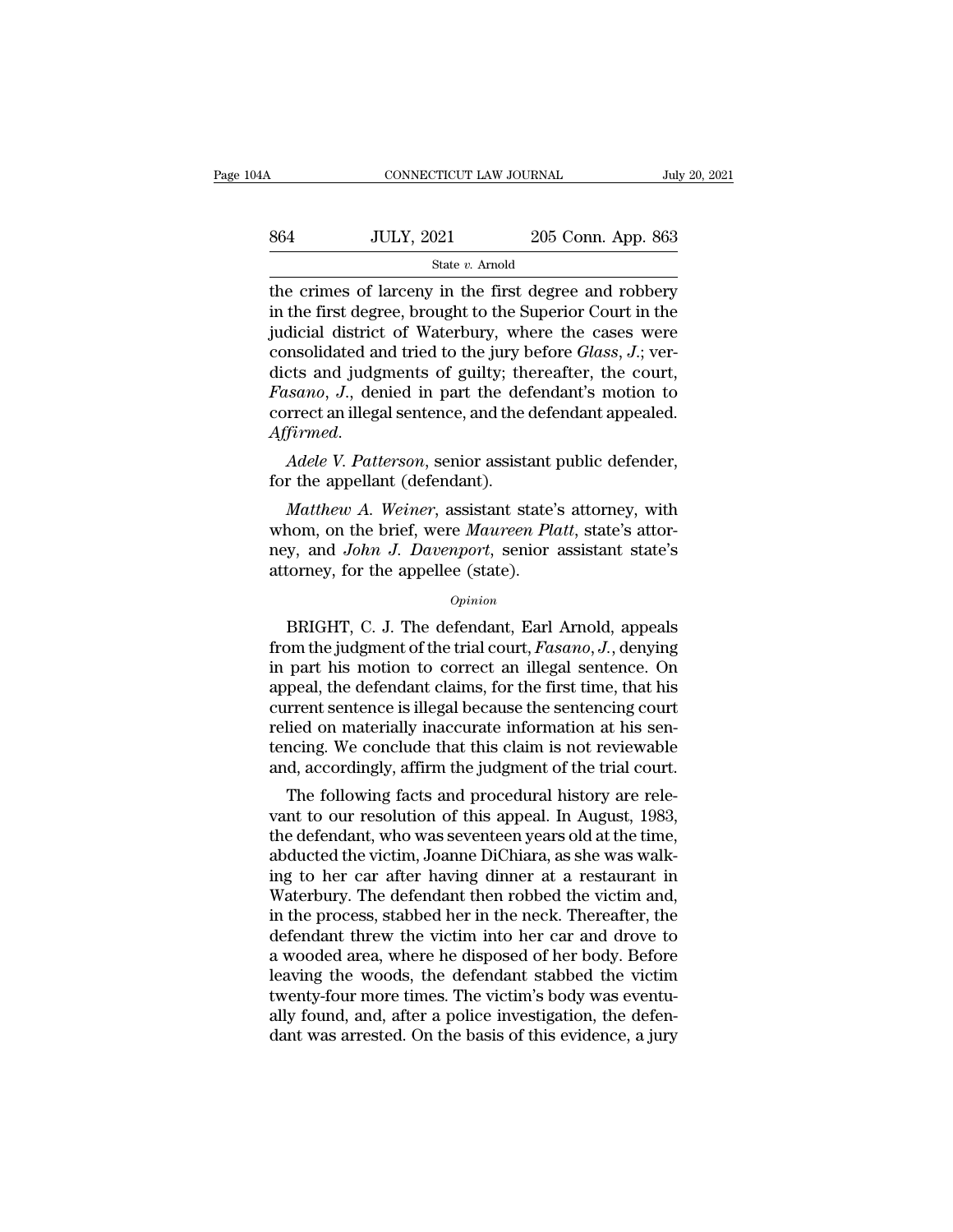| 2021               | CONNECTICUT LAW JOURNAL | Page 105A |
|--------------------|-------------------------|-----------|
| 205 Conn. App. 863 | <b>JULY, 2021</b>       | 865       |
|                    | State v. Arnold         |           |

Found the defendant guilty of capital felony, intentional<br>found the defendant guilty of capital felony, intentional<br>murder, kidnapping in the first degree, larceny in the<br>first degree and rebbers in the first degree. The 205 Conn. App. 863 JULY, 2021 865<br>
State v. Arnold<br>
found the defendant guilty of capital felony, intentional<br>
murder, kidnapping in the first degree, larceny in the<br>
first degree, and robbery in the first degree. The tri 205 Conn. App. 863 JULY, 2021 865<br>
State v. Amold<br>
found the defendant guilty of capital felony, intentional<br>
murder, kidnapping in the first degree, larceny in the<br>
first degree, and robbery in the first degree. The tria 205 Conn. App. 863 JULY, 2021 865<br>
state v. Arnold<br>
found the defendant guilty of capital felony, intentional<br>
murder, kidnapping in the first degree, larceny in the<br>
first degree, and robbery in the first degree. The tri State v. Amold<br>
found the defendant guilty of capital felony, intentional<br>
murder, kidnapping in the first degree, larceny in the<br>
first degree, and robbery in the first degree. The trial<br>
court accepted the jury's verdic state *v*. Arnold<br>
found the defendant guilty of capital felony, intentional<br>
murder, kidnapping in the first degree, larceny in the<br>
first degree, and robbery in the first degree. The trial<br>
court accepted the jury's ver found the defendant guilty of capital felony, intentional<br>murder, kidnapping in the first degree, larceny in the<br>first degree, and robbery in the first degree. The trial<br>court accepted the jury's verdict and sentenced the murder, kidnapping in the first degree, larceny in the first degree, and robbery in the first degree. The trial court accepted the jury's verdict and sentenced the defendant to a total effective term of seventy years of im first degree, and robbery in the first degree. The trial court accepted the jury's verdict and sentenced the defendant to a total effective term of seventy years of imprisonment without the possibility of parole.<sup>1</sup> Our S In a accepted the Jury's vertice and sentenced the<br>
fendant to a total effective term of seventy years of<br>
prisonment without the possibility of parole.<sup>1</sup> Our<br>
preme Court affirmed the judgment of conviction on<br>
rect app to correct an illegal sentence and the possibility of parole.<sup>1</sup> Our<br>Supreme Court affirmed the judgment of conviction on<br>direct appeal. *State* v. *Arnold*, 201 Conn. 276, 288, 514<br>A.2d 330 (1986).<br>In 2014, the self-repre

miprisonment winout the possibility of parole. Our<br>Supreme Court affirmed the judgment of conviction on<br>direct appeal. *State* v. *Arnold*, 201 Conn. 276, 288, 514<br>A.2d 330 (1986).<br>In 2014, the self-represented defendant f Bufferne Court annihed the judgment of conviction on<br>direct appeal. *State v. Arnold*, 201 Conn. 276, 288, 514<br>A.2d 330 (1986).<br>In 2014, the self-represented defendant filed a motion<br>to correct an illegal sentence, allegi A.2d 330 (1986).<br>
In 2014, the self-represented defendant filed a motion<br>
to correct an illegal sentence, alleging that under *Miller*<br>
v. *Alabama*, 567 U.S. 460, 132 S. Ct. 2455, 183 L. Ed. 2d<br>
407 (2012),<sup>2</sup> he was ent In 2014, the self-represented defendant filed a motion<br>to correct an illegal sentence, alleging that under *Miller*<br>v. *Alabama*, 567 U.S. 460, 132 S. Ct. 2455, 183 L. Ed. 2d<br>407 (2012),<sup>2</sup> he was entitled to a resentenci In 2014, the self-represented defendant filed a motion<br>to correct an illegal sentence, alleging that under *Miller*<br>v. *Alabama*, 567 U.S. 460, 132 S. Ct. 2455, 183 L. Ed. 2d<br>407 (2012),<sup>2</sup> he was entitled to a resentenci to correct an illegal sentence, alleging that under *Miller* v. *Alabama*, 567 U.S. 460, 132 S. Ct. 2455, 183 L. Ed. 2d 407 (2012),<sup>2</sup> he was entitled to a resentencing hearing at which the sentencing court could consider v. *Alabama*, 567 U.S. 460, 132 S. Ct. 2455, 183 L. Ed. 2d 407 (2012),<sup>2</sup> he was entitled to a resentencing hearing at which the sentencing court could consider his age at the time of the offenses in imposing a new senten 407 (2012),<sup>2</sup> he was entitled to a resentencing hearing<br>at which the sentencing court could consider his age<br>at the time of the offenses in imposing a new sentence.<br>In 2016, following the appointment of counsel, the<br>defe at which the sentencing court could consider his age<br>at the time of the offenses in imposing a new sentence.<br>In 2016, following the appointment of counsel, the<br>defendant filed an amended motion<sup>3</sup> to correct an illegal<br>sen at the time of the offenses in imposing a new sentence.<br>In 2016, following the appointment of counsel, the<br>defendant filed an amended motion<sup>3</sup> to correct an illegal<br>sentence, again alleging that his sentence was unconsti-In 2016, following the appointment of counsel, the<br>defendant filed an amended motion<sup>3</sup> to correct an illegal<br>sentence, again alleging that his sentence was unconsti-<br>tutional under *Miller*, as well as under our Supreme<br> defendant filed an amended motion<sup>3</sup> to correct an illegal<br>sentence, again alleging that his sentence was unconsti-<br>tutional under *Miller*, as well as under our Supreme<br>Court's decision in *State* v. *Riley*, 315 Conn. 6 ourt's decision in *State* v. *Ruey*, 315 Conn. 637, 110<br>
3d 1205 (2015), cert. denied, 577 U.S. 1202, 136 S. Ct.<br>
861, 194 L. Ed. 2d 376 (2016).<sup>4</sup> The defendant's 2016<br>
otion was dismissed after the General Assembly<br>
<sup>1</sup> A.3d 1205 (2015), cert. denied, 577 U.S. 1202, 136 S. Ct.<br>1361, 194 L. Ed. 2d 376 (2016).<sup>4</sup> The defendant's 2016<br>motion was dismissed after the General Assembly<br><sup>1</sup> Under Connecticut law, this sentence constitutes a sent

<sup>1361, 194</sup> L. Ed. 2d 376 (2016).<sup>4</sup> The defendant's 2016<br>motion was dismissed after the General Assembly<br><sup>1</sup>Under Connecticut law, this sentence constitutes a sentence of life<br>imprisonment. See General Statutes § 53a-35b ("

THOLIOIT WAS UISIHISSED AITET THE GEHETAI ASSEHIDITY<br>
<sup>1</sup> Under Connecticut law, this sentence constitutes a sentence of life<br>
imprisonment means a definite sentence of sixty [or more] years").<br>
<sup>2</sup> In *Miller* v. *Alabam* <sup>1</sup> Under Connecticut law, this sentence constitutes a sentence of life imprisonment. See General Statutes § 53a-35b ("[a] sentence of life imprisonment means a definite sentence of sixty [or more] years").<br>
<sup>2</sup> In *Mille* imprisonment. See General Statutes § 53a-35b ("[a] sentence of life imprisonment means a definite sentence of sixty [or more] years").<br><sup>2</sup> In *Miller* v. *Alabama*, supra, 567 U.S. 479, the United States Supreme Court held ment means a definite sentence of sixty [or more] years").<br>
<sup>2</sup> In *Miller* v. *Alabama*, supra, 567 U.S. 479, the United States Supreme<br>
Court held that "the [e]ighth [a]mendment forbids a sentencing scheme that<br>
mandate <sup>2</sup> In *Miller v. Alabama*, supra, 567 U.S. 479, the United States Supreme<br>Court held that "the [e]ighth [a]mendment forbids a sentencing scheme that<br>mandates life in prison without possibility of parole for juvenile offe mandates life in prison without possibility of parole for juvenile offenders."<br>The court in *Miller* further noted that an offender's age is relevant in<br>determining "the appropriateness of a lifetime of incarceration with The court in *Miller* further noted that an offender's age is relevant in determining "the appropriateness of a lifetime of incarceration without the possibility of parole." Id., 473.<br><sup>3</sup> It is unclear from the record whet

possibility of parole." Id., 473.<br>
<sup>3</sup> It is unclear from the record whether the defendant's 2014 motion ever<br>
was considered by the trial court or if the motion was withdrawn when the<br>
defendant filed his amended motion <sup>3</sup> It is unclear from the reord whether the defendant's 2014 motion ever was considered by the trial court or if the motion was withdrawn when the defendant filed his amended motion to correct an illegal sentence in 2016 was considered by the trial court or if the motion was withdrawn when the defendant filed his amended motion to correct an illegal sentence in 2016.<br>
<sup>4</sup> In *Riley*, our Supreme Court held that, when an offender is under we defendant filed his an  $4 \ln$   $Kiley$ , our Suprage of eighteen, the semimposing a sentence of  $658$ ; see id. (listing feasure sentence).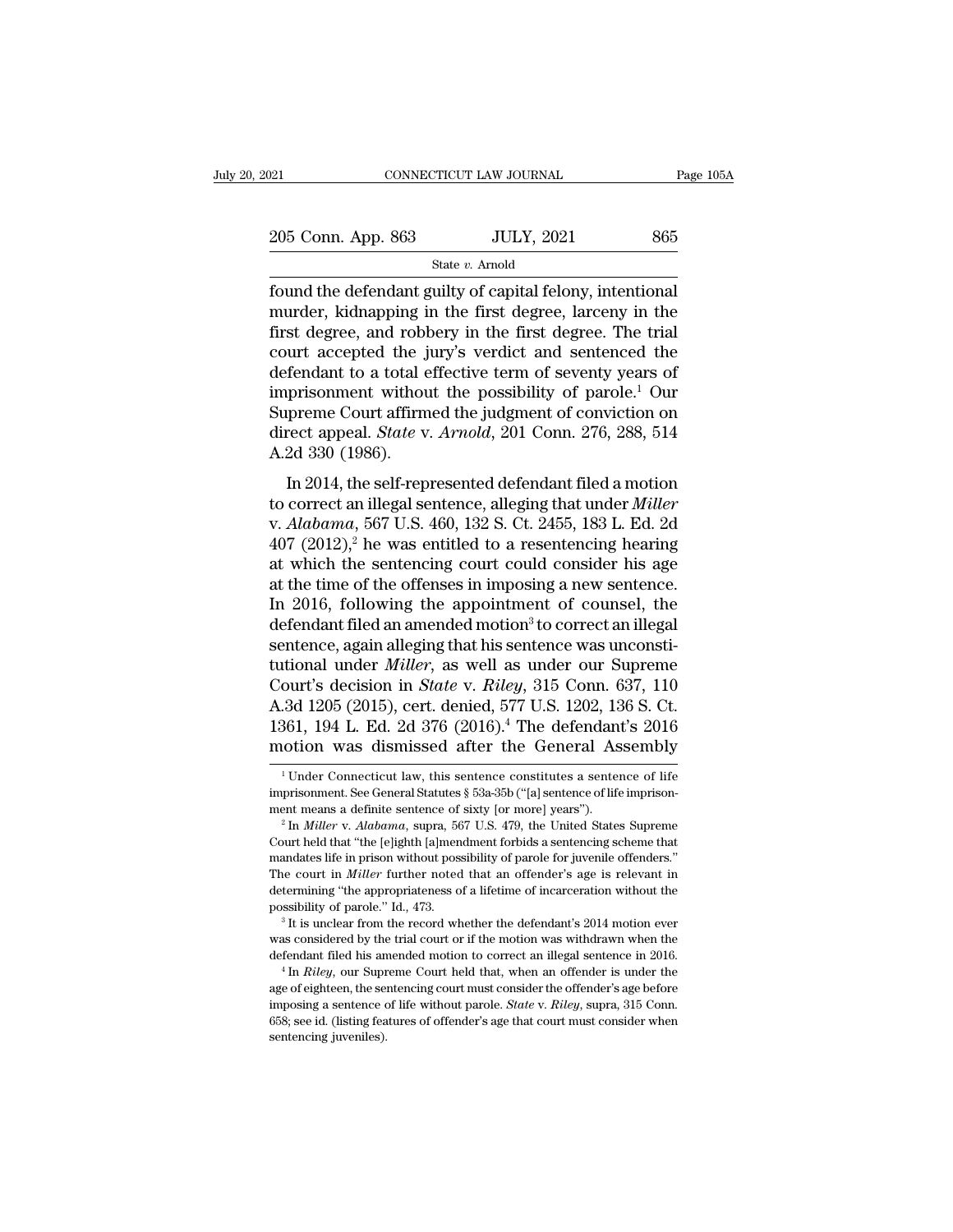### $\begin{tabular}{l l l l} \multicolumn{2}{c| l l} \multicolumn{2}{c| l} \multicolumn{2}{c| l} \multicolumn{2}{c| l} \multicolumn{2}{c| l} \multicolumn{2}{c| l} \multicolumn{2}{c| l} \multicolumn{2}{c| l} \multicolumn{2}{c| l} \multicolumn{2}{c| l} \multicolumn{2}{c| l} \multicolumn{2}{c| l} \multicolumn{2}{c| l} \multicolumn{2}{c| l} \multicolumn{2}{c| l} \multicolumn{2}{c| l} \multicolumn{2}{c| l} \multicolumn{2}{c| l} \multicolumn{2}{c| l$ State *v.* Arnold

cONNECTICUT LAW JOURNAL July 20, 202<br>
866 JULY, 2021 205 Conn. App. 863<br>
<sup>2016</sup> State v. Arnold<br>
2015 Public Acts (P.A. 15-84),<sup>5</sup><br>
2016 Which amended Connecticut's parole statute to provide<br>
parole hearings to juvenile of which amended Connecticut's parole statute to provide  $\frac{\text{SULY, 2021}}{\text{State } v. \text{ Arnold}}$ <br>  $\frac{\text{State } v. \text{ Arnold}}{\text{passed No. 15-84 of the 2015 Public} \text{Acts (P.A. 15-84)},$ <br>
which amended Connecticut's parole statute to provide<br>
parole hearings to juvenile offenders who had been<br>
convicted of crimes committed S66 JULY, 2021 205 Conn. App. 863<br>
State v. Arnold<br>
passed No. 15-84 of the 2015 Public Acts (P.A. 15-84),<sup>5</sup><br>
which amended Connecticut's parole statute to provide<br>
parole hearings to juvenile offenders who had been<br>
con Fig. 3021 200 Colut. App. 300<br>
State v. Amold<br>
passed No. 15-84 of the 2015 Public Acts (P.A. 15-84),<sup>5</sup><br>
which amended Connecticut's parole statute to provide<br>
parole hearings to juvenile offenders who had been<br>
convicte State v. Arnold<br>passed No. 15-84 of the 2015 Public Acts (P.A. 15-84),<sup>5</sup><br>which amended Connecticut's parole statute to provide<br>parole hearings to juvenile offenders who had been<br>convicted of crimes committed while they w passed No. 15-84 of the 2015 Public Acts (P.A. 15-84),<sup>5</sup><br>which amended Connecticut's parole statute to provide<br>parole hearings to juvenile offenders who had been<br>convicted of crimes committed while they were under<br>eighte which amended Connecticut's paro<br>parole hearings to juvenile offend<br>convicted of crimes committed wh<br>eighteen years of age and who we<br>or after October 1, 2015, and rece<br>more than ten years. Public Act 15-4<br>at General Statu role hearings to juvenile offenders who had been<br>nvicted of crimes committed while they were under<br>ghteen years of age and who were incarcerated on<br>after October 1, 2015, and received a sentence of<br>ore than ten years. Publ convicted of crimes committed while they were under<br>eighteen years of age and who were incarcerated on<br>or after October 1, 2015, and received a sentence of<br>more than ten years. Public Act 15-84, § 1, was codified<br>at Gener

for the main ten years. Public Act 15-84, § 1, was codified:<br>
5 General Statutes § 54-125a.<br>
In January, 2017, the defendant had a parole hearing<br>
ursuant to P.A. 15-84. The parole board denied parole<br>
<sup>5</sup> In *Montgomery*

at General Statutes § 54-125a.<br>
In January, 2017, the defendant had a parole hearing<br>
pursuant to P.A. 15-84. The parole board denied parole<br>
<sup>5</sup> In *Montgomery v. Louisiana*, 577 U.S. 190, 212, 136 S. Ct. 718, 193 L.<br>
Ed In January, 2017, the defendant had a parole hearing<br>pursuant to P.A. 15-84. The parole board denied parole<br><sup>5</sup> In *Montgomery* v. *Louisiana*, 577 U.S. 190, 212, 136 S. Ct. 718, 193 L.<br>Ed. 2d 599 (2016), the United States In Bartaday, 2011, the determinant had a parole hearing<br>pursuant to P.A. 15-84. The parole board denied parole<br><sup>5</sup> In *Montgomery* v. Louisiana, 577 U.S. 190, 212, 136 S. Ct. 718, 193 L.<br>Ed. 2d 599 (2016), the United Stat pursuant to F.A. 19-84. The parole board defiled parole  $\frac{1}{100}$  and  $\frac{1}{100}$  in *Montgomery* v. *Louisiana*, 577 U.S. 190, 212, 136 S. Ct. 718, 193 L. Ed. 2d 599 (2016), the United States Supreme Court held that th <sup>5</sup> In *Montgomery v. Louisiana*, 577 U.S. 190, 212, 136 S. Ct. 718, 193 L. Ed. 2d 599 (2016), the United States Supreme Court held that the rule created in *Miller v. Alabama*, supra, 567 U.S. 479, applied retroactively <sup>5</sup> In *Montgomery* v. *Louisiana*, 577 U.S. 190, 212, 136 S. Ct. 718, 193 L. Ed. 2d 599 (2016), the United States Supreme Court held that the rule created in *Miller* v. *Alabama*, supra, 567 U.S. 479, applied retroactiv In *Miller* v. *Alabama*, supra, 567 U.S. 479, applied retroactively to individuals who had been sentenced as juveniles to life in prison without the possibility of parole. The court also stated that its holding "does not who had been sentenced as juveniles to life in prison without the possibility of parole. The court also stated that its holding "does not require [s]tates to relitigate sentences . . . in every case where a juvenile offen of parole. The court also stated that its holding "does not require [s]tates to relitigate sentences . . . in every case where a juvenile offender received mandatory life without parole." *Montgomery v. Louisiana*, supra, mandatory life without parole." *Montgomery* v. Louisiana, supra, 212.<br>Instead, states could remedy existing *Miller* violations simply by permitting<br>juvenile offenders "to be considered for parole . . . ." Id. That was w Instead, states could remedy existing *Miller* violations simply by permitting juvenile offenders "to be considered for parole . . . ." Id. That was what the General Assembly did when it passed P.A. 15-84. In 2016, in *St* muvenile offenders "to be considered for parole . . . ." Id. That was what the General Assembly did when it passed P.A. 15-84. In 2016, in *State* v. *Delgado*, 323 Conn. 801, 810–13, 151 A.3d 345 (2016), our Supreme Court the General Assembly did when it passed P.A. 15-84. In 2016, in *State v. Delgado*, 323 Conn. 801, 810–13, 151 A.3d 345 (2016), our Supreme Court held that P.A. 15-84 was constitutional under the eighth amendment to the *the diameta* 323 Conn. 801, 810–13, 151 A.3d 345 (2016), our Supreme Court held that P.A. 15-84 was constitutional under the eighth amendment to the United States constitution and that providing an opportunity for parole held that P.A. 15-84 was constitutional under the eighth amendment to the United States constitution and that providing an opportunity for parole to those who previously had been sentenced as juveniles to life without paro United States constitution and that providing an opportunity for parole to those who previously had been sentenced as juveniles to life without parole sufficiently negated any violations created by the retroactive applica those who previously had been sentenced as juveniles to life without parole sufficiently negated any violations created by the retroactive application of the rule established in *Miller*. See also *State* v. *Williams-Bey* sufficiently negated any violations created by the retroactive application of the rule established in *Miller*. See also *State* v. *Williams-Bey*, 167 Conn. App. 744, 763, 144 A.3d 467 (2016) ("for juvenile offenders who the rule established in *Miller*. See also *State* v. *Williams-Bey*, 167 Conn.<br>App. 744, 763, 144 A.3d 467 (2016) ("for juvenile offenders who were entitled<br>to be, but were not, sentenced with consideration of the mitiga 215 A.3d 711 (2019). More recently, our Supreme Court held in *State* v. *McCleese*, 333 Conn. 378, 387, 421–22, 428–29, 215 A.3d 1154 (2019), that P.A. 15-84 adequately remedies any unconstitutional consideration of the m of youth as required by *Miller*, [an opportunity for parole under P.A. 15-84]<br>offers a constitutionally adequate remedy under the eighth amendment to<br>those who qualify for parole under its provisions."), aff'd, 333 Conn. constitution, is constitutionally adequate renedy under the eighth amendment to those who qualify for parole under its provisions."), aff'd, 333 Conn. 468, 215 A.3d 711 (2019). More recently, our Supreme Court held in *St* those who qualify for parole under its provisions."), affd, 333 Conn. 468, 215 A.3d 711 (2019). More recently, our Supreme Court held in *State* v. *McCleese*, 333 Conn. 378, 387, 421–22, 428–29, 215 A.3d 1154 (2019), tha 215 A3d 711 (2019). More recently, our Supreme Court held in *State* v.<br>*McCleese*, 333 Conn. 378, 387, 421–22, 428–29, 215 A.3d 1154 (2019), that<br>P.A. 15-84 adequately remedies any unconstitutional sentence under the stat *McCleese*, 333 Conn. 378, 387, 421–22, 428–29, 215 A.3d 1154 (2019), that P.A. 15-84 adequately remedies any unconstitutional sentence under the state constitution, is consistent with separation of powers principles embod here the state constitutional sentence under the state constitution, is consistent with separation of powers principles embodied in the state constitution, and did not violate the defendant's right to equal protection. In For constitution, is consistent with separation of powers principles embodied<br>in the state constitution, and did not violate the defendant's right to equal<br>protection. In *McCleese*, the defendant also raised, for the firs in the state constitution, and did not violate the defendant's right to equal<br>protection. In *McCleese*, the defendant also raised, for the first time in his<br>reply brief, a claim that the parole remedy provided under P.A. the protection. In *McCleese*, the defendant also raised, for the first time in his reply brief, a claim that the parole remedy provided under P.A. 15-84 violated his federal constitutional right to due process. Id., 424. reply brief, a claim that the parole remedy provided under P.A. 15-84 violated<br>his federal constitutional right to due process. Id., 424. The court concluded<br>that the claim was inadequately briefed. Id. Despite this conclu reply brief, a claim that the parole remedy provided under P.A. 15-84 violated his federal constitutional right to due process. Id., 424. The court concluded that the claim was inadequately briefed. Id. Despite this concl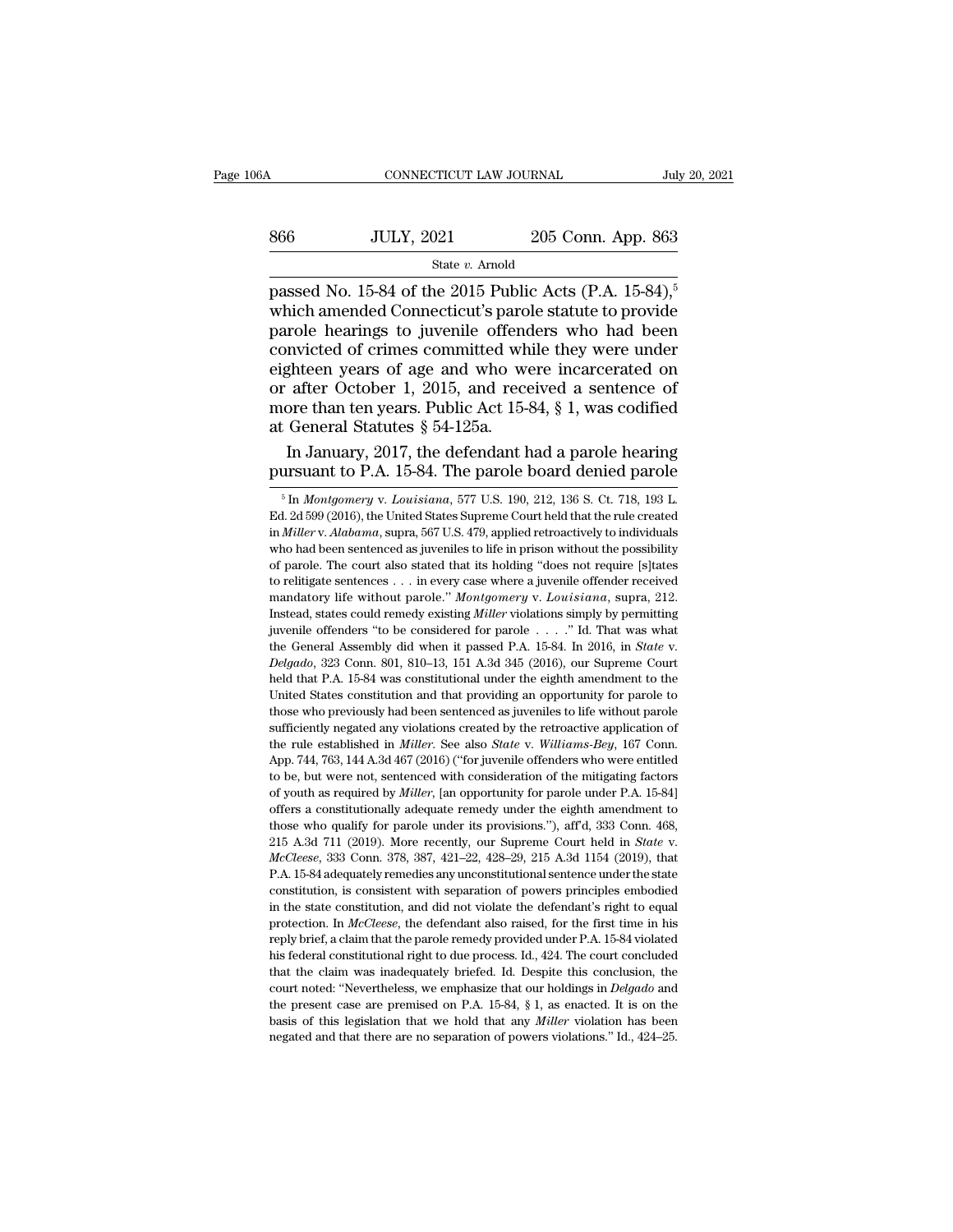21 CONNECTICUT LAW JOURNAL Page 107A<br>
205 Conn. App. 863 JULY, 2021 867<br>
State v. Arnold

State *v.* Arnold

 $\begin{array}{lll} \text{205 Conn. App. 863} & \text{JULY, 2021} & \text{867} \ \hline \text{State } v. \text{ Arnold} & \text{State } v. \text{Arnold} \ \hline \text{and gave the defendant a new hearing date for January, } \text{2022.}^6 \text{ Thereafter, in March, 2017, the defendant filed a third motion to correct an illegal sentence. This motion$ 205 Conn. App. 863 JULY, 2021 867<br>
State v. Arnold<br>
and gave the defendant a new hearing date for January,<br>
2022.<sup>6</sup> Thereafter, in March, 2017, the defendant filed a<br>
third motion to correct an illegal sentence. This mot 205 Conn. App. 863 JULY, 2021 867<br>
State v. Amold<br>
and gave the defendant a new hearing date for January,<br>
2022.<sup>6</sup> Thereafter, in March, 2017, the defendant filed a<br>
third motion to correct an illegal sentence. This moti 205 Conn. App. 863 JULY, 2021 867<br>
State v. Arnold<br>
and gave the defendant a new hearing date for January,<br>
2022.<sup>6</sup> Thereafter, in March, 2017, the defendant filed a<br>
third motion to correct an illegal sentence. This mot State v. Arnold<br>
and gave the defendant a new hearing date for January,<br>
2022.<sup>6</sup> Thereafter, in March, 2017, the defendant filed a<br>
third motion to correct an illegal sentence. This motion<br>
was dismissed initially, but t state v. Arnold<br>and gave the defendant a new hearing date for January,<br>2022.<sup>6</sup> Thereafter, in March, 2017, the defendant filed a<br>third motion to correct an illegal sentence. This motion<br>was dismissed initially, but the t and gave the defendant a new hearing date for January,<br>2022.<sup>6</sup> Thereafter, in March, 2017, the defendant filed a<br>third motion to correct an illegal sentence. This motion<br>was dismissed initially, but the trial court later  $2022.$ <sup>6</sup> Thereafter, in March,  $2017$ , the defendant filed a third motion to correct an illegal sentence. This motion was dismissed initially, but the trial court later agreed to consider it,<sup>7</sup> and, on September 13,  $2$ third motion to correct an illegal sentence. This motion<br>was dismissed initially, but the trial court later agreed<br>to consider it,<sup>7</sup> and, on September 13, 2017, the trial<br>court held a hearing on the motion. At the hearin was dismissed initially, but the trial court later agreed<br>to consider it,<sup>7</sup> and, on September 13, 2017, the trial<br>court held a hearing on the motion. At the hearing, the<br>defendant claimed that (1) his conviction and sent to consider it,<sup>7</sup> and, on September 13, 2017, the trial<br>court held a hearing on the motion. At the hearing, the<br>defendant claimed that (1) his conviction and sentence<br>for capital felony had to be vacated because, under P court held a hearing on the motion. At the hearing, the<br>defendant claimed that (1) his conviction and sentence<br>for capital felony had to be vacated because, under P.A.<br>15-84, individuals who were juveniles at the time of<br>t defendant claimed that (1) his conviction and sentence<br>for capital felony had to be vacated because, under P.A.<br>15-84, individuals who were juveniles at the time of<br>their offense can no longer be sentenced for capital<br>felo for capital felony had to be vacated because, under P.A.<br>15-84, individuals who were juveniles at the time of<br>their offense can no longer be sentenced for capital<br>felony and (2) the remainder of his sentence was illegal<br>be 15-84, individuals who were juveniles at the time of<br>their offense can no longer be sentenced for capital<br>felony and (2) the remainder of his sentence was illegal<br>because the sentencing court violated the prohibition<br>again their offense can no longer be sentenced for capital<br>felony and (2) the remainder of his sentence was illegal<br>because the sentencing court violated the prohibition<br>against double jeopardy by imposing the defendant's<br>senten felony and (2) the remainder of his sentence was illegal<br>because the sentencing court violated the prohibition<br>against double jeopardy by imposing the defendant's<br>sentence for murder in conjunction with his sentence<br>for ca because the sentencing court violated the prohibition<br>against double jeopardy by imposing the defendant's<br>sentence for murder in conjunction with his sentence<br>for capital felony. The trial court agreed with the defen-<br>dant ainst double jeopardy by imposing the defendant's<br>ntence for murder in conjunction with his sentence<br>r capital felony. The trial court agreed with the defen-<br>nt's first claim and vacated his capital felony convic-<br>n and se sentence for murder in conjunction with his sentence<br>for capital felony. The trial court agreed with the defen-<br>dant's first claim and vacated his capital felony convic-<br>tion and sentence. As to the defendant's second clai

for capital felony. The trial court agreed with the defendant's first claim and vacated his capital felony conviction and sentence. As to the defendant's second claim, the court denied any further relief. This appeal follo dant's first claim and vacated his capital felony conviction and sentence. As to the defendant's second claim, the court denied any further relief. This appeal followed.<br>The defendant does not challenge in this appeal the tion and sentence. As to the defendant's second claim,<br>the court denied any further relief. This appeal followed.<br>The defendant does not challenge in this appeal the<br>court's rulings on either of the claims he argued in<br>sup bout's rulings on either of the claims he argued in upport of his third motion to correct an illegal sen-<br>nce. Instead, for the first time on appeal, the defen-<br>ant claims that his right to due process was violated<br><sup>6</sup> Bec support of his third motion to correct an illegal sentence. Instead, for the first time on appeal, the defendant claims that his right to due process was violated  $\frac{1}{6}$  Because the defendant did not raise his due proc

tence. Instead, for the first time on appeal, the defendant claims that his right to due process was violated  $\frac{1}{6}$  Because the defendant did not raise his due process claim before the trial court, the record does not dant claims that his right to due process was violated<br>
<sup>6</sup> Because the defendant did not raise his due process claim before the<br>
trial court, the record does not contain any information about the defendant's<br>
parole heari GENTIC CLAINTIS THAT HIS TIGHT TO GUE PROCESS WAS VIOLATED  $\sigma$  Because the defendant did not raise his due process claim before the trial court, the record does not contain any information about the defendant's parole he  $^\circ$  Because the defendant did not raise his due process claim before the trial court, the record does not contain any information about the defendant's parole hearing. Nevertheless, the state included such information in increase, the state included such information in its appellate brief, and the defendant does not dispute that a parole hearing occurred, that he was denied parole, and that a new hearing was scheduled for 2022.<br><sup>7</sup> After t

papellate brief, and the defendant does not dispute that a parole hearing occurred, that he was denied parole, and that a new hearing was scheduled for 2022.<br>
<sup>7</sup> After the trial court denied the defendant's 2016 motion to concerning that he was denied parole, and that a new hearing was scheduled<br>for 2022.<br><sup>7</sup> After the trial court denied the defendant's 2016 motion to correct an<br>illegal sentence, the defendant filed a motion for reconsidera for 2022.<br>
<sup>7</sup> After the trial court denied the defendant's 2016 motion to correct an illegal sentence, the defendant filed a motion for reconsideration, which the trial court also denied. The defendant then filed a motion There is the trial court denied the defendant's 2016 motion to correct an illegal sentence, the defendant filed a motion for reconsideration, which the trial court also denied. The defendant then filed a motion for articu illegal sentence, the defendant filed a motion for reconsideration, which the trial court also denied. The defendant then filed a motion for articulation concerning the court's denial of the motion for reconsideration. The incured the defendant then filed a motion for articulation<br>trial court also denied. The defendant then filed a motion for articulation<br>concerning the court's denial of the motion for reconsideration. The state<br>objected to concerning the court's denial of the motion for reconsideration. The state objected to that motion, and the trial court sustained the objection. The defendant thereafter filed a motion for review with this court, which gra objected to that motion, and the trial court sustained the objection. The defendant thereafter filed a motion for review with this court, which granted the motion and ordered the trial court to explain its reasoning for t defendant thereafter filed a motion for review with this court, which granted the motion and ordered the trial court to explain its reasoning for the denial of the defendant's motion for reconsideration. In response, the t the motion and ordered the trial court to explane the motion and ordered the trial court to explane of the defendant's motion for reconsideration which initially had denied the defendant's 2013 sentence, agreed to vacate t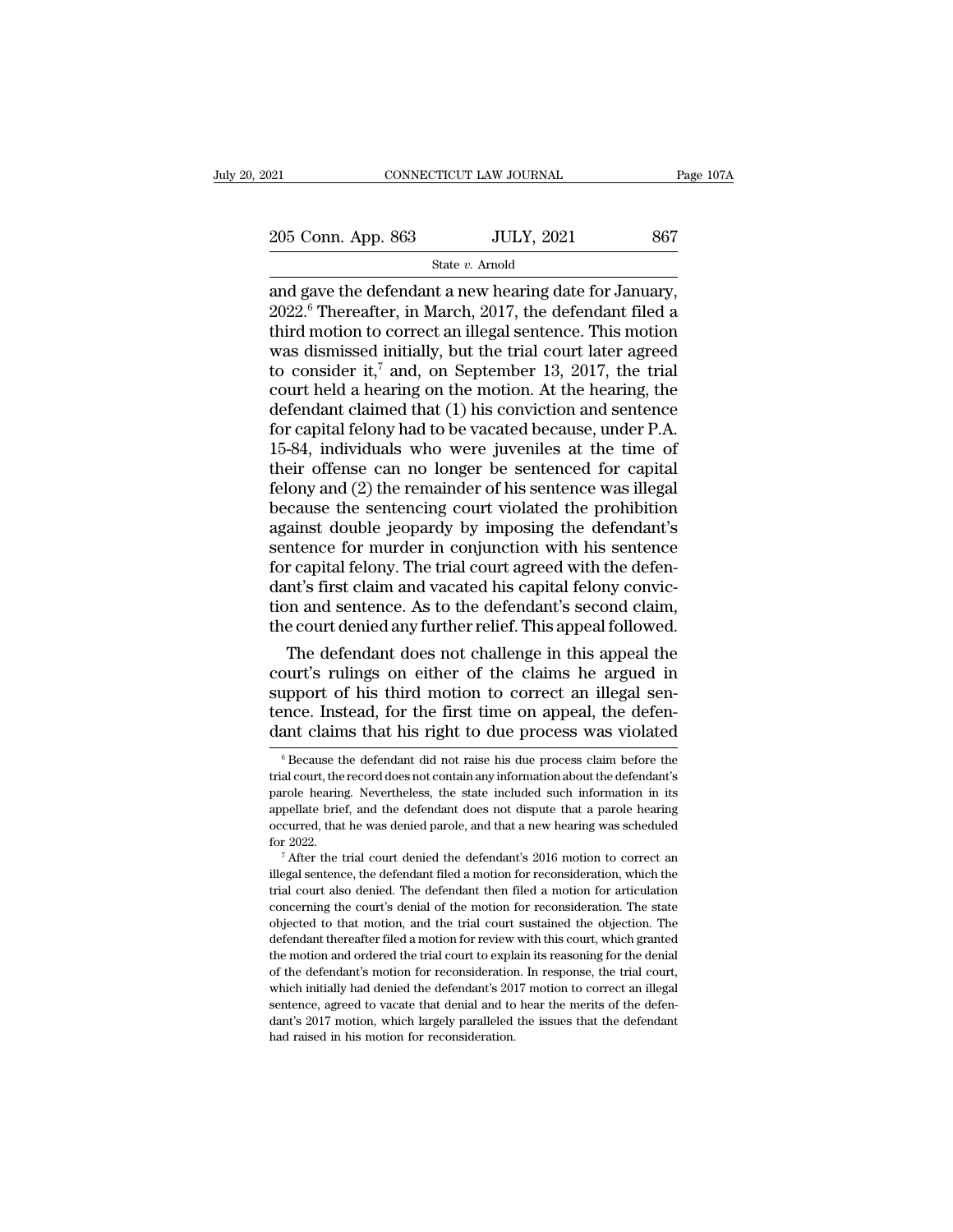| 08A | CONNECTICUT LAW JOURNAL |                    | July 20, 2021 |
|-----|-------------------------|--------------------|---------------|
| 868 | <b>JULY, 2021</b>       | 205 Conn. App. 863 |               |
|     | State $v$ . Arnold      |                    |               |

 $\begin{array}{r|l} \hline \text{COMNETICUT LAW JOURNAL} & \text{Jul} \ \hline \text{State } v. \text{ Arnold} & \text{State } v. \text{ Arnold} \ \hline \text{when the sentenceing court relied on materially inaccurate information at his sentence. Specifically, the defendant glucose that the corresponding court *Class* and *Class* is given by the system.} \hline \end{array}$ 868 JULY, 2021 205 Conn. App. 863<br>  $\frac{\text{State } v. \text{ Arnold}}{\text{State } v. \text{ Arnold}}$ <br>
when the sentencing court relied on materially inaccurate information at his sentencing. Specifically, the<br>
defendant alleges that the sentencing court, *Gl* defendant alleges that the sentencing court relied on materially inaccurate information at his sentencing. Specifically, the defendant alleges that the sentencing court, *Glass*, *J.*, erroneously relied on a misapprehensi State *v*. Arnold<br>when the sentencing court relied on materially inaccu-<br>rate information at his sentencing. Specifically, the<br>defendant alleges that the sentencing court, *Glass*, *J*.,<br>erroneously relied on a misapprehen when the sentencing court relied on materially inaccurate information at his sentencing. Specifically, the defendant alleges that the sentencing court, *Glass*, *J*., erroneously relied on a misapprehension when it failed rate information at his sentencing. Specifically, the<br>defendant alleges that the sentencing court, *Glass*, *J*.,<br>erroneously relied on a misapprehension when it failed<br>to recognize, as now required by *Miller* v. *Alabam* defendant alleges that the sentencing court, *Glass*, *J.*,<br>erroneously relied on a misapprehension when it failed<br>to recognize, as now required by *Miller* v. *Alabama*,<br>supra, 567 U.S. 479, and *State* v. *Riley*, supra, erroneously relied on a misapprehension when it failed<br>to recognize, as now required by *Miller* v. *Alabama*,<br>supra, 567 U.S. 479, and *State* v. *Riley*, supra, 315 Conn.<br>645, that juveniles are different from adults for to recognize, as now required by *Miller* v. *Alabama*, supra, 567 U.S. 479, and *State* v. *Riley*, supra, 315 Conn. 645, that juveniles are different from adults for the purposes of sentencing.<sup>8</sup> The defendant requests supra, 567 U.S. 479, and *State* v. *Riley*, supra, 315 Com 645, that juveniles are different from adults for the poses of sentencing.<sup>8</sup> The defendant requests reversions pursuant to *State* v. *Golding*, 213 Conn. 233, 2  $\gamma$ , and  $\gamma$  are thereing.<sup>8</sup> The defendant requests review<br>
in sexs of sentencing.<sup>8</sup> The defendant requests review<br>  $\gamma$  A.2d 823 (1989), as modified by *In re Yasiel R.*, 317<br>  $\gamma$ mn. 773, 781, 120 A.3d 1188 (2015). pursuant to *State* v. *Golding*, 213 Conn. 233, 239–40,<br>567 A.2d 823 (1989), as modified by *In re Yasiel R.*, 317<br>Conn. 773, 781, 120 A.3d 1188 (2015). We conclude that<br>this claim is not reviewable under *Golding*.<sup>9</sup><br>"

567 A.2d 823 (1989), as modified by *In re Yasiel R.*, 317<br>Conn. 773, 781, 120 A.3d 1188 (2015). We conclude that<br>this claim is not reviewable under *Golding*.<sup>9</sup><br>"Pursuant to *Golding*, a defendant can prevail on a<br>claim For a 2015), and 1188 (2015). We conclude that<br>this claim is not reviewable under *Golding*.<sup>9</sup><br>"Pursuant to *Golding*, a defendant can prevail on a<br>claim of constitutional error not preserved at trial only<br>if all of the this claim is not reviewable under *Golding*.<sup>9</sup><br>
"Pursuant to *Golding*, a defendant can prevail on a<br>
claim of constitutional error not preserved at trial only<br>
if all of the following conditions are met: (1) the record "Pursuant to *Golding*, a defendant can prevail on a<br>claim of constitutional error not preserved at trial only<br>if all of the following conditions are met: (1) the record<br>is adequate to review the alleged claim of error; ( "Pursuant to *Golding*, a defendant can prevail on a<br>claim of constitutional error not preserved at trial only<br>if all of the following conditions are met: (1) the record<br>is adequate to review the alleged claim of error; ( claim of constitutional error not preserved at trial only<br>if all of the following conditions are met: (1) the record<br>is adequate to review the alleged claim of error; (2)<br>the claim is of constitutional magnitude alleging if all of the following conditions are met: (1) the record<br>is adequate to review the alleged claim of error; (2)<br>the claim is of constitutional magnitude alleging the<br>violation of a fundamental right; (3) the alleged cons is adequate to review the alleged claim of error; (2)<br>the claim is of constitutional magnitude alleging the<br>violation of a fundamental right; (3) the alleged constitu-<br>tional violation  $\ldots$  exists and  $\ldots$  deprived the<br> the claim is of constitutional magnitude alleging the<br>violation of a fundamental right; (3) the alleged constitu-<br>tional violation  $\ldots$  exists and  $\ldots$  deprived the<br>defendant of a fair trial; and (4) if subject to harml violation of a fundamental right; (3) the alleged constitutional violation  $\ldots$  exists and  $\ldots$  deprived the defendant of a fair trial; and (4) if subject to harmless error analysis, the state has failed to demonstrate tional violation  $\ldots$  exists and  $\ldots$  deprived the<br>defendant of a fair trial; and (4) if subject to harmless<br>error analysis, the state has failed to demonstrate harm-<br>lessness of the alleged constitutional violation bey ssness or the alleged constitutional violation beyond<br>reasonable doubt. In the absence of any one of these<br>onditions, the defendant's claim will fail. . . . State<br> $Golding$ , supra, 213 Conn. 239–40; see also In re<br> $^8$ See foot

conditions, the defendant's claim will fail. . . . . State<br>v. Golding, supra, 213 Conn. 239–40; see also In re<br><sup>8</sup>See footnotes 2 and 4 of this opinion.<br><sup>9</sup>This court previously has held that "it is inappropriate to revie v. *Golding*, supra, 213 Conn. 239–40; see also *In re*<br><sup>8</sup> See footnotes 2 and 4 of this opinion.<br><sup>9</sup> This court previously has held that "it is inappropriate to review an illegal sentence claim that is raised for the fir 266 (2018); supplementation and this opinion.<br>
<sup>9</sup> This court previously has held that "it is inappropriate to review an illegal sentence claim that is raised for the first time on appeal." (Internal quotation marks omitte <sup>8</sup> See footnotes 2 and 4 of this opinion.<br><sup>9</sup> This court previously has held that "it is inappropriate to review an illegal sentence claim that is raised for the first time on appeal." (Internal quotation marks omitted.) <sup>9</sup> This court previously has held that "it is inappropriate to review an illegal sentence claim that is raised for the first time on appeal." (Internal quotation marks omitted.) *State v. Jin*, 179 Conn. App. 185, 195, 1 illegal sentence claim that is raised for the first time on appeal." (Internal quotation marks omitted.) *State* v. *Jin*, 179 Conn. App. 185, 195, 179 A.3d 266 (2018); see also *State* v. *Starks*, 121 Conn. App. 581, 592 266 (2018); see also *State* v. *Starks*, 121 Conn. App. 581, 592, 997 A.2d 546 (2010) (it is not proper for Appellate Court to review motions to correct illegal sentence under *Golding* because defendant has right, at an (2010) (it is not proper for Appellate Court to review motions to correct illegal sentence under *Golding* because defendant has right, at any time, to file motion to correct illegal sentence before trial court). In *Stat* illegal sentence under *Golding* because defendant has right, at any time, to file motion to correct illegal sentence before trial court). In *State* v. McCleese, 333 Conn. 378, 425 n.23, 215 A.3d 1154 (2019), and *State* file motion to correct illegal sentence before trial court). In *State* v. *McCleese*, 333 Conn. 378, 425 n.23, 215 A.3d 1154 (2019), and *State* v. *Evans*, 329 Conn. 770, 809 n.27, 189 A.3d 1184 (2018), cert. denied, U.S 333 Conn. 378, 425 n.23, 215 A.3d 1154 (2019), and *State v. Evans*, 329 Conn.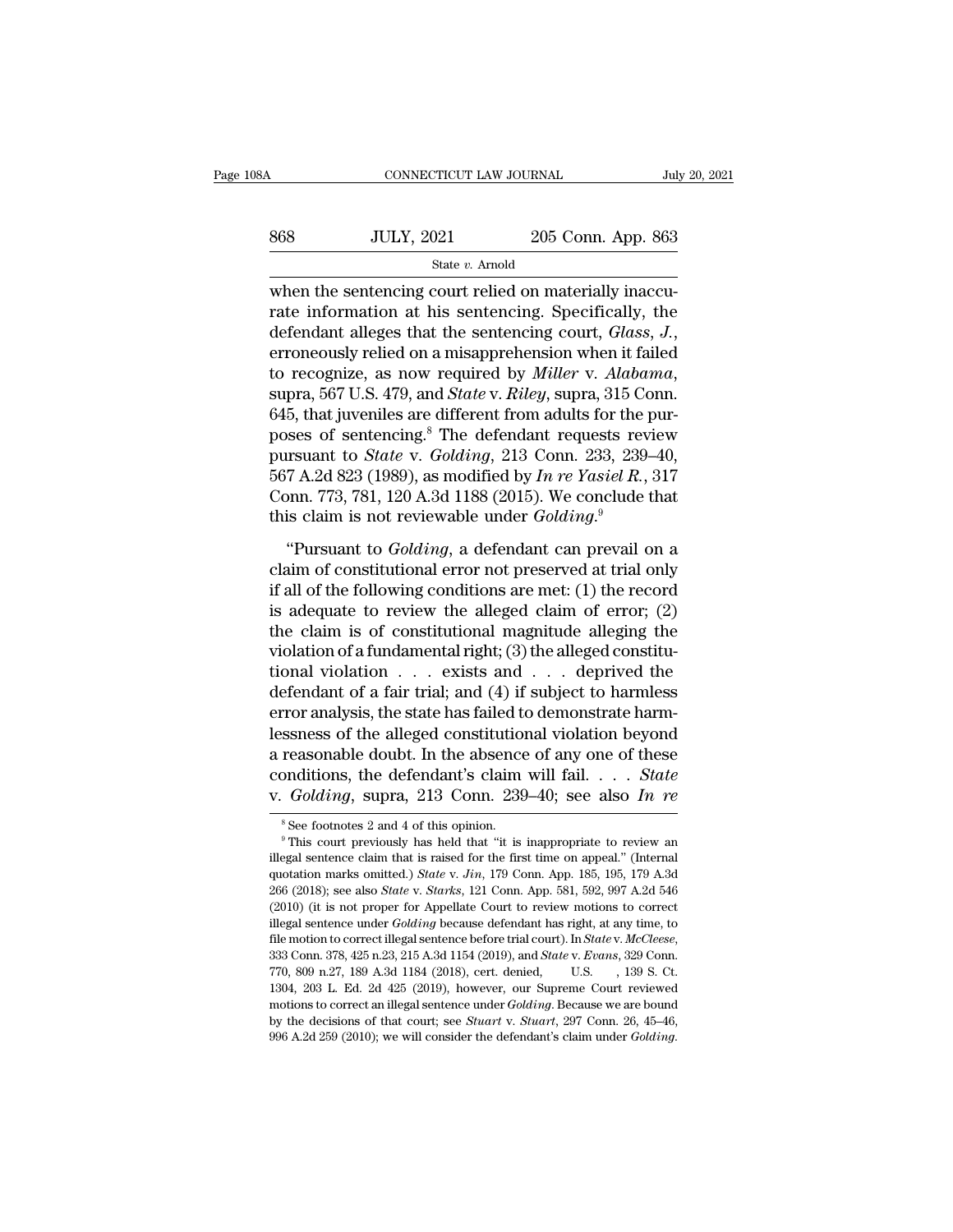| :021               | CONNECTICUT LAW JOURNAL | Page 109A |
|--------------------|-------------------------|-----------|
| 205 Conn. App. 863 | <b>JULY, 2021</b>       | 869       |
|                    | State $v$ . Arnold      |           |

Page 109A<br> *Yasiel R.*, [supra, 317 Conn. 781] (modifying third prong<br> *Yasiel R.*, [supra, 317 Conn. 781] (modifying third prong<br>
of *Golding*)." (Emphasis omitted; internal quotation<br>
merics emitted.) State v. Westhermos 205 Conn. App. 863 JULY, 2021 869<br>State *v*. Arnold<br>*Yasiel R*., [supra, 317 Conn. 781] (modifying third prong<br>of *Golding*).'' (Emphasis omitted; internal quotation<br>marks omitted.) *State* v. *Weatherspoon*, 332 Conn. 531 205 Conn. App. 863 JULY, 2021 869<br>
State v. Amold<br>
Yasiel R., [supra, 317 Conn. 781] (modifying third prong<br>
of *Golding*)." (Emphasis omitted; internal quotation<br>
marks omitted.) *State* v. *Weatherspoon*, 332 Conn. 531, 205 Conn. App. 863 JULY, 2021 869<br>
State v. Arnold<br>
Yasiel R., [supra, 317 Conn. 781] (modifying third prong<br>
of  $Golding$ )." (Emphasis omitted; internal quotation<br>
marks omitted.) *State v. Weatherspoon*, 332 Conn. 531,<br>
548 State v. Arnold<br> *Fasiel R.*, [supra, 317 Conn. 781] (modifying third prong<br>
of *Golding*)." (Emphasis omitted; internal quotation<br>
marks omitted.) *State* v. *Weatherspoon*, 332 Conn. 531,<br>
548 n.9, 212 A.3d 208 (2019). For Wasiel R., [supra, 317 Conn. 781] (modifying third prong<br>of  $Golding$ )." (Emphasis omitted; internal quotation<br>marks omitted.) *State* v. Weatherspoon, 332 Conn. 531,<br>548 n.9, 212 A.3d 208 (2019). "The appellate tribunal i *Yasiel R.*, [supra, 317 Conn. 781] (modifying third prong<br>of  $Golding$ )." (Emphasis omitted; internal quotation<br>marks omitted.) *State* v. *Weatherspoon*, 332 Conn. 531,<br>548 n.9, 212 A.3d 208 (2019). "The appellate tribunal i of *Golding*)." (Emphasis omitted; internal quotation<br>marks omitted.) *State* v. *Weatherspoon*, 332 Conn. 531,<br>548 n.9, 212 A.3d 208 (2019). "The appellate tribunal is<br>free, therefore, to respond to the defendant's claim marks omitted.) *State v. Weatherspoon*, 332 Conn. 531, 548 n.9, 212 A.3d 208 (2019). "The appellate tribunal is free, therefore, to respond to the defendant's claim by focusing on whichever condition is most relevant in t  $548$  n.9, 212 A.36<br>free, therefore, t<br>focusing on whic<br>particular circu<br>omitted.) State v<br>103, 196 A.3d 839<br>326 (2018).<br>We conclude t cusing on whichever condition is most relevant in the<br>rticular circumstances." (Internal quotation marks<br>nitted.) State v. Papantoniou, 185 Conn. App. 93, 102–<br>3, 196 A.3d 839, cert. denied, 330 Conn. 948, 196 A.3d<br>6 (2018 particular circumstances." (Internal quotation marks<br>omitted.) *State* v. *Papantoniou*, 185 Conn. App. 93, 102–<br>103, 196 A.3d 839, cert. denied, 330 Conn. 948, 196 A.3d<br>326 (2018).<br>We conclude that the defendant's due pro

omitted.) *State* v. *Papantoniou*, 185 Conn. App. 93, 102–103, 196 A.3d 839, cert. denied, 330 Conn. 948, 196 A.3d<br>326 (2018).<br>We conclude that the defendant's due process claim<br>is unreviewable because it fails under the 103, 196 A.3d 839, cert. denied, 330 Conn. 948, 196 A.3d<br>326 (2018).<br>We conclude that the defendant's due process claim<br>is unreviewable because it fails under the first prong<br>of *Golding*. "[D]ue process precludes a sente 326 (2018).<br>We conclude that the defendant's due process claim<br>is unreviewable because it fails under the first prong<br>of *Golding*. "[D]ue process precludes a sentencing court<br>from relying on materially untrue or unreliabl We conclude that the defendant's due process claim<br>is unreviewable because it fails under the first prong<br>of *Golding*. "[D]ue process precludes a sentencing court<br>from relying on materially untrue or unreliable informa-<br>t We conclude that the defendant's due process claim<br>is unreviewable because it fails under the first prong<br>of *Golding*. "[D]ue process precludes a sentencing court<br>from relying on materially untrue or unreliable informa-<br>t is unreviewable because it fails under the first prong<br>of  $Golding$ . "[D]ue process precludes a sentencing court<br>from relying on materially untrue or unreliable informa-<br>tion in imposing a sentence." *State v. Parker*, 295 Con or *Golding*. "[D]ue process precludes a sentencing court<br>from relying on materially untrue or unreliable informa-<br>tion in imposing a sentence." *State* v. *Parker*, 295 Conn.<br>825, 843, 992 A.2d 1103 (2010); see also *Sta* from relying on materially untrue or unreliable information in imposing a sentence." State v. Parker, 295 Conn.<br>825, 843, 992 A.2d 1103 (2010); see also State v. Thompson, 197 Conn. 67, 77, 495 A.2d 1054 (1985) (defendant tion in imposing a sentence." *State v. Parker*, 295 Conn.<br>825, 843, 992 A.2d 1103 (2010); see also *State v. Thompson*, 197 Conn. 67, 77, 495 A.2d 1054 (1985) (defendant<br>"may not be sentenced on the basis of improper fac 825, 843, 992 A.2d 1103 (2010); see also *State* v. *Thompson*, 197 Conn. 67, 77, 495 A.2d 1054 (1985) (defendant "may not be sentenced on the basis of improper factors or erroneous information"). To prevail on such a clai son, 197 Conn. 67, 77, 495 A.2d 1054 (1985) (defendant<br>
"may not be sentenced on the basis of improper factors<br>
or erroneous information"). To prevail on such a claim,<br>
it is not enough for the defendant to allege that th "may not be sentenced on the basis of improper factors<br>or erroneous information"). To prevail on such a claim,<br>it is not enough for the defendant to allege that the<br>sentencing court relied on false or inaccurate informa-<br> or erroneous information"). To prevail on such a claim,<br>it is not enough for the defendant to allege that the<br>sentencing court relied on false or inaccurate informa-<br>tion. *State* v. *Parker*, supra, 843. Instead, the def it is not enough for the defendant to allege that the<br>sentencing court relied on false or inaccurate informa-<br>tion. *State* v. *Parker*, supra, 843. Instead, the defendant<br>must show (1) that the information was materially sentencing court relied on false or inaccurate informa-<br>tion. *State* v. *Parker*, supra, 843. Instead, the defendant<br>must show (1) that the information was materially false<br>or inaccurate and (2) that the sentencing court tion. *State* v. *Parker*, supra, 843. Instead, the defendant<br>must show (1) that the information was materially false<br>or inaccurate and (2) that the sentencing court relied<br>on that information. Id. "[A] claim that the tri must show (1) that the information was materially false<br>or inaccurate and (2) that the sentencing court relied<br>on that information. Id. "[A] claim that the trial court<br>improperly denied a defendant's motion to correct an<br>i maccurate and (2) that the sentencing court relied<br>hat information. Id. "[A] claim that the trial court<br>roperly denied a defendant's motion to correct an<br>al sentence is [typically] reviewed pursuant to the<br>se of discretio on that information. Id. "[A] claim that the trial court<br>improperly denied a defendant's motion to correct an<br>illegal sentence is [typically] reviewed pursuant to the<br>abuse of discretion standard." (Internal quotation<br>mar

improperly denied a defendant's motion to correct an<br>illegal sentence is [typically] reviewed pursuant to the<br>abuse of discretion standard." (Internal quotation<br>marks omitted.) *State* v. *Francis*, Conn., ,<br>A.3d (2021). illegal sentence is [typically] reviewed pursuant to the<br>abuse of discretion standard." (Internal quotation<br>marks omitted.) *State* v. *Francis*, Conn.,,,<br>A.3d (2021). Because this claim was not argued<br>before the trial cou abuse of discretion standard." (Internal quotation<br>marks omitted.) *State* v. *Francis*, Conn., ,<br>A.3d (2021). Because this claim was not argued<br>before the trial court, there are no findings of fact as<br>to whether the sente marks omitted.) *State* v. *Francis*, Conn., , , , A.3d (2021). Because this claim was not argued before the trial court, there are no findings of fact as to whether the sentencing court materially relied on false or inacc A.3d (2021). Because this claim was not argued<br>before the trial court, there are no findings of fact as<br>to whether the sentencing court materially relied on<br>false or inaccurate information when sentencing the<br>defendant. Al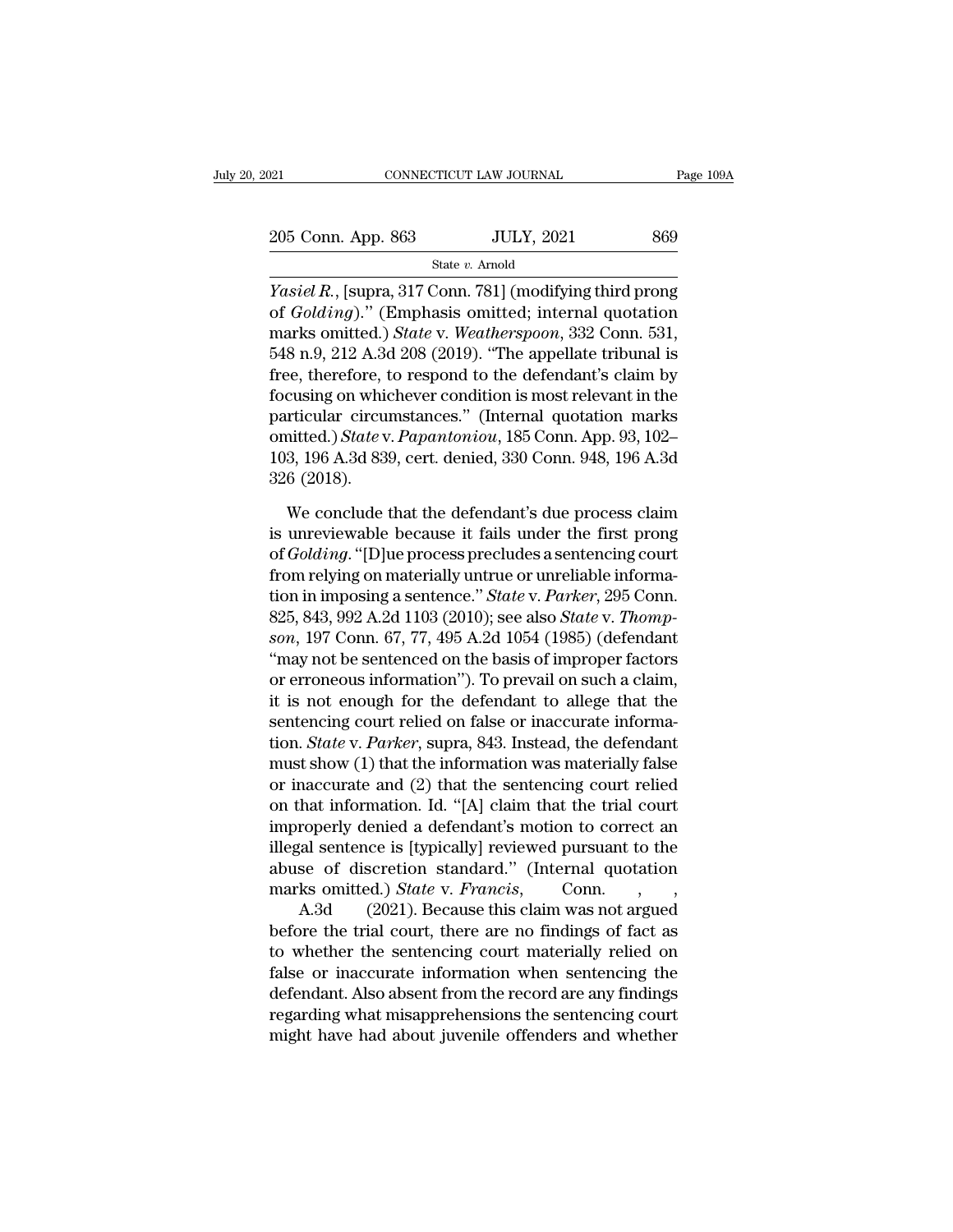| 10A | CONNECTICUT LAW JOURNAL |                    | July 20, 2021 |  |
|-----|-------------------------|--------------------|---------------|--|
| 870 | <b>JULY, 2021</b>       | 205 Conn. App. 863 |               |  |
|     | State $v$ . Arnold      |                    |               |  |

CONNECTICUT LAW JOURNAL<br>
STO JULY, 2021 205 Conn. App. 863<br>
State v. Arnold<br>
The court relied on those misapprehensions when sen-<br>
tencing the defendant. Consequently, the record is inad- $\begin{array}{r} \text{370} \\ \text{570} \\ \text{570} \\ \text{570} \\ \text{570} \\ \text{670} \\ \text{683} \\ \text{681} \\ \text{69} \\ \text{69} \\ \text{69} \\ \text{69} \\ \text{69} \\ \text{69} \\ \text{69} \\ \text{69} \\ \text{69} \\ \text{69} \\ \text{69} \\ \text{69} \\ \text{69} \\ \text{69} \\ \text{69} \\ \text{69} \\ \text{69} \\ \text{69} \\ \text{69} \\ \text{69} \\ \text{69} \\ \text$ For all the court relied on those misapprehensions when sentencing the defendant. Consequently, the record is inadequate for us to determine whether the trial court abused its discretion in denying the defendant's third m  $\begin{array}{r} \text{370} & \text{JULY, 2021} & \text{205 Conn. App. 863} \\ \text{State } v. \text{ Arnold} \\ \text{the court relied on those misapprehensions when sen-  
tencing the defendant. Consequently, the record is inad-  
equate for us to determine whether the trial court  
abused its discretion in denying the defendant's third  
motion to correct an illegal sentence. In fact, given that  
the trial court was power presented with the argument$ State v. Amold<br>
State v. Amold<br>
the court relied on those misapprehensions when sentencing the defendant. Consequently, the record is inad-<br>
equate for us to determine whether the trial court<br>
abused its discretion in den state  $v$ . Amold<br>the court relied on those misapprehensions when sen-<br>tencing the defendant. Consequently, the record is inad-<br>equate for us to determine whether the trial court<br>abused its discretion in denying the defend the court relied on those misapprehensions when sentancing the defendant. Consequently, the record is inadequate for us to determine whether the trial court abused its discretion in denying the defendant's third motion to tencing the defendant. Consequently, the record is inadequate for us to determine whether the trial court abused its discretion in denying the defendant's third motion to correct an illegal sentence. In fact, given that th equate for us to determine whether the trial court<br>abused its discretion in denying the defendant's third<br>motion to correct an illegal sentence. In fact, given that<br>the trial court was never presented with the argument<br>tha abused its discretion in denyir<br>motion to correct an illegal sen<br>the trial court was never prese<br>that the defendant now raises<br>see how we could conclude th<br>discretion as to an issue on w!<br>to exercise its discretion.<br>We are Stront to correct an megal sentence. In fact, given that<br>e trial court was never presented with the argument<br>at the defendant now raises on appeal, we fail to<br>e how we could conclude that the court abused its<br>scretion as t that the defendant now raises on appeal, we fail to<br>see how we could conclude that the court abused its<br>discretion as to an issue on which it was never asked<br>to exercise its discretion.<br>We are unpersuaded by the defendant'

Final the defendant now raises on appear, we rain to<br>see how we could conclude that the court abused its<br>discretion as to an issue on which it was never asked<br>to exercise its discretion.<br>We are unpersuaded by the defendant see now we could conclude that the court abused its<br>discretion as to an issue on which it was never asked<br>to exercise its discretion.<br>We are unpersuaded by the defendant's argument that<br>the sentencing transcript provides a the exercise its discretion.<br>
We are unpersuaded by the defendant's argument that<br>
the sentencing transcript provides adequate facts to sup-<br>
port a conclusion that the sentencing court imposed its<br>
sentence on the basis We are unpersuaded by the defendant's argument that<br>the sentencing transcript provides adequate facts to sup-<br>port a conclusion that the sentencing court imposed its<br>sentence on the basis of misapprehensions about sen-<br>te We are unpersuaded by the defendant's argument that<br>the sentencing transcript provides adequate facts to sup-<br>port a conclusion that the sentencing court imposed its<br>sentence on the basis of misapprehensions about sen-<br>ten the sentencing transcript provides adequate facts to support a conclusion that the sentencing court imposed its<br>sentence on the basis of misapprehensions about sentencing juveniles. Specifically, the defendant claims that<br> port a conclusion that the sentencing court imposed its<br>sentence on the basis of misapprehensions about sen-<br>tencing juveniles. Specifically, the defendant claims that<br>the sentencing court expressed such misapprehensions<br>w sentence on the basis of misapprehensions about sentencing juveniles. Specifically, the defendant claims that<br>the sentencing court expressed such misapprehensions<br>when it (1) remarked that " 'all of us' " have criminal<br>imp tencing juveniles. Specifically, the defendant claims that<br>the sentencing court expressed such misapprehensions<br>when it (1) remarked that " 'all of us' " have criminal<br>impulses and (2) linked the defendant's criminal actio the sentencing court expressed such misapprehensions<br>when it (1) remarked that "'all of us'" have criminal<br>impulses and (2) linked the defendant's criminal actions<br>to impulsive and reckless behavior. With this argument,<br>t when it (1) remarked that " 'all of us' " have criminal<br>impulses and (2) linked the defendant's criminal actions<br>to impulsive and reckless behavior. With this argument,<br>the defendant essentially requests that we find facts *Player*, 58 Conn. App. 592, 596, 753 A.2d 947 (2000);<br> *Player*, 59 Conn. App. 592, 596, 753 A.2d 947 (2000);<br> *Player*, 58 Conn. App. 592, 596, 753 A.2d 947 (2000);<br> *Player*, 58 Conn. App. 592, 596, 753 A.2d 947 (2000); to impulsive and reckless behavior. With this argument,<br>the defendant essentially requests that we find facts<br>and draw inferences solely on the basis of a few of the<br>sentencing court's remarks. "It is axiomatic that this<br>c defendant essentially requests that we find facts<br>draw inferences solely on the basis of a few of the<br>encing court's remarks. "It is axiomatic that this<br>rt does not make factual determinations"; *State v.<br>ler*, 58 Conn. Ap and draw inferences solely on the basis of a few of the<br>sentencing court's remarks. "It is axiomatic that this<br>court does not make factual determinations"; *State* v.<br>*Player*, 58 Conn. App. 592, 596, 753 A.2d 947 (2000);<br> sentencing court's remarks. "It is axiomatic that this<br>court does not make factual determinations"; *State* v.<br>*Player*, 58 Conn. App. 592, 596, 753 A.2d 947 (2000);<br>and we will not do so here. Cf. *State* v. *Francis*, su

court does not make factual determinatio<br> *Player*, 58 Conn. App. 592, 596, 753 A.2d<br>
and we will not do so here. Cf. *State* v. *Frc*<br>
Conn. n.9 (proper focus of appeal<br>
of motion to correct illegal sentence is v<br>
court c Let  $\mu$  be also conflict Apple 1922, 390, 753 A.2d 947 (2000),<br>d we will not do so here. Cf. *State* v. *Francis*, supra,<br>Conn. n.9 (proper focus of appeal from denial<br>motion to correct illegal sentence is whether trial<br> and we win not do so here. Cr. *State v. Frances*, supra,<br>
Conn. n.9 (proper focus of appeal from denial<br>
court considering motion, not sentencing court, abused<br>
its discretion when denying motion).<br>
We also are not convin

Fig. 1.1.9 (proper rocus of appear front definal<br>of motion to correct illegal sentence is whether trial<br>court considering motion, not sentencing court, abused<br>its discretion when denying motion).<br>We also are not convinced for motion to correct megal sentence is whether that<br>
court considering motion, not sentencing court, abused<br>
its discretion when denying motion).<br>
We also are not convinced by the defendant's argu-<br>
ment that his due pro be also are not convinced by the defendant's argument that his due process claim is "one of law . . . on<br>which it would add nothing to interpose a ruling by the<br>trial court." The defendant is correct that this court<br>prope Ke also are not convinced by the defendant's argument that his due process claim is "one of law . . . on<br>which it would add nothing to interpose a ruling by the<br>trial court." The defendant is correct that this court<br>proper We also are not convinced by the defendant's argument that his due process claim is "one of law . . . on which it would add nothing to interpose a ruling by the trial court." The defendant is correct that this court proper ment that his due process claim is "one of law  $\ldots$  on which it would add nothing to interpose a ruling by the trial court." The defendant is correct that this court properly can make conclusions of law that the trial co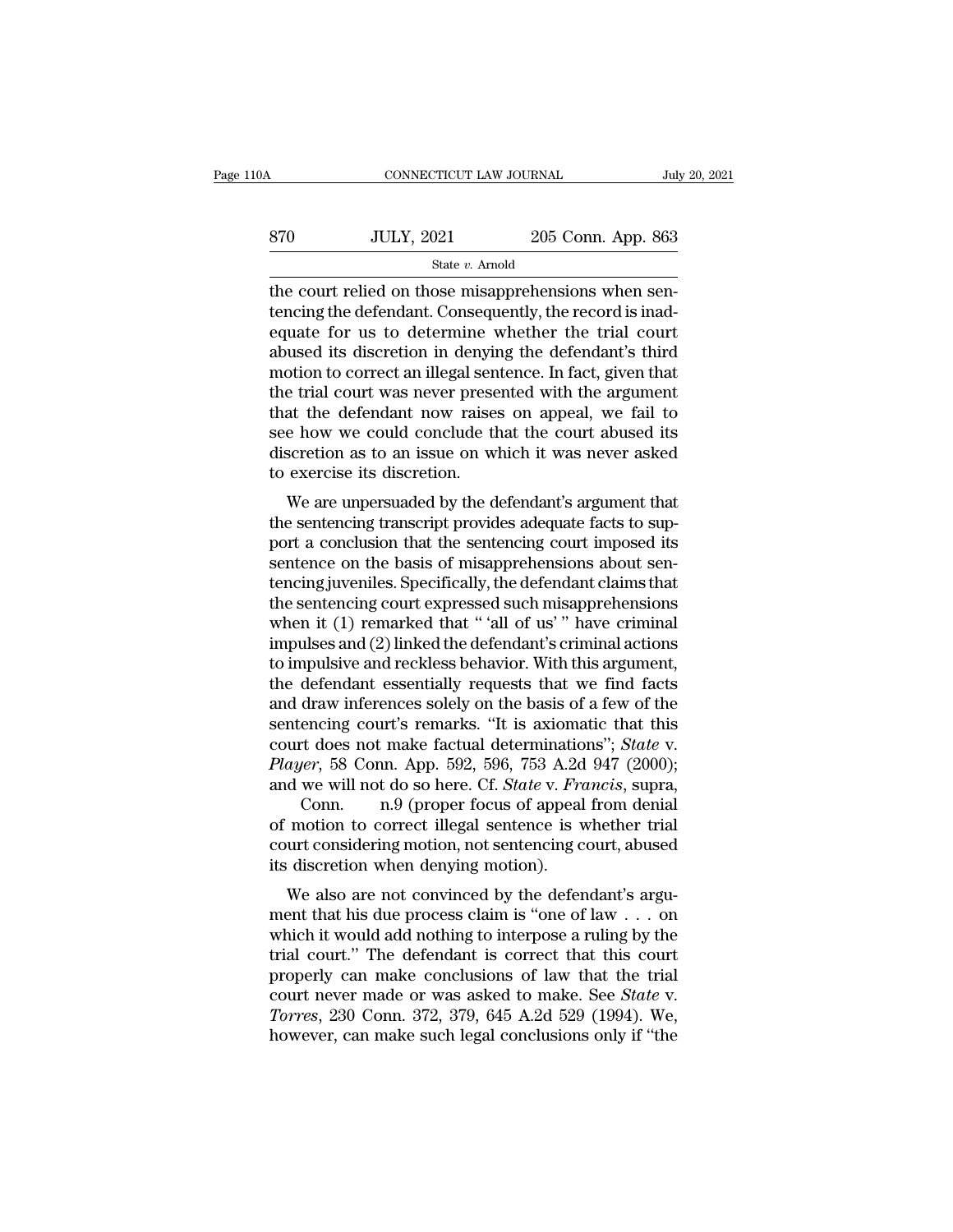| 021                | CONNECTICUT LAW JOURNAL |                   | Page 111A |  |
|--------------------|-------------------------|-------------------|-----------|--|
| 205 Conn. App. 863 |                         | <b>JULY, 2021</b> | 871       |  |
|                    | State $v$ . Arnold      |                   |           |  |

Fage 111A<br>
Fage 111A<br>  $\frac{205 \text{ Conn. App. 863}}{\text{State } v. \text{ Arnold}}$ <br>  $\frac{\text{State } v. \text{ Arnold}}{\text{factual record is adequate to provide the basis for such a conclusion." Id. In the present case, as previously explained the factual record is inadequate for the our.}$ 205 Conn. App. 863 JULY, 2021 871<br>
State v. Arnold<br>
factual record is adequate to provide the basis for such<br>
a conclusion." Id. In the present case, as previously<br>
explained, the factual record is inadequate for the pur-205 Conn. App. 863 JULY, 2021 871<br>
State v. Amold<br>
factual record is adequate to provide the basis for such<br>
a conclusion." Id. In the present case, as previously<br>
explained, the factual record is inadequate for the pur-<br> 205 Conn. App. 863 JULY, 2021 871<br>
State v. Arnold<br>
factual record is adequate to provide the basis for such<br>
a conclusion." Id. In the present case, as previously<br>
explained, the factual record is inadequate for the pur-State v. Arnold<br>
State v. Arnold<br>
Conclusion." Id. In the present case, as previously<br>
plained, the factual record is inadequate for the pur-<br>
ses of deciding the defendant's due process claim.<br>
Furthermore, the record is Factual record is adequate to provide the basis for such<br>a conclusion." Id. In the present case, as previously<br>explained, the factual record is inadequate for the pur-<br>poses of deciding the defendant's due process claim.<br>F

factual record is adequate to provide the basis for such<br>a conclusion." Id. In the present case, as previously<br>explained, the factual record is inadequate for the pur-<br>poses of deciding the defendant's due process claim.<br>F a conclusion." Id. In the present case, as previously<br>explained, the factual record is inadequate for the pur-<br>poses of deciding the defendant's due process claim.<br>Furthermore, the record is devoid of any information<br>conce explained, the factual record is inadequate for the pur-<br>poses of deciding the defendant's due process claim.<br>Furthermore, the record is devoid of any information<br>concerning the defendant's January, 2017 parole hear-<br>ing, poses of deciding the defendant's due process claim.<br>Furthermore, the record is devoid of any information<br>concerning the defendant's January, 2017 parole hear-<br>ing, the parole board's decision, the factors that the<br>parole Furthermore, the record is devoid of any information<br>concerning the defendant's January, 2017 parole hear-<br>ing, the parole board's decision, the factors that the<br>parole board considered in reaching its decision, or the<br>def concerning the defendant's January, 2017 parole hear-<br>ing, the parole board's decision, the factors that the<br>parole board considered in reaching its decision, or the<br>defendant's eligibility for future parole hearings. Give ing, the parole board's decision, the factors that the parole board considered in reaching its decision, or the defendant's eligibility for future parole hearings. Given the absence of that information and the lack of nece parole board considered in reaching its decision, or the<br>defendant's eligibility for future parole hearings. Given<br>the absence of that information and the lack of neces-<br>sary fact-finding, the record is inadequate to revie defendant's eligibility for future parole hearings. Given<br>the absence of that information and the lack of neces-<br>sary fact-finding, the record is inadequate to review the<br>defendant's unpreserved constitutional claim. Speci the absence of that information and the lack of necessary fact-finding, the record is inadequate to review the defendant's unpreserved constitutional claim. Specifically, we cannot determine if the defendant's due process sary fact-finding, the record is inadequate to review the defendant's unpreserved constitutional claim. Specifically, we cannot determine if the defendant's due process rights were addressed adequately through the parole p defendant's unpreserved constitutional claim. Specifically, we cannot determine if the defendant's due process rights were addressed adequately through the parole process. See *State* v. *Golding*, supra, 213 Conn. 240 ("[ cally, we cannot determine if the defendant's due process rights were addressed adequately through the parole process. See *State* v. *Golding*, supra, 213 Conn. 240 ("[i]f the facts revealed by the record are insufficient cess rights were addressed adequately through the<br>parole process. See *State* v. *Golding*, supra, 213 Conn.<br>240 ("[i]f the facts revealed by the record are insuffi-<br>cient, unclear or ambiguous as to whether a constitu-<br>ti claim'').  $0$  ("[i]f the facts revealed by the record are insuffi-<br>ent, unclear or ambiguous as to whether a constitu-<br>onal violation has occurred, we will not attempt to<br>pplement or reconstruct the record, or to make fac-<br>al deter cient, unclear or ambiguous as to whether a constitu-<br>tional violation has occurred, we will not attempt to<br>supplement or reconstruct the record, or to make fac-<br>tual determinations, in order to decide the defendant's<br>clai

tional violation has occurred, we will not attempt to<br>supplement or reconstruct the record, or to make fac-<br>tual determinations, in order to decide the defendant's<br>claim'').<br>We therefore are unable to review the defendant supplement or reconstruct the record, or to make factual determinations, in order to decide the defendant's claim'').<br>We therefore are unable to review the defendant's due process claim under *Golding* because the record i tual determinations, in order to decide the defendant's<br>claim'').<br>We therefore are unable to review the defendant's<br>due process claim under *Golding* because the record<br>is inadequate.<sup>10</sup> Of course, our conclusion does no ue process claim under *Golding* because the record inadequate.<sup>10</sup> Of course, our conclusion does not pre-<br>ude the defendant from filing another motion to cor-<br>ect an illegal sentence and raising the same due process<br><sup>10</sup> is inadequate.<sup>10</sup> Of course, our conclusion does not pre-<br>clude the defendant from filing another motion to cor-<br>rect an illegal sentence and raising the same due process<br> $\frac{10 \text{ E} \text{V}}{10 \text{ E} \text{V}}$  we were to reach t

clude the defendant from filing another motion to correct an illegal sentence and raising the same due process  $\frac{10 \text{ Even if we were to reach the merits of the defendant's due process claim, it is likely that the claim, as briefed, would still fail under *Golding's* third prong. It is unclear whether the defendant is making a substantive or procedural due process claim. To the extent that the defendant is making$ procedural due process claim. To the extend the same due process  $\frac{10}{10}$  Even if we were to reach the merits of the defendant's due process claim, it is likely that the claim, as briefed, would still fail under *Goldi* Fect an integar sentence and raising the same due process<br>
<sup>10</sup> Even if we were to reach the merits of the defendant's due process<br>
claim, it is likely that the claim, as briefed, would still fail under *Golding*'s<br>
third <sup>10</sup> Even if we were to reach the merits of the defendant's due process claim, it is likely that the claim, as briefed, would still fail under *Golding*'s third prong. It is unclear whether the defendant is making a subst delaim, it is likely that the claim, as briefed, would still fail under *Golding's* third prong. It is unclear whether the defendant is making a substantive or procedural due process claim. To the extent that the defendant procedural due process claim. To the extent that the defendant is making a procedural due process claim, his briefs contain no reference to the balancing test set forth in *Mathews* v. *Eldridge*, 424 U.S. 319, 96 S. Ct. 8 remedural due process claim, his briefs contain no reference to the balancing test set forth in *Mathews v. Eldridge*, 424 U.S. 319, 96 S. Ct. 893, 47 L. Ed. 2d 18 (1976), and are therefore inadequate on this issue. See *S* a balancing test set forth in *Mathews v. Eldridge*, 424 U.S. 319, 96 S. Ct. 893, 47 L. Ed. 2d 18 (1976), and are therefore inadequate on this issue. See *State* v. *McCleese*, supra, 333 Conn. 424. In the alternative, if addresses the defendant's due process claim, we struggle to see *State* v. *McCleese*, supra, 333 Conn. 424. In the alternative, if the defendant is making a substantive due process claim, we struggle to see how the parole v. *McCleese*, supra, 333 Conn. 424. In the alternative, if the defendant is making a substantive due process claim, we struggle to see how the parole remedy created by P.A. 15-84 violates substantive due process, given t